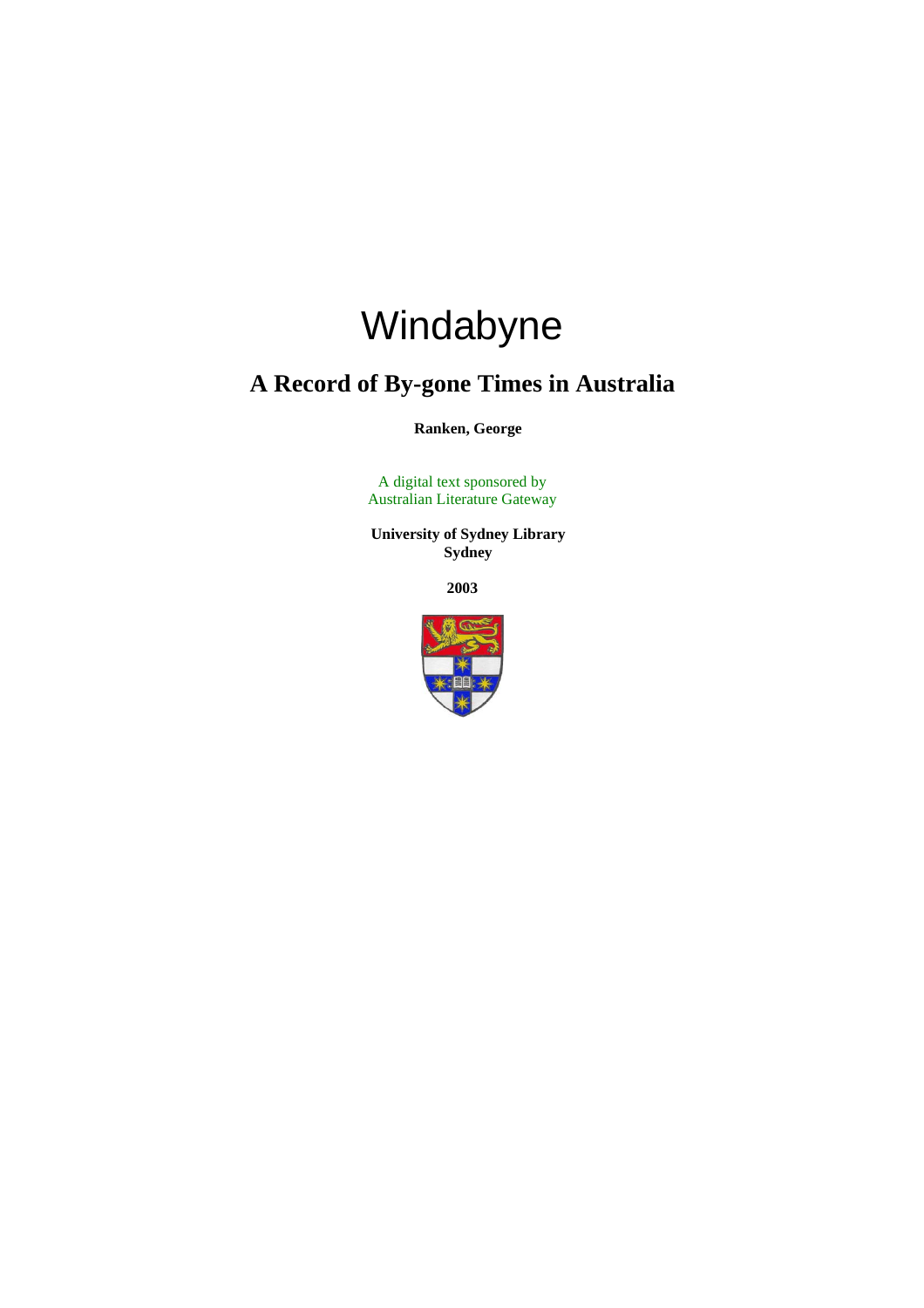http://purl.library.usyd.edu.au/setis/id/ranwind © University of Sydney Library. The texts and images are not to be used for commercial purposes without permission

#### **Source Text:**

 Prepared from the print edition published by Remington and Company London 1895 357pp.

All quotation marks are retained as data.

First Published: 1895

823.89A/C899/J1/1 *Australian Etext Collections at novels 1890-1909*

**Windabyne**

 **A Record of By-gone Times in Australia** Related by in 1880, edited by

 **London Remington and Company 1895**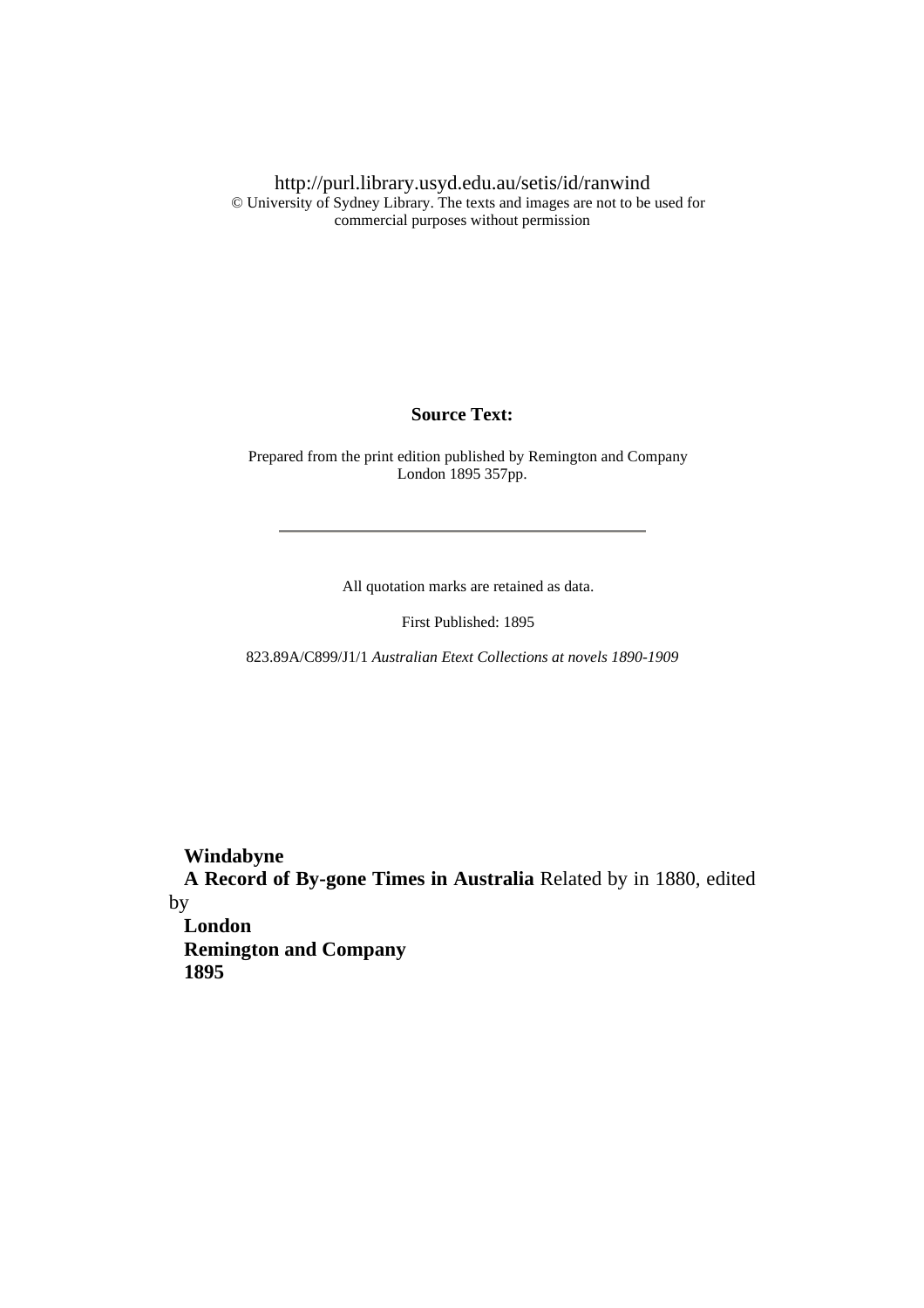## **Dedication.**

 To Our Friends at Home, this Volume is inscribed as a record of Australian life, written at the birth-place of Southern Colonisation, by one who has done his share in the work of the pioneer. It tells of actual occurrences, under a thin veil of fiction.

 Beginning with the history of a "Station," or pastoral holding, the narrative traces the fortunes of the characters introduced through various scenes, and ends with a description of the old homestead, Windabyne, revisited, after an interval of twenty-five years.

 It may not be out of place to point out to Home readers that the topics which rise to the surface in carrying out the work of colonisation, are very different from the "parish jobs and parish politics," to which Colonial questions have been at times likened, by a portion of the English Press.

 In these Colonies, we are dealing with a territory, measuring two-thirds of the size of Europe, the outskirts of which are sparsely settled by a population of almost purely British origin, numbering four millions. The foundations of a great Dominion in the South Seas are being laid. In less than three generations, this Dominion will be occupied by a people as strong in numbers as many first-class powers, and the mark of to-day's work will be seen then for good or evil, deeply imprinted in inherited customs and institutions. That which is now in the germ will then be seen in the fruit. The writer will be well pleased if his little work should aid in interesting the British people as to what their kinsmen are doing at the Antipodes.

SYDNEY, 1894.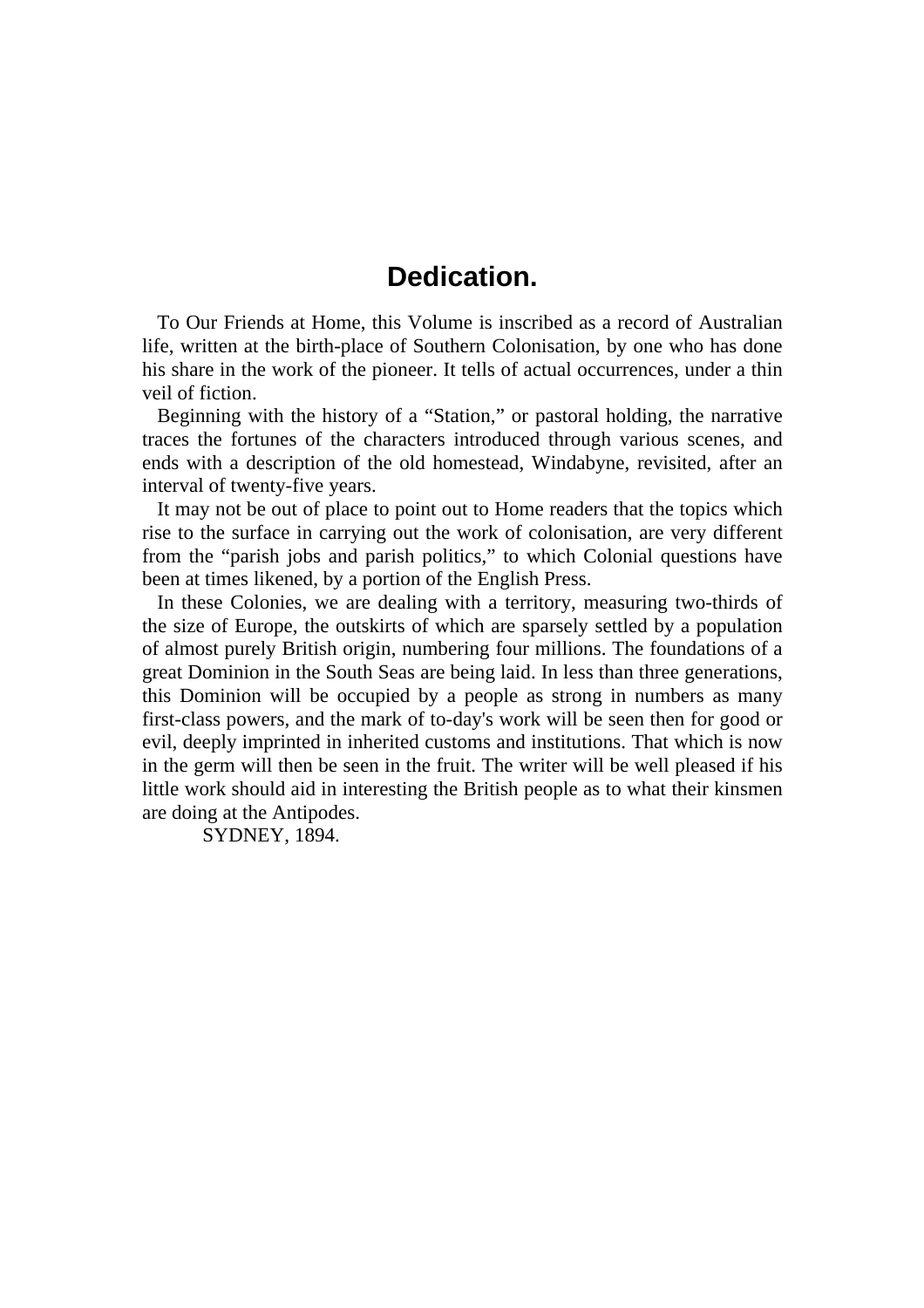## **Letters about Windabyne.**

### **NO. I. — From the Honourable W. B. Dalley.**

#### ROCKMORE — SUTTON FOREST, April 25th. 1882, MY DEAR MR. RANKEN.

 I shall have great pleasure in doing what you desire. I always regarded your story as one of the most thoroughly characteristic stories of Australian Bush life that had been written. I can hardly imagine anything more thoroughly descriptive of Station life as it was in this country than your tale, and your persons of the drama were real. I like your gins as well as your gentlemen, and relished your humour in depicting the doubtful characters of your story, as much as your genuine pathos in telling of the gallant struggles of refined people, and of the success of scheming vulgarity.

In haste, yours always very truly,

WILLIAM B. DALLEY.

## **No. II. — Also from the Honourable W. B. Dalley.**

#### ROCKMORE — SUTTON FOREST, May 11th, 1882. MY DEAR SIR,

 When your story of Windabyne was in course of publication in the Magazine in which it originally appeared, I felt, and in many quarters expressed the conviction that it was a thoroughly Australian tale, perfectly preserving throughout a local colouring, and manifestly the work of a man who well knew, and had the capacity of vigorously describing the condition of this colony forty years ago, and the changes in its fortunes so far as they had been identified with the occupation of the soil for pastoral purposes, which have since taken place. I have now had the opportunity and the gratification of reading it again under the altered and improved form, in which you propose to give it to the public. In thanking you for the pleasure which its re-perusal has given me, I may be pardoned for saying that I am more than ever convinced that your tale is by far the most truthful, as it is, as far as I know, the most deeply interesting narrative of the experiences of an Australian squatter that I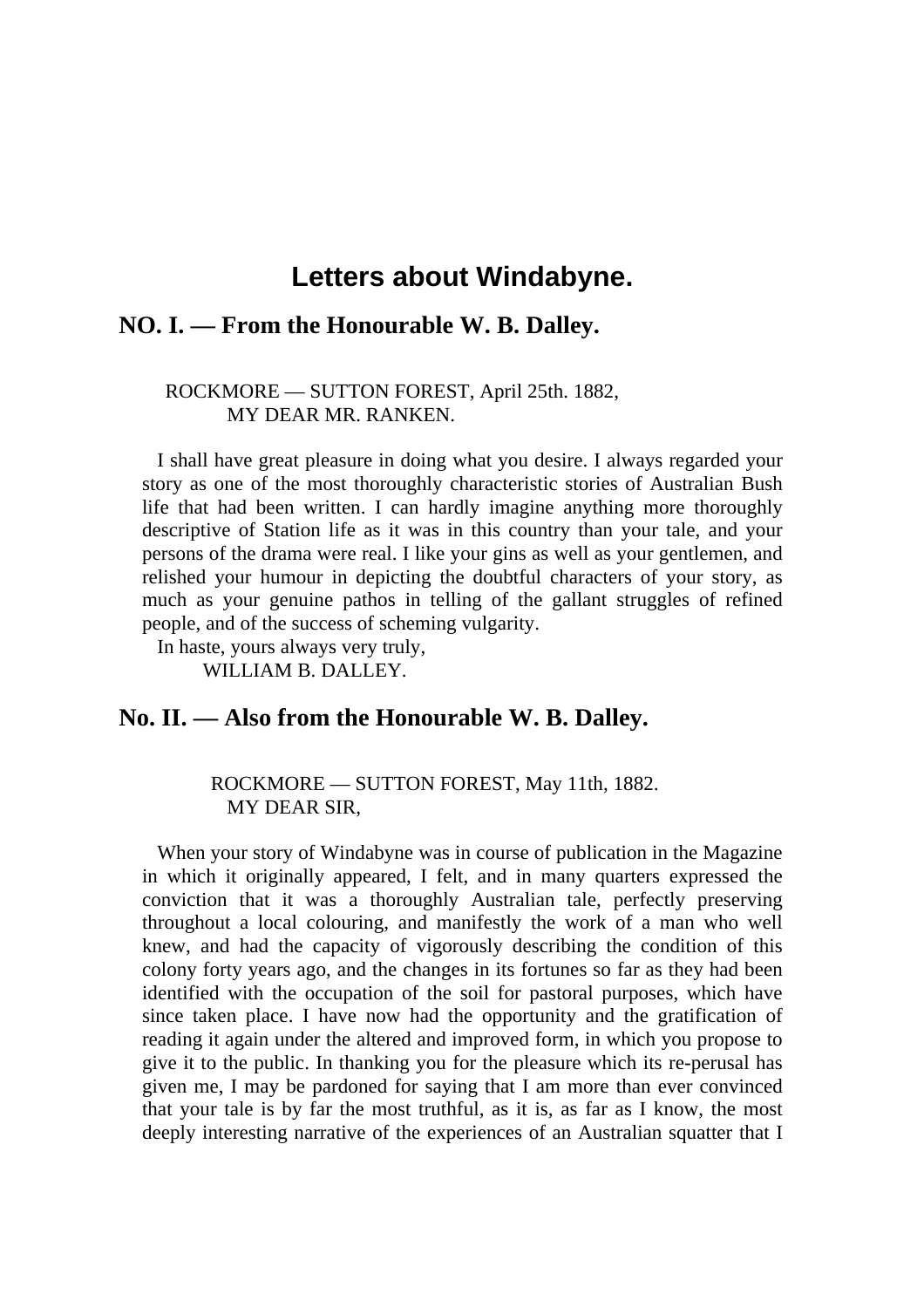have yet seen. No man of average acquaintance with the history and vicissitudes of pastoral enterprise in this colony can fail to remember abundant instances precisely resembling those which you have with much literary skill grouped among the circumstances, which influenced the fortunes of the gentle family whose story you tell with so much grace and pathos. And I think I am indulging in no immoderate or undeserved language of eulogy when I say of your story, that it gives in a most attractive form the real history of one of the most precious and refining influences of our colonization, the planting of the family life of persons of culture and gentleness in the far interior in the olden times.

 In this country your book should be received with favour, because it is lifelike in its portraiture; elsewhere its merits rest entirely upon the power and grace of its author as a writer, which I think are amply sufficient to secure for it a fair share of public approval.

 I am, my dear sir, Very faithfully yours, WILLIAM B. DALLEY.

### **No. III. — From Julian Thomas — "The Vagabond."**

#### October, 1878. MY DEAR RANKEN,

 I reckon that I belong to the *nil admirari* school — at least, as regards the works of others, all my veneration being required for home consumption.

 But I know a good thing when I see it. I have before expressed to you my liking for Windabyne. The perusal of the portion of that tale in this month's "Australian" — which I have just finished — has given me great pleasure. I am prond to know and to be associated in literary work with a man who has the head and heart to write as you have done. Enough said.

 Windabyne is too good to lie buried in the "Australian." When finished, I think you should re-write it, put in more plot and incident, and publish here and in London. As the true story of the squatting phase of colonial life, it will rank with "His Natural Life," as depicting the what-has-been in Australia.

Listen to the words of wisdom from the first critic in the Colonies.

Yours,

#### JULIAN THOMAS.

 N.B. — The story appeared first in Sydney, in a monthly magazine, called, "The Australian," published in 1878 and 1879.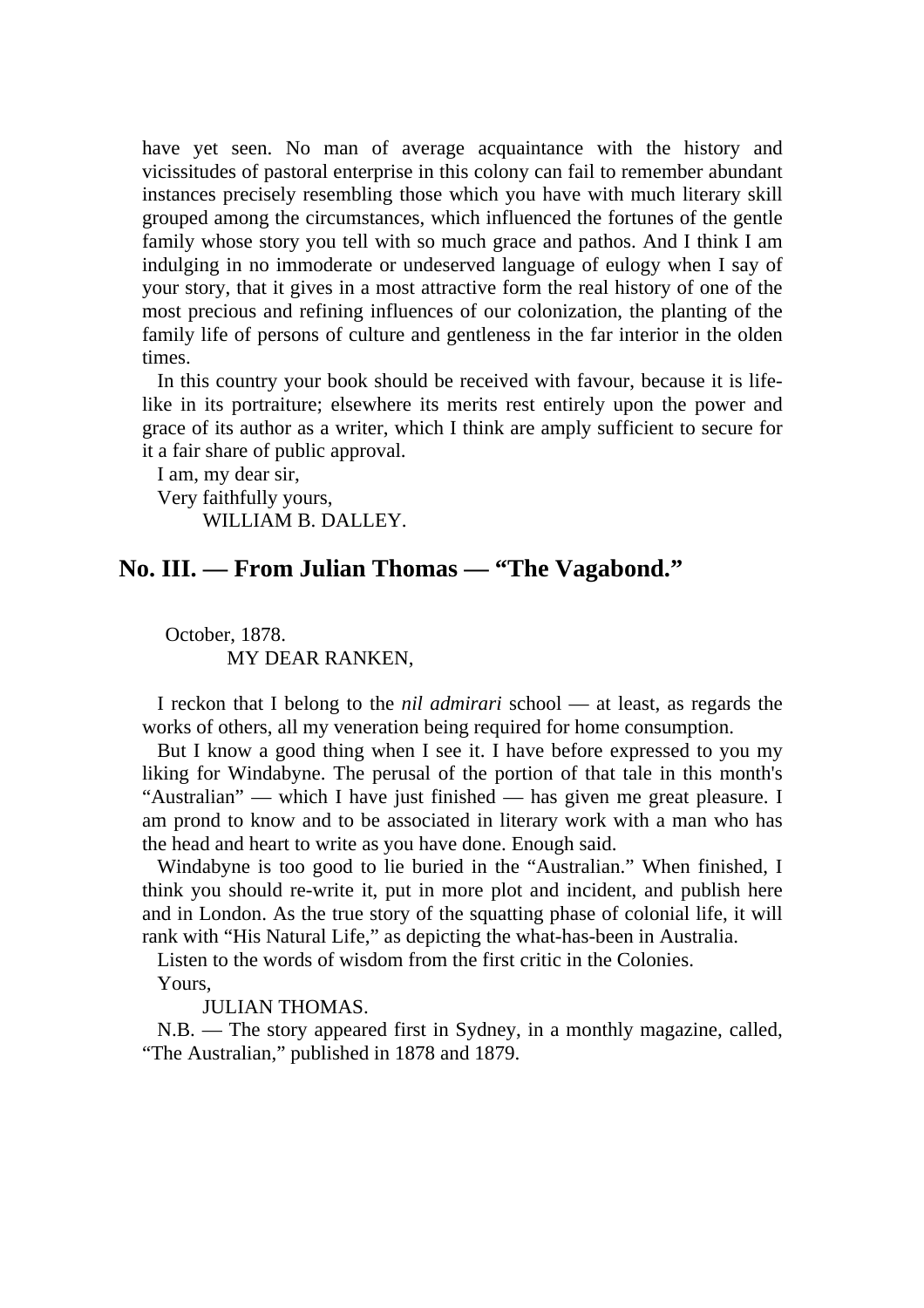# Windabyne a Record of By-gone Times in Australia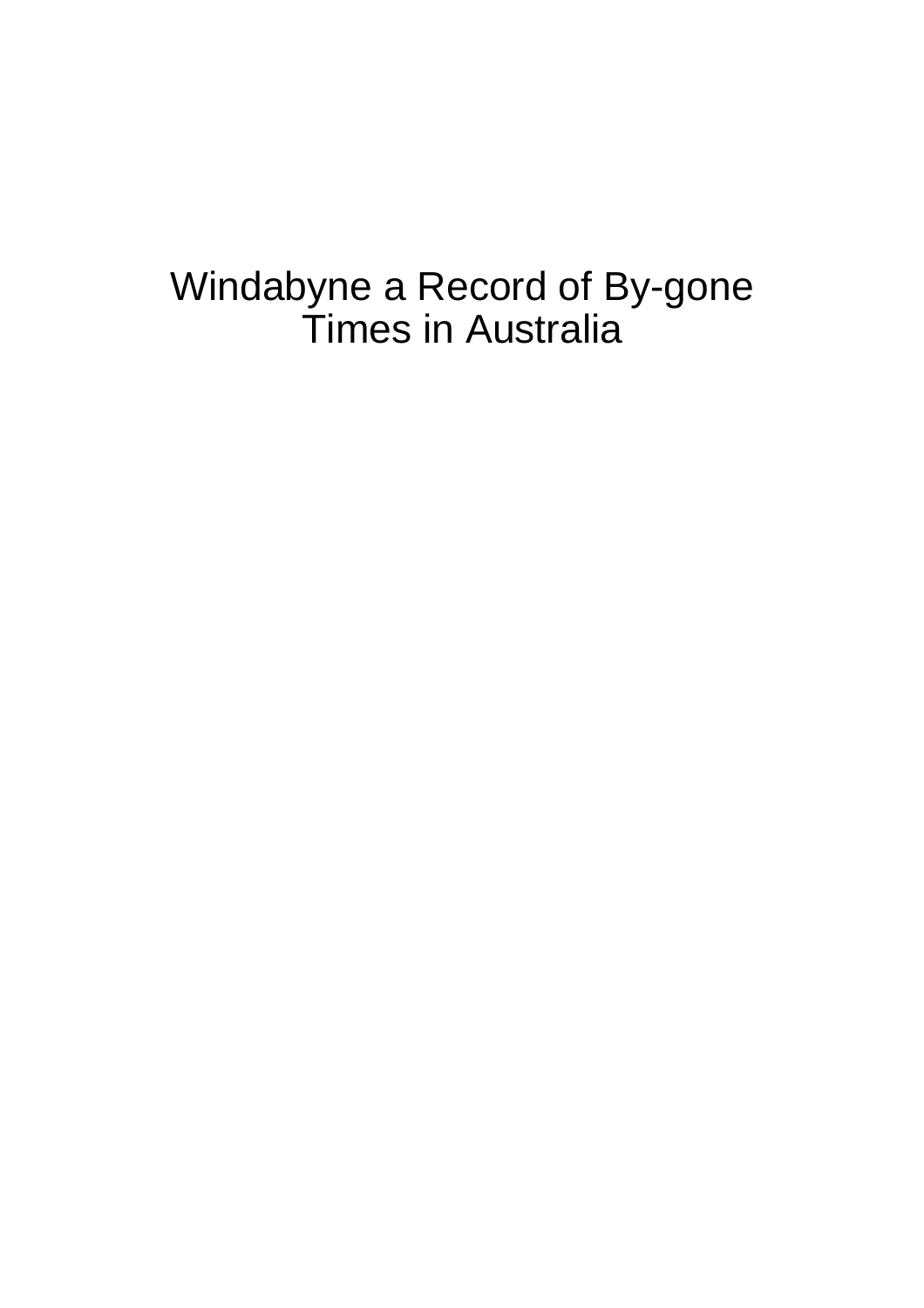## **Chapter I. The History of a Station.**

 On one of our Western rivers — once many days' ride beyond the blue ranges to be seen on a clear day from the flag-staff — now twelve miles only from a railway station, at a point where the mountain slopes begin to melt into the great basin of the interior, is to be seen Windabyne Homestead.

 The Yarombil is the Southern boundary of the Run. That watercourse shows at the road-crossing in ordinary times, as little more than a huge stretch of gravel within high, precipitous banks, saving its title to the name of "river" by the slender stream trickling through the pebbles to the great pool lower down, called the "Big Waterhole."

 At one time, when the sun fell low, and the oak-tops\* swayed in the whispering breeze, the pelican and the black swan might be seen opening their wings and drifting slowly along the rippling surface of this mimic lake, then shaded in woodland verdure, while the blue crane would float overhead from the shelter of the casuarina to the high naked top of the white gum-tree.

 But these denizens of the woods and waters have now gone; the waterhole is made subservient to various hydraulic, industrial and domestic uses; and the gums and oaks have been converted into fencing-stuff and shingles. There comes first in view, as you cross the plain, the dark line of dwarf scrub rising above the bank, and then the homestead appears with its clear-cut fences and bright green garden, a pleasant change to the eye, after thirty miles of brown pasture or gaunt eucalyptus.

 On the Southern, or Girrah, side of the river, there lie a succession of wooded flats and box ridges, and on the opposite, or Windabyne, side, there stretch away, North and West, in dim perspective, the open vistas that mark the spot to be on the borders of the great salt-bush country.

 Of Windabyne in the last century we know nothing; but the stone tomahawks turned up often by the fencers' picks, and the draywheels of the carriers, tell of a race that once filled the valley with their hunts, their love-makings, their tribal feasts and feuds. The story of the big "Condôles" that came from beyond the salt water, bearing men with shining faces, armed with "thunder-sticks," no doubt reached them through rumours from the coast, — but mutilated and distorted beyond recognition from repeated tellings.

Sometimes, even now, strange fables are picked up on our frontiers,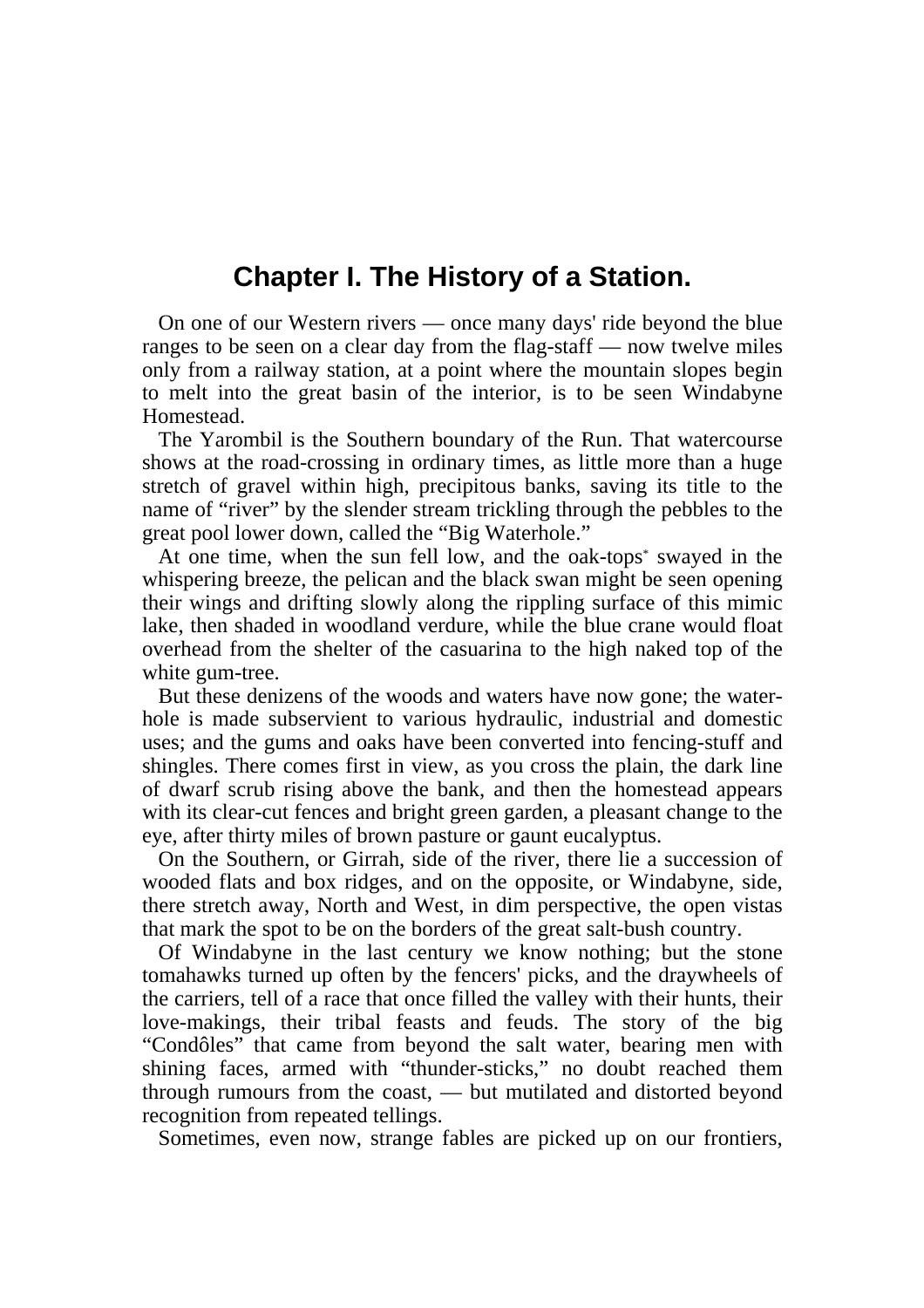which are only narrations of our own doings, in disguise, brought back to us as news, after being passed on from mouth to mouth at hundreds of camp fires.

 But it was long before these strange white men met the Yarombil tribes face to face. It took place, at length, shortly before the drought of 1839.

 Only one water-hole held out that season. To lose that would be death to the blacks; but the sheep of the great John Shoddy, Esq., of Darling Harbour, were on the country.

 The tale is too nauseous to repeat, like many others of the same kind, and there are different ways of telling it.

 Six white men, two women, and three children were hacked into small pieces, and thrown into the disputed water-hole.

 The tribe, mid blood and fire, took to the back plains, tracked by the border police, and they were "bailed up" on a treeless waste. A few cripples crawled back to the pinescrubs and broken ridges at the source of the Yarombil, but the community, as such, was rubbed out.

 Modern civilization, in its contact with nature's children, appears not as a tender guide or nursing mother. Her gifts and smiles are all for the future — often for races yet unborn. The pioneer does a work he hardly understands, for the good, as often as not, of somebody unknown to him; while the savage, overpowered and dazed at the unheard-of forces that close around him, vainly gnashes his teeth against the manacle, and dies under the sentence of "vae victis" — the law of the survival of the fittest.

 No advocate has yet taken up the "Yarombil" brief. We suspect that a much better case might be made out in justification of the "reprisals" of the savage heathen than is commonly admitted.

 After the Run had been occupied for two years, it was abandoned. All the slaughter and grief alike to Christian and Heathen, had been unavailing. The water-hole was shrunk to a pool  $-$  a liquid oasis in a basin of mud — round the margin of which Mr. Shoddy's sheep and cattle stuck, two and three deep, without strength enough to get out.

 The proprietor, in wrath, ordered Maclagan, his manager, to bring the remnant in. The men were paid off, or turned into Government, according as they were free or bond; the sheep were sold to a new arrival, and Maclagan was sent to Whale Bay to take possession of an estate got there through one of those happy financial operations that cost nothing. He was a faithful, hardworking man, the Super. He got only a small salary indeed, but he felt himself amply recompensed by the handsome share he held in this Whale Bay property.

 However, when Mr. Shoddy died, some years after, at Croydon, worth half-a-million, he must have taken the Super's share with him, for Mac never got it. But all this is neither here nor there in our story.

\* \* \* \* \*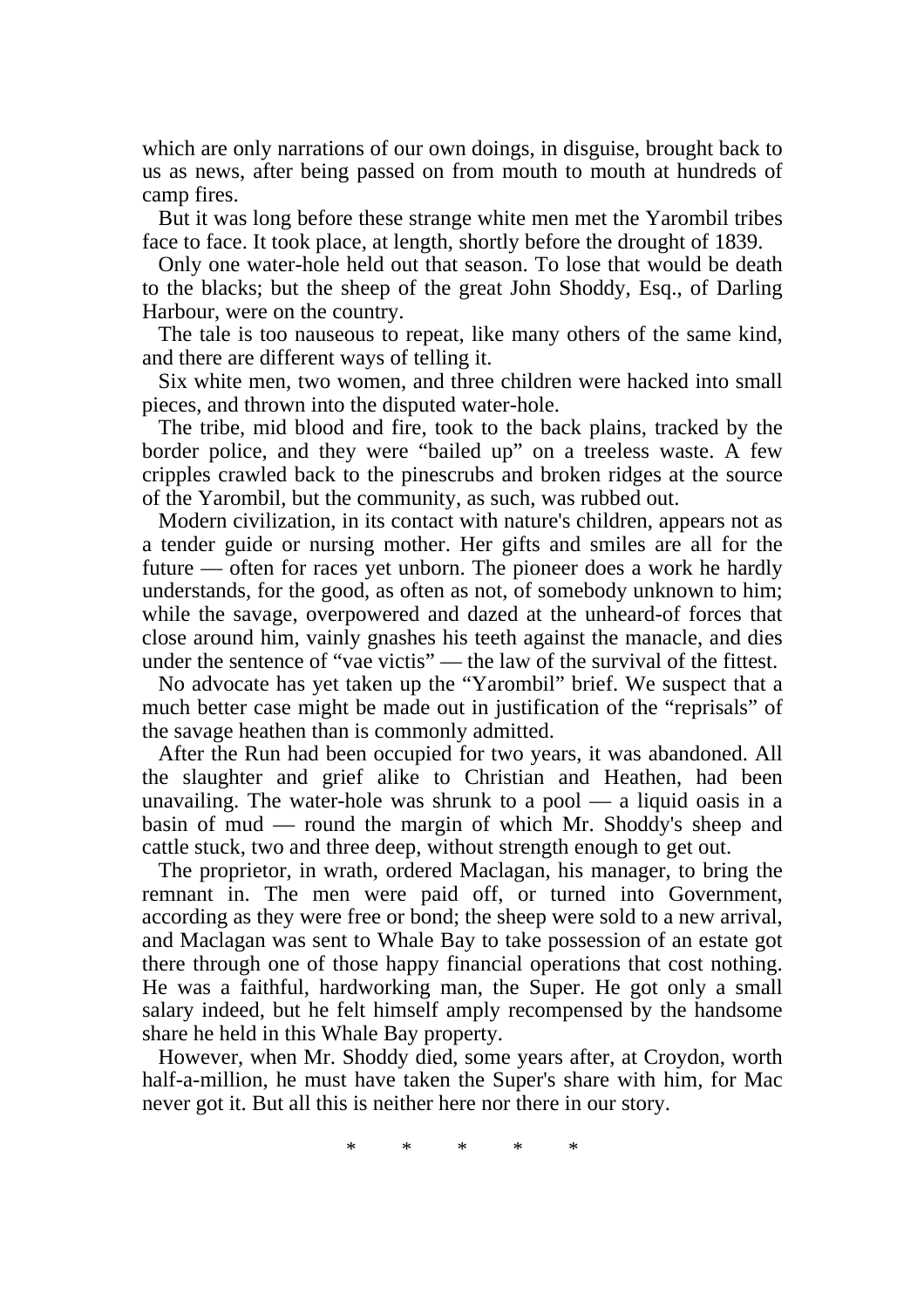Well, then, some years after, that is to say, in 1844, the Smiths started for the "New Country," from their little farm near Pumpkintown, Myrtle Creek, where they had lived for two years — indeed, since they came to the colony.

 The Major was a veteran, who had gone through some rough work at the Cape, among the Burmese, and elsewhere, and he could show both scars and medals. His last military duty had been to bring out a detachment of the gallant Fortieth to Sydney. Finding that the climate was to his mind, and that Australia offered a better chance for his young ones than the old country, he decided to move his household gods. So he went home by the *General Hewitt*, the passage lasting 149 days — sold his commission, realised all his odds and ends, and, in two years more, found himself at Myrtle Creek, on a two-hundred-acre farm, with Mrs. Smith, Jack, Willie, Fred, and, lastly, Miss Mary, aged six years.

 We must not forget to add that the Major lodged his ready cash, £4,000, in the Waratah Bank, and for many years he was treated with great respect by the officers of that institution.

 At Myrtle Creek, the young ones learned their lessons, and also acquired the accomplishments proper to the bush; and stock-whips cracked, and puppies yelped, and boys shouted and galloped at least half of each day, while little Mary became a dab at finding eggs in the grass.

 The Major, meantime, like a cautious, sensible man, took his rides through the country, read the papers, heard what everybody said and believed nobody; and, finally, made up his mind, when the boys were two years older, to go out and take up a station in the Western Country.

 As his money was at good interest, and these were cheap times for living, he did not feel in any great hurry.

 He had brought letters of introduction to the Governor, to the Waratah Bank, and to the Bishop, and he naturally looked to these authorities for advice as to making a start. "Go squatting — breed stock; there must be money to be made by that. I have tried all I could to burke it, and I have failed," — said the stout Sir George. The Bank said, "Go squatting — we have a large capital to lay out, and we are always glad to lend to good marks like you." The Bishop said, "If you are a sound Churchman, your influence in the interior will be most beneficial, and you cannot but succeed if you put everything you have on four legs, *and buy Marsden's bulls*. The occupation of squatting is patriarchal, and approved in the canon."

 The Bar and the Press were then only in their infancy, or, no doubt, their views would have been the same. This advice confirmed the conclusion to which his own thoughts tended, but after some time vainly spent in looking about, our old friend was thwarted in carrying the same into effect, by a difficulty of which he had not been warned, and which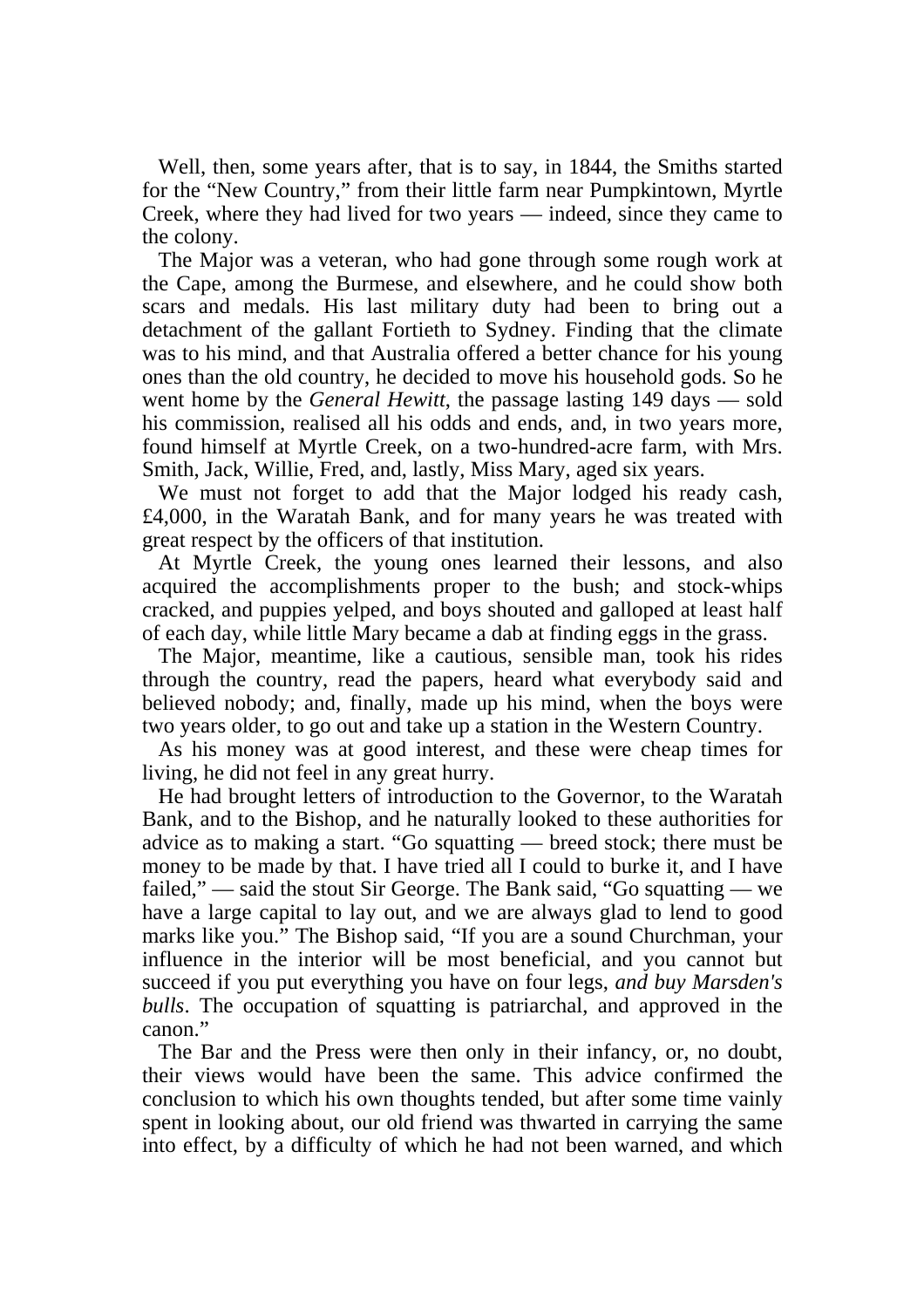he never could have anticipated.

 This same obstacle meets new-comers at the present day, in various shapes, whether they come here as moneyed men or not, and it does look like a monstrous anomaly that in a continent nearly two thousand miles in measurement each way, there is not, in spite of masses of printed laws and regulations, any simple method by which a man can get the use without difficulty, of a corner of the soil.

 It is curious how, under a totally different form of Government, muddles and abuses, kindred in their nature, though arising from different causes, have grown and thriven, and it is queer, too, that then, as now, the point where all redress was sought was the same, namely, the back stairs of the Secretary's office. We are told that "in those days public business was conducted with much official mystery and secrecy, and the functions of Government were understood as having nothing in common with the wants and wishes of people outside. Of course there were back stairs open to friends, and private intimacies flourished all the more that access was allowed only to a set." \* \* \* \* \*

 But the Major's introductions opened this charmed official circle to him at once, and he was received with overwhelming cordiality. He was repeatedly assured that the officials "were all gentlemen, and that they knew how to treat a gentleman" — but beyond this asseveration, though he was welcomed at several interviews and assured of every assistance, things got no farther. There was some unseen hitch. It came out at last.

 "You want unstocked country. Of course, you can have unstocked country. Most happy, I'm sure — whatever tender you put in shall be dealt with at once." "Have no particular country in view. Awkward." "All likely country seems to be applied for. Strange, isn't it, that the list of runs seems to repeat the same names?"

 "Ah! yes, I see. Some of our fellows in the Department. They do take up a good deal."

"With stock?"

 "I believe not always. The truth is, the country being open to anyone, they may as well have it as anyone else. In fact, it is a great advantage to Government that they should have it. If it were not so managed, every piece of country would go out of the hands of the Crown, and be owned by Dick, Tom, and Harry, and all sorts of cads, and we feel, as you must feel, that it is much better to be kept among gentlemen. I fancy your best plan is to get some of our fellows to act for you. There is such a run on these grazing estates, and one is so apt to be jockied by fellows outside."

 The drift of all this was, that if Smith would give £1,000 to one of the "gentlemen" of the Lands Department, he would be put on a run.

 They had among them, cooked and pirated tenders from official reports, explorers' journals, and other material, to an extent that covered more country than had ever yet been seen or ridden over by anyone, and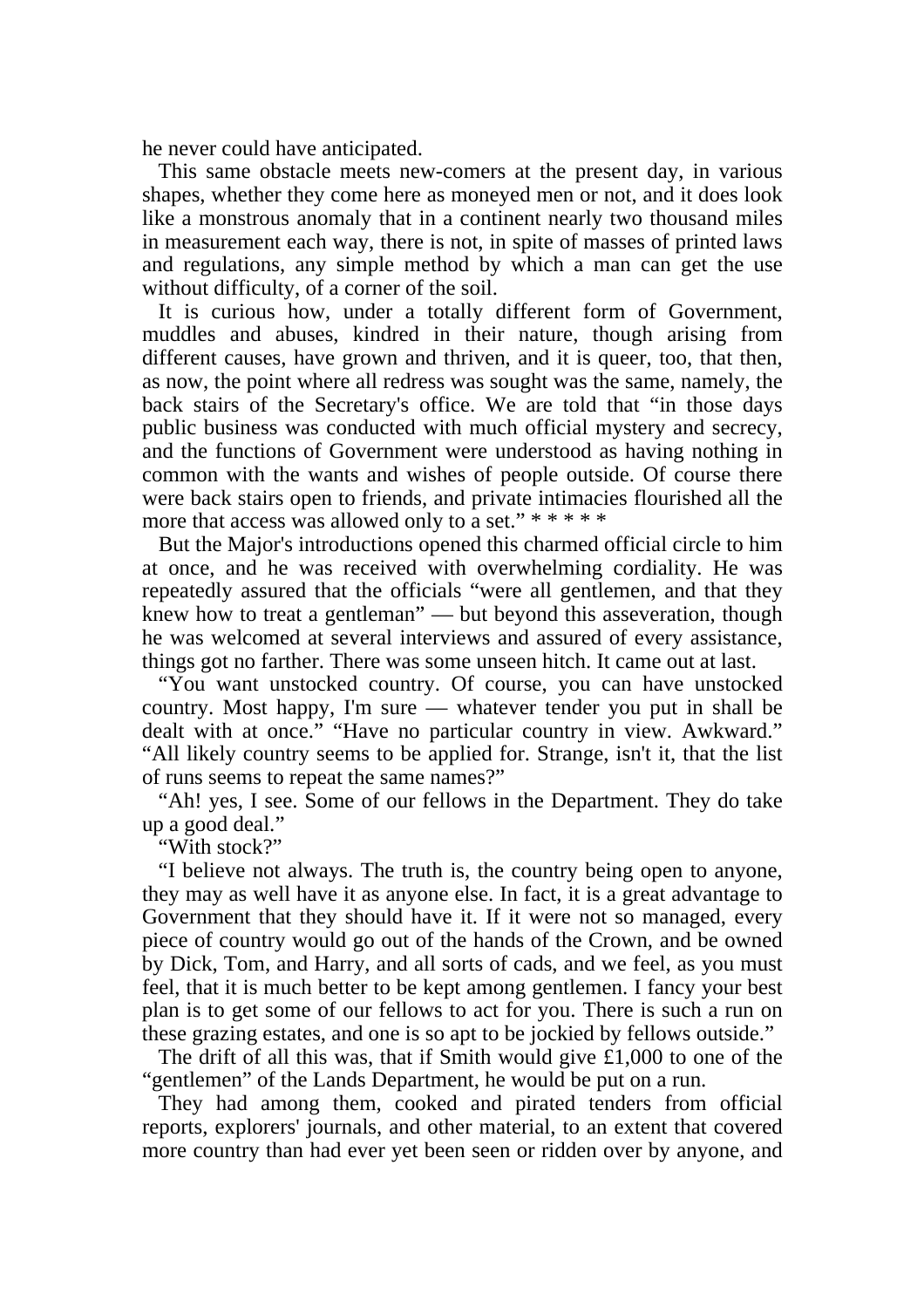the officials were selling these runs exactly as if they were modern Stock and Station agents.

 The Major, however, was an old-fashioned character. He was an honest man, and had held his Majesty's commission, and so he walked, for the last time, out of the Lands Department.

 The êlite, as he closed the door, remarked that "he was a boor, quite without the tact and delicacy necessary to negotiate such matters." "In fact, he is *not* a gentleman," said the senior of the office.

 That's how our old friend fared in the official world. He then took to the back country himself, tried Liverpool Plains and the Lachlan, subsidised stockmen, went out with black-boys, and sent in hosts of tenders. But one invariable official answer came from the Department, always reporting a previous application; and the old gentleman, wearied out at length, sat down one day in Petty's to consult his pipe as to what was to be done next.

 At this juncture, he was called upon by a commercial gentleman, round-faced, well-shaved, beaming, and fluent. Mr. Bogus surmised Major Smith's disappointment, and deplored the state of the Public Service. The solid interests of the country were sacrificed to fill the pockets of nominees and protegés of the Home Government. He was happy that he could supply what Major Smith wanted, as he had just received instructions to offer for sale Windabyne Run, a splendid property. The Run had been stocked, but was now offered bare. The price was only £600, and he would put it under offer for two months if Major Smith wished to examine it. There was a gentleman now in town who had been on the country.

 The Major had an old-fashioned, hospitable way of doing business, so he asked Mr. Bogus to bring the gentleman to lunch to-morrow.

 The next day settled it. Maclagan got a good feed and earned a £10 note from Bogus; and the money was to be paid for the Run on getting possession. Smith made only one condition — the water in the river. That was all right, as the last two years had been wet.

So this was how the Smiths came to start for the New Country.

 These were the days of slow travelling. Two hundred miles could not then be done by 8 p.m., as it can now; but the two bullock teams and the out-rigger dog-cart crawled on fifteen miles a day. At length the range was topped whence could be seen the Yarombil, with two big rough huts on the top of the high bank, just built by the Major's foresight, and Mrs. Smith said, "Oh, Willy! we're home at last, and it will be so nice for the boys and Mary!"

 No man who buys a run need want stock long. The Major's business friend Bogus literally overwhelmed him with offers of sheep and cattle. If there were six letters in the postman's bag, three of them were from that indefatigable agent; so it was not long before there were three flocks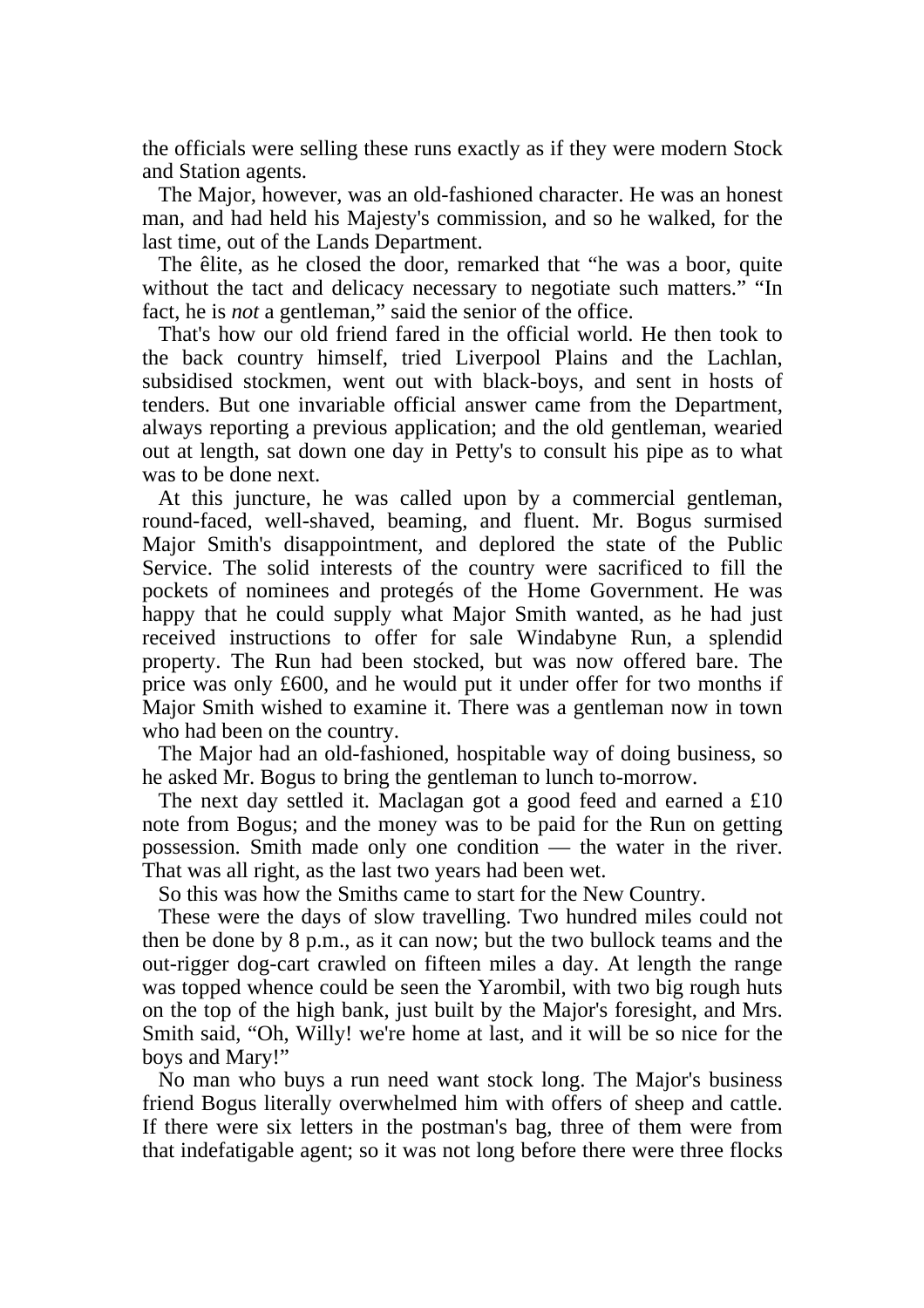of ewes in the hands of shepherds, all veterans of the old régime, and showing the varied idiosyncracies of that interesting but now nearly extinct race. One was "Skrammy," or one-armed; another was "Bothered," or deaf, and he was by far the most troublesome of the lot; the third was a one-eyed sailor with a stick leg, who kept the station in a state of horror by reporting a case of scab at least once a week. At last it became a joke among the boys to ask Jack about the sheep; when he would make a dive among the flock, and appear, grappling a woolly victim. To see him open the fleece, and point out, with fearful imprecations on his eyes and vitals, the marks of the disorder, was always a great source of entertainment. Jack was crazy on this topic, it turned out. Windabyne never had disease in its stock. The men were all more or less crazy. Each of them swore that he would stick to so good a master as the Major through thick and thin, and each of them, in due season, took "cranky," had to get his cheque, and knock it down; then, after spending six months or a year on the "wallaby" track, he would turn up again to repeat the same process.

 There were, moreover, three hundred cattle that the boys were to look after when they were fairly broken in to the run. Meantime, one of the drovers who brought them, was hired for a year to steady them fairly on the country.

 A good cottage was in time built, and a garden planted. The lambings were good, and the shearers came in due time and left a well-filled shed. The bales, marked W over diamond, got well known, and wanted a good many more drays than the Major's own to take them down, and all was going merry as a marriage bell, when one memorable day in 1847, a horseman appeared coming down the track. He dismounted at the handsome white rustic gate, the last ornament of the place, and entering, presented the rubicund visage of Bogus. His features, beneath the florid and somewhat animal good-nature, which they usually presented, seemed to show certain lines now that betokened meaning and purpose, so after being refreshed, his host drew him into a little sanctum at the end of the verandah, that he called his office. "I came off at once to tell you, Major Smith. We have letters from London. Fixity of Tenure is passed into law by the Privy Council, and the Orders are gazetted, Your station, Windabyne, is a freehold to you and yours for ever, as long as you pay the squatting fee. There's no doubt about it. You have a magnificent estate, and pardon me, but it will be your own fault if you do not leave your family worth millions. Who could have thought that our apathetic, dozy Home authorities could have had the sense and pluck to do anything so wise and so handsome!"

 Our veteran shook his head. "There's something wrong about that, Bogus. I can quite believe that the Government has passed an order to secure us squatters against being kicked about and bullied by his little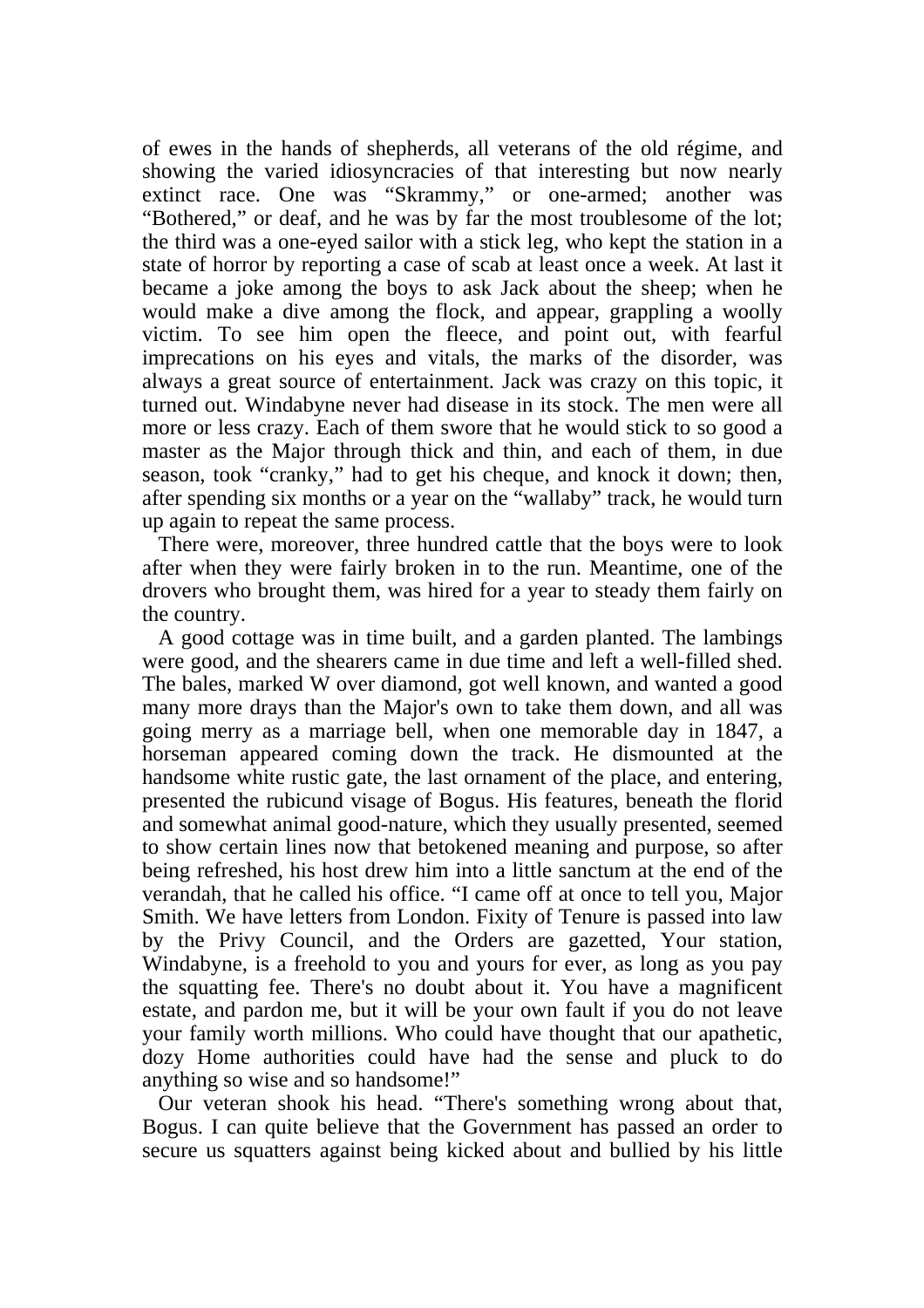Excellency here, but as to giving us the lands — whew!" — and the Major blew out his cigar smoke.

 "Well then, Major, read the Orders — fourteen years' lease, right of renewal, pre-emptive — and there's been a meeting at the Club. Boyd says, 'as long as I pay the fee, these lands are to me and mine a freehold for ever,' and if he does not understand the force of Parliamentary and Official documents, who does? Everybody down the country says the same. There's a stir among the business people, some talk of a new bank, and the Waratah is prepared to  $\frac{1}{1}$  =  $\frac{1}{1}$  not say to do what  $\frac{1}{1}$  until you look as if you put more faith in me."

 The old soldier thawed. No man loved money less, but the "res angusta domi" had pressed upon him. He thought of his patient wife darning and patching, forgetting in her fond toil the luxurious home of her girlhood; the education of his boys, snatched as it were by chance, and only half completed; his little daughter, unless money came, likely to grow a woman without seeing much congenial society or refinement; and here he was told, certainly by a man in whom he had no great belief, but still, who had shown himself friendly, that the gates of fortune were open to him. Smith took a long breath, looked straight at Bogus, and said, "Well — then?"

 "Major Smith, I candidly tell you that your position in connexion with this news has been discussed between the Directors of the Waratah and myself, and I hope, in no unfriendly spirit to you. Of course, they want to get a good return for their money — as bankers should — and, in like manner, I, as a business man, want to earn my quota of profit. You see, we disguise nothing; but if we did not believe that this could be done consistently with your advantage, you would not see me here now. The Bank has added to its capital largely, and is prepared to lay out its money in strengthening the position of station-owners. Of course, the character of the proprietor, as well as the value of the property, will need to be carefully considered in negotiating such advances. Your case occurred to me at once as one where capital could be advantageously invested — advantageously I mean to both borrower and lender. Still, these terms by no means represent correctly the connexion which would subsist between the Waratah and such a client as yourself. The chairman, Admiral Baggs, with Whitewash on his right, and Shoddy on his left, said to me, 'Bogus,' said he, 'if you enter upon this subject with Major Smith, assure him that if he negotiates a station advance through you, the Bank will be too pleased to leave the money permanently on the station — in fact, we wish to identify ourselves entirely with such properties as Windabyne, and our motto is, "live and let live." '

" 'I will assure him of that, Admiral,' I said."

 " 'Thank ye kindly — thank ye kindly,' said the bluff old seaman, whose word, he always said, was as good as his bond."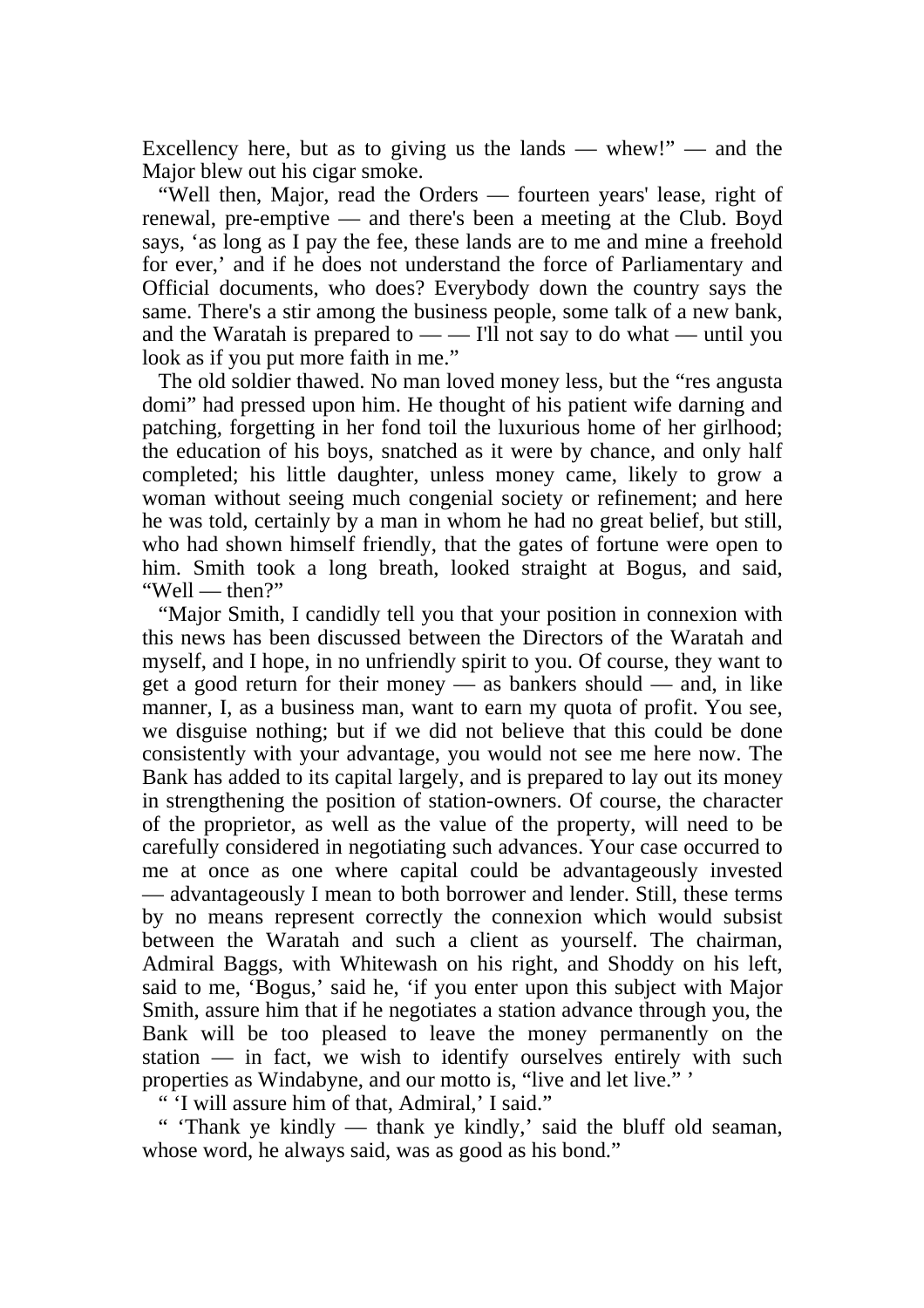Our veteran had seen life. Cotton and indigo speculations in Calcutta, railway stagging in Capel Court, with its sham credit and bubble profits, had passed before his eyes, and had made him distrustful of commercialism when it took a florid hue. But Bogus' yarn seemed to hang together; still he would not be rash, he would go down to Sydney and see for himself.

 It is said that Dentists, Father Confessors, Test Mediums, and Bankers can thrill the nerves, and set the hair on end better than any other men. They all cultivate the mysterious, the oracular, and the bland.

 A smiling gentleman stands by a comfortable arm-chair — he approaches a delicate hand to your mug — "allow me" — and, with a gentle pressure, your cerval vertebrae seem to give way as if to the garotte — there is a crash like the crack of doom — stars and meteors flash across your vision, and a three-pronged molar strikes the cornice.

 The other professors are said to do their work as effectively, especially the Bankers — so the Major's professional valour may not be impugned if he felt the magnetic influence of the manager's room in the Waratah, to which he was ushered a week after by Bogus.

 There was nothing very alarming to be seen. A solemn, stately, ecclesiastical-looking gentleman sat at a ponderous table with a shovel hat on, trying to look like a sphinx; in reality he was mentally debating whether he would order in lunch from the Cafè or go home to a shrill washing-day welcome and a cold scrag of mutton, but he was bound to put on "side" whatever he did; for, when you combine finance and episcopacy, the unities must be maintained in a pompous solemn way: grinning, swinging your legs over the chair back, whittling the Board pens, or other frivolities that I have seen practised by other Bankers, would have been quite out of place here.

 The Board was not sitting; the Admiral was courting the breezes of the Pacific at Manly, and his confrères were under their family vines and fig trees; but the Windabyne advance had been already discussed, and had been determined favourably.

 Speech is said to be silver — silence golden; but deliverances such as those of the Delphic Oracle, possess the advantage of saying what may mean a great deal and yet may mean nothing whatever.

 "I have told Major Smith," said Bogus, "that if he avails himself of the advance, the Bank will consider it a permanent investment" — the Oracle here waved his hands magnificently — "that the security is ample in all conceivable circumstances, and that the value is considered enhanced from our client's position and character."

 A gleam of benignant sunshine lightened the countenance of the sphinx, accompanied with a deep inclination of the head, and followed by a severe frown and the two hands slapped heavily on the table.

This pantomime meant that the Bank liked doing a noble action, when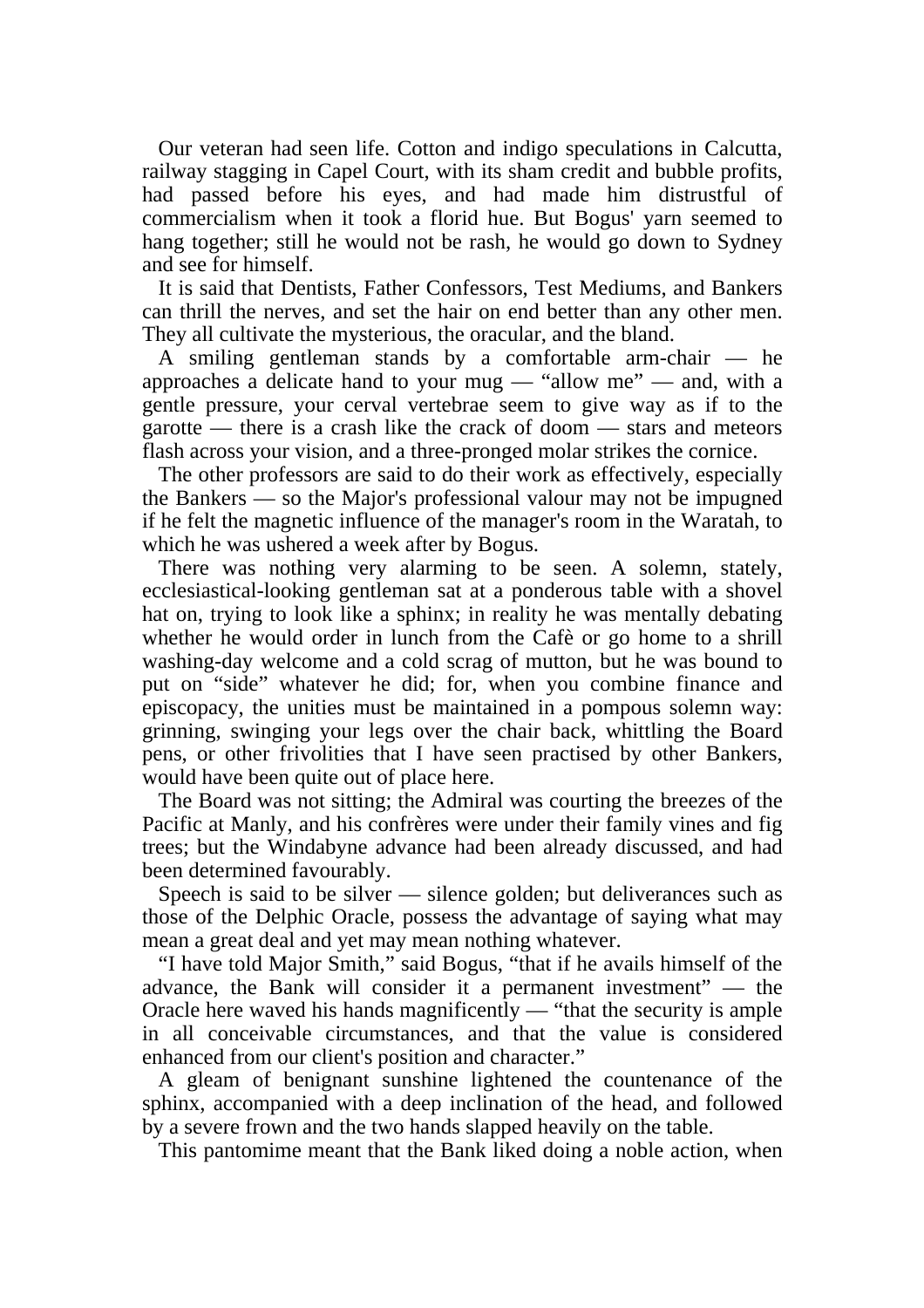the right man turned up, and that the tortures of the Holy Office might be applied to the Board and the manager, before they would deviate one iota from the spirit of their pledge.

"You see," said Bogus, "I run no risk in guaranteeing you against the money being called up." There were but some unimportant matters to arrange in Bogus' office, and then the Major was told that he could at once buy cattle to the value of £3,000, and that there was a first-rate lot at Lake Bredalbane at 25s. per head ready to inspect.

 That was all that passed. The Major declared to the last that the Bank representative pledged himself that the money would never be called up while the security remained unimpaired. The banker, on the other hand, when the question arose, a-hemmed, pooh-poohed, and smiled pity and contempt; while not a man of the Board knew anything about it! As for Bogus, in these latter days, he had other fish to fry.

\* The casuarina is generally called "oak" in Australia — for reasons unknown — sometimes she-oak, sometimes river-oak.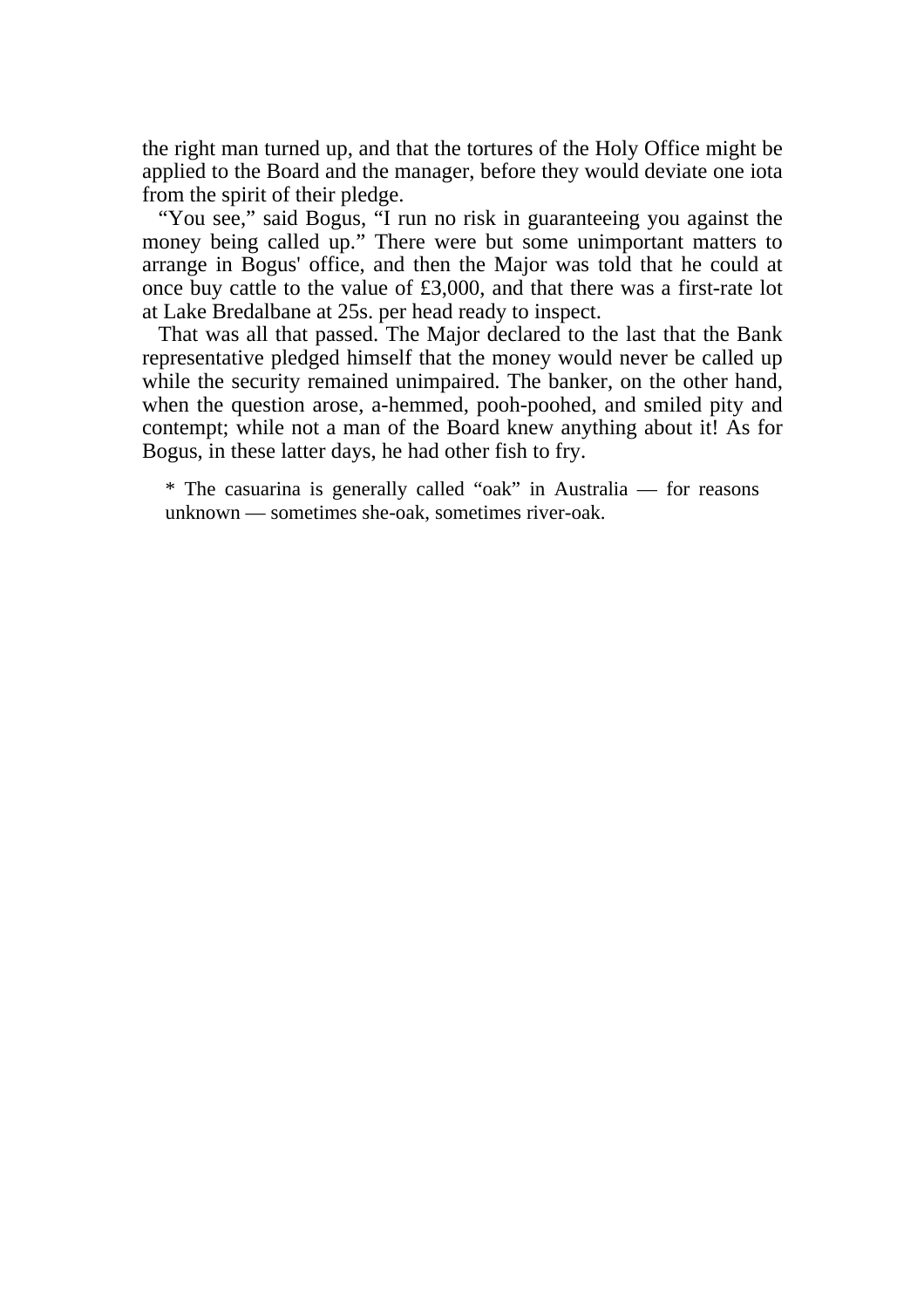# **Chapter II. Major Smith's Financial Experiences.**

 In 1847, Her Majesty's Mail left King Street at four p.m. The vehicle in use was of a sort that, luckily for our bones, has not survived to the present day; for it was all heavy hard-wood and solid iron. Leather, steel, and hickory had not then been adapted in their modern form to soften the asperities of travel; but four half-broken, sturdy horses wheeled the coach, such as it was, along the track that did duty for a road, bumping the passengers' heads together, making their teeth chatter, and appalling the very souls of the timid.

 The horses scrambled up pinches, and along "sidelings," like cats; and in going down-hill they either sat down in their breeching and strained against the momentum of gravitation as long as the pole chain stood, or else they ran away. The latter result was not uncommon. Capsizes took place at times, and "jibs" were frequent. You were always requested to walk up the hills. You had to lend the coachman and guard a hand in all kinds of scrapes; and on the whole, the journey was full of interest and passed quickly, though it left you at your destination black and blue, and dead beat for want of sleep.

 Ah, wretched moderns! what have you not missed? You have nought to struggle with now but the crumpling of the roses, and life has become tame. You get into your train at ten o'clock. You recline on luxurious cushions. Your only doubt or difficulty is which book you will read first, or when you will eat your first sandwich, and the day is barely spent when you are at the foot of Bowning Hill. A commercial gentleman, who might have left Brummagem that morning, from his appearance, takes out his watch, and bellows, with his head out of the window, to the guard — "Ten minutes late. I shall *repawt* you." Only imagine ten minutes at Bowning! A couple of days did not use to matter there in our time!

 The Major's journey was before those days of progress, and he was well pleased to find himself in bed at the "Salutation," where he snored the sleep of the just, till eleven o'clock next day. Then he arose and looked out. The grey, unfenced plain lay before him, backed by the limestone ridge. The willows in the creek were in the vivid green of early spring. Under his window was the street of a village, since become an Episcopal city, but the sounds that reached his ears were not such as are wont to arise in the precincts of cloisters and cathedrals.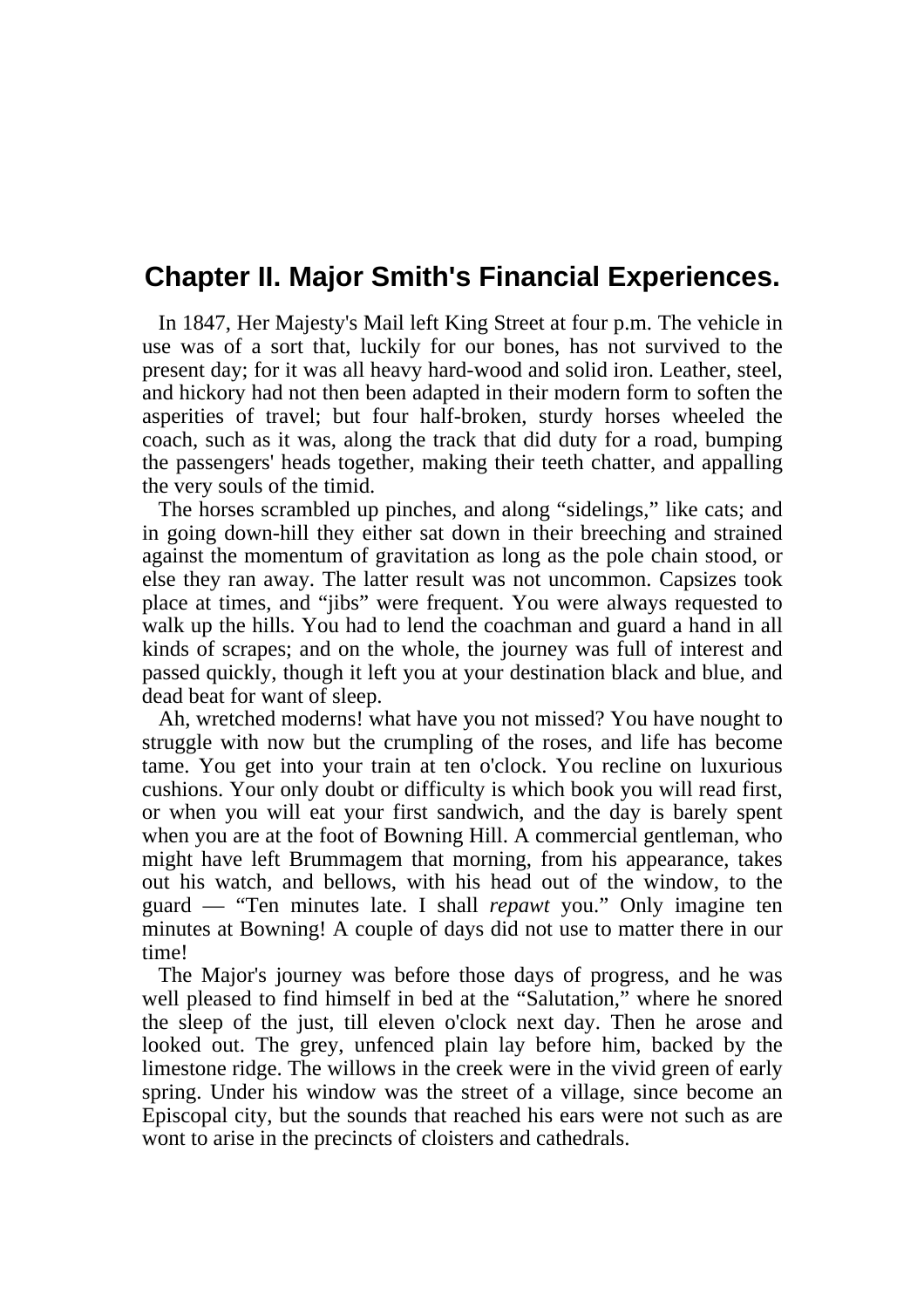The cattle to be looked at were twenty miles away, so he had to get a horse to carry him to Bredalbane, and then the three or four days' ride that would take him back to Windabyne; so he dressed, hurried over breakfast, and then made for the inn yard, from which some significant echoes had reached his ears.

 Yelling, on a cart, stood a fiendish-looking old auctioneer, selling horses, and among the audience stood one of his fellow-passengers by the mail, Thomas Dodd, Esq., five feet nothing, in high boots and spurs, going to Monaro to take delivery of a station on behalf of his firm.

 "Good morning, Major Smith," cordially said Mr. Dodd, "I fear you're late if you want a nag; I've got the only thing fit to ride," and he pointed, with some elation, to a tall, fat, brown animal, with a straight shoulder, lop ears, and knock knees.

 "A man wants blood, bone, and height for these roads — I can't bear ponies like that — won't keep a man's legs off the ground," and he poised himself on his toes to his magnificent altitude of sixty inches.

 But the "pony" led past had caught the Major's eye. He was a dark chestnut, with a fine, clean head, and hard, black hoofs, poor, and saddlegalled, but, to a horseman, showing unmistakeable signs of blood and mettle.

 "I need another horse," said Mr. Dodd, "but he is not my stamp, so I won't bid against you if you want him; but he's only a cat."

 However, the Major knew better. He had seen the Mahratta robbers do their sixty miles a day on worse horses, and he had galloped down the Bolan Pass, hunted for his life by Lall Singh's troopers, on just such another. So he bought the chestnut for a ten pound note, and he called him Akhbar, and never was man better carried — and no wonder — for his grand-dam was a little Timor mare, bred on Baebuk; his dam was a daughter of Legislator; and his sire was old Satellite.

 "Daylight to dark, and carries his tail like a peacock! Go — going — gone!" shouted old Didlums; and for once he told no lie, for the little horse, just 14.2, carried his fourteen stone an honest seventy miles, and had a bolt in him then.

 He was the gamest, the hardiest, the kindest, and most friendly of horses. In a few days, he whinnied when he heard the Major's voice, and every morning he came up to the fence to be petted by Mary.

 Mr. Tommy Dodd acted after his kind, and bought a second horse, "something up to weight," a gaunt coacher, that churned his inside till he reached the verge of delirium, and knocked up in a bog on the third day.

 Oh, gentlemen of the Jockey Club! read Curr's Book,\* and then you will find out what a saddle-horse should be. Curr will show you the real wind-drinker of the desert — the Steed of the Sahara — Akhbar's blood relations — and you will lose conceit of your leggy gallopers at monkey weights.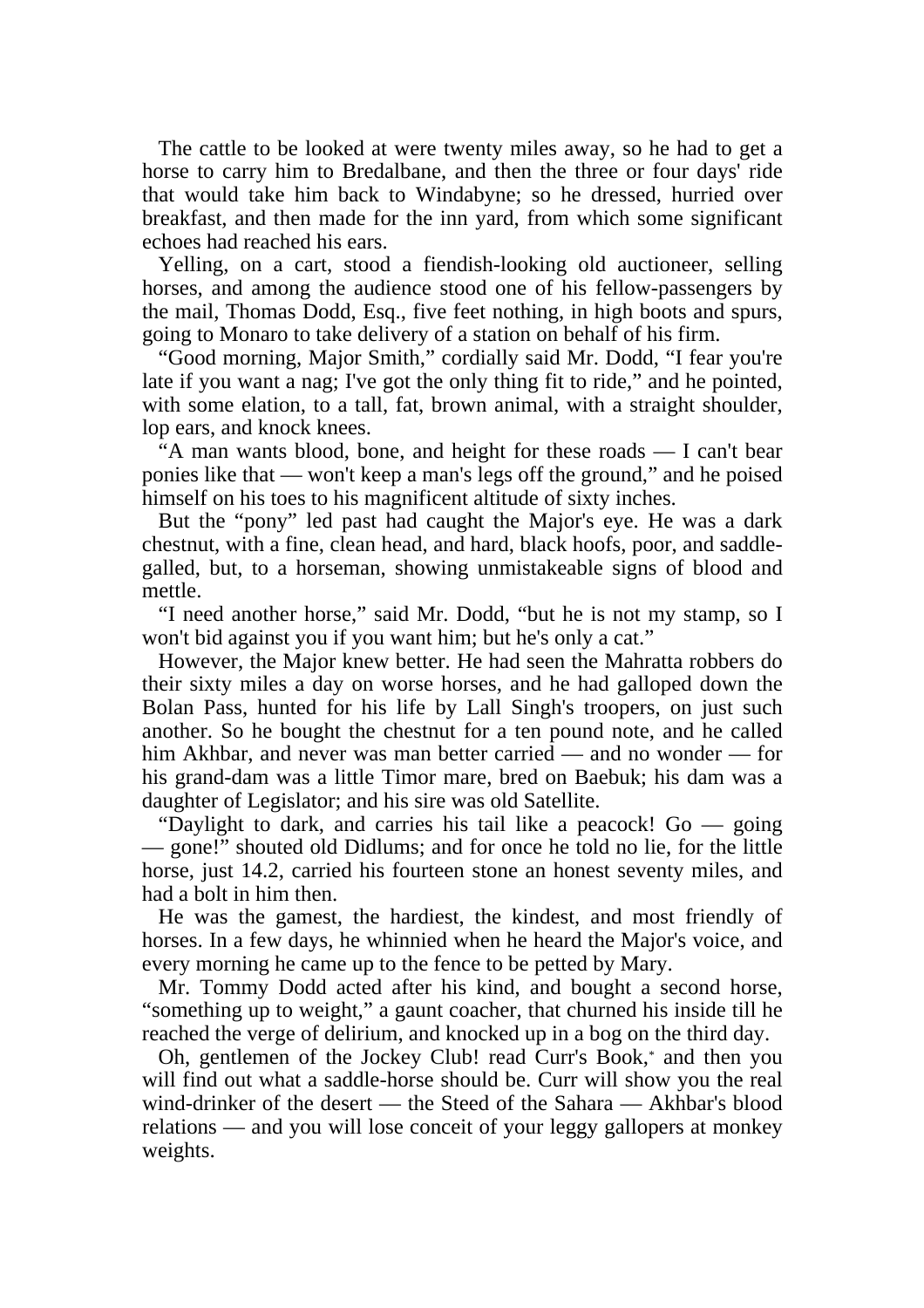The cattle were accepted, subject to certain provisions readily conceded, and they were soon on the Yarombil flats. Good yards were built; a good stud of horses was gradually gathered, and under the recent financial stimulus, the concern steadily assumed greater dimensions. The property received permanent value from such improvements, and Bogus heartily assented to everything that so judiciously added to his security. "Why think of my balance," he wrote, "I am well pleased to be accumulating a small commission account against you — it pays you, and it pays me — and as for the Bank, don't I guarantee you against any pressure? Moreover, are bankers buccaneers or maniacs? Do you think they wish to kill the bird that lays such golden eggs? Disabuse your mind, my dear sir, of any misgivings on that score. Our commercial authorities know better than to commit deliberate suicide."

 Such was the tone of his correspondence, and no doubt, in meaning, it was all genuine and bona fide; that is, so far as Bogus could be said to have *any* fixed principles or intentions whatever.

 Since then, his detractors have hinted, that his glib loquacity was merely the echo of a shallow, brisk, commercial soul, trained to look upon "business" as the main end of all effort, and on pledges and promises simply as needful formulae in the day's work, no more binding on honour and conscience than the promissory notes that can be so easily made waste paper of by the authorised legal elixir.

 Be that as it may, the Smiths had some peaceful, happy years. All home beauties grew around them. They could thoroughly appreciate the genial upland climate and their luxurious home — not, indeed, at all like the ostentation and apishness of the city swell mansion; but that much more enjoyable, and greatly more economical, dwelling, that takes its stamp from educated culture and household gladness enframed in the invigorating forest life.

 Even to this day, Mary, now in middle life, looks back to "dear old Windabyne" as the paradise of her youth — the one green spot in the desert.

 The pinch of money matters, so often threatened, seemed to be removed for good. Even Mrs. Smith, habitually anxious, breathed freely, and little luxuries, long dispensed with, were used again.

 "Why should she grudge her children enjoyments that now could be easily afforded? The Major was so well pleased with the way the station was going on."

 The old soldier, too, enjoyed the sunshine. For the first and only time wealth and independence seemed within reach; but his chief pride and pleasure was in seeing his boys becoming true sons of the wilderness.

 No dandy dilettante squatters were they. They did a great deal of their work themselves — mustering, droving, drafting, and so on; their only help being lads bred on the place, and black boys, those forms of ready,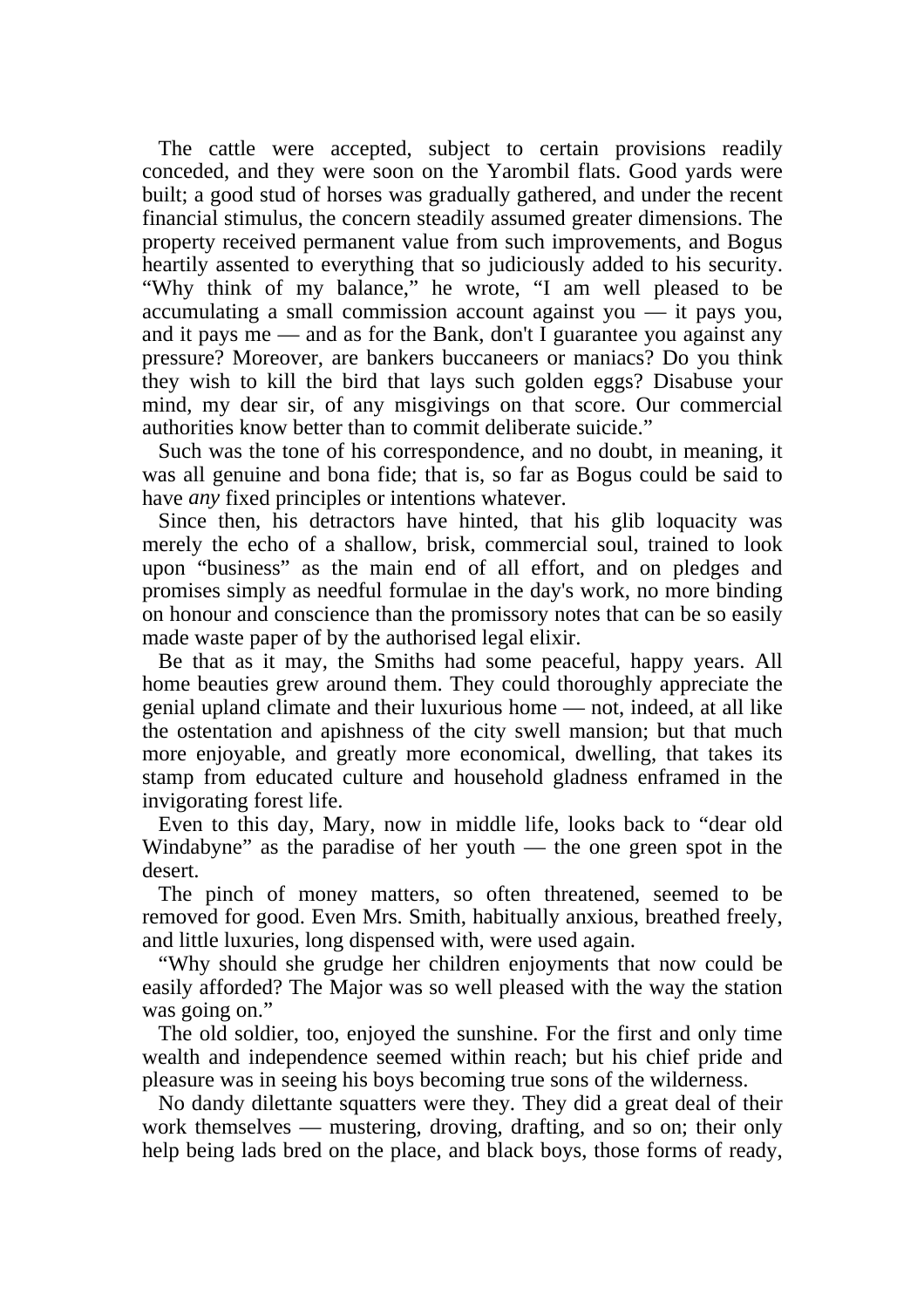serviceable labour that a large, liberally-managed establishment draws around it.

 But though the Major had almost ceased to worry about the advance account, assured again and again of the satisfaction the bank felt with the security and buoyed up by Bogus' repeated pledge of support, still the balance grew no less.

 Each step in advance seemed to involve another; the success of certain improvements necessarily justified their further application, and — provided the ground were sound under his feet — there could be no question that he was spending money, if freely, still judiciously.

 Such land on the run as could be bought, he purchased; he imported a few head of highly-bred shorthorns, and put up in substantial and durable form the fencing and buildings necessary to manage, to advantage, a stock of 30,000 sheep, and 6,000 cattle, with their prospective increase.

 According to Bogus' argument, if the advance did come to £10,000, what difference did it make in his position? If he paid twelve-and-a-half per cent. for the accommodation, did not the return from the stock, at the very lowest, equal twenty per cent.?

 Had he not sent down 200 bales of wool worth £20 each? Then look at the increase!

 By next year, to keep a margin of spare country, he would need to cull out everything that would sell or boil; and did not that mean working into a more valuable stock, quick returns, sure profits, and ready money?

And so things went on till 1850.

 In that year, the periodical drought scorched the pastures of Eastern Australia.

 The rain came only with the gold discovery in May of the following year; but up to that time, from the coast — usually green with the moist breezes of the Pacific — to the heart of the Darling Basin, the herbage was either scorched and shrivelled to dust, or dried into sapless hay.

 It threatened to be 1839 over again. The water-holes stood well, indeed, but what would they be after two such seasons?

 Still, no harm came to Windabyne yet. The thick grassy banks and reed-beds of the Yarombil held rough feed for the herd of cattle for one year at least; and there was no risk of the sheep starving on the plains so long as the water held out. The tanks and wells that had cost so much money now promised to give a good return for the outlay.

 But of late, the banks, especially the Waratah, had been dealing largely in station accounts, and the financial gauge had become peculiarly sympathetic to all influences that touched pastoral matters. A sensitiveness, not amounting to panic, showed itself in cautionary hints, — and restriction in some cases — in avoidance of fresh business — and in the careful scrutiny of some of the larger discount accounts, such as that of our friend Bogus.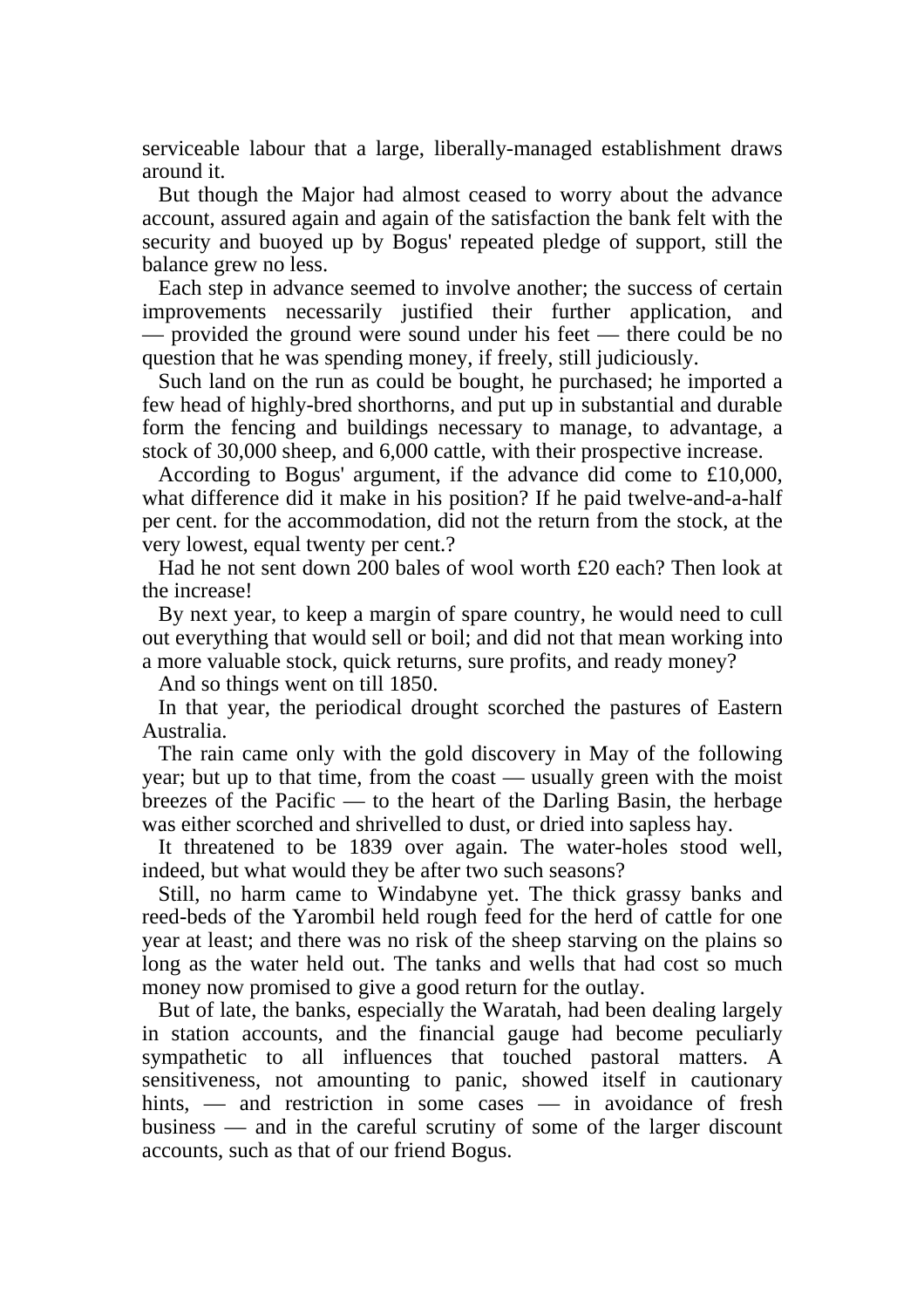That gentleman had followed his natural bent — pushing — talkative — superficiously smart — shallow and ignorant as only such men can be, he had buzzed and gabbled himself into a huge sham business — hollow as a drum — indeed that instrument is not a bad image both for the business and the man. Importer, auctioneer, a speculator in town lots, whaling ventures, station accounts, country stores, there was nothing he had not his hand in, and he was so busy and so expert in kite-flying and other paper manipulations, that all attempts to unravel his transactions by an onlooker were baffled through their variety and rapidity.

 The wide awake used to remark that it was impossible to say whether he was making money or not. He lived in Adelaide Bay, in a house that he had built at a cost of many thousand pounds. His credit was unquestioned. He had a large bank account; his paper was put through, and his engagements were duly met; and all Sydney would have raised the hands of astonishment if a hint of his unsoundness had reached them! See his advertisements! See his directorships in Public Companies!

 The Waratah took care of him: they swore by him to the outside business world — and did not allow his name to be breathed on while they could use him as a funnel to fill the bank coffers.

 But a scrutiny, conducted in the Board Room, was based on entirely different considerations.

 There was an over-draft of goodly dimensions — here were renewals in scores! Wére these or any of them represented by good security?

 Careful dissection shortly shewed that the business which had been a mine of wealth to both the bank and Bogus for years, was insolvent.

 It had been carried on by paying one man with another man's money, and it was manifest that the bank ran the risk of incurring a heavy loss, unless great care were exercised.

 The greater then was the necessity that their client's credit should be maintained, and his business nursed in every direct and indirect way. As soon as funds enough came in to recoup the bank — no matter to what confiding creditor they might belong — the business would be suppressed and obliterated.

 Bogus, of course, would be opening a fresh account with the bank immediately, for to such a Phoenix there was no such possibility as absolute ruin.

 But this prudent scheme was somewhat hurried by kindred perils incidental to the times.

 Other banks, and other speculators besides Bogus, were involved in the same complications, and, perhaps owing to some want of tact or delicacy in the touch of the operator, or the withholding of support at a critical moment, the strain tightened in certain quarters, and the firm of Gilpin and Bubb, much connected with Bogus, and doing the same kind of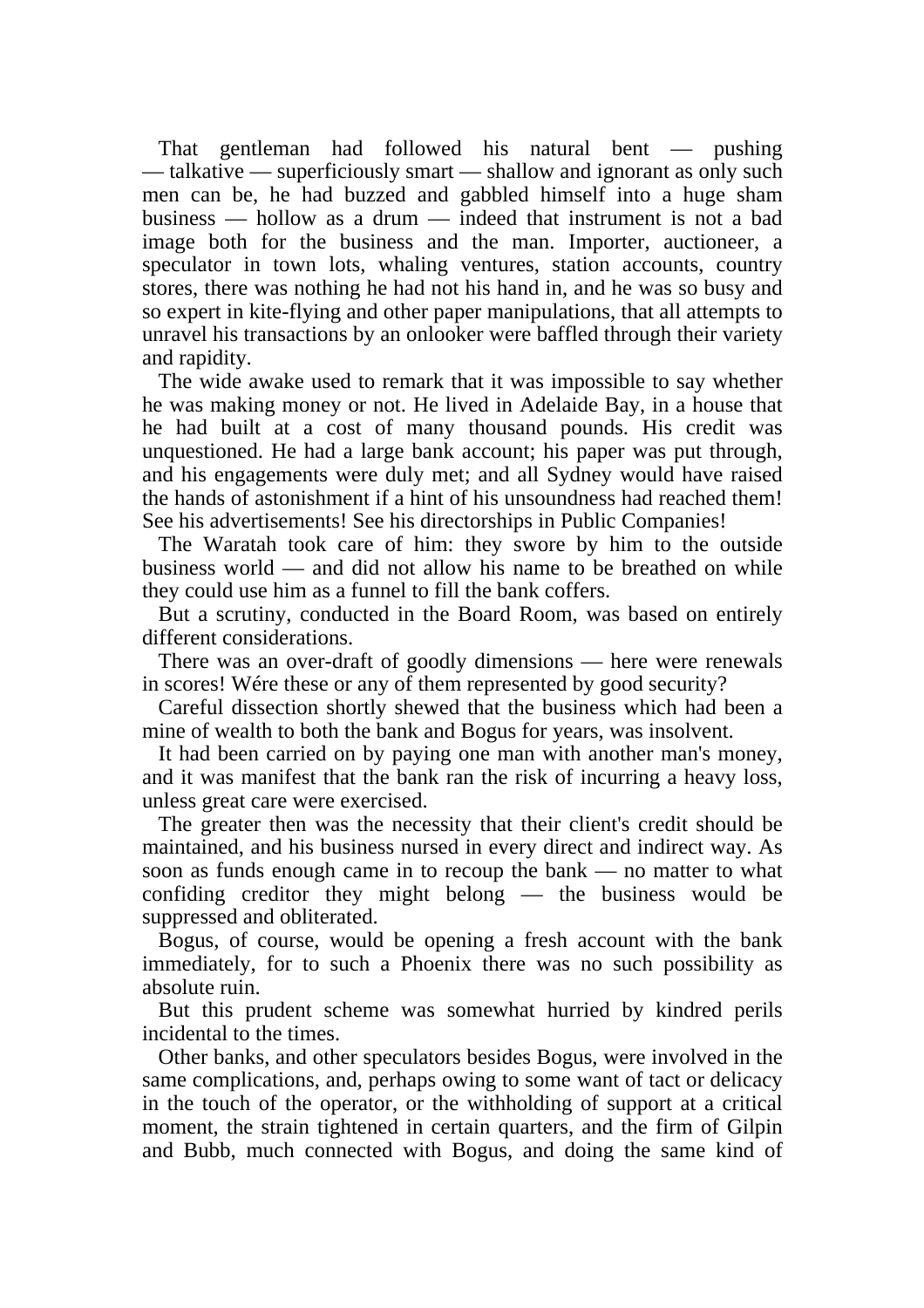business, stopped payment.

 The course of the bank was now inevitable. They had to wind up Bogus, and realise his securities before worse happened.

 After all, the bank lost nothing — in fact, made money — and Bogus never moved out of his Adelaide Bay house. The disaster fell, with crushing ruin, elsewhere.

\* \* \* \* \*

 One of these days, our old friend at Windabyne, on opening the postman's bag, found a letter from the Waratah Bank, drawing his attention to some bills falling due at early dates, and requesting him to make arrangements to meet them.

 The Major assumed that Mr. Bogus had omitted some technicality connected with the advance account, and was on the point of enclosing a letter to him, so that the needful might be done, when a note, separate from the formal letter of the bank, fell from the envelope.

 It was a line from the manager, requesting his attendance in Sydney, with reference to urgent business.

"What on earth could they want?"

 "His cheques had been tolerably heavy, to be sure — making dams on the back blocks — buying rams, and so on — and he had spent more in less productive outlay, in furniture and odds and ends, than he ever thought to do — but, after all, what did it matter about a few hundred pounds, while things were going on so well? The wool now at sea would bring £4,000, and there was an excellent increase. Store stock was a drug in the market to be sure, but it could not always be so. He would go down and see the Homebush Races, and if he found Bogus or the bank troublesome, he would move his account elsewhere. Many Sydney firms would jump at an account like Windabyne. So he would make a trip of it. He would ride Akhbar down, and leave him in Brown's paddock on the Hawkesbury, doing the last thirty miles by coach, and he would be back in a month. And what was wanted in town?" "Oh, lots of things — saddlery — library books, to be sent quarterly — music — cuttings and flower seeds — a screw for the press — Willy would fix it up; he was a bit of a mechanic — a new bellows for the forge — Jack was a crack shoer."

 "And, to be sure, if the Johnstone girls came from the Paterson to pay their visit, he would buy a light trap and two horses, and drive up, and he could fetch a boy on Akhbar."

"And does Mary need a new piano?"

 "Oh, no, papa — Mary is only fifteen; when she is three years older, it will be time enough."

Alas! — in three years — such gifts were not for poor Mary!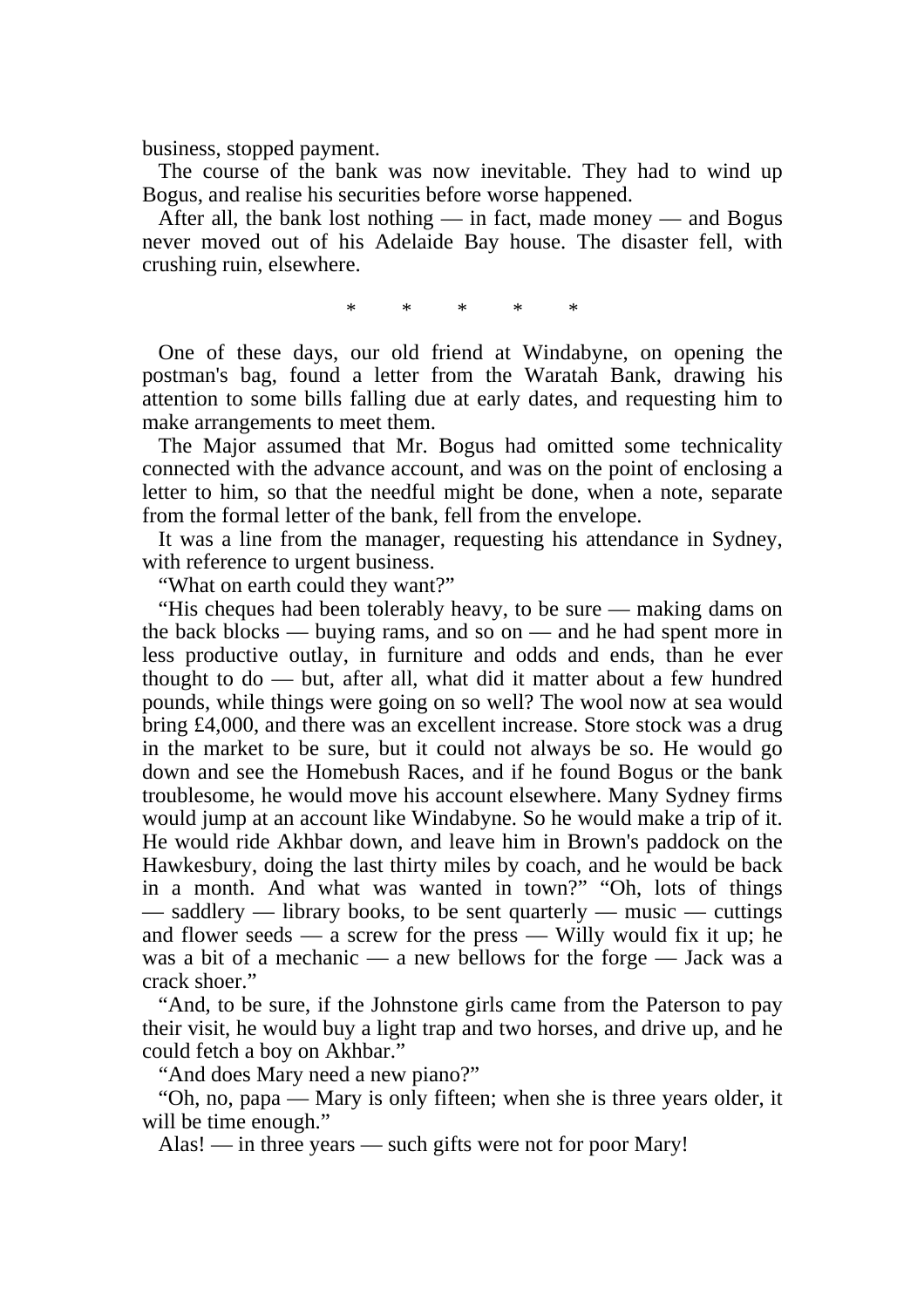The Directors of the Waratah were nearly all new men. The Admiral had retired from the cares of the Board, and, indeed, his own doings were undergoing the same analysis as those of his protegé, Bogus; but he was too hard a nut for cracking. They might obliterate Bogus when they chose, but old Baggs was too formidable. The top hamper and spars might be cut away to ease the craft, but they dare not break up the solid timbers of the hull.

 The impersonality of a Corporation has been for long a trite subject of comment.

 The Dean of St Paul's has, perhaps, put this characteristic as concisely as it can well be, when he says that such an institution has neither a soul to be saved, nor a body to be kicked. Our good old friend was shortly to realise the fact to his prejudice.

 He had hardly reached the town when he was startled with hearing of Bogus' failure for £60,000, and he lost no time in going to the bank.

 The manager found speech this time to tell him, in a few curt phrases — without any elaborate courtesy or laboured gesticulation — "that the Directors had decided to call up his advance, and they requested him to take the necessary steps, as they had no wish to realise upon his security."

 "What do you mean, sir?" asked Smith, in great surprise. "Am I to understand, that unless I repay your advance forthwith, you will sell my property?"

"Ah — hem — the necessity may not arise — no doubt,  $\sin$  — you can make arrangements elsewhere for accommodation."

 "But, sir, I must remind you that I accepted this advance originally through the intervention of Mr. Bogus, and that, in my subsequent dealings, I have received his reiterated guarantee that I would not be called on for repayment while my security remained valid. Moreover, your President, Admiral Baggs, himself suggested the advance on my station, first to Mr. Bogus —  $-$ "

 "Excuse me, Major Smith, Mr. Bogus is not now in a position to render his guarantee effective, and as to Admiral Baggs, his views, no doubt, may have been such as you describe, but he may have been mistaken as to your means and resources. In any case, any conversations that may have passed when the account was opened, can have no weight with the existing Board of Directors."

 "Still, sir," rejoined the Major, "do you not recollect an interview I had with you along with Mr. Bogus in this very room, barely four years ago, when it was plainly put, that the advance was only accepted by me on the condition that the money was not to be called up while the stock and station remained unimpaired; and I have letters now, barely six months old, from you, expressing complete satisfaction with the position of my account."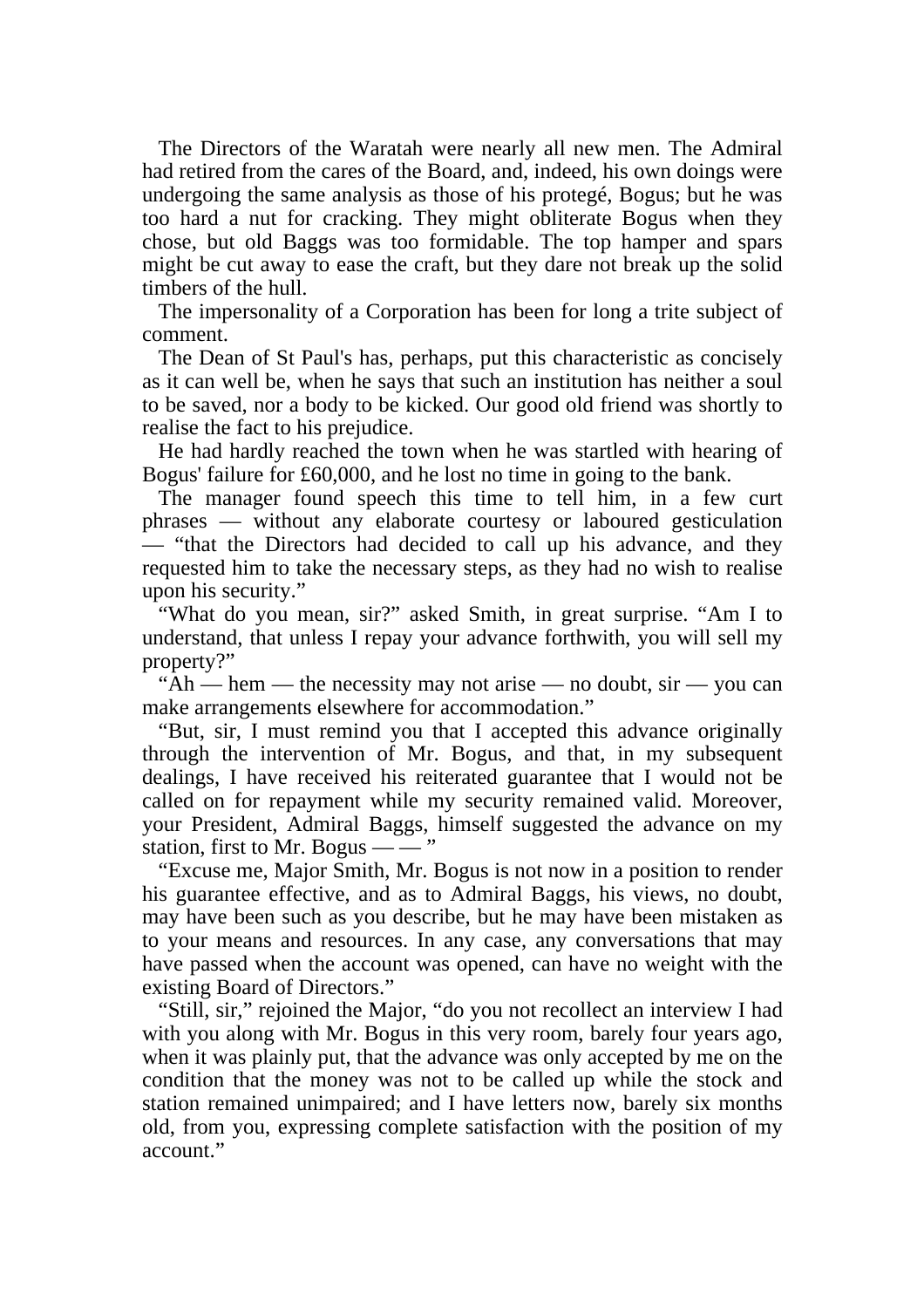"A-hem — pooh-pooh — my good sir," patronised this ecclesiastical financier; "you hardly comprehend — circumstances altered — first duty of bank to shareholders. The interpretation which you would put on such a pledge — supposing it could be given — would be destructive of bank interests, and would make our position invalid in law."

 "Enough, sir," said the veteran. "I shall see Admiral Baggs, and demand his version of this transaction; but I see already that I have been cajoled and deluded."

 The manager laid his hand on the bell. "Ah — hum — Major Smith — I shall feel obliged if you will communicate with the bank in future in writing."

 The interview with the Admiral must have been a hot one, if we might judge by the soliloquy of that naval hero while he walked up and down his wharf mopping himself after the Major left.

" — — — — bless my immortal soul! What do you think of that? Here's a man, has the assurance to tell me that I promised to let him have, for good and all, ten thousand pounds of the bank's money. And that's what one gets for trying to help people. Here's Dick, Tom, and Harry, come from — — knows where, and give themselves out to be men of means, and — — me if they don't borrow the bank money and want to stick to it. What the  $\frac{1}{s}$  is the use of a lot of paupers going into large properties? Blast me if this Major's the right stamp of man! Major be hanged — something in the soda-water or billiard-making line would suit him better. It's the greatest charity to these kind of people to wind them up, and have done with them — the greatest possible charity" — and the philanthropist heaved a sigh like the snort of an eighty-barrel whale, and sat down to dry himself.

 That afternoon, for the first time, did Major Smith see clearly the gulf that yawned at his feet — he had still foot-hold, but he had found accommodation much less easy to get, in the reaction that had set in, and it was offered mainly by houses that had the credit of working their business on the wrecking or slaughtering principle.

 He had already ascertained that he could get the account taken over by Sharp and Co., but the expense would be heavy, and the risks and chances would be all cruelly against him. With the ransom that he would be bound to pay, in interest and commission, the debt would speedily assume crushing proportions, while Sharp might exercise his power of foreclosure at any moment. A rise in stock or wool might help him through, but present prices for store stock were nominal only, and wool was low, and fat stock about boiling figures.

 He spent hours wandering through the Domain, facing the facts, and trying to see his way through them, but he could see little ahead — except with extraordinary luck — but a broken-up home, and a penniless old age.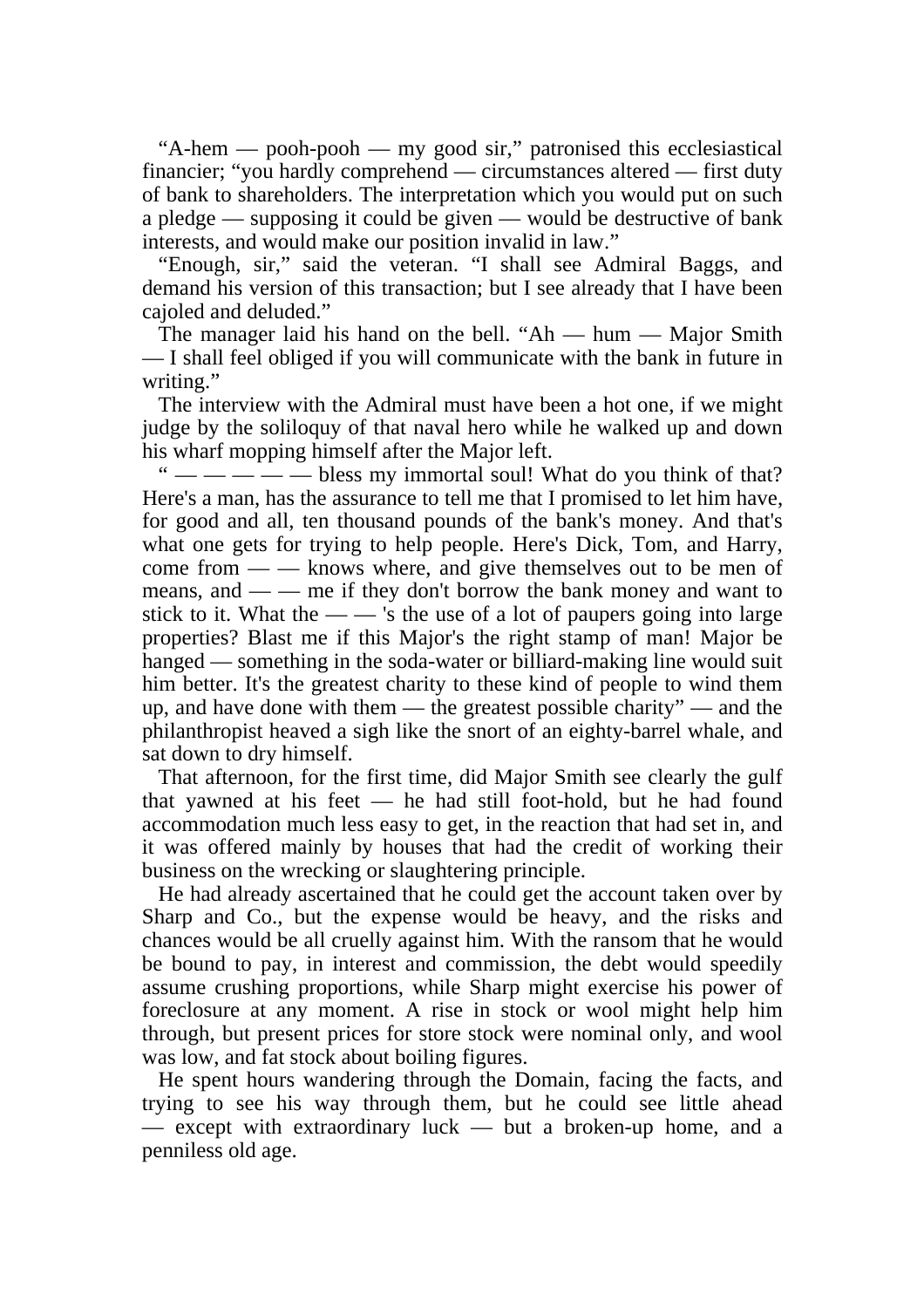When a business man comes to grief, he simply opens another set of books and another office, pays his creditors with a clean schedule, and drops for a week or two a few of his most ostentatious expenses — but he lives as well as ever — has money in his pocket — and never knows either privation or loss of position. With a broken-down squatter it is otherwise. When foreclosure falls on his station, he loses home, means, food, and everything but the clothes his family wear. If he is left his writing-desk, and given the use of a vehicle to go off the station, it is entirely by the good-will of the creditor's agent.

 He, in fact, becomes an outcast — and the buzz of gossip, which attends his downfall — raised to justify his creditor's action — fixes upon him all the sins and errors of his tribe and generation. Extravagance, uselessness, drunkenness, dishonesty, ring the changes on the event, and are passed from mouth to mouth among the shallow, servile herd, who have fawned and fattened on him whose career is broken.

 "Thank Heaven, the boys were well able and willing to face the world," but he feared for his poor wife and little Mary, and it was hard to think that the home to which they had got attached, should pass from them.

 Even yet, he could hardly realise how his position had changed, merely from a sudden tremor in the money-market. A few months ago he was paraded as a wealthy man, by the same business authorities that were now pressing him to ruin. And where had the value gone? All had, apparently, been shrivelled up, and whirled into dust, like the grass of the parched plains. After all, the intrinsic value *was* there — but the vice of his position was that his grasp on it had gone. His was the case of the man who built his house upon the sand.

 Still there were chances. He must fight against misfortune, and stave off the evil day to the last. There was no use in anticipating ruin.

 So he turned about to retrace his steps to Sharp's office, and close with that firm on their own terms.

\* "Pure Saddle-Horses, by E. M. Curr, Melbourne."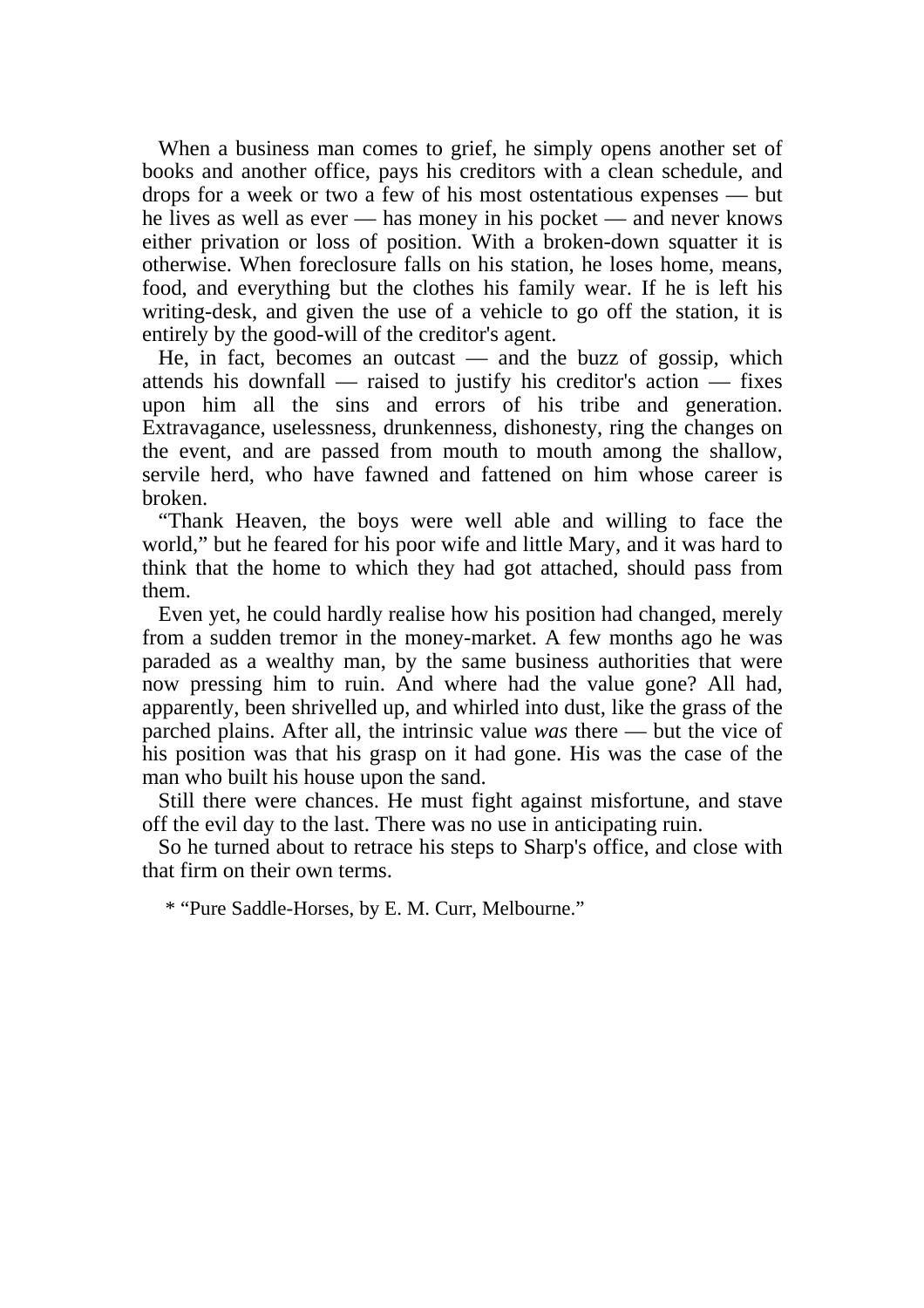## **Chapter III. Homeward Bound.**

Dull and dejected, did Major Smith take his way back to his station.

 That he was now next thing to a ruined man his sound sense told him; but the reverse of fortune that he had met with he could not yet fully realise, and in searching for a cause for the same in his own conduct, he met only with an enigma.

 On looking carefully through his past career he could see few steps which he had taken that he would not repeat under the same circumstances.

 His course had been marked by prudence and economy. Every movement had been made under the influence of opinions and advice generally held to be sound; but even now, before he left town, he became aware that the gossip of mercantile circles accused him of reckless extravagance, want of judgment, and wanton carelessness in dealing with borrowed money. The very improvements that now enabled Windabyne to resist the drought were cited as expensive and useless follies.

 In vain he came back to the question, "What else could he have done?" Supposing that he had refrained from entering upon squatting, what other pursuit would have been open to him? He might certainly have applied for a Government post, or he might have opened a public-house; or, if he had a head for *business*, he might have joined the scores who, even then, like Mr. Bogus, lived by their wits and paid their creditors by going through a simple pen-and-ink formula.

 But, for a soldier, a gentleman possessing a small capital, and with the ambition natural to a high-minded man, to do real work and take a worthy position in the land of his adoption, he could not see that there was any other course open to him than the one he had taken.

 He might, indeed, have declined to avail himself of the advance which had been tendered him through the business importunity of Bogus and the Directors of the Waratah; but, if he had done so, he would have gone against the most strongly expressed opinions of his friends and neighbours. Hawthorne, of Girrah, his nearest neighbour, had worked into possession of a good property entirely on borrowed money — a rise of prices while he was heavily encumbered with debt had made him all at once a wealthy man — and he did not see how Major Smith could run any risk, starting, as he did, from so much stronger a position, so he advised the Major to take the money. And such had been the general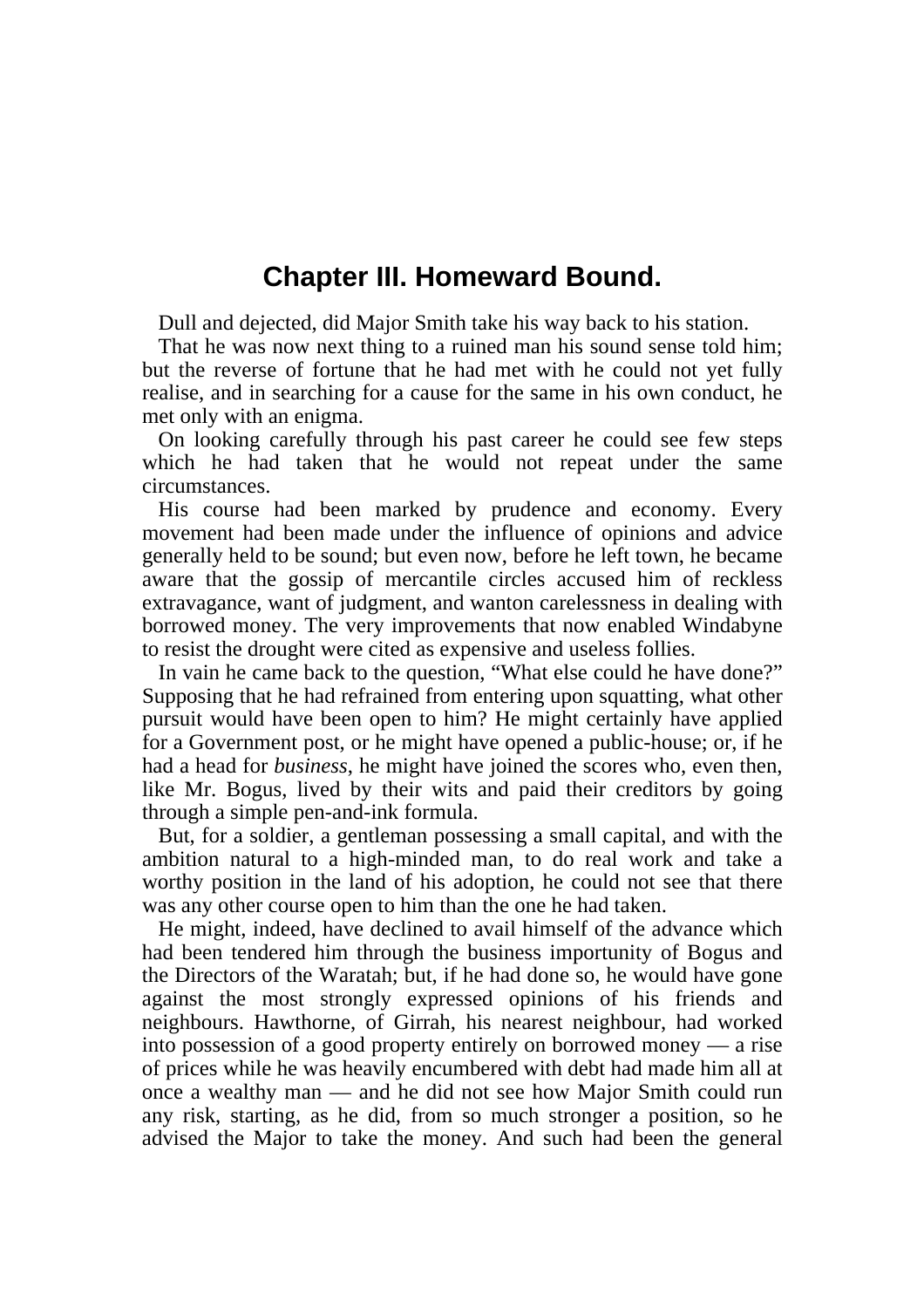voice of other acquaintances with whom he had talked the matter over.

 Still, he had felt certain misgivings, which appeared now to be amply justified by what had taken place. He felt as if from the time he was debtor to the bank he had been drifting into unknown depths, as if his affairs had become too cumbrous for his grasp, and as if new elements had entered into the surroundings of his position. If he had worked out and expressed the ideas that haunted him, he would probably have said that there was something defective in the squatting system; he would have been better pleased with a method that gave him more grasp on the soil, and involved less liability to incur debt. "In what a very different position he would be now, with one-fourth of the stock upon an unmortgaged freehold that he and his boys could give their whole time to improving."

 But these reflections were futile. There was, practically, no other method open to him than the one he had taken, and universal use and wont fully justified the course which now seemed to point to irretrievable ruin.

 So, like many men in like straits, he found little comfort either in theorising about systems, or in mourning over spilled milk. There was only one thing to do, to brace his heart up and keep his head clear for the desperate hand-to-hand struggle that must come before long. If he had not been the upright, pure-minded man he was, he would likely have smoked and drunk himself into a partial stupor, as many do under similar depression; but from the day the blow fell upon him, his habits never varied: he faced the enemy manfully, and shortly his mind became habituated to the change in his prospects, and he began to feel that even monetary ruin would not deprive him of all enjoyment of life. For a healthy-minded man is not long prostrated by any temporal misfortune, and, moreover, the very effort to meet what fate sends, brings its own balm and solace.

 The very best cure, or, at least, anodyne, for any grief, is good hard work, either physical exercise or mental application, or, perhaps, best of all, both together. Many a man has been saved from death, insanity, or drunkenness, by devoting himself to some engrossing pursuit; and, on the other hand, there can be no more certain way of going — we will say "to the deuce" — than by lying down on one's back and doing nothing.

 There is another curative power, to which some minds are peculiarly sensitive — what some old writer calls the "*vis medicatrix naturoe*." Sensibility to this influence seems to run in breeds, like magnetism, music, and other subtle properties. To the Major, nature was a living influence. To him there were voices in the rustling leaves, in the sighing breezes, in the wild bird's note rising from the wooded dell; there was meaning and sympathy in the craig-built peak, piercing the blue empyrean, with the eagle wheeling in the mighty circles far above. The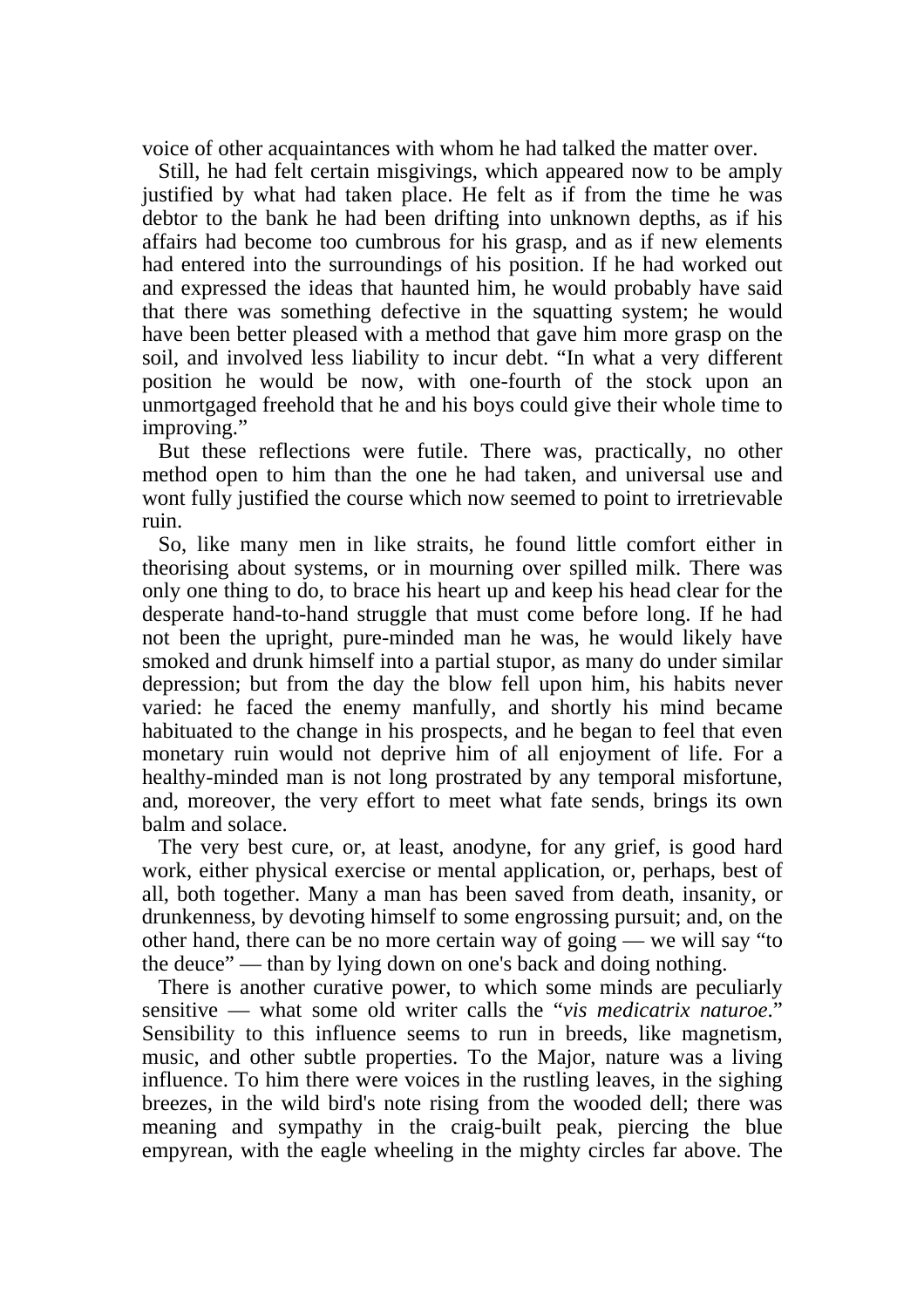fresh earth, the dewy morn, the vivifying odours of the wild bush, were not merely enjoyed by him, they thrilled through every nerve, and tingled in his blood. These sights, sounds, and other influences, intangible, though real, flowed into his mind, and became blended with his innerself.

 The cant phrase, often unmeaningly used, "communion with nature," might be truthfully applied to our old friend's vivid enjoyment of our desert solitudes. He often spent hours musing among these sylvan depths, and the contact always acted in clearing his mind and calming hisspirits.

 For a good bracing tonic, commend me to dawn of day on one of our mountain roads — the pure, dry air, the flavour of earth and tree, the sounds of waking life, the shades of the light — from steel colour to orange — as its beams strike athwart the forest scene, bringing out every tint of the gum-tree foliage — from russet to dark green and silver. One can imagine how the first pioneers must have enjoyed the change from the sand-hills and swamps of the coast, when their lungs first inhaled the fragrant, resin-charged atmosphere of the table-land.

 Apropos of these mountain tracts, there is one purpose for which our vast areas of poor country, on the Dividing Range, are well fitted; namely, for living on. Such silurian and sand-stone ranges may not be able to rear bullocks, or grow wheat, but for human life, health, and enjoyment, for fruit and flowers, for wood, water, and building-stone, these wildernesses are unmatched.

 We have been guilty of no digression in following these reflections. We have merely been pursuing the train of the Major's thoughts, as he left Camden in the morning, mounted on his good horse, Akhbar, and made his way up the long slope of Razorback.

 When he reached the top he had begun to shake off the lethargy that had weighed on him since he left Sydney, and he found himself gazing with keen interest on the great expanse of view that lay open before him to the South and West. What would the coming years tell of these wastes? Did the future shadow before him the flood of golden wealth soon to be poured from those sterile Western uplands? Did it point to the coming multitudes who were shortly to swarm on the coasts of Australia? Did it shew the iron-horse, ere many years to snort through these quiet valleys of the Cow Pastures? Did it tell him of a young nation working through its infantine disorders of folly and chaos, up to a manhood of power, wisdom, and beneficence? And while seer-like he gazed and dreamed, did formless mist-like images of the things to come pass before his mind's eye?

 A laughing jackass skimmed over his head, took possession of a naked branch, the only remaining limb of a decayed giant of the woods, and raised his testimony against him. His dream was over, and this was the interpretation, and the Major could not but laugh; he was beginning to pick up.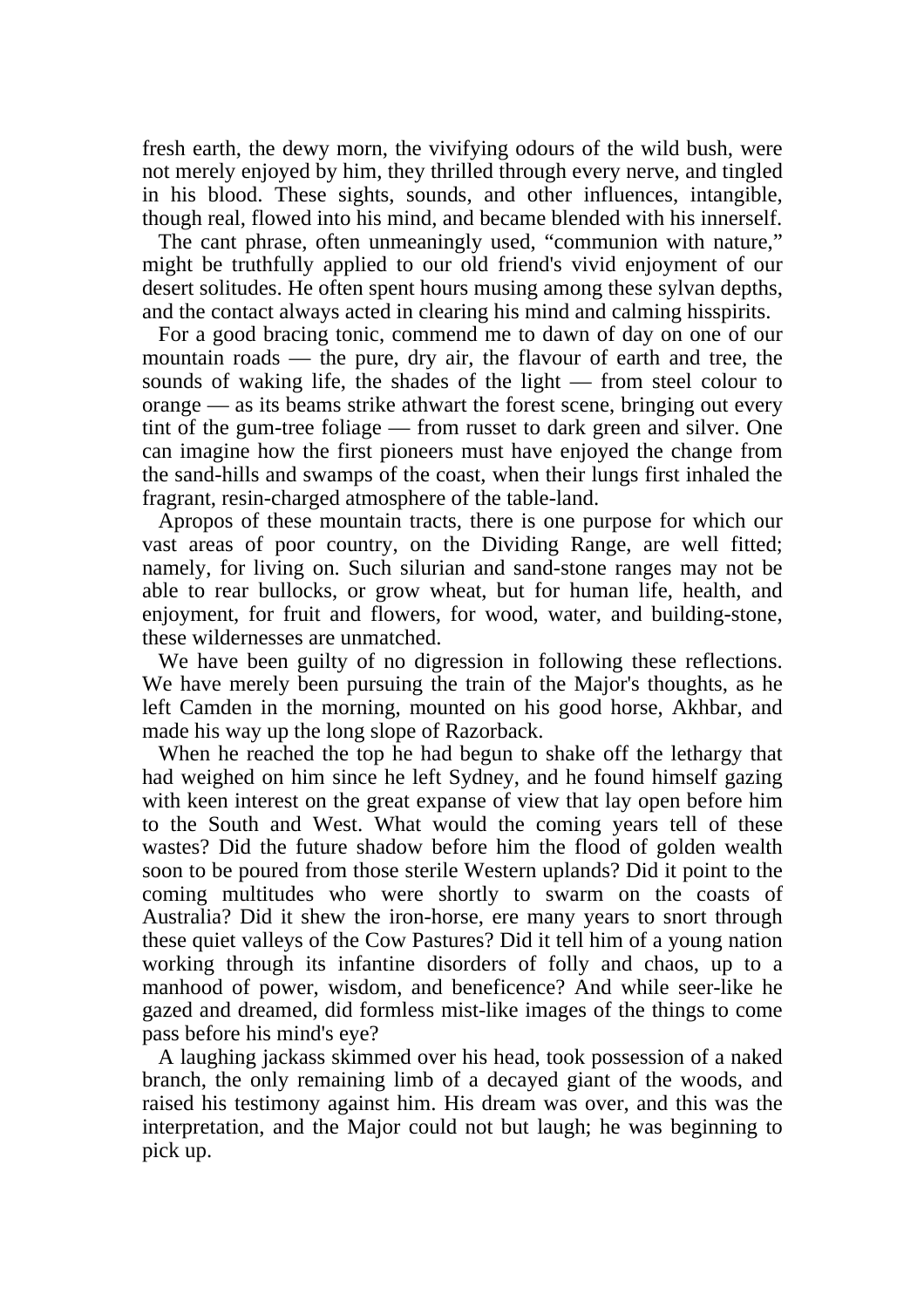A native bear on another tree near looked on with grave sympathy, he seemed to think that the jackass was rather frivolous, but still, no doubt, he meant well. The gentle beast never moved away from the Major, though he was almost within reach of his whip; he seemed to know that he was not of the sort he need fear.

 So our veteran said "good morning" to these denizens of the mountain, and pursued his way, hitting out in the early hours, stopping long at noon, sometimes meeting an acquaintance in a cool roadside verandah, or chancing on a cheery companion as he ambled through shady Bargo; and then, when the evening came, he would put Akhbar on his mettle; so that ere many days the snow-capped Southern peaks appeared as he crossed the Gap, whence he turned to the right and followed the track which led to the Bogarralong Ranges, the source of the Yarombil.

 And now he neared home, but as he got nearer, the shadow covered his spirit, and at length, as he crossed the well-known ford and entered the white gate, he was burdened down with weighty misgivings as to how the change in their prospects would be borne by those dearest to him, especially the gentle wife and happy young daughter, whom he had left under circumstances so different barely a month ago.

 Simple, stupid man — little did he know of female intuition and female resource. His twenty-five years of married life had not yet shown him what a strong reserve of courage and wit rests deep in the gentlest bosoms.

 He was barely in the garden when Mrs. Smith was upon him. One glance showed her that things were not right, but she beamed upon him with smiling face, and made a joke of his desponding explanation. "It was all nonsense — it would be right yet. Mary, Mary, here's papa!" And Miss Mary burst upon him like a young hurricane, rubbed her button of a nose against his waistcoat, and clutched him with her warm little hands.

\* \* \* \* \*

 A few weeks after the Major's return, while the drought still continued, adding daily to the perils of his position, and giving growing cause for care and thought, an event of importance occurred at Windabyne.

 It was the arrival of me, Reginald Crawford, the present writer, on the station.

 My uncle, Captain John Kirkland, Laird of Gowandale, Strathclyde, and formerly, for a dozen years, Major Smith's brother officer in the gallant Fortieth, in every scene and clime, from the snows of Cashmere to the kloofs of Griqualand, had consigned me in due form to his old chum.

 I had a box of clothes, one hundred pounds cash, a letter of introduction, and I was to go to Windabyne, make myself known, and do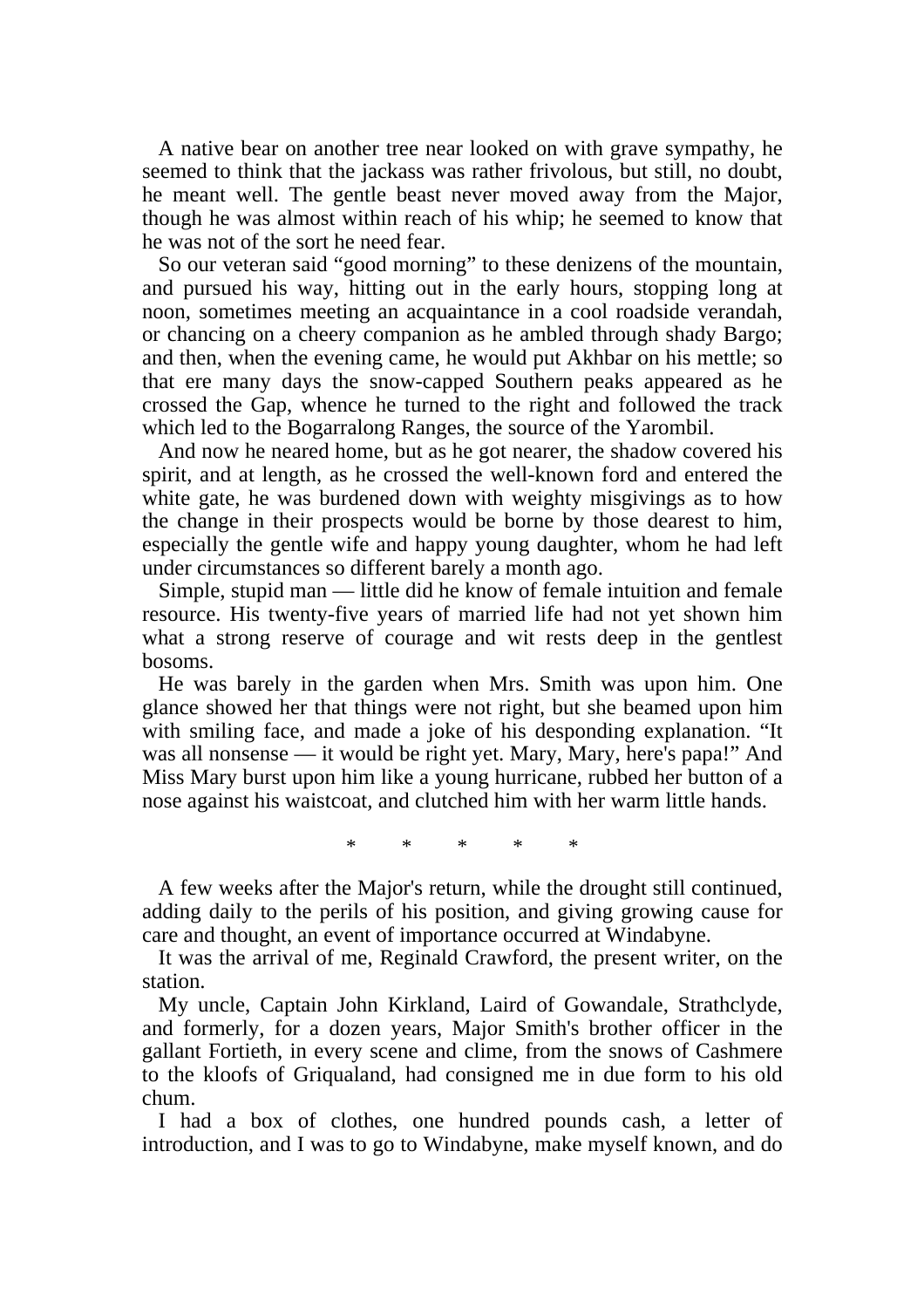what I was bid. If I did well, I might, after a term of probation, get some further aid from the authorities at home; if I did not do well, I was much better left alone to shift for myself.

 Such were the brief and Spartan-like marching orders with which the Captain started his sister's son in the world; and my experience can vouch for their wisdom, for I never got the chance to make a mull of it till I was near thirty.

 I need not say that my uncle's draft on the Major's friendship was duly honoured. For nearly two years Windabyne was my home, and a happy home it was.

 I was now approaching the mature age of twenty years. I had lived all my life in my native Strathclyde, saving and excepting the intervals occupied by the customary education to which my father, uncles, and progenitors had been subjected for some generations — namely, I had spent five years at the County Academy, and two years at Edinburgh University.

 And now, here was I, packed off to the new continent of the nineteenth century — Australia.

 I don't think that a more egregious young donkey ever reached these shores.

 Endowed by Nature with a vigorous appetite and a cheerful disposition, and lots of fag-ends of undigested miscellaneous knowledge simmering in my noddle, I was keen to go everywhere, and have a hand in everything. My other qualities gave full proof that I was bred true to the family type. I had plenty of imagination, some humour, and very little practical common sense. I was sometimes as vain as a peacock, and yet laughed at myself for the same. I would amuse myself by posing and posturing as a combination of Quentin Durward and the Admirable Crichton, and though I was quite conscious I was making a fool of myself, and took a saturnine pleasure in grinning at myself, I was still perfectly happy.

 At the same time, my obstinacy was quite on a par with my disregard of common sense and my happy temperament. Neither the arguments of my friends nor yet Solomon's proverbial mortar and pestle could have brayed out of me any idiotic opinion or fancy that it was my pleasure to adopt.

"Very fine boy," remarked one kind senior.

 "Young fool wants kicking," was the amendment frequently passed by sarcastic middle-age.

 Still and anon, I think that the youngsters of those times, such as I was — and there were plenty more of the same sort — made, ultimately, as good men, and quite as good colonists, as numbers of more recent importations, more especially as compared with a type that used to come in shoals during the late Northern rush, generally dragged at the chariot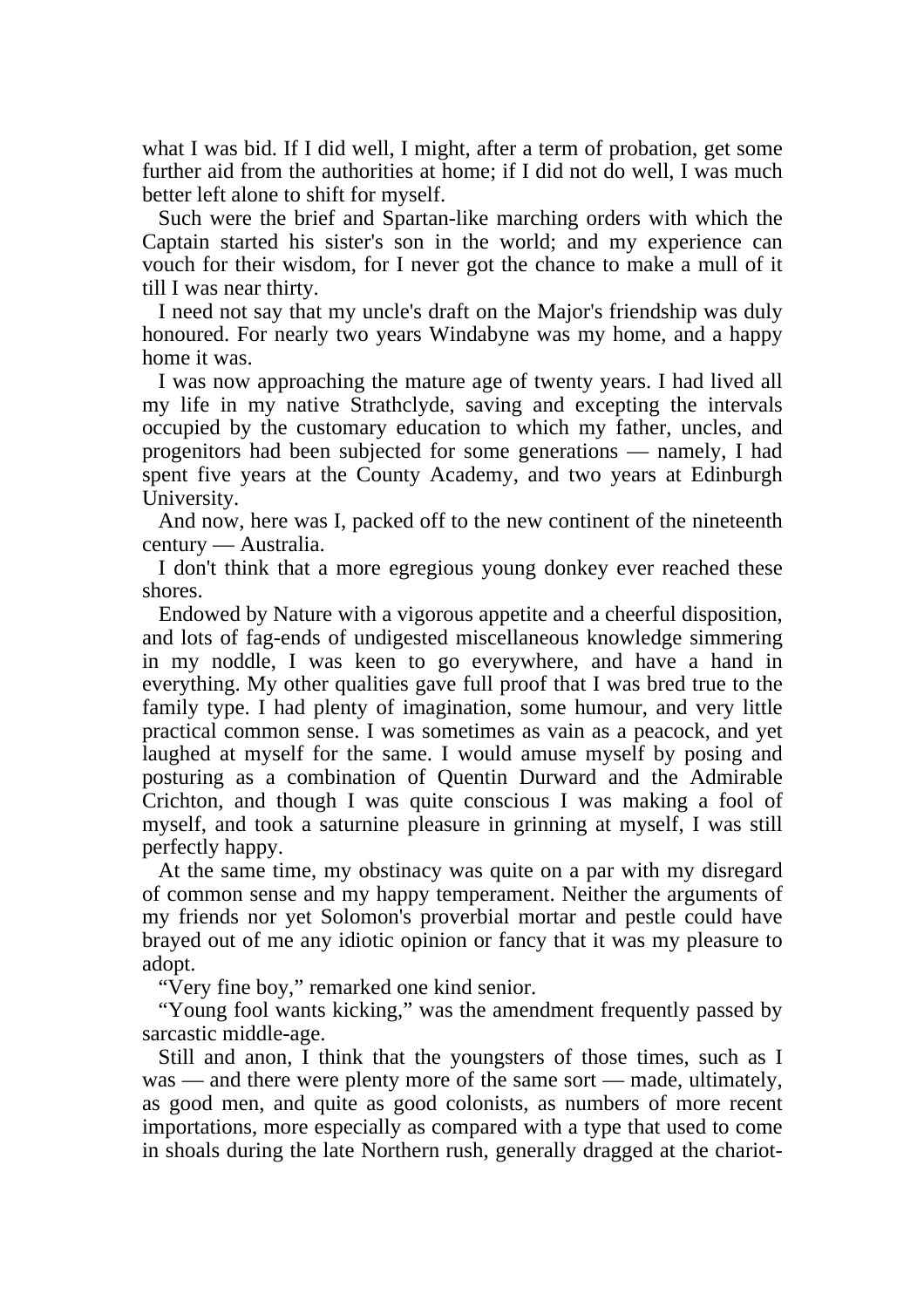wheels of some successful dealer in back blocks and new chums.

 These used to arrive in a condition of vacuous dandyism, with piles of the latest and most useless equipment that London shop-keepers could devise, draped in calm, self-satisfied ignorance, and often skull-proof against the influx of all ideas.

 How these poor fellows used to disappear — how the birds of prey lay in wait for them, and yet how many of them might not have been saved and taught something; perhaps, even learned to work if they had gone to such homes as Windabyne? After all, I need not plume myself; they never had the chance of such a start as I had.

 I enjoyed the voyage immensely; delighted in the sea, the society, male and female, the sailors, and everything else. I read every book on board, beginning, usually, at the middle, skipping to the end, and then working from the beginning.

 I fell in love once, if not oftener, and have some recollection of a moon-light meeting near the man at the wheel, who must have been greatly tickled — with a tearful damsel of seventeen, who sobbed out, so far as I could gather, that she was engaged to somebody else, and was sorry that she could not be engaged to me, too.

 The carpenter came from Dunure, and I used to sit in his dingy den, in an atmosphere of rum and tobacco, conferring with him of Clyde matters generally; we did not know then of the iron fleets that were yet to be built on that famous estuary.

 The second-mate was from Greenock, and he enticed me aloft; and I took to this branch of exploration with my usual ardour, till I daubed half my available clothing with tar and grease. At length I was "kidded on" to attempt the main-truck, when the after-watch pursued me, and tied me up in the cross-trees, whence I was released only under the stipulations of a solemn treaty, honourably fulfilled. I was taught to play whist, too, and with such success that my partner nearly went off in a fit of apoplexy at my blunders.

 How pleasant that voyage was, it seems incomprehensible to me now. Middle age, however healthful and cheerful, has lost the zest of youth. The most ordinary and every-day of sights and sounds had music in them then, while novelty, change, incident, meant to me intense enjoyment.

 Three weeks after the *Dunbar* cast anchor, I reached Windabyne. I had pushed on with my usual impatience, leaving my baggage to follow, and I was dressed in the soiled remnants of my board-ship clothes, supplemented by some of the eccentricities of costume which the traditional new chum has always favoured. I could not well avoid shewing this trait, because it chimed in so completely with my favourite practice of acting a part, consequently I studied to appear the hardy daring bush-man to the life; such a masquerade was great fun to me. The reader may, therefore, guess how I was rigged out. Moreover, my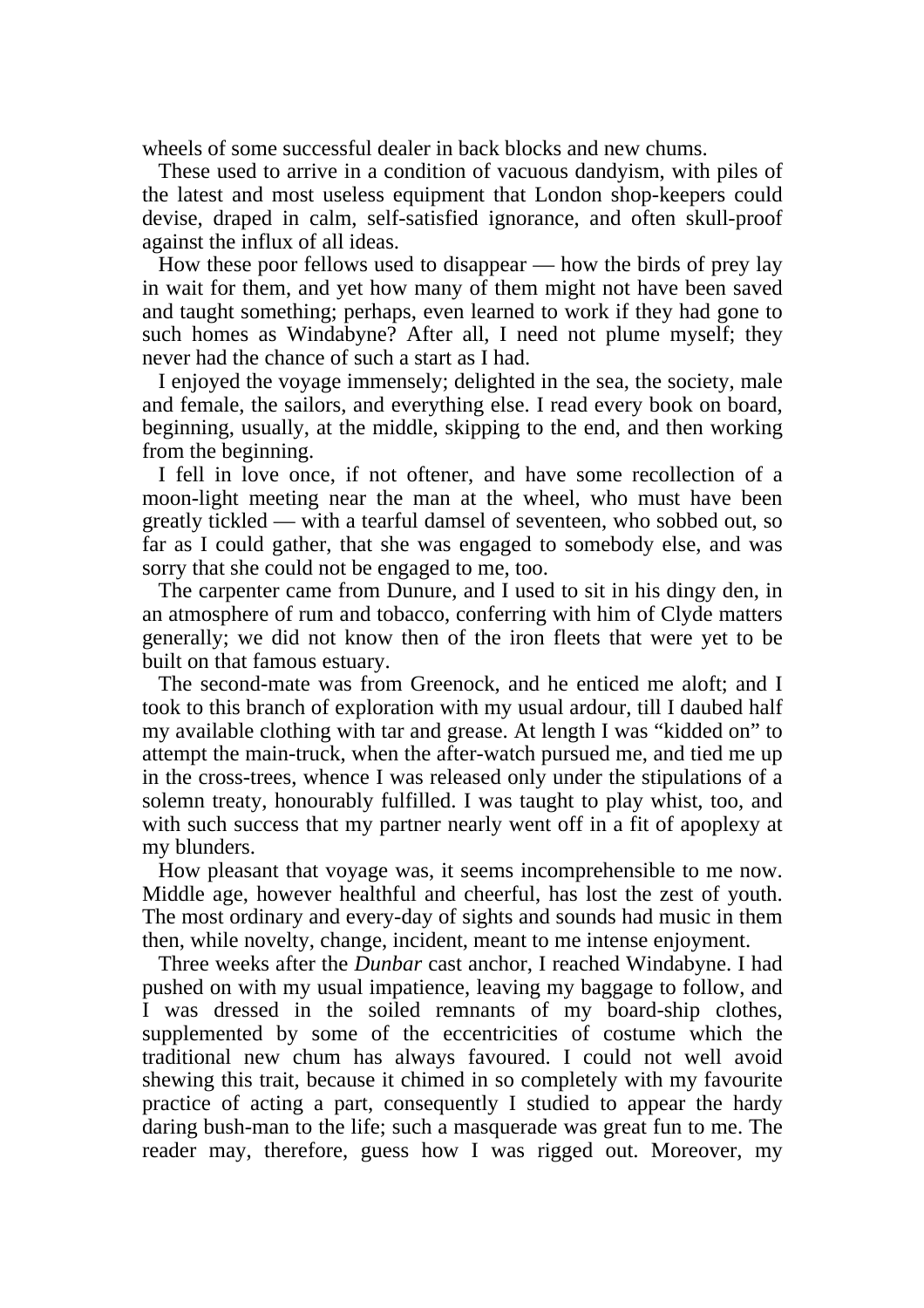northern skin was blistered and scorched by the tropical sun, and gnawed by mosquitoes; my features, sufficiently aquiline, were swollen so as to approach the grotesque, my lips and chin carried a growth of what was neither beard nor down — it was like the fluff of young pigeons called by our schoolboys "puddock-hair;" and my cracked and serrated countenance was picturesquely tinted with the indurated dust of the Sydney road, which no application of soap and hot water could remove. So when I presented myself in a high state of delight with my journey, my new friends and everything else, declaring that I had never enjoyed myself so much in my life, and that the country was splendid, there is no wonder that my queer appearance put a severe strain on the goodbreeding of my entertainers.

 Mrs. Smith smiled gently; the Major composed his countenance; Mary giggled, and Jack, Willy, and Fred, after a futile effort at gravity, gave one conjoined shout, threw good manners to the winds, and rolled on the sofas and the floor.

 What were they laughing at? I was speaking the simple truth. I had been living in a fairy land of my own. What did my swollen nose, my mosquito bites, my rags, and other eccentricities matter? The bare, parched earth, and the gaunt gum trees that I had seen in endless sameness on my way over the mountains, had told me that I had come to a new world, a world where all the shreds of old conventionalism would be cast to the winds, and imagination aided by hope had been busy grouping before me the wonders and delights of this new region.

 Mrs. Smith patted my shoulder kindly, and the tears came into my eyes. "Come, Mary; and boys stop that nonsense, and welcome our friend Reginald; how the mosquitoes have bitten you, poor fellow?" and the Major shook me warmly by the hand; "and how is your uncle? Did he ever tell you of Nepaul and of the Mahrattas? We were young when we met first, nearly as young as you." Then the boys composed themselves, greeted me heartily, and the Major dived into the postman's bag in the verandah, while Mrs. Smith went off jingling her key-basket.

 Jack, a tall, straight fellow of twenty-three, very like a gentleman, seemed to be anxious to offer amends for their levity. "You must forgive us, Crawford; we are awful laughers, but we do not meet fellows like you every day; and, pardon me, you are a rum 'un. What with your thorough enjoyment of everything, your fine complexion, and your mosquito bites, I don't think I ever  $-$ 

 Fortunately, little Mary came in, quite grave and dignified now. "Mr. Crawford, lunch is in, and I will show you the way." I offered my arm, of course.

 "Do you know we have been wearying for your coming, and wondering what you would be like?"

"And I hope you are not disappointed, Miss Smith," said I, like a true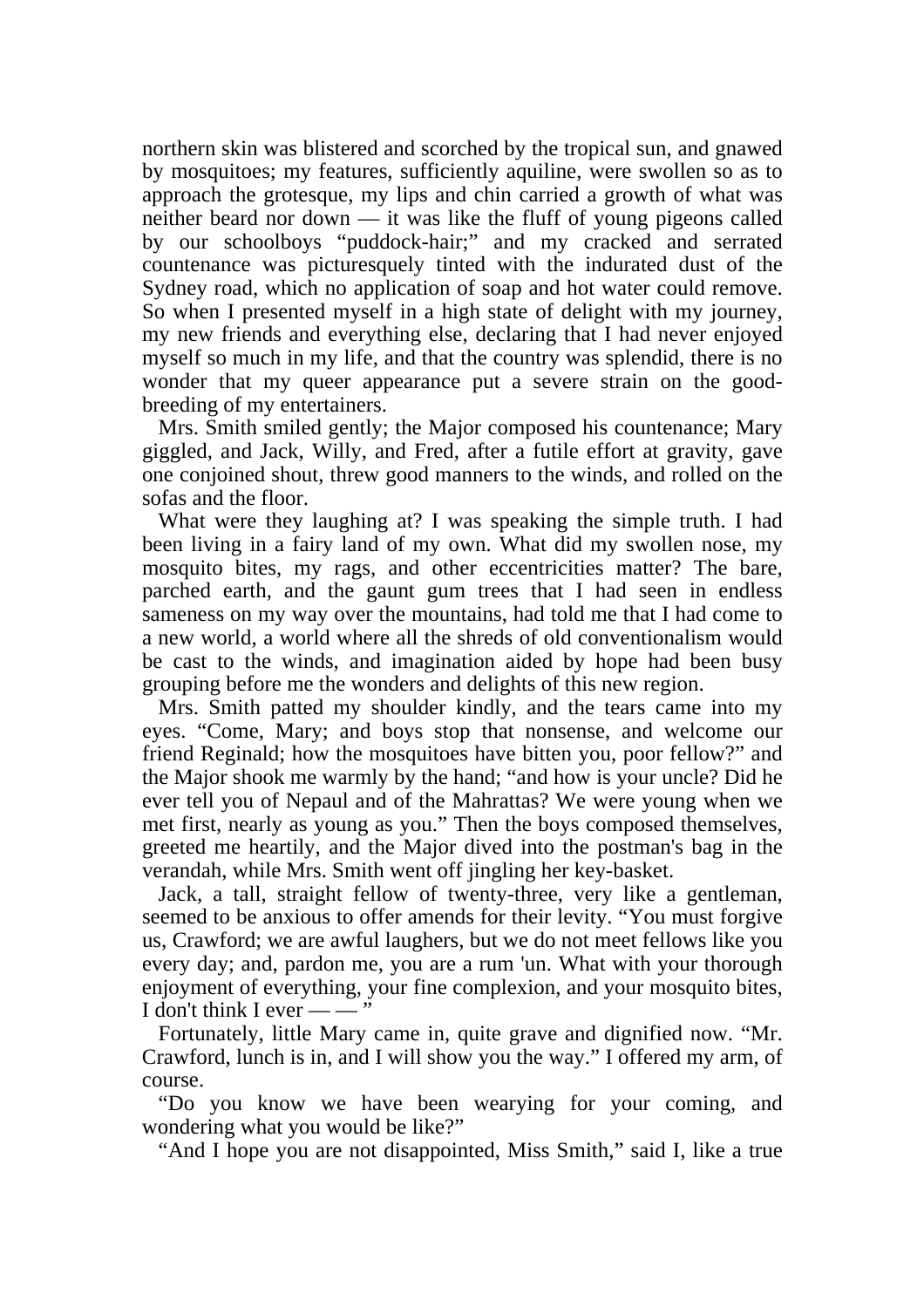Crawford. She looked at me, with a demure twinkle in her eye.

"Oh, by no  $-\frac{1}{\sqrt{2}}$ " and a little gurgle gave token of some suppressed emotion.

 "Now, young people, sit down and behave yourselves," said Mrs. Smith. And this is how I was inducted at Windabyne.

 These were jolly times. We boys all camped in the barracks, a long cottage forming a portion of the quadrangle, made by the back of the house and the offices.

When the first magpie<sup>\*</sup> piped in the cool, dewy dawn of summer, we were off, helter-skelter, down the river-bank to the big waterhole.

 Where is there such enjoyment to be got as a swim in such cool, dark brown depths? — to shoot under the surface, finding it cooler and darker the deeper you go, and then to rise, with a bob like a cork, to the surface, and flounder, and splash, and shout!

 Oh, you *blasé* men of the clubs, who try to keep up the tone of life with blue pill and brandy, why do you not rather rejuvenate? — take again to your boyish sports, and you will save both your livers and your chequebooks.

 The first day, after breakfast, the Major took me out with him over the Run. I had a nag allotted to me, a grey mare called Becky. Fred recommended her, because, he said (confound his impudence!), if I fell off she would stand still and let me on again.

I fall off! I did not mean to fall off. I knew more of that presently.

How I remember that ride  $-$  my old friend's kindly speech, his seasoned wisdom, his thoughtful observation of all that passed before us.

We went down the river. How I was amazed at the great reed-beds, undulating with the strings of cattle moving through them — those great meadows still retaining moisture and vegetable life while the grass of the forest and plains was being whirled away in dry dust. Far did we make our way through the long rushes and canebrakes, following the wellbeaten tracks of the herd, and ever and anon coming on the quiet, sleek shorthorns in groups, their white, roan, and red colours dotting the waving sea of verdure.

 Then we entered the mouth of a tributary creek, and up this we rode, the Major looking carefully and long at the huge piles of drift that were clustered at intervals round the groups of oaks and gum-trees.

 These masses of grass, leaves, and wood, brought down by former floods, were now fermenting under the fierce sun.

 Carefully he looked up and down and examined the ground. Once he spoke of trying to burn some of the smaller patches of the blady grass and reeds, but he shook his head, at length, and decided not, I noticed that, though the leaves were green, the stalks were dry, and rattled like old wheat straw.

Then we went back through the plains, over the bare, parched soil, the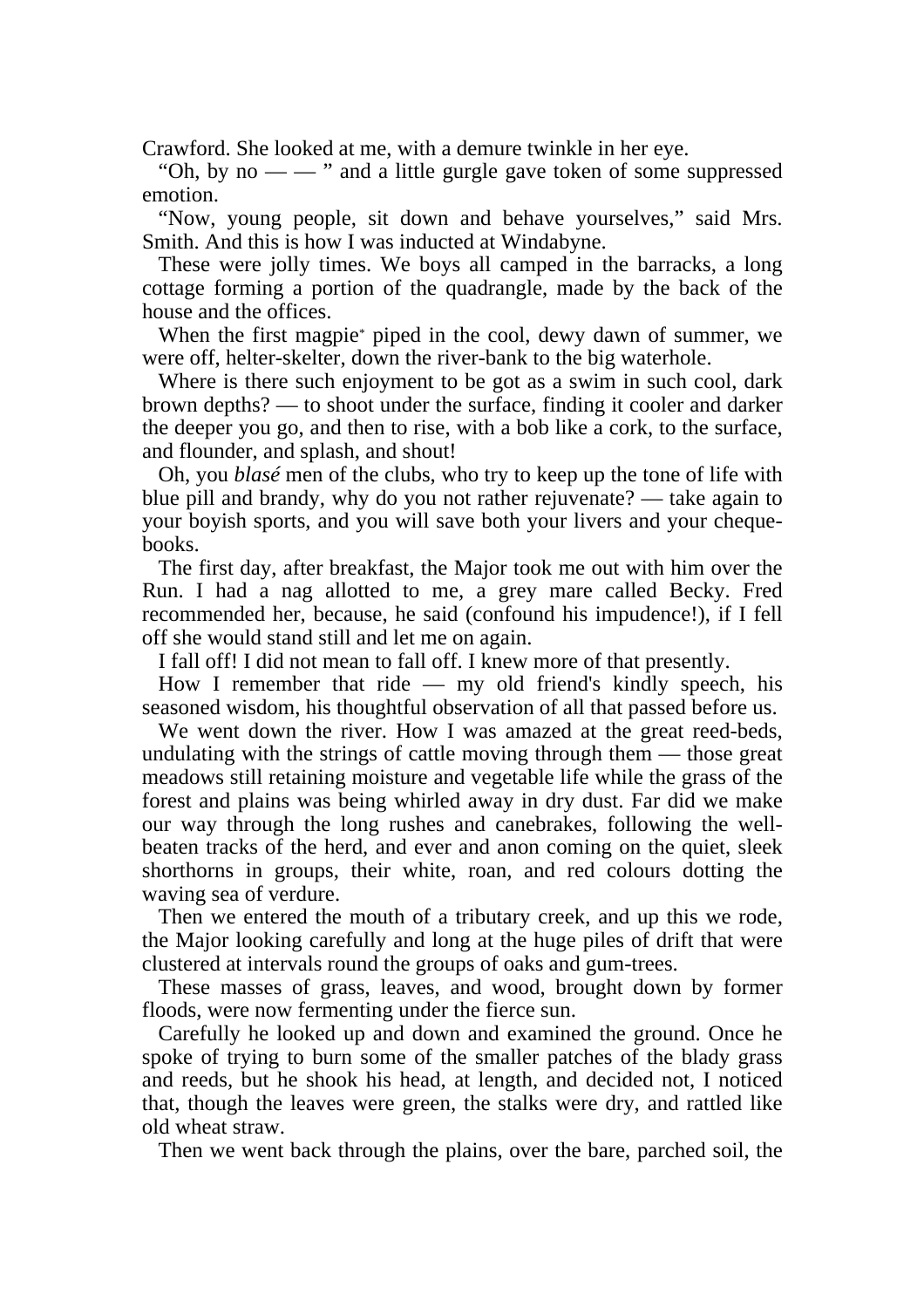result of a year's drought, and home by the Big Dam and the Two-mile Creek to dinner.

 At times I noticed the Major's saddened, thoughtful look; but whatever anxieties burdened him did not affect the group round the table, and, after a merry evening, I went happily to bed, delighted with my new home.

\* Gymorhina Tibicen.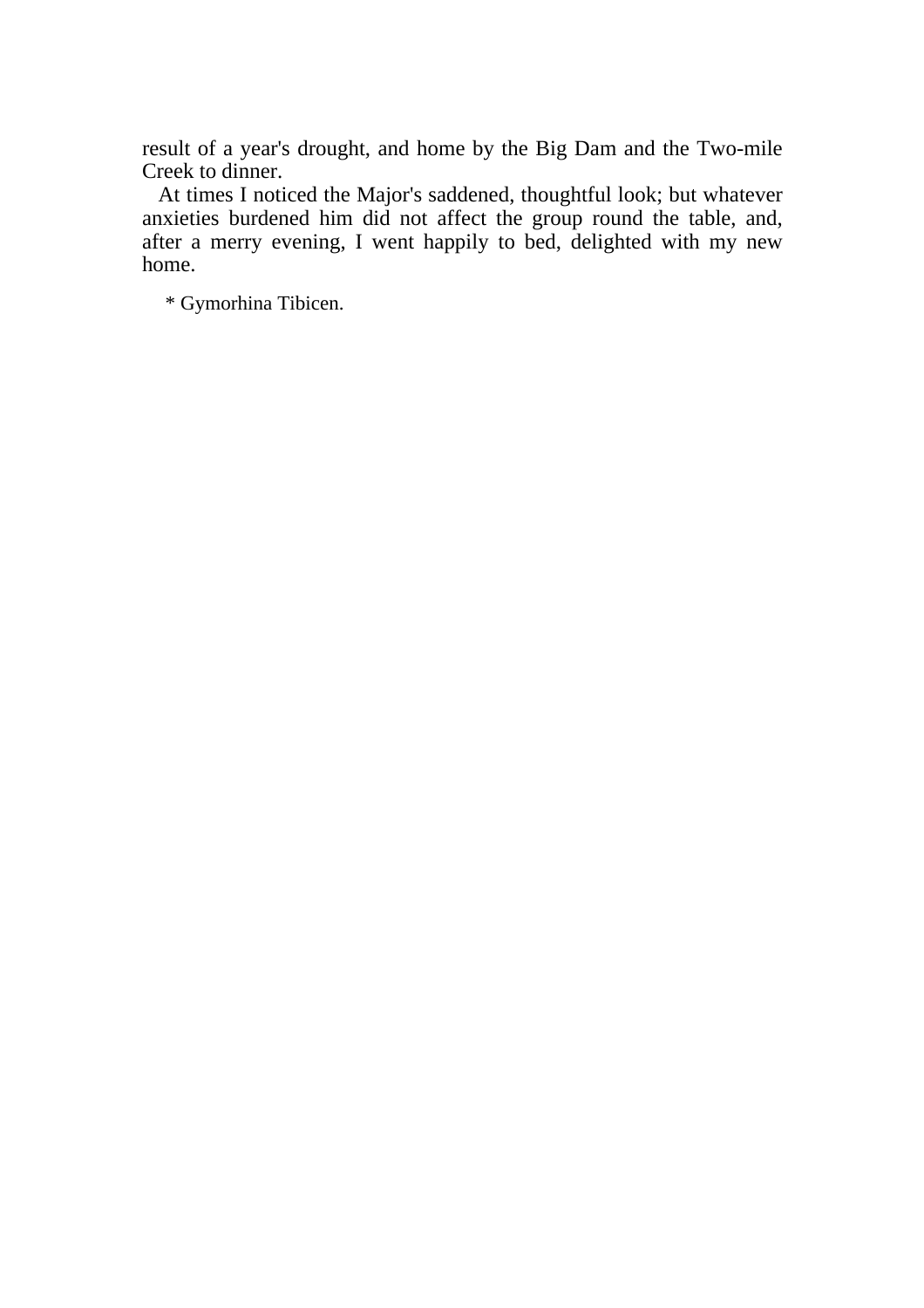## **Chapter IV. Drought.**

 February, 1851, came, showing everywhere over Eastern Australia the soil baked, and vegetation withered under a clear and cloudless sky. The air hardly stirred; the prolonged chirp of the çicada alone broke the stillness of the woodlands, while far up, like a speck in the heavens, the eagle-hawk was ever seen wheeling and poising over the scorched plains and parched mountain slopes; he had not far to look for carcasses or dying beasts that summer.

 Then there would come the north-westerly breeze, hot and scorching as from the mouth of an oven, but on its skirts there would be brought at times the semblance of relief, for, behind, rushing into the heated void, floated great sheets of vapour from the distant Indian Ocean.

 They stretched to the horizon, they clouded the sky, they sailed over the tree-tops, they even condensed in black masses, but after shedding a few drops of rain on the burning ground as if in mockery, like the torture of Tantalus, they swept on and away, to waste their treasures of millions of tons of life-giving fluid on the storm-swept Southern coast, or to pour uselessly on the ice-vexed Antarctic seas, those waters, that might, if arrested, have cheered man and beast.

 The next day the sky would be clear, not a speck of vapour would be seen, and again, betimes, the north-westerly would set in with its false breath, feeding the drought, and wearying out hope.

 The Major whistled for an easterly or a southerly; the cool southerly wind would burst the spell that was fastened on the fainting earth, and would bring down the rain in cataracts; but still it came not.

 And thus the drought went on; one day with a clear, cloudless sky, the next showing moisture-bearing masses drifting away, almost within reach, as if in derision of the woes of fainting Nature.

 Let me ask, do such facts as these convey no hint? Do they suggest no lesson? Is it man's province to guide, direct, and utilise the forces of Nature, or is he to bend in superstitious awe before natural phenomena?

 That is a queer question to put in this nineteenth century, after so much has been done already by human will and energy; but still, it is likely enough that anyone who suggested that the rainfall might be controlled by mechanical appliances, would run great risk of being accused of profanity.

There is one force that we have already domesticated, harnessed, and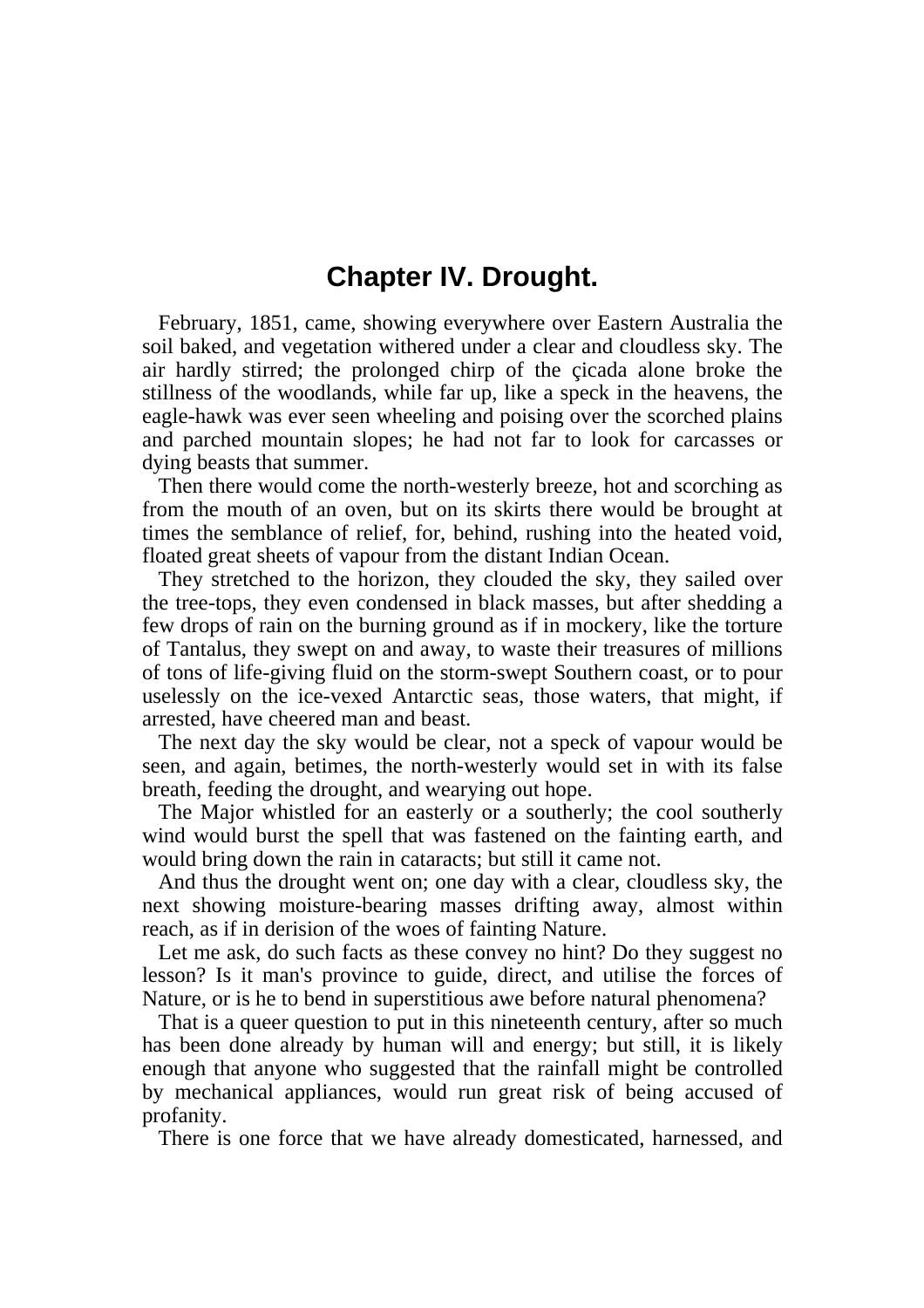turned into an errand-boy; and day by day we hear of some new marvel achieved through its agency. Is it wild to suppose that by the aid of electricity we may some day be able to arrest these volumes of evaporated fluid drifting away wastefully seaward, and discharge the same in columns of living water over our baked plains and thirsty watercourses?

 While this state of things continued, there was nothing to be done at Windabyne but watch and wait. The sheep were fifteen miles back, where there was still a faint show of grass. This back country was naturally waterless, but had been made available by a large dam, an excavated tank, and several wells, and in constructing these, Major Smith had exercised great forethought and skill, and spent much money. They now saved the lives of 30,000 sheep.

 The cattle were in the reed-beds, they were better there than anywhere else. In fact, the best plan was to leave all the stock alone. But, still, Major Smith knew too well the terrible risk inseparable from this *laissez faire* method. Everything inflammable was dried to the consistency of tinder, the roots of the grass, the bark of the trees, the leaves that shedding fast, were whirled away and piled in every rut and dry waterchannel; and then — those piles of heated half-rotten drift in the Six-mile Creek, so near the edge of the reeds. Without reckoning other formidable, though unacknowledged, risks, how readily a spark of fire, carelessly lighted, might cause a conflagration, — a swagman taking a short cut with a pipe in his mouth, some poor black, gin creeping about on the hunting-grounds of her fathers, and carrying the fire-stick that no gin was ever without.

 All such relics of the first inhabitants daily received Major Smith's kindness, and none of them would willingly injure him; but how could they understand or estimate what was involved in the risk of fire?

 Old Kerella, whose two grandsons were daily following the young fellows on the cattle camp and the sheep run, had, indeed, said, with some meaning, that when a picaninny she had seen the reeds burn, and these two boys, Walbaligo and Bineberra, it had been noticed, had never gone out for long with lighted pipes. Such instances of care, good feeling, and consideration are by no means rare amongst domesticated blacks kindly treated; but there were others of the race, poor waifs and strays, coming and going about the station, whose ideas were less quickened, not being in daily contact with the family, and how could they know that they were doing wrong, following their inherited instincts.

 The work of the station was suspended as much as possible, so as not to harass the stock: the principal daily duty was the patrol round the fences and along the river, watching against the dreaded enemy, and this was often done by the Major himself.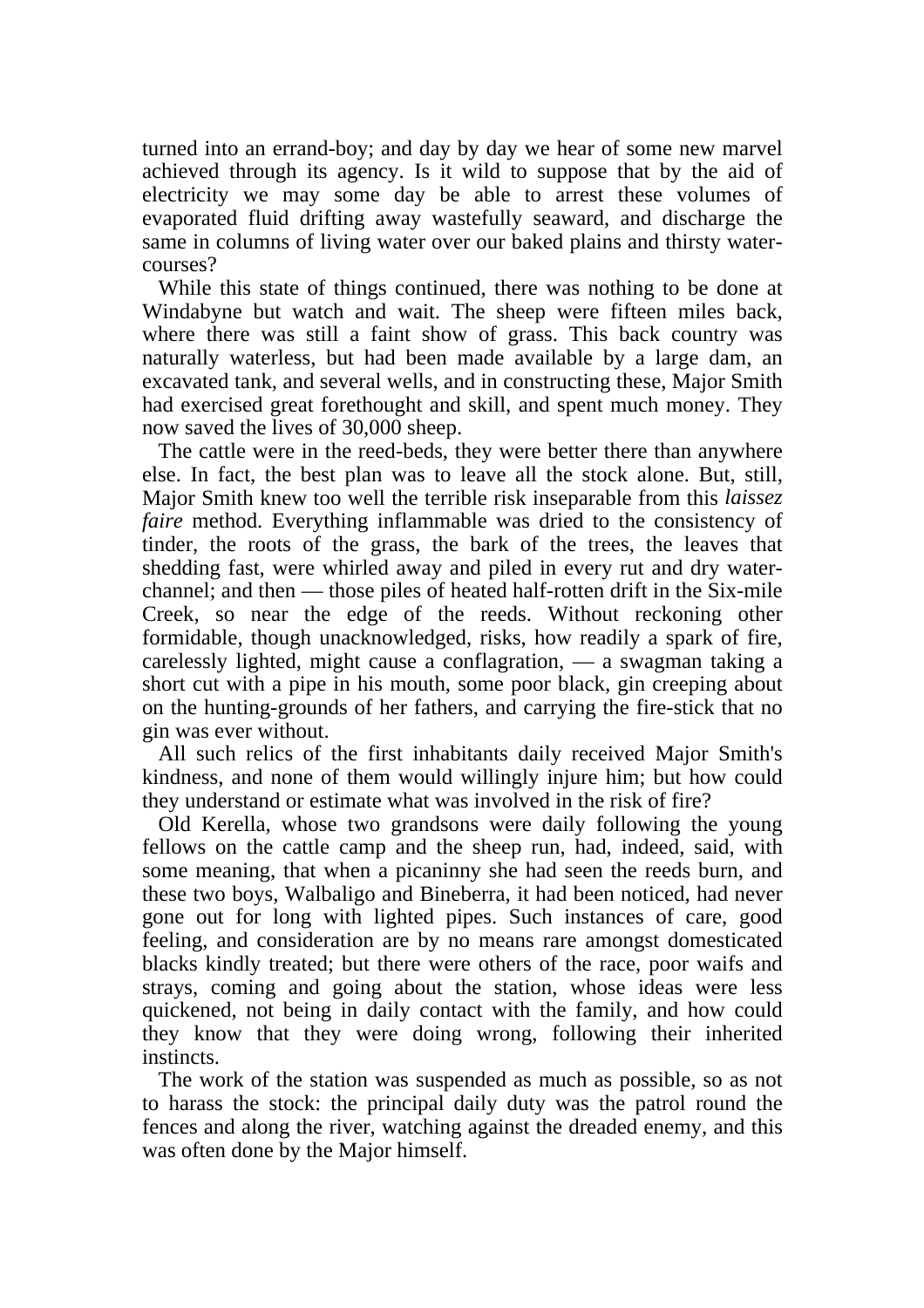But still some job or other was always turning up — Jack said that a beast would need to be killed; the beef-cask was two-thirds empty, and it was a shame to bring in any more wethers, they were so poor; and Fred declared that there was a whole mob of big calves in the South Bend that should be branded, so we sallied forth, tired of a week of inaction.

 Since these days, the management of cattle in Australia has undergone a complete change. A large part of the herds then were half-wild, or little better. Wherever scrub or mountain offered cover, the fastnesses were full of stragglers, which increased in numbers as long as they could get grass and water; and each generation became wilder, fleeter, and more worthless than the one before. The descendants of sleek, quiet Shorthorns, after a few generations in the Bulgas or the brigalow, gave strong token of a deterioration in the direction of some remote worthless type, or rather types, for the strange contrasts of colours that they presented, and their coarse, stunted forms, hinted rather of an ancestry of aggravated mongrelism, than of descent from well-marked primitive or wild races. Devons, Highland cattle, Galloways, and also Herefords in a degree, breed true to the type in the same way as wild animals — wallaby, quail, deer, and grouse, and in like manner to the Arab horse — probably in consequence of the development of these races within themselves for uncounted ages; but the Shorthorn, being bred artificially from alien strains of blood, and quite within recent times, has not attained any permanence of type, and he seems, on the first chance, to revert by a short cut to the only form in which he can attain the hardihood fitting him to rough it and lead a desert life — but thereby inevitably sacrificing all the qualities for which he is valued.

 Moreover, there was a marked strain of mongrelism in the original cattle of the Colony, which must have told also in the results mentioned. The following quotation tells the history of the first cattle in

 \* "For some time after the arrival of the First Fleet, it does not seem to have occurred to any one that the thin, patchy grass found growing under the turpentines, oaks, and banksias, near Botany Bay, could be turned to any use; but by the year 1795, when the settlement was seven years old, things had taken a step forward. The Government had come into possession of live stock, the original animals being chiefly chance cattle, brought from the Cape and India, and left by the shipping. These cattle were at first herded on the present site of Newton and Cook's River, by men, wearing Government livery. These primitive stockmen had no horses. The writer of this paper saw, over thirty years ago, a wiry old exile, who, it was said, at middle age, could give many a runner a distance and beat him, and who, for half a pound of tobacco, in fair race, had run clean out of sight of a mob of blacks — and he got his training and wind following the Government cows at Grose Farm in his youth. But the cross-bred offspring of Cape bulls and hump-backed Bengal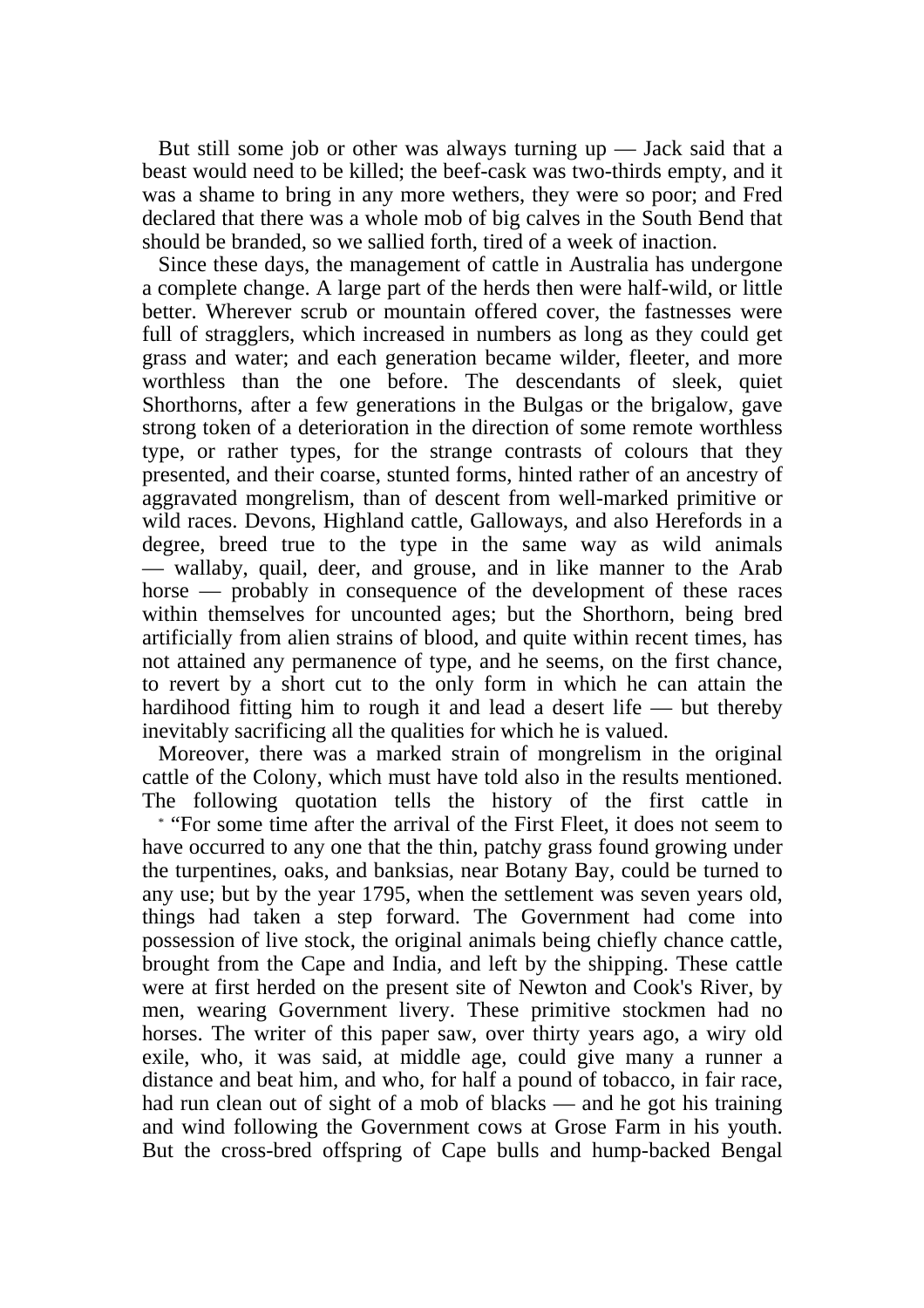cows proved intractable, wild, and fleet-footed; and one fine morning, in spite of their keepers' best, they broke camp, scattered, and were lost, like a burst bag of peas. The herdsmen came in nightly, broken down and weary; even their black allies could not make out a straight trail from a stampede that seemed to go in every direction, and, after following perplexing tracks day by day till time was up, they turned in to muster, without having seen a tail. Discipline was exacting, and, at times, proof against explanation or excuse, and no man dared to stay out beyond hours. But a month or two later, a youth, who had the bushman and hunter bred in him — most likely he was paying the penalty for nightpoaching in 'famous Soomer-setsheere,' or elsewhere — got beyond bounds and dropped on a tea-tree gully, now called Haslem's Creek, and there he came on the cattle tracks, all coming together till they trended in one direction — straight south-west. 'A southerly wind, a cloudy sky,' and a pack on a good lying scent, will put life and pluck at times even into a seedy city man, and a good cattle track, leading to the gods know where, through unknown grass and forest, is a bait for any man whether on horse or foot, who may have the blood of Nimrod in his veins. Ahead, no doubt, there was the unknown bush, no food, perhaps no water; as likely as not, the wild blacks prowling about, and our rambler, on foot, unarmed. 'Bosh! Who's afraid? Follow the track, and chance the ducks.' And so our poacher did — through the Dog Trap scrub — skirting George's River — over many an undulation of iron-bark and grass, out of the sandstone and into red volcanic soil, with open forest, and there at his feet, was a broad stream, running fresh and silvery northward, mid hedges of emerald casuarina; and on the sloping banks were the lost cattle, if not fat, sleek and contented, stretching along the river from right to left, while from under many a myrtle bush a tottering calf staggered up, and ba'ad for his parent. A shocking lot they were — colours magpie and tiger-streaked, with every intermediate shade of rusty black and yellow, narrow as greyhounds, with hocks like deer and shoulders like giraffes. Yet, though a dozen of them would hardly have filled a cask with tallow, they were still the ancestors of the cattle we see every year at Redfern, and they had what many of the last have not — they had foot and hardihood. So our poacher came back with his news, his absence was condoned, and he was most likely ordered a pint of rum from the Ordnance Stores as a recompense for eminent services. The rambling herd was kept on the new feeding ground, but was by degrees broken up and distributed. Cows were lent to the farmers at Seven Hills. The almanac tells of names familiar to us yet, being charged in 1805 at the rate of £28 per head, to be paid in case of loss, for heifers of the third cross, perhaps coming a little nearer the cow of to-day in figure, but still with the hump on the shoulder and the lithe legginess of their Eastern progenitors; and very well pleased all the good folks at Seven Hills were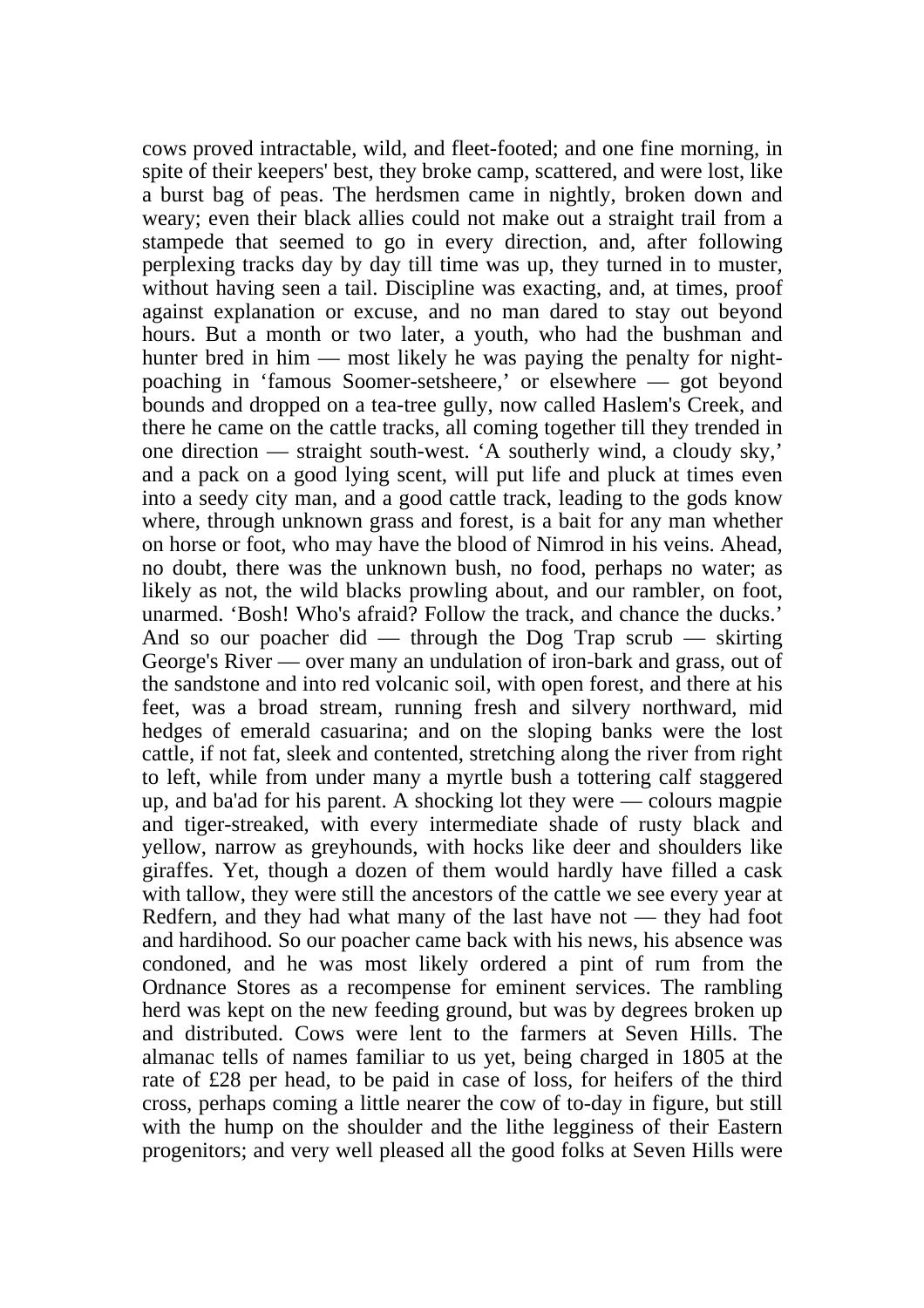to get them. And this was the way grazing began in Australia."

 Government cattle stations were formed inland after the days of Grose Farm were ended. There was one at King's Plains, now called Blayney, on the Western Railway — a bullock station, that supplied working teams and fat beasts for the road gangs and the garrison. It is said that as many as 16,000 old bullocks have been seen there at one time. After a while, all those establishments were broken up, and the cattle were distributed, sold or given under certain agreements, among the settlers; and about that time the horse had been bred up to some considerable number and mounted men began to ride round their cattle. Then arose the method of grazing that was maintained until the squatting system was fairly established.

 In those old districts the farms and estates of the settlers were all laid out on the low and more fertile lands adjoining the chief rivers and creeks; but all behind, up towards the ranges and the heads of the watercourses, was unsold, unsurveyed, consequently unfenced, and practically under no supervision; and over this waste, "at the back," as they used to say, the stock of all and sundry ran promiscuously.

 This method, though, like other systems, it bore a large crop of abuses, still possessed many advantages; it favoured the multiplication of country family life in a degree unknown in any country occupied since, while it kept the population concentrated within manageable limits; and one immense advantage the settlers possessed, in their secure tenure of the freehold grants which formed the backbone of the system.

 But stock kept in this scrambling fashion, necessarily became wild, while their breeding was always worse than doubtful.

 As the grass cost nothing, and the only thing needed to get on the main road to wealth was to secure plenty of increase, it was natural that the "smart," the bold, and the unscrupulous should soon own large numbers of cattle, while the confiding, the soft, and the conscientious, if their neighbours were of a different sort, found it was all they could do to keep their own.

 And more than stock was often got in these days by resolute, intrepid bounce and bullying. A grog seller would often stick up his shanty by the road-side, turn out his bullocks, brand up carefully all their followers and "increase," sell bad liquor for clean-skin calves, buy one lot of land, jump another, shift a fence half a mile or so, eat up all the grass in the neighbourhood, claim all the country round; and at length, by these laudable practices, found a huge family estate, and take his place with proper conservative dignity among the magnates of the land.

 It is needless to say that, with the possibility of such prizes being got, the men of "the right sort" — those most valued — were not such as one would naturally trust in any honest undertaking. The qualities appreciated were not practical technical knowledge, methodical care, and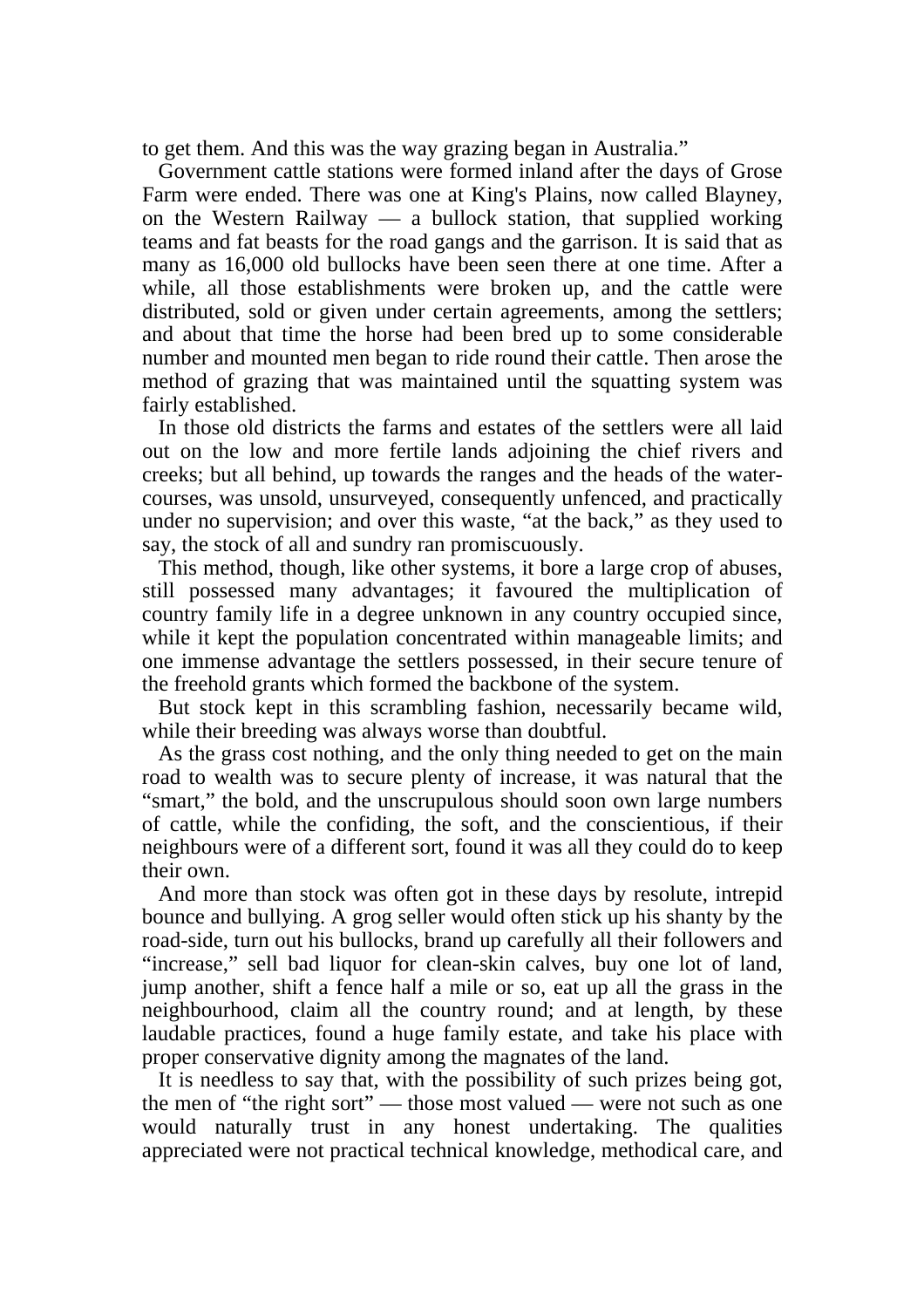honest industry; but hard riding, boldness, cunning, and unflinching mendacity were in great request. The man who could run in a mob of clean skins, whip the brand on them by daylight, and then be ready to swear anything in defence of his employer, or his mate, that was the man in request; and every boy took as his model some Jack Mooney or Ruggy Ned, thundering down the side of a stony range, and laying a fifteen foot stock-whip into a black or brindled bull (there was a bull in every range that nobody could yard), consequently, the great ambition of each youth of the day was to do likewise, to keep a mob of "wild cattle," and ride after them "like a man."

 Windabyne was situated quite beyond the country which had been the scene of these doings, and was formed long after the adoption of the squatting system, and many years before free selection became law, consequently, Major Smith had full scope for carrying out his own ideas of stock management.

 A practised observer of Nature, as we have remarked him to be, and used in his boyhood to every phase of country life and industry, it was not surprising that his trained intellect, not being cowed by that bumptious form of authority called "colonial experience," hit, long ahead of the day, on that method of management, which we colonists have at length taken to, after suffering for half-a-century from cattle-stealing, mongrelism, disease, starvation, and other evils of promiscuous origin, too numerous to detail.

 He bred his cattle carefully, he kept them quiet, and he prevented them rambling and mixing with other herds by making the most of the capabilities of the run by fencing.

 On the Southern side, beyond the reed-beds, and coming close under the Girrah bank, was the main channel of the Yarombil. This took the form of a narrow, deep canal, horse-shoe shape, about four miles from point to point, and made a boundary that few of the cattle ever attempted to cross. Meeting this was a stout, capped fence of round stuff, that ran back some miles into the plain, and thus a considerable area of country, with all the reed-beds, was enclosed.

 This was the cattle-run proper. Smaller paddocks were made lower down the river for weaners, heifers, and fattening stock, and the experiment — for it was then an experiment — though costly, had fully justified itself in the quality and number of the stock. And yet, soon after, this very outlay on the cattle-paddocks was cited by Sharp and Co. as an item of indictment, a charge of extravagant management against their debtor. Nowadays, no station that is managed at all is managed in any other way, and Sharp and Co., with their congeners, who have served themselves heirs to enormous quantities of station property, crack up fencing runs as if they had invented the system themselves.

But, in these days, Windabyne was quite an exception in management.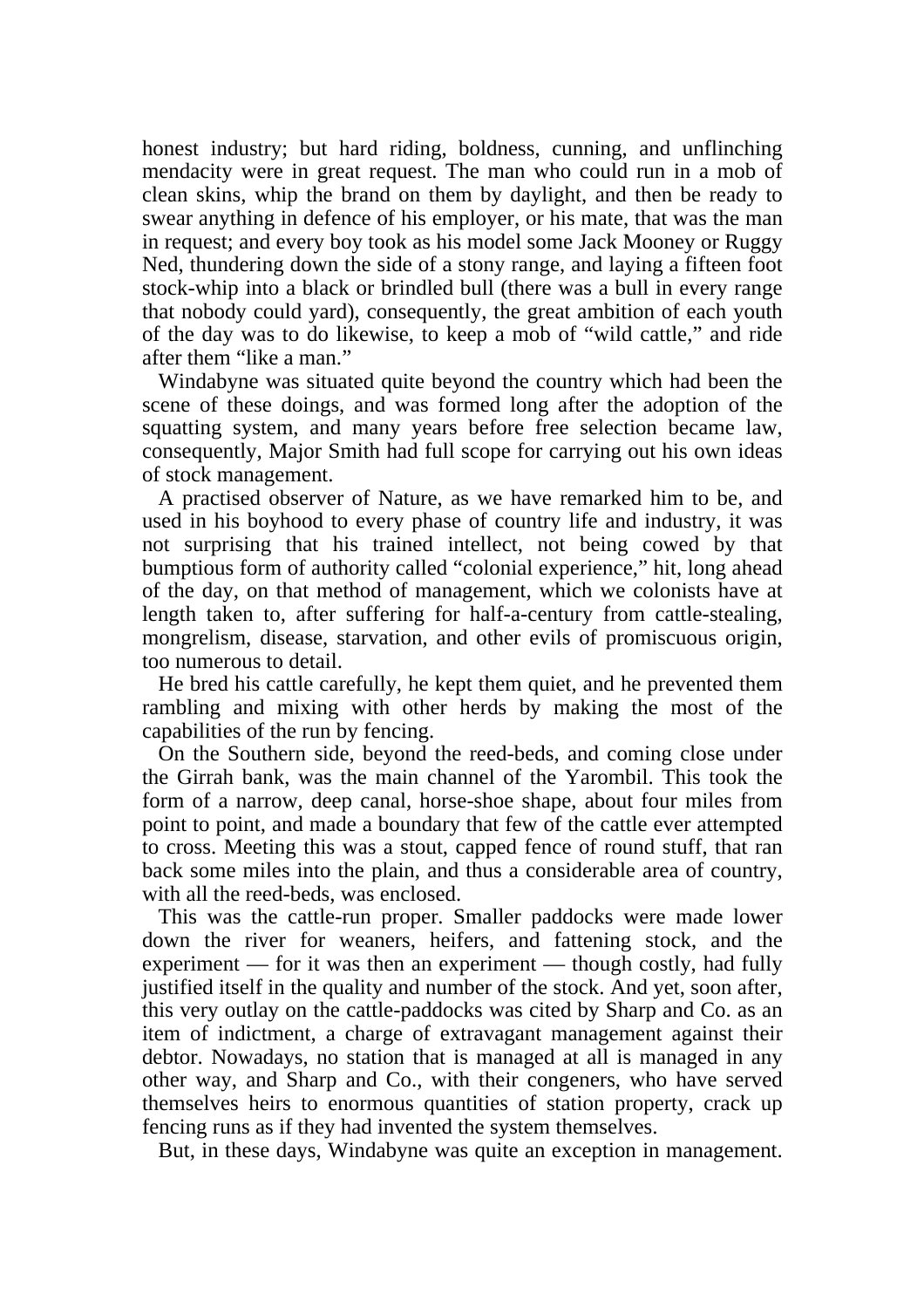On the largest and best stations, the method was as rough as could be; indeed, much the same as that of a Mexican ranche. Cattle-stealing, with all its attendant evils, flourished on large unfenced, undefined runs, and was often prompted by giving the stockman a right of brand and run for stock. Absentee station-owners, by granting this permission, readily got stockmen for nominal wages; and the result was, that such stations became centres of theft and rascality.

 But, on that Wednesday morning, recking little of such considerations, we set out to get a beast to kill, and to look for the mob of calves that Fred spoke of as being in the South Bend. We reached the camp at the angle of the Bend, and there, on both sides of us stretched away to right and left the sea of reeds, dotted here and there with little knolls half covered with dwarf scrub; and on these lay groups of cattle. Willy pulled out a glass. "No calves there."

 "I could tell that without the help of that double-barrelled thing," said Fred.

 "And I can see better than either of you," said Jack. They had all a mild way of "blowing;" but the faculty was not nearly so fully developed in those days as it has been since.

 "And I could not tell for the life of me what were there — cows, or calves, or bullocks. I question if I could see them at all if I were not told where they were." I had not got my bush eyes yet.

 "Can't you count the cattle on the rise over that bush?" "No." "Do you mean to tell me that you don't see three red beasts and a roan!" "No." "Then you must be blind." Before my unpractised sight, all distant objects seemed to shimmer and dance. In a few months, I could see as well or better than any of them.

 "There's nothing anywhere here," said Willy at length, shutting his glass — "neither calves nor a beast good enough to kill."

 "Bad enough, you mean; we want a good leathery-necked one — good, tough, wholesome shearer's beef, Reggy, my boy; something to test your digestive organs."

 "Let's try the Six Mile." The heat was great, the horses were dozy; the black boys hung behind and fell asleep on the manes of their nags; the colley that followed Jack crawled under the bushes and panted, and then ran forward to lap water and stretch herself flat on the damp sand. The cattle at the Six Mile were all hidden — they were camped motionless in the reeds and scrub all around.

 At length we got tired of troking along at a snail's pace, and we got off to look for a cool drink and stretch our legs; there was no pipe-lighting allowed in these times.

 Willy, for want of something better to do, laid hold of a long branch that stuck out from one of the piles of drift in the creek, one of the same that his father had examined so carefully. As he see-sawed it back and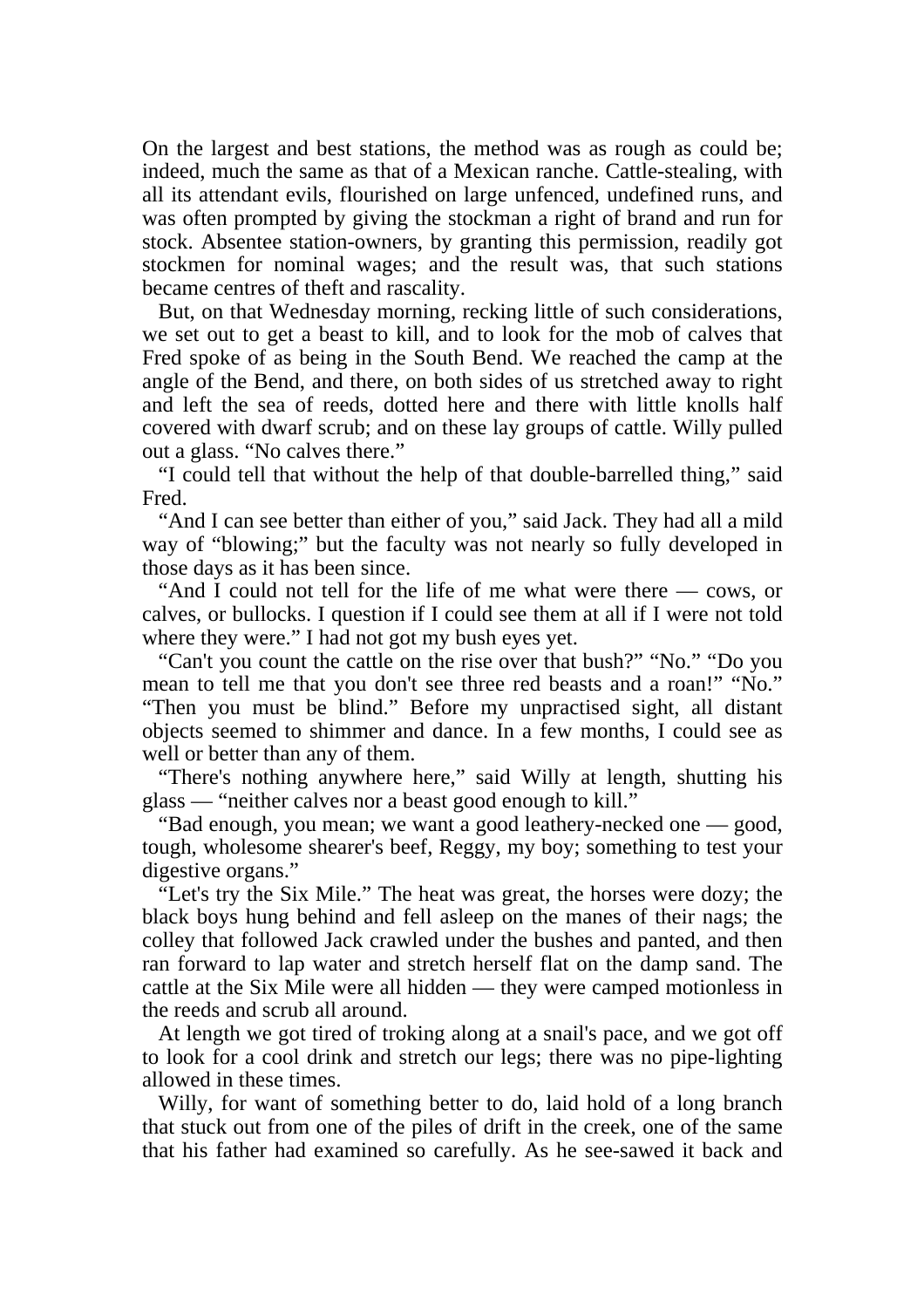forward the mass of grass, leaves, and branches opened up, and a hot, moist whiff of vapour puffed in my face.

 I had heard enough to know the enormous risk of fire, and I felt an instinctive apprehension. I had seen damp hayricks on the holms of Strathclyde smoulder till they burst into flames, and was not this something of the same kind?

I mentioned what occurred to me.

 "Nonsense," said Fred, who was very matter of fact; "nobody ever heard of such a thing here. Fires in this country are made by blacks and loafing rascals lighting pipes and sticking up broken bottles to catch the rays of the sun. Who ever heard of wet grass burning here?"

 Jack had been looking and listening very attentively, and he turned to me. "Young man, don't you think you have a deal of cheek to try to teach us anything new? Yesterday I heard Johnny O'Neill, aged nine, address Tommy Hodge, aged ten (Tommy was imported with his parents only six weeks ago), and says Johnny to him, says he, 'You dry up; you put your head in a bag; you ain't got no call to speak; a noo chum like you don't know nothing.' Nevertheless, in the face of this valuable precedent, I have observed that you, Reginald Crawford, in spite of your want of colonial experience, your fine complexion, and other matters on which I have already complimented you, are not utterly devoid of brains; and I do think that you may be right this time, and, by gum, the sooner we smother up this incipient conflagration the better. So, boys, set to and pile me these stones over it; come on, Walbaligo, a few tons of them 'gibbers'\* will fix him."

 A heap of stones soon covered and smothered up the obnoxious mass of drift; but there were plenty more of them, one at nearly every bend of the creek, and little as I knew about the matter, I could not help having an uneasy consciousness that the danger arising from them was great.

 It was now getting cooler, so we mounted and strung out into the open. We soon came on fresh tracks, and the waving of the reeds below and the rustling of the scrub showed that a large mob of cattle was on the move.

 "I believe it's the lot we want," said Fred. "Yes, there's that brindled steer: he'll do for the cask, and he'll be better out of sight."

 "There's calves in that thicket, in the bed of the creek," said Jack. "Hey, lassie, way forrit; heel 'em up, heel 'em up," and the yelp of the colley and the smack of a whip brought out at a trot a strong lot of young cattle, and then an Indian file of milky mothers, with their young ones of all ages, from the staggering bob of three weeks to the bumptious bully-calf of six months. "All unbranded, keep them together, and let them go easy; don't close on the cattle — never go near cattle if you want to keep them in hand."

 One pretty strawberry heifer after going a short way seemed to take it into her head that she was *de trop*, perhaps she did not find the society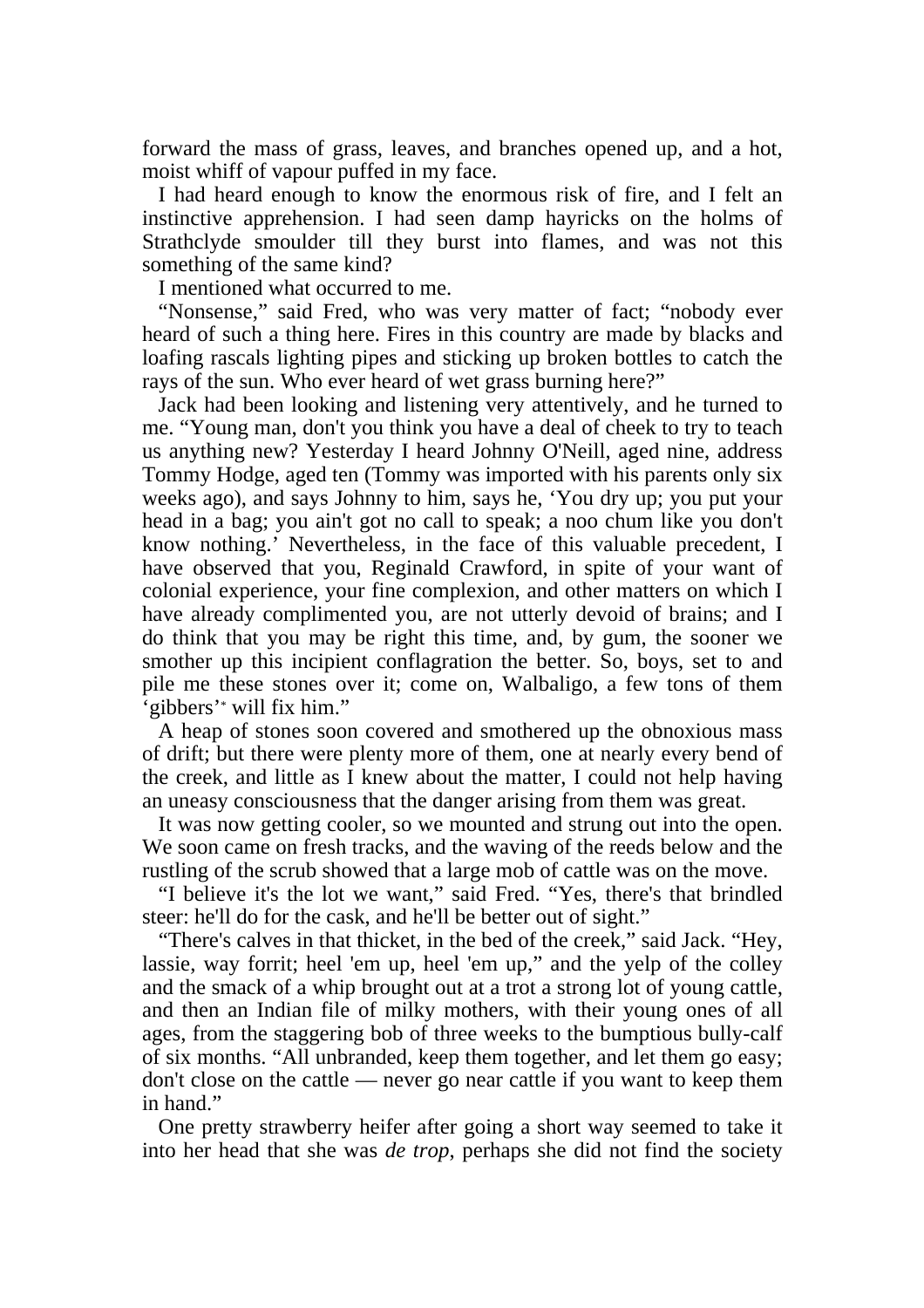congenial, perhaps she had left something in the reeds more attractive than stock horses, black boys, and colley dogs; it might be a sweetheart, it might be a fair gossip. Who knows? But she, in defiance of all rules and regulations, wheeled round and burst away along the back track. She little knew what was in store for her; and I then, for the first time, saw a stock-whip used. "You'll break, will you?" and Jack touched with his spur the muscular, low-set bay he rode. In half a dozen strides he was on the heifer's flank; the whip descended three times in quick succession, making a sound like a prolonged pistol-shot, and the poor little beast rushed, with her tail writhing, her spine curled up, tufts of hair peeled off her back, and spots of blood on her pretty flecked skin, and buried herself in the mob head-foremost, uttering a half-stifled, agonised grunt.

 "Now, Reginald, my son; that's the way I enforce discipline. Yes, I say discipline; you say, 'I said they were to be taken easy.' Exactly, these are the shallow quibbles one must expect from inexperienced, imported youths. I say if they don't go easy of their own accord, they'll be made go. But you'll please observe that we never hurry them, or use either whips or dogs unnecessarily; but when they try to break, then we make them remember it, as that little lady will. I am glad to perceive, my child, that you have an enquiring mind, and I don't doubt that in ten or twelve years you may be fit  $\_\_\_$ "

 "Go to Jericho!" replied I, by no means abashed. "Teach your grandmother to — — . Hallo, there's a cow without a tail."

 "By Jingo! that's Stumpy, the best milker in the herd. We have not seen her for a year, and she's got a young calf." And Stumpy went waddling and swinging along in a high state of lacteal exuberance, with her idiot of a calf staggering and bobbing under her and behind her, but making good way — not going our road, though.

 "After her, Reggy; now's your chance; bring her back; out with your whip, and give Becky her head," and away I went, nothing loath.

 To hunt a cow and calf on an active horse may be deemed an easy, if not a picturesque kind of sport. I recommend those inexperienced in the exercise to try it. Becky laid her ears back as soon as she got alongside the chase, and seemed disposed to take a bite out of her; she watched every turn of the fugitive, and once or twice, when Stumpy tried to double on us, an electric-like "prop" by the grey mare showed me the quickness and mettle of the true stock-horse, and warned me to keep my seat. I stuck on, enjoying it immensely, and as I could not ride a bit, I bumped about a good deal, but like Dodd and Dempsey, I always managed to come down in the same place, and "a tender place it was," as Mr. Dempsey said; and so I tore on with great exhilaration, till the calf, being possessed by Satan, got confused in its intellect, and took Becky for its mother; then, with a malediction, which luckily was wafted on the breezes, I raised the whip and let out at the aggravating innocent, but the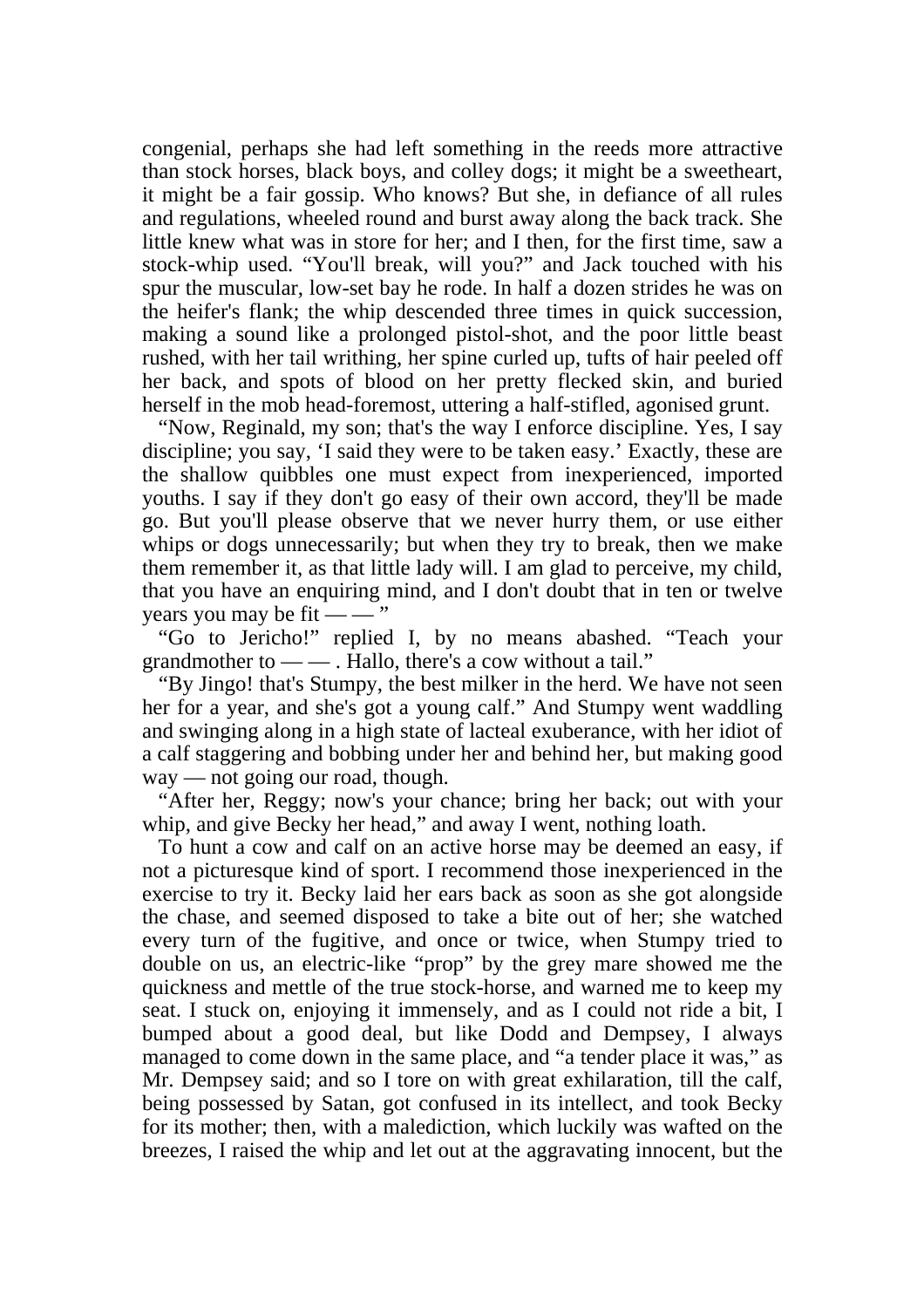lash caught under Becky's tail. The consequence was a humping of her back, and a prop or two, that jarred my vitals and made my teeth rattle, and then the cow was off clean the wrong road, and I dashed off to intercept her, followed by that staggering ba-a-ing compound of veal that had not yet discovered its mistake. I had a fixed idea that our course lay to the left, while the cow persistently bore to the right. In vain I tried to head her. I took to the whip again, and it flew this time round my neck and in my eyes. Suddenly, Stumpy played her trump card; she wheeled sharp, and nearly passed behind me, but the mare was too quick for her; she gave, like lightning, a prop, a *demi-volte*, or rather, a *pirouette*, on her hind legs, and I was shot clean over her head, and rolled over and over, tearing up in my course handfuls of earth and grass roots.

When I got up, with head in a buzz, and my eyes swimming, I could not make out the "lay" of things at all. Becky was waiting patiently, as Fred had said she would, with her foot on the bridle, and looking at me with an expression of concern and wonder, but the cow had disappeared. I tried in vain to make out which way I had come, and where lay the gate-way to which the boys would be taking the mob of cattle. I had not learnt the signs of the bush, and all seemed a featureless repetition of forest, plain, and dusty ground! The reed-beds were behind me, to be sure, and the river was beyond them, that was certain, but *which way was behind me?* "Surely I had come over that rise; no, it must have been that other one. Where was the sun? There was the sun, nearly overhead; it was past twelve, however, so the sun must be westerly, and the station was up the river, so that must lie easterly, therefore, I should go with the sun at my back." Not a bad shot for a new chum.

 So I got on Becky, who was quite willing to go anywhere, and seemed to have forgotten her fierce pursuit of Stumpy.

 "Yes, I was all right — it was quite easy to find one's road, as long as one was not an ass — gee Beck," and a smart canter brought me in ten minutes right into an angle of the reed-bed, a regular cul-de-sac! Here was a poser; there was no getting farther that way I knew. I must try back, and wouldn't they pitch into me, first for losing the cow and calf, and then for getting lost? I took another observation, and wisely determined to follow the edge of the reed-bed, and a mile or so of that brought me within sight of a fence, and not long after, the mare cocked up her ears, and following the direction of her gaze, I saw a cow and calf leisurely walking through a belt of timber on the edge of the plain.

 By Jove, it was Stumpy, and my laurels were unwithered, for the brilliant idea occurred to me that, by sticking to her, and driving her along the fence, I would reach somewhere.

 This determination was barely put in practice, when to the left there rose a cloud of dust, and, followed by the crack of a whip, a mob of cattle came stringing over the next rise of the plain, welcoming my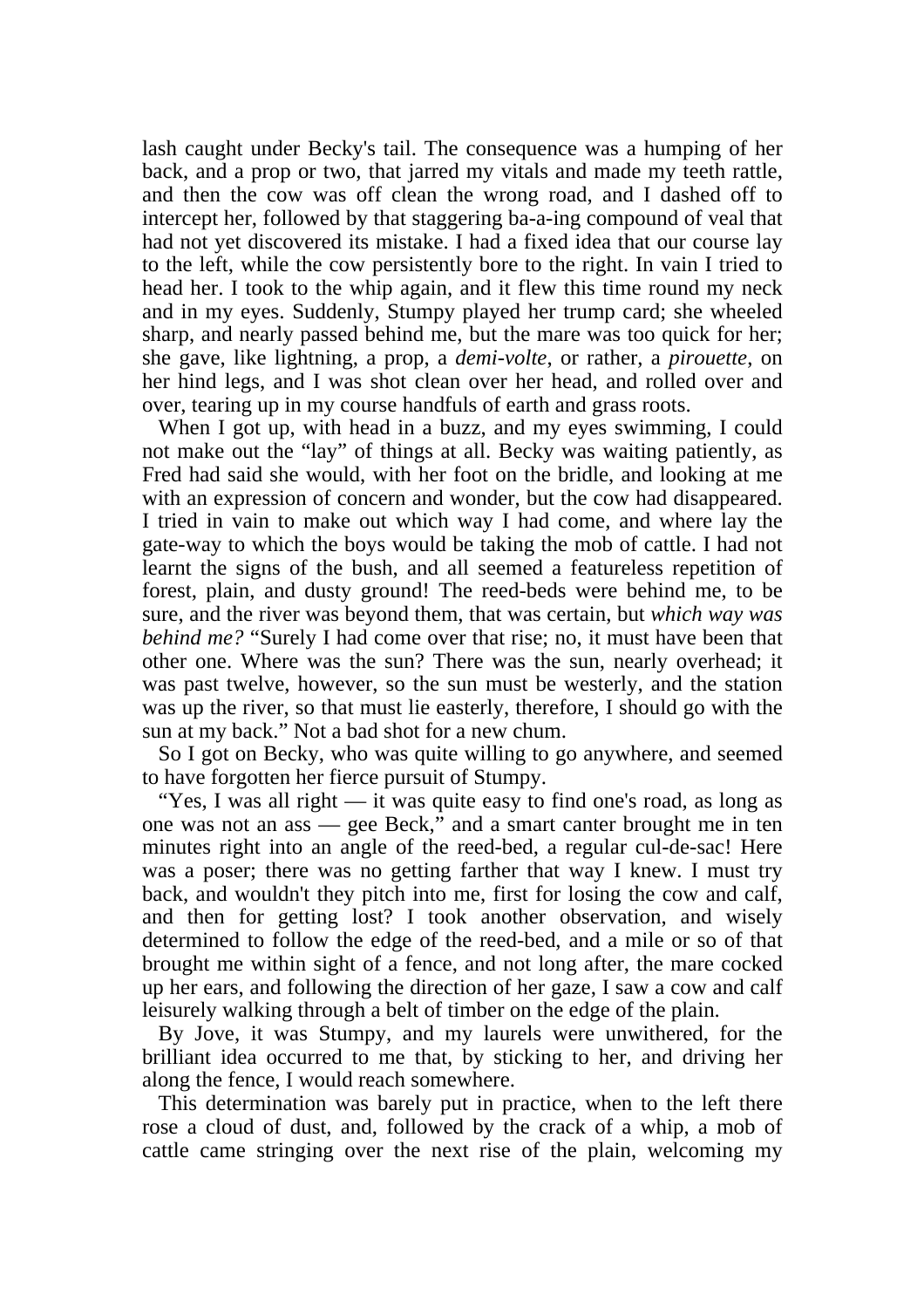charge with joyful rowts of recognition, to which Stumpy bellowed a response.

 The riders soon followed, and greeted me with loud congratulations on my achievement — "There was no mistake about me. I would not be long being a bushman."

 "Baal gammon you — baal you new chum," remarked Binebbera, with a grin that disclosed six inches of ivory.

 I have noticed that all great men, at least in these parts, and all successful men, take all the credit that comes in their way, whether they deserve it or not. "How prosperous the country is, Sir John; what capital seasons we have had." "Entirely owing to my Land Bill, my dear sir." "What sagacity you showed, Mr. Fibs, in buying those shares," but Mr. Fibs does not tell you that he took them for a bad debt  $-$  it was either the shares or nothing. And that was just what I did. I put all their congratulations in my pocket, and did not say a word about the real facts.

 Little did I know that the rogues were chaffing me all the time, and that they had dropped down to a pretty good guess, if they had not actual knowledge of my doings.

 When I imagined that Stumpy was bolting from me, she was taking the shortest of all imaginable cuts for the yard where she had been often relieved of her milky burden, and where she had got many a feed of fresh lucerne, and after my fall she kept waddling on, and had very nearly reached the gate when I came up with her.

 That night, after tea, as I sauntered about in the cool star-light, I heard something that showed my proceedings were not so much a secret as I had believed.

 Turning the corner of the stable, I saw the two black boys in their camp, stripped of their riding toggery, and arrayed in that airy, evening costume in which alone black boys are truly happy. A spread of tea, johnny-cakes, and grilled beef-bones stood by the red embers, and showed that festivity was in full swing.

 Their voices blended in a recitative or choral chant, broken by bursts of laughter, and I became, by degrees, conscious that my own name was being intertwined in a musical composition, and would probably figure in the next new corroboree.

"Umma! Walbaligo: close up Mr. Reggy been lose him alonga bush,

Ki! warri! Binebbera — that fella tumble down alonga dirt! Kabawn new chum that fella;

Yooi, Stumpy been petch him back, I believe so,

Urra, Stumpy — go! ghindi! wirrr!!"

\* "Grazing: Past, Present, and Future," by Capricornus.

\* Large stones.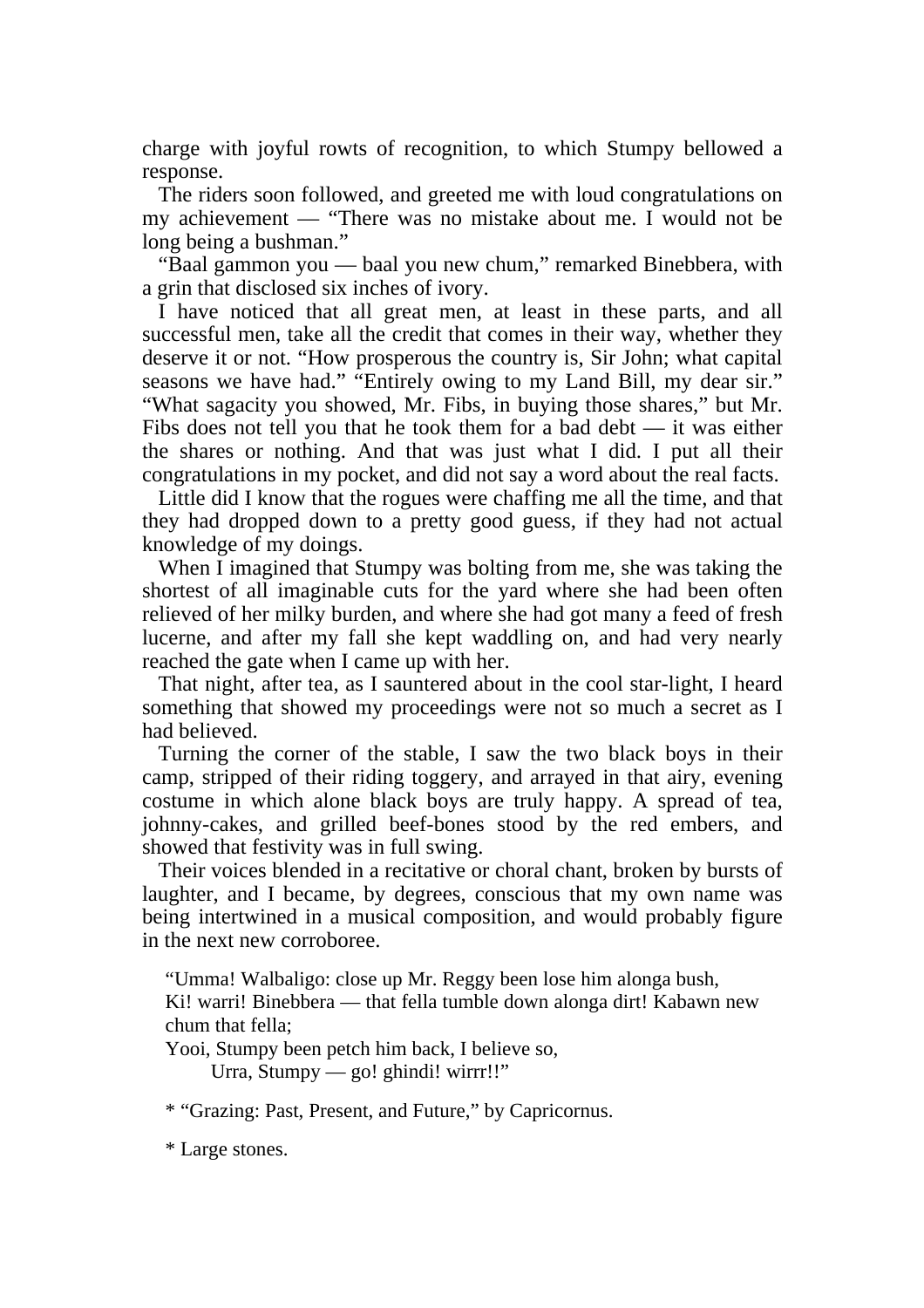## **Chapter V. Reminiscences of Early Days in the Bush.**

 Up-country life has changed greatly since the time we are writing of. Old ideas and old methods have died out, and new forces are re-casting the social fabric.

 One essential change was even then in operation. Transportation had ceased for ten years in 1851, but still a proportion of the population lived under supervision, and all the customs and arrangements of life were coloured by the penal system. Some who read this will remember how marked the distinctions were between different grades, and how clearly defined were the respective positions of privilege and servitude.

 A hard and unsympathetic discipline was generally considered necessary. Certainly, the character of the human material dealt with involved the necessity for some special treatment, but whether the tone and method then approved were the wisest, is another question.

 When we look back, and recollect what a thorough barbarian the average "Government man" was, and how the free immigrant, yielding to the contemptuous assumption of the "old hand," too often sank in the scale by adapting himself to the ruling standard of the "men's huts;" when we picture over again old scenes, and recall the fact that, among the working classes there prevailed almost universally habits and language which now characterise the lowest grades only, we begin to realise how much our world of Australia has changed.

 And these are not the only facts we can recall as proving the extent of the change.

 At the other extremity, the other pole of the social system, there was to be found another index, and as true a proof of the prevalent barbarism.

 It would seem as if the first efforts that European Australia made to evolve a leading caste, resulted at times like the experiment of Frankenstein — the product was not a feudal hybrid, but a mongrel of original stamp. If we reckon up the chief elements that must have united in this effort at evolution, it is clear that one primary influence must have been the "official." Government was the sole distributor of bread and of prizes.

 From the Secretary's seat under the shadow of the Vice-Regal throne to the Chief Constable's guard-room, there opened for all possessing the needful qualities of servility and suppleness, a wide and fruitful field of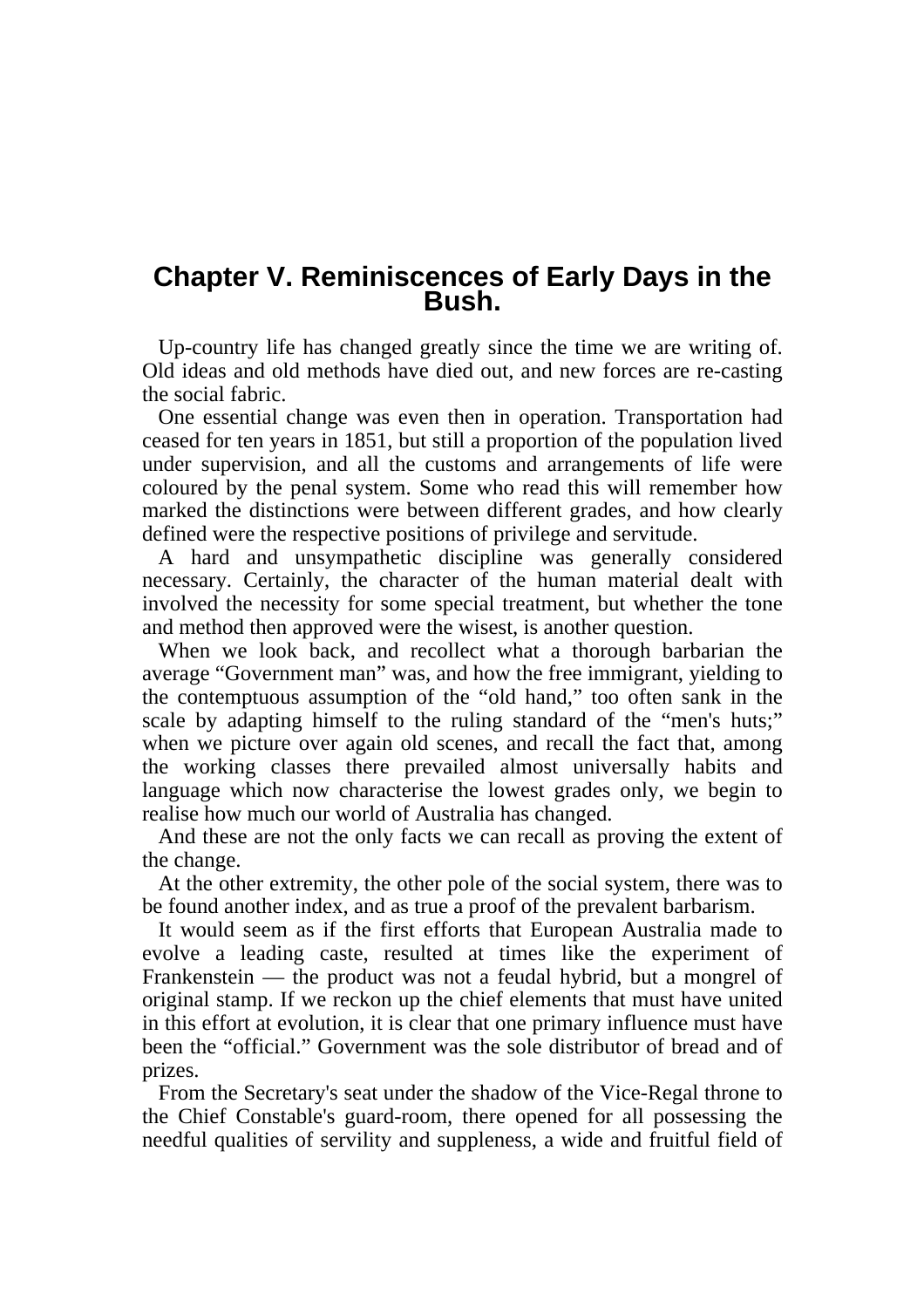wealth and advancement.

 All such readily got into possession of Government land and Government labour, and it may be readily assumed that in the sunshine of prosperity these characters speedily showed the additional qualities of truculent tyranny and wolf-like greed. Rising, as they often did, from mean and dirty by-ways into great possessions, they naturally looked upon themselves as gods. As their whole previous experience of human nature had made them acquainted with mankind only in the two positions of gaolers and prisoners, they naturally looked upon all humanity outside of officialdom as placed on a common low level of serfdom.

 The free colonists who came out in Sir Thomas Brisbane's time, men of station and education who emigrated at their own cost, could get grants of lands only on the strength of orders signed by Earl Bathurst. If they pushed out to the frontier, to get other holdings for their sons, friends, and followers, or for the increase of their stock, they were often snubbed for "going beyond the bounds of the colony"; but an early *Gazette* showed the tracts opened through their enterprise granted to the sons and daughters of officials, to pliant secretaries, to grog-selling captains, and to conveniently perjuring officers of police.

 We read, moreover, that this official school affected as purely and exclusively their own the designation of "gentlemen," but, so far as that term implies the possession of feelings and principles the growth of a thousand years of chivalry and tradition, they were much less conscious of any such impressions than are "Sitting Bull" or King Cakabon, at the present day.

 Such "gentlemen" were simply the natural reflex and counterparts of their congeners clothed in grey felt and marked with the broad arrow, whom they treated with so much contempt and cruelty.

 The principal difference between them was that one was rich and the other poor.

 There was, moreover, a sub-variety of "swell," more or less allied with officialdom that was fully as much detested by the populace; and we have something not unlike the latter even in these times. This was the great station speculator who had more stations, more flocks and herds than he had ever seen, who fed the country bare by driving his huge stock over all men's lands, who worked the oracle at banks, and led opinion at clubs, who entered into bonds and agreements to keep down rations and wages, and who estimated the human race as live stock, and talked of them as "labour."

 It is said that when Big Ben B — — once travelled through Monaro, he passed sleepless nights — he was ever on the watch — he feared that he might be murdered by some of the wretched, starved, and maltreated ticket-of-leave men employed on his many stations.

As a counteracting influence to all such debasing and repulsive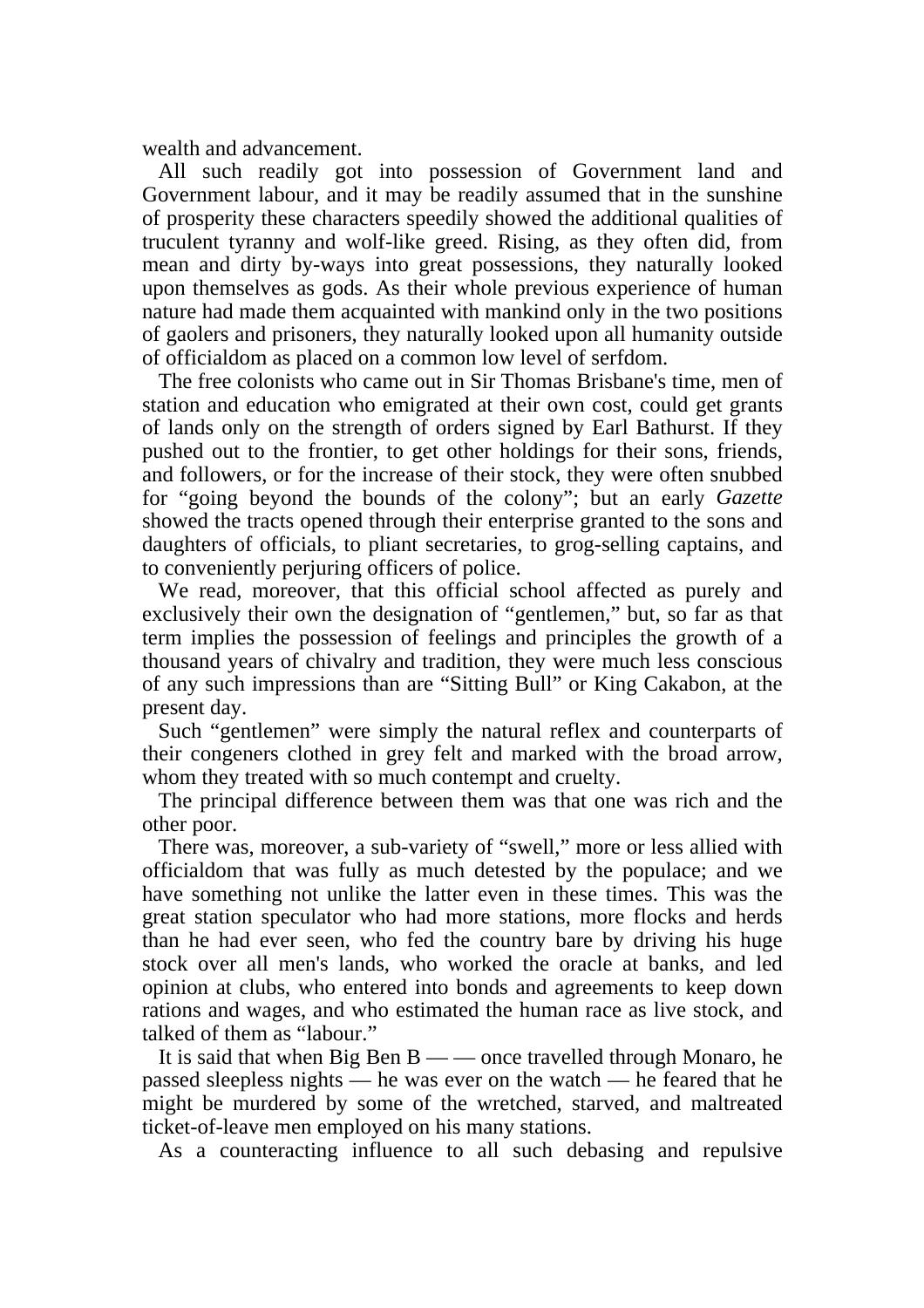agencies, my readers may now understand how the existence of such families as that of Windabyne — and there were numbers of them — was a real benefit and blessing to the poor rude community of these times.

 They supplied a humanising element that tended much to mollify and sweeten colonial life alike from the debased animalism of the workingclasses, and from the brutish arrogance and purse-pride of the early official-bred magnate.

 The poor exiles often found that by such families they were treated something like fellow creatures and not merely as so much animal power or Government stock: and the kindness and sympathy of such ladies as Mrs. Smith told most powerfully in evoking the germs of humanity deeply buried in their rugged perverted natures. The proof of this is to be got in all our traditions and all our records. Ladies who spent their youthful days in the bush in those times speak constantly of traits of fidelity, honesty, and tenderness, shown by the same men, who are pictured as mutinous galley-slaves, brutes, and fiends in the records of capitalists and disciplinarian officials.

 The same man who would throw an overseer over the Shoalhaven gullies, or would drop a tree on a flogger, would be heard of perilling his life for his master's child, or performing some wild eccentric act of generosity.

 In another direction also, the influence of such resident families and resident squatters told to great advantage, and that was in the relations between the colonists and the blacks. Probably no worse system of dealing with aboriginal races has ever been adopted, than that in use in Australia; and the system is probably worse at the present time than it ever was.

 Our authorities maintain, systematically, one function of government, and only one, in dealing with the first residents, and that is, extermination.

 This action, as a policy, is, of course, neither professed nor acknowledged: very likely the circumstances in connection with it are not even known to many of the functionaries who conduct the formal official routine, but still the work goes on regularly.

 Do you, reader, suppose that even superior Government officials always comprehend the real meaning of the documents they deal with? We have in our eye a hoary-headed, pious-looking old chief-clerk, who, we guarantee, is quite competent to keep the books of a pirate or a slaver, or, indeed, of Mrs. Quickly, 99, Queer Street, without understanding in the least what it is all about. He would draw his screw, be punctual to his luncheon-hour, and be keen about his promotion and his holidays; but he would know no more about the meaning of his work than the crows on Central Mount Stuart know about the telegraph messages sent past them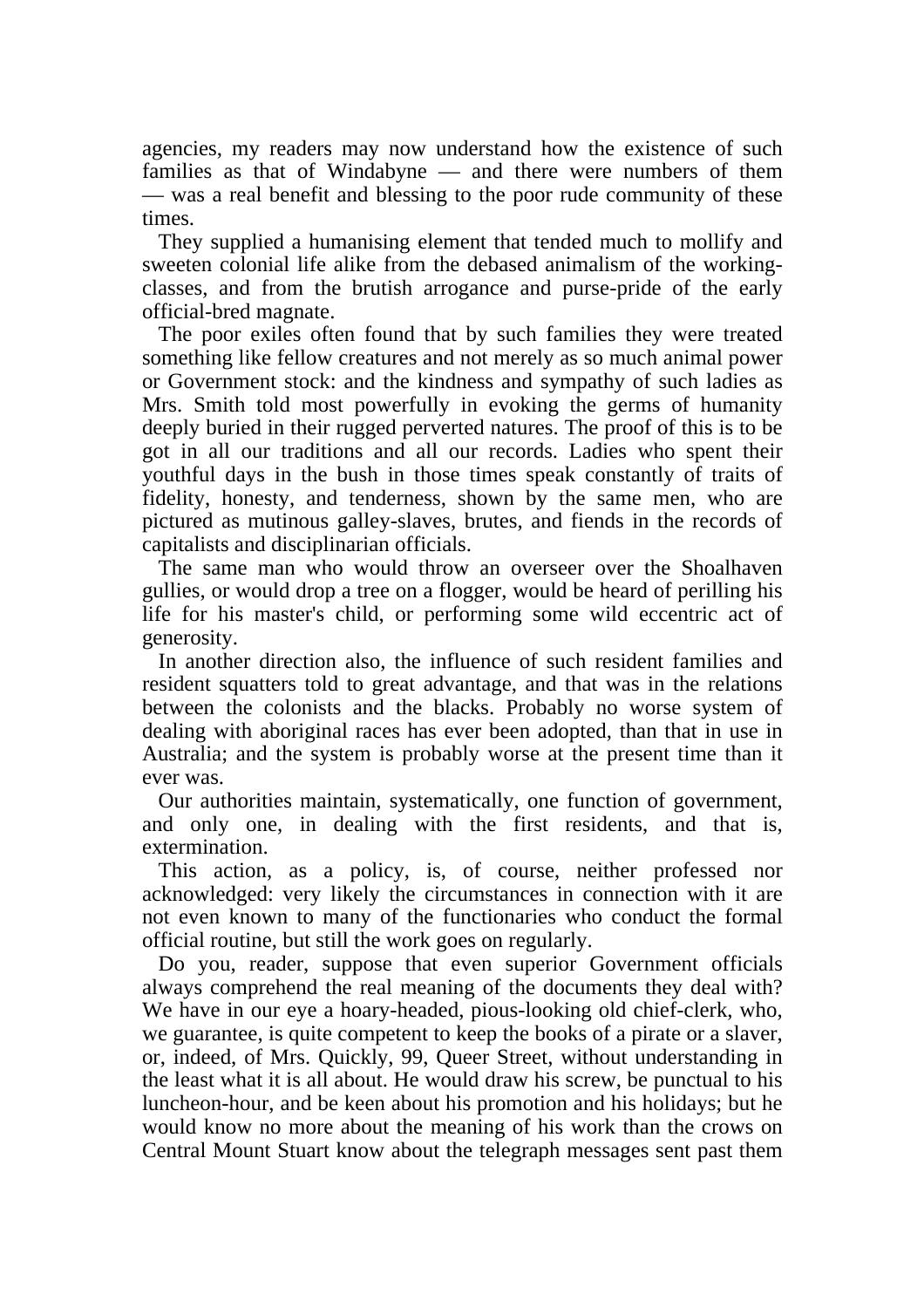on the wire.

 Now, if you will attend to me, I will show you what no Government papers will ever show you, and that is the difference between the treatment of the blacks under the more primitive squatting arrangements, and those now existing.

 The original squatter was generally a real settler, that is to say, he lived on his station and owned it; consequently, his interest in his daily work extended considerably beyond the mere question of profit or loss. He became naturally the representative of the principles of order and authority to the whole community — white and black — for a day's ride round his station; and this position by no means arose from the accidental status he derived from his commission as a magistrate. In fact, many outside stations were occupied years before Government became cognisant of their existence; and there were portions of districts, where there were neither Justices of the Peace, nor any other representatives of the Crown. Being thus often equally beyond police protection and official recognition, it became a necessity to the squatter to anticipate all dangers, and to deal with all questions as they arose, on his own responsibility. The risk was his, and he had to take it, and share the same with his neighbours, similarly situated.

 Thus, a group of neighbouring squatters would punish any outrage by the blacks promptly, and with severity, but it was their obvious interest, and we may safely admit too, that it was consistent with their natural humanity, to make peace with the depredators as soon as possible.

 The murder of a couple of shepherds, the spearing of half-a-dozen bullocks, and the plundering of some huts, or loaded drays on the road, would all happen in a week. These events would all come together, and would betoken a general outbreak, which would certainly spread and widen unless checked. Before the next week was over, the marauding tribe would be tracked down, and scattered by a party of seven or eight squatters, and three or four domesticated black boys. The gossip of the adjoining districts would give out that two or three dozen of the blacks had been shot dead; while, in reality, three or four would be killed outright, and, perhaps, seven or eight maimed or crippled for the time. It is not so easy to *see* blacks "on the war path," far less to shoot them. When attacked by a strong party, they generally glide out of sight, like ghosts; they attack only by surprise, and they make a stand very seldom; only, as a rule, when there is no possibility of retreat.

 The tribe would be effectually frightened by this punishment; they would hardly dare to light a fire; they would lie close in mountain and thicket, and live on what they could pick up; hunt they would not dare, for armed riders would catch them in the open; fishing would be as dangerous; the waters would be watched.

At length starvation would tell on them, and they would seek to make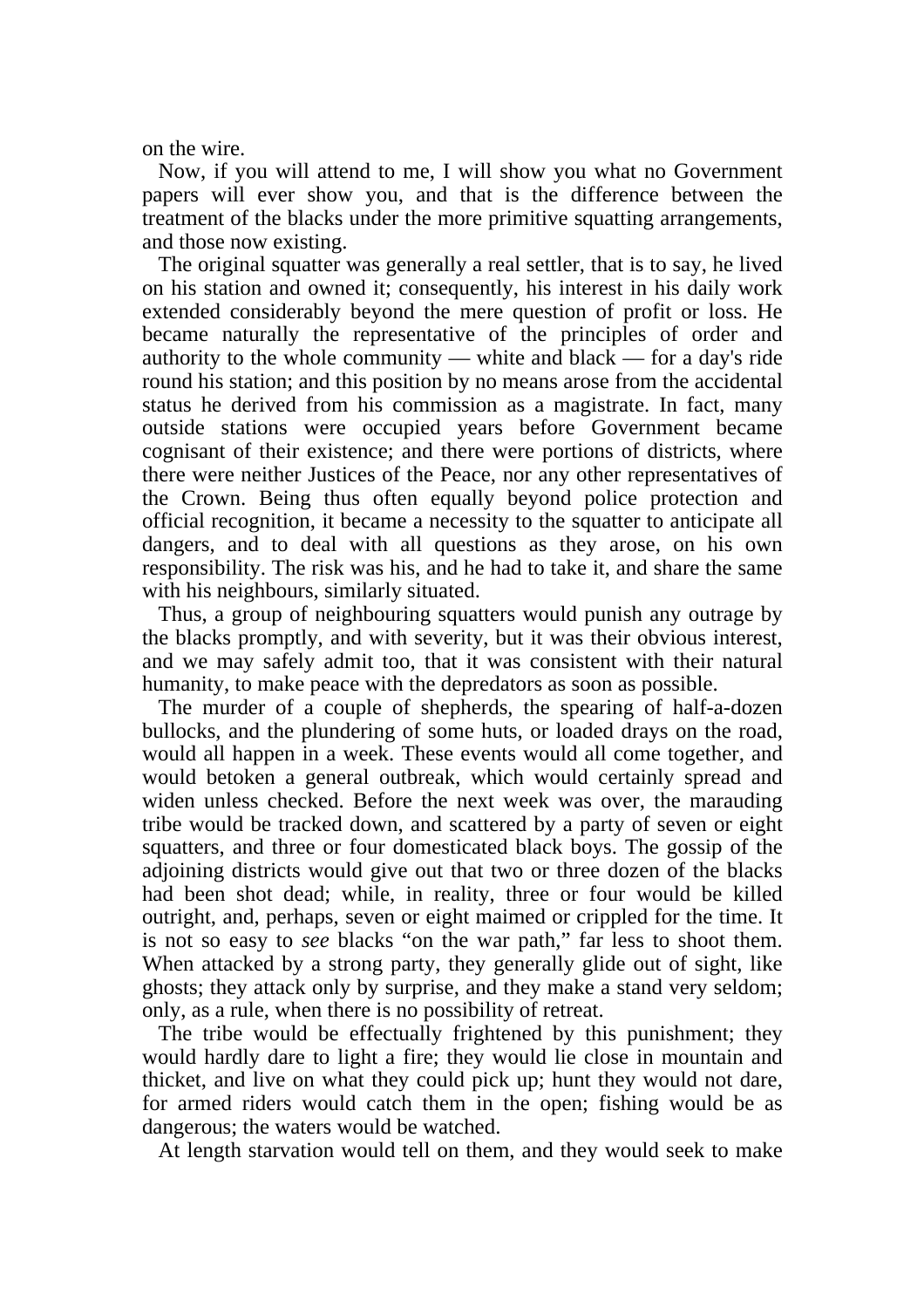peace. Some boys or gins would creep up to a point of scrub overlooking a station, and the far-sounding coo-ee would make the boy lolling at a fire in the paddock spring up.

"What's up, Kooramin?"

"That fellow boodgeree now; that fellow want it come up."

 There is a consultation, and Kooramin gets leave to parley; to let them "up," on promise of good conduct for the future.

 A fortnight ago he was keen to slaughter them; now he is in ecstacies to get them back. He rushes up the bare hill in the middle of the paddock, waving a green branch, yelling, and jumping his own height.

 In a few minutes the coo-ee echoes all round; shrill query and answer are pitched from rock to thicket, and they come streaming out of the scrub; first, lean boys, naked as when they were born, with hungry eyes, and carrying nothing whatever; then, half-starved gins, carrying their lords' personal estate, skins, nets, dillybags, coolamins, but not a sign of a weapon, not even a tomahawk or a yam-stick, and the conversation begins.

 "Ei Mr. Cawfor, you give it timbakka? Min yang indu alonga tockyard? That fella kill him bullock?"

 They have noticed the preparations for killing a fat beast at sundown, and this important fact has no doubt accelerated their wish to enter into negotiations. Visions of liver, fried tripe, and "rognons" rise before their well-tried stomachs like festivals of paradise.

 Then come the warriors, in very fair condition, the villains; to a certainty they have eaten nearly everything that their wives have picked up, but they are as hollow as a pack of running hounds and tightly girthed. On they come, grinning and delighted to see us. The joke is that they bear no ill-will whatever. We feel, on both sides, that we understand each other better — that is all. Laughing-Billy, a grinning scoundrel, looks as if he wanted to embrace you, and he points to the bullet-hole in his shoulder that you made three weeks ago, as if it was a mere friendly pleasantry — "close up you been tchoot him belongin' to me — my word — ghindi!"

 An old gin comes up and enquires about the arrangements for lambing; she wants a job, and a capital shepherdess she is.

 Peace is made, and they meet you with the most perfect confidence. It is surely to the credit of the early squatter that the savage knew that his word was to be trusted; that if he said "peace" it was peace; that no trick would be played, and that the blacks knew that they were positively safer under the shield of good faith on the station than when they were hiding and starving in their fastnesses.

 In this way the primitive squatters were necessitated to deal with the blacks on their own responsibility, and the result might be seen almost invariably in frontier country. After a few collisions, the tribes would be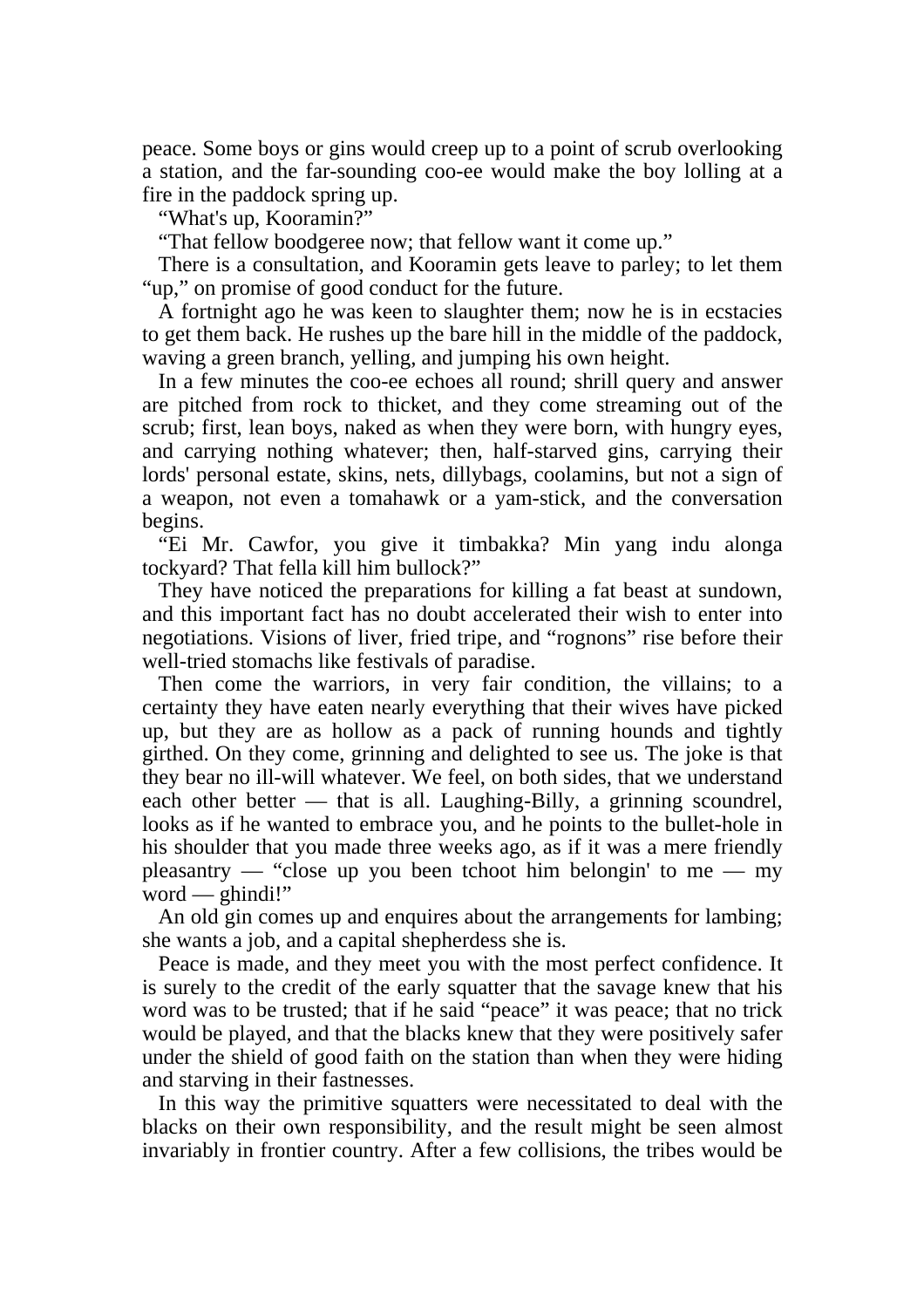found encamped at nearly all the head stations, many of the members being regularly employed in shepherding, stock-riding, and other work, the whole community advantaged by the peaceful relations established, and the station-owner being recognised as their protector and arbitrator in all difficulties and disputes.

 The present position of the aboriginal question is very different. A large proportion of the modern "squatters" are not squatters at all; that is, they are absentees, business men, or mere managers representing companies.

 They have no knowledge, concern, or interest in anything, except mere business results, and they never feel that any responsibility in connection with the blacks rests with them. A Sydney or Melbourne merchant may own a station in outside country. He professes to manage it himself — that is — he sends somebody to inspect it every two or three years, and he pays expenses and receives the produce. The actual man in charge is a superintendent, or, perhaps, an overseer-stockman, whose sole duty is to brand up, and get his annual draft of fat cattle down the road. His instructions, if he has any, are, if he anticipates annoyance from the blacks, to send for the native police. Generally, he never sees a black. If he should chance on signs of their being in the neighbourhood, he sends for the force at once. If a travelling tribe has crossed the run, it is possible that they may have startled the cattle off their camps, and in the season when bullocks are "topping up," such a scare may take from off the fat mob — say three hundred beasts — something like from four pounds of tallow each, worth fourpence per pound — it may be a value of twenty pounds sterling in the aggregate, a heavy, problematical loss!

 Therefore, the missive is sent, and Lieutenant Blood, with Gigwa, Wabrigan, one-eyed Charley, and the rest of the gang ride up some day soon. Each of the troopers has one spur on only; consequently, one side of the horse goes faster than the other, and the result is a peculiar amble called the "policeman's jog."

 "Good morning, Brown," says Blood; "niggers about? Sold the Mazeppa colt yet?"

 Next morning they take a circuit of ten miles, and quarter the ground backward and forward till they hit on a solitary track.

 They run this track with a speed and certainty that the trained bloodhound alone can equal. No impress on the soil, no bent blade of grass escapes them. Presently, more tracks join, all going in the same direction; they dismount and hobble their horses in a hollow. Wabrigan and Charley peel themselves of every rag of uniform, and glide on ahead, crawling and dodging; they come back in an hour; there is a camp of blacks on the edge of a scrub two miles off. By the first streak of day the party is mounted, and they push quietly but rapidly over the ground. When the smoke of the fires is seen they rush in at a gallop. The alarm is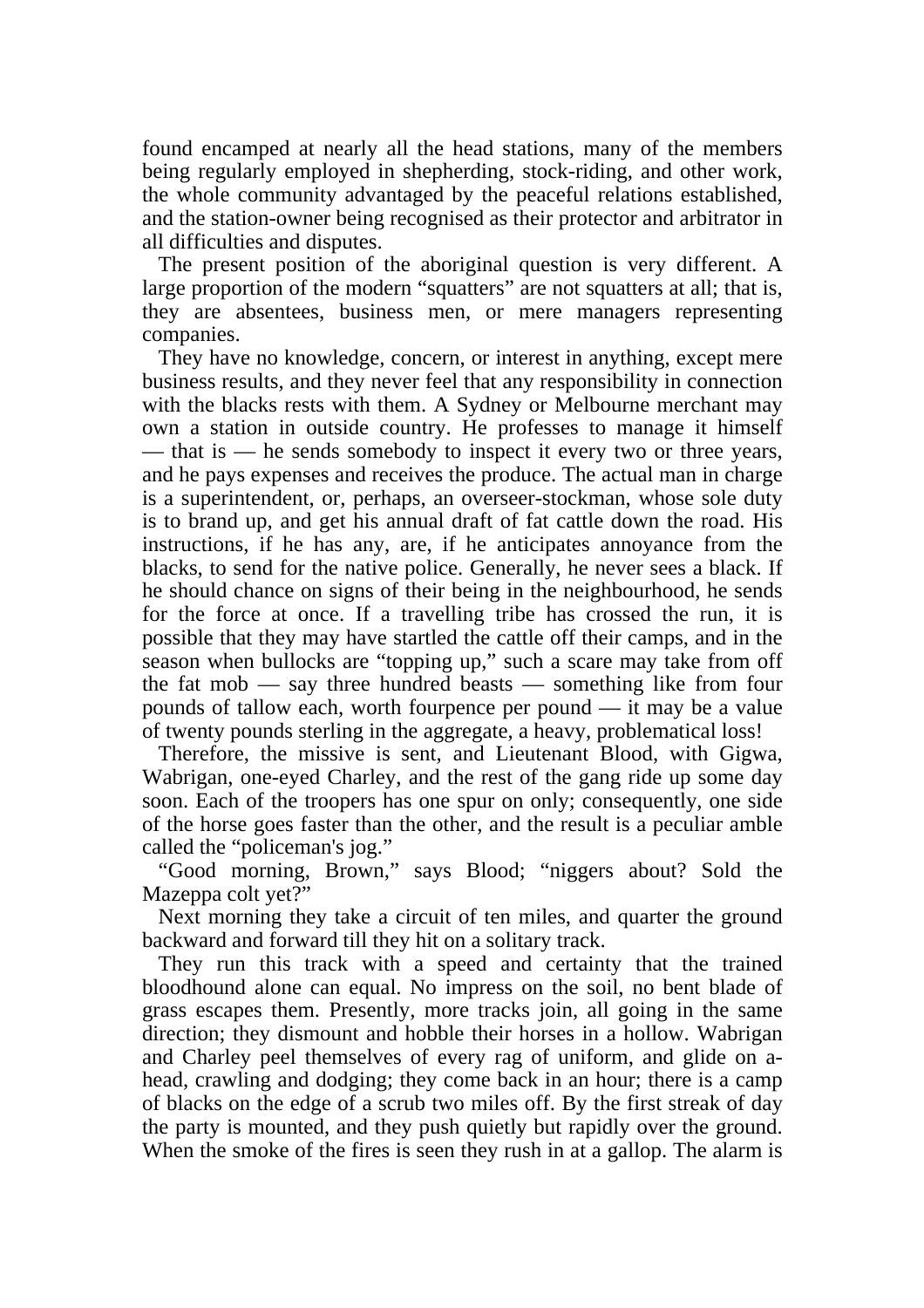given, the camp is empty in a few seconds; but the troopers are off their horses, and into the scrub, carbine in hand, throwing off their clothes as they go in hot pursuit. The Lieutenant waits outside, smoking his pipe, and meditating over the deal for the "Mazeppa" colt, which he has opened with the Super. Shots are heard; the troopers come back after an interval, they have cut off some half-dozen of the last of the fugitives, and their dead bodies are lying in nameless gullies under bush and thicket. The leading men of the tribe have, of course, escaped; brokenhearted women and wailing children shriek to Heaven and appeal against the horrible "white-fellow." They had touched neither him nor his bullocks — what a fearful God is the God of the white man — what a powerful fiend he must be! "Walli, walli, areiro! the days of the blacks are numbered. We are slaughtered to feed the dogs, to fatten the bullocks of the white man!"

 Now, it is possible enough that Brown himself never pulled a trigger on a black, and it is as likely as not that he may never even hear of what Blood's men have done in the way of "duty." Besides, he would be infinitely shocked and indignant if anyone proposed to hold him accountable for what took place at the edge of that scrub.

 Moreover, his proprietors never know anything about the matter, and being merely business speculators, working the station with bank money, they consider that questions of policy and humanity in reference to the blacks are the very last matters that they have anything to do with. "Blacks on our property! why, then, they are trespassing. It's clearly the business of the authorities to turn them off." That's all they know or understand about the matter.

 Meantime, these half-dozen bronze corpses lie in their blood in that acacia thicket; because the tribe they belong to, *or some other tribe unknown, are suspected of having gone near the Gondary cattle-camp*.

 Of course, this is no business of the station-owners, or of anyone else — their concern with Gondary is simply one of pounds, shillings and pence, and as long as the money comes out right, what more is wanted?

 So the station is sold at a profit to somebody else, who works on in the same way, and Brown's proprietors pocket each ten thousand pounds clear gain, and they are generally complimented on their "pluck and enterprise," and at public dinners they invariably reply to all toasts given to pioneers and squatters.

 And this is the way that our standard religion of the nineteenth century deals with these facts of life and humanity.

 Sometimes, however, the Super is not an easy-going Brown, but an energetic, hard-riding light-weight, and a nipping shot, with the pluck of a rat-terrier, and the instincts and brains of a weasel. This sort is generally made into a J.P. Can the reader imagine the version of Law and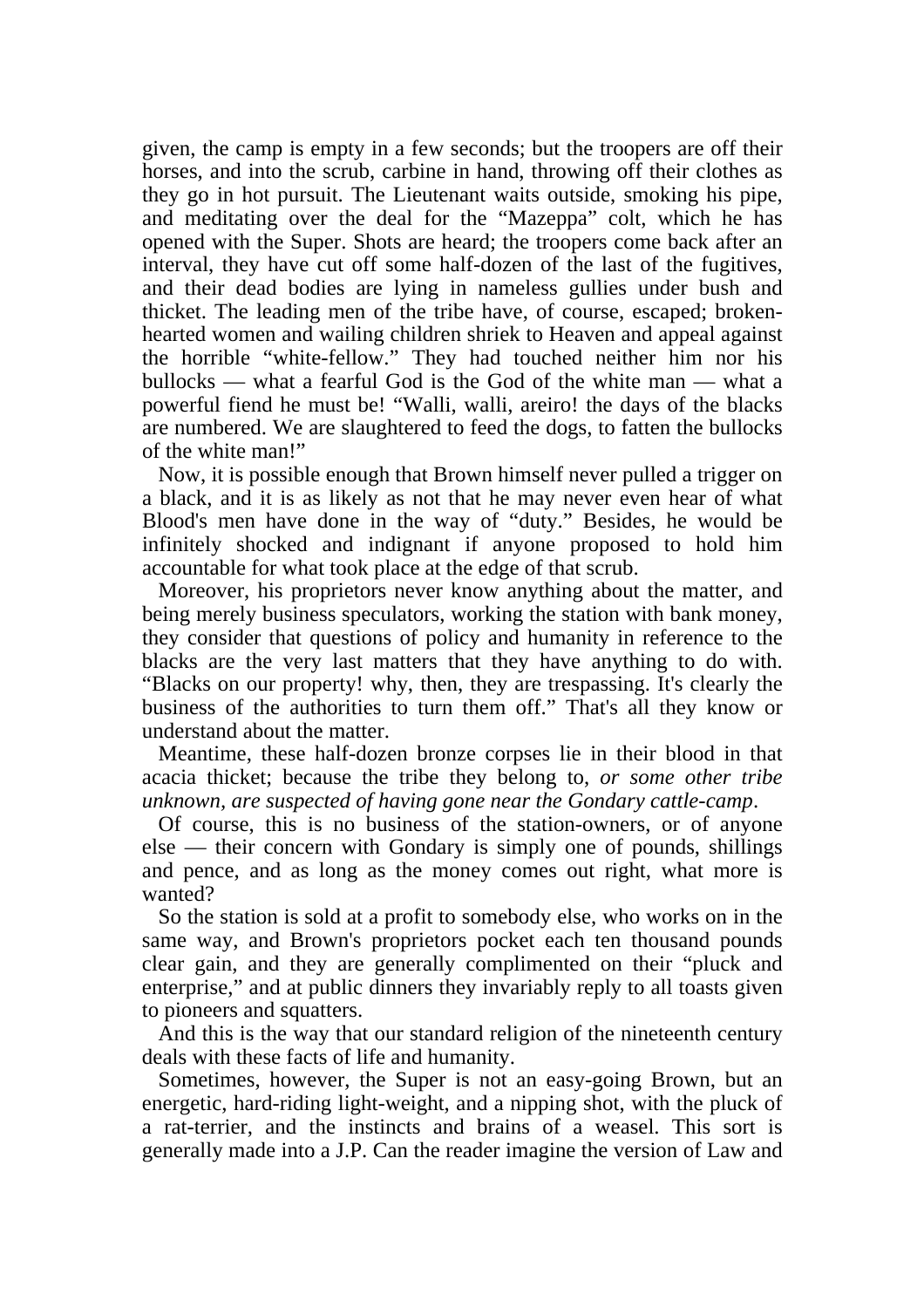Gospel that such a varmint will promulgate amongst blacks and whites alike?

 Now, my kind reader, I must beg you to pardon the detail of horrors with which I find I have filled this chapter, in consideration of the conclusion I seek to draw, and the moral I wish to point.

 We have remarked the influence of families like the Smiths, in sweetening and humanising the rude elements of the primitive bush population; we have shown how the actual residential settlement of the early squatters, people of the same class as our friends at Windabyne, told in dealing with the blacks; and we have seen the startling contrast presented by the action of pure business principles in dealing with the same questions.

 The "conclusion" I think to be seen in the face of these facts is that, with us colonists, questions of national policy, public morals, and proprietary responsibilities, are utterly unstudied and unknown; that Government has completely abandoned every duty in dealing with such all-important matters, and that circumstances pregnant with the highest considerations of duty or disgrace, honour or infamy, are left to the determination of chance, or of blind, bestial self-interest.

 The "moral" with which we point most events in New South Wales, and in other colonies, too, is that "money" is the sovereign power and the chief good. We are told that all questions of industry, morals, and humanity, are best solved by "capital." The growth of the "business" power of the banks and merchants has almost obliterated or absorbed the old system of resident occupation; the plain facts above-stated show with what results in one direction. Perhaps further investigation may show other facts discordant with our theory of "capital." Perhaps the theory may not be good all round  $-$  it may not go on all-fours. Perhaps there may be things worth studying besides the shop-till.

 There are other countries where such questions have been differently dealt with, and there are books about those countries that claim to have proven that the interests of wealth, industry, and humanity can all be reconciled by methods quite different from ours. If we get these books and learn to read them, we can hardly fail, if we are human at all, to welcome the cheerful hearth light that beams alike from the peasant's cot and the noble's tower in sunny Lombardy, that pours wealth into the icegirt valleys of Switzerland, and that makes the Channel Islands the richest spots in the British Dominions. There are vast numbers of highly educated people everywhere who know about these things; and there is a great risk that unless we give some heed to such considerations, the world may yet laugh at our social and economic blunders, and our hoglike creed of money-worship.

 If the current theory of the uses and functions of "capital" be sound, how is it that our efforts mainly tend to raise up and ennoble grog and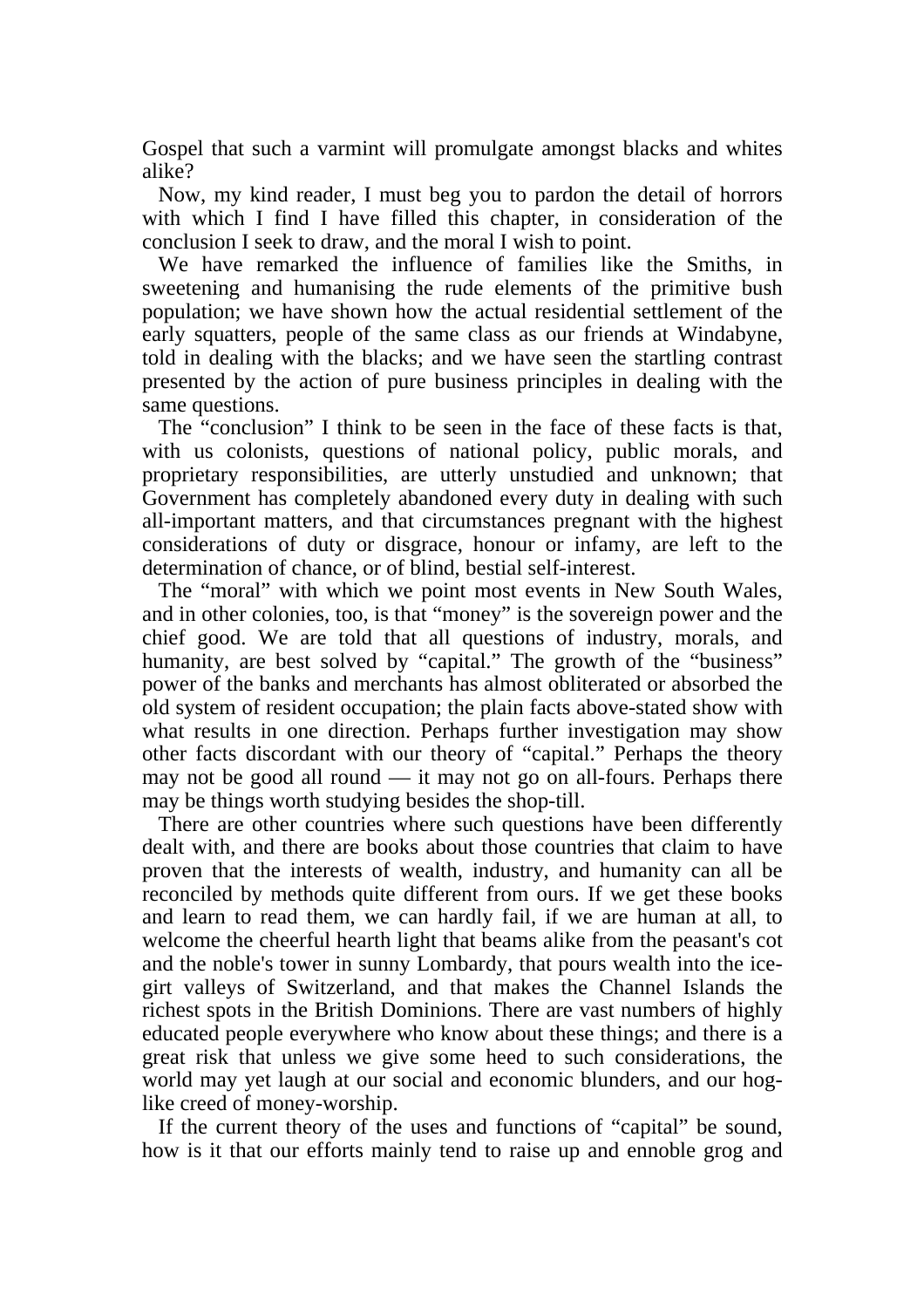shoddy, thimble-rigging and usury, and to keep an immense proportion of our people on the verge, if not of starvation, at least of the hand to mouth condition of a proletariat?

\* \* \* \* \*

 We must now leave such abstruse matters, and return to take up our reminiscences of Windabyne.

 The day after my adventure with "Stumpy," we had the calves branded and the brindled steer in the cask by the cool of the dawn, and then we went to the Big Waterhole for our well-earned and thoroughly-enjoyed ablutions. When I came up the river-bank, and went to my little crib to complete my toilette, there was a black picaninny leading away two smart-looking horses. As I went on with my dressing, I could not well avoid hearing a conversation between two new-comers and someone who had apparently arrived before them. To save myself from the charge of eavesdropping I stamped, whistled, and sang, but the talkers continued unheeding. These open slab buildings, however suitable they may be on the score of health and other advantages, do not offer the special character of privacy; but the three strangers in the main room of the barracks did not seem in the least to feel the want of it.

 One pleasant, cheery voice, apparently belonging to a gentle man of advanced years, commenced:

"Aye, lads, and where come ye from?"

 "Well, Mr. Elliot, you see, me and Bob are on the spree. We got the wool all away, and then we went off for the township. When we got to the Royal, there was Holy Billy, and we have for long cherished an ambition to make him drunk."

 "You unmitigated scamps, do you mean by Holy Billy my particular friend, Mr. de Vere Smythe?"

 "We do just that same, sir; and Mr. Smythe looked thirsty, and we inquired with great interest about his horse Rajpoot, at least I did, for Bob Short, as soon as he came in, began some scrimmage or lark with Emmy Black in the bar."

 "Upon my word, I think you're a pair of hardened blackguards, and I should properly object to having my ears offended with the details of your doings — only I would feel uneasy if I failed to give you a word of caution."

 Then another voice — Bob Short's — remarked, "I hope, Mr. Elliot, you know me too well to accept anything to my disadvantage that Rawson may tell."

 "I do know both of you; praise be to the saints; and I say, 'anathema maranatha' to all such; but tell me why you cherish such infamous designs against my respectable friend, De Vere?"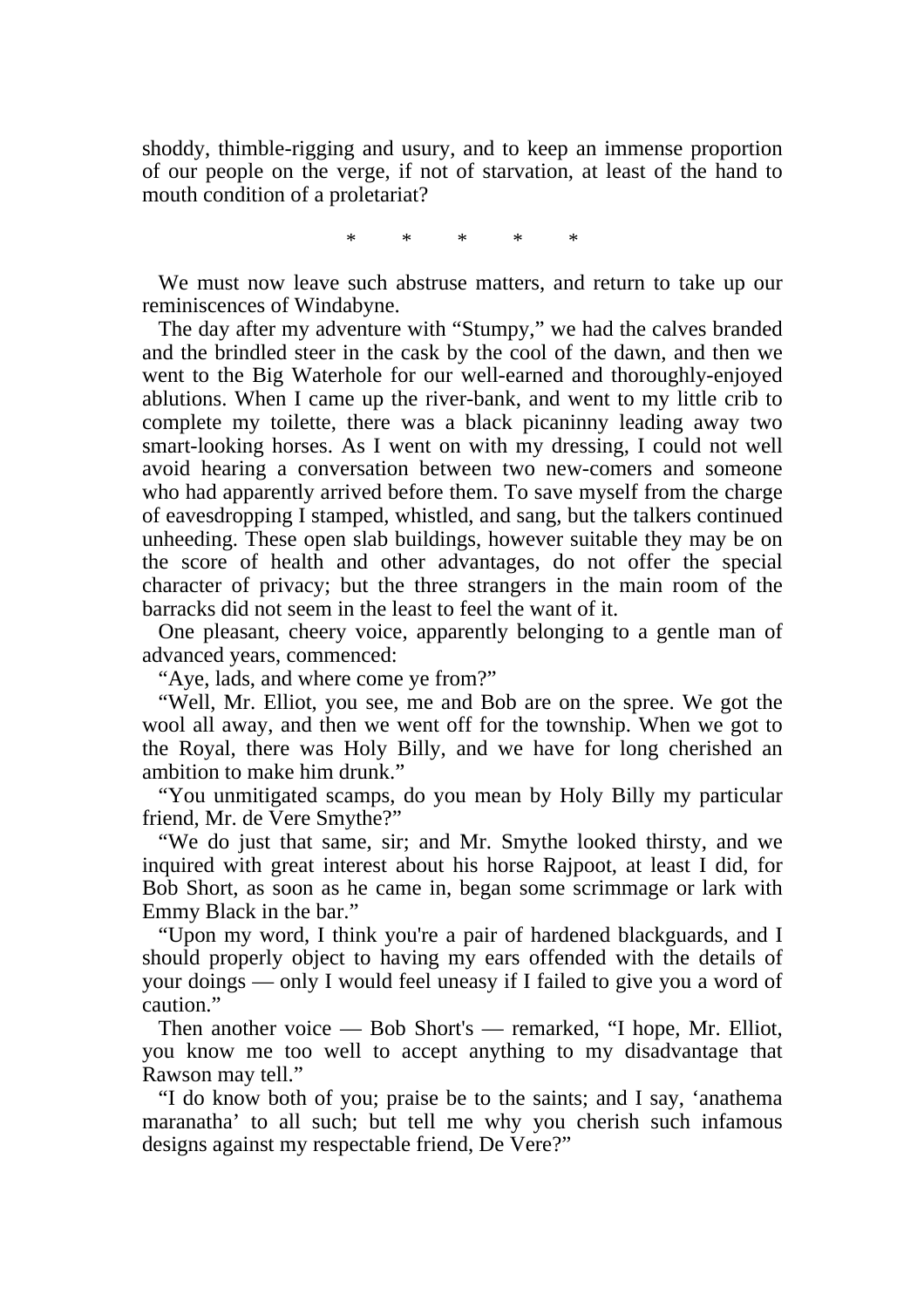"Vengeance, sir."

"And, for goodness sake, why? What has he done to you?"

 "It wasn't him; it was his better half. When Mrs. Didymus, the female bishop, with Mr. Honeydew, the sucking parson, called on her, she mentioned us particularly as being idle, dissipated, and profane, in fact, sons of Belial."

"And quite correct, too — but how do you know?"

 "Because Dosey Smythe, or Theodosia, as her ma calls her, was in the room, and she told little Katie Hawthorne; and little Katie, when she said 'good night' to me, cried and said, 'I'm sorry, Cousin Jack, you'll not go to Heaven.' 'What for?' said I. 'Because Mrs. Smythe says that you and Mr. Bob Short are going to the naughty place, and that none of us should play with you.'"

 "What an old beldame — I mean, what an excellent, sensible and so you thought to square it by sending Holy Billy, I mean Smythe, home, inebriated?"

 I now entered the room. An old gentleman, of sixty-five, or thereabout, but tall, straight, and wiry, with a merry, grey eye, and white hair and beard, rose and welcomed me in a kind and courteous manner.

 "Mr. Crawford, I believe. I'm very glad to meet you; and here is Mr. Short, from Yarupna, commonly called Bob Short; and this is Mr. Rawson, who is believed  $-$  at least, so I hear  $-$  to live near us at Girrah, commonly called Jack Rawson."

 The two now rose, and, with much cordiality, but a certain ceremony and decorum, which seemed rather out of place, shook hands with me. I understood them better, shortly. They were anxious to welcome a new neighbour in a manner that was due to him, and due to themselves. It was a remnant of the manner of the old *régime*, since wafted away among the forgotten things of the past.

 We don't bother ourselves about ceremony now; if a man has the *sugar*, and is all right, we are hail-fellow-well-met at once; if we find he hasn't got it, we cut him short, with a snort and a nod, at once. As to being civil, that's "all in my eye," unless one can make something by it, or unless it's to an imported lord or a city banker.

 Mr. Elliot resumed, "Mr. Crawford, among my other avocations, I act as a kind of mentor to these young men (Bob, cut me up some tobacco); and I am not without hope of rescuing them from destruction; but, in the meantime, I think they may be useful to you as beacons or sign-posts — pointing out the road to ruin; and I think you will be none the worse listening to an account of some of their late doings; so, Jack, go on. By the way, had you no other reason for having a 'down' on de Vere than the one you mentioned? That, though not without weight, is of a vicarious nature, and hardly involves the element of personal responsibility; at least, I have doubts on the point."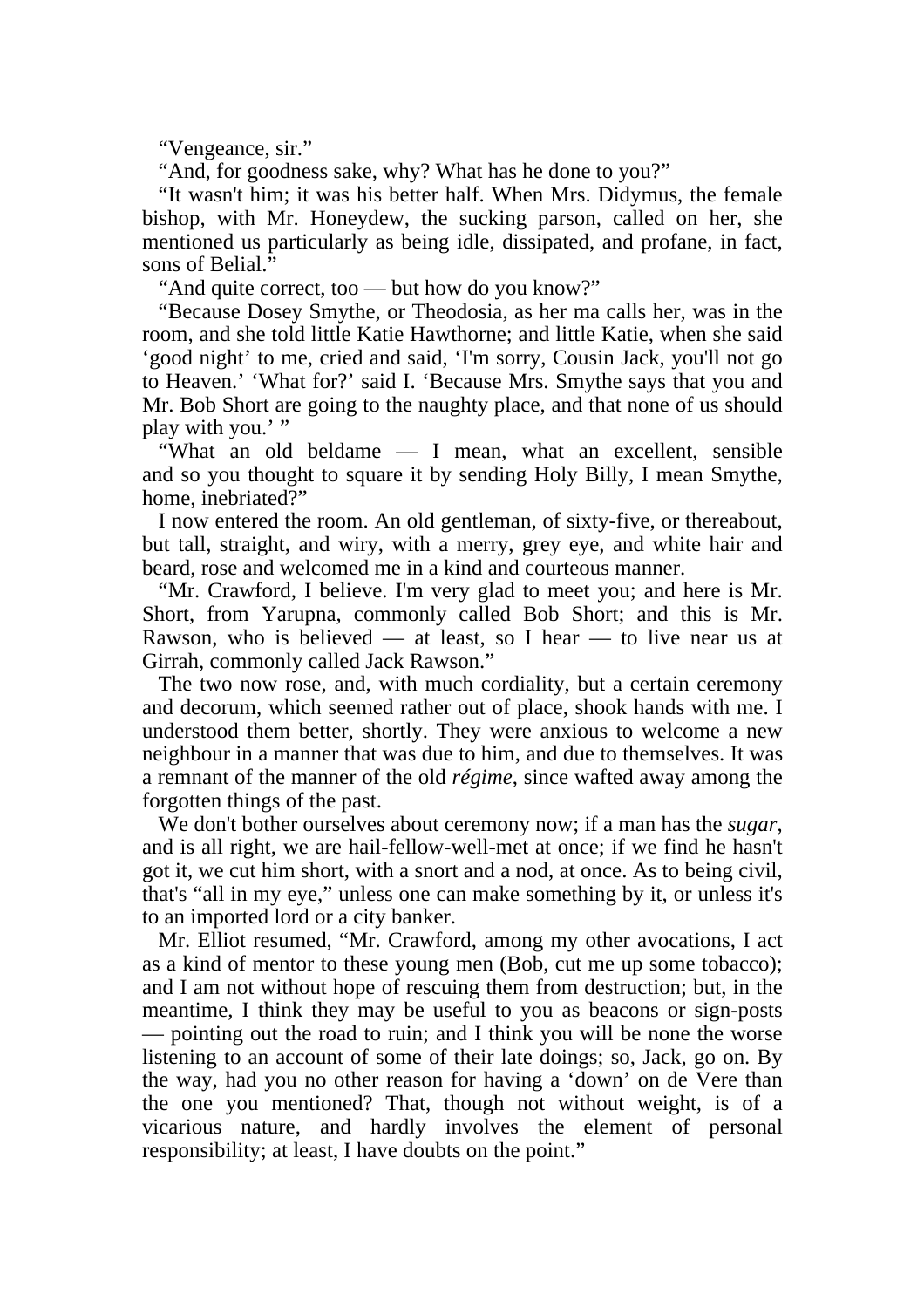"Well, sir, I had no other reason, but Bob Short had. He, as you may remark, is altogether of a coarser texture than myself, being much uglier, more vulgar, and more depraved; and, consequently, he hates Holy Billy, because he thinks himself so much better than other people."

 "Well, you are an infernal imposter; who was it called Billy a prig? — who drew a caricature of him in the album at Girrah — blue-tailedcoat, clean-shaved chops, nankeen tights and straps? — and you made his face longer, and more idiotic and sanctimonious than it is  $-\gamma$ .

 "Bob Short, don't interrupt the Court. I think you're a pair of impostors; but with Crawford's help, who I see is of a judicial turn, we'll unearth the truth. This last plea has a good deal in it. There can be no more mortal offence than for a fellow to come the Pharisee over one. Well, then, to come to facts, what occurred? — wouldn't Billy drink?"

 "I believe you, sir. He does like to enjoy himself when he's away from his wife; and he put away three glasses of Battle-axe on the strength of the praise I lavished on his stud, only Cubitt came in and took the game out of our hands."

"And what did that model character, Cubitt?"

 "He called for a bottle of champagne, shook hands with me and Bob, then did the same with Holy Billy before he knew where he was; and 'how are you, Smith,' says he. Billy drew his legs under his chair, and said, 'Mr. de Vere Smythe, if you please.' 'All right, de Vere, try some fizz,' says Cubitt; 'and how's things shaping at Gondomangatoola? good name that? and how's the Missus? Ain't you selling?' Billy looked straight at the ceiling, and never answered a word. The champagne was now poured out; 'and how did you say Mrs. de Vere Smythe was?' 'I was not aware that Mrs. de Vere Smythe possessed the advantage of your acquaintance, Mr. Cubitt.' 'Knew her as the first lady in the district, sir; the prime support of the church, and the morals, and, begad, the manners and fashions in the country; here's her health, sir; now try that cham.' 'Ah! much obliged; she is indeed what you say, sir. With reference to your enquiry, I have considered the advisability of realising. One is so completely a mere steward for the working men here, and so much more can be done with capital in England.' 'Quite right, sir, say I; make a pile and hook it; you know your way about, I see,' chimed in Cubitt. 'I think so, sir; the question of labour is daily more difficult, and society seems to be entirely dislocated, distracted, and dissolved. But I would require a very large sum for my select sheep stock, with the title to the property and run of Gondomangatoola; at the very least five thousand pounds.' 'A devil of a price, to be sure, but a splendid property. How many sheep did you say — breeding ewes, dry sheep, and so on? I'll take a note of it. I might do something for you. Another bottle of fizz, Emmy, I mean Miss Black, and pen, ink, and paper, please.' But here Billy began to draw in. 'I don't require any agent, Mr. Cubitt; I transact my own business;' and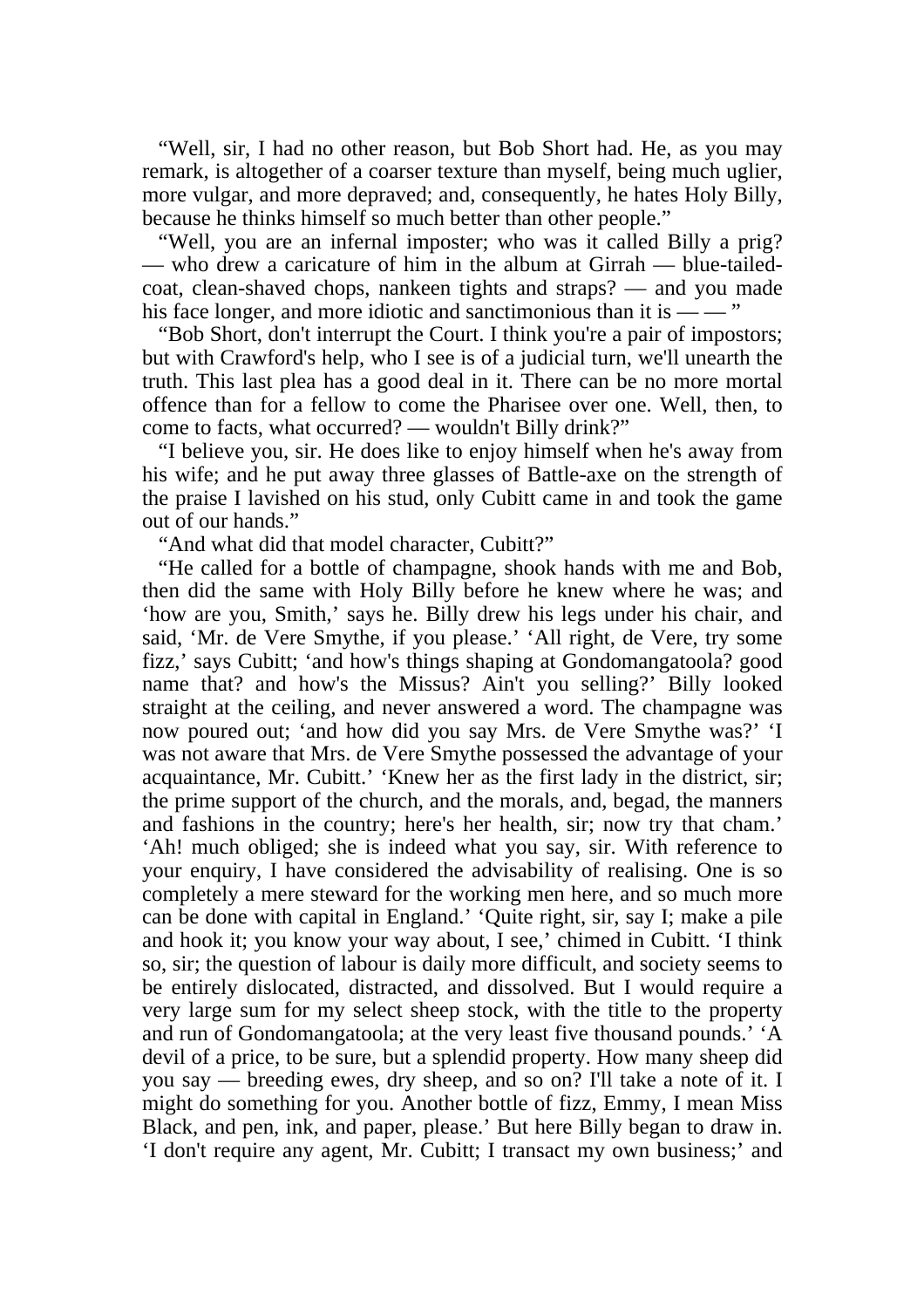so he does, at least Mrs. Smythe does, and very badly too. 'Oh, blow that,' says our vulgar friend, 'I don't want no commission. We're all friends and neighbours. Now, you'll sell it as it is for five thousand; is that it, Mr. de Vere Smythe? Well, we'll have it in black and white; and suppose you put it under offer to me for a month, as a mere matter of form, you know; and just to give me something to show. Well, sign here.' But here Bob Short stood up and remarked, 'Mr. Cubitt, there's one rule in these districts and elsewhere — no business at convivial meetings.' By this time, Billy had got somewhat mixed in his ideas — the liquor was simmering in his brain; he had somehow got into familiar relations with a low-bred man, at least with one whom his wife ignored; and he had been enticed into drinking by two others whom she had condemned as reprobates, and had consigned to penal flames. Still, he was so weak and one-idea'd that if Bob Short had not pulled up Cubitt, it is more than likely that he would have signed the contract which had been drawn up in a minute by this practised sharper; however, he staggered to his feet, and with a tipsy assumption of dignity, 'Good morning, gentleman — your servant, sir — your obedient to command,' he retired.

 "Cubitt turned on Bob Short. 'Well, Mr. Short, you've put a spoke in my wheel."

" 'Have I? I might put another yet; fair play, Mr. Cubitt.'

 "Cubitt was a man of brains and education, though depraved and vulgarised by the practice of every kind of dissipation and fraud. He had missed his chance; so there was nothing for it but to take it good humouredly, and make the most of it.

 " 'All right, Short; have another bottle of fizz. What do you say, Mr. Rawson?'

" 'No more for me.'

" 'Nor me.'

" 'Did you ever hear of one Catiline?' said Jack Rawson.

 " 'Indeed I have; a decent member of Council, that shouted champagne for a lot of scamps, and got into a scrape; all that were in debt, and all that dealt in horse-flesh and liked light company sponged on him; and faith, he must have been something like myself, and I'm too long with the pair of you.'

" 'You miss out one trait of his character.'

" 'And what's that?'

" '*Sui profusus — alieni appetens*.'

" 'How much did you say?'

 " 'Here's a free translation then. *Sui profusus* — he would shout for anybody; *alieni appetens* — he would rob a church.' "

 And this was the yarn as told by Jack Rawson, which I have condensed.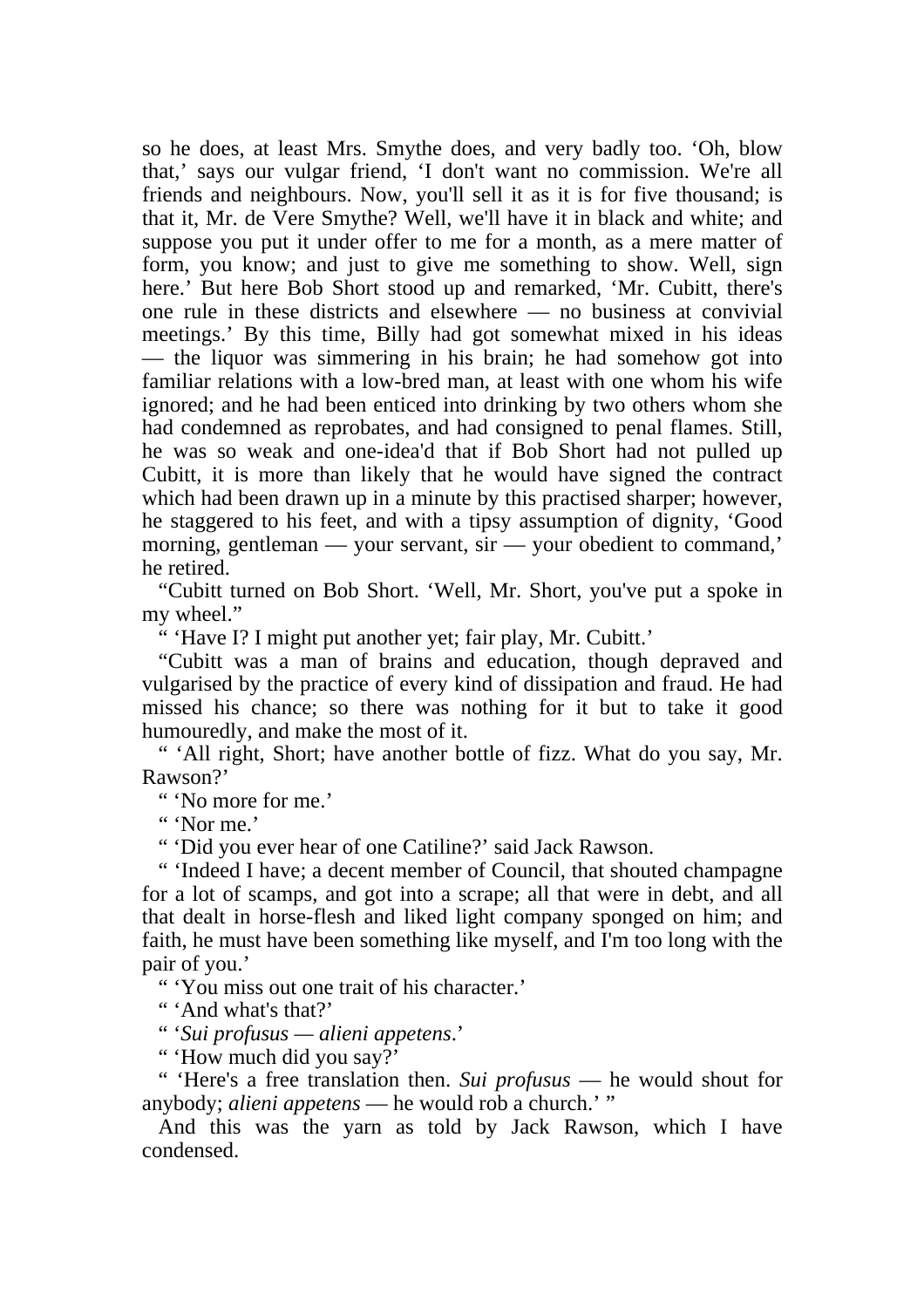Mr. Elliot highly approved of Bob Short's conduct and remarked: "If the poor devil had been trapped into signing that paper, he and his family might have been turned out of house and home in a year."

 As to the drinking, he warned them to try no more such pranks, and to cultivate sobriety themselves; and he chuckled over the free translation — "Cubitt to a tee;" but there was another feature that did not come out at once. Cubitt had left Rawson and Short to pay for the champagne.

 You may find Cubitt yet without going very far; he has made many a fortune, transacted many a swindle, and achieved several insolvencies since. Holy Billy, I think, has vanished — and is no great loss; and the types of old Elliot, Rawson, and Short, are in many districts as extinct as the diprotodon; you might find the drinking, it is trne, but you would look in vain for the courtesy, the kindness, the sense, the wit, and the reading.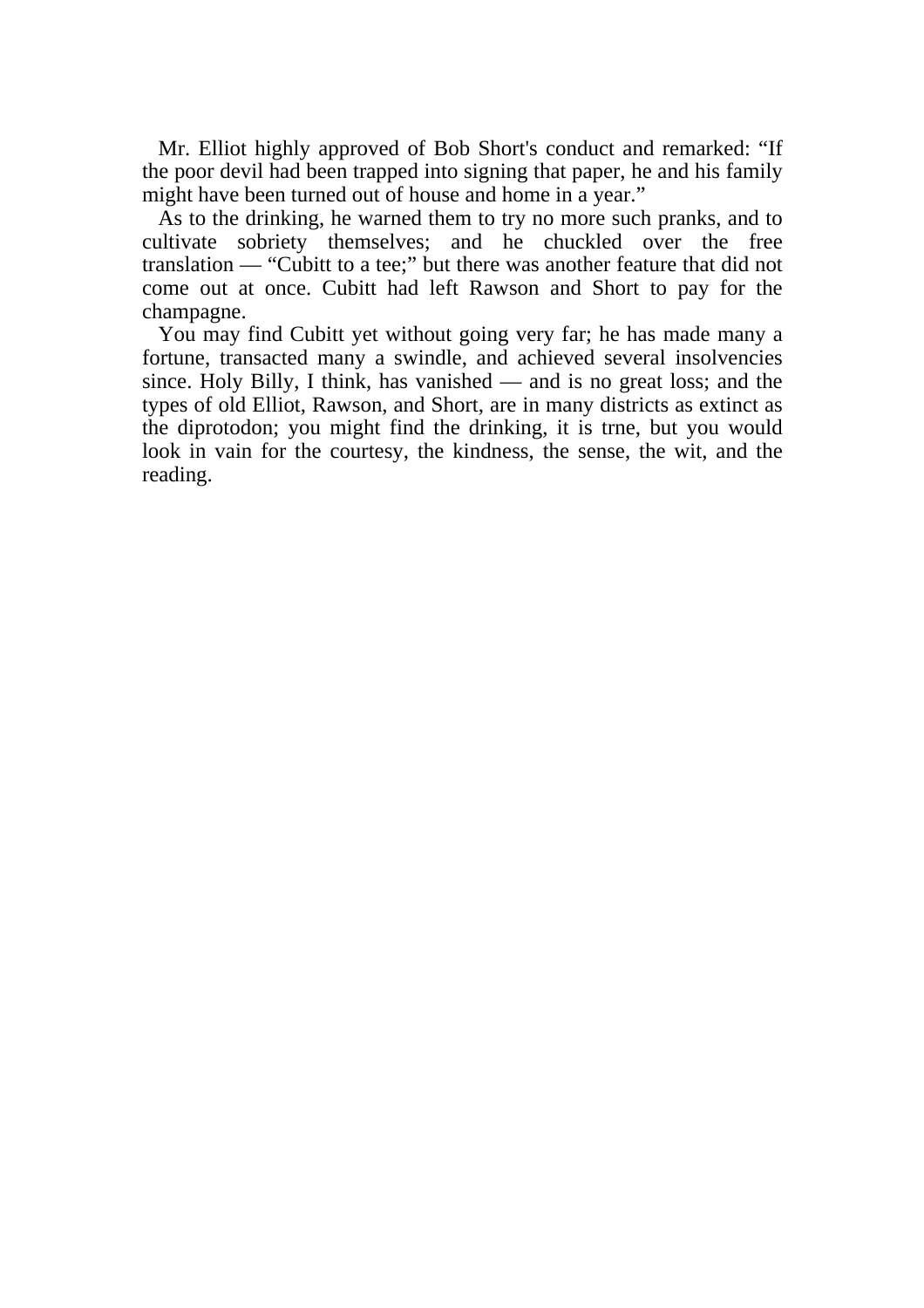## **Chapter VI. Happy Moments.**

 The breakfast bell rang at this stage, and Willy joined us, and saluted Mr. Elliot with great respect and kindness, but to Rawson he gave a slap on the back that nearly knocked that youth on his nose, and he caught Bob Short by the throat, and shook him like a terrier. "You little villain; if my governor hears what you have been up to with Holy Billy, he'll turn you out of the house."

 This was the cheerful manner in which our youths met each other, but they always held to the invariable rule of treating years accompanied by character, as in Mr. Elliot's case, with deference and respect.

 The horse-play was, it must be allowed, at times rough, but it was all in good humour, and was confined to the barracks, and other spots *propria quae maribus*.

 Approach to the confines of the ladies' quarters always put them on their p's and q's at once; so, as we entered the breakfast-room, every man straightened himself up, and it was plain that honour and decorum were to rule the occasion.

 Mr. Elliot seated himself, as a matter of course, beside Mary, and that young damsel talked to him the whole time of breakfast, and made the old gentleman's face shine. Rawson had made some very ingenious but futile attempts to get beside the young lady, but he consoled himself with much equanimity for the disappointment of being forestalled, by devoting his undivided attention for twenty minutes to cold beef and hot scones, and he did that very well indeed, in fact, we all did that well and I was duly complimented on my appetite as well as on other matters incidental to my chrysalis state of new-chumhood.

Such a merry breakfast I have hardly seen since.

 There was, indeed, an undertone in the Major — a shade of depression; but he masked it in deference to the general hilarity.

"By the way, Elliot, have you heard this talk about gold?"

 Strange to say, for months before the actual discovery, flying rumours, heralds, and shadows of the coming event passed all over the colony.

 "Nothing more than we heard some time ago; that crazy shepherd, MacAlpin, is always telling some yarn or other, but nobody believes him."

 "I doubt there's something more than that in it. I fear, if it comes, it will play the deuce with our 'up country work;' but it may make us all rich,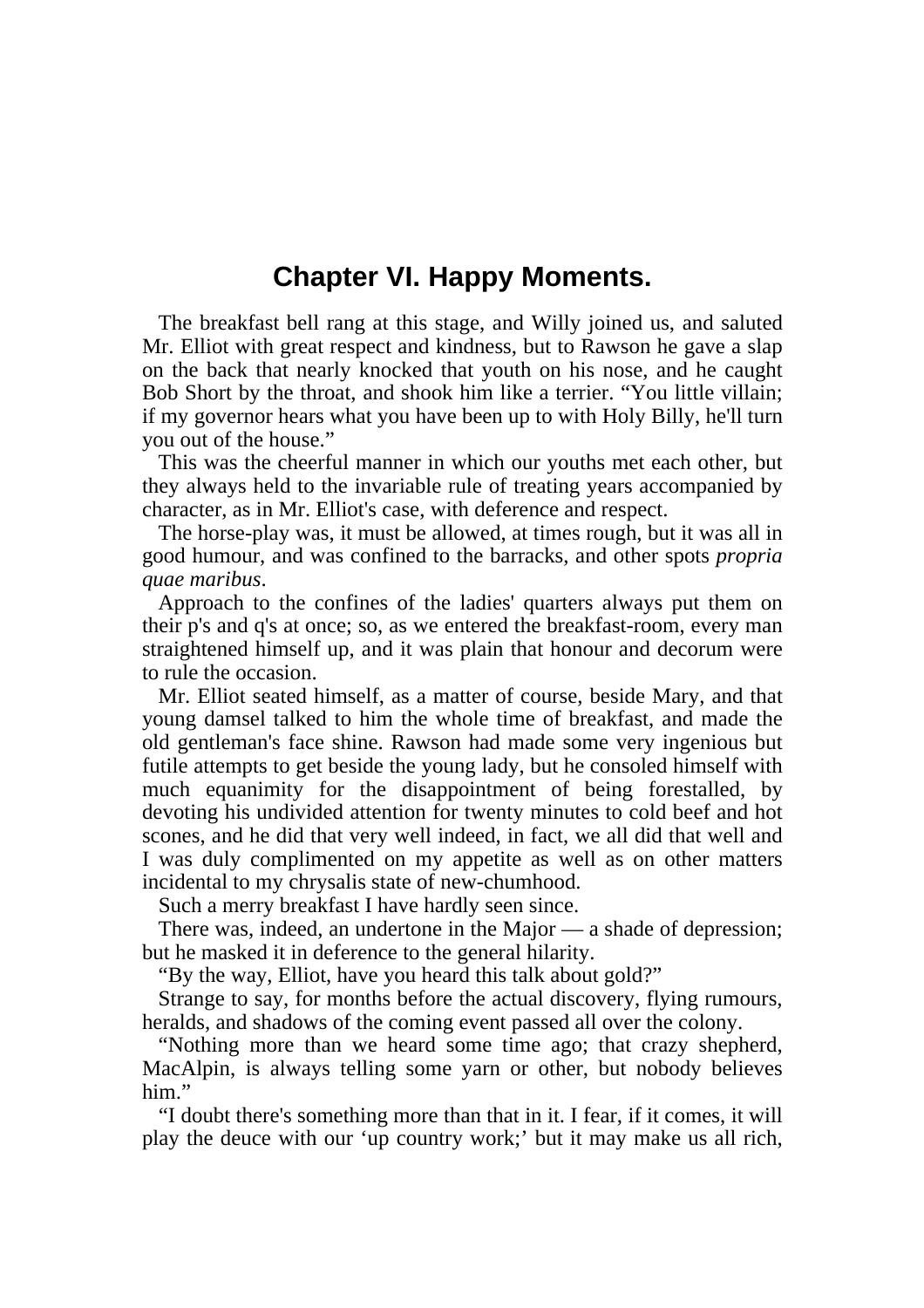too. There's no saying what shape it might take, only I trust the Government will be firm in maintaining order, if the crisis comes."

 "Oh, I do hope we may not have a repetition of 'California' here, with the dreadful doings that we have read of," said good Mrs. Smith.

 This was the apprehension of all quiet, domestic people. It was supposed that the discovery of gold would be followed at once by the dissolution of all the bonds of society, and the annulment of law and order, and that rascality and chaos would bear universal sway. And what unfounded distrust there was of the Californians! Little did we know then that our chief stock of villainy was that of our own rearing, and that the mining adventurers from America were to be among the most orderly, kindly, and intelligent of the inhabitants of the Australian diggings.

 How could we know anything about the people of the United States, till we saw them? Our information about America, as about other countries, had been chiefly got from London journals, illustrated and otherwise, and the illustrations, as well as a good deal of the letter-press in these highlypopular periodicals, were then, as now, adapted to fit in anywhere, with slight alterations. The same mountain-roads and passes could be recognised as having done duty for the Sierras Nevadas, the Blue Mountains, and the Hindoo Koosh; only in the "Blue Mountains" picture, a slight mistake occurred. The artist had read of bullock-drivers bringing down wool to Sydney, but, as he had no description to guide him, he drew upon his imagination, and the result was this: — Two cows in harness, with winkers, and bits in their mouths, appeared yoked to a box cart, in which the wool was piled loose, like litter; and the bullock-driver was represented by a neat English game-keeper, in velveteen coat and leggings, with a knapsack strapped across his back, and contemplating the "bullocks," or rather cows, with a clean-shaved, well-fed, smiling countenance. The reading matter, it is unnecessary to say, could hardly be more accurate than the pictorial description; but one thing it had, perforce, to be — it had to be interesting, and one rule always held good in catering for the reading people of those days, namely, "The more blood the better." Consequently, all that we ever learned about California, or, indeed, of the States, was the bar-fights, the lynchings, the duels, the robberies. We heard nothing of the thousands of quiet country homesteads and happy villages of the Eastern States, or of the strong forces of civilization and humanity that were even then turning the lands of the Pacific coast into the home of a great kindred people. It was as if the doings of the late Mr. Morgan, bush-ranger, or of Lieutenant Blood, of the native police, were cited as the daily experiences of the people of Sydney.

 So our seniors shook the heads of deprecation at the chance of "California" being repeated here, while we juniors rather liked the idea than not.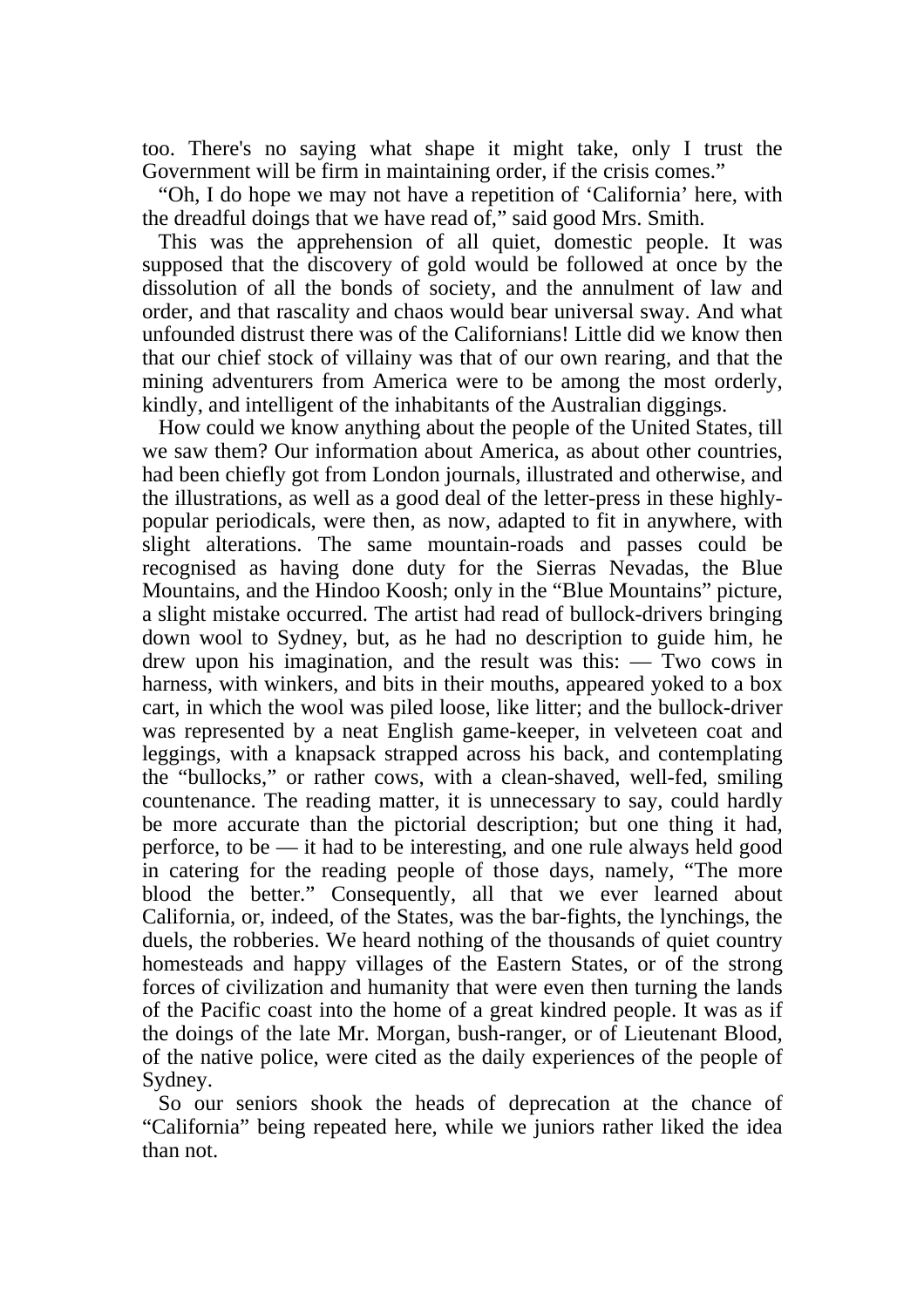Things the most pleasant come to an end, and so did this breakfast, and we "boys" sauntered to the horse-yard, where we sat on the rails, and looked over and over again at the same horses that we saw every day, and then we jumped down and caught our particular steeds, and led them into the long open stable, some held simply by the mane, and some with only our handkerchiefs round their necks. What friends we used to make of our horses; and how marked it was that the qualities of the riders told upon them; kindliness and culture, roughness and coarseness were all reflected by the animals. I've seen Jack catch an unhandled filly of their own breed without the least trouble, and she, a few days after, jumped over a bush horse-breaker, who tried to bail her up with a roping pole. The breaker turned her into a kicker and a buck-jumper, and the poor thing fell on her head and was killed.

 I think it is very noticeable that the domesticated animals partake of the character of their owners; perhaps the sympathy tells both ways. Thus, the rough, or pot-house bruiser, naturally picks a bull-terrier for his favourite, and the dog and man become as like each other as possible in expression and character; in the same way a bush family of the "rough" sort gathers round it a pack of fierce, snarling brutes, ready at any time to pull down and kill sheep, calves, or any other helpless being — woman or child. Mr. Terry's Dog Act should be permanently in force till the strychnine and bullet have thinned out these obnoxious and dangerous brutes.

 But, to revert to the Windabyne stud, there was Doctor, a scratch colt from Bukulla, with a screwed tail. He was positively a dangerous horse to all but members of the family. His hot, fiery blood seemed to be magnetically soothed and quietened by the gentle, kindly ways of the place, but let a flash, loud-voiced stock-rider come into the yard where he was, and Doctor would dance over him, perhaps plant his heels in his ribs, and rush at the top rail.

 There was a pretty grey mare, with pink nostrils, and a fine skin, shewing her veins standing out like marble tracery, in the corner of the catching-yard. Rawson caught her and led her to the stable.

 "What are you doing with Rosabel, Jack? Oh, I suppose Missy wants her — the 'cutty,' as Jeems Lapraik says. What's she going out for in this heat?"

"Are not we all going out in the cool?"

"When's that?"

 "I'm hanged if I know," said Fred, for the February sun was then blazing with unmitigated force till five in the afternoon.

"Well, then, after lunch."

 "Oh, I suppose so. Go it — let's have a picnic and a ball in honour of the drought!"

Rawson was very tender getting Rosabel groomed and put comfortably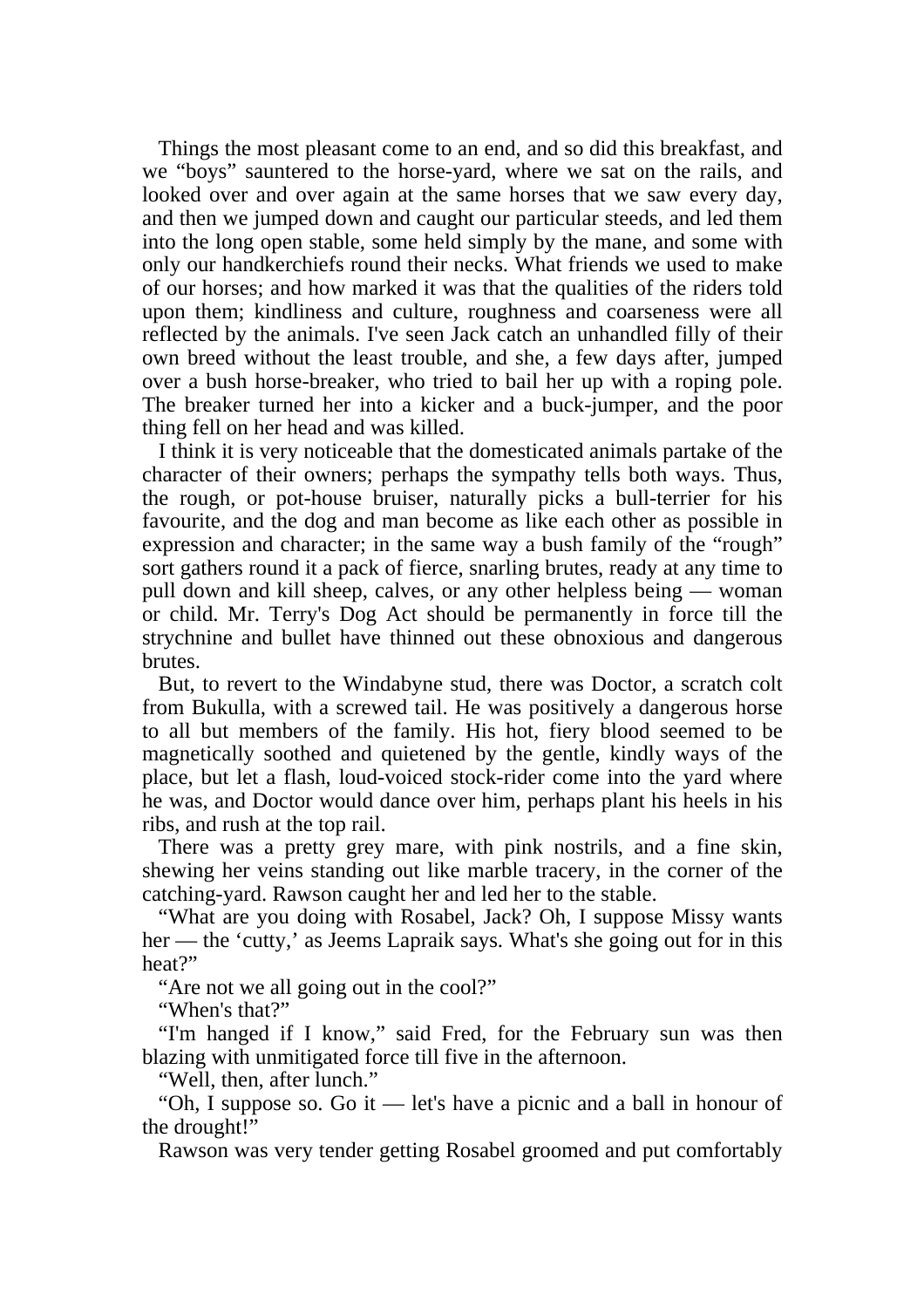into her loose box, and I began to revolve certain considerations, putting two and two together, and the result I arrived at, after working out the sum, may serve to answer a question which, I am aware, has repeatedly presented itself to my ingenious reader — "Did I not feel inclined to fall in love with Mary?"

 No, not exactly; but I began to suspect that Rawson had a turn that way, and that his attentions were not entirely unappreciated by the young lady.

"Did I not begin a flirtation with her, myself?"

Well, then, I'll tell you how it was.

 I used to help her to water her garden, and a few days before, I had spent an hour planting some lemon trees for her. Now, Mary's garden was a lovely spot; it was on the top of the bank, looking down on the Big Waterhole, and commanding a long vista of deep pool and shady foliage; and gardening is a pleasant occupation in such a place, especially in sympathetic company.

 While digging, pruning, and watering, waiting on this fair young Eve, I naturally strove to adapt my conversation to the occasion, and, whether from the melancholy of indigestion, produced by over-eating, or from a fit of the vapours, or an attack of affectation, or a mixture of all those causes, I must needs pour forth to her listening ears a monody on the sorrows of a blighted heart. The facts I dwelt upon were touching enough, though they were principally fictions; but the hints and insinuations with which I darkly pointed to the tragic love passages which I had experienced, far surpassed what bare narrative could disclose. The sorrows of Werther, the fierce woes of Manfred, the dovelike tenderness of Paul and Virginia, were all blended into such melting pathos, that I began partly to believe it myself, and my voice faltered, and tears stood in my eyes, as I sighed out these heart-broken "memories."

 With my stomach or my nerves in different tone, the story I would have told would likely have been of a totally different character; indeed, a tune I commonly hummed was —

"Here's to the maiden of bright seventeen, And here's to the damsel that's merry, And here's to the flaunting, extravagant quean, And here's to the widow of Derry."

 There was, indeed, a widow of thirty-five, and if not of Derry, at least of the same delightful island, who used to joke and laugh with me on the voyage, and who gave me her photograph in Sydney; but that same likeness was now appealed to as the only record of a woe that had blighted the joys of my existence.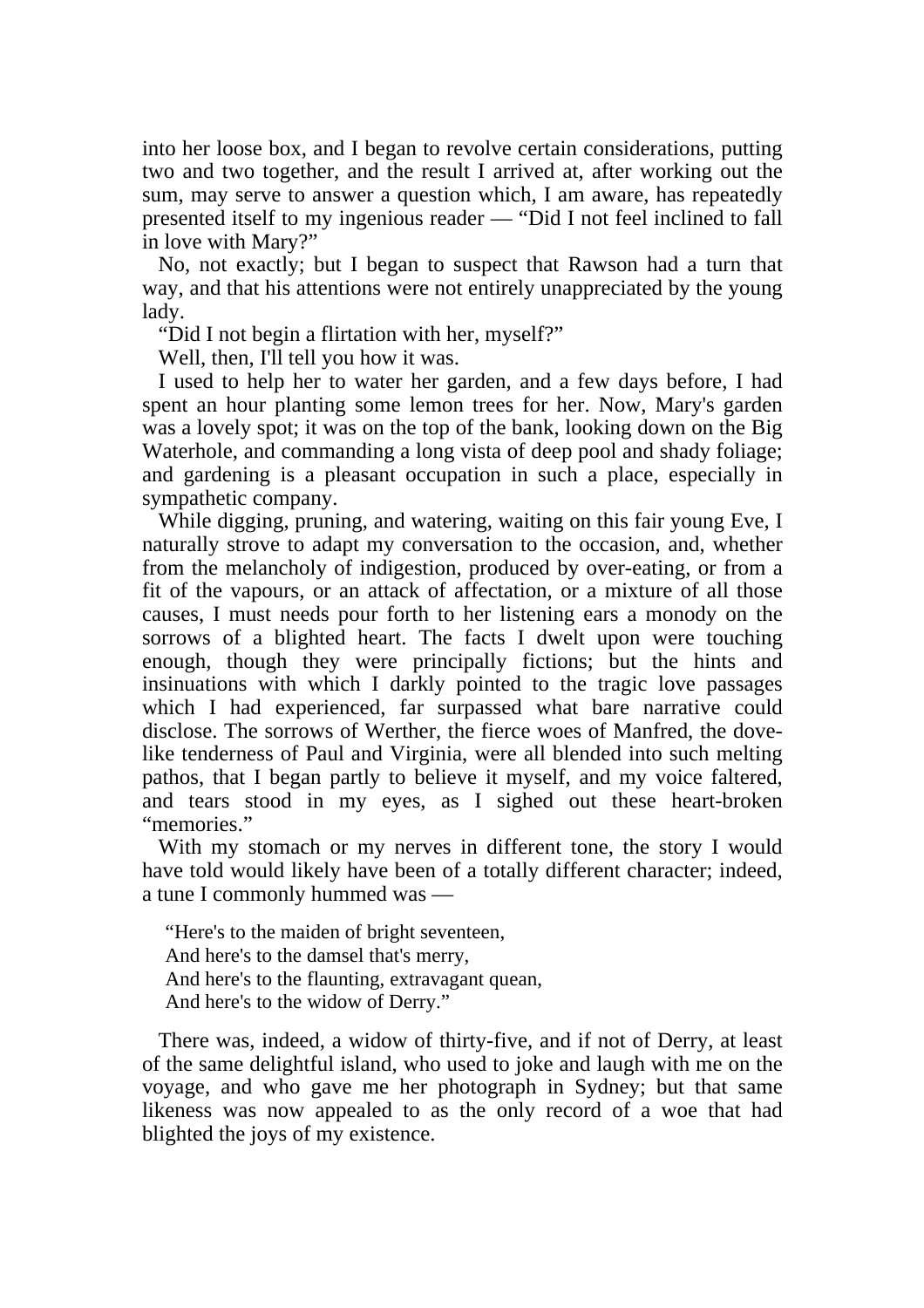Mary had listened to all this flow of sentiment, keeping up a semblance of sympathy; but when I reached this point, she dropped her rake, covered her face with her garden gauntlets, and screamed with laughter.

 "Oh! Reggy, you're an awful story-teller; didn't you tell me that was Widdy Malone's picture? Oh, you shocking imposter! Come and tell mamma all that over again. She'll think it as good as a play."

So I never tried the sentimental dodge again with Miss Mary.

 Really and truly, I liked her too well to make her the subject of a frivolous flirtation, and but for my recognising the evidences of a sympathy or understanding between her and Jack Rawson, I might have become seriously interested; but I was perfectly heart-whole, and was glad to look upon her as a sister or cousin.

 At the same time, when I say heart-whole, I retained very warm impressions both of the "widow of Derry" and of the fair young lady of the moonlight scene beside the man at the wheel, and it would have been quite impossible for me to decide which was the goddess of my affections.

 Nevertheless, that great organ of circulation, which we associate with the tender passion, along with my other viscera, remained in a sound, healthy condition, so much so that I was able to hand it over to Mrs. Crawford twelve years afterwards as good as new, or at least, secondhand — and much good may it do her, honest woman. I'm sure there's very little romance about it now. "No, indeed, you old goose," says she; "just you write me a cheque for £60 to pay the school accounts before you go to the steamer."

 To return to our subject, we stabled our steeds, groomed them, lifted their feet all round, and wrangled about the proper principles of shoeing.

 Now, *apropos* of shoeing and other matters in this stage of my probation, whenever I ventured to make a remark or ask a question I was jumped on at once as an impertinent new chum; but I retaliated very soon, and became as loud and confident on all intricate topics as the member for the Northern Hunter himself.

 After that, we went and laid ourselves down in the barracks, and tried our hands at swapping horses, guns. pistols, saddles, and even boots and breeches: but we were not very good at it. Mr. Elliot came in while business was going on, but he put our noses out of joint by remarking that, if Cubitt began with nothing at all, he could swap the lot of us out of everything we had in half-an-hour.

Then it was half-past one  $-$  time for lunch, and we mustered again round the big table, and fed as if we had seen no victuals for a month. "Too hot weather to eat" remark used-up townspeople. We did not think so. Not only the spiced round of beef from the private house-store, but hot steaks from the brindled steer killed that morning, wild ducks brought in by Binebbera, bread of all sorts, and lastly a basketful of rock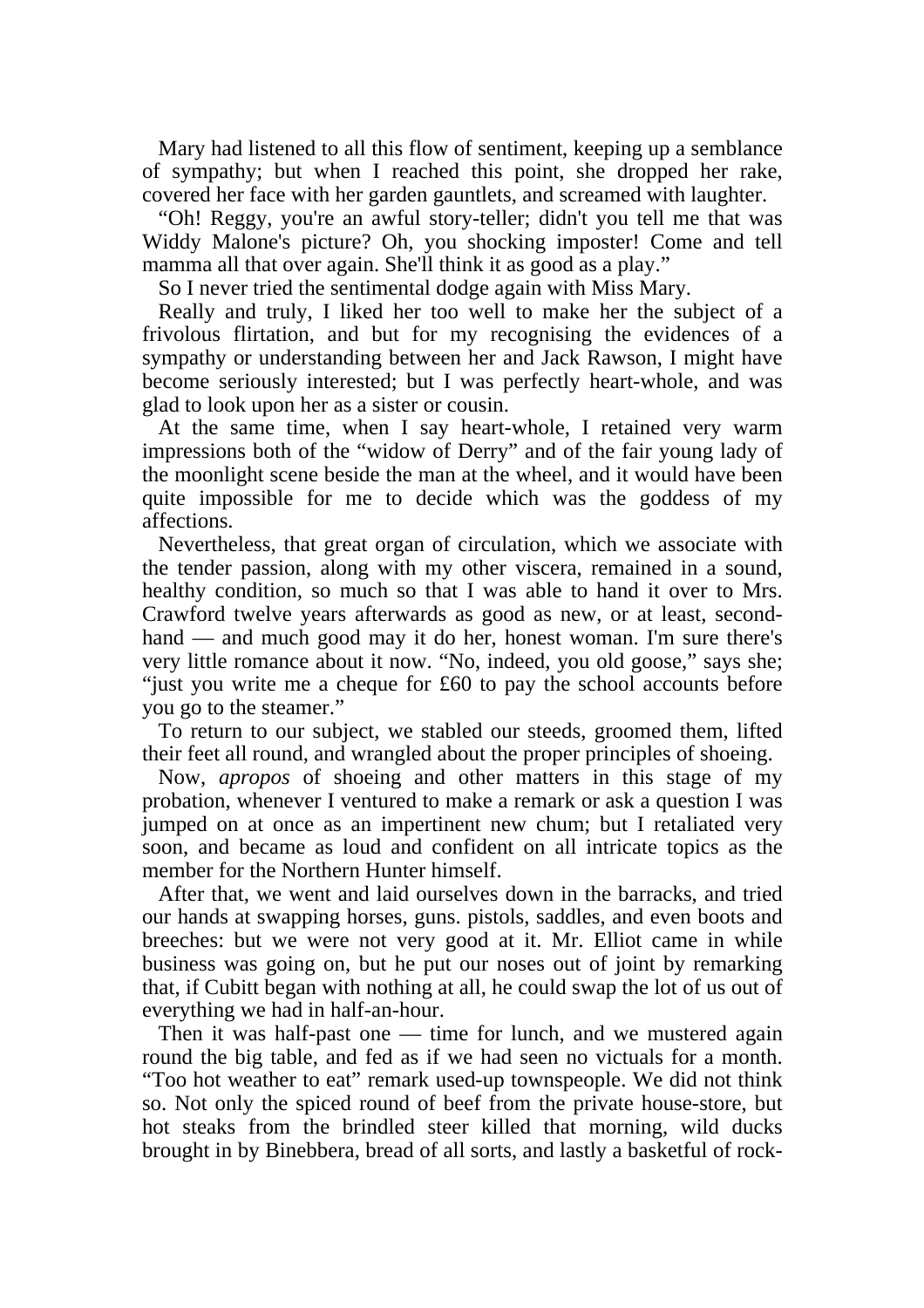melons (pump-irrigated) descended into abysses cavernous and apparently unappeasable, while Mrs. Smith looked quite unhappy if we left anything on the table.

 "Who's going for a ride?" said Miss Mary, as if it was quite a new idea — the hypocritical monkey! when she knew quite well that Rosabel was in the stable, and also who had put her in.

"Oh, my dear, it is too hot," said good, careful Mrs. Smith.

 "Oh! no, mamma, I will be covered up like a mummy with a sunshade and a big veil. I don't care how ugly I look if I can only get out."

 "What a strong-minded young person" said Mr. Elliot. "I would give twopence to see you got up like a Sister of Charity; or how would you like to try a costume of sack-cloth, dust, and ashes?"

 "How did they put on dust and ashes?" asked Bob Short, "was it laid on in a thick paste like cement or pisa? I don't doubt it would resist a good deal of sun, but it would hardly look becoming. There's old Kerella has been in grief for the decease of a pup which died yesterday from some cutaneous eruption, and she has smeared her head with pipeclay — I daresay it's comfortable, and it looks almost as well as the Sisters' headdresses."

 "Mercy on us, who's here," said the Major, "a horseman in blue spectacles?" and presently the new comer dismounted at the gate. It was strange in bush houses that when one guest arrived, others always were sure to turn up — what was the cause of it? Was it magnetic attraction? There was always attraction enough at Windabyne.

 The arrival was Dr. Karl Kroeber, of Heidelberg, traveller, geologist, and doctor; jolly good fellow generally. "Hallo! Doctor — come in, you're rather too late for lunch, but we've got some more bones — fossils for you." There was a current tradition that Mick Donohu had sold to the Doctor — representing the same to be the osseous remains of a Diprotodon — the os sacrum and pelvis of an old pole bullock called Tinker that broke his neck on the Swallowtail, and the Doctor was chaffed accordingly; but he made his bow to the old people on the verandah, and walked straight through the circle of frivolous youths who were yelping at him, to receive a warm welcome from the heads of the house, and to take his place at the luncheon table.

 But before the Doctor's lunch was over, which he took with the Major and Mrs. Smith and Mr. Elliot sitting round him, Mary danced in with her old riding habit on, made up as good as new through a species of female ingenuity much in vogue among young ladies of the old sort, but which modern female swells would hold in great contempt, and deservedly; for sixteen years later, the wife of the then proprietor of Windabyne received Governor Sir John Young, who went there to breakfast, *seated* on a sofa in *a ball dress!* and her husband's conversation during breakfast sounded exactly like the jingling of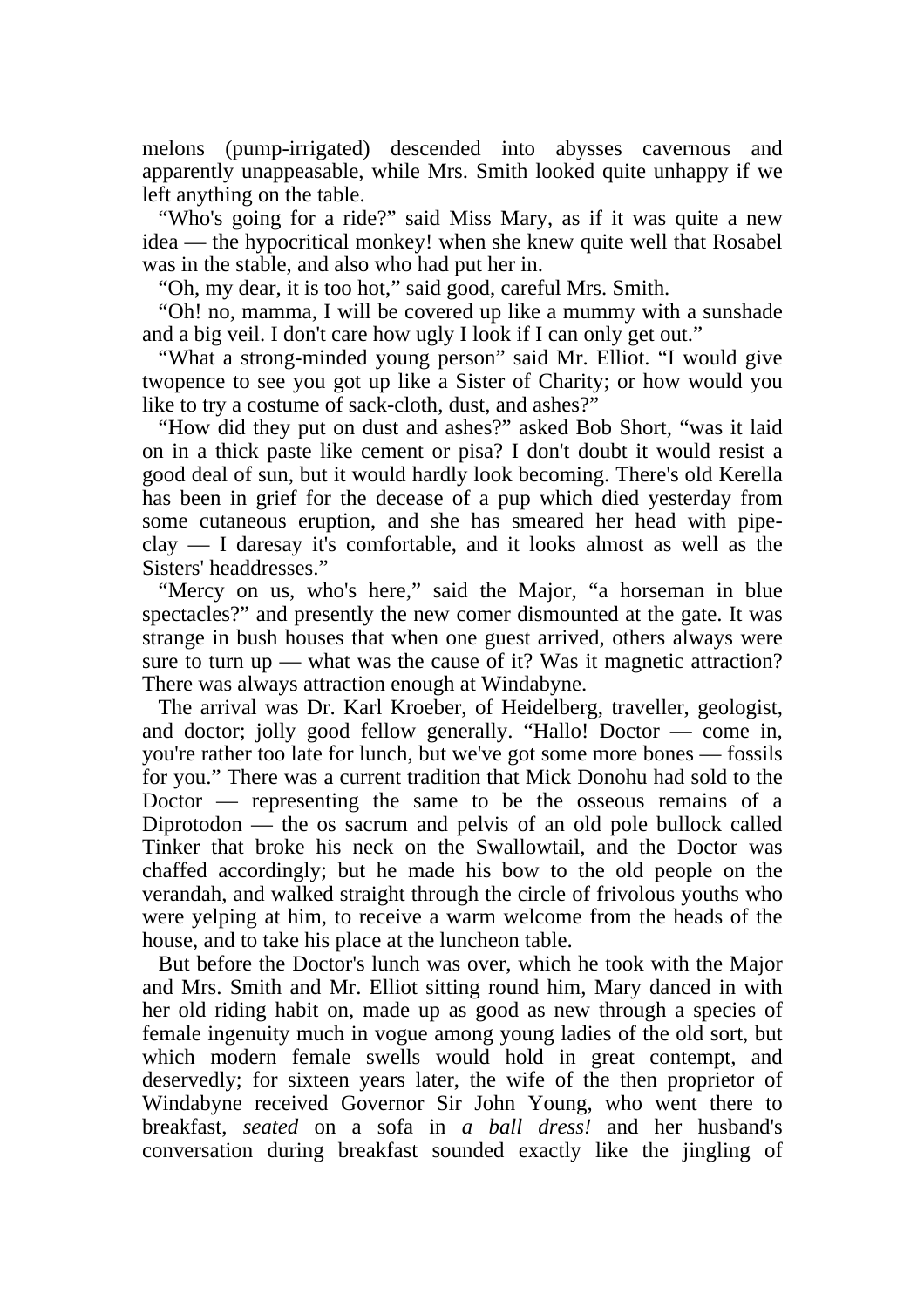money-bags.

 By this time the horses were brought out, and Willy put Mary with a spring on Rosabel, and Jack led the way on Doctor. Becky would not stand still quietly in the throng until I got on her, and she rushed off before I was in my seat, and cannoned off Bob Short first, and then off Willy. The first laughed, and the second abused me soundly. Mary, to please me, asked me to ride on her left. I was not much surprised to see Jack Rawson on her right. Then we strung away down the sideling through the crooked, shady apple trees, and broke out into a canter when we reached the box flat.

 Our leaders, Jack and Bob Short, seemed to have made up their minds that this ride should be something more than a quiet, decorous *promenade à cheval*. Following them a few minutes brought us to a big log-yard, the fence being five feet high, and nearly as broad at the top as a dining-table. "Well, Bob, how is it to be? Doctor first?" "All right — done — Warigal follows."

 We all stood still to look while the two horses were wheeled back some score or two of yards. Doctor was up on his hind legs at once, but Jack headed him straight, touched him with the spur, and he rushed at the fence like a thunderbolt. He flew over with a snort and a blazing eye, his tail curled over his back, and his heels dashing splinters from the top log, and on reaching the ground he gave three or four plunges, evidently thinking he was no end of a horse. He showed to great advantage; his great quarters, clean withers, long rein, and game head gave him a look of character and power, and his dark brown skin shone like burnished bronze. Bob Short then followed on his fiery chestnut, Warigal, but the horse had not the power, though he had speed and courage. His fore feet struck the off side of the fence, and horse and rider rolled over and over. Mary gave a little scream, but Short was up at once, and so was the horse.

 Then all hands set to trying a less dangerous-looking brush fence that divided the yard, and I found at length a promising-looking gap, broken by Fred, which I thought would suit me. Taking heart of grace, I sent Becky fairly at it, but I was in too great a hurry, for *she* did not mean to go. When within three feet of it she stopped short, with her fore legs planted firmly before her, and I flew like a rocket over the fence, into a very fine crop of Bathurst burrs, to the great delight of the cavalcade. But I had the satisfaction of seeing most of them get *croppers* before I got the burrs all removed from my garments; and then Mary said that there had been enough of jumping, and we would go and see the view from Red Cliff.

 So we rode over plains, through belts of sandy pine scrub, over round box ridges, and over sharp little sandstone gullies, with patches of stringy bark and iron bark, but we never saw a kangaroo; and you will see them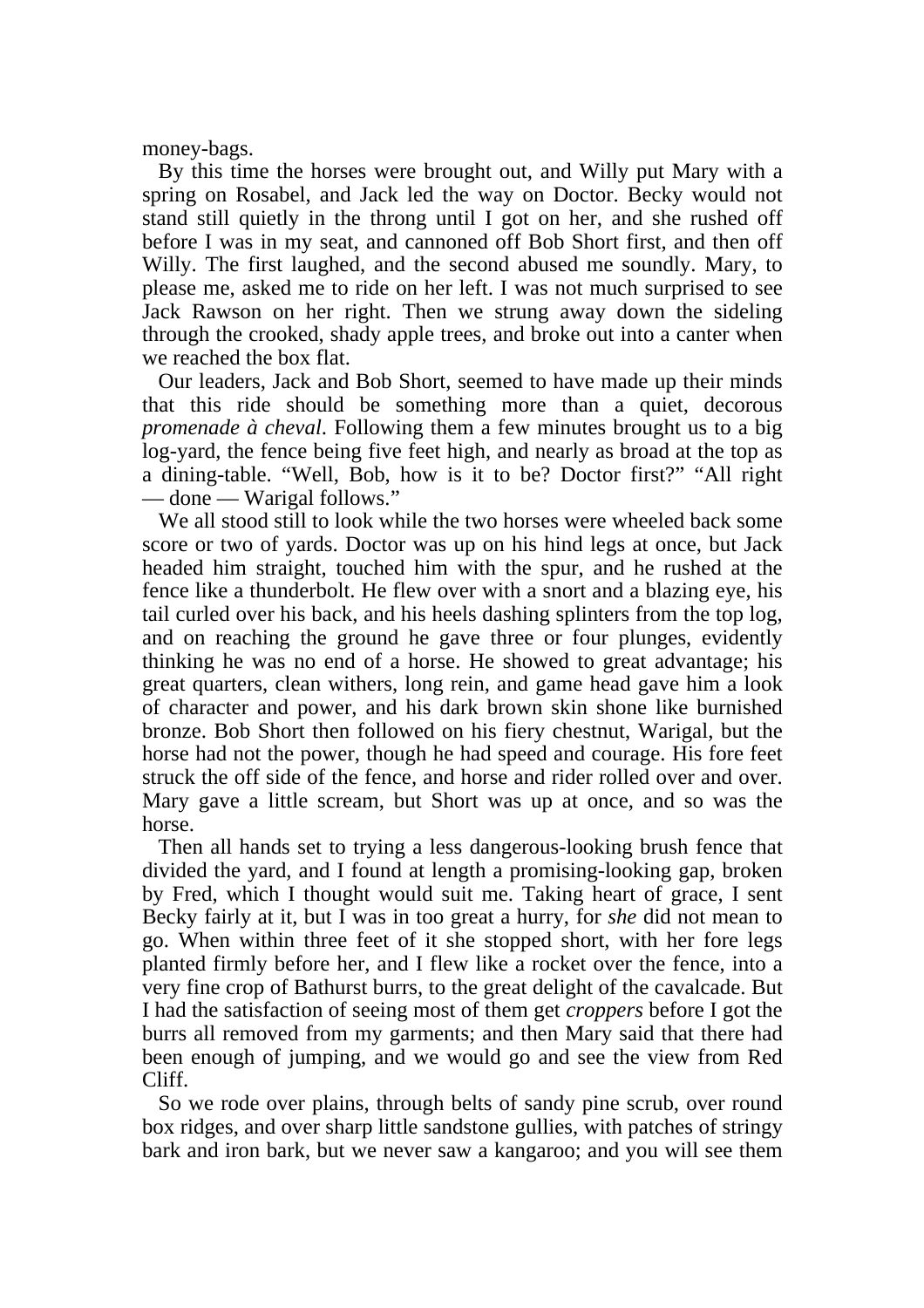there now in hundreds. What is the cause of this? Why did the marsupial almost disappear, and then re-appear in overwhelming numbers? Can you explain, too, why in great stretches of the Southern country, the gum tree, the standard tree of Australia — the *eucalyptus* — is actually dying out, while all imported European deciduous trees flourish as if the soil welcomed them greedily. Are these changes merely minor phases of a great abiding law of succession and development? Does the soil beneath our feet, and the testimony of the rocks, tell of these never-ending mutations in vegetation and climate? Who shall tell the whole history of earth growth? Who shall grasp the true theory of creation? Shall man ever know the last, or shall he, even in a higher stage of life, only be able to scan another range of secondary causes? However, there on Windabyne, we saw in varied form the proofs of the forces which had been at work in the past. Every plain shewed mounds of round gravel and red soil; was this sea-bottom at no very distant age? Every ridge shewed signs of abrasion and denudation; and the hard scorched metamorphic rocks that formed the spurs of the range, did not they, too, tell an older story still of the deposit of clay, and the action of fire and water? Did those limestone rocks once come from the ruins of coral reefs? And how came these great sheets of rich black soil to lie above the sandstone and granite? Was that really decomposed lava? And then there was Red Cliff, standing straight up in the middle of poor low sandstone ridges — rich, red mould to the very top, covered with short sweet tufty grass, still alive from the vigour of the volcanic soil in spite of the drought — with black trap boulders and honey-combed scoria scattered all over its face. How did Red Cliff thus stand up like an island or fortress by itself? And what were those shelves of turf-covered rock round it that looked like old beaches marking the gradual retreat of the waters? Was Red Cliff only a shred or remnant of an old volcanic range or island that had been eaten away by flood and storm, and whose fragments had been washed into ooze and mud to build new lands, and feed unborn nations? "Dr. Kroeber could tell us all about it, and we would ask him;" and then we sat on the top of the highest peak and watched the sun as he travelled down westward — a deep red disc in a copper sky.

 "Do you see a mist on the Six Mile Creek, Jack?" said Willy. He was shading his eyes with his hat, and moving his head slowly from side to side. But nobody could see it. *If this smoke had been seen plainly, could we have done anything?*

 I have hung over this day's doings lovingly — it was a longremembered day at Windabyne, and we went home, not knowing what the morrow would bring forth; and after tea we pulled Mary and the Doctor and Mr. Elliot in our boat on the Big Water-hole, and we all sang. The Doctor sang two songs, I believe almost the first time they were heard in Australia, "Wann die schwalben heimwarts ziehen" and "Trab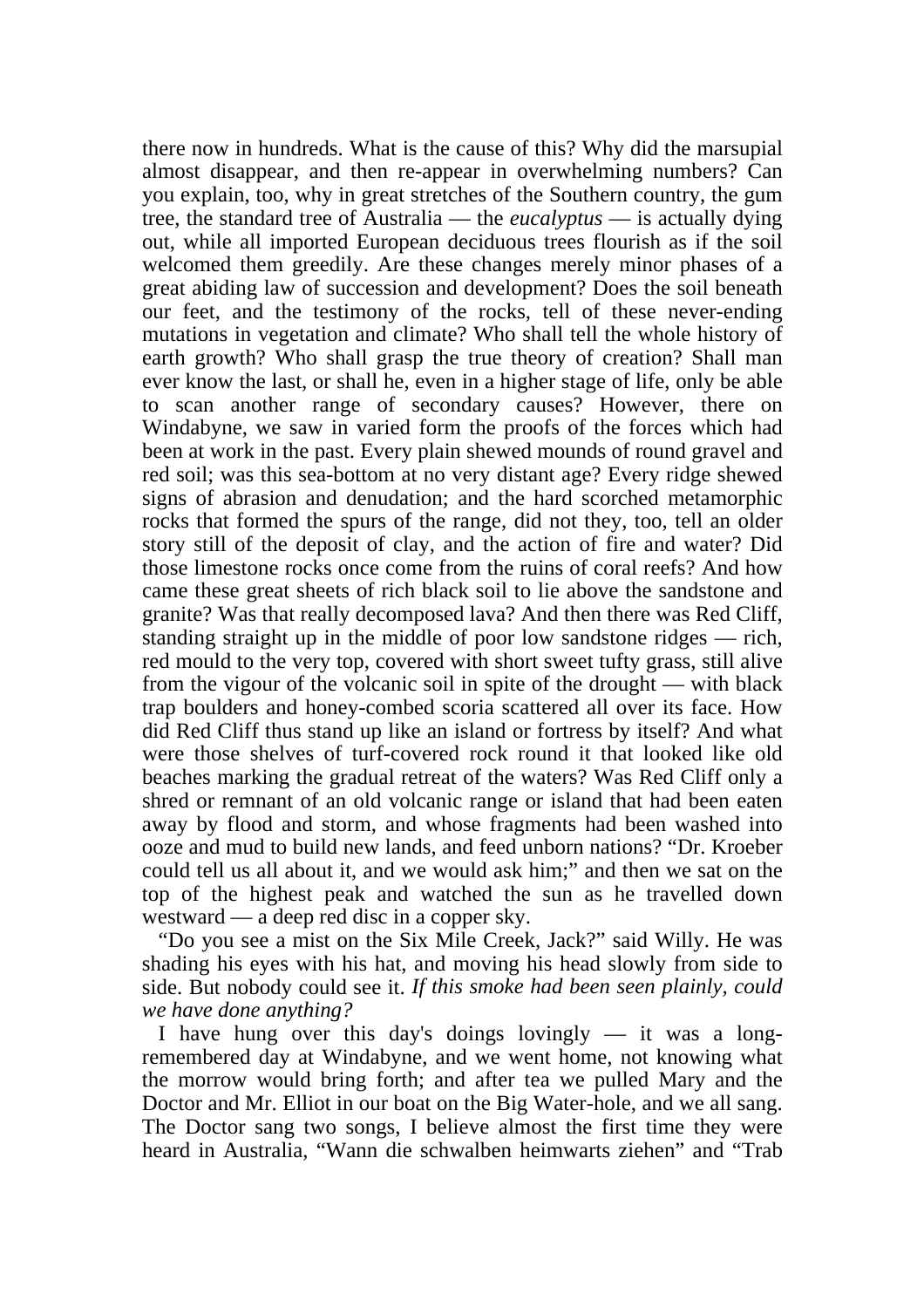Rösslein, trab, trab," and Mary said that Rosabel should henceforth be called Rösslein, and then we all went to bed very tired and very happy.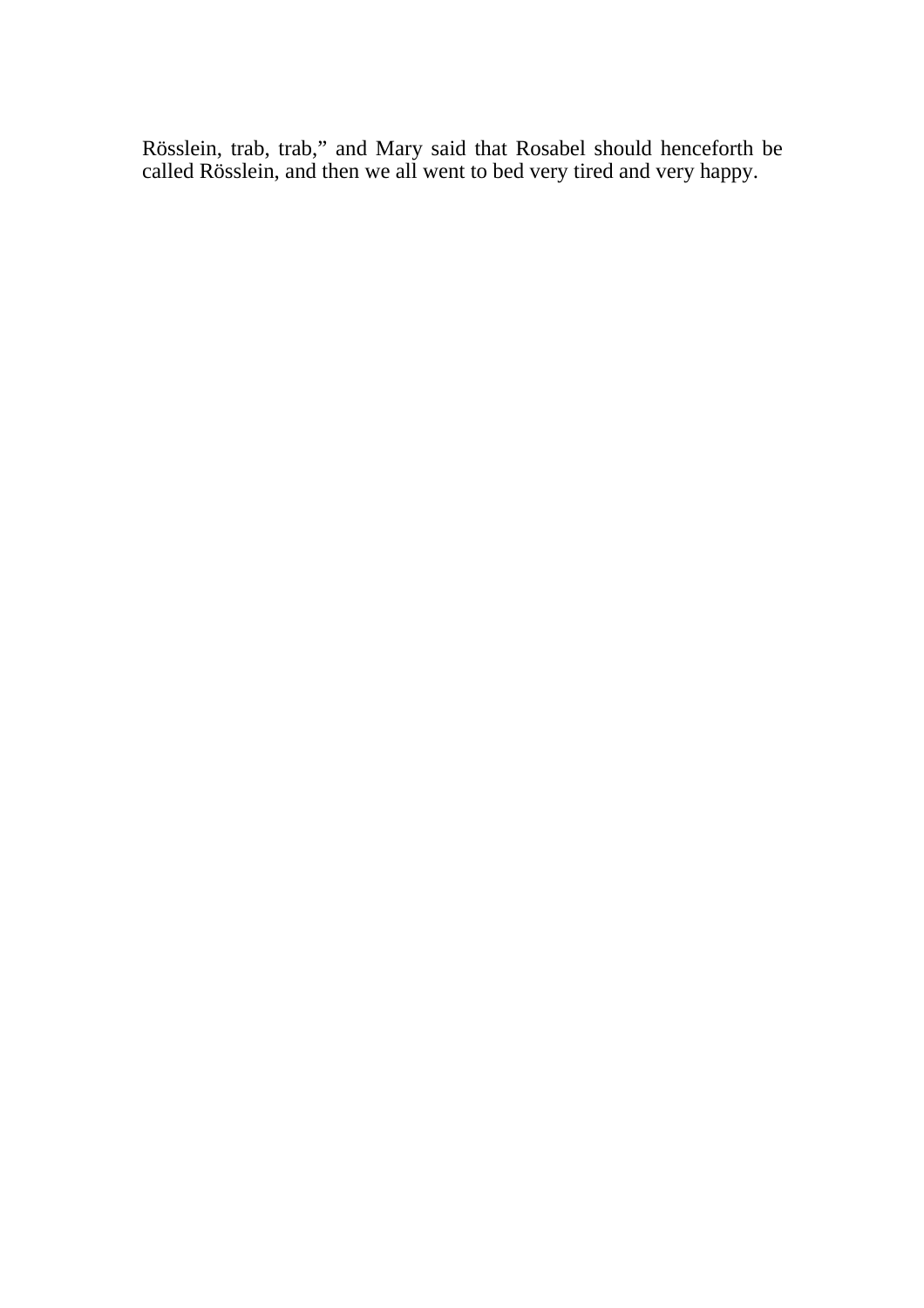## **Chapter VII. Fire.**

 Dewy sleep still sealed the eyes of the in-dwellers, and the gentle breezes of the hours preceding dawn — the zephyrs winging their way to meet the sun — were swaying the feathery branches of the river-oaks,<sup>\*</sup> and whispering through the open doors and windows, when a shriek, wild, appalling, and unearthly, rose in the air.

 In a second, though but half awake, we were grouped outside the barracks round a black boy, who was shouting and gesticulating, shewing in the pale star-light a face blanched and bloodless, no longer deep bronze, but *yellowish green*.

 On the highest point of the river-bank stood a weird figure — old Krella — and her ear-piercing *keen* rung among the tree-tops, as she tossed her blanket in the air and yelled — "Wee-ng! Wee-ng! Wee-ng! Geera! Geera!" till every creature slumbering near, started up in horror.

 Fred gripped Binebbera hard by the shoulder, and shook him. "What is it?" The boy pointed with trembling hand to the westward. "You look." A few steps took us to the higher ground, *and there we saw a red circle tinging the horizon down to the river* — it seemed to creep on as we watched it.

We ran to the stable. Jack was already leading out Doctor, saddled.

"Where is Walbaligo?" "That fella been yan."

 The boy had gone off through the dark, hot-foot, to watch the course of the conflagration.

 Fred clutched his forehead — "Heaven and earth! Blind! Blind! *The mist on the Six-Mile Creek last night!* and we never thought of this danger!"

 In another second he dashed out of the stable with his bridle. "Reggy! Reggy!" he shouted, "get on Rosabel — she's in the box — and run in the mares in the low paddock. they're all quiet."

 I don't remember how I did it. Rosabel, gracious and kind to her mistress, hated to have the other sex on her back; but, in the excitement of the moment, in spite of her prancing and curvetting, I rode her round the paddock and ran up half-a-dozen quiet brood mares, which were at once saddled. By this time other horses had been caught by the owners, and before long every soul on the Station was mounted and hurrying to the Six-Mile Creek.

What did we mean to do? The wisest of us could not well answer that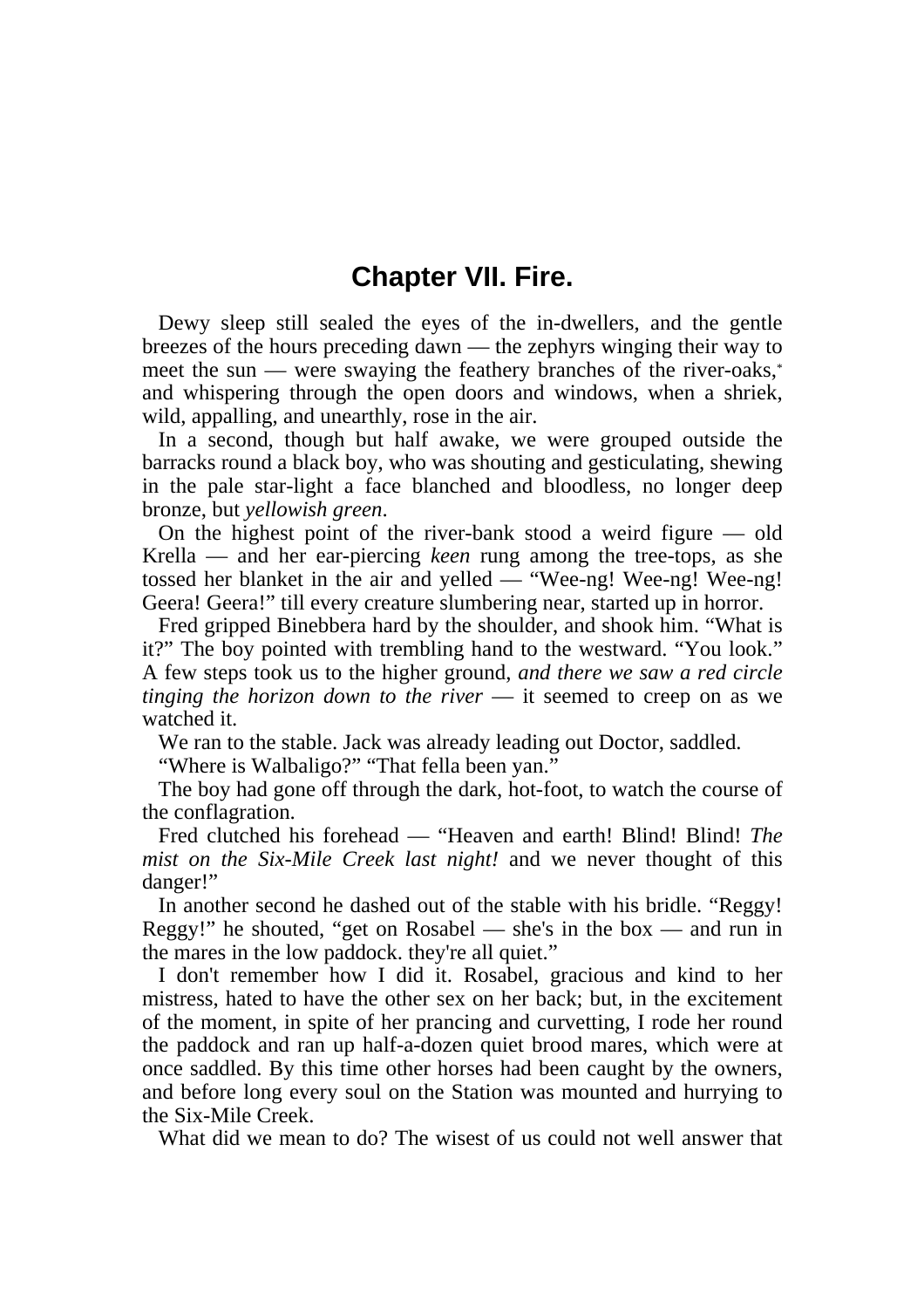question; but no doubt we would find work to our hands and a way to do it. At all events we must first learn the nature of the danger.

Binebbera had been sent off to Red Cliff at the gallop.

 From that point the extent and position of the fire could be seen at once, and the boy could ascertain these facts and form a correct opinion far more certainly and speedily than any of us.

 So most of us rode on straight down the river as fast as the light would permit. "If the fire was running across the plains and the bare ridges only, we might beat it out by a determined effort — if it had got into the reeds —  $\cdots$   $\ddot{\cdot}$ . A figure dashed along the track in front of us — it was Walbaligo. "Fire alonga reed-bed — that fella wind blow him straight like it station — cattle altogether mad."

 A few minutes more brought us to the Camp on the South Bend. There, as we have seen, the river made a great curve, leaving a wide expanse of meadow and fen, ordinarily half under water, now dry, but covered with rank herbage, the sole support of the herd of cattle in this season of scarcity. The short time since the alarm was given, had been sufficient to send the flames forward with alarming speed, and a startling sight now met our eyes. All at our feet was mirk darkness. Apparently at three or four hundred yards distance, but really much farther off, the flames advanced with a front a mile in width. Where the reeds were long and dry they came on like a wall ten feet high — where the herbage was shorter from being trampled or eaten down, they crept close to the ground; they spouted and leaped through the half-moist patches — they roared through the brakes, and when they reached the knots of scrub they jumped from bush to thicket. A column of white steam would go up from one spot with a loud crackling like the discharge of musketry, and here and there a mass of black smoke would rise like a pall, made plainly visible by the forked flames waving and licking the ground beneath. And now, as the conflagration went on, the formation of the ground gave its progress a peculiar character. Right under the high bank, on the outer edge of the reeds, was an old bed or ana-branch of the river, rarely holding water, but the hollow of its channel filled with vegetation of the rankest and largest growth — reeds and rushes eight and nine feet high, growing densely together, except where broken by the cattle. Into this funnel, the wind freshening to a gale in the track of the flames, roared and rushed, driving towards us blazing twigs and grass whirled high in the air. There was plainly the greatest danger both to the herd of cattle and to the homestead from this branch of the fire. The main body was advancing steadily, though comparatively slowly; but the torrent of flame rushing up this old channel effectually cut off all chance of the cattle retreating to the plains and ridges, and, besides, unless checked, it might be in dangerous proximity to the Station in a couple of hours. Dr. Kroeber and Mr. Elliot spoke to the Major, and recommended some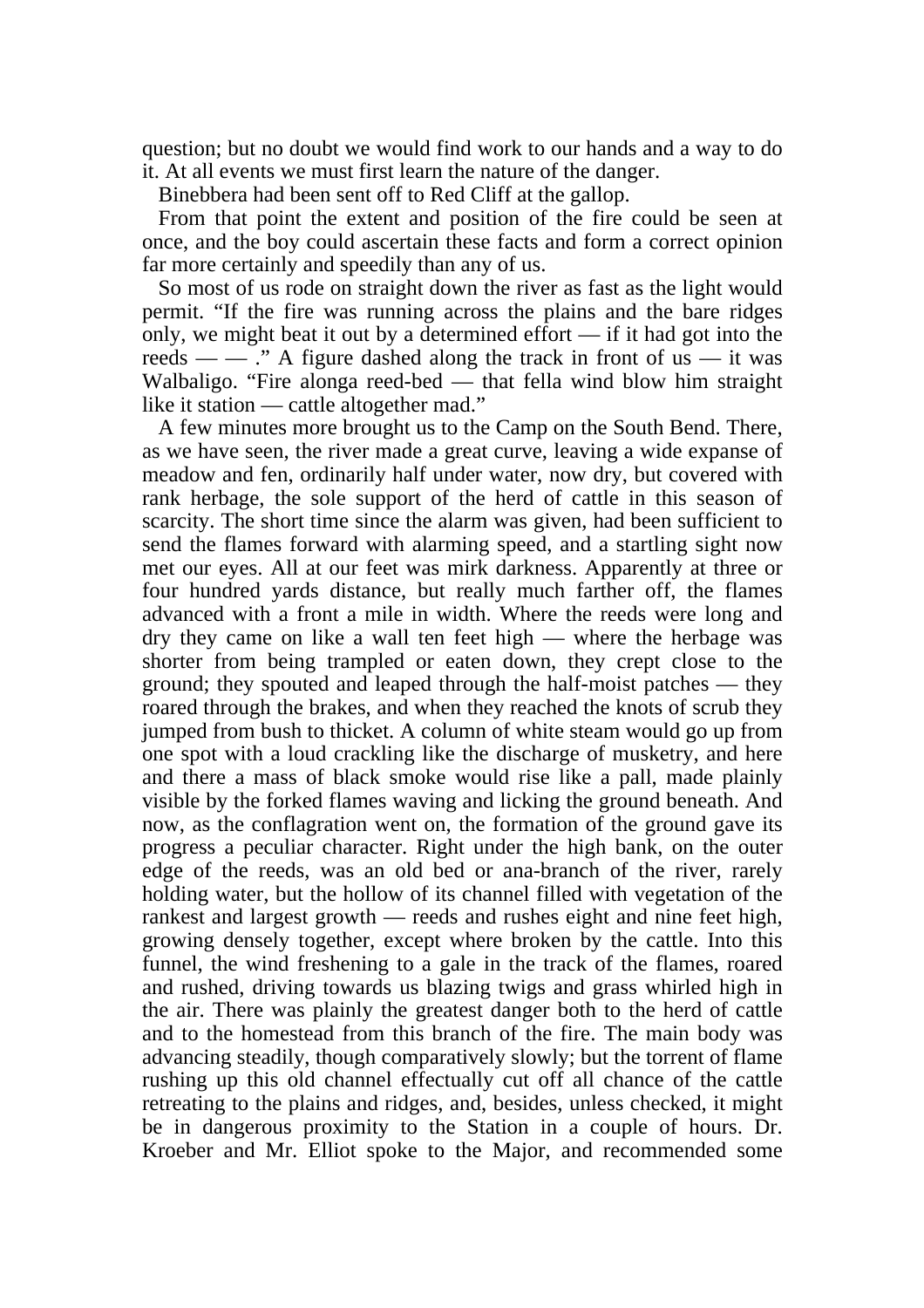course, to which he assented, and they mounted and were off at once. "You will find a dozen pounds of powder in the store, and you can get more at Girrah."

 Meantime, we could see nothing on the upper side of the fire. We strained our eyes in vain. We had to lie down to escape the stifling smoke. At times the sounds reached us, above the roar of the flame, or the brattling of horns and hoofs, and the confused bellowings of the terror-stricken cattle.

 In half an hour the main line of fire was nearly opposite to us, while the flames had rushed far up the ana-branch, leaving the bed, a halfextinguished glowing mass at our feet. We were waiting anxiously till we could ride through, for we wanted to reach the cattle. If we could get them either to the ridges, or down to the river, they would be safe. We knew well that, frantic with the flames on both sides, the flying sparks and smoke, they were ringing in insensate terror, and numbers, especially of the younger, would be trampled to death or maimed. But there was yet too much fire on the ground, either to ride through, or do anything with the terrified brutes when we got near them.

 Suddenly, we saw two horsemen burst through the weakest part of the line of flame; there could be no doubt one was Jack, on Doctor; we could see plainly the peculiar set of the horse and the figure of the rider; the other was Binebbera, on old Akhbar — the Major's own steed — on which he had been sent to scout the fire from Red Cliff. He had found the precise extent and direction of the danger, and was coming down to see what could be done with the cattle, knowing that he would find us at the camp, when he met Jack; then their joint observation of the ground, and their guess as to the position of the herd, led them to act with the object we shall presently see. Binebbera reminded Jack that there was a hollow, or rather, a flat between two mounds, running some way across the line of fire, which was almost free from reeds, and, in fact, was covered with low plants of the nardoo species, which the blacks use for food; and he suggested, that if the cattle could be headed by any means into this covered way, they could get back over the burned ground, either to the ridges or to the river; and so, as we have seen, they burst through the fire at its lowest point. We could see the sparks from the scorched reed stalks fly from their hoofs. We could not guess what they were after, but in a few seconds we could hear from their voices and whips that they were in the middle of a mob of cattle. Both horses were courageous and active, though Akhbar was getting old, but, if they could not keep their legs in the maddened rush of the terrified brutes, they would be trampled into the mire, both men and horses. At the same time, if they could cut their way through, there was a great probability that the ring would break, and then it was not unlikely that if the cattle streamed away, they might be headed out of danger.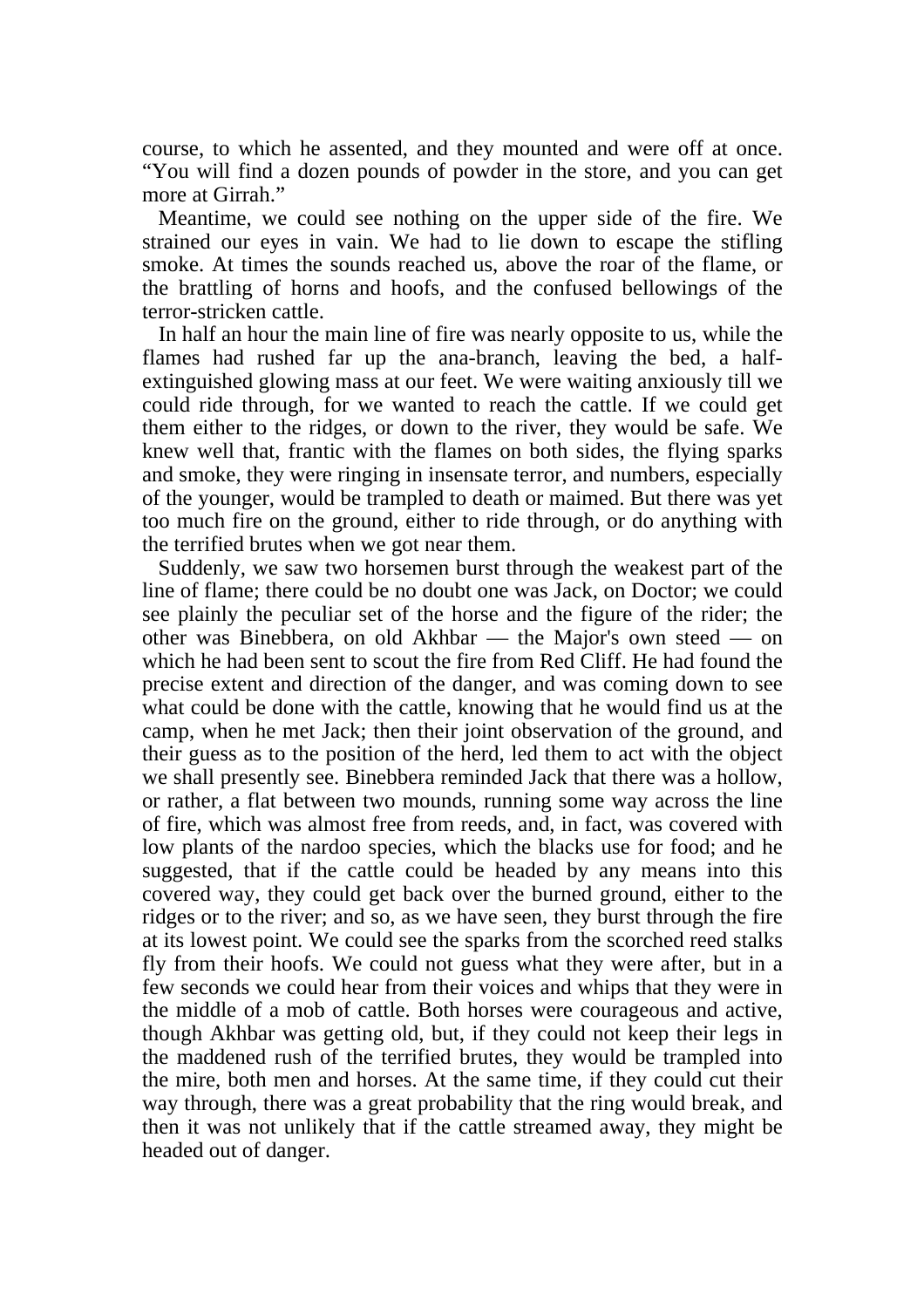To our relief, the whips kept going, and Binebbara's "Wah! Wah! Wah! Wirr!" and Jack's "Hey! Hey! Head up! Here, Lassie — heel-em-up! Heel-em-up!" reached our ears clear as a clarion, and then the bark of the colley in the distance soon shewed that she was running straight for her master. The dawn, anxiously looked for, had now come, and we could make out what looked like a whole camp of cattle circling round a central point, but the circle was extending and opening on one side, and when the dog ran through, which we knew by her yelp, the ring split, and, in a long column, the horned multitude streamed away back through the ground that had been over-run by the flames — they had got into the hollow pointed out by the black boy.

 Rawson jumped up — "I think some of us had better see if we can head that mob; if we can steady them on the plain it will be all the better."

 "Right, my boy," said Major Smith; "you go with Rawson, Reggy, that will be enough. Jack and Binebbara will be sure to be round the head of them by this time." In half-a-mile Rawson and I pulled up. Jack and his boy had ridden round the column and turned it to the plain, but steady it they could not. The animals were wild with terror. They were now rushing in a dense mass right up the face of the bank — the strong, young male cattle leading, followed by the cows and calves. Last of all came an old bull, scorning to fly even from the flames, though the tuft of his tail was burned off. The old hero turned and pawed up the earth, and bellowed his defiance at the enemy, while the fag-end of tottering calves and old cows scrambled up the bank, which had been beaten and crumbled down like a railway-cutting — some could not reach the top, but fell over, and all the track behind was strewn with fallen and maimed beasts. There lay a fine young cow — dead — with her unborn young, from premature labour; here lay a calf with a broken back.

 We had to be careful how we rode near them. The bull knew he was safe with us, and walked on soberly and courageously after the *crawlers*, but the cows were wicked, as they always are in fright. One old milker that had fallen down, staggered up, with her eyes red and blood-shot, and charged straight at us.

 Meantime, we could hear Jack and the black boy ahead trying to stop the gallop of the leading cattle. Was this the quiet Windabyne herd? They were now like hunted devils!

 Having seen the crawlers to the top of the bank, we now set out for the head of the column. When we got up, they had reached within half-amile of the back fence, and the two riders were keeping steadily at their head, trying all they knew, to bring them under command. Usually, a horseman heading these cattle, could, by merely lifting his hand or turning his rein, stop them or guide their movements, but the half-dozen leading beasts had their heads down and their tongues out, and with the others following under the mechanical influence of terror, they would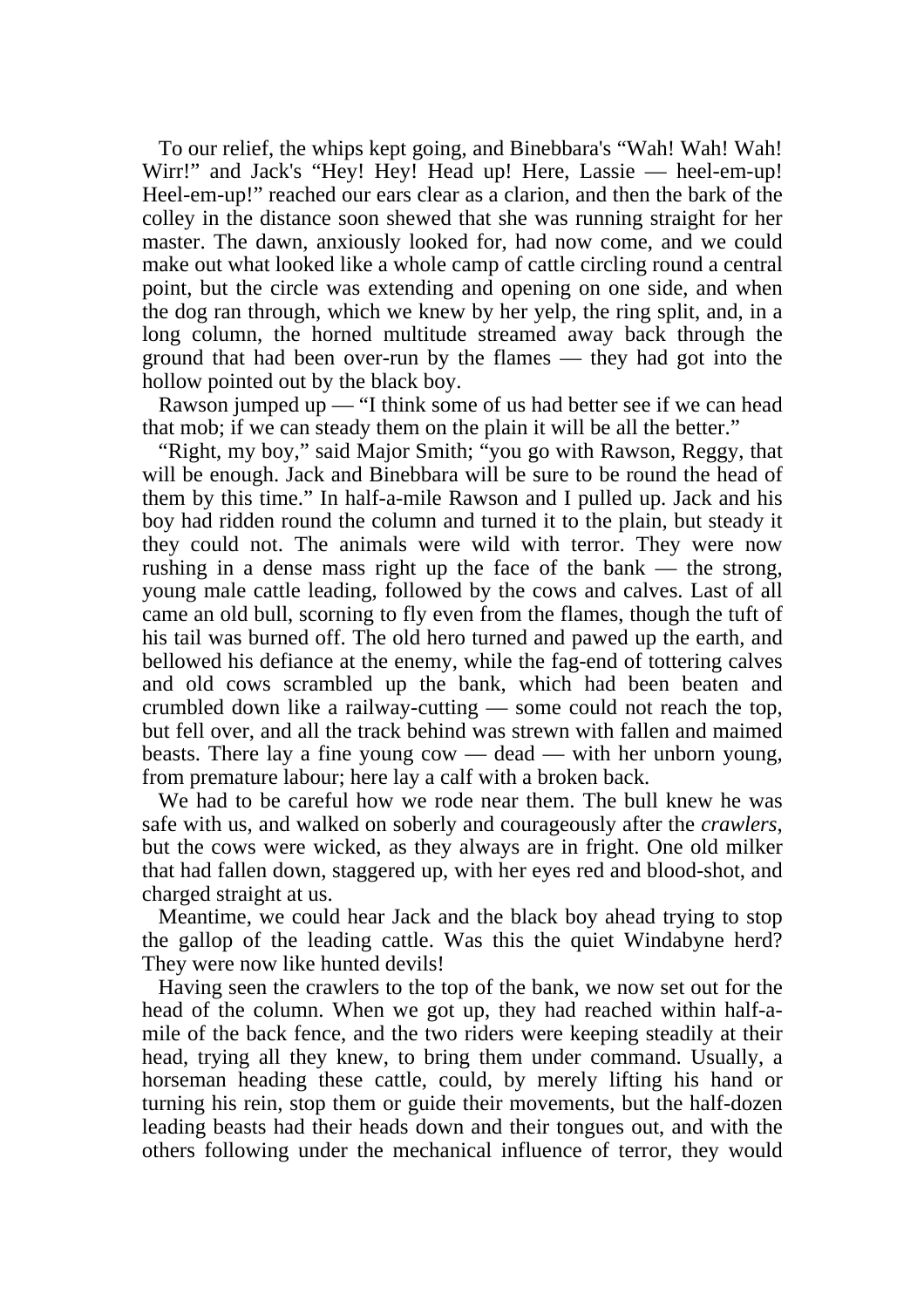have rushed through any obstacle. They almost reached the fence in spite of Jack and Binebbera, who now were riding close to them, laying their whips into their eyes, when Rawson pulled out a pistol from his saddle and fired at their heads. Then they turned, though it was only to rush into the tail mob and begin ringing again.

 "Well done, Jack, lucky you had the pistol." Rawson had been out lately looking for a troublesome wild bull, and that was how he happened to have the little weapon with him.

We now tried in vain to stop the ringing; we rode round and round the opposite way; we tried every plan; the dog could do nothing; her barking only made them more frantic. Once they stopped, indeed, for a minute. It was when the bullocks ran over and trampled some calves, and the old bull charged furiously among them, throwing them down, and goring them right and left; then for a breathing time they stood in a circle with their heads outwards towards us, as if at bay. While they thus stood, a wild-looking creature of a dirty yellow and white colour, with her hair on end, and her flanks drawn and heaving, singled out tossing her horns; she dashed forward a few steps, tottered and fell dead on her back, her limbs quivering in the air. Jack looked at her carefully. "You would not believe it, Reggy, but that's the same pretty little heifer that I gave the whip to the other morning; yes, I was sure of it; there's the brand and number of the year  $-49$ ." Could it be possible? That beautiful, plump, round, dainty, light strawberry heifer, the same as this wild, fiendish-looking brute that had just dropped dead! It was quite certain; there was no doubt of it, such was the effect of panic, and this was only one symptom of the mischief done to the cattle already. What would the loss be when all the dead and crippled were counted up, and when the results of the famine that the burning of the reed-beds entailed came to be reckoned?

 In spite of us, the ringing began again, and at length a rush of the brutes struck the fence, and carried away about twenty rods; then the whole mob flowed away over the back plains. We could do no more; they were now out on the sheep run; some of them would run on till they reached the Big Dam; others would drop; the old bull with some of the cows and calves would likely work back to the river. At the best, there would be numbers of them dead of fright, weakness, thirst, and famine; but for the present we could do nothing to prevent it.

 On returning to the South Bend, we found that we had yet to see the worst of the calamity. We had saved only a portion of one camp of cattle at the best, and there were still several other similar mobs clustered on the gravelly knolls studding the reed-bed, now islands in a sea of raging flame. Terror seemed to affect all the cattle in the same way. As the fire approached on different sides, they began ringing, and as they pressed and crushed each other, the outside beasts were pushed from these mounds, and spread circling and rushing among the long reeds. This had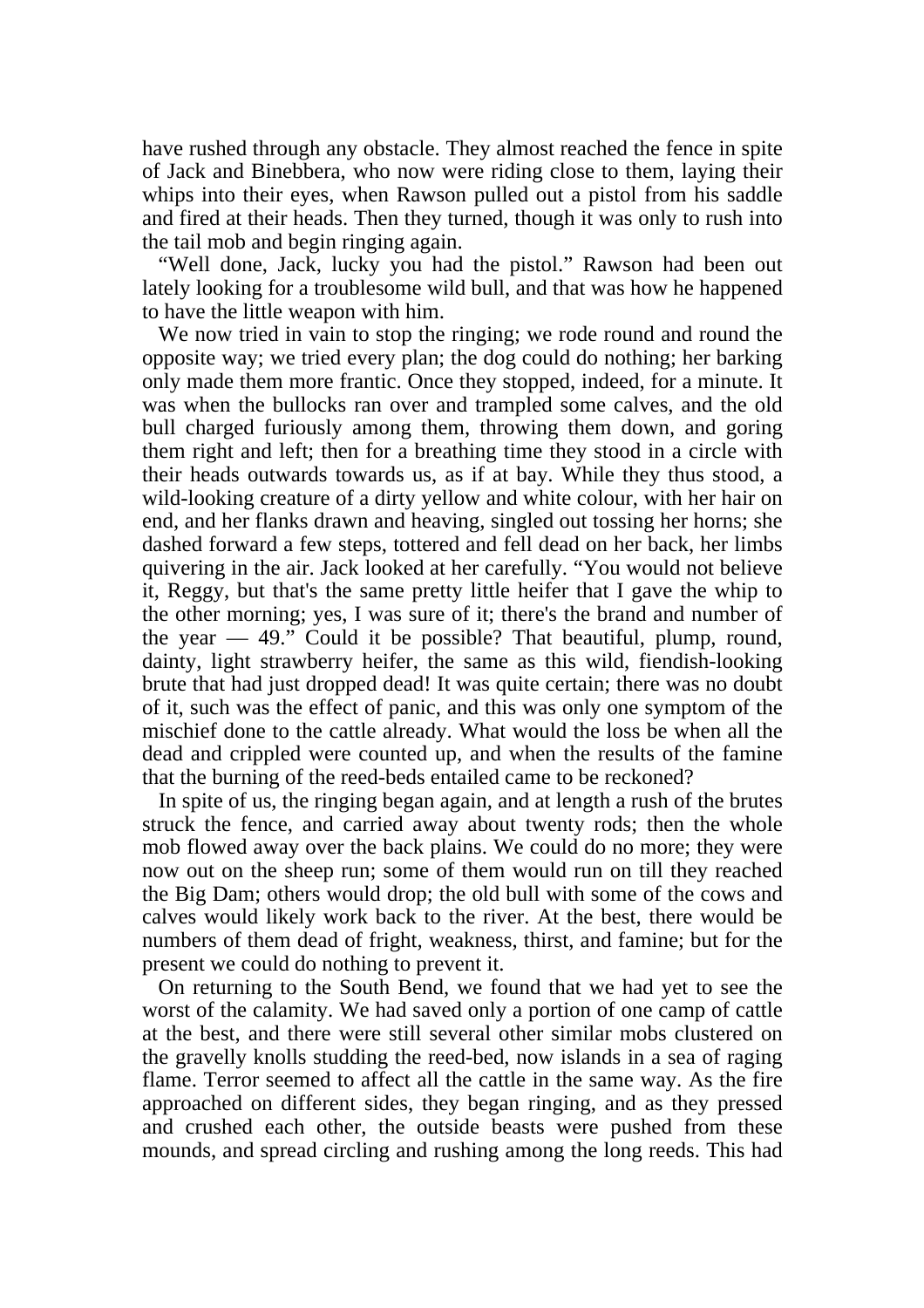one effect tending to their protection from the fire, namely, that before the flames were actually up to them, a wide space of the reeds was trampled into mud, thus forming a bare margin that the fire could not cross. But this did not prevent very serious suffering and loss. Other groups, nearer to the river, seemed to have taken more timely alarm, and from the high ground where we stood, we could see strings of cattle making for the Yarombil, and crossing over to Girrah, a long way in advance of the conflagration.

 The sight of the dense mobs of tortured animals on the mounds of gravel became most pitiable and revolting as the tongues of fire lapped round and flew over them. At length, in the extremity of torment, they broke and rushed pell-mell, either towards the bank or towards the river, but whatever number was saved in this way, the loss was terrible. Many months after, when the rains came, we found piles of scorched hides and burned calves' bones lodged in the vine scrub below by the flood.

 There was no use in our trying to save them; staying there would do no good. Some of them would perish miserably; some would linger crippled and scorched; some would starve, and some would turn up again.

 Meantime, we had better haste to the Station. Elliot and Kroeber, with the few hands that they would be able to muster, possibly might not have been able to make all safe.

 All they had hope of doing was to stop the fire in the direction of the homestead; they had no chance of arresting its general course. About half a mile below the house the reeds narrowed to a width of about a hundred yards, and if its progress could be stopped at this point, one great danger could be averted. If, on the other hand, this was not done, there was quite enough dry combustible matter round the Big Waterhole, in the hay paddocks, and in the garden, to burn the whole place down. The plan they proposed was to lay a train of gunpowder across this narrow neck and to cut away the reeds and long grass on the side next the Station. When the flames reached the train, the explosion would dash them out at once, and the long growth being cut away, would leave little for flying sparks to catch hold of; if any part did ignite, it could be more easily beaten out. This was simple enough, but the difficulty would be to get the hands.

 Willy and Bob Short, after hearing the state of things on the cattle-run from Walbaligo, had hurried back to prepare for what they saw would be necessary before long — the protection of the homestead; and with the Major's trusty man of all work, James Lapraik, they were collecting scythes, reaping-hooks, tarpaulins, bagging, ropes, and other articles that would be needed; moreover, Walbaligo had got a watercart filled, with the horse in, ready to start, and the black gins and picanninies were cutting and carrying up the bank bundles of stout oak and tea-tree boughs — moreover Mrs. Smith, Mary, and Biddy Moriarty were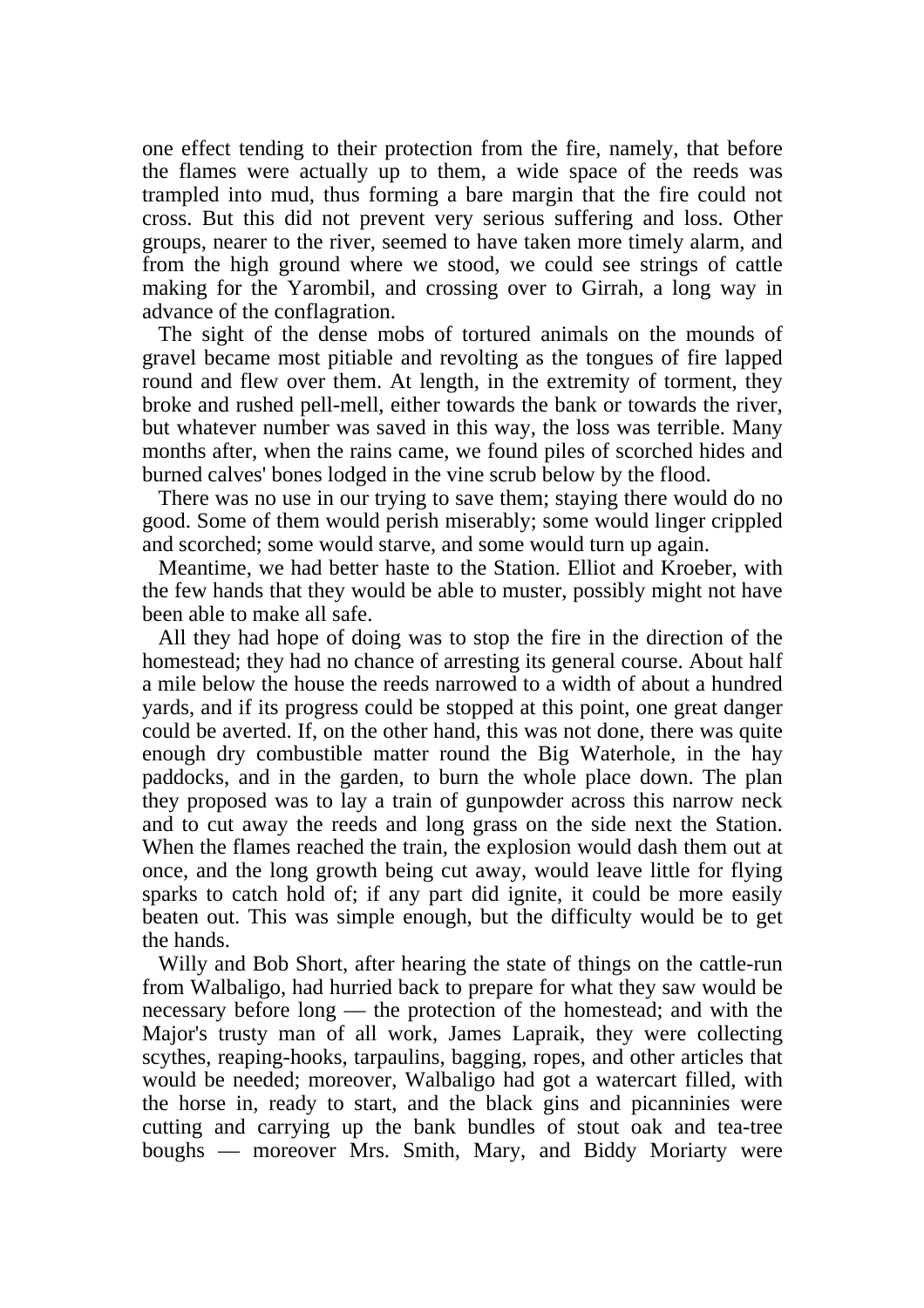dragging out all the blankets and carpets that could be got at  $-$  all if needful were to be drenched with water and sacrificed.

 So, when Mr. Elliot and Dr. Kroeber rode up, they found very active preparations for defence well under way; so much so, that there was little to be done but to get the gunpowder, and move to the ground decided on as the scene of operations. But then the want of hands was apparent; to cut the reeds and clear such a space as was needed would be good work for twenty men, and all told, they were only half-a-dozen — at least until the party came back from the cattle-run; and by that time the enemy might be upon them. Willy, Short, and James had hardly been able to breathe, far less to think, in the hurry of their preparations; but now it came into the head of the factotum that there might be men in the traveller's hut and the same idea occurred to the two young fellows; so, as the party moved away with the elder gentlemen, they went up the hill to examine the hut.

 Mr. Lapraik proved himself a good man that day. The Major had dropped on him among a batch of immigrants, and, tickled by his sententious speech and consequential airs, he had engaged him, and, indeed, he turned out a capital bargain, besides being quite an acquisition in conversation.

 As became an Elder of the Anti-Burgher Kirk, in the Parish of Dreepdaily, Strathclyde, reared on parritch and haggis, Jeems was of a comely, and withal, a substantial presence. The owner of a feu, comprising a good stone cot-house and a kailyard in Dreepdaily, he had received a legacy of some shares in an unlimited company, and, in the course of six months, cot-house, kailyard, and all Jeems' earthly possessions had been seized in liquidation of certain calls, made for behoof of the company's creditors.

 But Mr. Lapraik was of too stout stuff to be broken down by such a loss, remarking that there was mair tint at Flodden edge.<sup>\*</sup> He manfully shipped himself as an emigrant from the Tail of the Bank, and he felt little doubt that his expatriation would tell mightily in favour of the foreign land he was bound to, as well, as was reasonable, to his own benefit and behoof. And, I am bound to state that many men, far inferior to Jeems Lapraik, have made huge fortunes in Australia.

 By profession, he was a market-gardener, His great pride and glory on the banks of the Clyde had been to rear broccoli and spring kale, and with the self-sufficiency and obstinacy inherent in his nature, he determined that the same methods that obtained in Dreepdaily should be carried out at Windabyne. Unlike the Chinaman in "Marsupial Bill," who "could make the metamorphic rocks to sprout with cabag*cc*," Jeems had failed, signally, to adapt his native spade-culture to the banks of the Yarombil. In vain he delved, in vain he trenched; he even went the length of carrying some *stowps* of water to the refractory, thirsty soil, that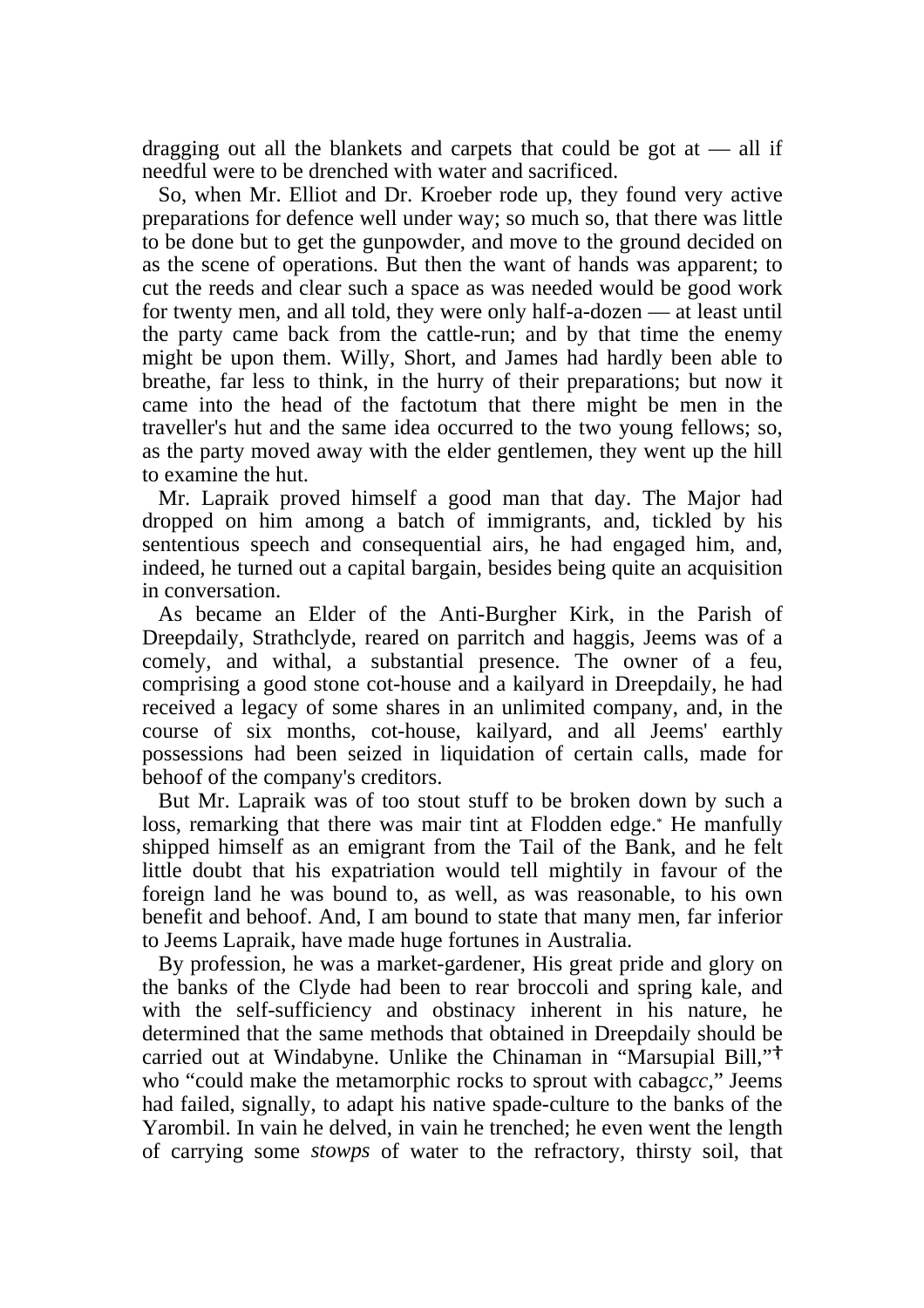seemed to crack, yawn, and clod the more he pulverised and tortured it.

 While thus engaged, a moon-faced disciple of Confucius came past and smiled. "No goodee, no goodee, too lily watel; you putee moley watel; all litee; goo day."

 The horticulturist looked up in pity. "Puir unconverted creatur'; a worshipper of stocks and stones! Wha wad think that was a responsible being?"

 In another six months, the rain had softened the soil, and our gardener's favourite pot-herbs blessed his expectant eyes.

 One Sabbath morn, Sam Ki came past again, with the same child-like smile, and he pointed to the river — "No goodee, no goodee, too muchee watel; you see d'lectly." Jeems blessed him for a heathen. On the Monday night the flood came down the Yarombil, and scooped the kale yard clean out, broccoli and all, and lodged it piece-meal on the Girrah side.

 What could mortal man do with such a country and such a climate? Australia scorched, had grinned for a year like a death's head, and now, like an Antipodean Niobe, she wept unceasingly.

 Mr. Lapraik looked through Habakkuk and Chronicles for some good Presbyterian curses, but he could find nothing adequate to the occasion, so he took off his specs. "The fiend's in the country," said he. "It's either girnin, or else greetin." So he there and then threw down his spade, and became Wood-and-Water-Joey, and repairer of fences.

 With this stout ally, Willy and Bob Short proceeded to turn out the men's hut. There were three men in it. One, a lively Devonshire lad on the ramble, who had come to Australia, he did not well know why, jumped up at once, and went off to lend a hand. The other two lay still and groaned. Who they were we shall now see.

 Two days before, Willy had picked up a "poor man," an able young fellow of four or five and twenty, at the Dam Station, where he went with rations and odds and ends, driving two young horses in the break.

 "He wanted a job, sir," he said. Of course, he could have a job, looking round the fences, cutting away weeds and dry grass; keeping watch, in fact, against the one dreaded danger. So he was driven in on the break, and got a good feed and quarters in the men's hut. The next morning, he was called upon to come to terms about work; "Would eight shillings a week do him?" "No, *sir;* it wouldn't pay him; a man could do better than that," with a self-satisfied smirk. He had got his bellyful for nothing, and so he felt flash and independent.

 But, instead of "humping his drum," and following the "wallaby track," as he said he would, he "bunked it out" for the day with a character called Snuffling Jim, who came sneaking from a grog-shanty on Rover's Flat, seven miles off, and they had several hands at "all fours"together. (Ugh! how they licked their thumbs!)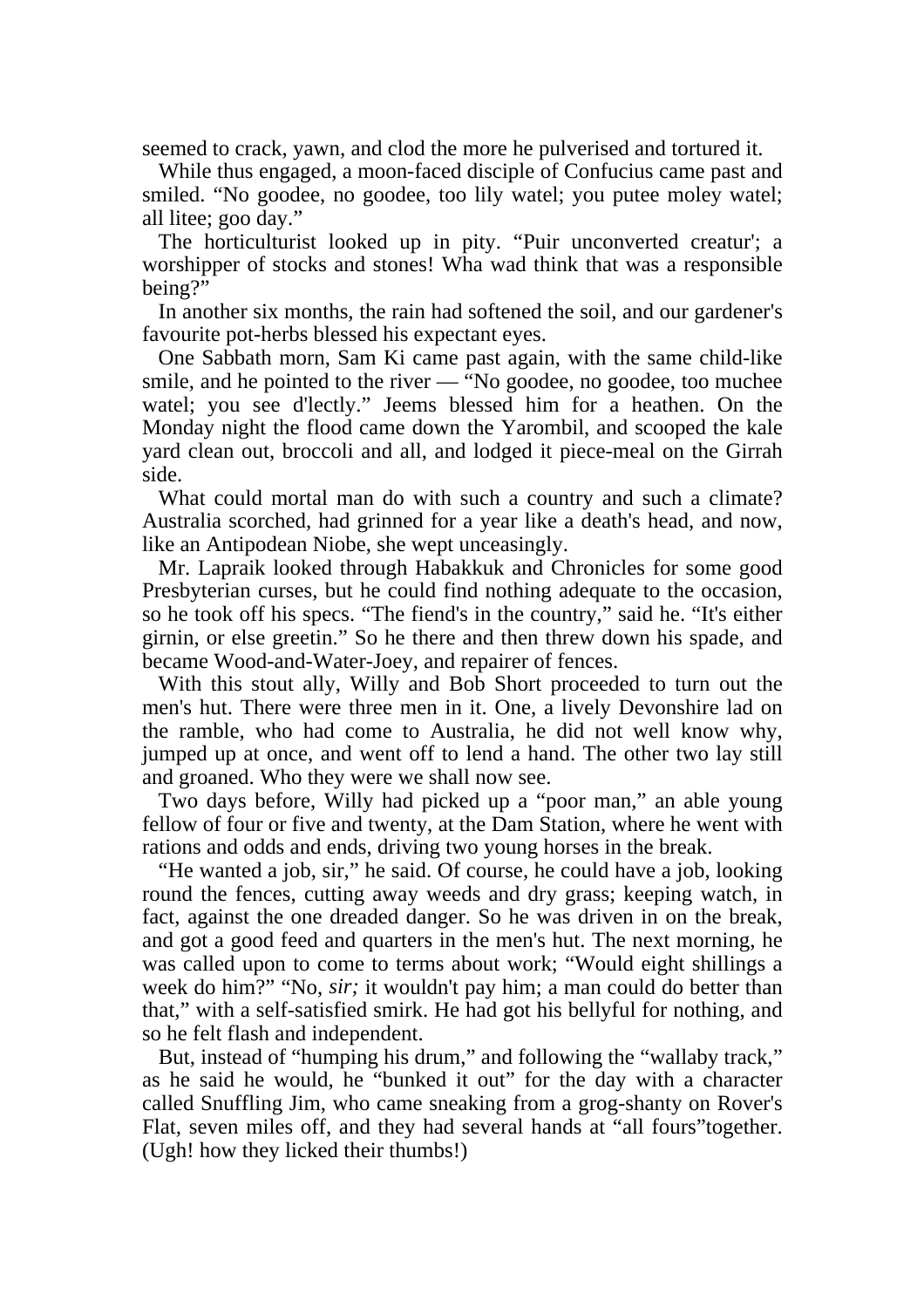One of the Smiths usually made the round of the men's hut, to look out for such loafers; but having been a kind of holiday, as we have seen, the routine had not been observed, so these two characters had a business talk between the meals, which they freely partook of from the Major's liberally supplied flour and beef; and thus, with intellectual converse, and much smoke, they wiled away the hours. "Them squatters wouldn't let a poor man live — eight shilling a-week be blowed; a man could do better than that; a man could make a pound or two easier nor that now and again. There was Rover's Flat. Donohu done well with them travelling cattle for the North; the men was drunk for ten days; and the cove — he was a reg'lar green 'un — paid all their scores; and there was 'osses and cows, and calves left behind; and how was Donohu to know whose they was — he was just takin' care on them like. (There was a mutual grin here.) Them Smiths was damned near in their ways, and looked on a man like dirt." So Bill Jones and Snuffling Jim came to understand each other, and they determined to make tracks in company, after they had finished a bottle that suddenly appeared from the latter's swag, and subsequent to the needful night's rest that would reasonably follow that modest potation.

 So at dim dawn, when they suddenly heard, "Turn out men — fire — lend a hand," "What's up, Jim?" said Bill. "Gammon possum — have the *tremens* or the *shakes*, youngster; I'm in for rheumatics and dropsy; it's that young devil, Smith." So they rolled themselves in their blankets, shivered, and breathed stertorously.

 "Come, then, what's the matter?" said Willy, in a peremptory tone. "Oh, sir," said Snuffling Jim, "I'm mortal bad in my inside; have ye got 'ere some Holloway's Pills or Farmer's Friend, sir? And my mate, he's worse nor me; I had to carry him in; I couldn't leave him to die in the bush, sir."

 "Who are you?" said Willy, laying hands on him. "Why it's that scoundrel from the grog-shanty; come out of that, you dog." "Have a care what ye say of me, Muster Smith, I'll take the law on ye." For answer, he was dragged on to the floor. "Look, Short, who's the other;" and Bob tore the blanket off with no gentle grasp, and was knocked down offhand for his pains by Bill Jones. "Why, it's that loafing blackguard who refused work yesterday — kick them both out;" and he *went for* Snuffling Jim. But shanty-keepers can often use their fists well; and so did Snuffling Jim, as Willy found out; and Bob Short, though he was no more vanquished by a knock-down than if he were a bull-dog ant, seemed likely to have very rough times of it under Bill Jones' treatment. So, as a true chronicler, I am bound to state that a very wild free fight took place for some minutes in the men's hut, Jeems Lapraik's size, his entire ignorance of pugilistic science, and extreme slowness of motion, preventing his taking part therein. Willy in vain tried his straight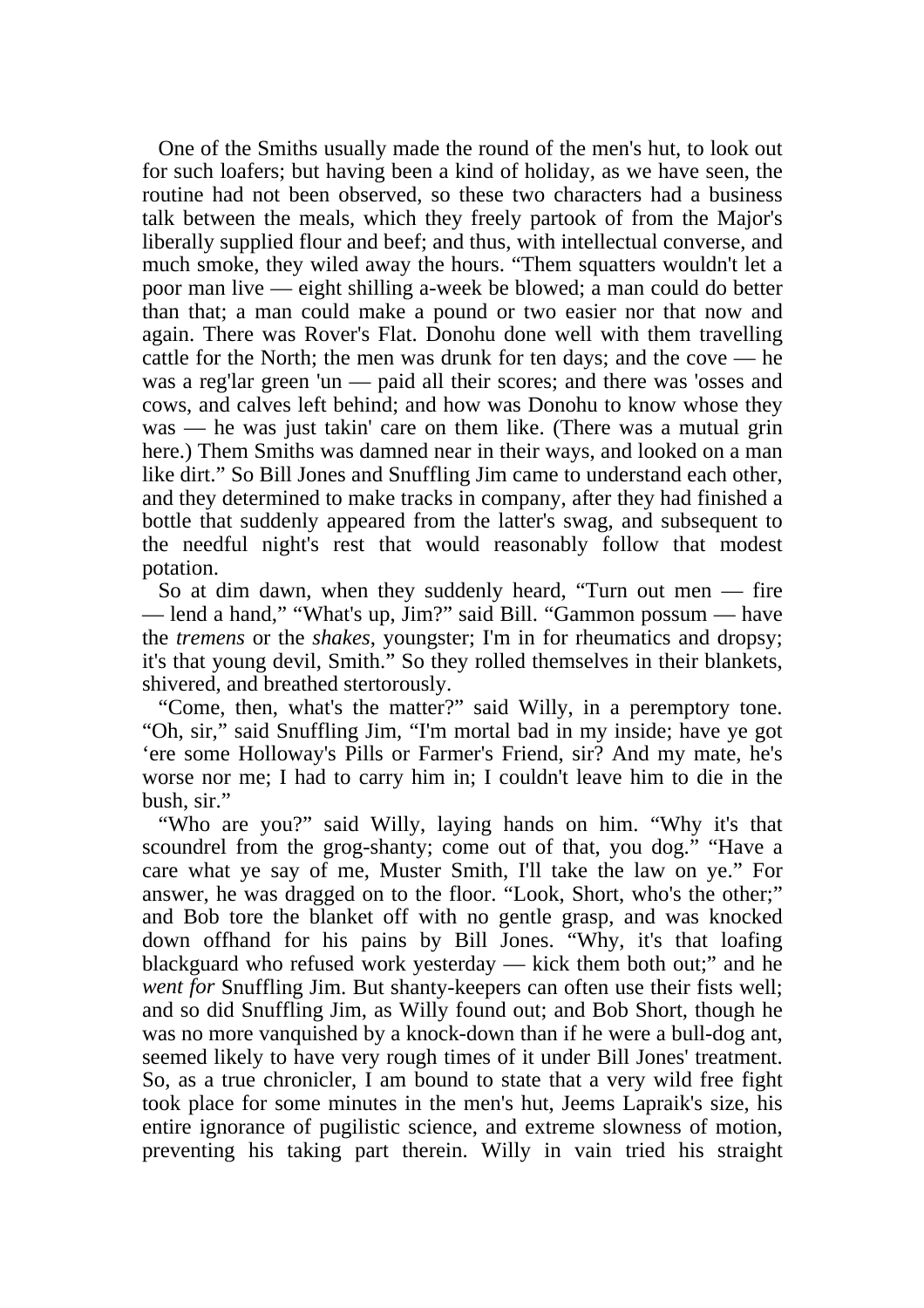shoulder hits on Snuffling Jim; he was as slippery as an eel, and as quick as lightning; and he had the true blackguard P.R. dodge of slipping down without a blow, while he gave our friend many a stinging rap in exchange. But Willy, when he began to taste his own blood, bethought him that he could fight cunning too; he had practised with Jack Rawson some of the famous Cumberland "worstlin" tricks; and all at once, by a rapid dash, Snuffling Jim felt himself lifted bodily and hurled headforemost to the ground, where he lay with his eyes fixed for some seconds.

 As the floor of the hut was now partly cleared, and the other two combatants were locked in chancery, Jeems Lapraik felt called upon to say a word in season; therefore, in the same methodical business-like manner, as if he were putting out a stray wether, he caught Bill Jones by the scruff of the neck and the slack part of his garments lower down, and ran him out of the hut, accelerating his departure with a sound kick, delivered by a stout Kilmarnock-made steel-tacketed boot. Bill Jones was a smart eleven-stone youth, but he could no more resist the solid muscular weight of Mr. Lapraik's grasp than he could have fought against a grisly bear. "Awa wi' ye — dirt," said the Elder.

\* Casuarina.

\* There was more lost at Flodden Field.

"Marsupial Bill," by J. Brunton Stephens, Brisbane.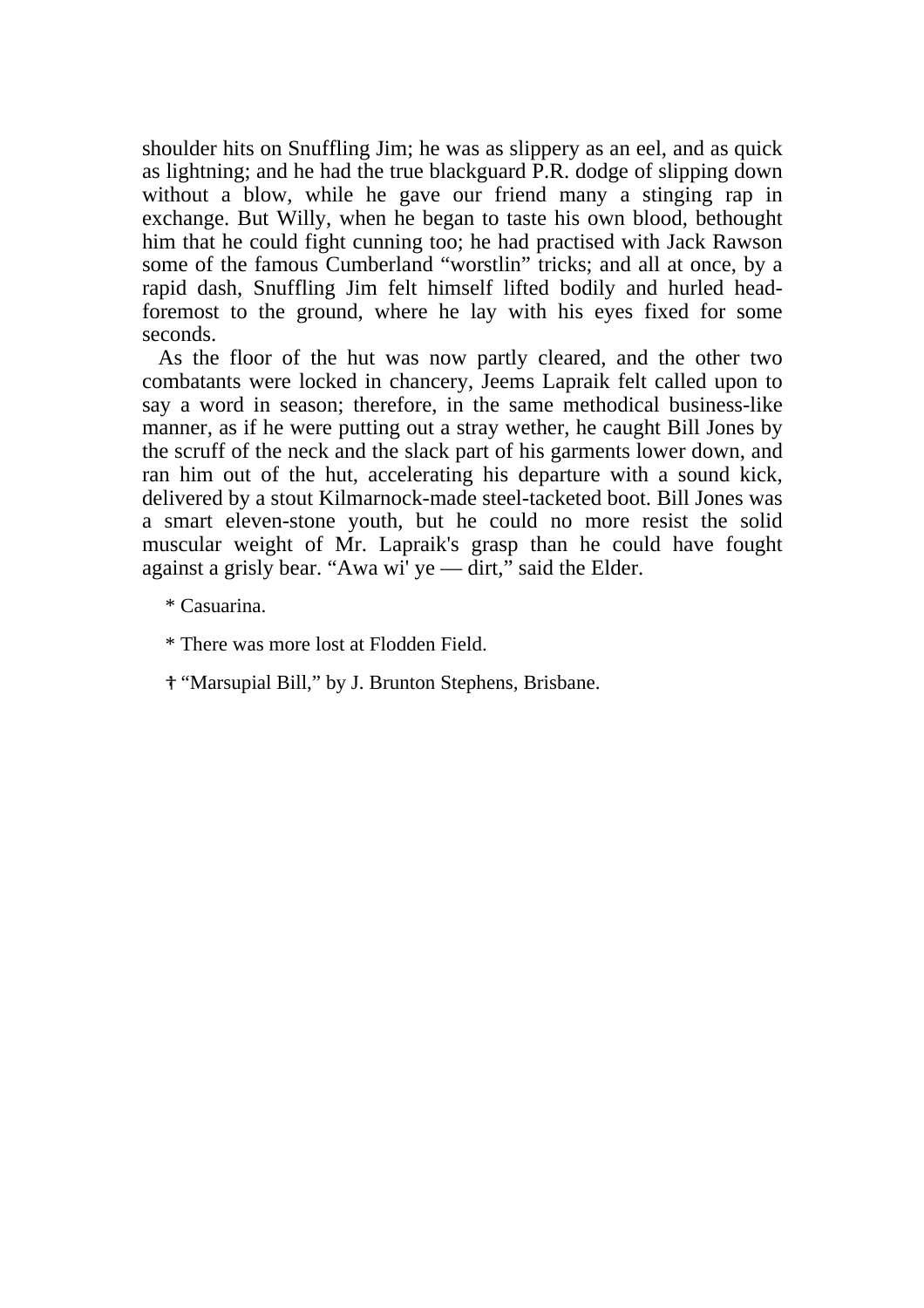## **Chapter VIII. About Various Characters More or Less Respectable.**

 These two worthy operatives, Snuffling Jim and Bill Jones; crawled thereon to Rover's Flat, cursing Windabyne and all belonging thereto, and heartily wishing that the whole station, with all its inmates, might be scorched in the flames, which they could see from the high ground they crossed. After consoling themselves for a couple of days in the society of those kindred souls, the Donohus, they made tracks for the township of Burramburrah, where they entered into negociation with a storekeeper, and shortly after, they opened a business for the "planting" of horses and the sale of adulterated rum at the solitary water-hole, where the main road crosses the Levels.

 The blessings of Mammon and Silenus were upon them, and they throve and fattened; how well they throve, and to what high places their merits raised them, we hope the reader will learn by-and-by.

\* \* \* \* \*

 It was sun-down before the station was safe from the fire. I fell down panting, where I had been beating out the flames, with my temples throbbing and my chest heaving with gasping sobs; and I recovered only to fall asleep and lie motionless till the cool dews of morning woke me. I started up; I was alone; there was no trace of the fire; I found the struggle was over, and all had gone home but myself; it was very easy to understand that nobody, unless some one of more consequence, would be missed on such a night, so I had been left to lie where I fell.

 The explosion had been partly successful, and the cutting down of a portion of the reeds had made it easier to master the conflagration; but, though checked in its main advance, it broke out on our flanks; and, at times, a stray spark raised a blaze in our rear, so our small force was kept in motion the whole day, often needing to repel the enemy on two sides at the same time. When beat out in the reeds, it ran like lightning over the bare plains and ridges. There was, it is true, little to burn on those but grass-roots and fallen leaves, which gave the fire but little hold, and its spread was readily checked; but, with a few moments' start, it might, if unnoticed, have got among the dry, tufty turf and tindery fences of the garden and home paddocks; and, if so, the destruction of the homestead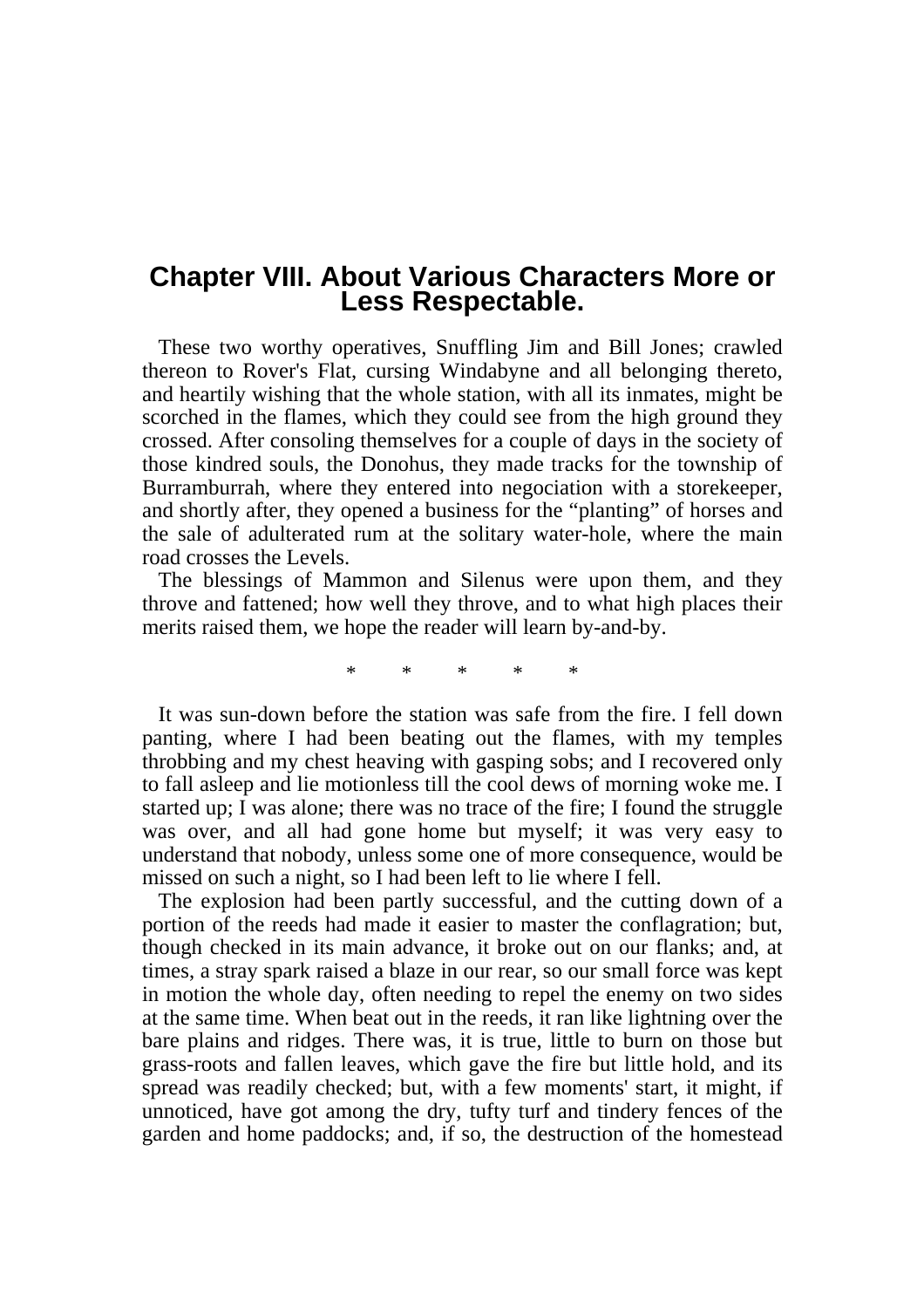would have been complete and inevitable. There was no fire insurance on stations then; and, indeed, risks and contingencies were not estimated with the business precision of the present day; but the burning of the homestead, coming on the back of other losses, all felt, meant utter and irreparable ruin.

 It was late when the household gathered together. The severe exertion, the desperate anxiety, and the intense heat of the day before, could not but tell on all, old and young alike. The first glance showed that Major Smith had suffered much; the mental strain had told. The contingency that had first appeared to threaten his future after the interview at the Waratah Bank seemed now close at hand.

 He was not by any means reticent by disposition, still he had not till now talked over his embarrassments with any of his intimate friends. He saw no use in boring them about his affairs, so long as there was hope of things taking a turn; indeed, business and money were among the last subjects of conversation at Windabyne.

 Still, his friends were well aware, in a general way, of his precarious position; and while they, with thoughtful delicacy avoided reference to the circumstance, their unobtrusive sympathy and readiness to render practical aid shewed that they were neither blind nor heartless. How different was the tone and stamp of many of the squatting men of the day from the "financial" gentry, by whom our friend had been trapped to probable ruin! Compare Bogus and Elliot for instance. Every sentence of the first aimed at dealing or usury. A lie, a blowing advertisement, the wind and gas of trickery, formed the staple of his speech. Elliot, on the other hand, with far more education and refinement, and, moreover, with, a shrewd vein of intuition in his character, never spoke on such topics except when consulted, and then his opinion was well studied, careful, and deliberate. So, when that morning the Major opened his mind to his old chum, more under the feeling that "as iron sharpeneth iron, so doth the countenance of a man his friend," than with the expectation of getting any practical suggestion, it was soon shown, by his earnest attention and interest, that the matter had already occupied his thoughts.

 There was no doubt that the danger was very great; the worst loss, though not yet realised, was certain, namely the deaths of cattle that would become numerous from starvation; the feed being now all destroyed. There was no use in disguising this, and the mortgagee would certainly look upon his security as prejudiced, and here was the pinch of the crisis. Under mortgage, all losses fall with double weight. The owner of an unencumbered station, carrying 40,000 sheep, though he lose half of them from starvation, is still nearly as far from ruin as ever. The diminution of income, and the necessity for economy for a few years, are the only points on which the loss touches him; and these are but mild forms of pressure. It is only necessary to wait the turn of the seasons to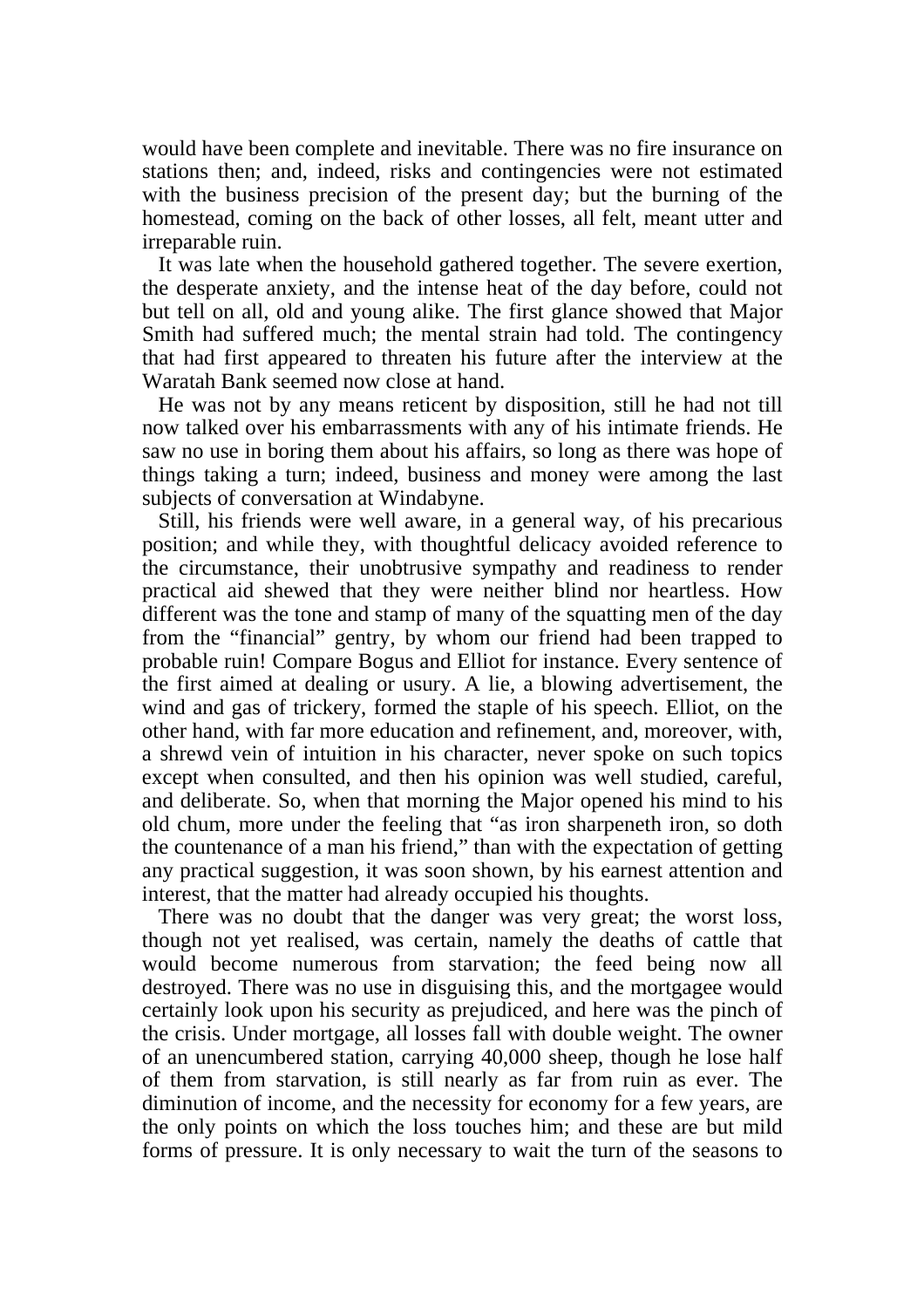be *actually better off* than before; *actually better off*. The severe culling which his flocks undergo from the drought, — the hard-grinding and inevitable action which enforces "the law of the survival of the fittest" leaves him, when the period of scarcity ceases, in possession of a choice stock of the soundest and healthiest animals.

 Very different is the result to the squatter working under an advance of borrowed money. He must go on paying interest and compound interest on dead sheep. When the rain comes, he cannot bide his time like his unmortgaged neighbour, for he dare not wait for the increase of a stock, the produce of which will hardly pay his creditor's interest, but he must, if he can, go more into debt and buy more stock; his only chance of working clear being by using every blade of grass as fast as it grows; and so he continues to plough in the furrow of the money-lender, and to bear his yoke.

 Withal, from this same unwholesome condition of indebtedness, the chances arise, that yield, as it were by a "mere turn of the wrist," periodical crops of squatting fortunes; the recoil is so extreme, from the peculiarity of our financial system, and from the variations of the seasons; from starvation to plenty, from insolvency to wealth, from depression and unmarketable dullness to extravagant prices and mad speculation. Whenever a certain conjunction happens in matters pastoral, whenever wool rises 3d. per pound in the same year that we have a uniform rain-fall of 20 inches, then fortunes are turned over in hundreds, and new buyers are created in scores by the banks to get their deposits invested. To these new men, again, the past history of squatting and the reverses of former years are unknown — *they* know how to manage; so they proceed to overstock their runs while the wet years last, and to buy up the land; in modern phrase, "to turn their stations into freeholds," and thereby, some day, will hang a tale, when the wheel turns downwards.

 But to speculate in this fashion is wading in deep and troubled waters, and such operations are much more suitable for men like our friend Cubitt than for those of the stamp of Major Smith. In fact we may say that the general effect of these fluctuations is two-fold: first, to lump stations together and throw them into the hands of bank dummies and speculators, and second, to give peculiar advantages to reckless unprincipled schemers such as the man we have just mentioned.

 Even now, if Smith had been a man like Cubitt, he might have staved off monetary pressure, but he was handicapped in a fashion that left him distanced in the race of life — he carried a conscience — and with his clear judgment and tender consideration for the rights of others, he was about the last man to enter into, or to succeed in, such squatting speculations.

 At the time we speak of, Cubitt was penniless — had been insolvent, and bore a thoroughly bad name, but in a few years he managed to put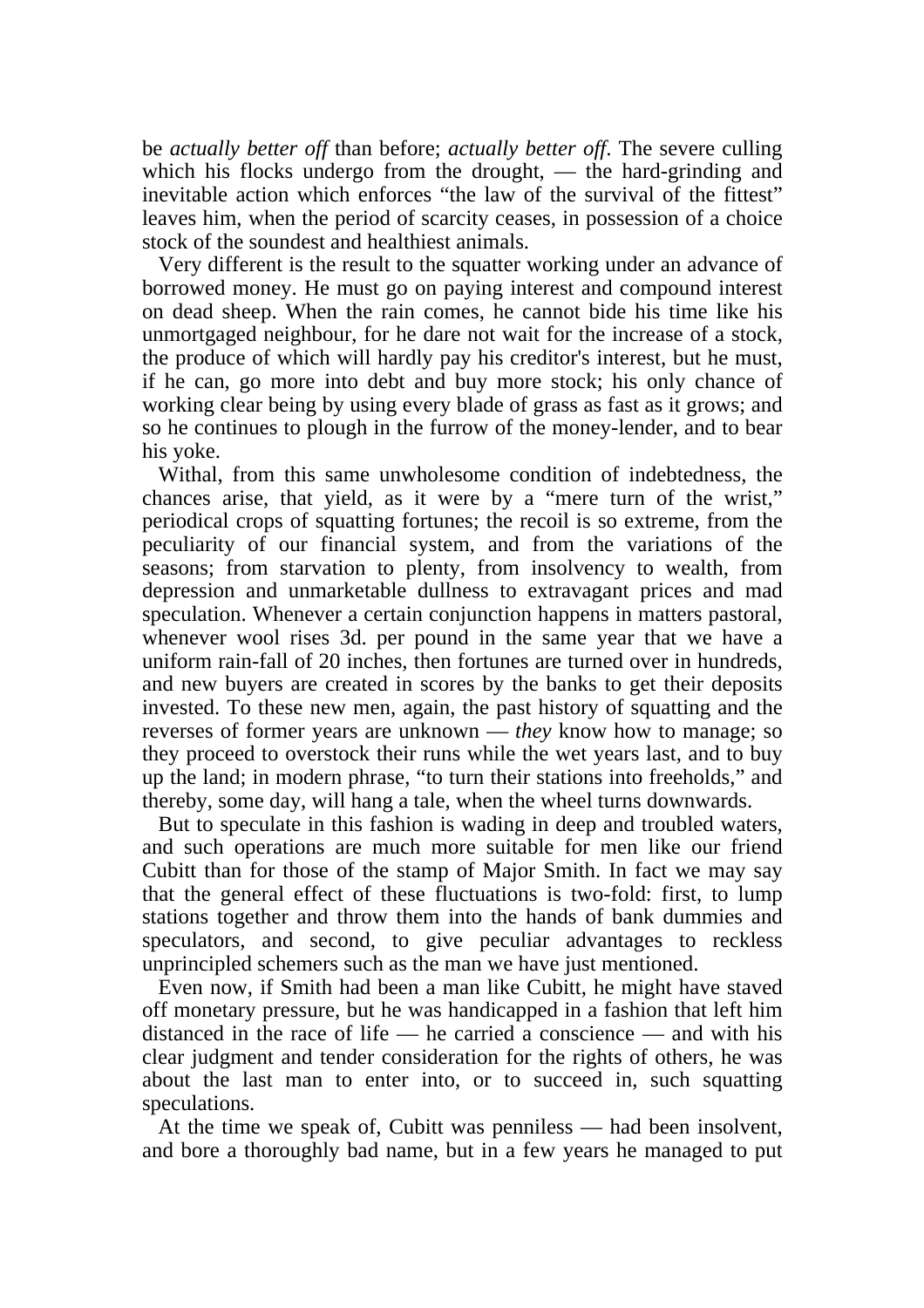himself in such a position as to defy the banks.

 He bought so many stations, and got such heavy advances on them, that no banker dared touch him, and he was consequently *shepherded* carefully, and his credit and character sworn to and vouched for, even by our ecclesiastical friend the General Manager of the Waratah. He accompanied that pious financier to the Synod of the Church, and the old scoundrel actually bought for the occasion a magnificent broad-brimmed hat, which he put on with a grin and a wink.

 The best that Elliot could make of our old friend's case was, that it was not utterly hopeless. Sharp and Co. would most likely look upon the fire as a reason for bringing some pressure to bear on him; but again, if the drought broke up shortly, the worst results might still be averted. In the meantime, the stock would be pinched to live — his neighbours had no more grass than himself — in fact, up till now, Windabyne was the only station where there was any feed to speak of, mainly owing to the fencing and the preservation of the reed-beds. At the same time, Elliot pointed out that a rising market had often saved people in as desperate straits — he had seen sheep at all prices, from 1s. 6d. to 30s., and such chances were on the cards for those who could hold on. He recommended him to write Sharp and Co. fully and minutely as to the disaster, so that they might feel confidence in him, and be assured that their security was safe under his management. If they meant to act fairly by him, this would prevent their taking any extreme action.

 The chief comfort in this, after all, was in having it spoken by a friendly, familiar, sympathising voice.

 But there was a still more poignant pain, that no friendly counsel could soothe; his faithful wife had then learned, for the first time, the real nature of the calamity that threatened them.

 When he told her first of his difficulties on his return from town, and when she met his depressing statement in a laughing, high-spirited, courageous manner, she did not doubt that things were far wrong, but she felt it became her, as a true loving wife, to cheer her husband up and show a good front: and like mother, like daughter, as we have already seen when our dear little Mary took her father that celebrated walk to see the pigs. But the bitter, utter ruin involved in their ejectment from their home, she had not for a moment contemplated. The reality, till now, had never dawned upon her.

 In such women, spirit and body are so closely intertwined; their nervous organism and their affections are so thoroughly interlaced, that whatever touches those they love, thrills to the very roots of their being. Her husband found that her fears and anticipations were already excited by her sensitive sympathies, so that it was better to speak plainly, and tell what might be expected.

She had looked forward cheerfully to comparative privation, enforced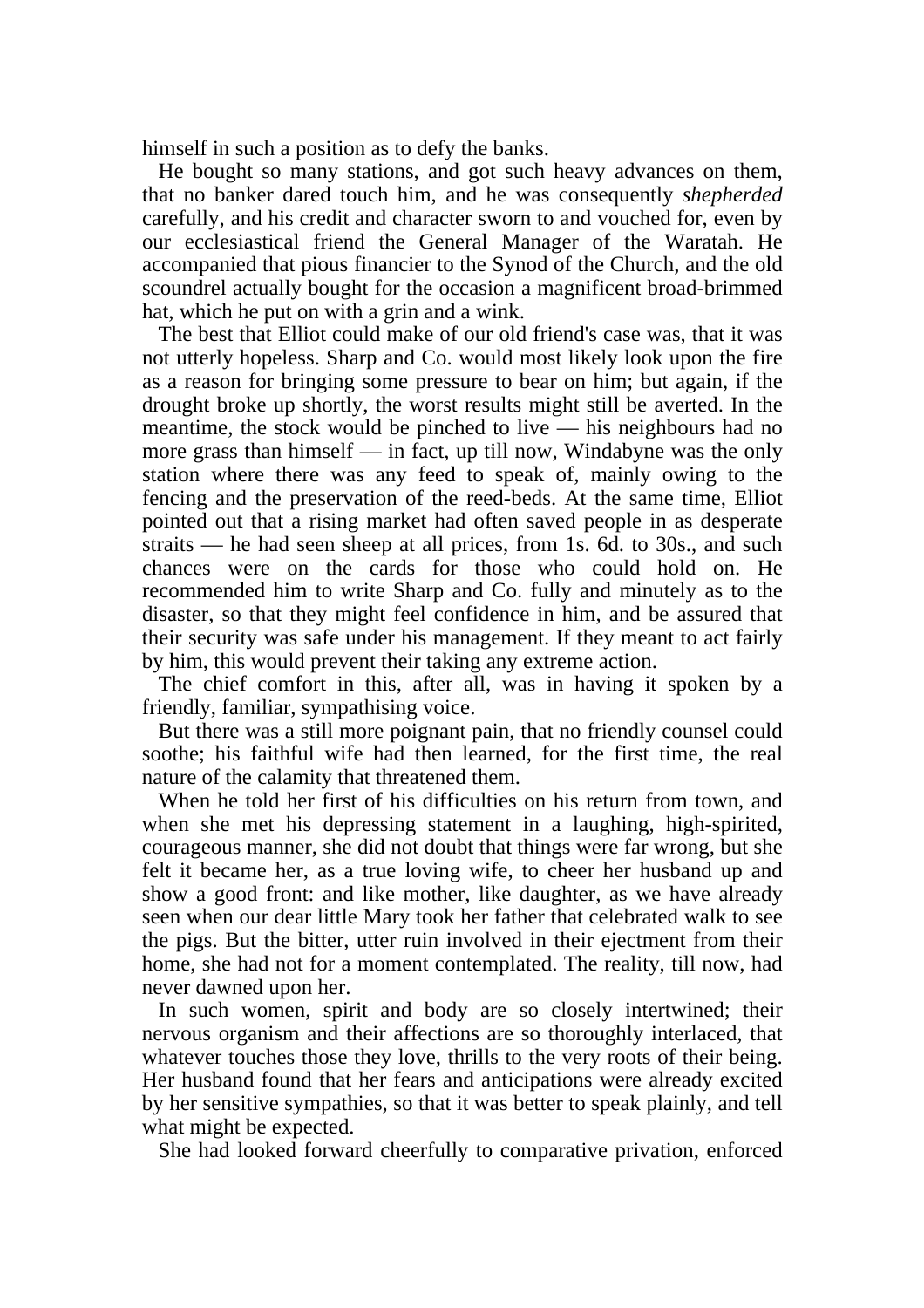systematic economy, the want of some of the luxuries they had enjoyed for a few years, the going back to the "roughing" of their early bush days, to do — perhaps — for a time without servants, and to dispense with the milliner's account and the occasional visit to Sydney. These were the worst results of the business difficulty that she had anticipated, and all this she would have borne happily. But now she knew, for the first time, the full extent of the ruin which appeared impending — a broken-up household — her husband without either home, occupation, or a pound in his pocket; she and her daughter without a roof where they could claim shelter, except from charity; and her boys — her pride — reduced, perforce, from the manly, hardy life that suited them so well; from an independent, social position, in which they bore the good-will and respect of all their neighbours, to seek for their living, to be scattered and lost among the nameless and homeless wanderers of the Australian proletariat, or to earn such subsistence as they could from the sufferance or patronage of the very men who had enticed their father to his ruin; from Bogus, the fraudulent insolvent; from Baggs, the pirate by land and sea; and from that arch-hypocrite and Pharisee, the General Manager of the Waratah.

 All these reflections passed before the poor lady's mind with photographic clearness, as soon as she learned what would happen when the mortgagees foreclosed on the Station; no wonder she suffered! She struggled to follow her household routine for a few days before she gave way, then she became restless and slightly feverish; neuralgic pains attacked her, and poor Mary had to keep house and nurse her mother. Dr. Kroeber saw her and talked cheerfully with her, but when he rejoined the Major he shook his head. "My dear sir, it is the mind, not the body, I would wish that I could prescribe for."

"Change of air?"

 "Nein, nein, mein good friend, you yourself and your young ones cure her — if you cannot, no one can."

 Ten days passed — no change in the weather — Mrs. Smith was better, but not very strong. Mary tried to cheer her parents and us all. The Major sent many letters off to Sharp and Co., and elsewhere; we did such work as we could do in a dead alive way; it was sickening to see the stock, especially the cattle — and one day Dr. Kroeber got upon his stout cob Fritz. "I tell you now good-bye, Major — I wish you well — God bless you." And so the man of science, who was believed to say few prayers, said this one with sincerity, and went off to the Fatherland, summoned about some incomprehensible business connected with the Mediatisation of some Herzogthum, and there he wrote his book on the Ages of Australian Geology; and Elliot too, with our other friends, went their own ways.

So the Major sat by himself in silence and solitude. His work was over,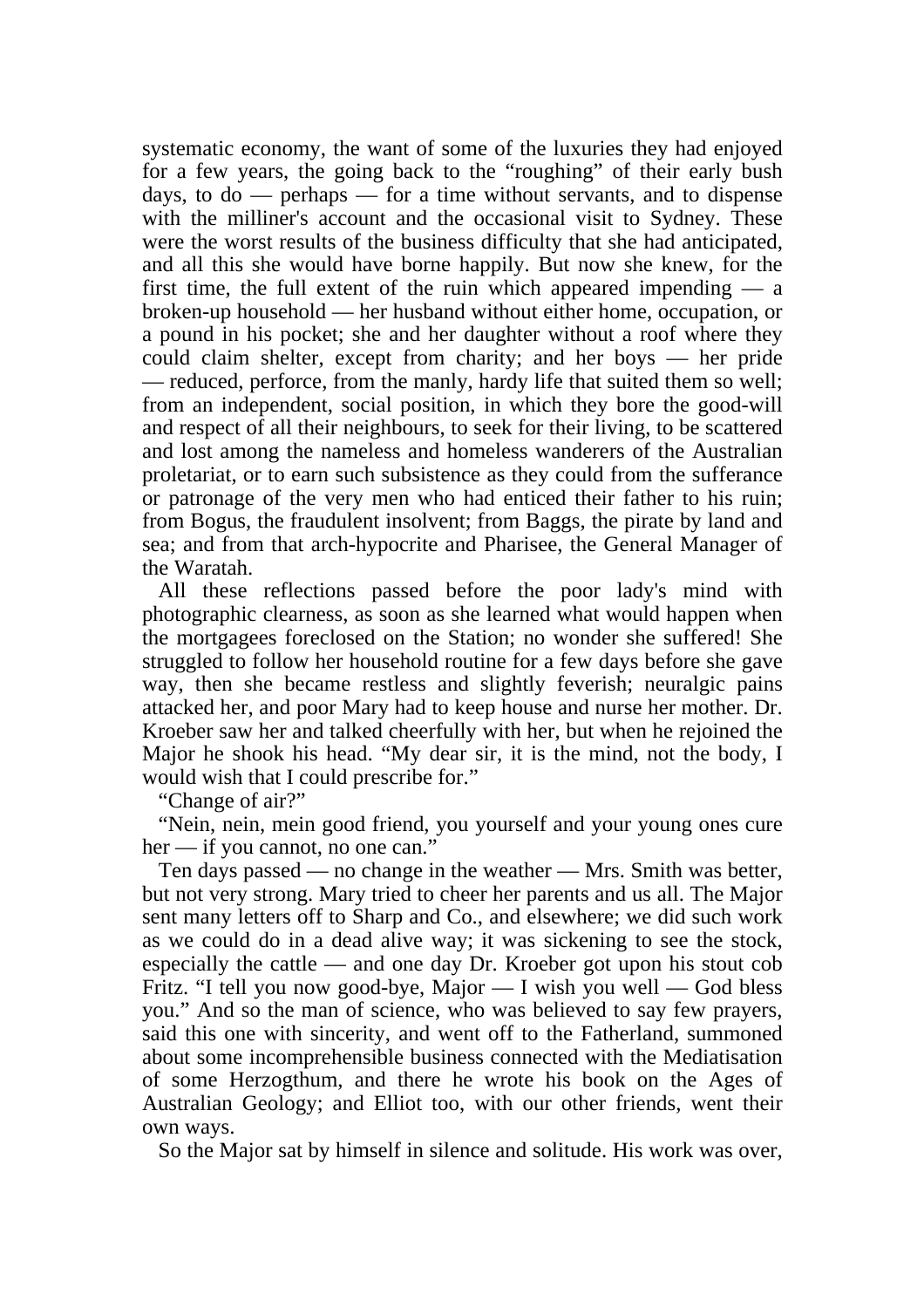the clouds were closing round him, his dear wife was breaking down; he had made paupers of his children; the worst might come in a month or in six months, come it must, unless indeed fortune rose on him like a flood. Faugh! was he a child to believe in day dreams; yes, all must go, it would be a miracle if it were otherwise; all would be lost except those priceless treasures — the love that bound the little family together; the friendship of those who knew them best, and that good name which is better than riches.

\* \* \* \* \*

 But even now, as the waters of affliction seemed to surge and rise over our poor friends, they became conscious that the springs of life run in diverse channels, and that we do not ourselves always know whence comes our deepest and most heartfelt happiness, and from what hidden sources flows real enduring sorrow. There was the right hand of ruin stretched towards them; the worst of worldly poverty was imminent, and yet nerveless and depressed as they were, their hearts swelled with the fond sympathy and tenderness of their children. Would assured wealth ever so probe the inner nature? If everything went always well, would the best and highest features of family and national life ever spring into blossom.

 It is not the sunny Eden, with its days of childish peace and plenty, that brings out character; how could mankind ever be what they are if they had always lived in a Paradise as meaningless as a willow-pattern plate? We are what we are from famine, plague, battle, ruin, and storm; these are the stern teachers that have developed thought, courage, energy, and also loyalty, honour, and sympathy in the race; and the wrecks and fragments of the nations that are washed away among the sands of time, or, that have depraved under slavery and degradation, do not their traditions always tell the want of these very qualities? It is through the one stern law of creation that the perfection of the type is ensured by the same process that crushes and destroys, irrespective of personal merits, the individual, the family, and the tribe.

 And it soon began to be said all over the country-side, that the Smiths of Windabyne were likely to come to grief; and the dwellers in the land who knew little about them commented on the news with their customary acuteness and discrimination. One gentleman down the river, who lived by stealing grass, said, "What else could you have expected after that fencing?" And another gentleman up the river, who had never been seen doing any work but cutting tobacco, but who, nevertheless, had built up a great reputation as a practical man on the strength of a dirty shirt and coarse, horny hands — he said he knew it would come to that; it wanted "men that could do their work like men, and not sit in a drawing-room;"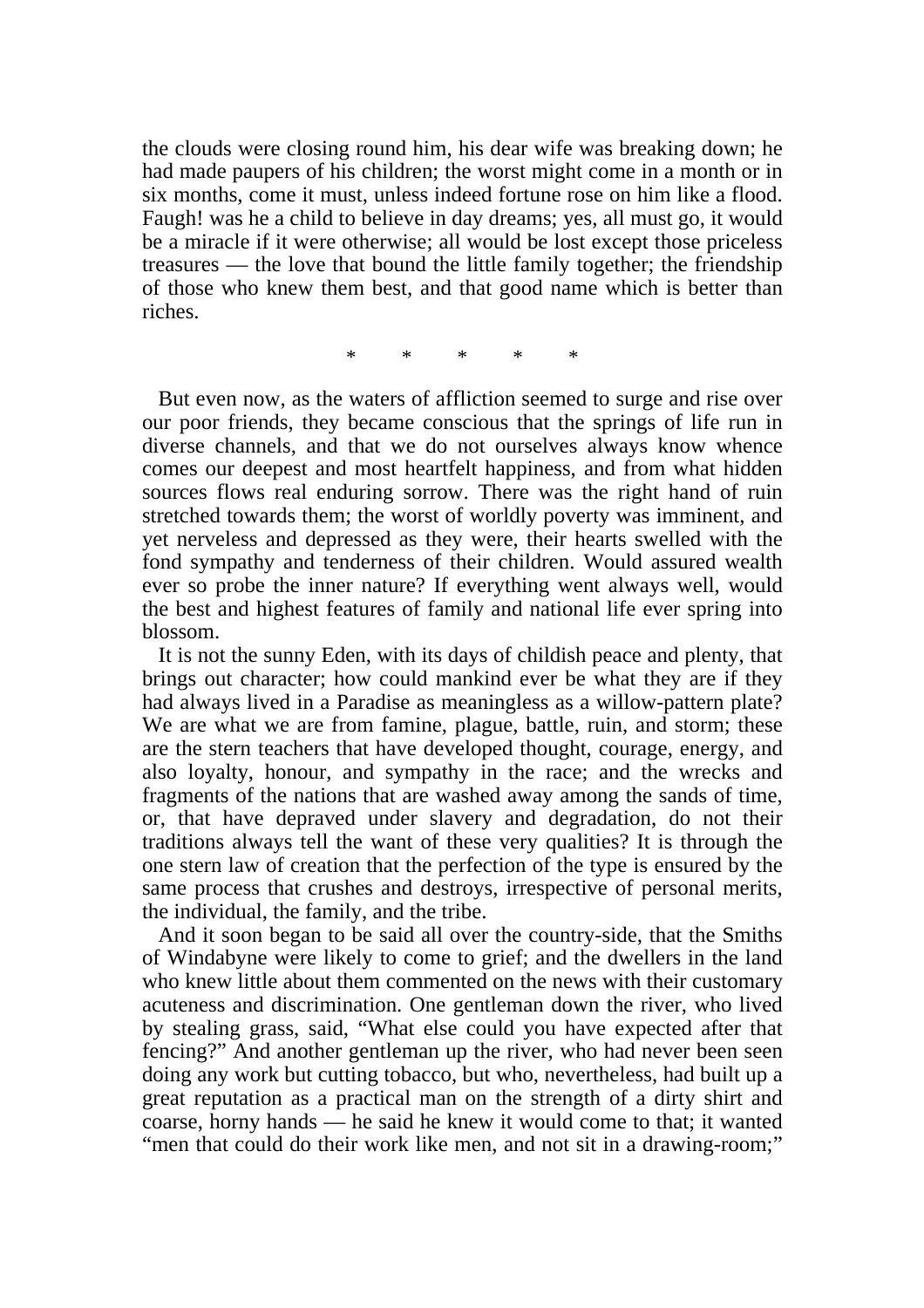and so, having spoken these words of wisdom, he lay down on his bunk, scratched his flea-bites, and smoked another pipe. And other men on stations talked of the danger of working on borrowed money, and how it was safest to go slow and easy; and yet, nobody laid the lesson to heart, but each of them did the very same as Major Smith had done as soon as he got the chance. And some of those who laid down the law on the subject made great fortunes, and others equally wise came to yet greater grief than the Smiths, without displaying the least foresight or calculation, either the one or the other, but just as it happened and as they drifted; thus proving that in the progress of this world human wisdom and cunning are but very minute factors; and so the mill of destiny grinds on to an end that we busy emmets, scrambling on our dirt-heaps, can neither see nor guess at.

\* \* \* \* \*

 I think we have said quite enough for the present about the threatened ruin of a family, which has been denounced already by competent business authorities as thriftless, extravagant, and unpractical; and, moreover, belonging to a sort of people that have never merited, or at least received, any respect from the Australian public; however they may have been prized by those who knew them best.

 I propose now to turn the page, and treat with people who meet with universal and enthusiastic reverence from all Australians, both in town and country. While they live, we worship them, and when they die, we give them funerals five hundred strong, with the clang and clash of consecrated bells, and the banks, churches, and public houses draped in black. I am going to jam in a little incident here that happened lately, principally because I don't know where else to interpolate it. I am taking a jump of twenty-eight years, and my intelligent reader may probably recognise in the episode an old acquaintance in new guise.

 Coming down lately from Wagga, I found myself in a full carriage, and I was seated beside a man whom I somehow thought I had seen before. He was stout, ruddy, fifty-three or four, with great animal development, bumptious, and strong in gold chain, watch, and rings. A carcass-butcher I assumed. In some few remarks that passed, it seemed that his voice had been heard by me before; it was evident that he was an authority in his own circle; he could not stand argument, and roared down anybody who offered an opinion; it was clear that he was a self-made man, and worshipped his *maker*, and by the self-satisfied smirk that now and then illumined his features, he seemed to say that he knew of little else worth worshipping. During the night, he made himself quite at home in the carriage — took off his boots without scruple, and first leaned against me, and snored on my shoulder, till I let him slide on to the floor, and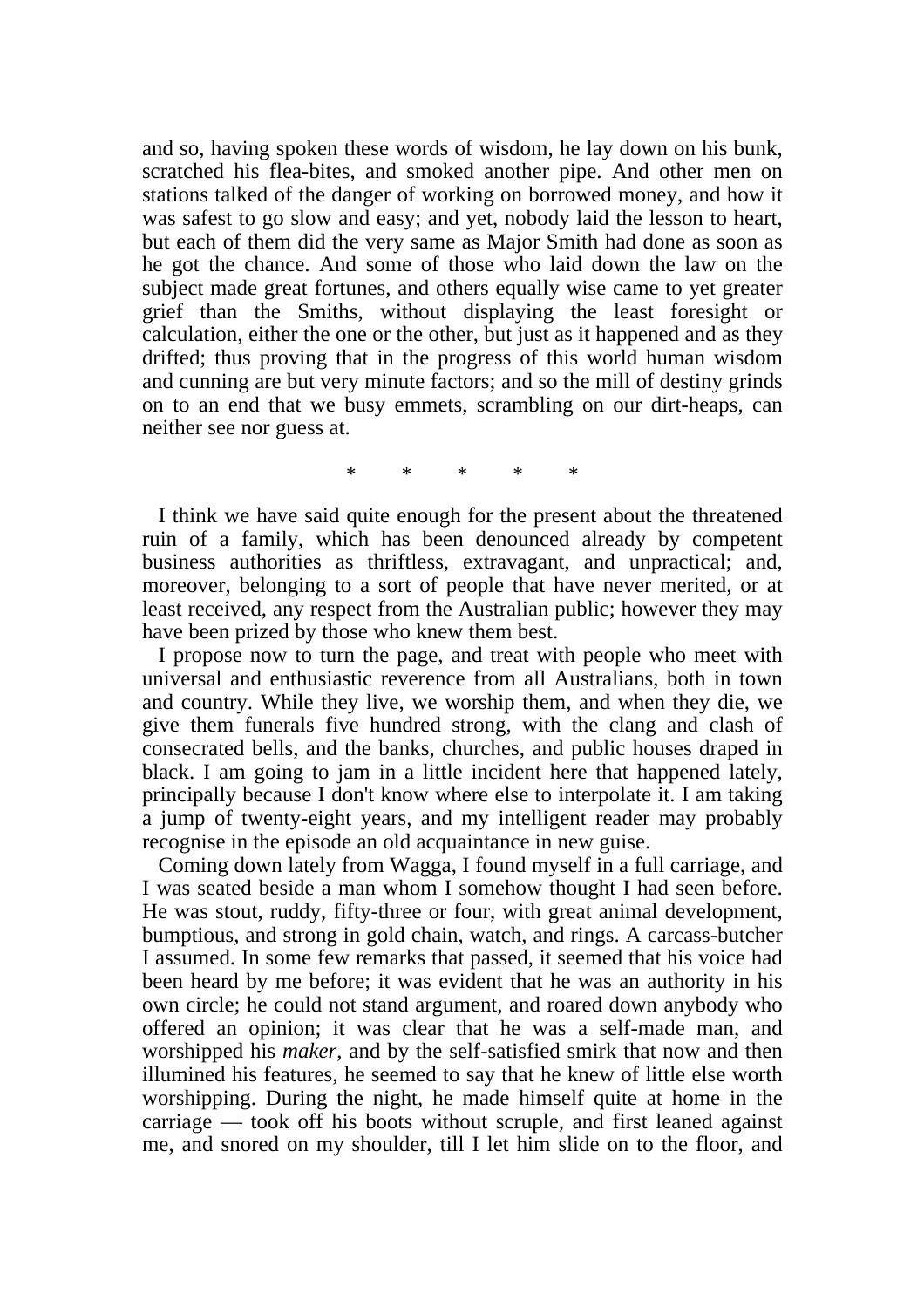then did the same more successfully with a poor delicate young fellow on the other side of him. I have a good memory of faces and identities of voice and manner, but now I was puzzled; still I had seen him, I was sure.

 I saw him again in the pavilion at the cricket match. He was there followed sedulously by three station agents, who tracked his footsteps most patiently. While admiring his *hauteur* and their respectful subservience, I elbowed little Grits, the storekeeper, from Spring Flat. "I beg your pardon, Mr. Grits; how are you?"

 "Glad to see you, sir; I did not know you were in Sydney, Mr. Crawford."

 "Oh, I must see the sport, like other youngsters, ha-ha! By-the-bye, who is that with G. and  $\overline{A}$ , and  $C$ .?"

 "Oh, sir, that is one of our great squatters, Mr. St. John — one of our aristocracy, sir — worth any amount of money."

"Indeed; and how did he get his money?"

 "Oh, sir — great squatter — large capitalist," and little Grits' face elongated to a solemnised expansion, as if I had ventured to "rush in where angels fear to tread," or as if I were questioning some recondite matter, such as a point of faith, or the shape of the Queen of Spain's legs, these being things that the vulgar are expected to believe in, but may not ask questions about. I fear, however, that there is nothing too sacred for this generation. They are asking a power of questions about a good many subjects supposed to be as far beyond the reach of rude criticism as Her Castilian Majesty's ankles.

 As I meditated further inquisition, my elbow was touched, and there was Debrett Hawkins.

 Hawkins knows everything and everybody. In my new chumhood he was C.P.S. in an outside district: he was a bold rider, and sang a good song; now he is a stout, grey-bearded dignitary, with a double eye-glass. "And pray what are you making little Grits so uncomfortable about?" and he hooked his arm through mine. "Still the same Reginald Crawford, not content with taking on trust what people say, but asking the most frightfully gauche questions. Not know St. John? Why, you know nobody!"

 "Look here, Debrett, I've half a suspicion that I do know Mr. St. John, but I can't spot him yet." I looked and saw his eye twinkle, "and I'm hanged if I don't think you know something about him — come, who is he?"

 "Another indiscretion," and he looked at me over his glass with his eyes half shut. "And suppose I do. That was a hot catch Bannerman made."

"Confound you, who is Mr. St. John?"

"A-hem, can you recollect the great fire at Windabyne at the end of the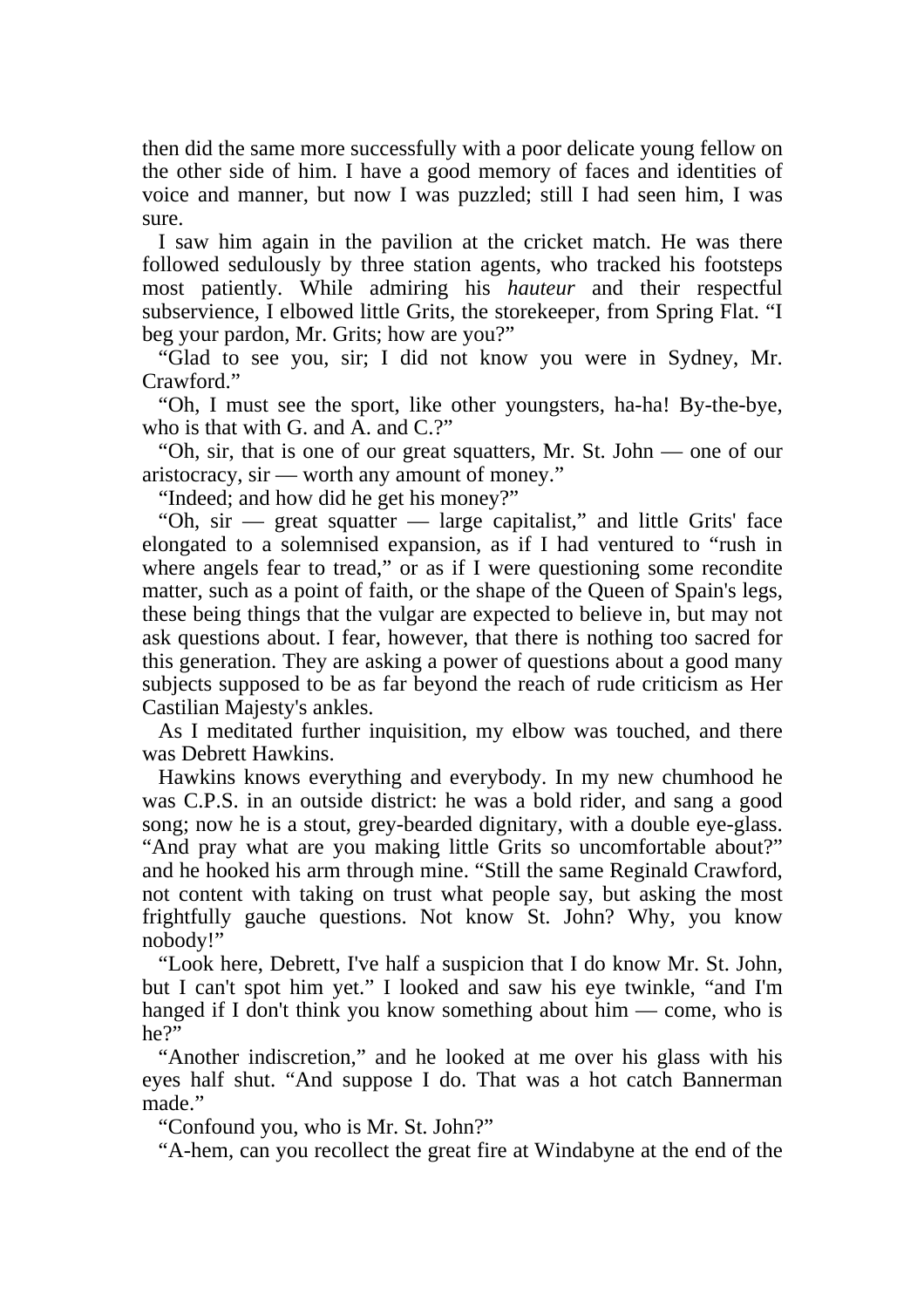'51 drought?"

"To be sure. I had only been a few weeks in the country then."

 "Well, then. Did not you and Short get some horses stolen, or planted, once, in passing the Levels, some years after?"

 "To be sure, we did, and there was a low 'pub' there, kept by two suspicious characters, that we believed had something to do with it."

 "Indeed, suspicious, were they? Very well, do you remember, after that, the escort robbery, at Marrambene, and a one-eyed scoundrel, called Scully, being hanged for putting it up?"

"Yes, to be sure. Snuffling Jim, that was the name."

 "Just so. We are getting warm, I see. After that came Free Selection, and there were some very successful blackmailing and dummying cases on the Yarombil and Wolgan frontages, in which people of the name of Donohu, and another man, whose name has escaped me, were concerned. However, they made a pot of money out of Jack Robertson's celebrated Agricultural Act."

"Bill Jones, wasn't it?" said I.

 "I believe that was the name. Well, then, Jones, if he was so called, disappeared; some said he was thriving in Victoria. I daresay that climate was better for him after his horse speculations. Some years after, a Melbourne man appeared, backed by Ginger and Bogoak, and other squatting firms, and went largely into Stations — and there he is in person, Mr. St. John — now look at him."

"Bill Jones, by Jingo!"

 "I thought so — on the Commission of the Peace for eight years — has just been revising and correcting the Tallamein Jury List. Very strong Conservative in politics, declares that Free Selection is the curse of the country, and should be put down. No wonder you shocked Grits. Ta, ta, you'll get your eyes opened in time." And this dandy of fifty-four waved his lavender-gloved hand to a carriage, and made his way outside the fence.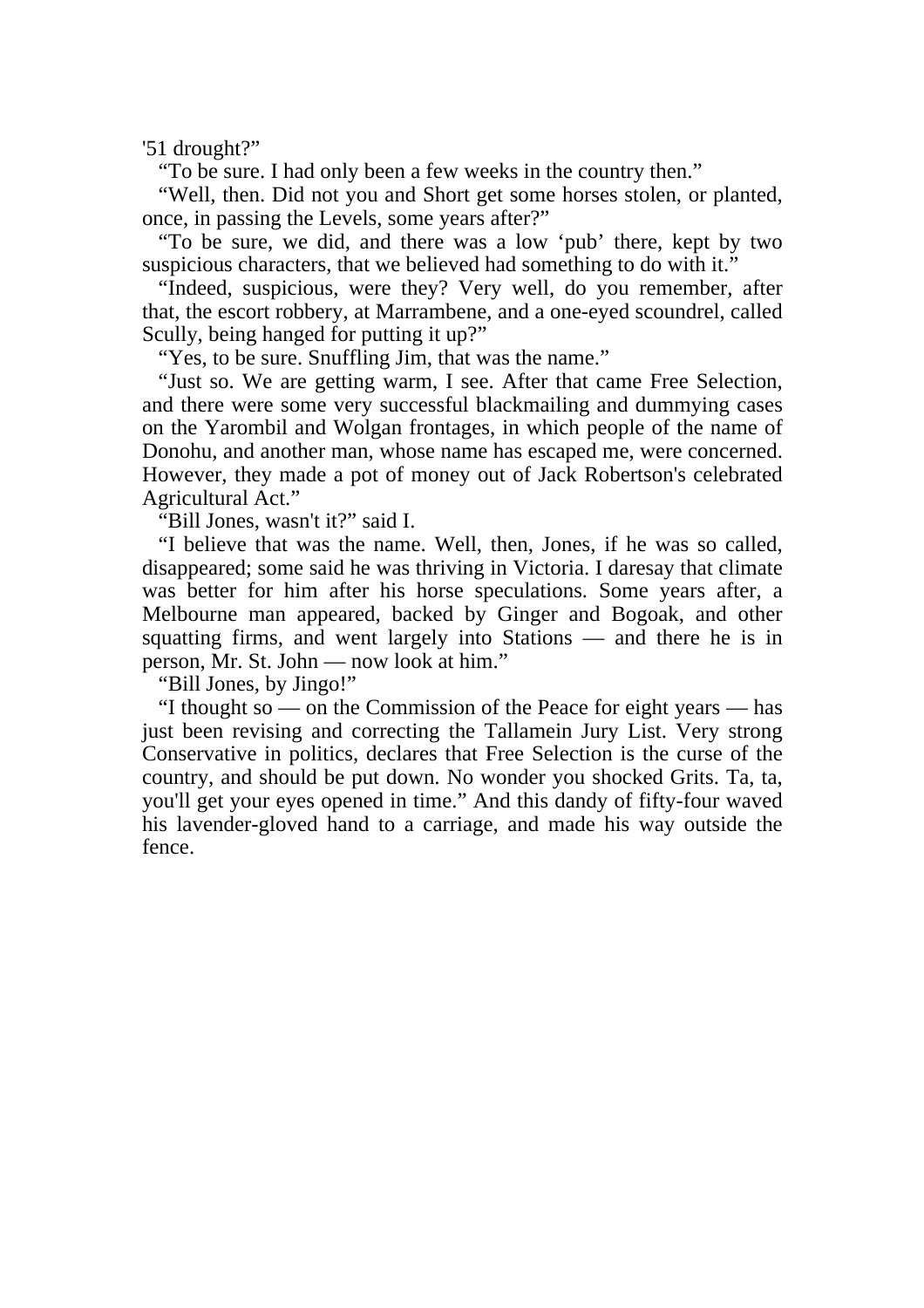## **Chapter IX. Antipodean Money-Changers.**

 One of these days, in the month of March, 1851, Mr. Sharp sat at his office-table in Lower Denison Street. He was gifted with a rat-like industry and intelligence, that took him pretty well through any business that lay right before his nose — just as one of these same gnawers can deal with a Bodalla cheese.

 Jeems Lapraik, who had the honour of seeing him once, when he hired to go up to the Station, remarked that he was "a howkin' creature," and so he was; but any matter beyond the microscopic ken of his daily routine, found him all abroad, capital though he was at "two-and-a-half per cent." and unmatched at building up a compound interest account.

 *Think*, he could not. Sustained reflection was out of his line. He could be down on a man like winking, or, indeed, if there was any set business rule to meet a difficulty, he would jam it on, and make it fit without looking into any of the niceties of "why or wherefore"; but now he had to deal with an important matter, of a nature much less familiar to him than overdue bills or salted invoices. He could not bear indecision; he often used the pithy axioms, "that there were only two ways of doing a thing, the right way and the wrong," and "that a man should act, and not dream over things"; so, to end his perplexity, he determined to "look round," see practical men, and get the best opinions he could. The kind of "opinion" that he would respect in the present instance would be that given by a loud-voiced director, or a florid carcass-butcher; in fact, he would think very little of any advice unless, in the first place, it was given by a "monied" man, and, in the second place, it must be roared out "*ore rotundo*." Anyone who spoke diffidently, who did not "come to the point at once," and "see a thing in a moment;" in fact, anyone who showed symptoms of using his brains, he set down as "unpractical."

 So, having got to the end of the busy pottering, that he called his morning's work, he selected a letter, docketted, "W. D. Smith, Windabyne." He turned it over, rolled his eyes, screwed his lips, then took his hat, and went off to various offices, and other places of call. He spent an hour going here and there; he talked to men on 'Change, and at busy corners, and then he went back to Denison Street, and wrote off the following piece of composition:

 "Denison Street, 5th March, 1851. "Major Smith, C.B.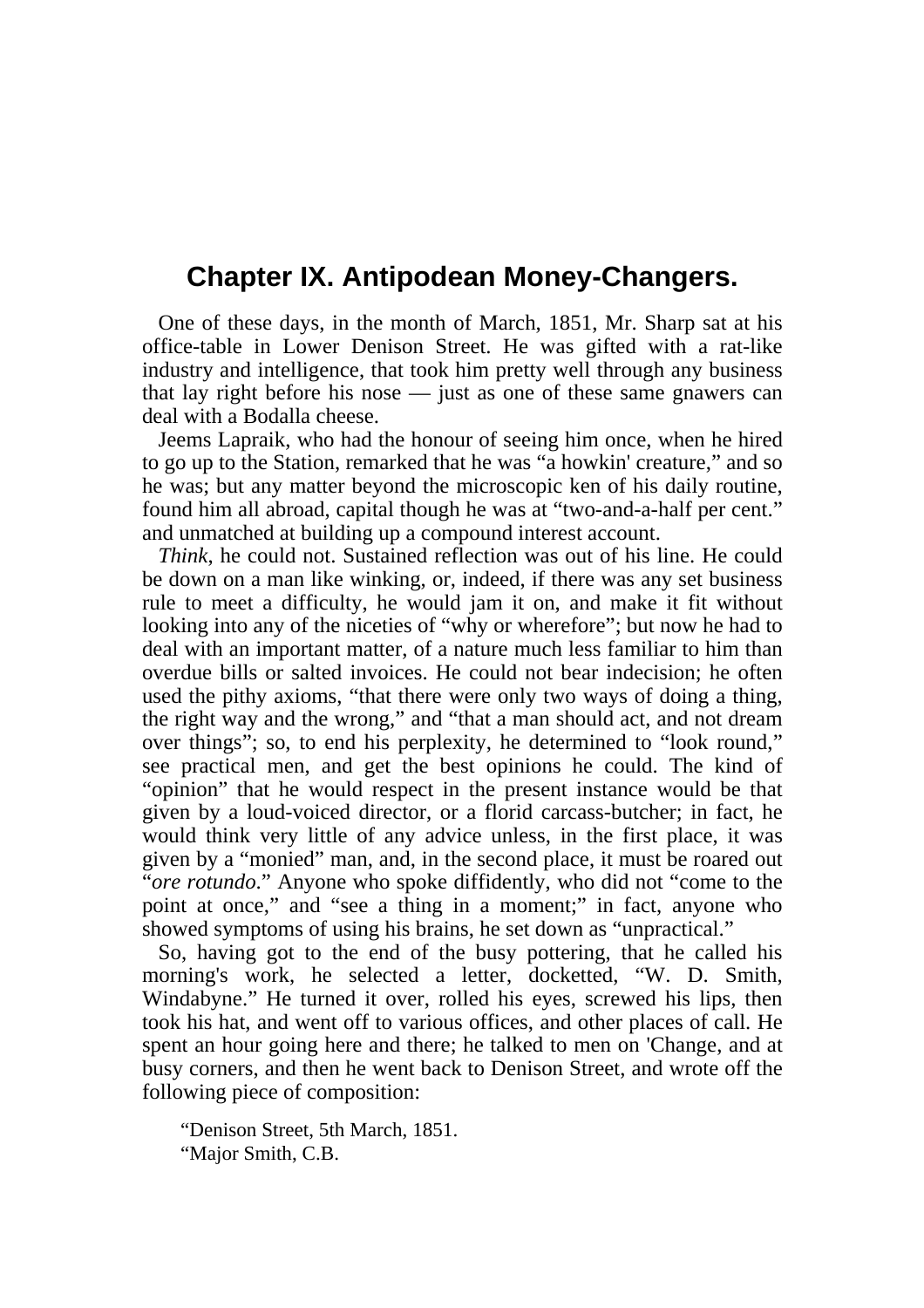"Windabyne, *via* Burramburrah.

 "DEAR SIR, — We are in receipt of your favour of the 20th ultimo, by which we are concerned to learn of the disaster that has occurred on your Station, also that you anticipate a further serious loss of stock from the destruction of feed by fire.

 "In the circumstances, we have thought it expedient to consult with business friends largely interested and practically acquainted with station matters, and the opinions which we have received confirm us in the impression that this misfortune could not have taken place under competent, experienced management.

 "We are advised by practical men that the fact of such a growth of grass as you describe being allowed to remain unused in a period of scarcity, gives proof of great want of judgment. If properly secured, this fodder might now be available to save much valuable stock. We are also advised by the same friends that there is great risk of the spread of grassseed from reed-beds, such as you mention, unless they are cut down in the proper season, a precaution which you do not seem to have taken; and, moreover, we are told that fluke, pleuro-pneumonia, or even Cumberland disease, are not unlikely to attack the sheep stock in consequence.

 "On these, and other sufficient grounds, we find it necessary, for the protection of our interests, to take the needful action as provided for in the mortgage held by us, and we have, accordingly, deputed a gentleman to visit the Station on our behalf.

 "As our course of proceeding will be determined by his report, we request that you will give him every facility in his inspection, and consider him as acting with full power in the capacity of our confidential agent. We shall probably write more in detail by this gentleman, who will start at an early date. Meantime we have to request that you will suspend drawing orders on ourselves on station account until further advised.

 "We are, dear sir, "Yours truly, "SHARP AND CO."

 But though Mr. Sharp had thus, with his customary decision, taken "practical advice," and written his letter, he did not feel satisfied, so much so that that he could not make up his mind to send it to the post. It was not that he felt the least misgiving as to the "facts" that he had collected from mortgagees, wool-brokers, and wholesale butchers. Never having seen a station in his life, he did not doubt the authenticity of these "facts" for a moment. It was natural that, having the very haziest notions as to stock, runs, and the methods in use with the same, he should present the various views he had gleaned in a somewhat mixed and incongruous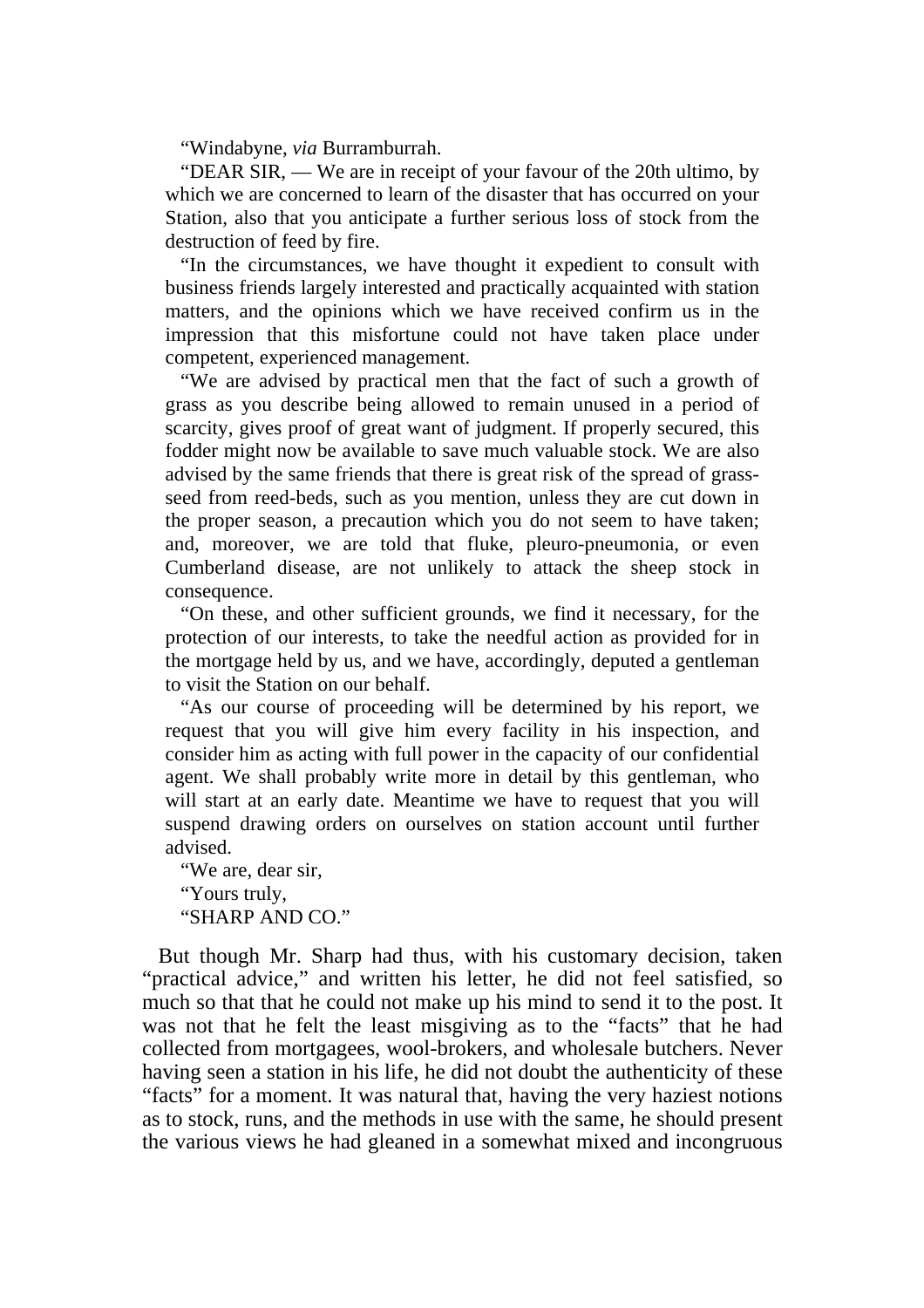form, as no doubt my intelligent readers have observed; and it was equally natural that he should quote, misquote, and unconsciously transmogrify what he had heard with the same trustfulness as he would use the terms of a "bill of lading" or a "charter-party."

 The cause of his hesitation was very different. It appeared to him that if he carried out his intention of taking possession of the station in its present state, and, as current prices were, he would incur immediate heavy outlay, without any prospect, near or remote, of being repaid. He would be more money out of pocket, and would get only a barren security. This was what galled him.

 Till lately, he had acted in such difficult station matters by the advice of a long-headed friend. True, it always turned out that that long-headed friend did not work for nothing. He recalled again and again that when the moment of fruition arrived, when the financial joint was to be cut up, his kind adviser always helped himself to the richest and juiciest slice; once, if not oftener, had he felt like the unfortunate cat whose paw was used by the ruthless ape to rake the walnut from the red hot ashes; yet once again, and not long ago, it had happened when a division of plunder took place, that his confederate, with many expressions of friendship and professions of fair-dealing, took the kernel to himself and left Sharp the shell.

 So much did our friend feel this last aggravation of wrong, that in the Windabyne business he had fought shy of Mr. Gully Trotter, and had indeed not gone near him; and yet now he admitted to himself that he would like well to have the use of Trotter's brains, provided the same could be got for nothing — but then this division of interest — especially such a division as he might expect, was rueful to think of. Here, at last, was Windabyne — the ripe pear — that, for two months, he had looked forward to as a mouthful for himself alone, without participation by confidant or accomplice; and now the prize seemed to have turned to ashes; all seemed risk, and the profit distant or nowhere. Were his fears clouding his judgement, or was it that he had neither nerve nor *nous* to deal with such business?

 But the natural order of events was already working to resolve his doubts.

 When a camel drops on the sands of the Sahara, the vulture, wheeling out of sight above the clouds, swoops with true instinct to the spot; so the threatened sacking of Windabyne was hardly resolved on before the commercial atmosphere gave sign of interest and stir among the birds of kindred feather.

 Sharp was roused up from an unwonted brown study by the delivery of the following note: —

 "Dear Sharp, — I hear you have some difficulty about the Windabyne account. I am willing to take it over, or go halves with you — whichever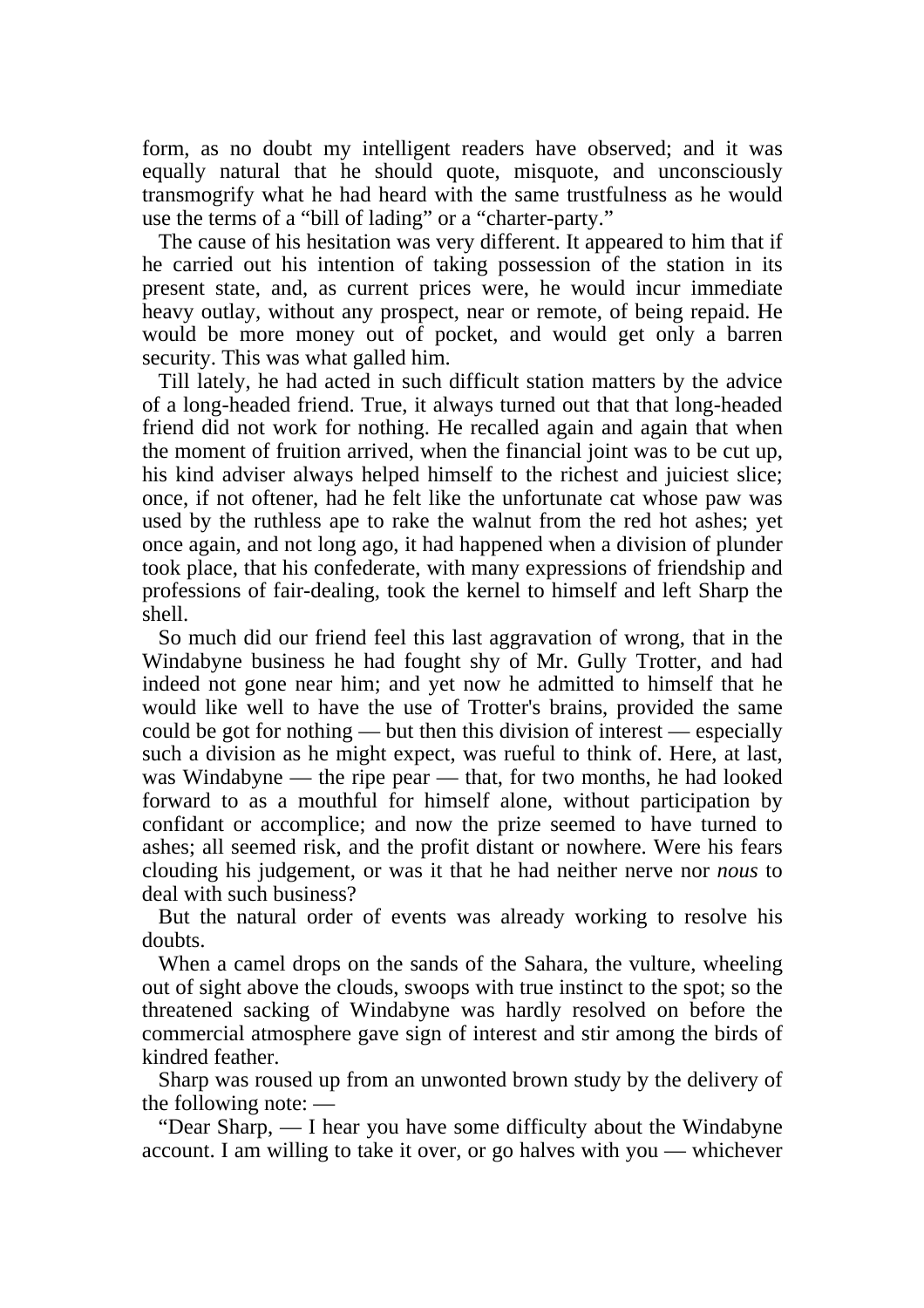plan suits you best. Look round if you have time.

"W. G. T."

 Here was his fate upon him. It was as if a hungry crow were just sitting down to the savoury carcass of a dead sheep, when the gaunt shadow of a native dog drawing near on the trail is projected on the ground.

"No, he would not; he would see Trotter  $-\frac{1}{x}$  but then, was he prepared to send up a manager and spend more money on a station for the time unsaleable, and with the stock dying fast;" and he writhed in his chair. It wants a good hand on the tiller between Scylla and Charybdis. At length, our little friend got more plucky; his eye twinkled, and a ray of intelligence shone in the end of his nose. "What could Trotter do more than he? Yes, he would go and see what he had to say, and not commit himself; and yes, he would *pump* him, and do what he thought best."

 Poor little man; he might as well try to pump out Sydney Harbour; so he betook himself to his friend's office.

 He was a dead gift to Trotter. Before the interview was over, the station account was a joint affair, and the latter secured for himself the first offer — the option of buying the Station when it was placed in the market.

 Mr. Gully Trotter was a very tall gentleman. As he sat crouched in his easy chair, his legs reached halfway across the room; and his body, in this position, looked no size at all. But his head, face, and full eye shewed thought and purpose. He was a born financier, of a breed of financiers that have made a good deal of noise in other countries besides Australia.

 He did not buzz about his office, tiddliwinking with pen and ink, like Sharp; he could spend his time much better; for, while reclining in the ungainly attitude he preferred, the powers within his cerebrum were assimilating raw material into schemes that would presently take effect through his confederates and agents.

 Sharp told his story, and it did not take many minutes before he became fully impressed with the perils and difficulties of his position, and the necessity there was for getting Trotter's help. His previous determination, to "pump," and make use of his ally, oozed away before the fixed stare of the steady grey eye that fastened on him; and, under the impressive, languid silence with which his words were listened to, the resolution with which he had come primed, sank down to the heels of his boots. His narrative began in a jaunty, brisk, auctioneer-like voice; but an occasional stony stare and sleepy ejaculation from the auditor took the wind out of him completely and, at length, he ended in a hesitating, disconnected drivel, feeling himself to be a greater fool than he ever thought before. Then Trotter, finding that he had thoroughly mesmerised and subdued his subject, with a pleasant smile, spoke to business. "Were they to work together?"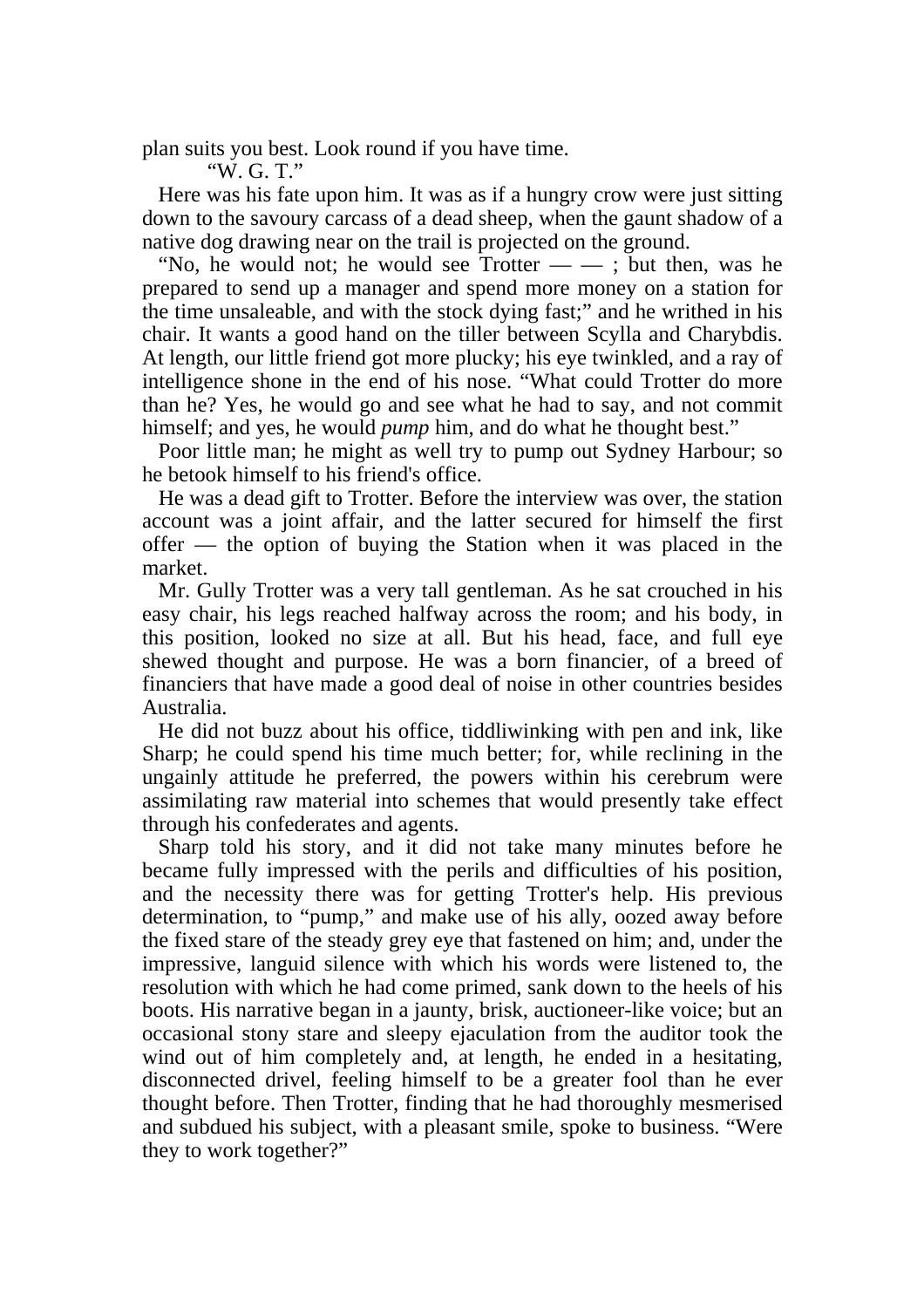"If Trotter would make a fair business arrangement — — "

 "And did you ever know me make any other? Come, Sharp, you shall fix the terms yourself." And we know how they were fixed.

"Now then, what are you going to do?"

 Sharp handed over the letter just written, which Trotter took between two fingers in a listless way; he skimmed the contents with a glance; and, after a pause, spoke with clearness and decision:

 "No, Sharp, this will not do. Who told you this infernal trash about *cutting down reeds, grass-seed*, and so forth? *Black* — indeed; let him stick to his bêche-le-mêr and Kanakas; and *Chalker*, you say, *a practical man*; it's him you are going to send up! A butcher's clerk! Now, listen to me; you've got this security in your hands; it is undoubtedly depreciated, but you could not sell the station now if you tried, even at a loss. Your object is to get your own money out of it, and as much more as you can; therefore, you must keep Windabyne, and work it to the best advantage. Well, mark what I say; there are signs of the drought breaking up, and if so, stations will be good property yet. Moreover, there is another event pending, or I, as well as others better informed, am much misled; there are parties out looking for gold over the Bathurst hills, and it is said that some returned Californians have actually found the metal."

 At this point, Sharp, in spite of his fear for his coadjutor, could no longer conceal his sense that Trotter had given way to a childish delusion. Trotter to believe such utter rot! Could any one pretending to be a sound-headed business man credit such nonsense for a moment? He suspected that he must after all have over-rated Trotter's ability in station matters — he felt as if he had made a mistake in coming to him. "Gold found! gold mines! humbug — if he said as much in the Exchange newsroom, he would be laughed out of it!"

 It is said that Lord Palmerston when in office, kept attached to this staff in some capacity a Major — — . He was asked what he kept him for. He said the gallant officer was his "Foolometer," and his business was to go round the clubs and other places of resort, and hear what "everybody" said on public questions; and thus his noble patron learned the approved conventional tattle on all subjects, and he could gauge the mind of these coteries without leaving his arm-chair.

 Sharp would have been well fitted for such a job from the calibre of his mind. He was so representatively commonplace, that he echoed only the obvious truisms of the day; and to him hypothesis, imagination, or any other forms of mental projection were perfectly impossible; so much so that once he provoked Trotter to remark that "he never knew anything till every ass in the country had brayed it out."

 Meantime his mentor took little notice of his ejaculations, but went on good humouredly, —

"*Theory, humbug*, you say; very well, we'll see before long; but I'm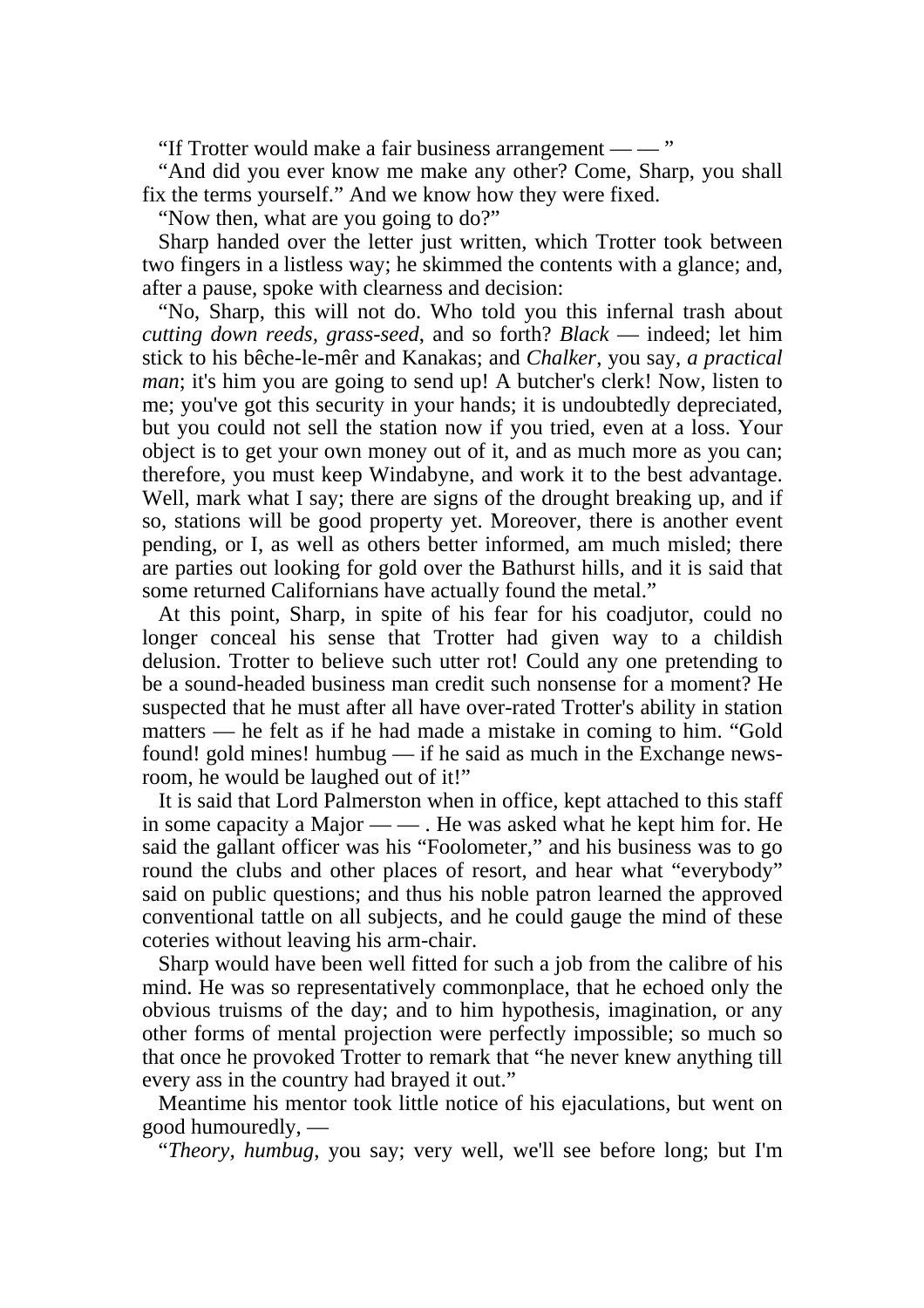much mistaken if we have not such a turmoil in a few weeks as has not yet been seen in Australia. No — '*Stations will not be smashed, — everything will not go to the dogs*,' as you say, but plenty of stations will be for sale for an old song in the panic that likely will follow; labour will not be to be had; everything for a time will be in confusion, but afterwards, when crowds of people come here, things will shake down, and then stock and stations will probably be higher in price than ever they were before. Now, the advice I give you will be equally good whether these things come to pass or not. Get the station managed and worked as cheaply and as well as possible till things come round. When you have honest, sober, honourable people like the Smiths to deal with, you ought to stick to them; '*no knowledge*,' you say, '*not a practical man*,' — I tell you Major Smith and his sons know four times as much, and each of them is for any purpose worth two of your butcher's mate, Chalker. Well, with the incentive of good treatment, which I recommend, and the hope of clearing the Station, which may be supposed to be *held out* to them, you may depend upon it, they will keep the stock by hook and by crook whether shepherds are to be had or not; perhaps they may even replace the burned fencing. '*Hickory says that all the practical bushmen are laughing at this fencing, and saying that Smith has ruined the Station by it*.' Does he? I have my own opinion about that. Fencing I believe will be greatly used yet. By leaving Smith and his family in possession you will get the place worked cheaply; far more economically than with a paid manager and hired men; and, by the time prices rise and the station is in good working order, your plan is to foreclose and either sell or take possession — getting rid of them of course."

 "And so you don't intend after all that they should work off their advance?"

 "Work off their advance! What do you keep your books for? How can they work it off with charges accumulating at the rate of seven-and-a-half per cent. every half-year; besides with all their saleable stock, produce and payments passing through your hands?"

 Sharp's little red bristles fairly stood on end at this plain speaking, and his mouth for a moment seemed to shape as if be would urge caution and prudence, but the superior boldness and cunning of his confrère awed him into silence, and, with a cool, logical gravity worthy of one Nicolo Machiavelli, Gully Trotter went on: "My good fellow, I give you the best business advice I can, in the plainest terms — '*you thought I advised you to stick to the Smiths as they were honest people*.' I fully appreciate the honour and honesty of Major Smith and his family — as items of commercial value — but I by no means hold myself bound on that account to deviate from a sound and legitimate business course out of any consideration for them;" and he added, with considerable scorn, "you needn't sympathise with the ruined family, we are not at a tea-meeting,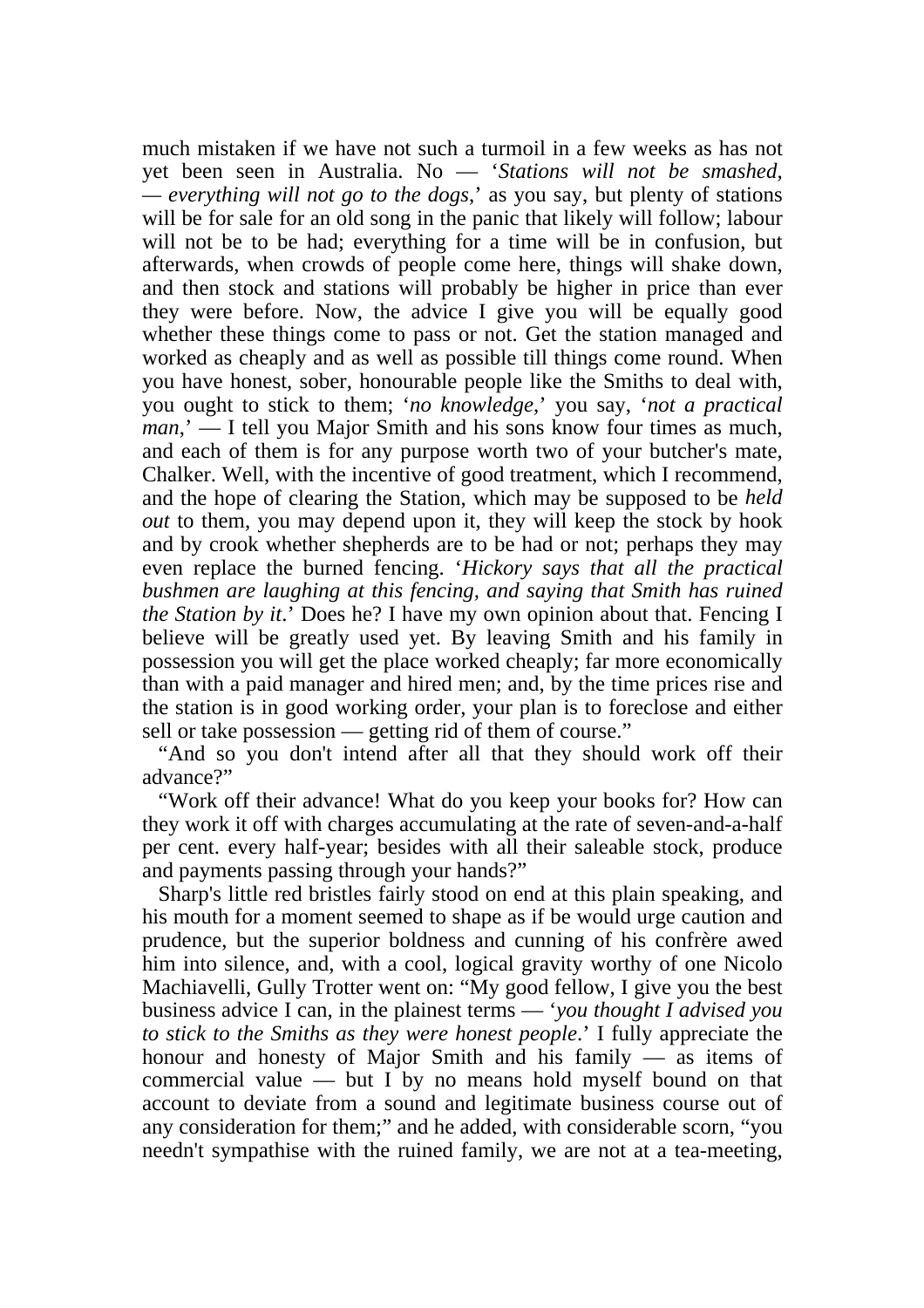and there are none of your pious friends present. I think, when you and I entered upon business, we had little intention of being baulked by any such whims — at least, I never had. I give you plain advice, based on good reasons, and I think, considering how we stand, you should take it. I say, let them look after the place until it is saleable at a good price, and then wind them up and have done with them. That's the only sound course. Meantime, write a short letter, such as will inspire confidence, so that they may get to work with some energy — and you may as well fix a certain limit for station expenses."

 No Italian of the middle ages could play a game in which human beings were the pawns with greater coolness and fewer scruples than our long-legged friend; and little Sharp, whose eyes had been partially unclosed to the profound treachery of the scheme marked out, speedily smoothed over such unwonted promptings by remembering that it was "merely a matter of business," and he went and did even as Trotter told him.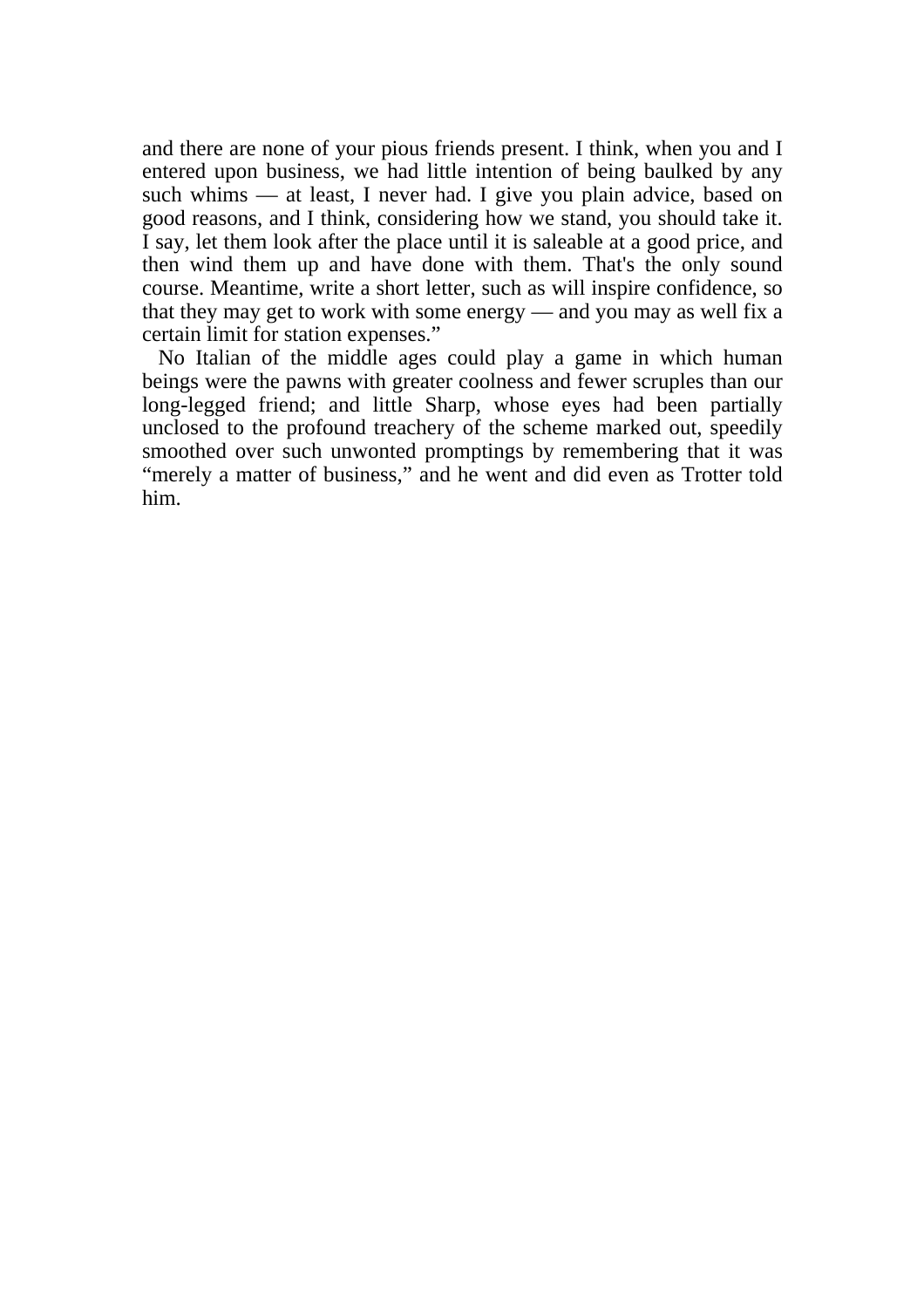## **Chapter X. Rain at Last.**

 While business matters were being thus discussed in Sydney, our friends at Windabyne awaited their fate. Major Smith cherished little expectation of reprieve from ruin, but in the buoyant natures of the young ones, it was impossible to suppress hope. They looked to a change in the weather as likely to give things a turn in their favour. The clouds were now hanging heavy and low over the ridges and plains, and the boys watched keenly for the downpour which they thought might even yet repair the shattered fortunes of the house. And so they told their mother, "If the rain comes, a few months will show a complete change; the wretched sheep and cattle would soon recover, and a good season or two would make up for all our losses. Then Sharp's money would be safe; he would get his interest, and what more did he want? Father was too down-hearted — all was not lost — so cheer up, mother, we'll have Windabyne for many a day yet." And she, poor lady, weakened and impressible, was too happy to see her boys hopeful, and Mary was glad when her mother smiled again. But Major Smith encouraged no such hopes; he felt that there were more links in the financial chain that bound them, than his sons, in their simple calculation, deemed.

 Mrs. Smith had seen into the abyss that yawned at their feet, and the fright had shaken her; but they had not, after all, fallen in, and, indeed, they might not.

 "Her dear husband was too desponding, and it was not for her to add to his gloom. What the boys said, seemed reasonable. Did not her husband think so ?"

 "No, better to build no hope in connection with the Station, as long as the mortgage was unpaid."

 "Well, he knew best, but the rain, if it came — and it looked like it — did not Mr. Elliot say that a change in the season would tell in our favour? and prices might rise? and perhaps somebody would be got to take over our business who could do more for us than Mr. Sharp?"

 He only sighed and was silent; he dreaded on *her* account these alternations of hope, with the inevitable, as he believed, disappointment to follow. If the question of "ruin" were once positively accepted and looked on as finally settled, he believed that Mrs. Smith's mental vigour and courage would strengthen her to cope with their altered circumstances; but, with the symptoms of nervous disorder she had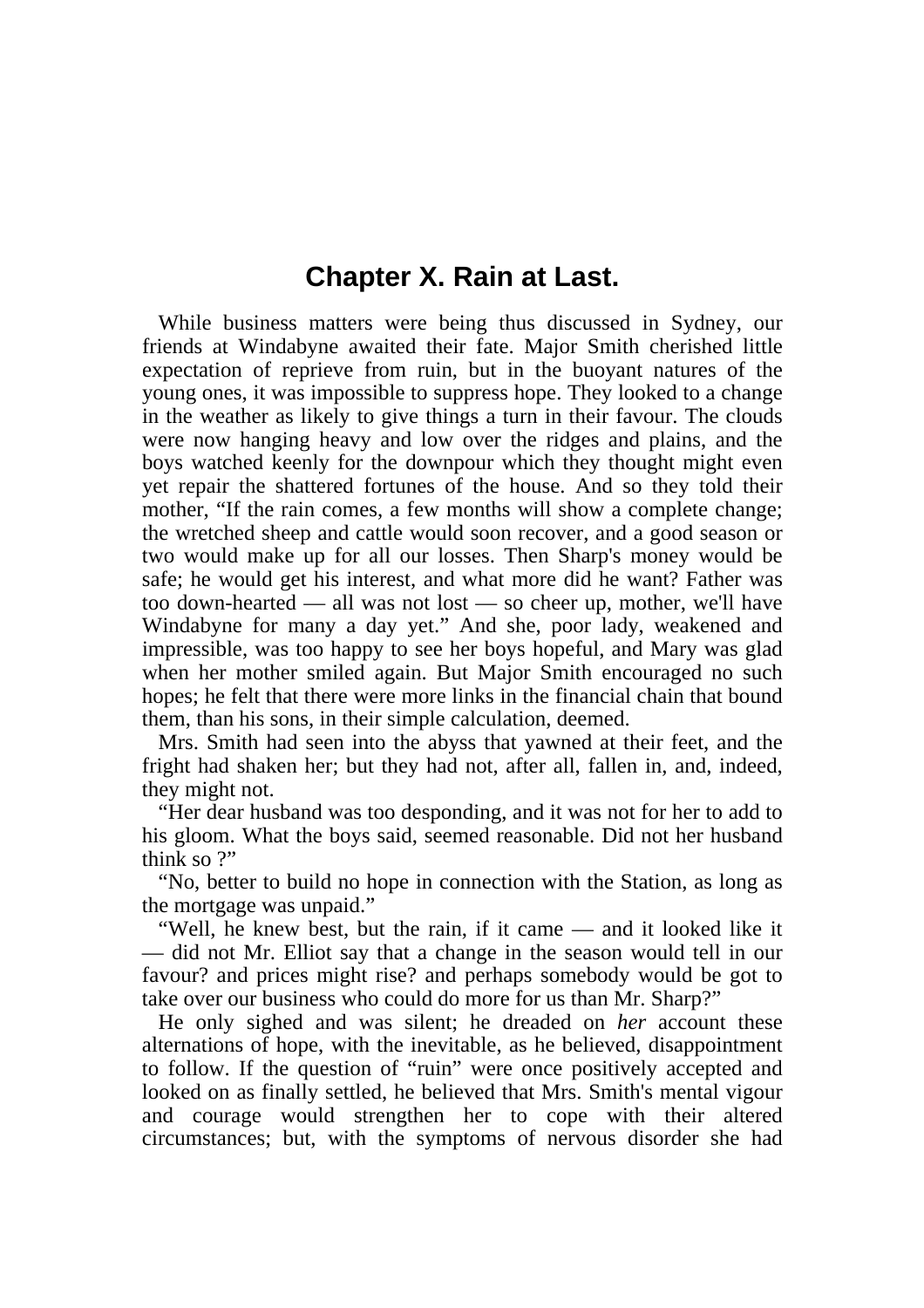displayed, he dreaded the wearing irritation, the strain on the mind and tender frame that would follow the changes from sanguine hope to deep depression, and Kroeber had warned him to the same effect — "Study, my good Major, to preserve in Madam the equable mind — let her not be harrassed with ups and downs. In a poor cottage, with you and her children content, she will do well. She cares not for *anything* but for you and them to be happy. But, like the constant water drop, one day hope, the next fear, will wear her away. Bah! never mind the Station, let it go. Get a post — they want men like you, Poliz Magistrat, Councillor, what not — a soldier of rank surely can find a modest place in a young colony. And the boys, what can they not do? I will back Jack, and Will, and Fred for five pounds against any young men. Go along, do what I say, and Madam will be well."

 And so our old friend wished it to be; he hoped that the uncertainty would soon be over, and then he could look for some position such as his German friend suggested; but he heard the eager, joyous voices of the young ones as they watched the floating clouds and changing signs of the weather, and he could not but involuntarily share the reviving influences that filled the household, though his inward promptings warned him against yielding to illusive imaginings, too likely fraught with bitter disappointment, and it might be with enduring sorrow to her whom he loved best.

 Still withal, even in the utmost peril and distress, the human temperament is elastic; life would be sad and bitter indeed, if every grief and every disappointment made their enduring mark, or cast a pall over our daily outgoings and incomings. It is well for us that the whole scheme of nature involves daily changes, soothing influences, and pleasing variations, that yield an element of health and pleasure, even as the sunshine falls on all alike, the rich and the poor, the good and the evil, the just and the unjust.

 With the middle of March, the turn of the season comes, and how pleasant is the Australian autumn, especially after a long dry summer. The sun-heat no longer pours straight on the burning soil; the earth on her course to winter has glided from under the direct influence of the day-god, and his oblique rays cast shadows at noon; fogs and dews appear at morning dawn; the clouds rest on the hills; and at length the needful electric shock bursts the treasury of waters.

 As these changes come, a new page of nature is opened; the sights, sounds and odours are altogether different from those prevailing during the height of the drought; we breathe a different air; our pulses beat by a new rhythm; while joyous life bursts out anew in plant and bird and beast.

 So we stood in the verandah at Windabyne watching the signs of the drought breaking up, and feeling our veins and nerves beginning to tingle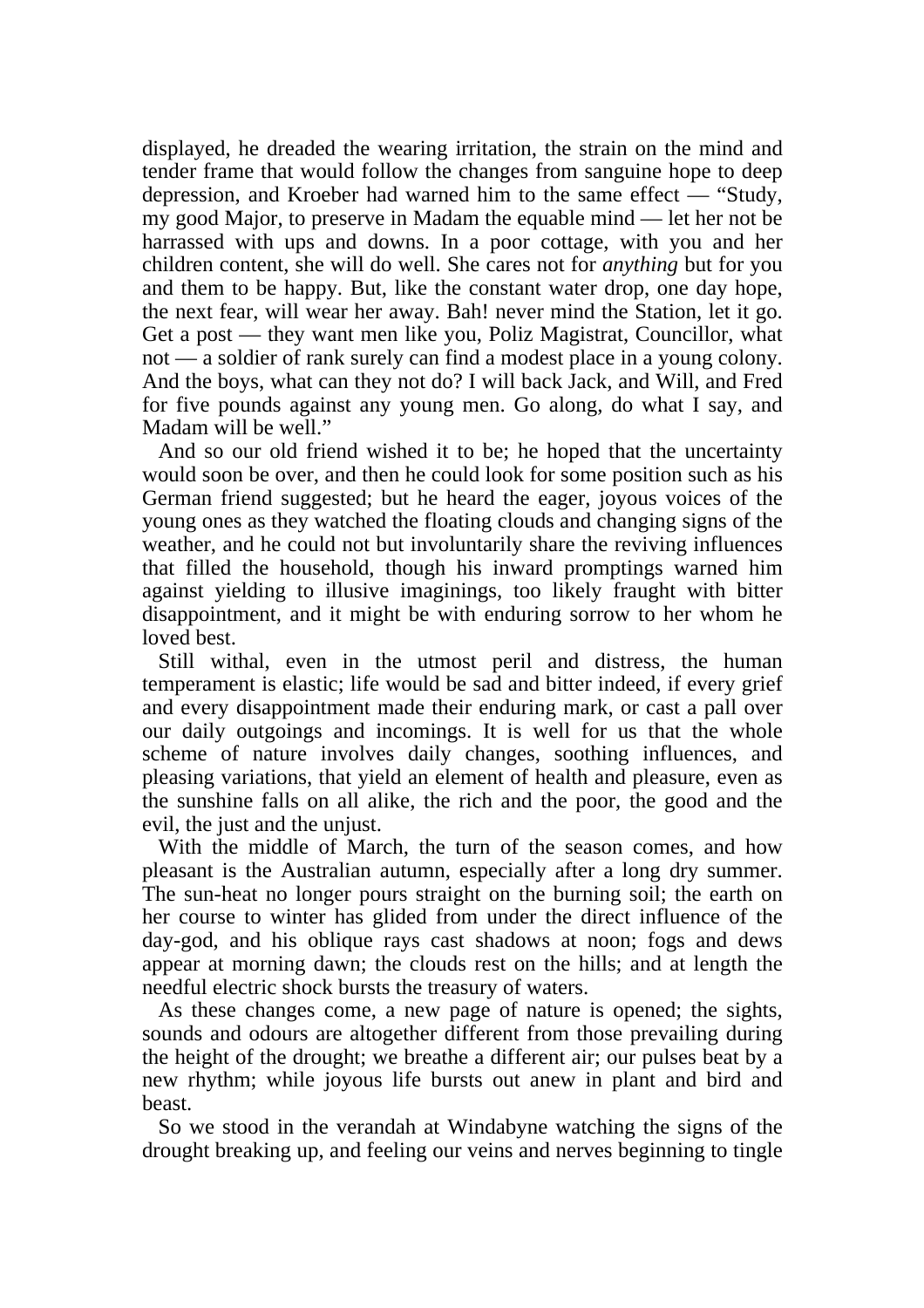with new life — and we did not watch in vain. With dark, there was steady drizzle,and when midnight came, there was the real long-lookedfor down-pour, overflowing the eaves of the house, softening the bricklike soil into mud; cracks that had yawned for months settled in and closed, and puddles stood where no water had been for a year. The river, for long little more than a chain of clear-brown waterholes, felt the swirl and the swash of a thousand streamlets, yellow and turbid, carrying before them the scorched and blackened relics of the fire. As the ridges soaked full, every cattle-track became a gutter, and as each ochrecoloured runnel spouted and jumped on its way to the main channel, joining with thousands of others, Yarombil and Wallundry came together with a roar among swaying oaks and crashing logs, to grow yet in width as the flood rushed on another hundred miles, to swell the sister stream Wolgan in its race with its kindred waters, to where the wool-laden steamers now snort and scream on their way to distant Goolwa.

 And men's hearts began to revive, and the lank weary kine licked the green shoots that burst at once through the ovenlike soil, and the poor brutes seemed to be cheered as if they knew that the time of plenty was at hand; and the good wife, in many a back-country hut, brought out the carefully hoarded stores, the last half-bag of flour, and the few pounds of rice and sugar, to make plenty of good bread and pudding for the little children; and the wretched calves, that would have been killed and turned into food to save, as it was said, their own and the cows' lives, were now let go free; and the poultry, the few left, were spared; for there would be milk and beef in plenty now, and the carriers would bring everything else in abundance, as soon as there was grass on the roads.

 This was well for all up-country people, and for days after joy and hope beamed on every face at Windabyne, except on that of the master of the house. His experiences of finance had branded into him the impression that there was no safety short of the extinction of the mortgage debt, and, as he sat alone, he mused of what answer would come to his letter — whether the climax would be now or in some months. In any case, sooner or later, the wreck was certain, and the ruin would be total. He had kept no separate funds, no other resources. Everything that he had in the world was in the Station and was legally the creditor's property. The proceeds of his commission, his interest in an Officers' Life Society, a little Government stock left his daughter, all had been capitalized and put in the one venture. Every article in the house; the old silver plate that his mother left him, Mary's piano (a relic of his wife's school days), all would be covered by the Deed he had signed,"a mere matter of form — a bank rule — a temporary arrangement," as Bogus smilingly told him, turning the parchment folios.

 He had never put away money in any shape. His strict sense of honour, the very quality on which Trotter founded his calculations, thoroughly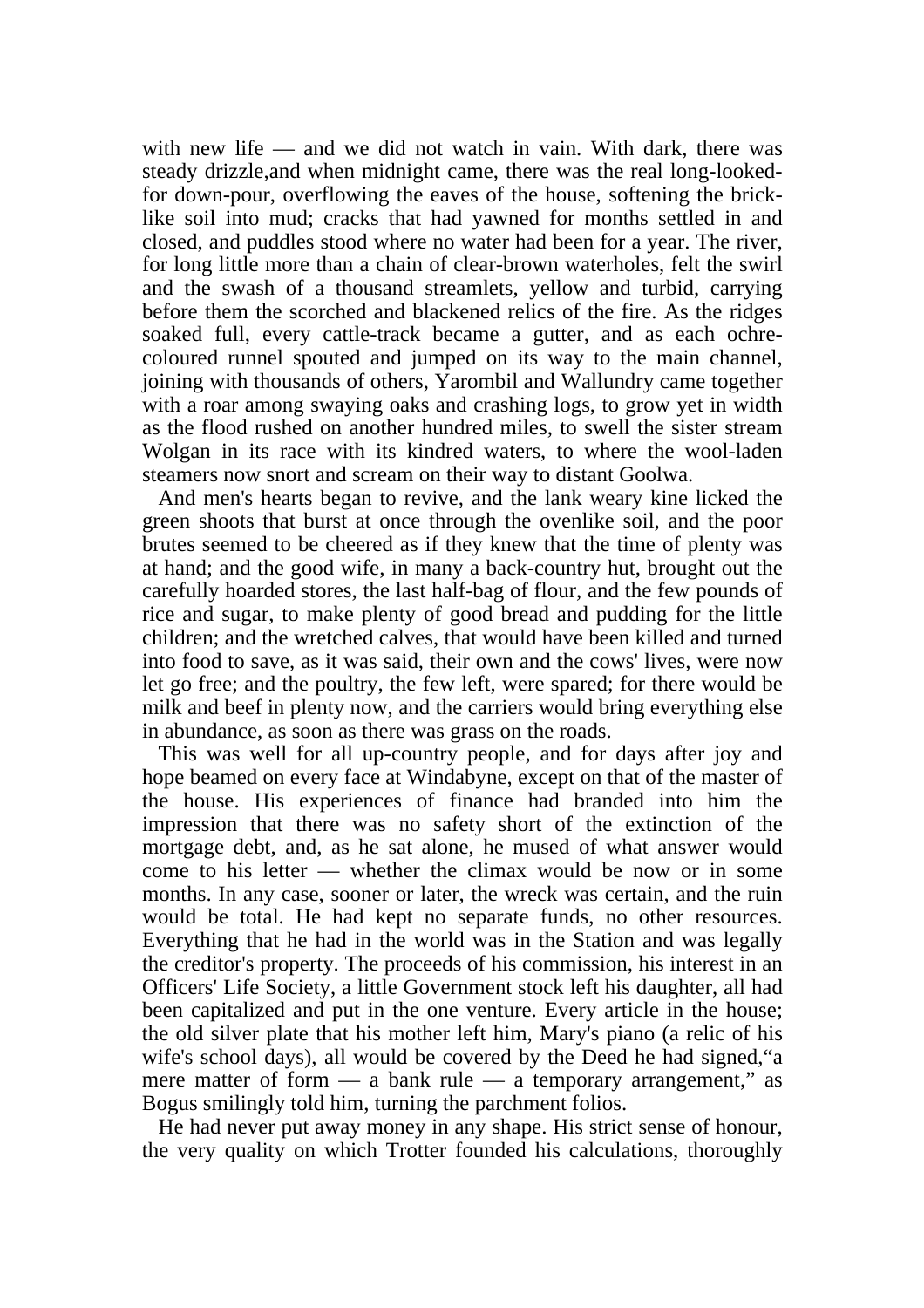verified the opinion of that shrewd financier: it made him helpless in the hands of the business men, who each and all of them feathered their nests warmly whenever they had the chance, whoever might eventually pay the cost. This fact — his absolute poverty and helplessness — stood before him like a beacon in his future track. He braced himself to think that in so many days or months — it could hardly be more — he would be without a roof, without money, without any resources or means of getting an income. His name, when he was turned out of his Station, would, he knew already, be vilified by the commercial authorities who had dug the pit for him. They could not call him dissipated or dishonest, but poverty and helplessness can be damned and libelled effectually and safely by a shrug, a sneer, or a cold shoulder. Poison-barbed slander and imputation of this kind are unanswerable.

 There was, in especial, one feature in the future, pictured by our old friend, that filled him with dread and aversion. He knew well that circumstances would force him, when the crisis came, to move to town life, to Sydney, with his family. Their neighbours in the bush would urge them to stay with them; but to accept such hospitality was impossible, beyond the few weeks' interval while needful arrangements were being completed. They must keep together, and they must do something, and to Sydney they must go, for all the network of interest, power, and patronage, centred there. His clear discernment interpreted and drew in vivid outline, what the town life, toward which they drifted, would be.

 The chief "town life" that he hitherto led, was that of the club or the barracks; an occasional guest at the best houses; and, until lately, honoured and welcome everywhere in the chief city. But for the ruined squatter, the man trampled on and derided by bank authorities, there was no hospitality, or even countenance to be expected. In this he knew kroeber was wrong. It was natural for the continental, trained to look on military rank, scholarship, and character as giving a man status at all times and everywhere, that he should make the mistake. He could hardly be aware of the actual predominancy of money as a power in Englishbred communities, and how it needed nothing but the name of poverty to cut a man off from all the ties of interest and connection; always saving and excepting in those favoured commercial coteries, where a heavy insolvency tells nearly as much in a man's interest as a moderate capital.

 The ruined man from up the country would be unknown, unnoticed, or covertly pointed out and disparaged as impracticable — hopeless — a man "to have nothing to do with."

 For him, there would not be the life of the merchantprinces, the magnificent villas — the glorious "rus in urbe," of those who counted their incomes by thousands; or the trim terraces with their wide balconies festooned with trailing creepers, and looking over tree, sward, and water, where dwell the families of officials and professional men; or even the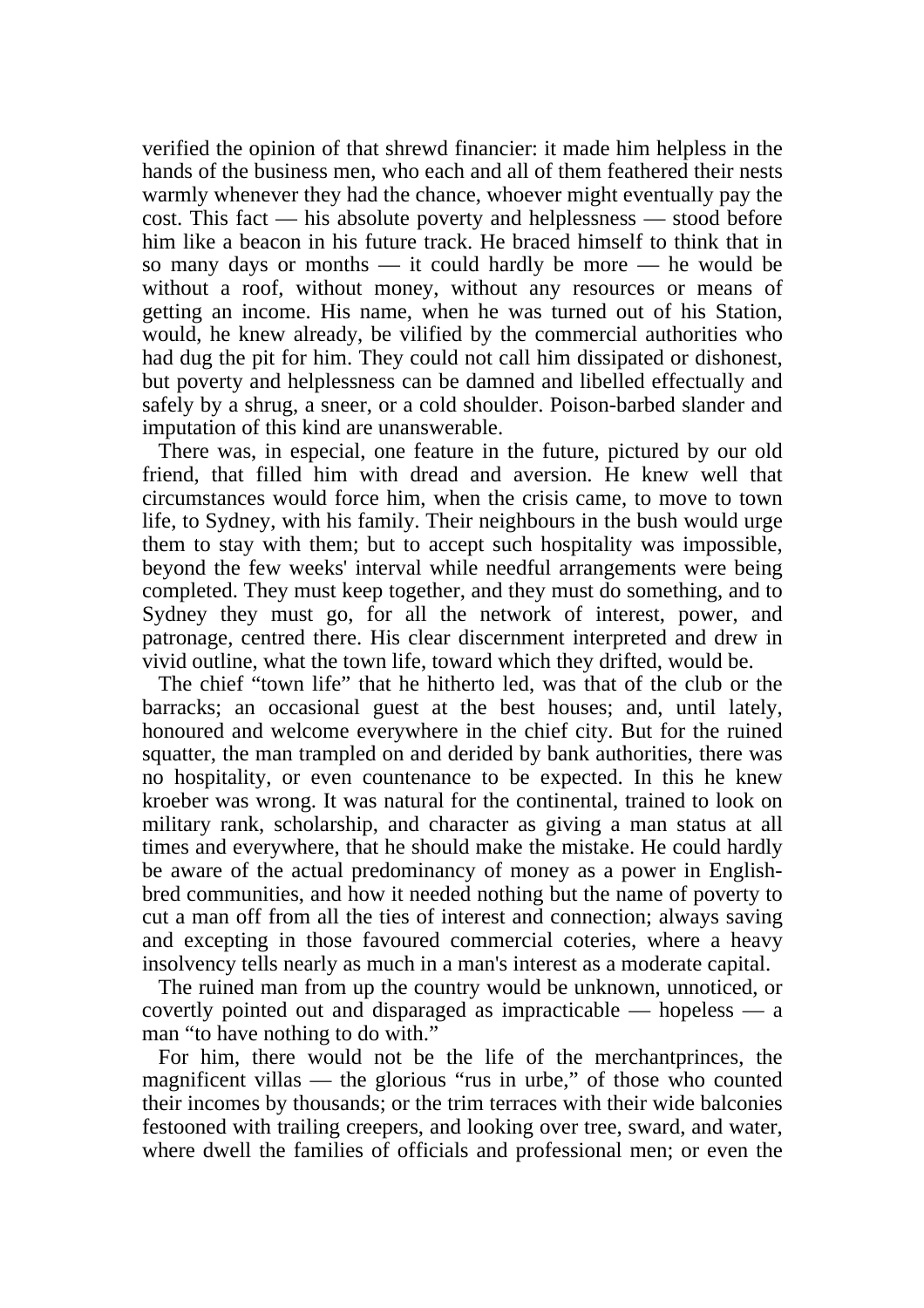snug cottage built for thrifty clerk or thriving artisan, by that modern miracle-worker, the Building Society; he knew well that none of these were for him; but for the man on the downward track, there were the slummy streets, the third-class houses in the last stage of building-lease decay, with dirty, unwholesome, and vulgar surroundings, rotting with poverty and municipal neglect, and leading to a yet descending scale, a lower abyss beyond of social death: beginning with the cheap boardinghouse, and ending, through easily-calculated stages, not necessarily to be realised, but still always possible and in view — in the common lodginghouse.

 Absit omen! He shuddered at the foul vision. Such must not be their fate — he would bring home interest to bear: he would write to old political and military friends; there must be offices suitable for him in the gift of Government, if due pressure were brought; and so he wrote letter after letter; and many a veteran of the wars, and many an old family friend shortly put old gazettes in their pockets, and revived the memories of old Under-Secretaries about Meanee, and Prome, and Bhurtpore; and strong recommendations came to Sydney in a year or two in favour of the Major; but then, there were shoals of candidates — of younger and fresher men — men, moreover, who had made themselves more agreeable at the "Lands," and at "Government House"; for, during the satyr-like regime that preceded the gold discovery, neither the Major, his wife, nor daughter, had even been within the Vice-regal walls.

 Meantime, it pleased him to write and open his heart to old cronies, and the rain poured on for days and days.

 We"boys" did not now go often on the run. The less the stock were disturbed in such weather the better. They would get grass by the mouthful in a few days, and to rush them about in their weak and precarious state would cause endless disaster. Judicious watchful leaving alone — that was the best plan. Somebody would crawl down the main road through the run, and go quietly round the outside now and then, and this had to be done with caution. Much of the ground was like a quagmire, and the reckless rider was soon embogged to his girths; at least, I met with such a mishap one day I was sent to try to make my way to the Dam Station, and report on matters there. Becky floundered, and went down to her brisket, throwing me off, and rolling on her saddle, with the white spume spurting all over us; and when we got out of that, the black-soil plains were nearly as impassable — each of the mare's feet carried twenty pounds'weight of sticky mud, and she made a track like an elephant. I came back, and was well laughed at. It needed a wary bushman and a clever horseman to ride through the run now. And so we spent most of the wet days at home, getting ready our equipment, saddlery, whips, hobbles, and so on, for the muster that we must begin as soon as the ground became dry, and things were plainly mending; lowing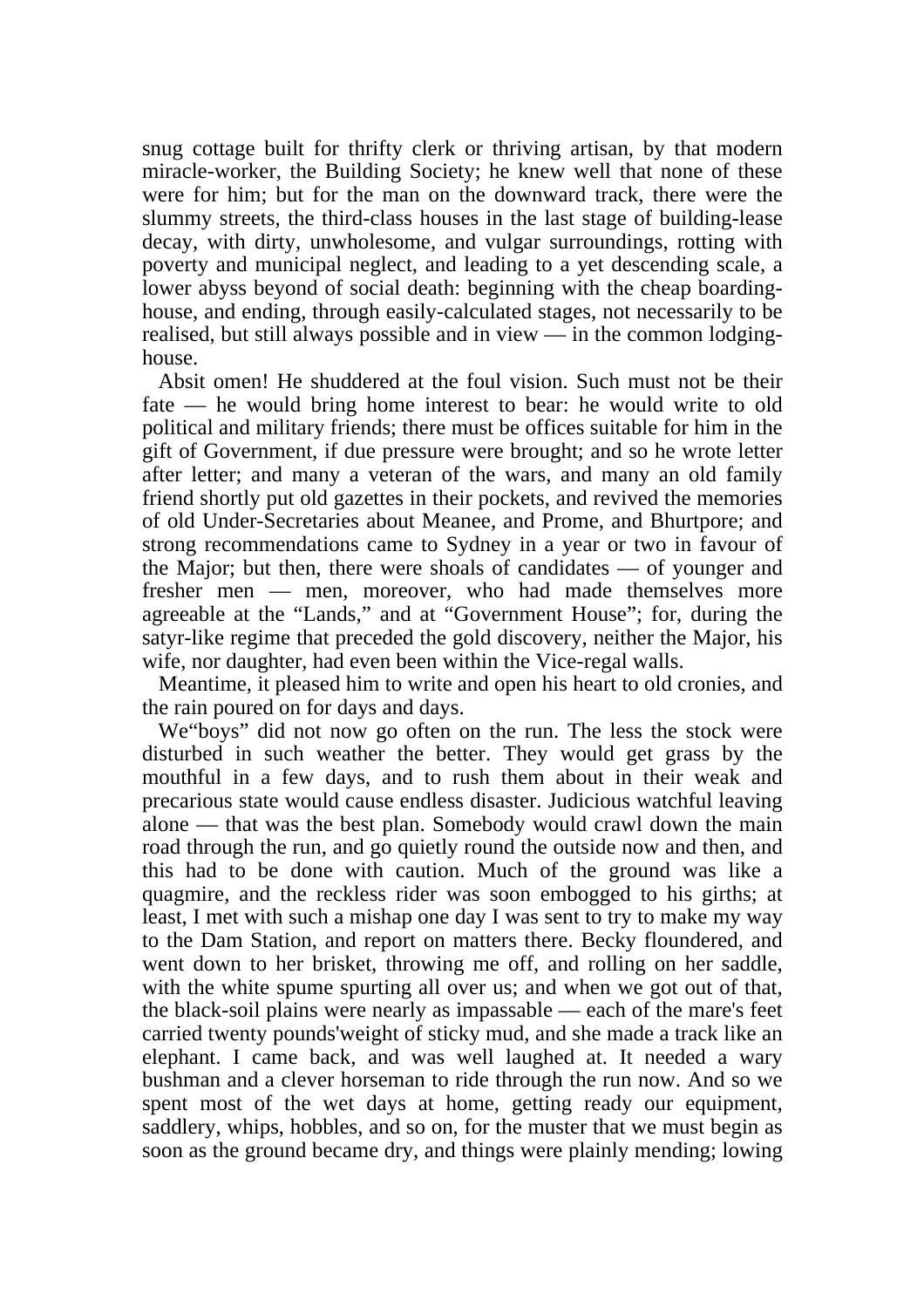cows, with tender calves tottering beside them, would come round the home-paddock fence, and the bush mob of horses would race up from the distant back gullies to the well-remembered racks on the pole fence, where they used to get hay and salt, and they would whinny, and gambol, and buck, in the joy of vigour and life, and then they would dash away back to their haunts in the ridges, manes and tails plastered and tangled, scattering showers of mud, and leaving a broad, raw track through the young grass like a mail-road.

 And the Major still sat every afternoon in the same seat, to muse and brood. He sat at that very window on that memorable day when Bogus came down to the white gate — just five years ago — and told him how Fixity of Tenure was passed into law, and offered him a loan in the name of Admiral Baggs and the directors of the Waratah Bank. And this rascally transaction was the cause of all the mischief impending — and this was what people called getting "capital!" How well they would have been without it. There, before him now, was the real source of wealth — the grateful rain — the teeming earth — the mighty luxuriance and genial forces of Nature. These asked only the aid of man's hand and eye to give him the riches of the herd, the field, and the forest. He saw now that the pen and ink processes sworn to and practised by financiers produced nothing — did nothing — were but shallow tricks for putting money into wrong pockets — and how mankind were gulled by these same financial rigs! He himself had been offered bread, and, lo! he found it was a stone.

\* \* \* \* \*

 And a horseman was entering the gate again. There was his fate once more. It was the postman. A wiry, lean youth dismounted at the gate, and took the post-bag, wrapped in much oil-cloth, from the pack carried by a wild-looking filly. He hung the horses up and came to the window, where he saw Major Smith. "I hope the letters are not wet, sir — the coach reached Burramburrah only night before last. The filly got away from me in the four-mile creek, and I thought she would be drowned, and I had to swim two other crossings."

 "Well, my lad, get your horses into the stable, and go to the kitchen yourself and get something."

 He opened the letter, and it fell from his hands. Could such things be? Sharp wished him to go on as he thought best — expressed full confidence, and desired him to draw for wages and necessaries up to a certain limit.

Was there more in this than what appeared.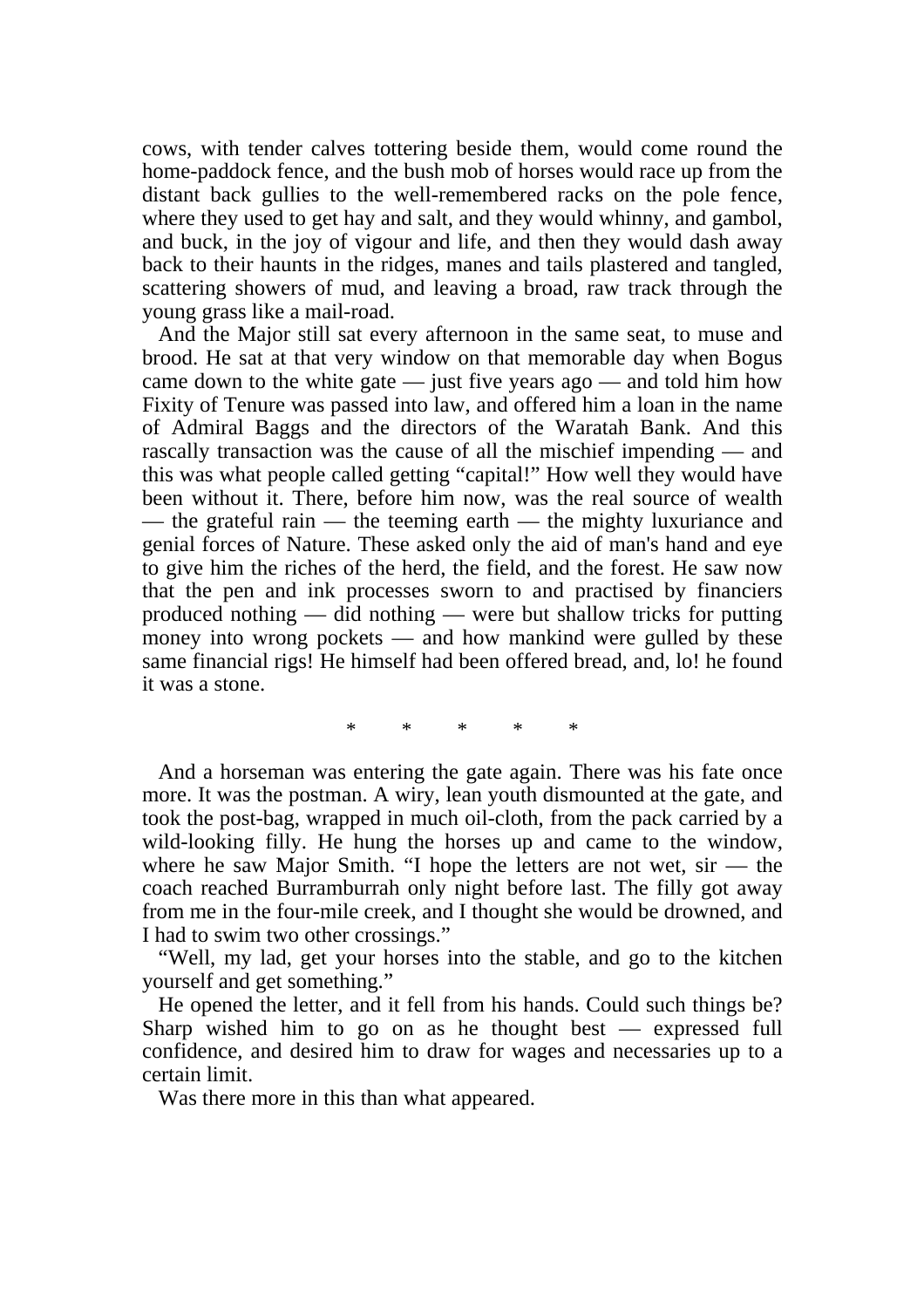## **Chapter XI. Of Mustering Cattle, and Other Bush Work.**

 Our old friend now laid aside his distrust — at least he schooled himself to do so — to suppress the doubt that still lingered in his thoughts. Sharp must be, he felt bound to assume, either a fairer man, or a more far-seeing one, than he had given him credit for — he might indeed be both the one and the other. After all, he himself might have misinterpreted the commercial mind, and mistaken the standard of commercial morals. Undoubtedly the wisest policy for a merchant or financier, who wished to build up a high reputation, and make a powerful connection, was to befriend and support his constituents, when in difficulty, judiciously and liberally; and it might be injustice to Sharp to doubt that this was his intention now.

 Simple Major! to think that such high wise forecast entered into the calculations of our smart men of the Antipodes. If he had studied the stages of Capel Court and their doings, some years before, he would have got a much truer index of the stamp of business men he had now to deal with. Indeed it may be asked *where* the Merchant-Prince that we used to read of in books is to be found now-a-days; or indeed if such a person — with the wisdom and integrity that we gave him credit for — has ever been more than a myth?

 At all events, the celebrated Montague Tigg's plan of working his customers *out*, and then making a *bolt*, is more our way of trade here. We are in too great a hurry to be rich; we have no leisure to follow any other policy. Suppose that *we capitalists* worked our business, as if our interests were bound up in the solid welfare of the people of Australia; as if we were bone and fibre of the same community; if we took pride in making *men* of our clients as well as of ourselves, how could we take our *proper position* in the world? how could we spend £20,000 a year in Belgravia, rubbing shoulders with "good society," marrying our daughters to broken-down lords, and starring the Continent, meeting on equal terms New York Oil-pumpers, Russian Spies, and Parisian Chevaliers of billiards and of industry? How could we obtain such immense advantages for our families, if we always acted on the square?

 So it befel that Sharp's letter gave general satisfaction to the household at Windabyne, and all hands prepared to set to work with a will. "Of course Sharp knows which side his bread's buttered on; he's not fool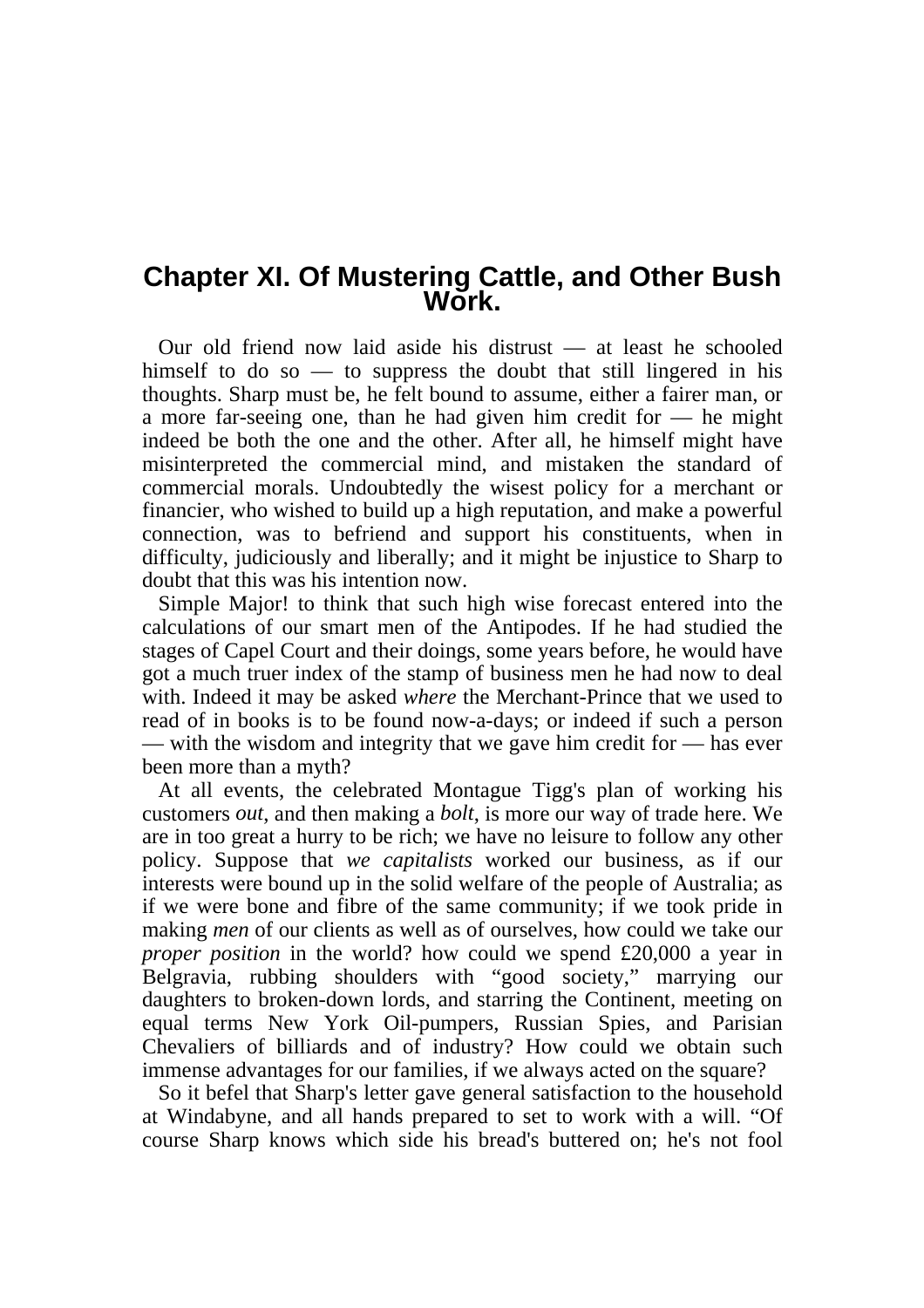enough to ruin us. Now, if the ground was just dry, we would have a big muster. All the cattle on this side of the country will be running together down the river, and we shall have lots of help — the Girrah fellows will be sure to lend us a hand," — "and the Donohus too" — put in Fred, the downright; for sanguine Willy had the steam up, "Oh, confound the Donohus, we'll soon drop on to them if they try any tricks — and surely we can manage to mend the fencing at odd times without more hands — there's two or three thousand of stuff lying ready split at the foot of Red Cliff; and old Lapraik can lead it in and" — "But, Willy dear," his mother said, "remember, papa said that we must discharge some of the people; and in the first place, Biddy and James Lapraik must be paid off." "Oh, nonsense." "Indeed, but it is necessary, and I have just given Biddy notice."

 At this point the family argument was interrupted by a succession of sounds that would have been inexplicable to any one not acquainted with the Celtic races of Northern Europe. Beginning with short sharp ejaculations at the full pitch of a female scream, a prolonged wailing recitative or lament followed, seeming to find vent from a pair of overcharged and by no means feeble lungs, and gradually became articulate.

 "Holy Mother uv Moses, an' am I to be turned out of my place by a black-hearted ruffian of an Orangeman like that thief Lapraik — och! the rotten Protestant heart uv him — to thry to be the ruin of a dacent quiet Christian girl. Och mistress dear, an' is it myself to lave ye' bekase the stony-hearted ould Scotch villian would be blasphamin' the Holy Father to me face, and me just to fling the frying-pan at him!"

 "Biddy, my girl, do be quiet — Lapraik made no complaint of you; we are parting with you only because we cannot keep you."

 "Glory to God! ma'am, an' is it the wages you're manin'? an' is'nt it to raison that the master has lost by the fire — divil recaive it — an' me to lave ye for the matter of a pound or two after the gownd Miss Mary made me, an' the way ye nursed me through the measles — an' shure what'll Mick say when I told him I would wait here till he come for  $me$  — an' — "

 "Well, well, Biddy, the last argument is unanswerable, I mean you must have your own way." So Biddy's *congé* was withdrawn, and she trotted back to her kitchen in a voluble transport of joy and glory.

 Shortly thereafter, a discreet knock sounded at the door of the Major's sanctum, and Mr. Lapraik formally requested the favour of an interview. "Ye'll racallect, Major Smith, that when I hired with ye, it was for the term of twelve months, with the condeetion that I was to go to work in the shed if found qualified as a shearer. Noo, the twelve months is only half gane, and the shearing will not come on, aiblins till Martinmas."

"Quite right, James — you are perfectly right; but I thought you might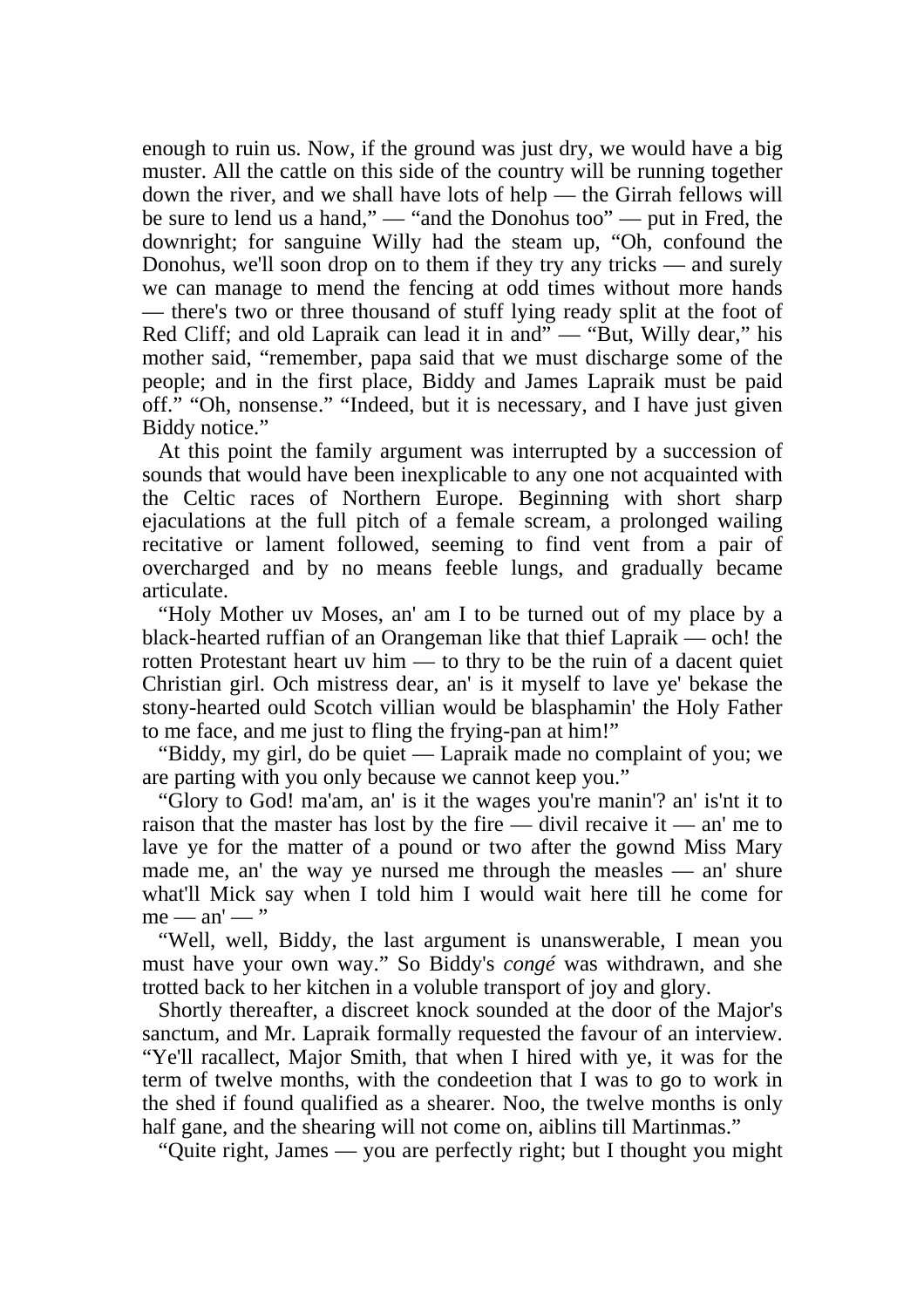prefer to take your cheque for six months now, to waiting for the shearing. That may be any time between August and January. I don't know precisely when Martinmas is."

 "But, sir, I am by no means clear in my mind that it will be to my interest to shorten the term of my agreement; forbye that it would hardly be to my credit to leave certain jobs on hand half dune; and I will feel much beholden, and I doubt not but what it will be greatly to your benefit, if I get my own way in this. As to the siller, I am perfectly content to leave that matter till your honour thinks proper."

 "Well, James, I cannot compel you to leave, in the face of your agreement — fulfil your bargain, if you must; but you had better take your cheque now that you can get it."

 However, James, with his pragmatical self-conceit, had already retired, and thus it was impossible to get rid of either Biddy or him. The one was bound to the family by warm gratitude for kindnesses shown her; the other was prompted by the grim puritanical pride, born in him, intertwined, perhaps, with old-world ideas of fidelity and loyalty — all very excellent sentiments, and of considerable moral and political leverage in past times, but as yet little known in these parts.

 So James, having got his own way, proceeded to see about getting in the fencing stuff from Red Cliff. He got the lightest horse-dray out of the shed, but Binebbera stood and yelled at him, and laughed aloud — "Baal that fella yan, Jeems," remarked the indigène, "that fella wheel cut him ground altogether!" and he showed, how, in the boggy ridges, the wheel would go down to the nave, and the body of the dray would be aground. James eyed the heathen savage with disfavour. Could an unbelieving effigy like that teach anything to a Christian man? Was neither his former dignity as an Elder, nor his skilled character as a horticulturalist, to save him from being sat upon and derided by rogues and fools of all sorts, in this cursed half-made and wholly botched country?

 But Binebbera grinned all the more as James scowled; and, forcing open the door of an old fowl-house, he raised a perfect tornado of screeching and fluttering, while he dragged down an article, seemingly in use as a perch, but which, on examination, turned out to be a very simple, light, but efficient sled, made out of the forked limb of a scrub ash. "Look yere, Jeems, you nail him two cross piece alonga here, and that fella carry altogether post and rail; and me put him two fella bullock — long spare chain — Nobby and Yallaman; and then you and me bring him fence büdgeree — eh ghindi! — baal mine pumpkin cobra!"\*

 James saw the sense of the contrivance, and the way that the two bullocks and the sled glided over boggy ridges that would have engulfed a cart and horse, gained his warm approbation; so much so that he relaxed so far as to enter into frank unreserved conversation with his dusky companion, and gave him at length an explanation as to the causes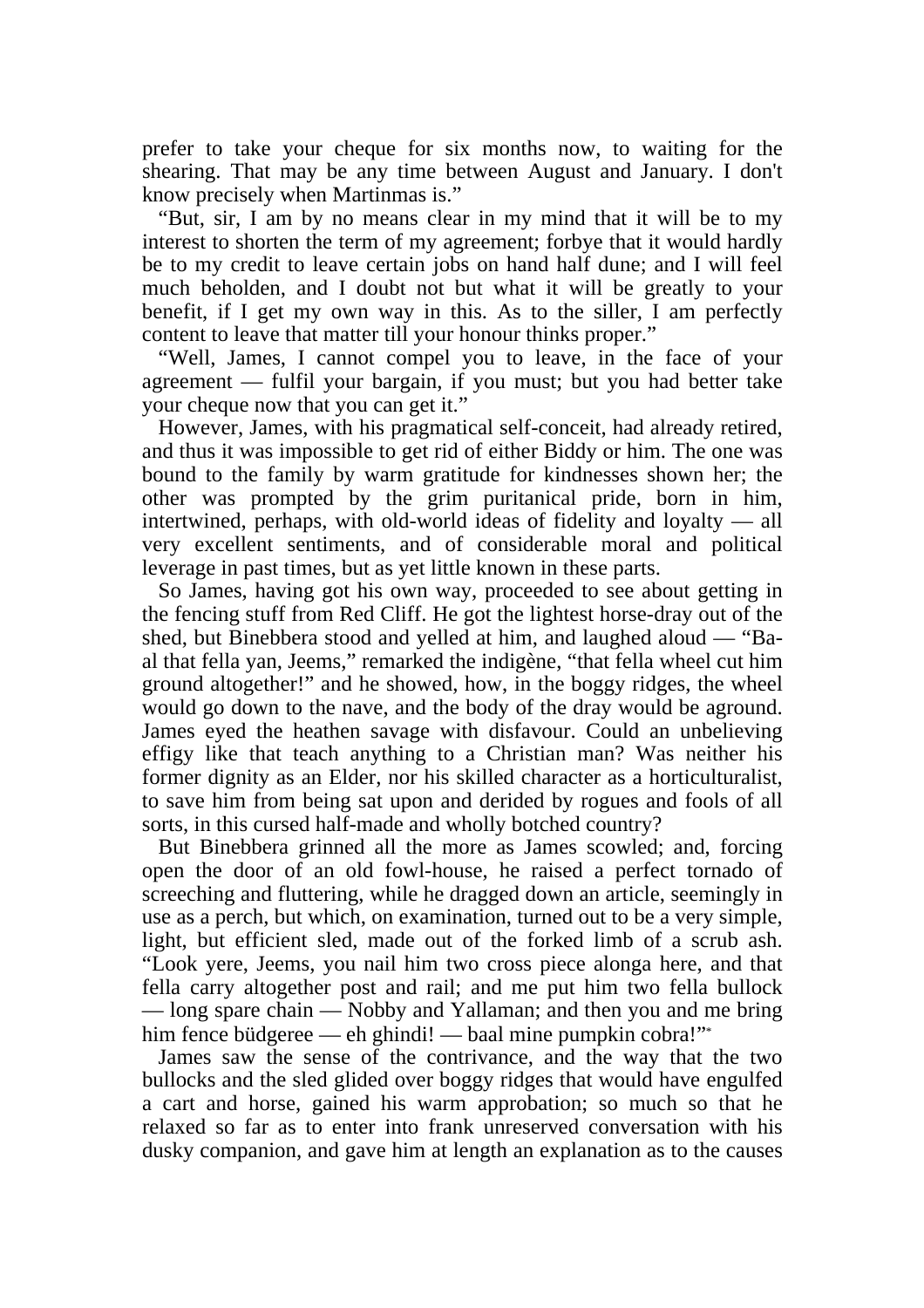of wrath in connection with the recent disruption of the Erastian Establishment, all which Binebbera heard and assented to heartily; and I have little doubt that he comprehended nearly as much of the subject as many of our Melanesian converts do of their creeds and catechisms. Probably, with equal advantages of education, Binebbera would have made an excellent aboriginal bishop; however, worse luck, he never got beyond the narrow spheres of stock-keeping, droving, and rough-riding.

\* \* \* \* \*

 In another week the creeks had fallen; the ground was getting dry, and one could ride anywhere; at least, Mr. Donohu with his sons and some neighbours had evidently been enjoying an early canter, for, on the morning we speak of, they came home to breakfast, and brought before them a fine, quiet mob of cows and calves, which they put into the yard at Rover's Flat.

 The old gentleman appreciated the advantages of early rising; healthy he was — as far as a diet of neat rum would permit — wealthy he hoped to be, and, indeed, was in a fair way of being; and wise he undoubtedly thought himself — "what he didn't know wasn't worth knowing." In a listless way he got off the ragged but hardy and active nag he rode, and walked round the yard, looking at the horned stock within. "Well, well, how them cattle is fallen off; them fences and that green washy feed is the death of them!" This was a theory of Mr. Donohu's; cattle wanted liberty; did not do within paddocks; and they did not agree with the grassy flats of the Yarombil. They did much better at Rover's Flat. Anyone looking over the stock, however, could see, not only that they were in very fair order after such a drought as that which ended only six weeks before, but also that a very large proportion of them were branded on the ribs, W over diamond. But these facts did not seem to attract the patriarch's attention. He continued to commiserate the "poor things." The humane man seemed deeply to feel the maltreatment that they had undergone.

 Morgan Donohu, meantime, was lighting his pipe, and in an absent way he raked together some leaves and strips of bark, and applied a match to them. Little Dan then laid sticks together, and fed the fire in a purposeless kind of way, as if he hardly knew what he was about; while Johnny sauntered out with a bag containing branding-irons, in a slouching easy way, as if it did not matter much. Pat, who had been gazing intently at a particular calf, at length ejaculated, "Well, I'm blessed!" "What's up?" said Morgan. "Didn't ye see that snaily-horned brindle cow on the Cherry Tree Flat? Well, if we haven't dropped her! but that's her calf there." "But," chirped Dan, "the calf's a-suckin' a cow with that there W diamond on." "And what of that, Dan'l?" said the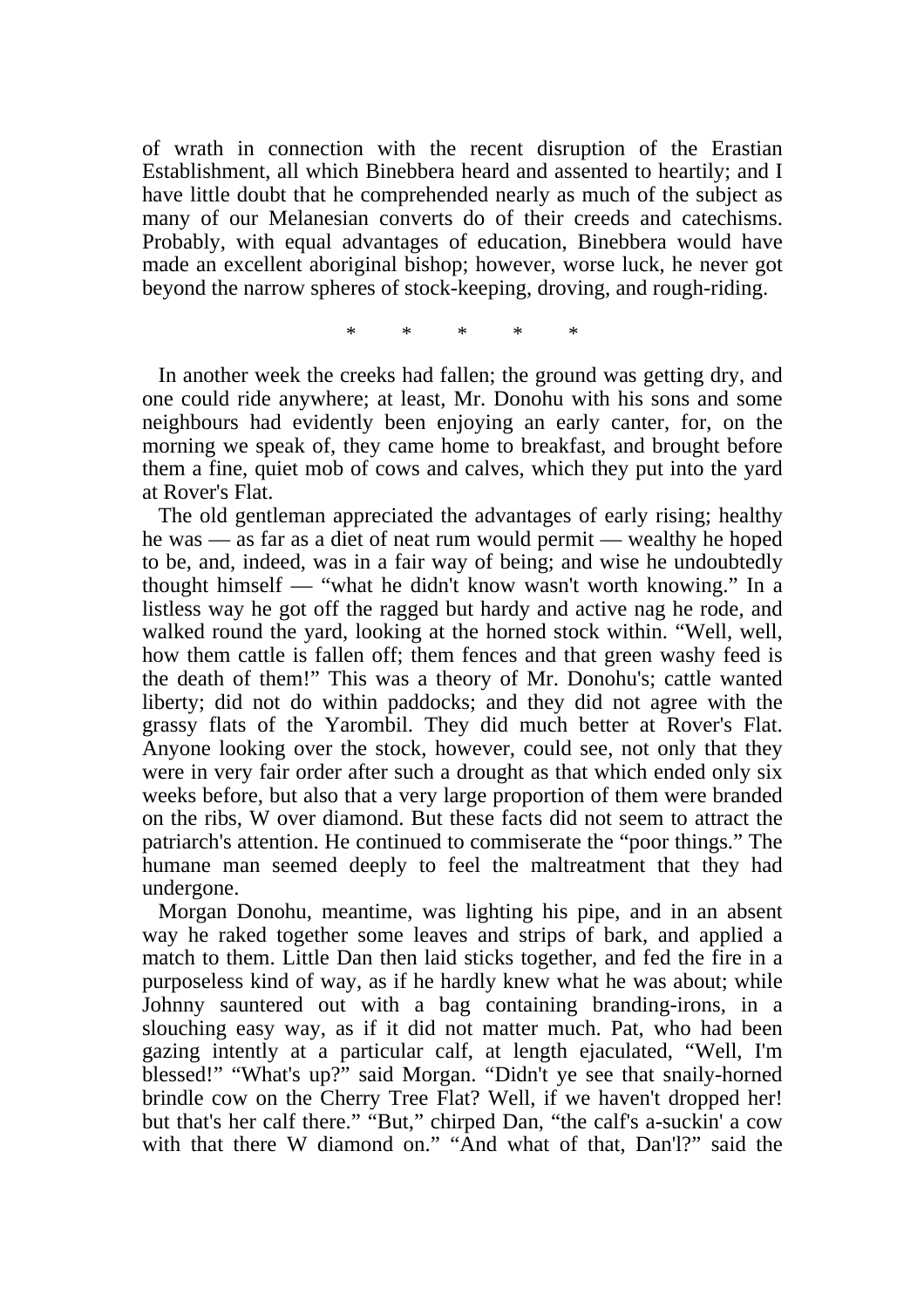senior, "calves isn't particular no-ways; but, anyhow, if Pat says it's the brindle cow's calf, it belongs to your sister Sally. Calves is no-ways to be trusted, nor brands neither for that matter. Now that W diamond brand, they say old Smith claims it. I know hundreds of people as has got brands like that; a man can brand anyways he likes, surely. I got some like that myself. There's that cow there without the tail (Stumpy, no less!), I known that cow for six year, that's Polly's. Live and let live is what I holds by." Then the brands were put in the fire.

 The family now responded to Mrs. Donohu's call to breakfast, and let us hope that they enjoyed their meal with the gusto produced by early habits, healthful exercise, and a delicious, bracing atmosphere. They did not dawdle over it though, but were out as soon as the brands were heated, and in much less time than you could think possible, every calf had the mark of proprietorship imprinted on his hide. Questions of maternity or ownership were not raised, or, if hinted at, were overruled by the senior. "The strawberry cow! — and supposin' she belongs to Smith, who's sayin' anything agin' it? Only, if she's his, why don't he look after her? But that don't concern the calf. Ye don't know nothing about it more nor them young swells. Them know about c-y-attle! Their father had to fence in the paddocks to keep them from losing themselves; and now the fences is burned, they can't find a beast. No doubt they're well enough to set in the drawing-room and read picture-books, but they can't tell me anything about mothering calves. I know my own calves, and them's mine — so put away the irons, boys, and let the poor beasts out to feed."

 The calves were *not* let out yet, but the cows were hunted with dogs and stock-whips over a certain gap a few miles off; it was as well to wean *them*, at least all that could be weaned.

 There was one characteristic in these doings of the Donohus that was consistently maintained, which was, that they never admitted that they were in any way meddling with what was not their own. Their everyday speech, their theories of property, their nomenclature, and their ideas of geography, were perfectly distinct from those authorised and used by such people as our friends at Windabyne. Indeed they knew nothing of "Windabyne," or of the "Yarombil." The one was "old Smith's," the other "Ruggy's Creek." They knew nothing of "Runs," and localities, and distances were dealt with on the most elastic principle; and, in the way they put things, incident and circumstance were so enveloped in hyperbole and fiction, that it would have been quite impossible to translate their meaning into the common speech of honest men. For instance, all cattle adventures occurred either in the "Oaks" or "down the Creek." "The Oaks" really consisted of a patch of dwarf casuarina scrub in the gap leading to the Yarombil, of about a hundred acres in area; but it was the custom to speak of the spot as an illimitable wilderness, where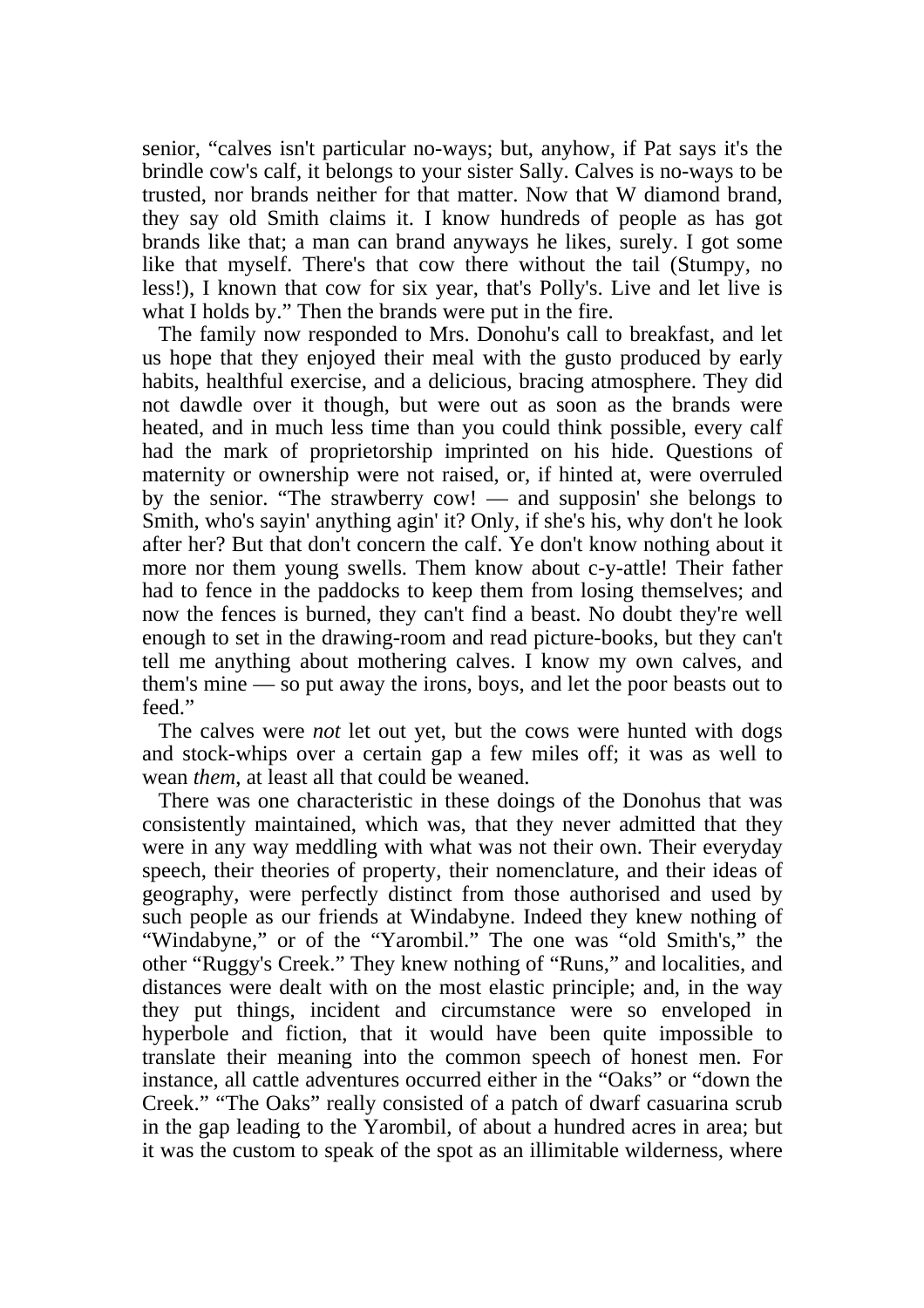there were thousands of cattle that no white man ever saw; and where new chums "like them Smith's" might be lost for days. "Down the Creek," it is needless to say, comprised all the lower cattle stations, and "the cattle that no man ever saw" consisted of the stock running on these, with a wing of the Windabyne short-horns when opportunity offered, as at present.

 It followed from this habitual mystification that the views of "meum and tuum" bred in the younger members were naturally somewhat peculiar, and no doubt if Johnny Donohu had been asked "whose cattle these were in the yard," he would not have been conscious of any breach of integrity, if he had answered, "them's father's ky-ettle" — while Dan, three foot six inches high, with a stock-whip wound round him, and half a pair of braces supporting a pair of somebody else's trousers, when one of these days our old friend Stumpy was pointed out to him with the Windabyne brand on her side plain enough to be seen a quarter of a mile off, stated plump out with all the confidence of innocence, "that's Polly's *keaow*."

\* \* \* \* \*

 All was now ready for the muster, but we were puzzled on which side to commence. The herd was scattered like a burst bag of peas: we knew or guessed where a portion were, but there were some large mobs that we could hear or see nothing of, and there were others that we thought should be looked to and got together for pressing reasons. The quiet mobs that hung round the home paddocks and milking yards, also those that had straggled on to the sheep run, and some hundreds that had crossed the river and got on to the Girrah flats, to escape the fire — these all could be collected at any time, there was no difficulty about them; but there was the large camp of cows and young ones with the old pure bred Durham bull that got his tail burned — they were away, and we could hear or see nothing of them. Willy had been down the river a long way, a week before, and it was his report that decided our course of proceeding. He had seen nothing of the missing lot, but he had found animals with the Windabyne brand on different camps in twos and threes all the way down for fifty miles, and he had noticed sundry symptoms of movement among the stock-keeping fraternity of the river, that led him to advise immediate action.

 The reed-beds were already green and strong in growth, but there was not a beast moving through them; nor the trace of a hoof on the tracks, that, beaten hard for years, intersected them in all directions. The vegetation was even covering these paths — hardened though they were. A few months more of sun and moisture, and every bare spot would be obliterated, carpeted by a luxuriant thicket of reeds, flags, and cane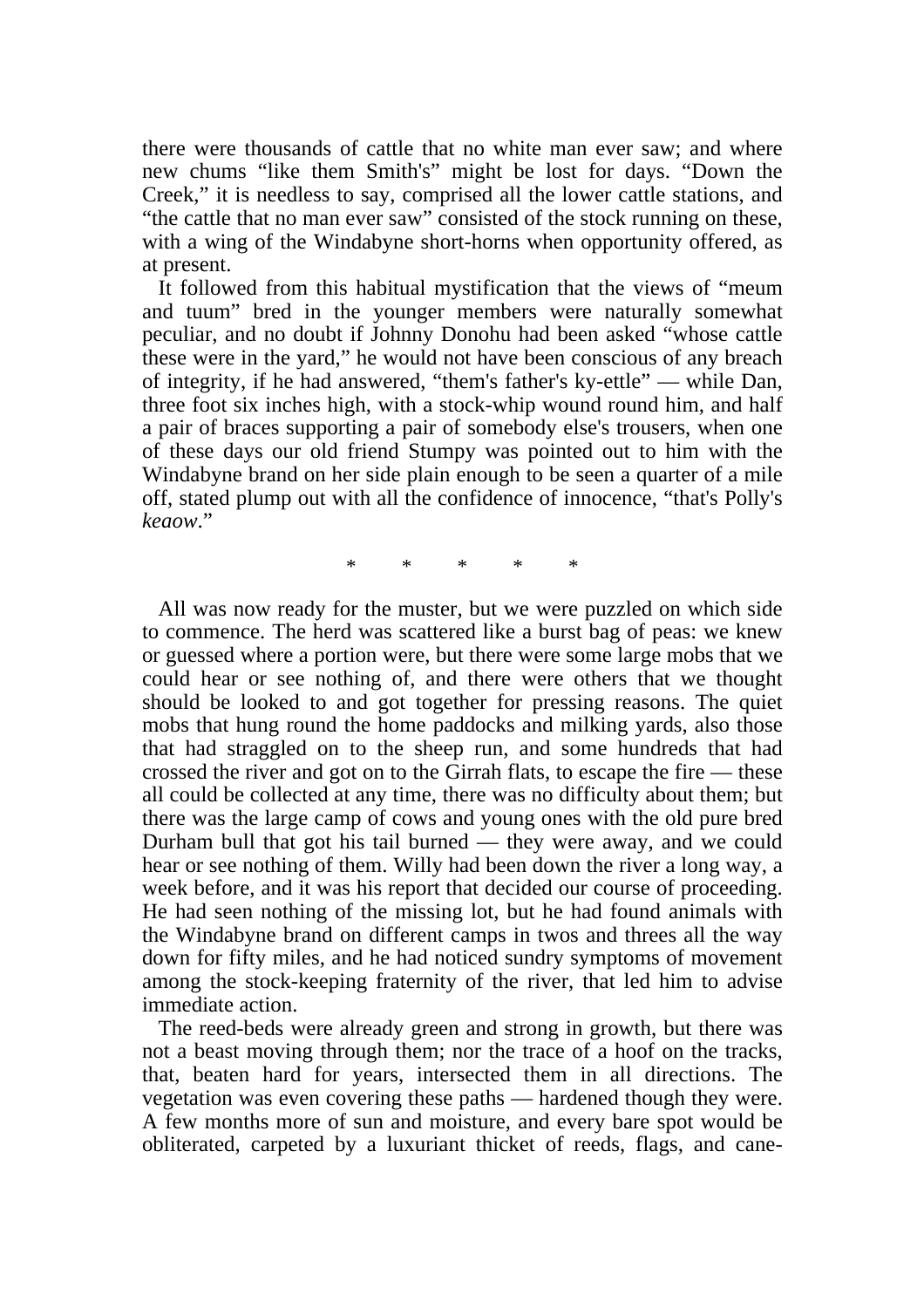grass. Thousands of cattle would now fatten on the same ground where a few months ago hundreds starved.

 So, at length, we made our way down the river, across the Six-mile Creek; and there I pointed out that the mounds of drift had all been burned, and that new piles of grass and brush-wood were rising in their places.

 Had the fire really been originated by these masses of damp vegetation fermenting? Who could tell now?

 In this semi-tropical clime, when Nature wakens from her torpor of drought, the features of stream and forest are changed so quickly — all old tokens and marks are rubbed out, and the fresh page opened tells nothing of the past. Nevertheless, there were patently the same causes at work, competent to work the same results again; a few more freshes, and a few more months of sunshine, and these mounds and piles of inflammable matter would grow as big as before.

 There was not a trace of cattle here, so we went down to the lower boundary, nine miles farther. Here was the last fence; about half-a-mile of it had been burned down. At this gap we first struck a trail, but it was not recent. It showed that long strings of cattle of all sizes and ages had gone through. Some apparently had passed immediately after the fire and before the rain, and others while the rain was falling.

 We were now beyond the lower boundary, and on a disputed block of country. It had been supposed that it was included in Tarrandong Station, which belonged to a Mr. Bold, whom his neighbours had never seen, and knew nothing of, except that he lived in Sydney; but it had been made to appear at the Lands Office that this was vacant country, and it was consequently covered by a tender put in by some unknown man called Brown. There was a tree at the mouth of a creek marked B, and a black boy, who had been out with the Commissioner, said that the Orderly marked the tree. It was a queer story. The Commissioner had owed a heavy wine bill, it was said, in Sydney, and it was also said, that at a critical moment the block of country had been sold by auction, and that it was bought by a Burrumburrah store-keeper who had dealings with the Donohus. There was little doubt that Bold was juggled out of this country by the Commissioner. *He* was a fine old gentleman, who had many friends and many claims upon him.

 The head station, Tarrandong, was twenty miles below. We had written to the overseer in charge, that we intended to begin muster on a certain day — the 25th, I think — but we got no answer. We heard afterwards, from the postman, that there was nobody at home but a stockman who could not read, and that some of the Donohus were with him. "Sugarhands," the postman, (his real name was Joe Grant, but the nearest approach to the pronunciation that the blacks could make, was "Sugarhands," and so he was always called. Try to pronounce "Joe Grant"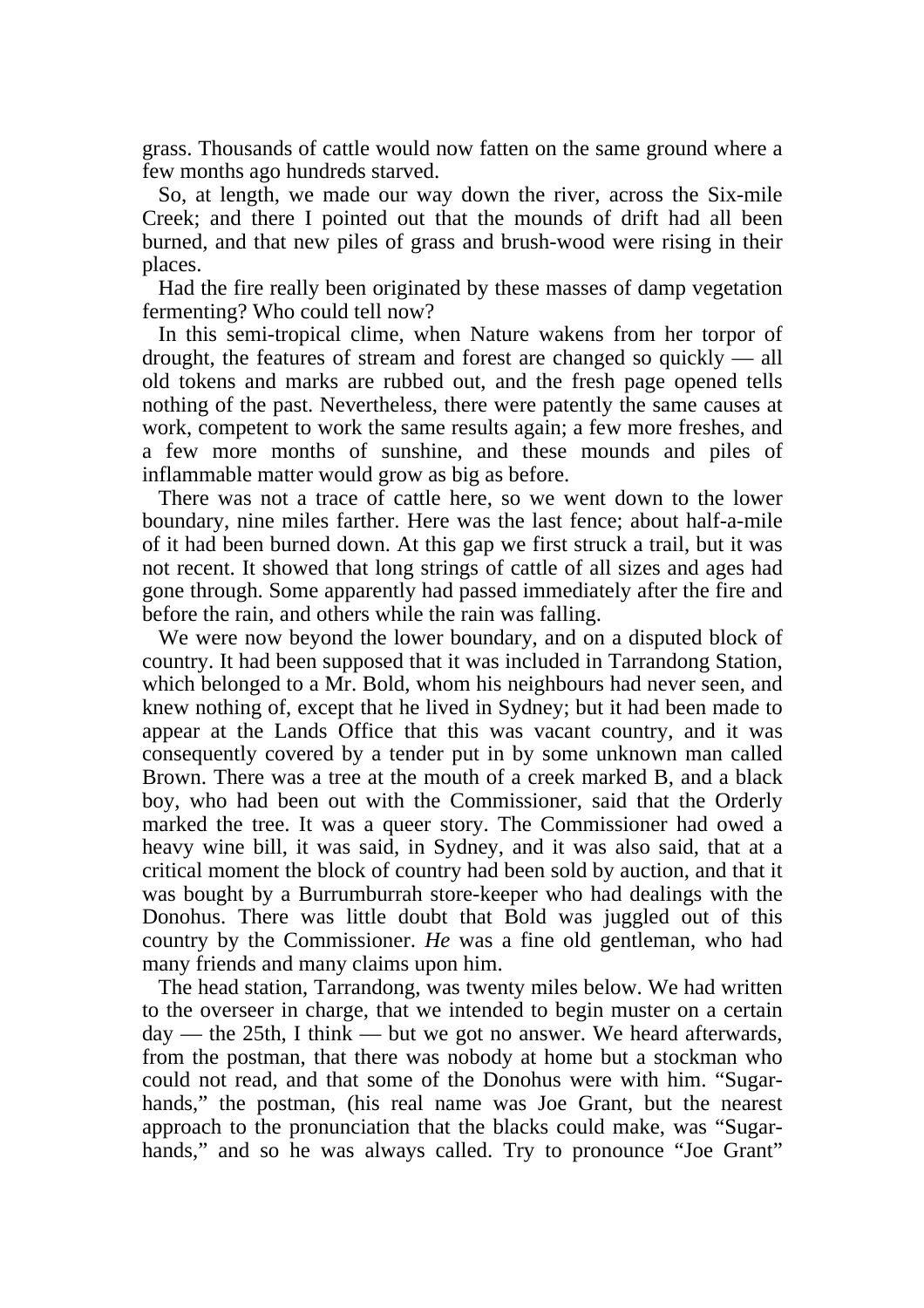aboriginal fashion, and you will find how the name gets transmogrified); well, "Sugar-hands," the postman, said that he told the stockman what he understood was the object of the letter, who answered, "As to mustering, it was nothing to him; they might suit themselves." This stockman was called Jack Mooney, and he had low wages from Mr. Bold, but he claimed and realised certain perquisites on branding; keeping a brand of his own. There was another of the same kidney, called Ruggy Ned — what these worthies' real names were nobody thought of asking — and he lived at the upper end of the debatable block, where there was a hut and tailing-yard; and immediately behind this out-station there was a gap that led at no great distance to Rover's Flat, the abode of the Donohu family.

 My intelligent reader, if he can interpret these facts, may have already surmised that neither Mr. Bold's cattle nor his neighbours' were likely to increase in number, if a friendly understanding existed among these good people; and the consequences of his residence in the metropolis of Australia did not end there. His presence on his station would have prevented a vast deal of mischief and demoralisation in the district; but like many other wealthy gentlemen, Mr. Bold thought only of getting all he could out of his runs at as low a cost as possible; and in the plan he followed he made a most woeful blunder.

 So, when Walbaligo shouted out, "Umma! Mister Jack, fresh horsetrack here," we felt that, in our vernacular idiom, "something was up."

 I speak of "we" — but my readers will of course understand that at this early period of my probation, I did not individually comprehend such matters. I learned the science of bushmanship, and that yet more complex study, "colonial experience," through the teaching of much toil and observation. Hence, I did not see the significance of our coming, at that spot, and at that time, on the fresh track of a shod horse.

 The track was followed carefully in one direction for half-a-mile; then the rider seemed to have dismounted and allowed the horse to browse about close-hobbled. Walbaligo jumped off and peered about; at length he called out — "here he goes" — and pointed to the track going off at an angle, evidently at a sharp canter; at the same time he made a dive in the grass and picked up a small fragment of silk evidently fresh off a whip-crack. "Directly find him now" — and as he jumped on the saddle, his eyes flashed with that peculiar glee always shown by our aborigines, when any adventure or sport is on hand. I was beginning to wonder what this would lead to, when, while spurring on at a canter, he threw his horse all at once on his haunches with a sharp jerk. "All right; that fella been run him cattle." And, indeed, even I could see now how the ground was cut with many hoofs. Jack alighted quickly, "Now, Reggy, you stop where you are, and mark the spot. Go on ahead, Walbaligo, and the rest of you spread out to the left and go round the track; I expect the villains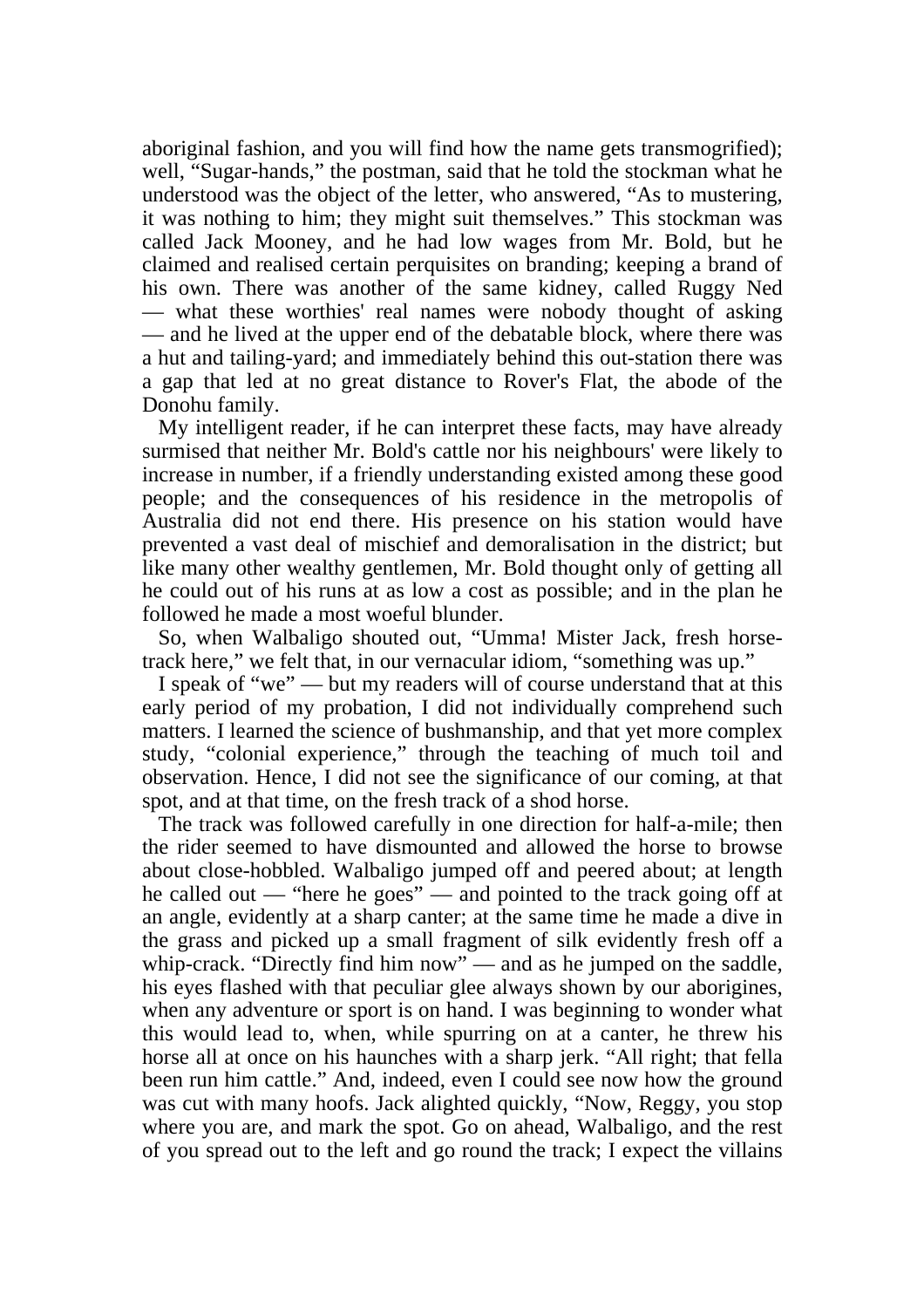have been too quick for us." The black-boy now pushed ahead, running the trail at a fast amble, while I stopped where I was, and the rest of the party dismounted and spread away to the left, quartering the ground, and peering into every broken grass blade and fresh clod of earth. Before three minutes they had read the sign like a book. Five or six horsemen had swept round the river bank in a circle, driving a large mob of cattle together, and these had been rallied on the spot, blocked by the man whose track we had first come upon. A loud "ki" from Walbaligo showed that he had found what was expected, namely, that the whole lot in one dense mob and followed by the riders, had gone off towards the tailing yard, up the creek.

 These might indeed be Mr. Bold's cattle, but it was just as likely that they were not, and Willy's report made it very desirable that we should be certain. Knowing that we intended to begin muster, it would have looked better if Mr. Jack Mooney had waited till we came down the river before *he* began. In any case, there was good reason that we should not waste daylight over it, but should see at once what this mob consisted of.

 When Willy passed along a few days before, he had not seen a sign of a beast here, and that circumstance, with what we saw now, prompted at least a suspicion of foul practice. It seemed as if the gang — if they were to be so considered — had set to work in anticipation of our avowed intention to muster; but that, naturally, they had expected us to begin at the other end of the run; hence, if so, we had caught them, as it were, in the fact.

 We were at once mounted, and pushed on at a brisk handgallop. The track through the young grass was as plain as a parish road, and it was quite clear, as we got over the ground, that they had passed but lately, and were moving at a brisk pace for cattle. But no cattle can keep up such quick travelling long; especially such as these, weakened by long fasting, and then, as it were, surfeited with washy young feed; if pushed, they would lie down in a few miles, so we knew we were certain to pull them before long.

 Suddenly, as we passed a scrubby ridge almost within sight of the tailing yard, a stock-whip sounded ahead of us, and we rushed in at full speed. There they were! about three hundred cattle standing as if rounded up in the middle of a flat, just as they had been driven, but not a soul was near them. We examined the brands and there was no doubt now of the game that we had stopped; three-fourths of the whole were Windabyne cows with calves by their sides, and a very telling piece of evidence appeared in that some dozen of the calves, though following W diamond cows, had on them, put quite lately, the grid-iron scroll brand used by old Donohu. This was a kind of brand much used by regular duffers or cattle thieves, as it effaced previous marks, if these were not very distinct. The including of those branded calves in this lot was doubtless not intended,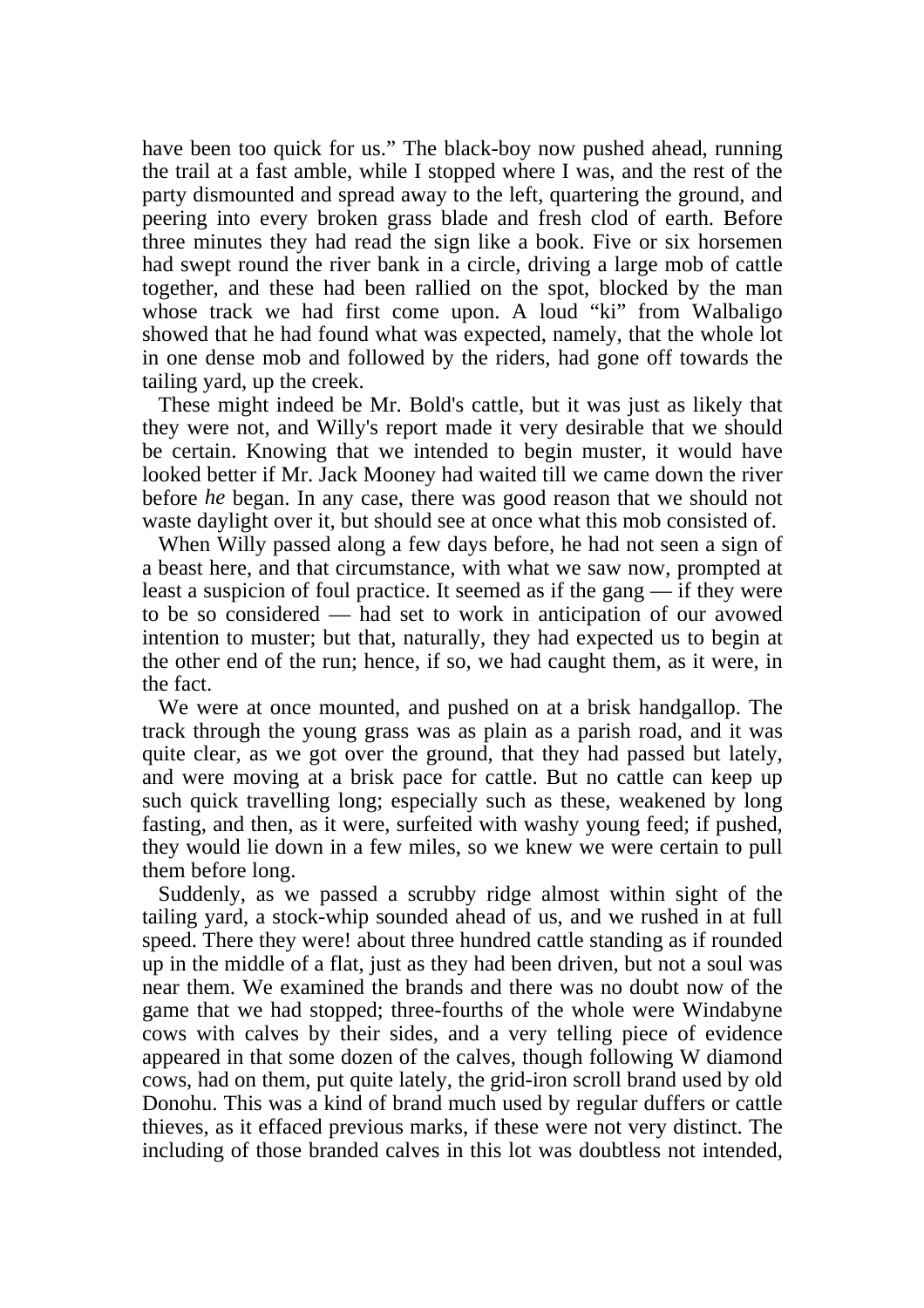but they could not well be separated till they reached the yard, and so they fell into our hands.

 In these later days, since Mr. Bruce's Act has been law, a bowl-out of this kind might have supplied evidence for a criminal prosecution; but, at the time mentioned, it would have been difficult to bring a case before a jury on the strength of the mis-branding of the calves. Donohu would likely have passed it off as a mistake, and would have offered to give us others in exchange; and the cattle of different owners then ran so much together, that such an explanation and restitution would have been considered fair and satisfactory; but if we had succeeded in pouncing upon them in the act of driving, then the intent would have been so obvious, that we would have been justified in arresting them, and in using any force necessary to do so. This they knew, and therefore they vanished at once as soon as they saw that they were followed. Their tracks, we found, scattered in all directions, and doubtless they met soon again at one of their haunts.

 We lost no time in cutting out the cattle of other brands, and then headed the mob for the boundary fence. The sun was getting down towards the west when we got the now wearied animals to the Six-Mile Creek; farther, they could not go; it would be necessary to camp and watch them for the night. And yet time was precious, if we hoped to recover the remainder of the scattered herd. Before the drought and the fire, there were six thousand cattle on Windabyne. Now, all that we knew of did not count much over two thousand. An equal number would be a large allowance for the decrease and casualities of the year, and this estimate would leave two thousand head still unaccounted for. The forest country between Red Cliff Range and the lower boundary was the only part of the run where any number could be hidden, and Jack proposed that this should be thoroughly ransacked at once before renewing our search outside. He believed, or, indeed, knew, from the event of this day, as well as from his brother's report, that the remaining part of the herd not on the run would be found, if found at all, scattered through the cattle of other owners, more or less honest. How many of the full-grown stock, as well as of the calves, might have already been spirited away, probably would never be learned. There was no telegraph line then to Maiden's Punt, to Wilcannia, or to Adelaide, that would set mounted troopers and trackers to watch drove roads, and stop overland thieves; and, in a wet season, if stock were once got away into the back country, they might be travelled across the continent without a chance of being intercepted. Some of the W over diamond short-horns might, even now, be stringing over the Darling Plains, on their way to the Burrah Copper-mines, or the shores of Spencer's Gulf. But, even if so, it was best first to search the Run thoroughly through, in order to see what camps or mobs were actually missing, before going further.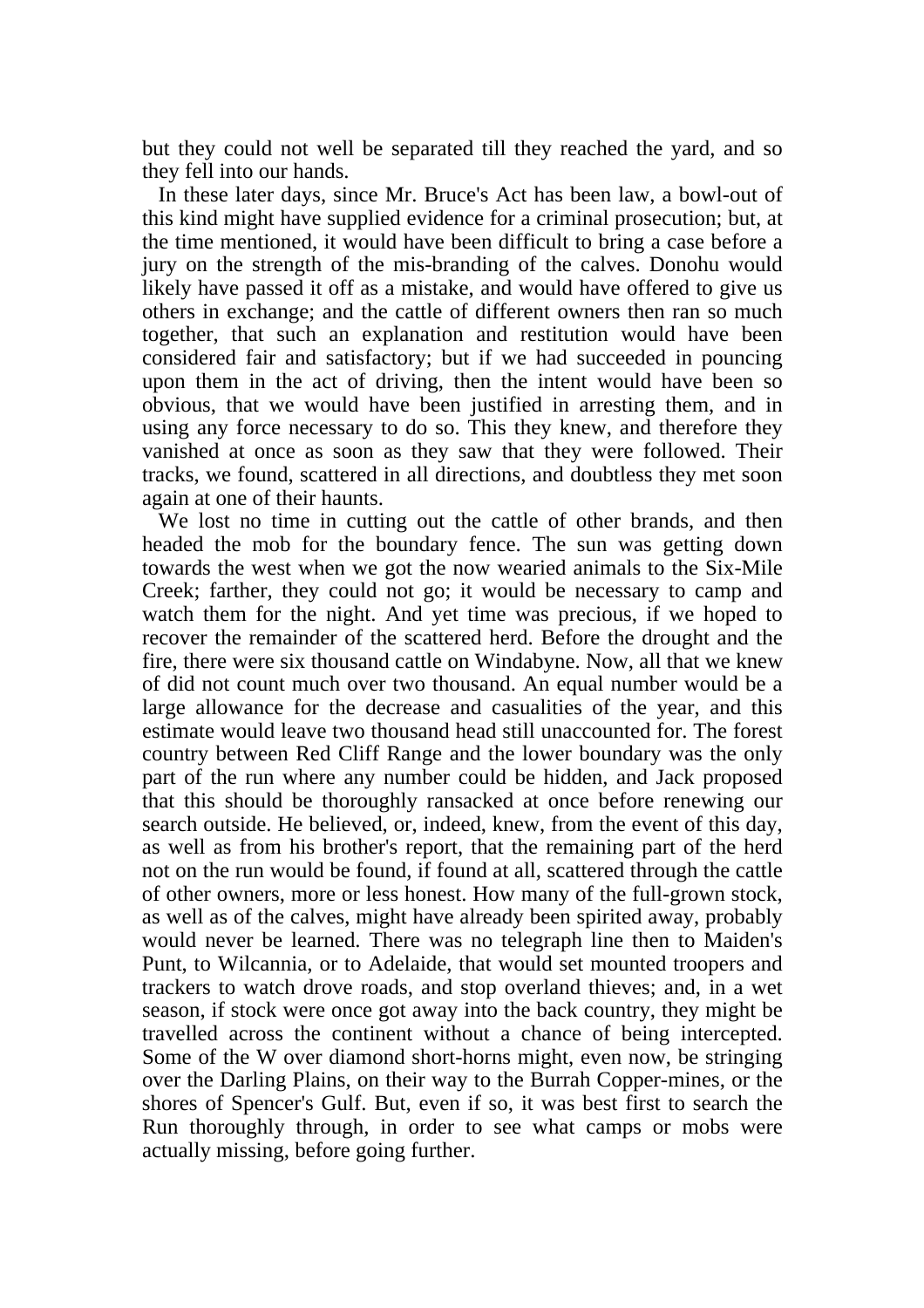As we dismounted, to breathe our horses and eat the slender stock of lunch that we had in our saddle-pouches, a welcome sight appeared, rising from the thicket of river-oaks. It was Bob Short and Jack Rawson, each mounted on his best nag, and leading a spare stock-horse, carrying a pack. Both looked in right trim for work, from spur-leather to crupper, and they dashed up the bank, their steeds shying and snorting with life and frolic. It was a treat to see two such young fellows — true sons of the bush — with all their fixings workmanlike and complete — their long, well-oiled, horse-hide whips slung at their sides; their well-fitting, pliant brown leggings, and their strong, coloured shirts, open at collar and sleeve, showing their dark-browned throats and well-turned arms. Saddles, bridles, girths and stirrups, all proved by their appearance that they had been thoroughly overhauled and made fit for a fortnight of serious hard and rough work. Many scores of such riders have I seen in the old days, when co-operative musters were the fashion. Now, that kind of thing is all done by hired men, and squatters and their sons drive in buggies, and do their squatting by book-keeping — a method of doubleentry, in which their bankers and land-agents fill alternate columns in their accounts. No doubt the present practice looks more business-like.

 We gave the new-comers three cheers at once, and demanded what they had in their packs. The answer was opportune — "Damper, flour, tongues, hung-beef, tea and sugar." This supply, and their presence, proved a lift to us. It got over a difficulty. We could now divide the party, and go on with more work this same afternoon. Fred and Short would keep the rescued cattle in camp, and take them to the Station next morning. Willie, Rawson, and Walbaligo would sweep down the river at a quick pace, and drive down on to the flats whatever they met. They would camp near Tarrangdong, and, in the morning, after giving notice at that station, they would come up the river, cutting out all Windabyne cattle as they came along. Jack and I were to go right back through the wooded and hilly country under the Red Cliff Range. This division of the party would make sure of any of the herd yet on the lower part of the run, or within twenty miles down the river, and, moreover, it would be certain to result in obtaining information that would serve to guide our future movements.

 Red Cliff, the abrupt volcanic peak to which our riding-party went the day before the fire, formed the apex of a series of low broken ridges, the backbone of a peninsula, around which the Yarombil bent its course. The reed-beds, at their greatest width, were at the lower extremity of this peninsula; and the cattle camp and the South Bend, from which we saw the advance of the fire, was on the extreme end of the ridge. The peninsula was cut across at its narrowest neck by the fence of the Big Cattle Paddock, which, likewise, intersected the Six-mile Creek about eight miles above its mouth, and nearly the same distance from its source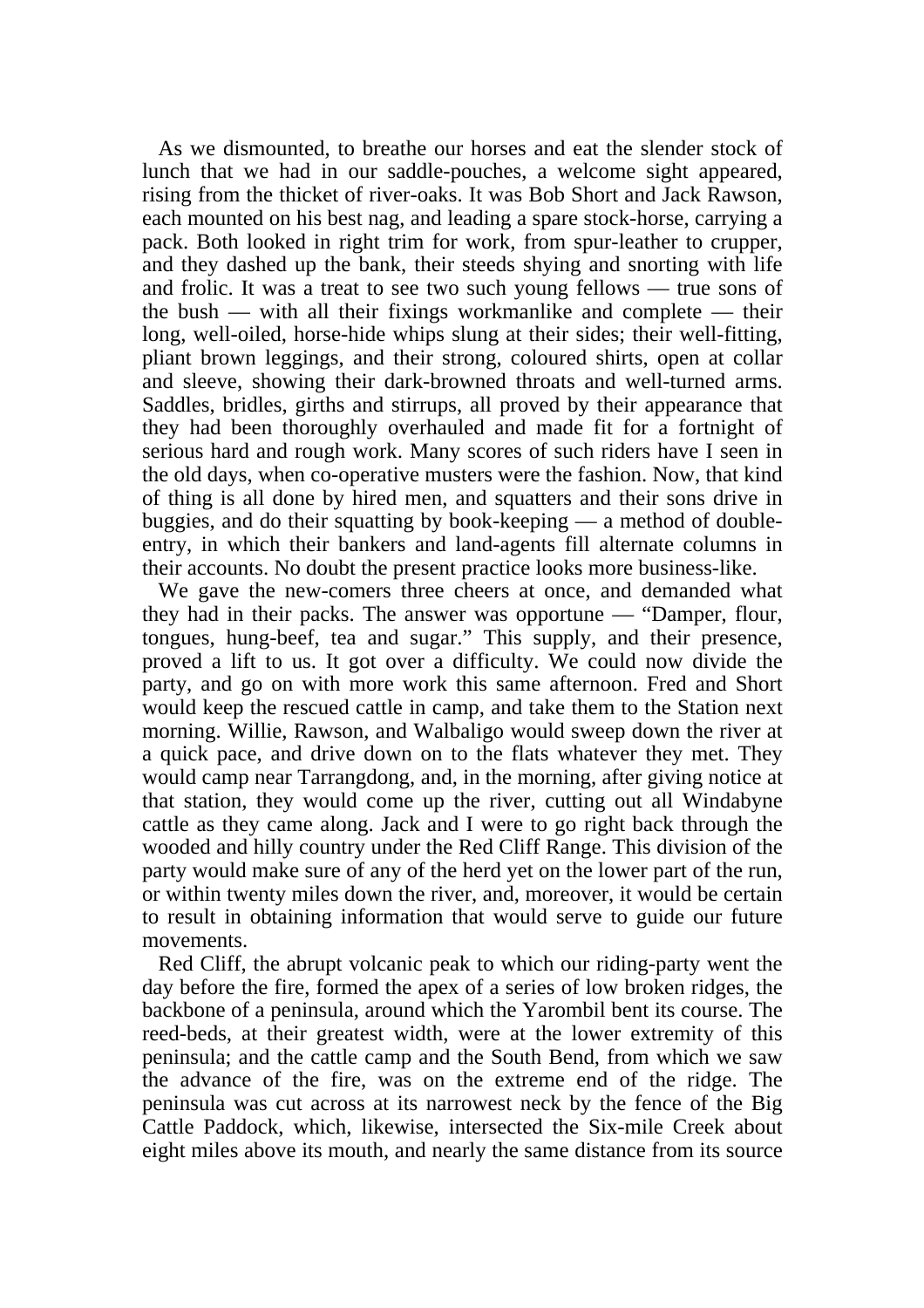near the peak. On the left bank of this creek, beyond the fence, began the sheep-run, and on the right bank, down to the lower boundary fence, were the paddocks for weaners and fattening stock; this last side was not wholly fenced, but was considered secure, being backed up by the rough country to which I was to accompany Jack. To finish the geography of the Run, I may say, that North-East from Red Cliff, on the bank of the river about seven miles off, lay our head station, and that about due North from the same peak was Donohu's shanty, about the same distance; these three points thus forming an equilateral triangle; consequently, the best way to reach Donohu's was to cross the plain at the end of the sheeprun, and on scrambling through some boulders and scrub — the fag-end of the ridge — you would be right on the top of the stock-yard and shanty. Jack told me that he meant to make a dash in this fashion with the grey of the morning, and see what he could drop on to.

 So we started on our way through the forest country. It appeared to my companion just within the bounds of possibility, that some of the quiet cattle might be hidden within the gullies and glades of those wooded hills. Some of these recesses ran a long way into the range; mere fissures and breaks in the rocks, their bottoms filled with soil, and, no doubt, now containing grass and water, but narrow and tortuous, indeed, worthless for pasture in an ordinary season; but the variety of sweet herbage that would follow the rain in these stony solitudes, and the craving for a change of diet natural to all animals, might have enticed some of the stock to leave the more level ground. It is wonderful how all cattle, but old cows particularly, will crawl and climb, of their own free will, over scaurs, along dizzy sidelings, and up precipitous spurs, while it is often hard work to drive them over level ground. The whole extent of this rough hill and forest country was not above a block of five miles by five. An ordinarily open or undulating tract of the same extent we could have hunted with tolerable certainty in three or four hours; zig-zagging across it once or twice would have told whether there were any stray mobs there; but in the labyrinth presented by these wooded dells and tortuous glens, there was no making a straight through course. We could follow up a main spur, and thus reach the highest ground. When there, we might possibly be able to see what was below us, but it was not at all unlikely that if we saw cattle within two hundred yards, we would need to go a mile round to get near them. Again, if we went up one of the gullies, most likely we would have to come back the same way. Our task, then, could hardly be but slow, difficult work.

 Jack decided that we had better make for the top of the leading ridge, as it gave a chance of seeing about us, and we soon cleared the lower slopes, and in half-an-hour were leading our horses, scrambling and stumbling among broken whin-stone and slate up an ascent like the roof of a house. The top of this rise shewed only a short descent on the other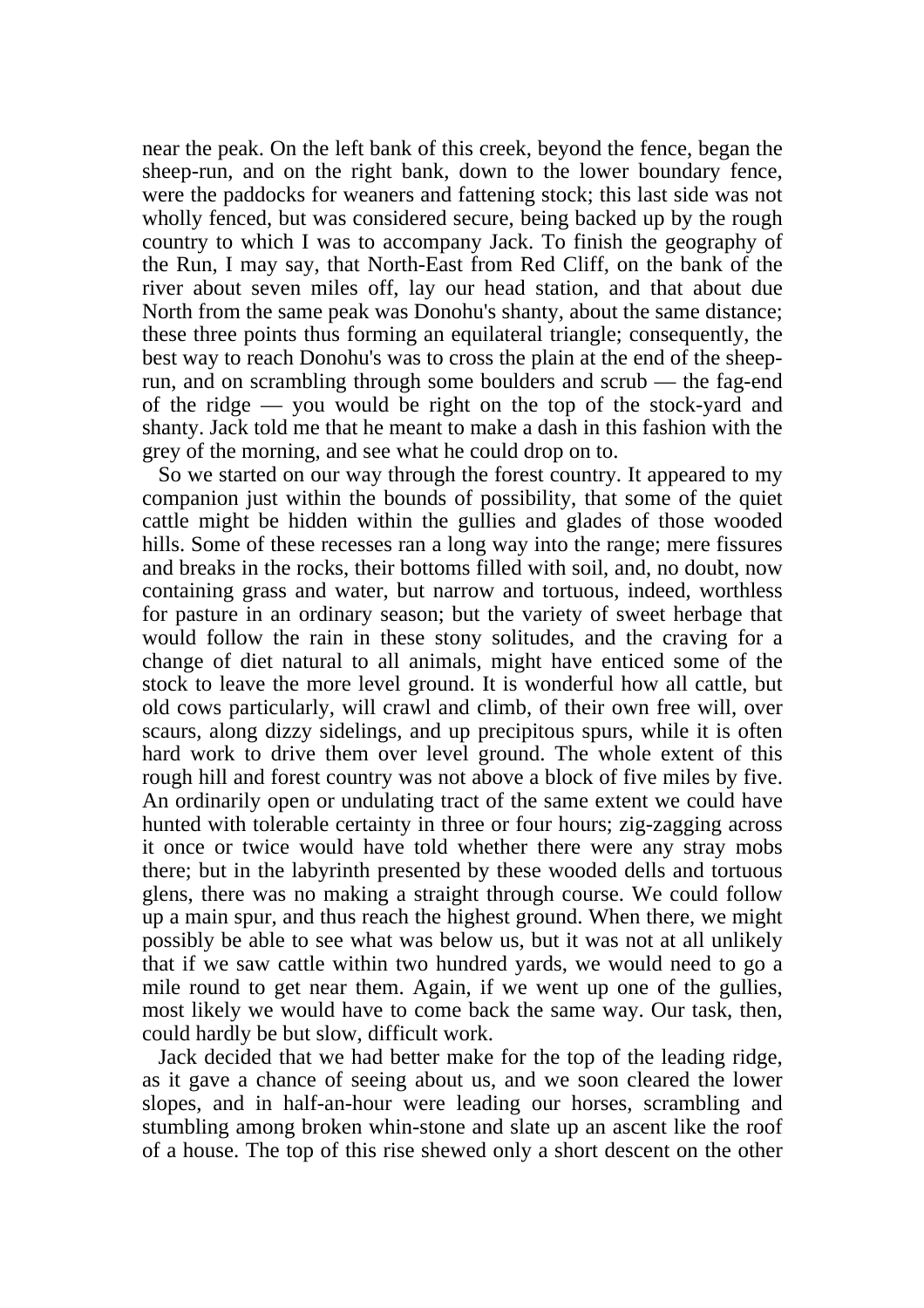side, and entailed a repetition of the climb over a second pinch, and we kept on at this, making our way slowly till the short twilight of these latitudes found us on what looked like the main spur: a long, winding, saddle-back ridge gradually rising to what looked like a flat table-land at no great height above us. We just reached this table-land with the dark, in time to find a small puddle of water; so we hobbled our horses, lit our fire, boiled our tea, and made ourselves comfortable for the night. I must say I was tired — however, we both ate heartily, and I soon fell asleep. I awoke in a few hours, feeling chilly. Jack was away. I heard the clank of the hobble-chains, and so guessed he was going round the horses. He had piled plenty of wood on the fire, and the heat was grateful. The moon was rising, throwing her weird light over the gaunt gum trees, and tinting with her silvery beams the plains that now appeared under my feet, and the dark line of oaks that marked the distant course of the river; and I was trying to trace out different spots that I remembered — when a sound arose within a few hundred yards that made me jump; again and again it filled the night air, echoing and re-echoing among the woods and rocks, now in a high-pitched long sustained cadence, and again in roars of thunder. Jack ran up. "Hurrah, we've got them — I'll bet anything that's our old short-horn Brutus — the mob is not far off. Poor old fellow — he's a trump. The horses are close to — I wish it was daylight. Let's make it breakfast time  $-1$  could do another feed  $-$  it'll pass the time — I can't sleep, I'm sure." I ventured to express some objection to this wild and profligate proposal of Jack's. "Eating all our grub at once," as he said, "would save us carrying it." Such a Bohemian theory! However, I was over-ruled, and we fell to and polished our supplies off handsomely. We had only a light poncho each to cover us, which we used to carry strapped to our saddles, and we got through the rest of the dark hours better seated at the fire than if we had lain down again. The autumn nights were now cool.

 At last the daylight came, and we were able to examine the ground on which we had encamped. It was a flat expanse, covered with honeycombed basalt! The melted lava had evidently been arrested, when liquid, by some agency that we cannot guess at. In places it lay in solid sheets, but it was mostly in fragments. There were the air bubbles that the seething mass had enclosed and hardened around — who shall say how long ago? and from the crevices, where lodged the slowly decomposed volcanic soil, there shot up tufts of sweet blue grass, which our horses had been greedily devouring all the night. The only trees on the plateau were dwarf blood-woods very thinly scattered. We soon started, and we had not gone far before we came on numerous traces of the cattle. We found it better to walk than to ride; the poor nags blundered and stumbled so over the hard slippery boulders; it was lucky they were well shod; but we had not far to go over this ground, the whole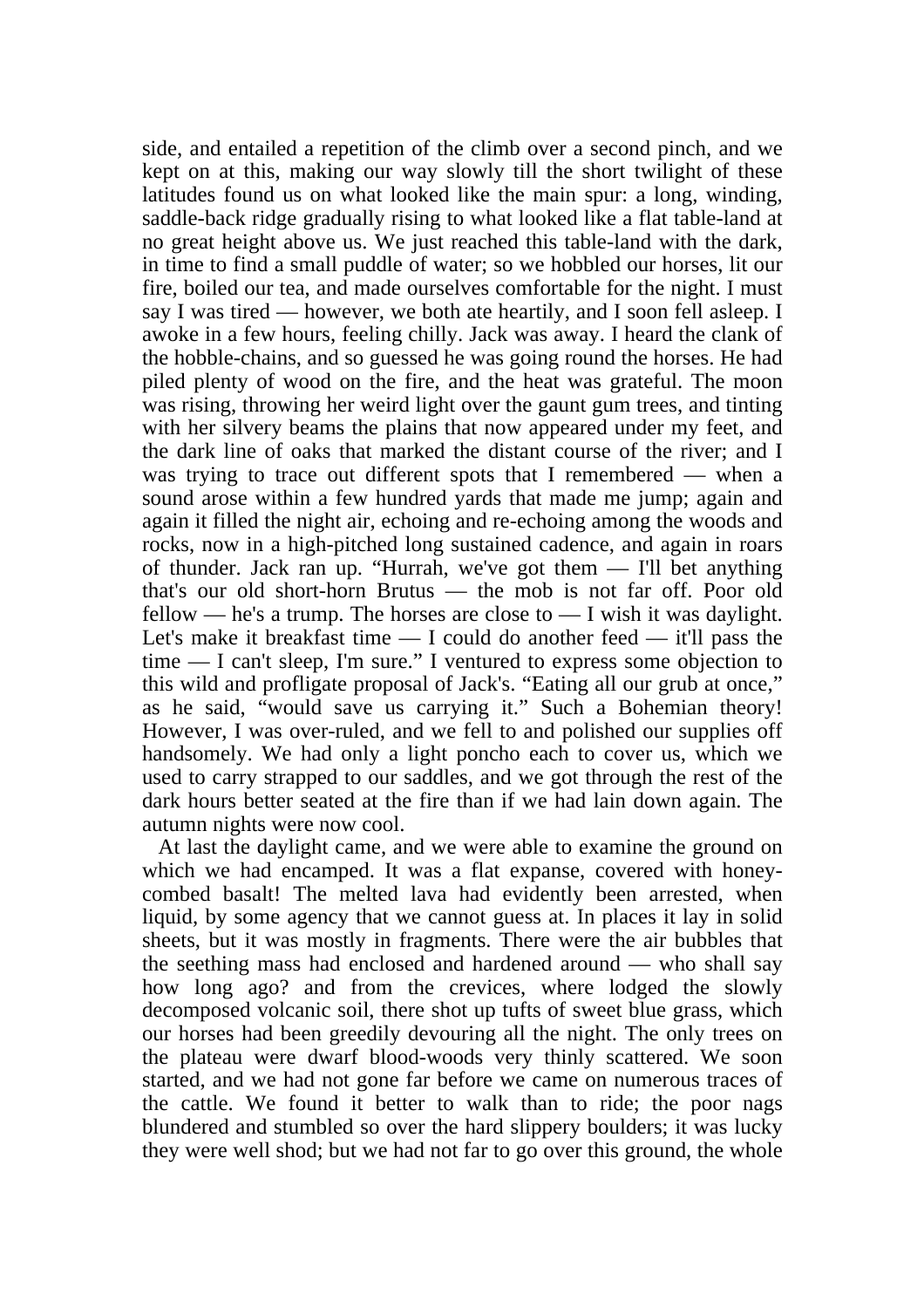extent of the tableland was not above half-a-mile across. Becky shortly gave a tremendous flounder, and nearly came on her nose, and I jerked her mouth and yelled at her, when a horned head popped up above the surface of the ground and stared; then the owner of the same, whom we recognised as a cow belonging to the South Bend Camp, climbed out of a chasm and stood at gaze. She snuffed, tossed her head, wheeled round, and dived again into the fissure, and then we heard the clatter of hoofs, and the skurry of a mob bolting. "Get on your horse," said Jack, "I declare they're getting wild." We scrambled down the dip, and found ourselves in a depression — as it were, the lip of a vessel from which the lava had overflowed: this was the source, apparently, of a long gully or creek, down which we could hear the cattle making their way. As we got past the boulders, we quickened our pace, and we saw by the ground that there was before us a large mob of all sorts — cows and calves chiefly. We cast about to right and left as we could find footing, and made our whips rouse the echoes of the rocks — at least Jack's whip made a terrific noise, enough for two. We wanted to make sure that none of the lot were left behind, and now we felt the pleasure of the muster — the work that savours of sport. We held our horses hard, as they were getting hot with the chase. We had to take the ground as it came — scramble, jump, prop, splash, logs, boulders, and all as they turned up. Moreover, our course often lay down hill at a very forbidding gradient, and my seat was sorely tried. Jack went over everything like part of his famous horse, Doctor, and Becky took me along somehow. A turn of the narrow gully showed that we were getting nearer level ground, and shortly appeared down a sloping hill-side before us the wide fresh track, with odour of crushed herbage, and the fresh milky steam of the cattle filling the fragrant air. Another bend brought them in sight, and they were now dropping down to a steady pace, and in half an hour more the great torrent of beef, with clatters of hoofs and horns, came out between the high rocky banks of a blind gully into the Six-Mile Creek, a few hundred yards above the fence.

 We had met with great luck in finding the cattle, and in getting them out so easily. If we had not happened to camp on the table-land, we might have spent days in going up the different gullies looking for them.

 When they found themselves near their old quarters, they wheeled round and stood as if they were in camp — the old bull walking soberly a little apart as he used to do. There were not less than five hundred grown animals, and they were identical with the missing camp of the South Bend, almost to a beast.

 How they got up through these gullies and remained on the range without leaving a trace on the lower ground, was at first a puzzle; but, no doubt, they had drawn, in the first place, up the sandy bed of the blind gully, attracted by rough grass that had escaped the fire, and then, when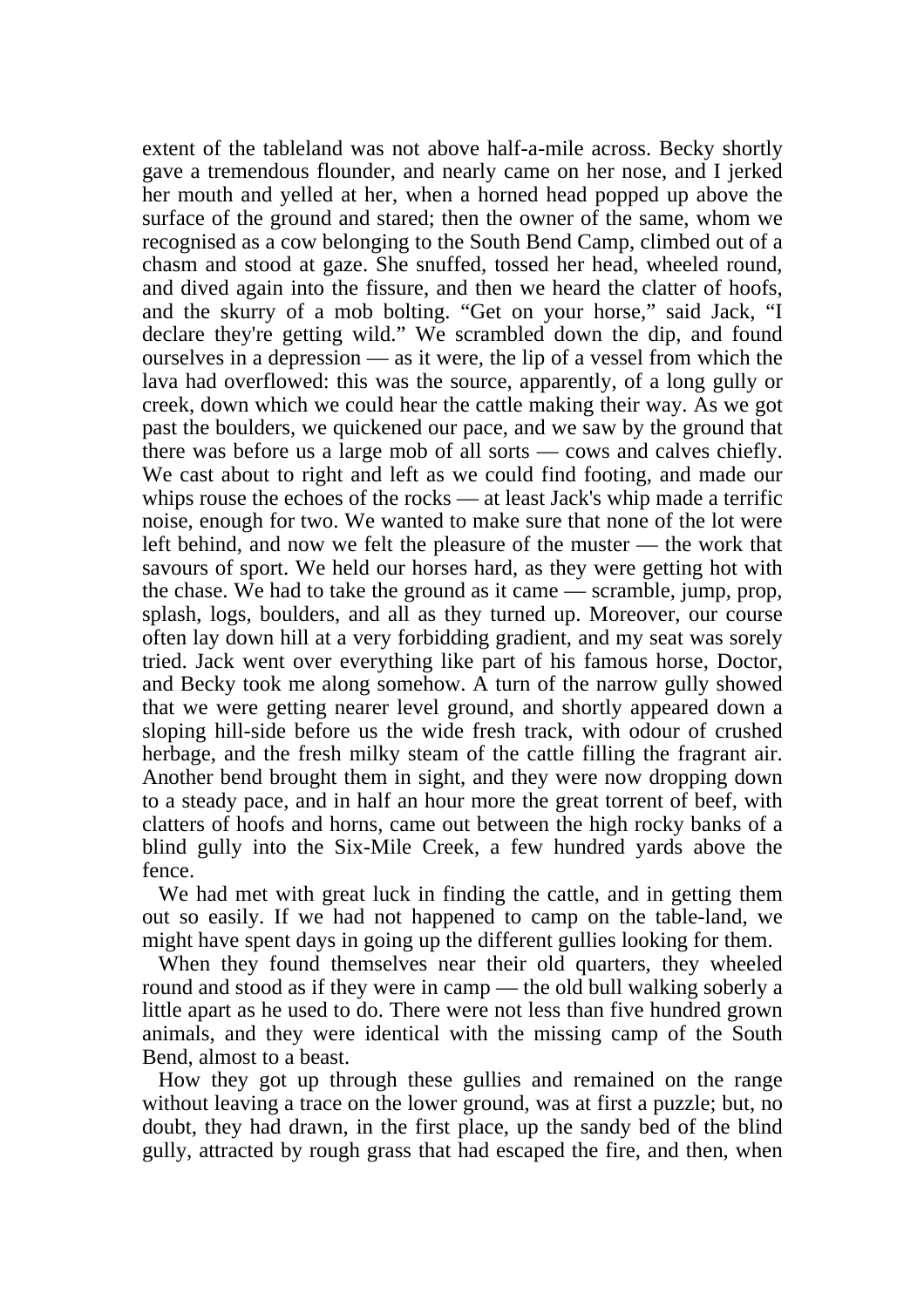the rain came, their tracks in the sand would be washed out, and the sweetness and variety of the young growing herbage would tempt them to go higher and higher, till at length they reached the basaltic plateau.

 "But," I said, "such a number of cattle could never live up there." "Not all the year round, certainly," said Jack, "but this is an unusual time, and while the present growth lasts, they might find feed for a good while yet."

 "But why did they not come back to the plain and reed-beds where they used to run?"

 "I suppose they enjoyed the change, and no doubt variety of food does them good. It is lucky they had not forgotten their old teaching; a year of life in the ranges would make the young ones as wild as kangaroos. But, after all, I expect we would have seen them down before the winter was over."

 The latent capacity of our very worst back country has ever since this been apparent to me. If a chance fall of rain makes a back gully, usually quite worthless, able to keep five hundred cattle for some months, what may we not look for with improvements to be carried out some day, when good laws have grown from advanced intelligence, and industry and honesty have become our rules of daily life.

 We now started to crawl slowly homeward. By night we reached the big herding paddock. We were both fagged, and I was fairly famished. We had eaten nothing since we took our breakfast overnight. Starvation did not seem to affect Jack; he was tough, but I had still the new-chum gristle in me. Jeems Lapraik opened the gates, and came round to us while the horned multitude hurtled and jammed each other into the wellremembered roomy enclosure. "Aye lads," remarked the oracle, "ye hae gotten a wheen o' the beasts. Ye'll hae the deevil and a' noo, Maister John; thae born idiots the herds, Sailor Jack and Limping Jerry, and Bothered Bill — they're a' clean daft and away after the gold. They've found the real stuff this time in bushels, and aiblins ye'll be able to buy a sovereign for a four-penny bit, believe. Muckle will they get, and a hantle of gude it will do them — born idiots!"

 We could not at first make out what the old fellow was maundering about; but presently the great fact burst upon us. Gold had been discovered — the colony was in an uproar, and all hands on the Station, except Lapraik and Biddy, were off to the diggings.

\* He meant that *his* head was not a pumpkin!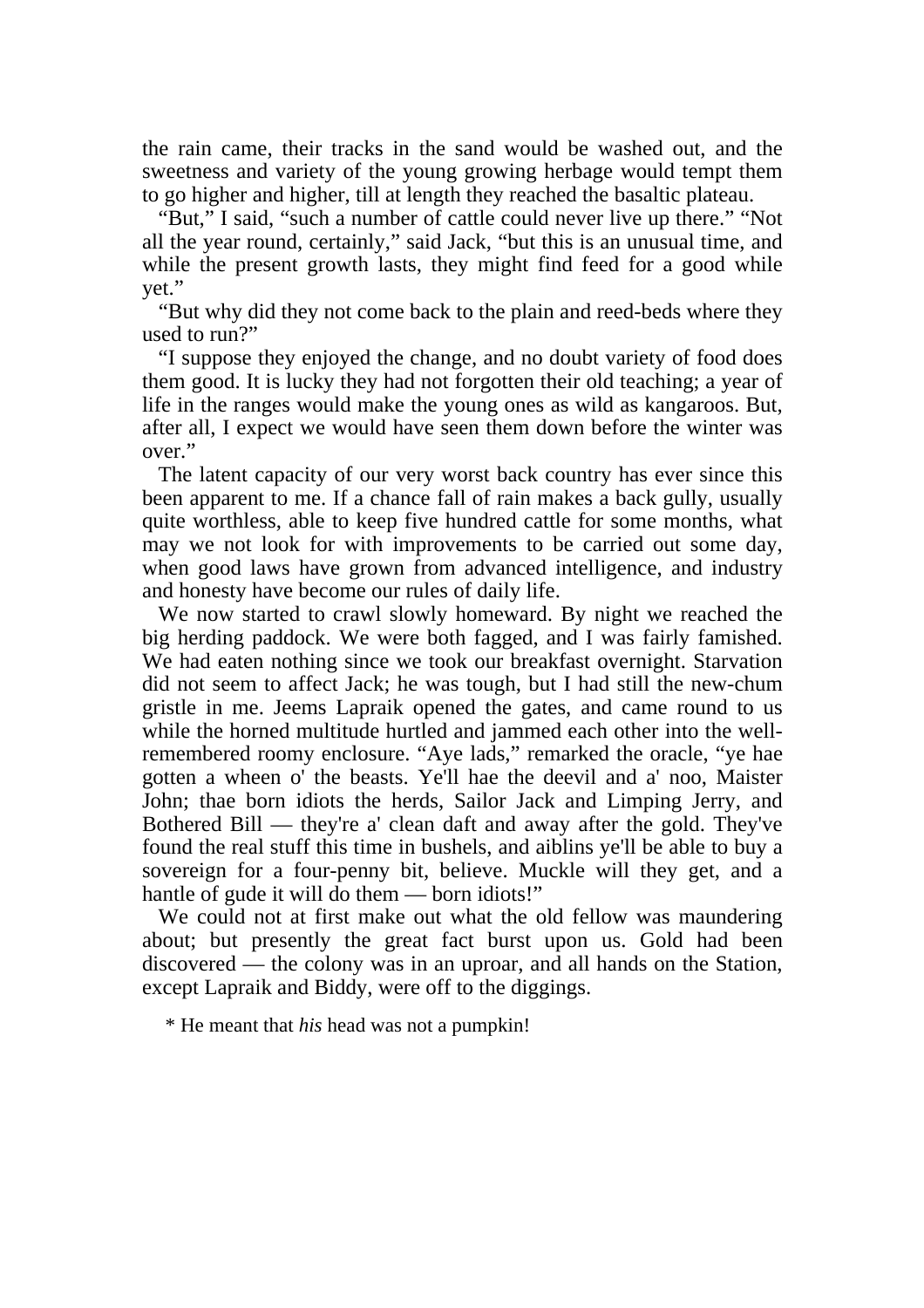## **Chapter XII. The Gold Discovery, and What Happened in Consequence.**

 The convulsion of 1851 told in the social and political life of Australia as a volcanic upheaval acts in nature. All relations were at once disjointed, and it tells much in favour of the people that society was not torn with intestine discord and crimes of violence.

 The colonial population might be barbarous, drunken, and ignorant, but the vast majority still proved themselves to be kindly, peaceable, and fairly honest.

 There was little or no crime on the gold-fields for the first two years; and at the critical moment, the ruling powers grasped the situation with marvellous forecast. A venerable gentleman,\* lately gone from among us, whose memory will be long held in honour and esteem, then in his prime, was the Administrator of the day. By him, the first Commissioner was appointed, with full power to represent the Crown on the gold-fields, and John Richard Hardy rode on to Ophir one afternoon, with trooper Flanagan behind him.

 The Commissioner fixed a piercing eye on the first cradle he came to; then he dismounted, selected a soft stone as a judgement-seat, and proceeded there and then to administer Government and collect Revenue.

"Your names?"

"John Tom Lane, sir," etc., etc.

"Getting lots of gold?"

"So, so, sir; we're just beginning to get into it."

 "Well, you must pay me each thirty shillings for a month's license, and that will secure you each a claim of so many feet frontage with so many feet back."

 These gentlemen having paid their fees cheerfully, the Commissioner went down the creek, taking each party as he came. There had been a deal of bounce talked the night before round camp fires about sending the Commissioner back; but now, under the influence of example and the instinct of obedience, disaffection became mute; and the bush lawyers and rowdies who had tried to suggest disturbance, found that their game was hopeless: there was nothing left for them to do but to dodge the collection of the fee, and make money Donohu-fashion — by planting horses, stealing cattle, and selling bad grog on the sly.

The difficulty of government was solved, and the Gold Commissioner,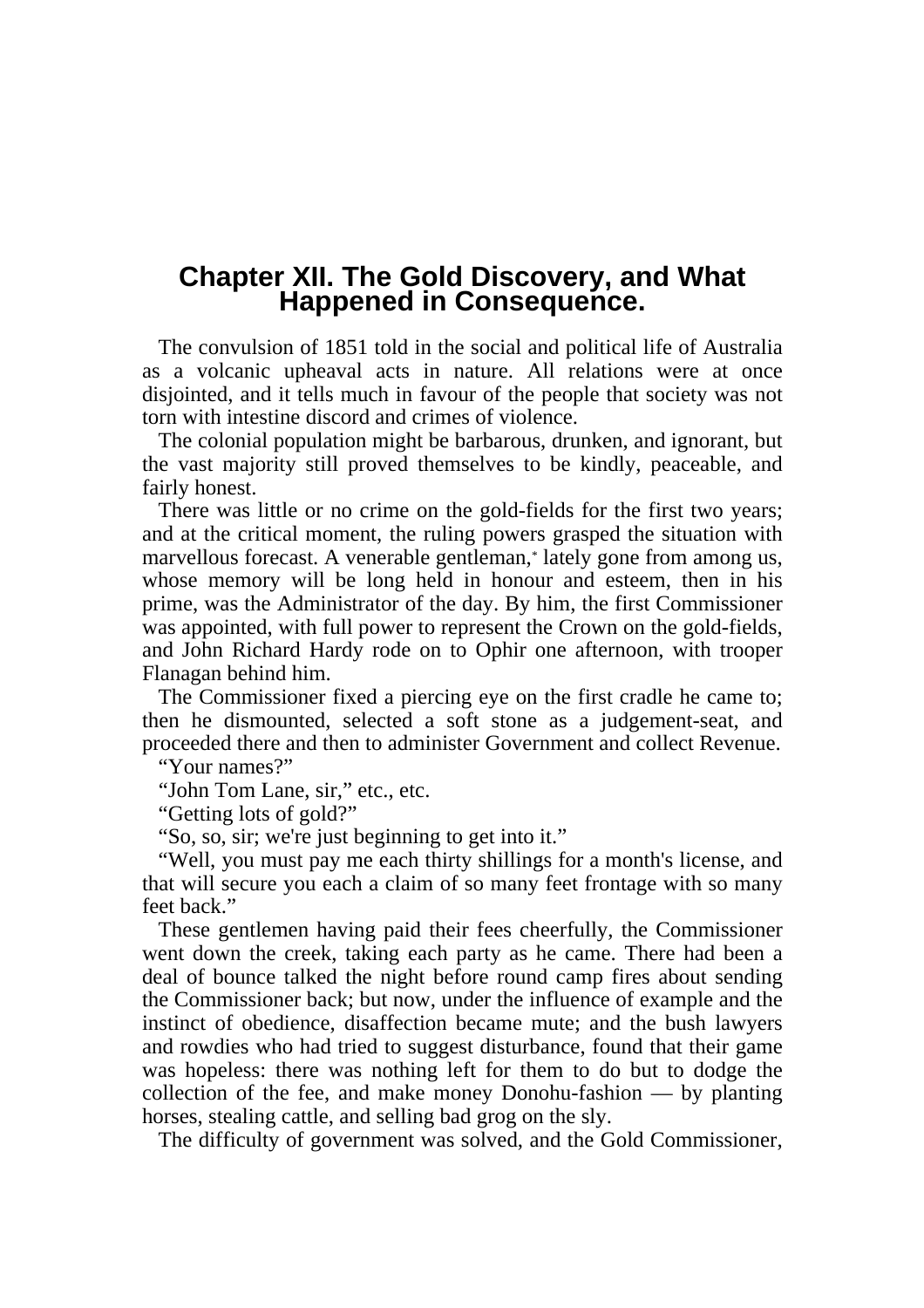a Department of Administration in his own person, went about issuing licenses, hearing complaints, giving advice, and talking freely to all and sundry.

 One man only, on being addressed, took no notice of Mr. Hardy. He would neither stop work, answer when spoken to, nor pay his thirty shillings. The official remonstrated with him patiently, and pointed out that he must and would have attention and obedience; he would not speak for nothing. The man, a stolid Saxon, gazed into vacancy, and squirted tobacco-juice into the creek. He had made up his mind that he had come there to get gold, and that he "didn't want no more masters." Her Majesty's representative waited a few more seconds to give him a last chance; then, counting, one  $-$  two  $-$  three, to himself, he sent cradle, hopper and all, flying into the muddy gravel with a smart righthanded kick. The owner looked black as thunder, and grasped his shovel; but he was alone, his mates took no notice, and Mr. Flanagan stood before him with a pistol in one hand and a pair of handcuffs in the other. The rebel looked up and down the slate gully in vain; where were the flash men who had made the night re-echo their brags and profanities? *They* were nowhere. But there were plenty of grey, and blue, and brown eyes fixed intently on *him*, and there were signs that pick-handles and axes might, if required, be wielded in defence of law and order. So black rebellion had nothing else for it. She had to smooth her wrinkled brow.

 In the years following, the Gold Fields Staff were often blamed for the irritating manner in which they carried on their duty. Certainly, many of the officers, subsequently appointed, did not possess the tact and intuition of their Chief, but admitting such deficiencies, the fact remains that the main difficulties of management, and the harshness and arbitrary character of the system ensuing, arose directly from the peculiarities of the semi-criminal section of the population. The hard-working, decent people never gave any trouble to the officials, and on the first opened fields never received discourtesy from them; but, as time went on, the pursuit of gold-hunting was abandoned by all who had other resources, and thousands of men who worked for the first year on the Ophir and Turon, returned to their trades, their stores, their farms, and their stations. Consequently, the population remaining on the fields, shewed the objectionable leaven more plainly than before, and the outskirts were infested by old hands of all kinds, ticket-of-leave men, shanty-keepers, horse and cattle stealers, and runaways of all sorts. These were the sections of the populace that gave trouble to the authorities, and it was in dealing with them that a method of supervision came into use, welladapted, no doubt, for enforcing obedience from mutinous galley-slaves, but singularly unsuitable when applied to free men, working in good faith, doing everything in the light of day, and conscious of their rights and duties.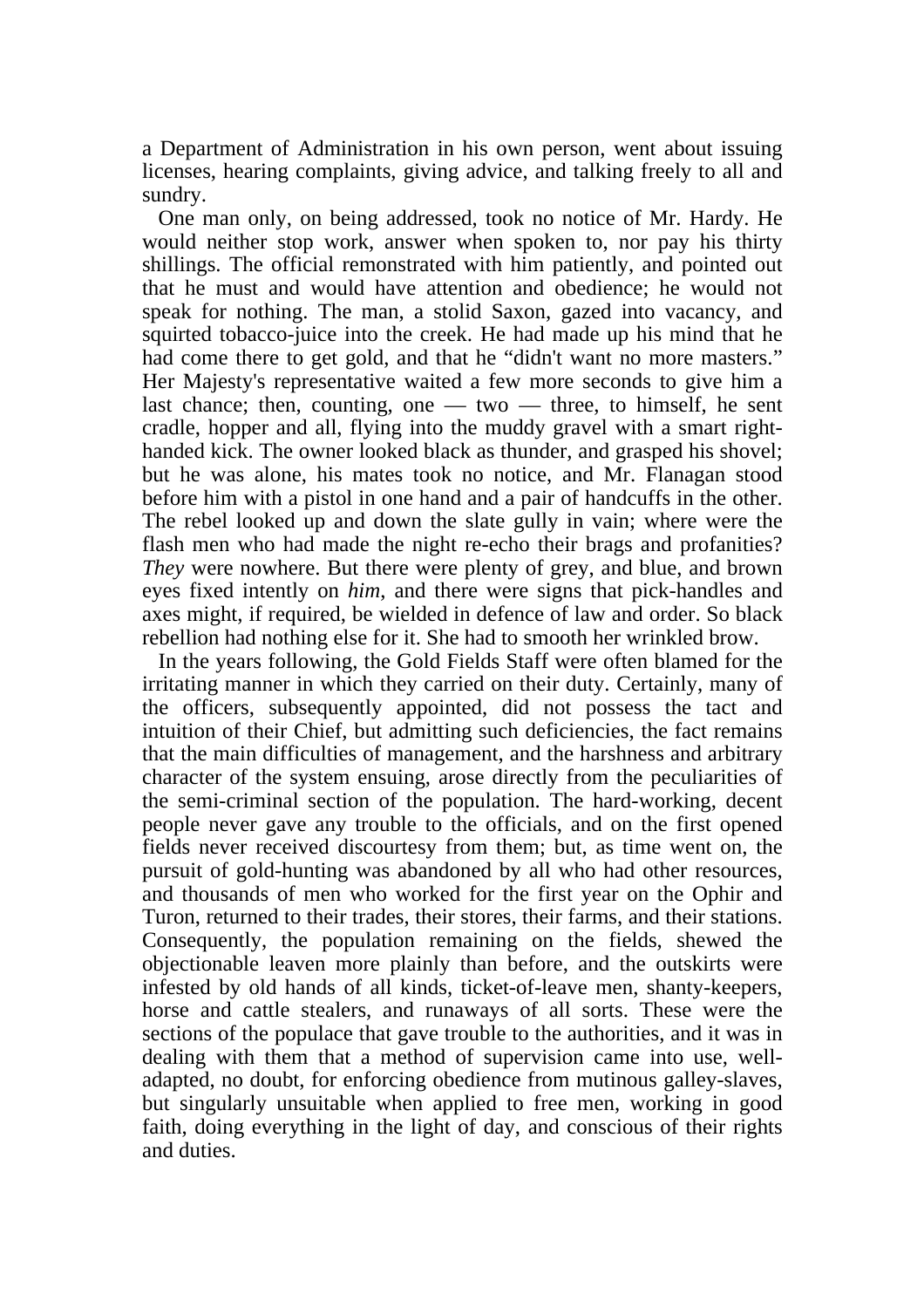The greatest blunder of all occurred when the Victorian Gold Fields opened, and the administration of the same was left to an inexperienced staff that adopted all the most objectionable features of the New South Wales method, without judgment or consideration.

 People fresh from the Mother Country, from the Continent of Europe, and from America, resented being addressed as if they were escaped convicts. It might be necessary to hunt down, pistol in hand, a horsestealer from the Abercrombie, or an expiree burglar from Sydney; but it was not the way to deal with a party of young London tradesmen, New York artisans, or German students; and of such as these was made up the heterogeneous multitude that swarmed to Melbourne within a year or two of the discovery.

 Chaining to a tree, for want of a lock-up, might be right enough in the case of Snuffling Jim, forger, cracksman, and prize-fighter; but, certainly, it was most inappropriate in the case of Thomas Williams, bank clerk from the city, for the reason that the said bank clerk had not got a license; yet, such was the absence of nôus and discrimination in the authorities, that these things were done.

 In reality, it wanted men like Mr. Hardy to work out and adjust the system, besides initiating it; but some of the young Sub-Commissioners were quite without the capacity to comprehend their Chief's policy. They could never understand that, though kicking over cradles, and chaining recusants to trees, might be the right thing with mutinous convicts, nevertheless, that such treatment was both inexpedient and indefensible if applied to orderly, law-abiding people.

 The stampede which appeared on all the roads was one of the most remarkable and amusing features of this period. The lame, the halt, the deaf; men, women and children; shepherds of the pattern of our friends Bothered Bill and Sailor Jack, tramped along till, in many cases, they were pulled up by the public-houses. Some reached the diggings to starve, others got gold only to achieve their fate in bad rum. Some lost heart almost before they reached the goal of their hopes, and turned back; one man trudged resolutely and footsore a week's journey, and then set to, to fossick in the slate-rock with a shear-blade; a man with wife, child and family belongings, came up wheeling a barrow, the wife pulling ahead as leader, the child seated among the household goods. The Flying Pieman, one of the crack pedestrians of all time, started with the coach from the corner of King Street, and arrived first at Sofala. He was a marvellous walker; he flashed through the Turon claims like a meteor, selling his pies, and tossing heads or tails, with speculative diggers. Old Jorrocks, the race-horse, came up as a hack, carrying a well-known journalist and doctor.

 In fact, the world of Australia, as it was then, met on Sofala Flat. On Sundays and holidays, there could be seen twenty thousand men,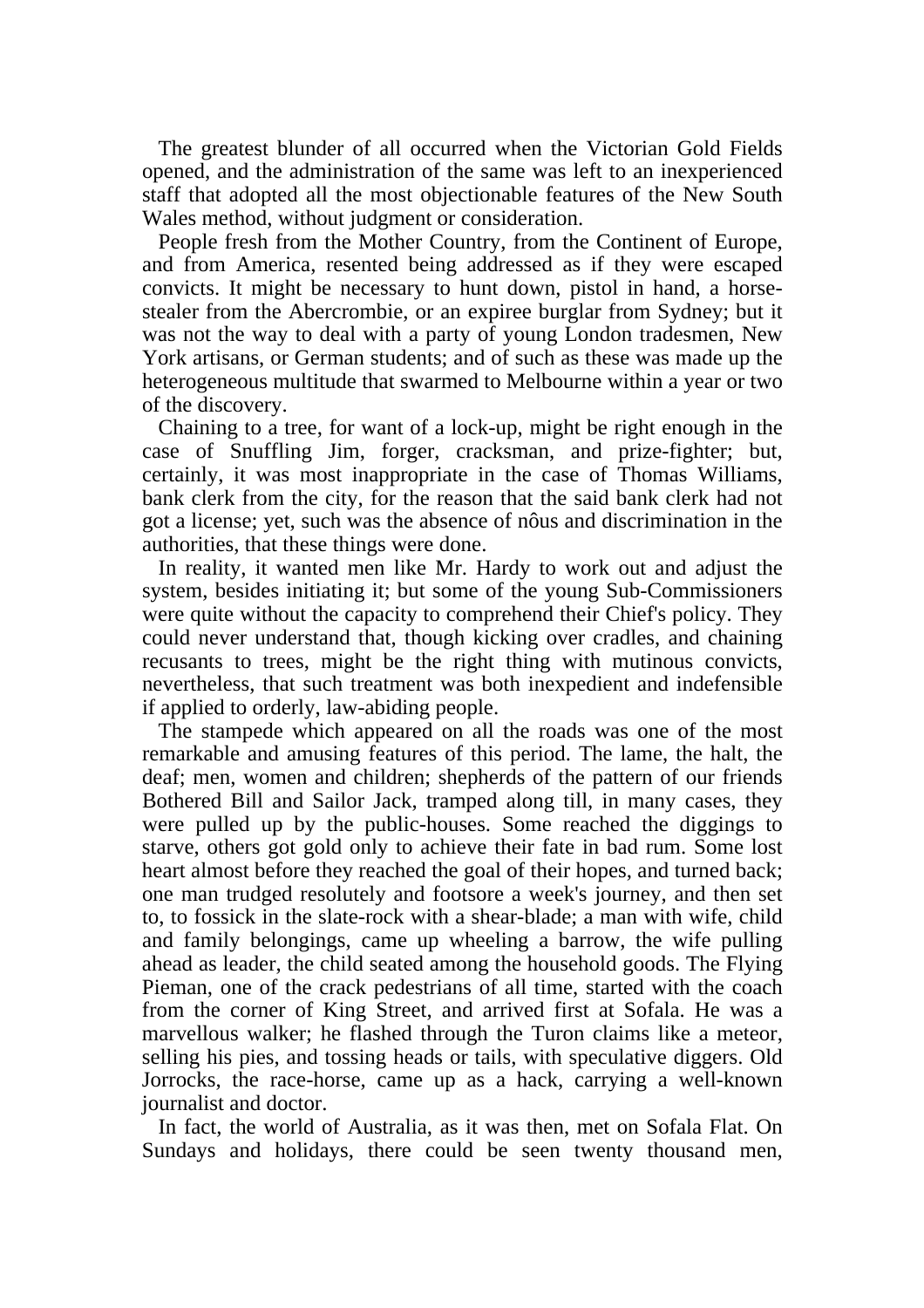including all the youth and vigour of the colonies, where the present township is.

 Victoria was then but newly separated from the mother colony, and the cream of her small population came to the first discovered fields among the Bathurst hills. Queensland was not yet; but many of the pioneers of the future colony stopped exploring and forming new stations for a season, to try their hands at the gold drifts in the icy streams of the Blue Mountains.

\* \* \* \* \*

 Meantime, while these marvels appeared, we at Windabyne were left on the Station almost without hands. Every shepherd had taken himself off. The bullock driver and his mate; the long lads who hung about and could be reckoned on to lend a hand at mustering and yard work; the floating labour of the country that did the shearing in the season, and spent the rest of the year in fencing and odd jobs — all were gone up the northern track, and it was said that the Donohus themselves were talking of selling their business and right of brand.

 If *they* cleared out, it would be a blessed riddance; we might then finish our muster without danger of any more depredations. But the flight of the shepherds left a problem behind; and James Lapraik did, not without reason, pile maledictions on their heads.

 Hitherto, it had been generally held as an established rule among the flock-owners of the colony, that sheep could not thrive, or indeed eat grass, unless they were kept in a close yard all night, and hunted about by a man and two dogs all day. The proprietor of Windabyne had indeed tried to modify the rigour of this method: and in fact he had once taken occasion to point out to Sailor Jack, by ocular proof, that sheep could actually supply their own wants without being so tended.

 Three hundred weakly weaners had been put into a close-fenced little paddock, a sheltered grassy spot — and being carefully left alone, they very soon began to look as if the joy of life had not quite departed. They snuffed the breeze, occasionally tried a convalescent gambol, and gradually lost the "lone and lorn" look of herring-gutted anatomies.

 When the experiment had so far triumphantly vindicated the Major's theory, Sailor Jack was, one afternoon that he happened to be in at the head-station, told that his master wanted to speak to him at the weaners' paddock. He meant to direct the mariner's attention to the fact, that the flock had given up the habit of marching about in close column, destroying the grass, and had, reverting to natural instincts, spread themselves over the surface; he intended by reasoning from analogy, to point out to the docile Jack that nature was in all matters the best teacher; and he would so pin him with syllogisms and illustrations, that a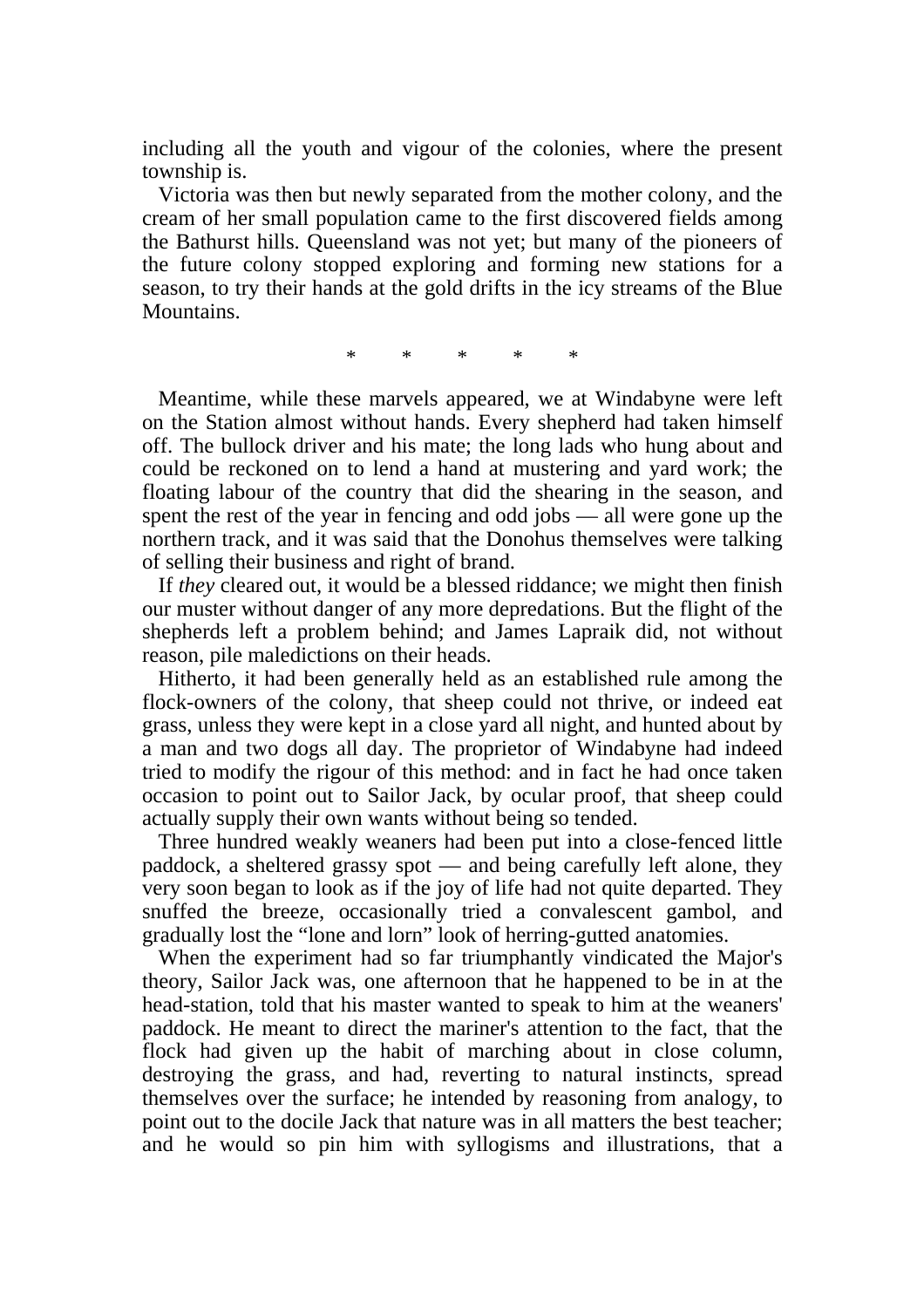revolution in the mode of shepherding would necessarily follow. The Major considered that no reasonable man could fail to see — but at this moment his reflections were disturbed by a shrill ear-piercing whistle, and Spot and Bally, obedient to their master's signal, had the previously happy weaners rounded up in a trice in a panting, terrified, trampling mass. Jack had entered the gate, and habit had asserted itself promptly; he saw the crawling devils, as he called them, all adrift; and his fingers were at once in his mouth; so the theorist's ideal ovine paradise was brought to a sudden end. What could our old friend say? Jack, as every other shepherd, had been trained to keep sheep mobbed together; one cogent and irresistible reason clenched the idiotic custom — namely, the shepherds on most stations were charged the full price for every head missing; so necessarily, they had to keep them huddled up always within sight. When we think of these times, our principal cause of wonder is that the woolly victim could stand such treatment so long. It shows the intense vitality and hardihood of the original merino. So Major Smith gave up all further attempts at suggesting a better mode of shepherding. He was clearly before his time.

 Now the force of circumstances compelled us to do without shepherds altogether. Bad as the system was, we had still nothing to take its place, and whatever we might do through make-shifts, serious loss was sure to ensue. Still, with the ideas which we had acquired from the Major's theory of stock-management, the difficulty did not appear to us so fatal as no doubt it did to many others similarly situated. The season, too, was now most favourable; there was no danger of a scarcity of grass or water for a year to come, and, moreover, sufficient of the fencing remained uninjured to enable us to make the needful separation of the flocks. Having done this, we could distribute poison all over the outskirts of the run to keep down the dingos, and we could keep riding constantly among the flocks. I, myself, having seen sheep kept, going free, on land almost unfenced, in the south of Scotland, ventured to express my belief that they would do here kept in the same way. I was right so far, but I had not estimated or understood the difficulty of breaking the flocks of the inherited habit of being shepherded. It turned out that it wanted some seasons to break them of the trick of trotting after each other all day, and it was only a generation bred in paddocks that completely reverted to the natural habits of grazing animals.

 At the most, we could do little from want of hands. Our friends, Rawson and Short, were called away at once by the same troubles at Girrah and Yarupna, and the whole staff left on the Station, besides the family, was Biddy and old James, the two black-boys, and their grandmother, Kerella. That venerable female, indeed, was of little use for her own personal exertions, but she was very valuable from the influence she possessed not only over her descendants, but over other blacks, the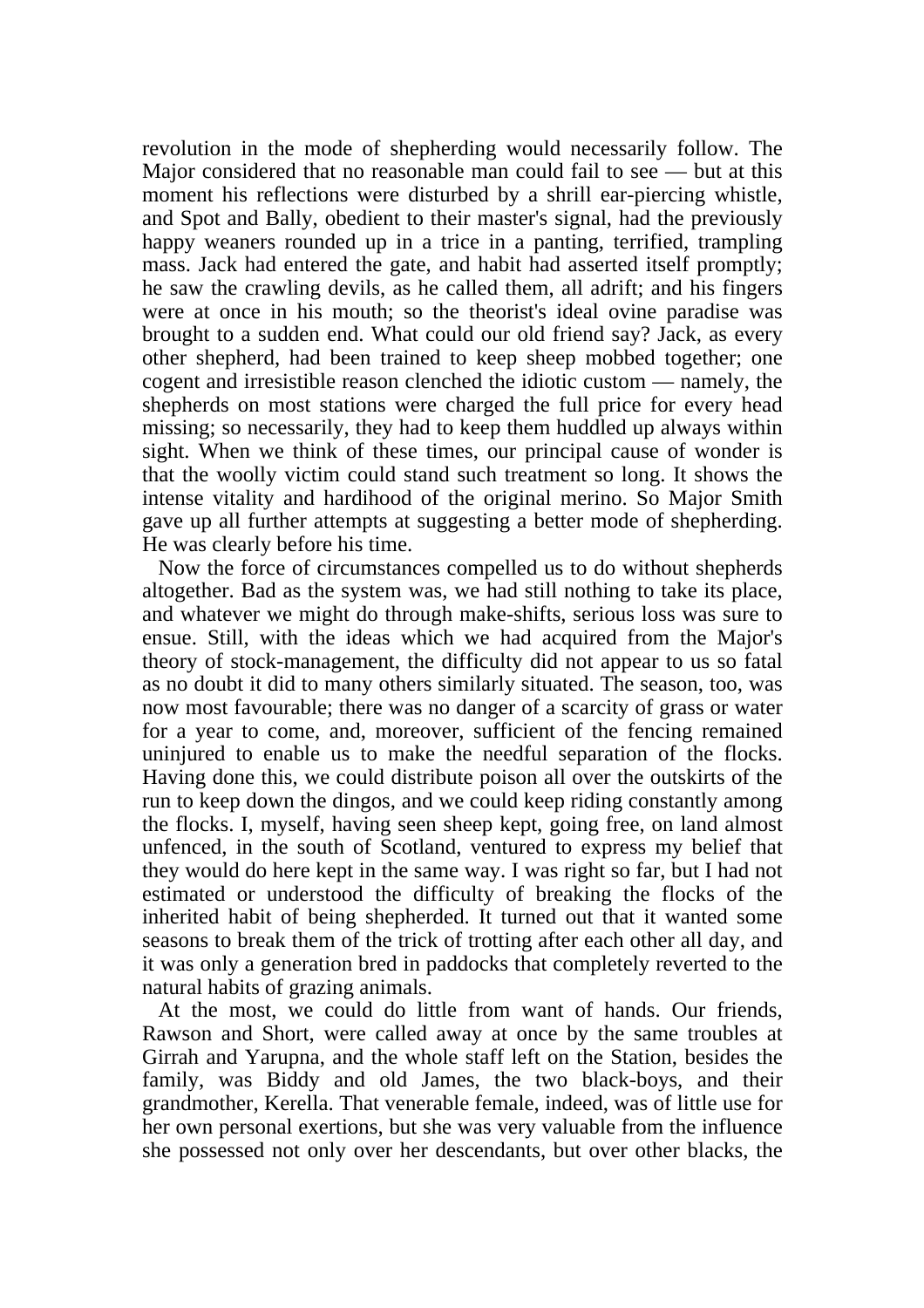remnants of the tribe, who occasionally turned up. The white race, in the abstract, it could not be said that she liked: the glitter of her eyes and the tight pressure of her lips, when she found her self accidentally in the presence of a party of rough, white strangers, might be interpreted into hatred or contempt, or both; and perhaps she had reason. She remembered well her tribe camped on this very spot, in the old drought, and how Mr. Shoddy's sheep had polluted the rapidly-drying waters; she remembered the children starving, and the madness of the hunters at the careless cruelty of the whites; then the brief hour of savage vengeance, and the terrible retaliation of the troopers on the burned-up back plains. Her sons and her daughters had gone, root and branch, and, with her two infant grandsons, she had toiled and starved, and wandered back to the old spot; and there she found a white man — a chief, a warrior — — not a mean man — one who walked erect, and spoke with dignity and courtesy, like the great Hippâis and the Coradjés whom she remembered in other days, when the tribal confederacies of the Murrumbidgee and the Lachlan met in council, or to fight by challenge in the glades of Burrangong. Yes, this white man was good; he did not get drunk, or shout foul words like the swine of his race, who hung about the firewater shops, and he fed her boys; and the woman was good, and told her to rest, and gave her a warm, beautiful skin (it was an old grey blanket). So Kerella got to love these white people, and she always used her influence for their behoof. This old woman had always been a person of note, a lady of rank, and of actual work as a commercial contract she had less idea than many dowagers of St James' or the Fauburg. She would occasionally, in a debonair, patronising way, look after some young lambs for her "good friends"; and would graciously accept a raw sheep's head and the customary fig of tobacco, not by any means as pay for work done — she could never understand that — but as a graceful and friendly act of recognition passing between two high-contracting parties. That these jobs had in them nothing of the nature of hired service from the old creature's point of view, was plain; and that very warm feeling was enlisted in all her dealings with the family was certain, for she would look nearly as fierce as the late lamented Countess of Kew, and she would quiver her yam-stick and yell like a she-fiend, if she thought any of her tribe were not acting right on the station. And thus, through this venerable female aristocrat, we now and then got work done for us, that at the time no wages would have bought.

 I have diverged somewhat, and must now return to the point we had reached when I was shunted off by the gold discovery. The glamour of this astounding news dazzled us for the time, but not sufficiently to blind us to the necessity for immediate action. What we had learned in our attempt at muster, could not lie over to be disregarded. A large proportion of the cattle was yet unaccounted for. We knew now that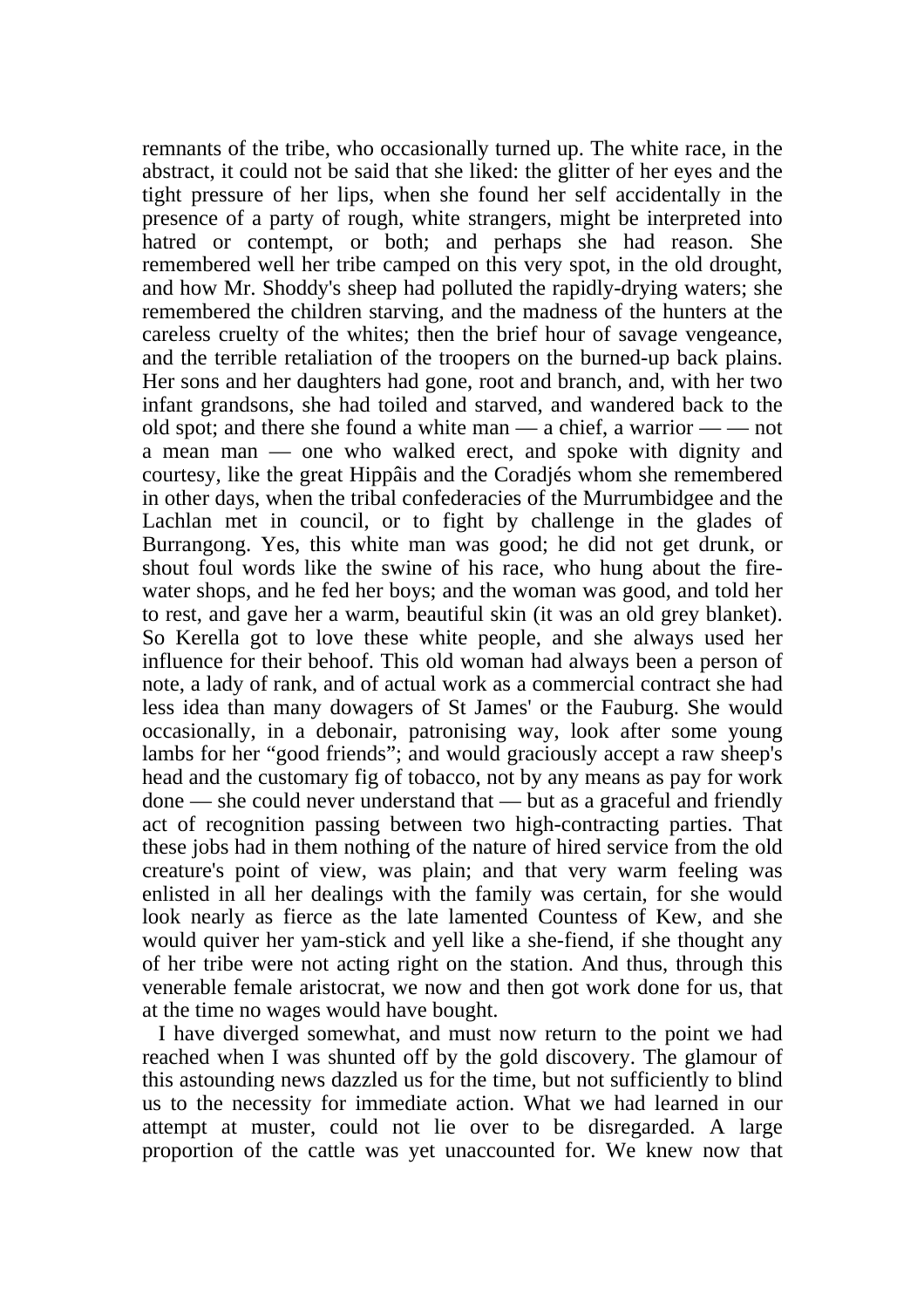those missing consisted mainly of bullocks, young heifers and weaners, the contents of the lower paddocks, and as the first step to follow up the search, Jack, myself, and the younger black boy were across the plain the next morning before daybreak, and round the Donohu's premises. There were no animals in the yard. In a paddock there were about a dozen big calves newly branded, but being taken from their mothers, there was nothing to throw light on the legitimate ownership. The ground shewed that work had been going on for a week. It was poached and trampled in all directions. If we had happened to look about three miles to the North-West, we would have found, as we did afterwards, a track of cattle, deeply worn, leading to a temporary yard about twenty miles behind Tarrandong; but we got no clue to lead us to this discovery, and it was long before we understood that we had come within the toils of a huge conspiracy which, in after years, stretched its ramifications from the northern rivers of Queensland to the mouth of the Murray, which has since aided to recruit the ranks of bush-rangers, and has raised some of its heroes to the gallows; while with too partial hand it has elevated others from its ranks to the bench of justice and the saloons of fashion; which, in its palmy days, swayed juries and fee'd advocates, and which is only repressed now by the universal practice of fencing, and the Brands Acts of New South Wales and Queensland.

 A few years ago only, a gang representing some of the wealthiest families belonging to this cattle-stealing confederation, went on to a Western Queensland Run, then on the frontier. They put up a yard, and mustered cattle till they got together six hundred head of the description they wanted, and these were driven over-land through the unoccupied country, and sold in Adelaide, a distance of nearly one thousand miles. This particular raid was long of being discovered and traced out. First, the yard was chanced upon, on a back creek; then it happened that some one recognised the brand on some cattle in South Australia, and further enquiry led to a bull of special blood and stamp being identified. The investigation was followed in Queensland, and circumstances pointed to certain persons as the criminals. The bull was re-purchased and brought back, and was at once recognised by the superintendent and his men. On the strength of these facts, a criminal trial took place, but the accused were acquitted at once by a sympathetic jury. Wealthy cattle-stealers, connected with dealers, publicans, and butchers all along the stockroutes, ran no risk of conviction among a population of the same kidney. Though the bull was produced in the yard of the Court-house, and was proven to have been stolen and taken to South Australia beyond the possibility of doubt, and though, in the judge's summing-up, every step in the theft of this large lot of cattle was plainly exposed, the interest which the confederacy brought to bear was too powerful for law and justice.

How often before similar raids have been made, undetected, we cannot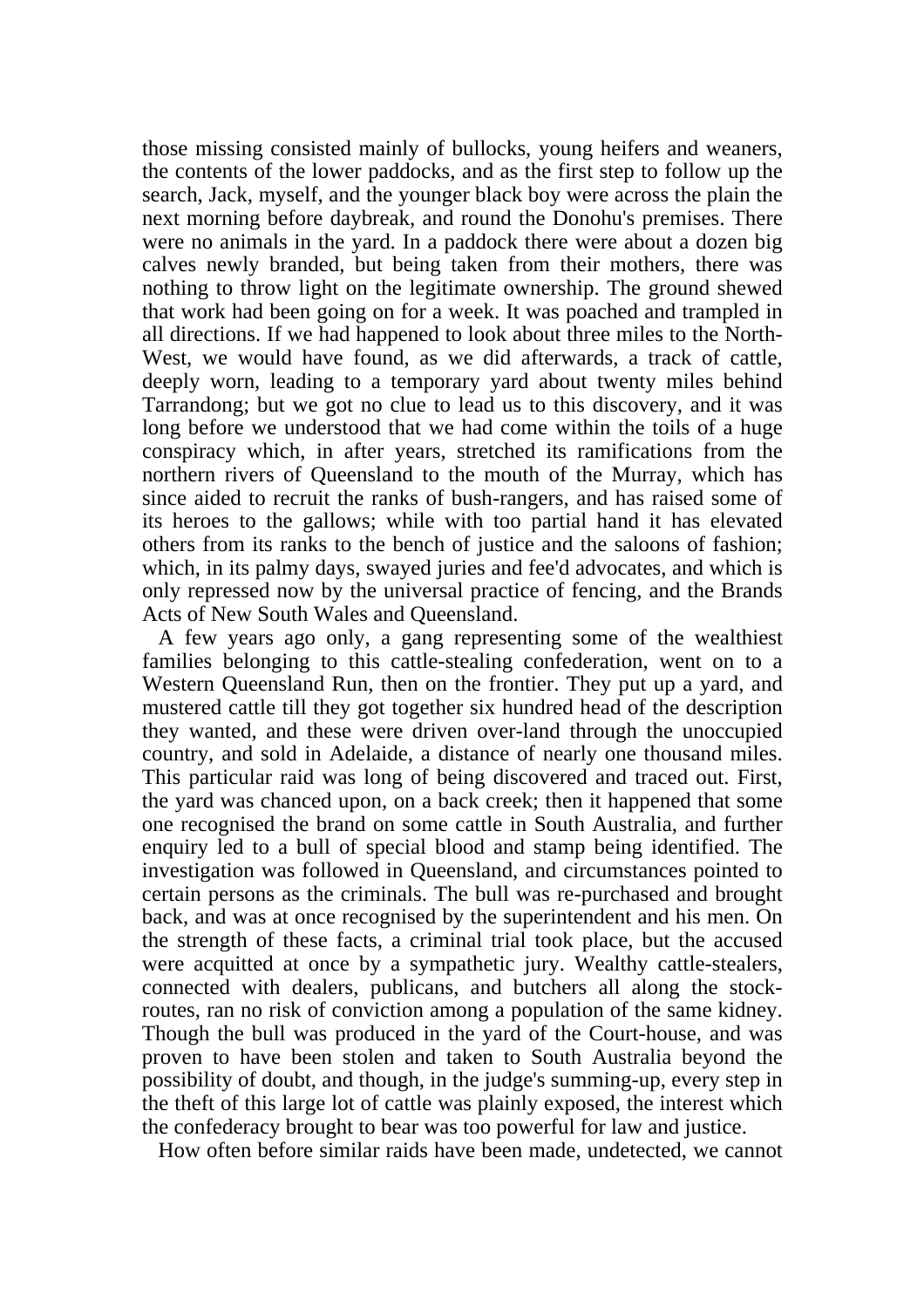guess; certainly this was not the first; but a daily traffic that went on for many years consisted in smuggling small lots of stolen horses and cattle through the back-country. A gang would begin on the head of the Dawson or the Burnett, and would sweep through Darling Downs to the South, picking up horses as they went along; and cattle were travelled in the same way, increasing in number and in the variety of brands till they reached some rendezvous, where they were traded away, and vanished from sight.

 We had grounds for believing afterwards that some three hundred of our bullocks had been put in the yard that we found behind Tarrandong, and thence travelled away towards Melbourne or Adelaide, while great numbers of the heifers and weaners were undoubtedly headed down the river a long distance, and scattered among other herds, so that they might be easily dealt with, as opportunity offered. We never collected again above half the cattle that had been in the lower paddocks; and our total count over six month's age when the muster was over, out of 6,000 head, was barely 3,800. A great deficiency was inevitable from starvation, after the burning of the reed-beds, but probably an equal number were stolen.

 The thieves must have acted with great activity, and acuteness. No doubt they had been moving the stock off quietly for some time before we detected them finishing off with the cows and calves. We did not believe that it was possible to do what they had done, the ground being too rotten to ride over, at the time they must have commenced operations; but they knew what they were about — it was a skilled trade — and all the stock-men on the river were in league. We had not let the grass grow under our feet, and yet what Jack said when he came on the solitary horse-track, proved literally true, "the villains had been too quick for us."

 As it was, Jack, myself, and Walbaligo kept on cattle-hunting from day to day for months. We went down to the junction of the Wolgan, and searched every camp and every gully. We got mock civility and chaff from the hired stock-men of absentee owners; sometimes they pretended that they did not know who we were; so we went as little to stations as we could help. These same fellows, there was little doubt, had passed on our stray heifers and weaners from camp to camp, and any directions they pretended to give, were only meant to mislead. But this was great experience and training for me, and many a pleasant starlight night have I camped with my chum on the edge of the great plains, under the sighing oaks of the river, and on the breezy spurs of the Bogarralong range. We usually brought home ten or twenty head at a time after being out for a few days; then we branded any calves that might be among them, and started off again to continue the search. We marked all that passed through our hands by square-tailing — a common practice still. As I have already said, but a poor result followed our work. There were not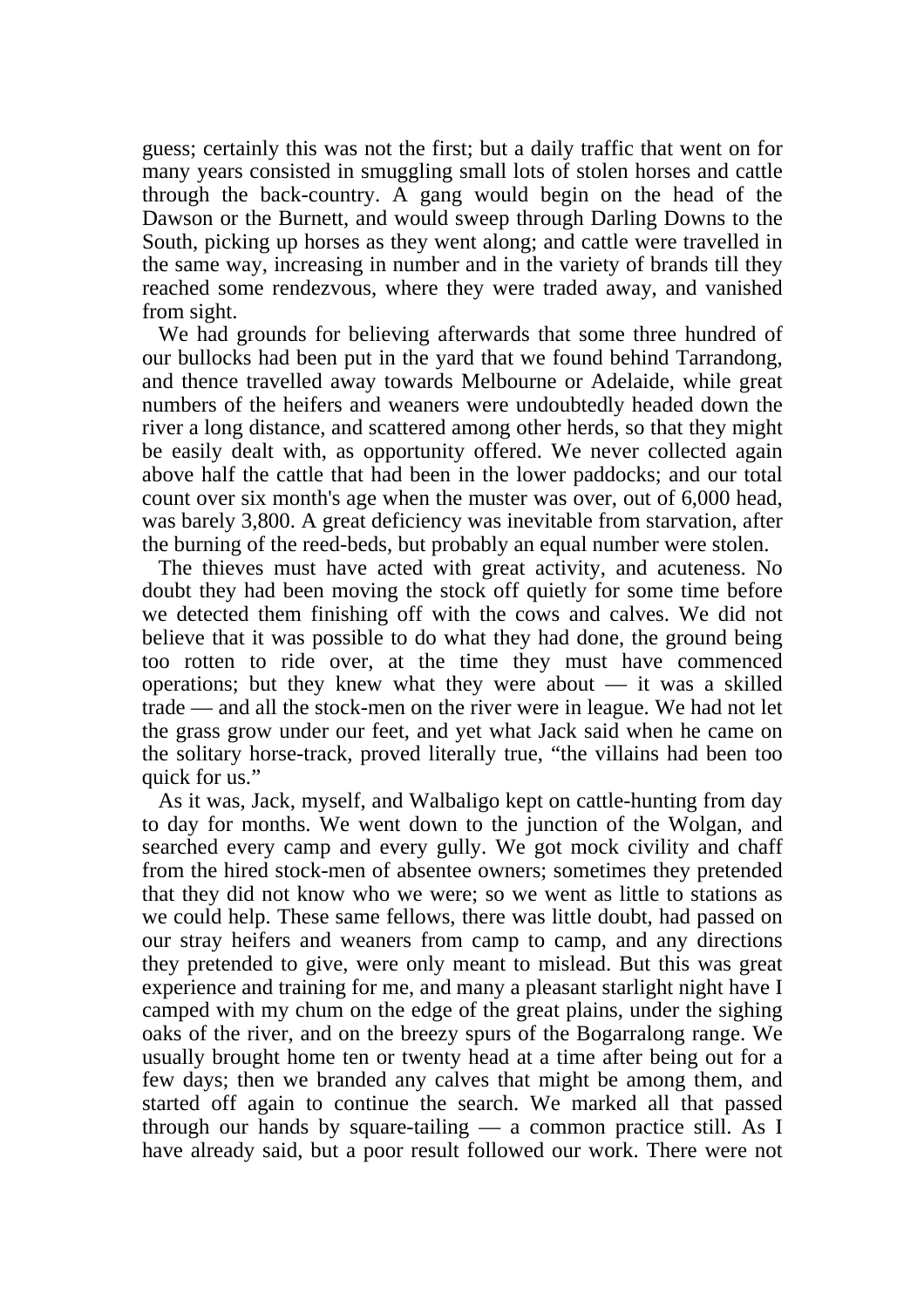two-thirds of the number of grown stock that were counted before the drought, and we branded only some seven hundred calves.

 At the same time the duty of looking after the sheep fell to Willy and Fred, and they spent most days in the week riding round the flocks and laying baits for the dingos.

 At times, an odd man, hard up, or crippled with travel, a returned digger, or an un-nerved drunkard, would hire for a month's shepherding, but this kind of labour was on the whole more trouble and cost than it was worth. And yet, such wrecks of humanity could get one pound a week as readily now as an able-bodied man could have got half the money a year before. The loss in the flocks was very great; it could hardly be otherwise. Till they got used to care for themselves, the sheep were liable to constant panics, and when these occurred, they would scatter in all directions; some would seek the high ranges, and breaking into small lots would become hopelessly lost, or would fall an easy prey to their enemies; while others, under the influence of terror, would crush each other to death in long grass or in deep gullies. Of all helpless creatures, shepherded sheep are the most helpless. Still, withal, though reduced in number, the character of the stock did not fall off, either in constitution or fleece; indeed, as the time went on, and close shepherding became more and more a thing of the past, it became plain that the sheep were improving, from living more in consonance with natural habits: the tendency being no doubt aided by the severe culling entailed by the more exposed life, and more frequent risks. Those that perished were commonly the weakest, the worst — while the best, the fittest to live, escaped and survived.

 And thus the years slipped on with the changes of the seasons; we kept up the work of the Station as we best could, and the unceasing loyal exertions of the family fully bore out Mr. Gully Trotter's calculation. The fences were repaired by degrees, sometimes by ourselves, sometimes with the aid of any labour we could get; the stock was kept as well as was possible — thanks to the very fencing that had been so generally condemned by *practical men*. And we kept on our daily routine cheerfully enough, for work has a pleasure of its own for wholesome youth. The open forest life caused our pulses to beat with the cadence of health and vigour, and the task and fare shared in familiar concord, served but to strengthen the ties of affection that bound us one to the other.

 But still "*Atra Cura*," the dark phantom of financial sorrow, that haunts all Australian enterprise, sat behind the head of the house; the shadow could not but at times fall upon us youngsters, too; then we felt the dulling deadening weight of the up-hill struggle, and the careless mirth that enlivened the home in days gone by was less heard.

It was easy to see that the Station, with all the luck of the good seasons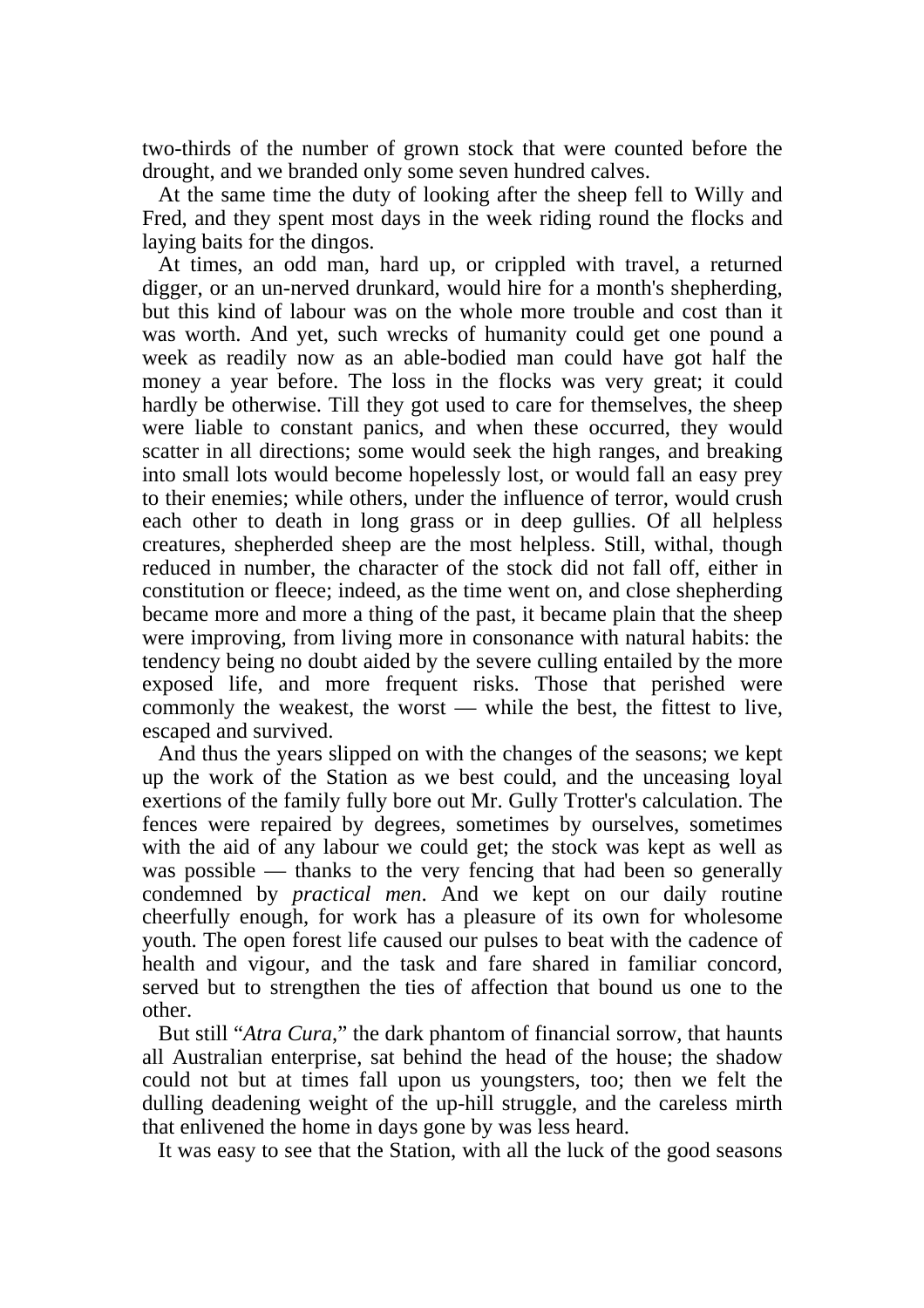that had set in, and our comparative success in management, was not making head-way. The goodwill of the creditor might postpone pressure, and indeed the Major could not but believe that Sharp was treating him with consideration, but the ultimate issue could not be doubtful, unless the horizon ahead shewed more hopeful signs.

 Major Smith gave me the accounts to look over during a week of wet weather, and the revelation that opened to me when I got to see the meaning of the figures, made an indelible impression on my memory. And yet there was nothing to strike one as extraordinary in the items cursorily examined: it was only after dissection, and in the aggregate result, that the wonder appeared. The debt of £10,000 during the next twelve months ran up to £13,000. There was first a commission of 5 per cent. charged by Sharp on taking over the account from the Waratah Bank; then there was interest charged half-yearly at the annual rate of 10 per cent., and a half-yearly commission charged besides of 21/2 per cent. Moreover, orders drawn on the firm, supplies purchased, and produce sold through them, all paid toll on a scale that threatened to eat up the Station twice over.

 I rather liked figures, and when once I got on the scent, I enjoyed running the track of usance and amercement through the sinuosities of Mr. Sharp's columns. I made out that my old friend was paying, reckoning all charges together, eighteen per cent. per annum on his advance. The old gentleman could never understand accounts. After cudgelling his brains and trying to follow his former business adviser, Mr. Bogus, he was obliged, in the end — he told me — to be satisfied with that gentleman's unctuous smiling assurance that "the charges were only the customary nominal rates, my dear sir."

 The dislocation of all business and industrial arrangements for the time, made it very difficult to turn the products of the Station into money. Wool and stock were both low; the latter next to unsaleable, and these facts kept the balance down to the wrong side, and made interest and charges swell prodigiously and rapidly. What availed all our management and work, if no buyers came for our bullocks and wethers, and if the wool did little more than pay shearing and carriage? But the "unexpected" is what always happens and even now, though unnoticed, the train was laid that was to carry the revolution of the day into new quarters. The harvest of gold had by this time flowed and spread over the roads, streets, and by-ways of New South Wales. Through every store and every grog shop ran the stream of wealth, and the wheel-tracks groaned with the traffic of teams for the western uplands.

 Ballarat and Bendigo, too, had burst out, overshadowing the fields of the Old Colony, and every bank became full of deposits. A plethora of bullion perplexed the directors. All this coin could not be lent to traders to import case-gin and sardines; if so, the market would be swamped.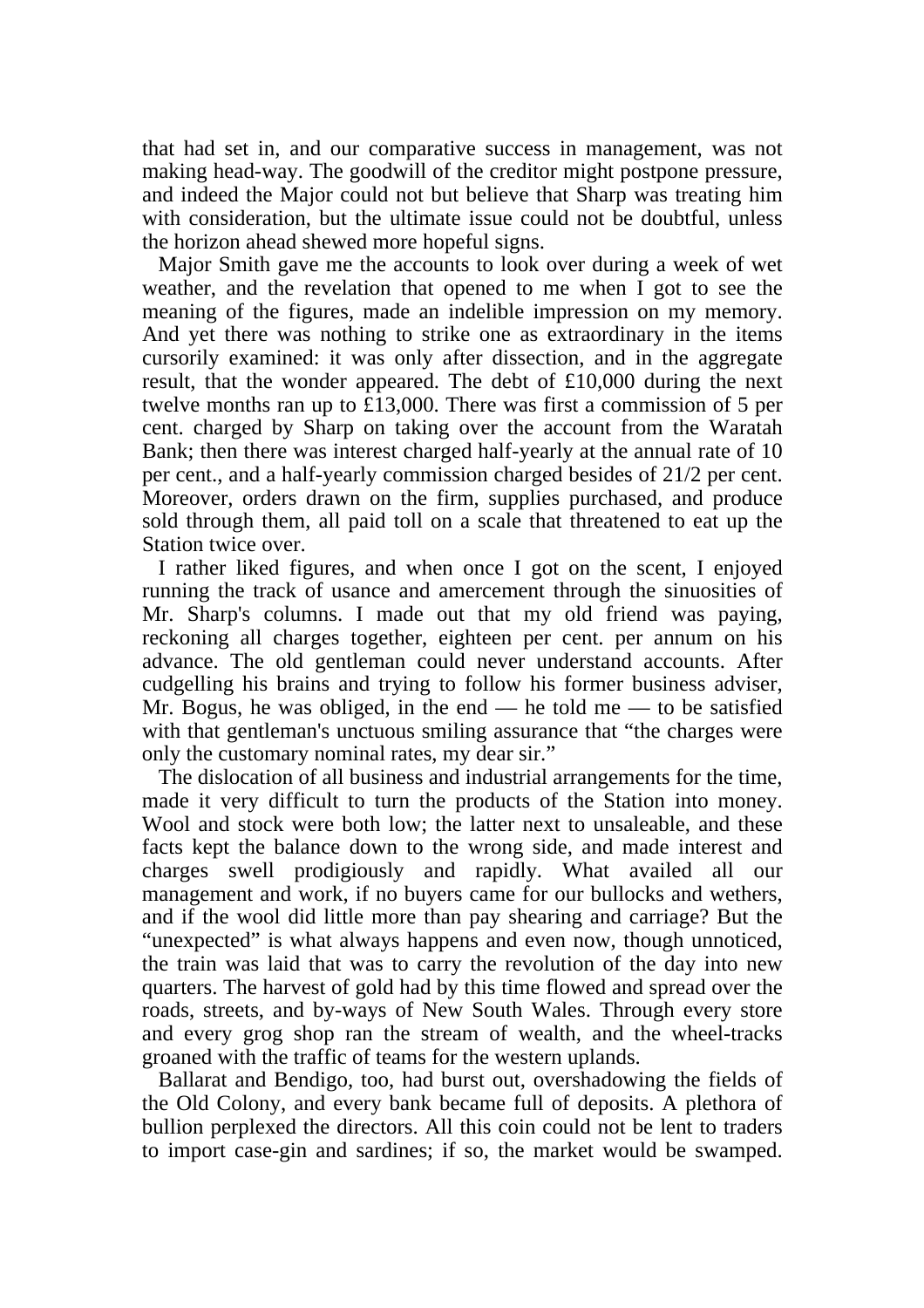Could the money then be advanced on farms, manufactures, mines, or shipping? Farming had always been in these colonies a hand-to-mouth, poor man's trade; it was carried on without method and economy, and with little profit; moreover, nobody seemed able or willing to put the occupation on such a footing as would cause it to be appreciated by banks. As for manufactures, there was neither labour to be had nor skilled knowledge. Bank deposits could not be launched out in experiments. Mining was still, as respected gold, in the primitive pickand-shovel stage, and in all branches, copper and coal included, it was then the same lottery as it is still. As for shipping, the ships were in dozens left by the crews to the care of the skippers and mates. There was no want of products in plain and forest that would have been readily welcomed in the crowded marts of Europe; but, to be worth money, these must first be brought to the sea-board, and then shipped on board craft that had hands to weigh their anchors.

 And so there was plenty of money to lend, but none of these occupations offered good security for investment.

 All at once, a note sounded, that signalled a change. Mr. Gideon Lang published a letter in the *Herald*, which pointed out that the live stock of the Colony would never stand the strain occasioned by the meat consumption of the Gold Fields, and the new population that had gathered at the mouth of the Yarra. How often have we read such prophecies — how often have such hypotheses and such theories turned men's heads for a month or two, to drift away and be forgotten — how often have time and fact turned the unread side of the page, and shewn quite a different version from that expected? How true have been the figures; how incontrovertible the reasoning; how error-proof the syllogisms; and yet the quiet growth and progress of events have told quite a different tale. Some factor has always been left out in the reckoning.

 "The runs were already stocked," said Mr. Lang; "and no fresh operations that could produce increase were possible, either through taking up new country, or by improving stocked runs; labour was so scarce and dear. Famine prices were inevitable, and stock-owners were urged to economise their resources and avert a general calamity." The error was, as it always is, in under-estimating possibilities. Who could tell, that in a few years, stock would be kept on sounder and better principles, through the very pressure now brought to bear, the scarcity of labour; that in a few years more, the fencing of runs, which of itself doubles the capability of country, while it reduces by one-fourth the cost of working, would be adopted universally; that William Landsborough and a dozen other pioneers were already leaving the Gold Fields to follow up former explorations, to open up, North and West, oceans of grassy downs, and to trace the park-like ironbark forest far beyond the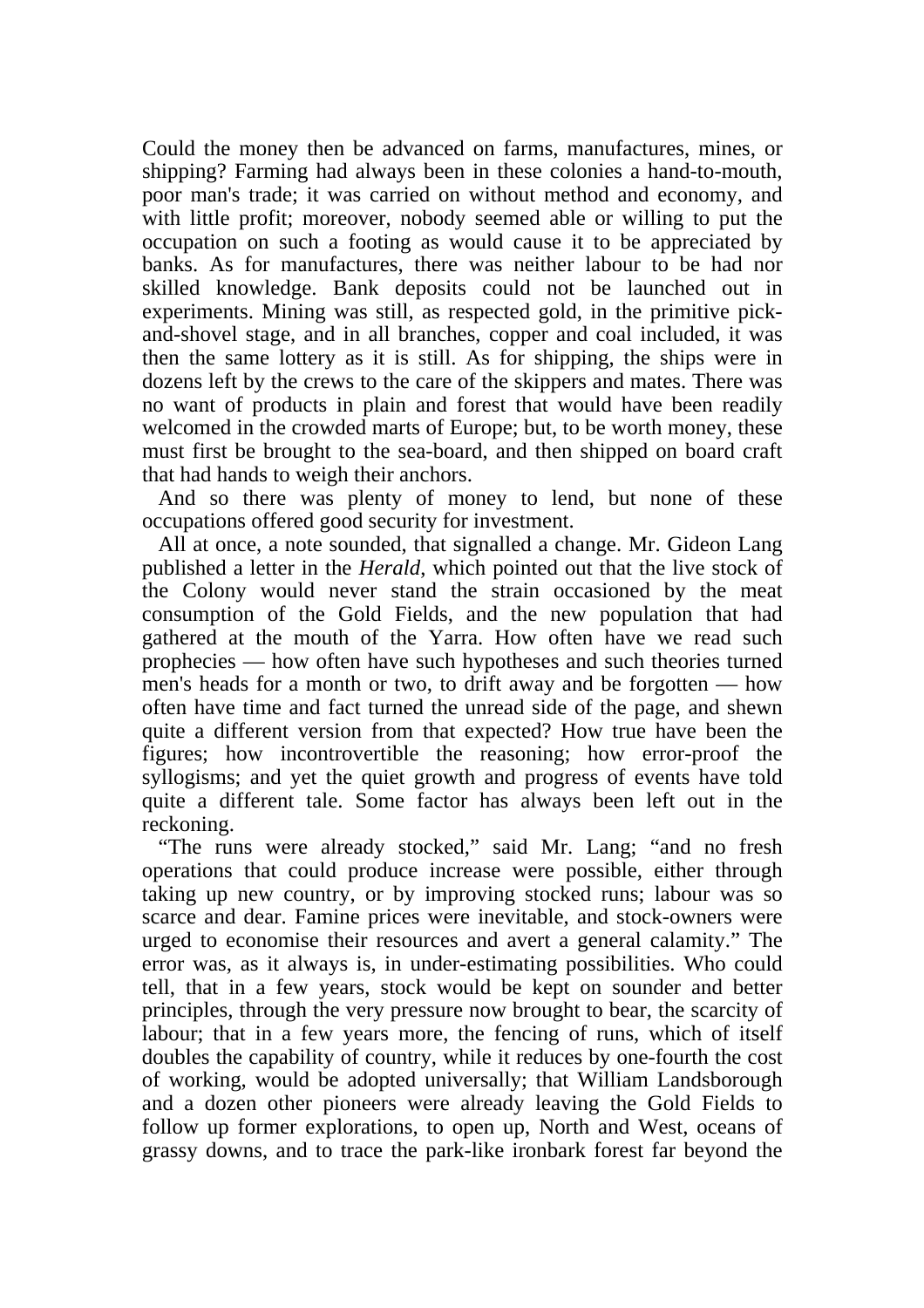tropical line; and that these new tracts of country would be, ere twenty summers, covered with herds of cattle, in numbers equal to the whole bovine census of New South Wales, before the gold discovery; and by sheep whose countless fleeces now whiten the inland slopes, from the mouth of the Warrego, to the head of the Flinders.

 So Mr. Lang's unimpeachable logic has not been verified; like many other prophets, he could not see the blade that was to cut the knot.

 But the excitement caused by his celebrated letter was great, and almost at the same time a rise took place in the price of wool. London buyers became keen in their purchases, and the great product of Australia jumped from 1s. 3d. to 1s. 6d., to 2s., to 2s. 3d. for washed fleece — what a rise! What a pot of money came back to Sydney shippers after paying off advance and charges! Only think of a shilling a pound more than you expected. You had drawn IS. on your two hundred bales, and you thought that you might have a ten pound note over, or perhaps be fifty to the bad; and lo! you get a surplus of a couple of thousand. No wonder the lucky fellows got their heads turned. And so it happened that the banks were fuller than ever of deposits, and stations began to be talked about. Yes, there could be no doubt about it — squatting was the best spec after all — here was the field for investment that was wanted, and everybody must now be a squatter.

 London Jews and Syro-Phoenician Greeks, formerly from Hounsditch and Aleppo, recently from Port Jackson and Bendigo; Sydney politicians with nothing but brass and paper; and Ballarat storekeepers with store of nuggets; all must join the pastoral ranks in person or by deputy, and Mr. Mort's rooms and the Royal buzzed and swarmed with dealers in flocks, herds, and stations. Half-stocked sheep-runs went up to 20s. per head; everything on four legs found a buyer, and a few square miles of spinifex or mulga sold readily if properly offered.

 Shortly after this wonderful news reached us, and while we were wondering how it would tell for Windabyne, a letter arrived from Sharp and Co., announcing two gentlemen to arrive on business. The letter was as follows: —

"Major Smith, C.B.

 "DEAR SIR, — Our confidential agent, Mr. Chalker, accompanied by Mr. Giblets, from Melbourne, goes to Windabyne to inspect, and if approved, to take delivery of a lot of fat cattle.

 "We refer you to Mr. Chalker for needful details, and we shall thank you to treat with that gentleman, on all questions that may arise, as our representative.

"We have not yet got account sales of the wool.

"Yours truly,

"SHARP AND CO."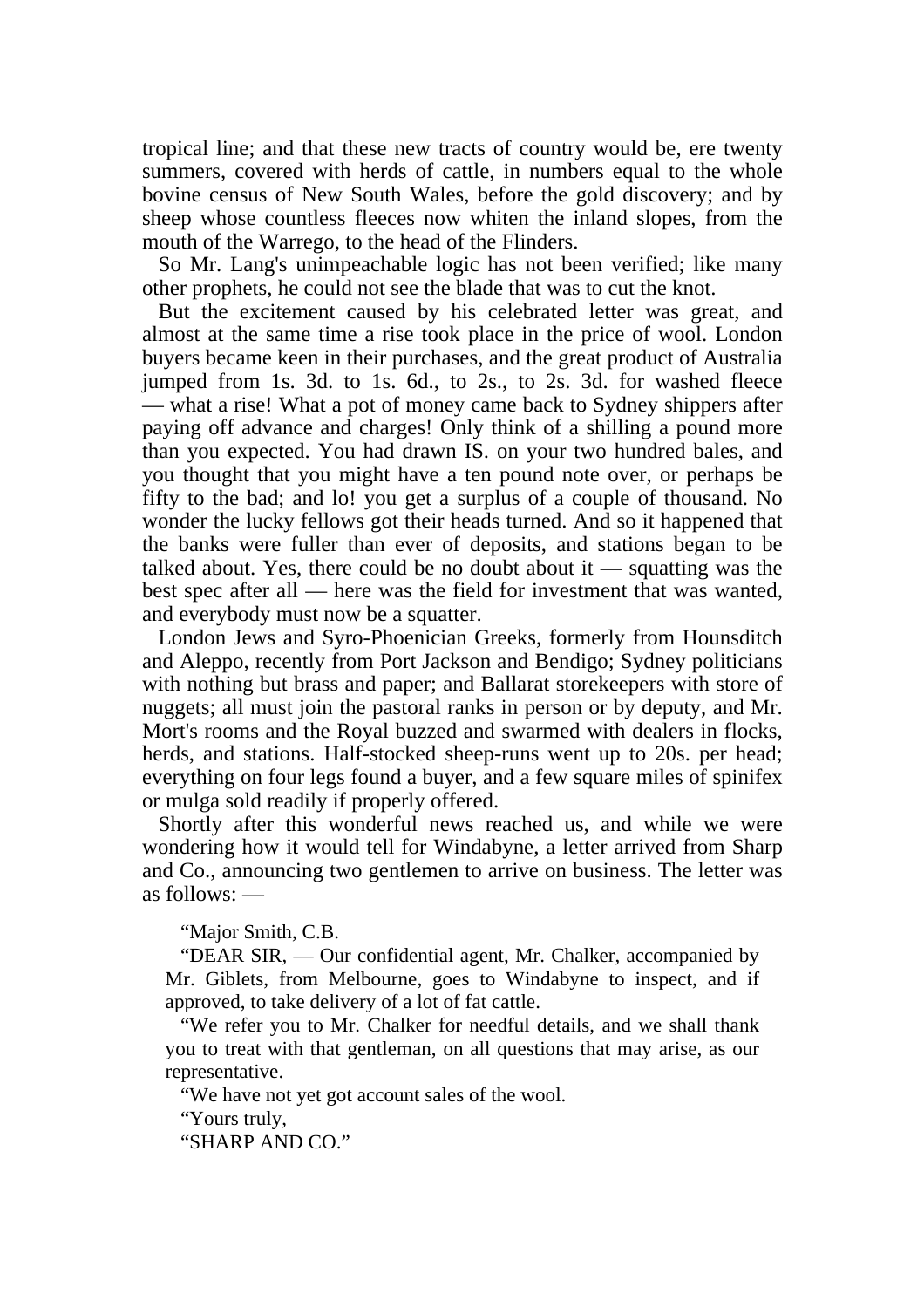We may as well remark here that when the account was finally made up, this wool appeared as having been sold in Sydney six months' earlier at 1s. 2d., while there is no doubt that in the February sales the W over diamond brand realised 2s. 1d. This little slip, with other clerical errors of the same kind was laid before the Chamber of Commerce, but the commercial authorities declined to entertain any complaint against a man so much respected as Sharp!

 However, be that as it may, these two gentlemen who shortly made their appearance, and were ushered into the little drawing-room at Windabyne, had come to deal in fat cattle, and not in wool. They deserve particular description. Mr. Chalker was big, florid, and wore an enormous white waistcoat, with bunches of chain-work and nuggets rattling against his stomach; he had huge clean-shaved chops like sides of beef, and he filled all his clothes as tight as if he had been melted into them. Mr. Giblets was built on much the same lines, but he wore a loose suit of tweed and a red beard. Chalker was genial, and had the greatest flow of conversation, such as it was; Giblets had a *dour* look, and an eye and front as *torve* as the old bull, Brutus; and when once roused he could fairly roar Chalker down. The first was, of course, as his companion called him, a "Sydney-sider," and the gods he swore by were Sharp, Bolt, and Baggs, all hierophants in that temple of mammon worship — the Waratah Bank; the other was from the southern capital, and his patron saints were named Neil Glass and Hugh Black.

 Mrs. Smith and Mary opened the eyes of wonder at the two visitors whom the Major ushered in. They made their bows — Chalker, as if he was going to dance a sailor's hornpipe, and Giblets put his head down and came on as if to butt them.

 "Beautiful weather, ma'am," smirked Mr. Chalker, as he seated himself, "quite a snug little place, ma'am; reminds me of Pimlico 'All, when Mr. Bolt first lived there — the Honourable Mr. Bolt, ma'am; know Mrs. Bolt, ma'am, I presume? Ah! quite the lady — law — any am-a-ount of money, and no h'airs, ma'am; just a simple plain body like yourself, ma'am; and her sister, Lady Bralligan, ma'am, no doubt you've heard of her — lovely place the Curragh — she says to me, quite free like, 'why don't you drop in, Mr. Chalker?' And such a establishment, miss, two hundred guinea piano, carriage and liveries, conservatories, champagne, and the Miss  $B -$ "

 "Not a patch on Hugh Black's place at Toorak, I'll be bound," dashed in Giblets to the rescue, savage at his mate for keeping all the talk. "You're from Melbourne, no doubt, ma'am. Saw it at once. Too much blow about these Sydney-siders."

 "Go it, Gib," retorted Mr. Chalker, crossing a leg over his knee, so as to present the sole of his boot to Mrs. Smith's inspection, smacking his lips, snorting, grunting, and preparing to trim his finger-nails, "now then,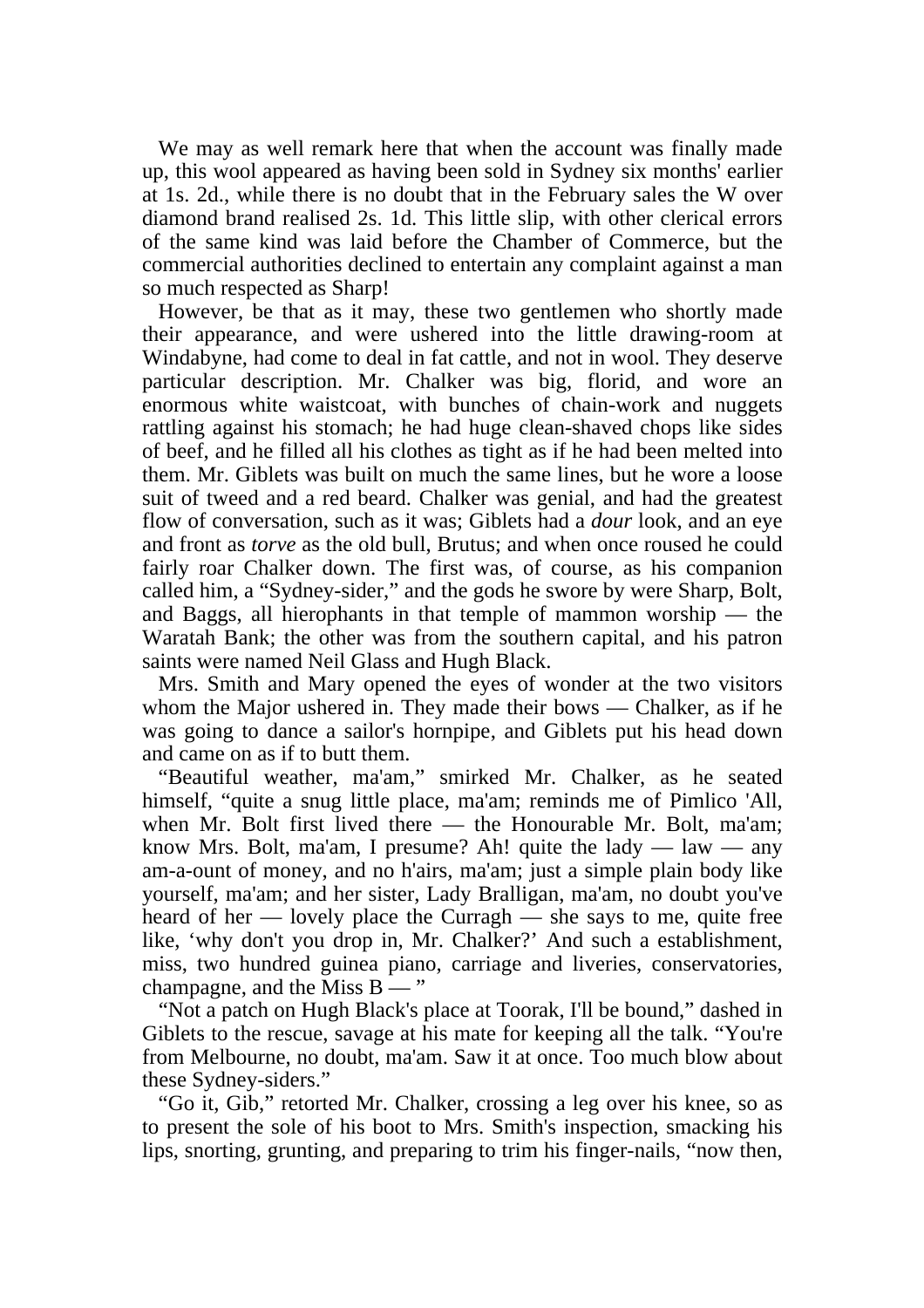tell me this — have you got a man among you that can draw a cheque for a hundred thousand?"

 Mrs. Smith looked from one to the other while this delicate persiflage went on: she had never seen such men before; and Mary, wide eyed as a startled fawn, crept under her mother's wing. The young girl had often thought her brothers and their friends rude and rough, but that was, outside, among themselves. Indoors, and with ladies, they were modest as maids, and courteous as Sir Tristram; but this kind of thing before her now was not the least like our horse-play. The grand manner of these gilded 'youths, the true *jeunesse dorée*, was new to Mrs. Smith, as well as to her daughter. There was no woman in Australia so devoid of that true feminine British dignity which is always so keen to assert itself; in reality she never had any doubt as to her own social position, and innate kindness prompted her to make comfortable every one she came in contact with. She felt great sympathy for shy gawky lads, as I knew, and for nervous men accustomed to lead solitary lives: such as these she liked to set at their ease. She could no more stare down a stranger with an eyeglass, like some great ladies, than she could sell grog at a bar. Perhaps experience in the last provides the needful nerve to do the first well. In truth, the dear lady filled her place with, and shed on all around her, a fragrance of kindness and courtesy; but as she turned from one speaker to the other, she felt herself at a loss; she was in contact with a repelling element. Mary, with a turn of the head, had been ordered out of the room, and shortly, her mother, making a frigid excuse, made her escape and sought her husband.

"Are these men to sit with us?"

 Our old friend was failing fast; the elasticity of his life was well-nigh spent, but a trace of the old humour that reminded her of the days when he won her heart, glanced over his features as he re-opened Sharp's letter.

 "Well, old lady, you see, Mr. Sharp calls them gentlemen, and no doubt they behave as such."

"Then I am no judge of the manners of gentlemen."

 "Indeed, my dear, we'll all get used to novelties, and no doubt the style is a little too much. You don't like it. Well, we'll see what we can do. Suppose they mess with the boys in the school-room; and then you know, they will be up early and home late, — so that way you will see but little of them, but you must put up with them for an hour in the evening. We can hardly keep them out altogether without giving offence. And such rich fellows too; what a pity you and Mary can't stand — "

"What a shame, papa!"

\* Sir Edward Deas Thompson.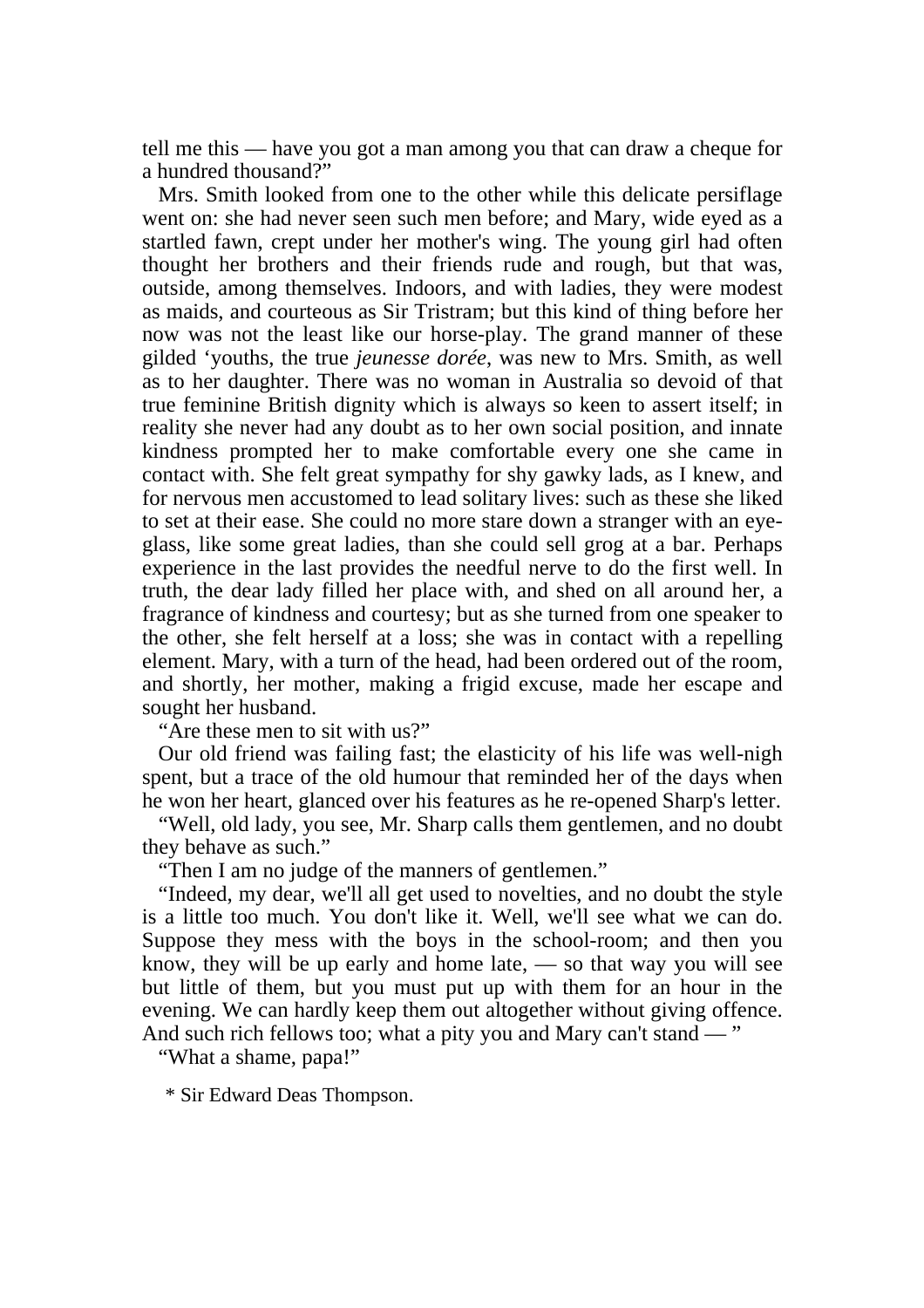## **Chapter XIII. Messrs. Chalker and Giblets.**

 As, one morning shortly after, Mr. Chalker sat on the toprail of the Windabyne stock-yard, he looked so bumptious, and he talked so loud, and his speech was so full of "capital," that he might have been taken for the very incarnation of the Money-God. A sharp boy, whom he had picked up at the township, one of the gutter-snipe species, looked upon him with open-mouthed awe, as a "cove" of untold wealth and mysterious power, and Mr. Chalker was by no means averse to reap the advantages arising from this impression going abroad.

 Though he knew nothing about station matters, except what he had learned at the Homebush Sale Yards, and from other business experiences, and though quite uneducated, and ignorant of nearly all things worth knowing, Sharp was nevertheless right, in the one main sense, when he called him a "practical man." As a mortgagee's bailiff, he was simply perfect. Coarse, thick-skinned, shrewd, inaccessible to either fear or favour, with a dog-like fidelity to his salt, and an utter contempt for all interests adverse to those he represented, he was the right man for the job he had come about. What that job was became evident very soon.

 He sat, perched aloft, to take tally of the lots of cattle passed through the drafting pen. Those approved by Mr. Giblets, who bestrode the cap beside him, were to be run into a yard to the right, while the others were to be let into the herding-paddock outside.

 "Two bullocks, three steers, four cows, two calves — altogether nine head over six months," shouted Fred, who was in the middle of the pen, roping-pole in hand.

 "Pass in two bullocks, and the two youngest cows — four head. Gate!" shouted Mr. Giblets.

"Let the rest go," said Mr. Chalker, pencilling in his note-book.

 "Stop!" called out Jack, jumping on the fence from the inner yard, where he had been *filling up*, "surely you are making a mistake, Mr. Chalker; these two cows belong to our best breeding stock; neither of them is five years old. I hope you do not mean to sell them as fat."

"Why not, Mr. Smith? I call 'em prime."

 "You can make up the lot you want from bullocks and old cows. It will spoil the herd if the young cows are taken out."

 Chalker's bristles were up at once, all his bluff geniality vanished, and the wild beast within him wakened; no man should question his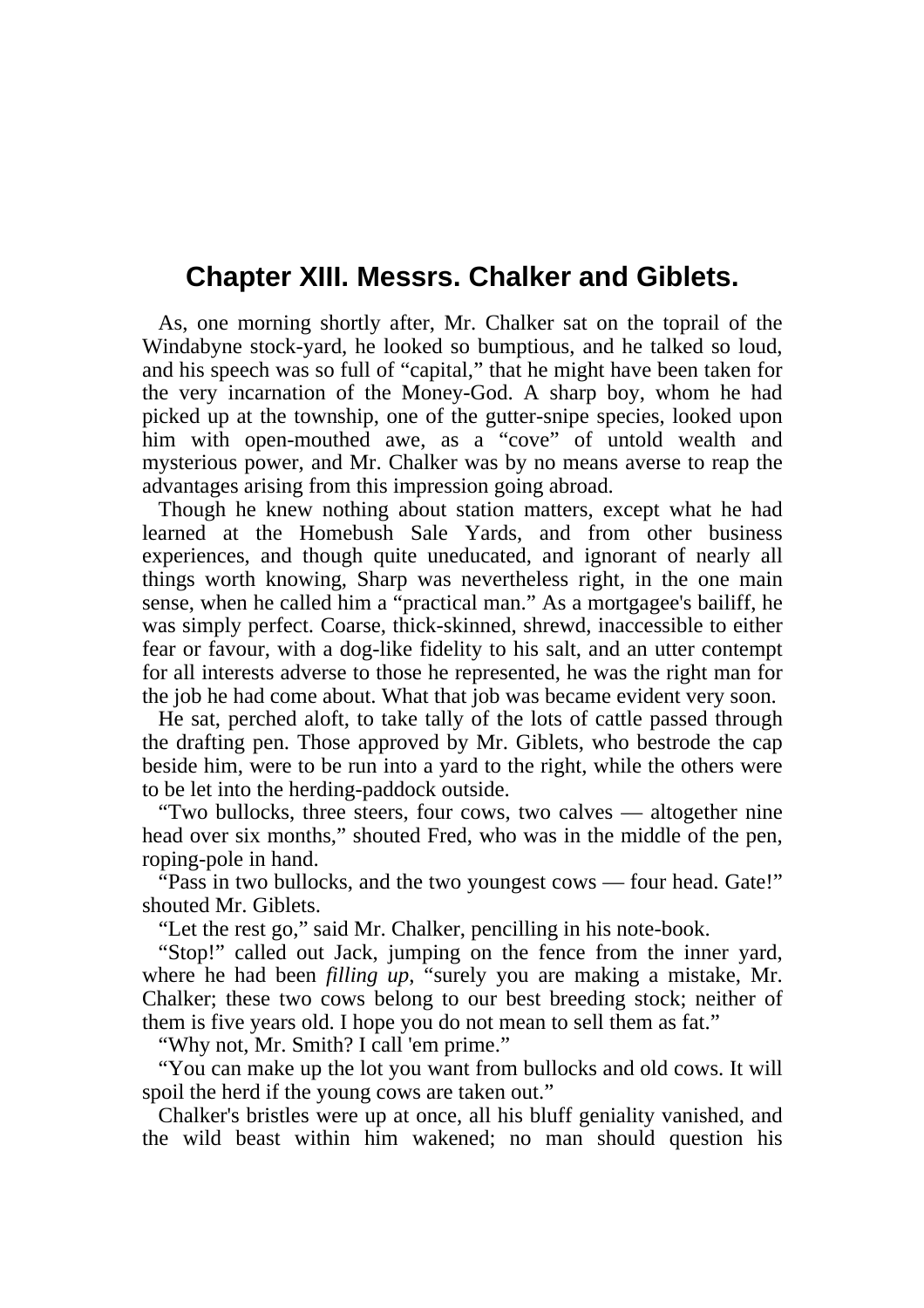functions. "Man alive, do you tell me I don't know prime beef when it's before me? Them heifers will go seven hundred, if they go a h'ounce, and they're worth at this moment six pound in Melbourne. Do you call that spoiling the herd? I know what I've got to do, and I like folks to mind their own business."

Jack did not like this, but he was more surprised than angry.

"Surely it is my business to see to the drafting of our own cattle."

"Maybe aye — maybe no — put in another lot there."

 No one moved, and the gate remained shut. Fred looked as if he would like to soften Chalker's head with the pole, but he stood still, and looked to Jack for orders.

The elder brother controlled himself for the sake of all at stake.

 "I must ask you, Mr. Chalker, to wait till I consult my father. I can hardly think that any bargain Mr. Sharp has made on our account can include the sale of our best cows."

 "Now then, what's the use of talkin'? Do you think a man's a fool? Is it likely I would come here without knowing what I was about? Just you ask your father and he'll refer you to me — but I don't mind if I tell you, just to save trouble, that I've got a mortgage in my pocket, with my name endorsed on the back of it, and unless you're ready to pay sixteen thousand sovereigns on the nail, I can drive off these here cattle or put a man in charge, just as suits my pleasure. So there now — what do ye say to that?" and he pulled out a parchment, and smacked it on his thick, fleshy hand till it rattled. "Now, is the work to go on?"

"No, I'll see you —  $-$  " But Jack checked the hasty expression, and went to speak to his father.

 The Major had found it impossible to get Chalker to say anything about the particulars of this sale to Giblets. "Mr. Sharp refers me to you about this business; now can you tell me what cattle are engaged to be sold, and at what price?" "Giblet's contract. Ah! Five hundred head. Deliverable 15th January. These are the particulars, Major Smith."

 "But the description and the price?" "Surely you got a copy of the contract yourself, Major Smith?"

 "No; he has not sent me a scrap of paper but the line announcing your visit."

 "Indeed! Sorry I can't oblige you with a copy. He'll write you to a certainty, sir. But, look here, I'm a man of this sort: I hold by doing my work, and not talking about what don't concern me. Now, I advise you, Major Smith, get them cattle in the yard, and you're sure to hear from Mr. Sharp in a day or two."

 Owing to the great growth of grass, since the good seasons began, the bulk of the cattle, in fact, all but the young heifers and female weaners, had been put into the Big Paddock; it needed them — every one — to keep down the excessive vegetation. This arrangement also enabled us to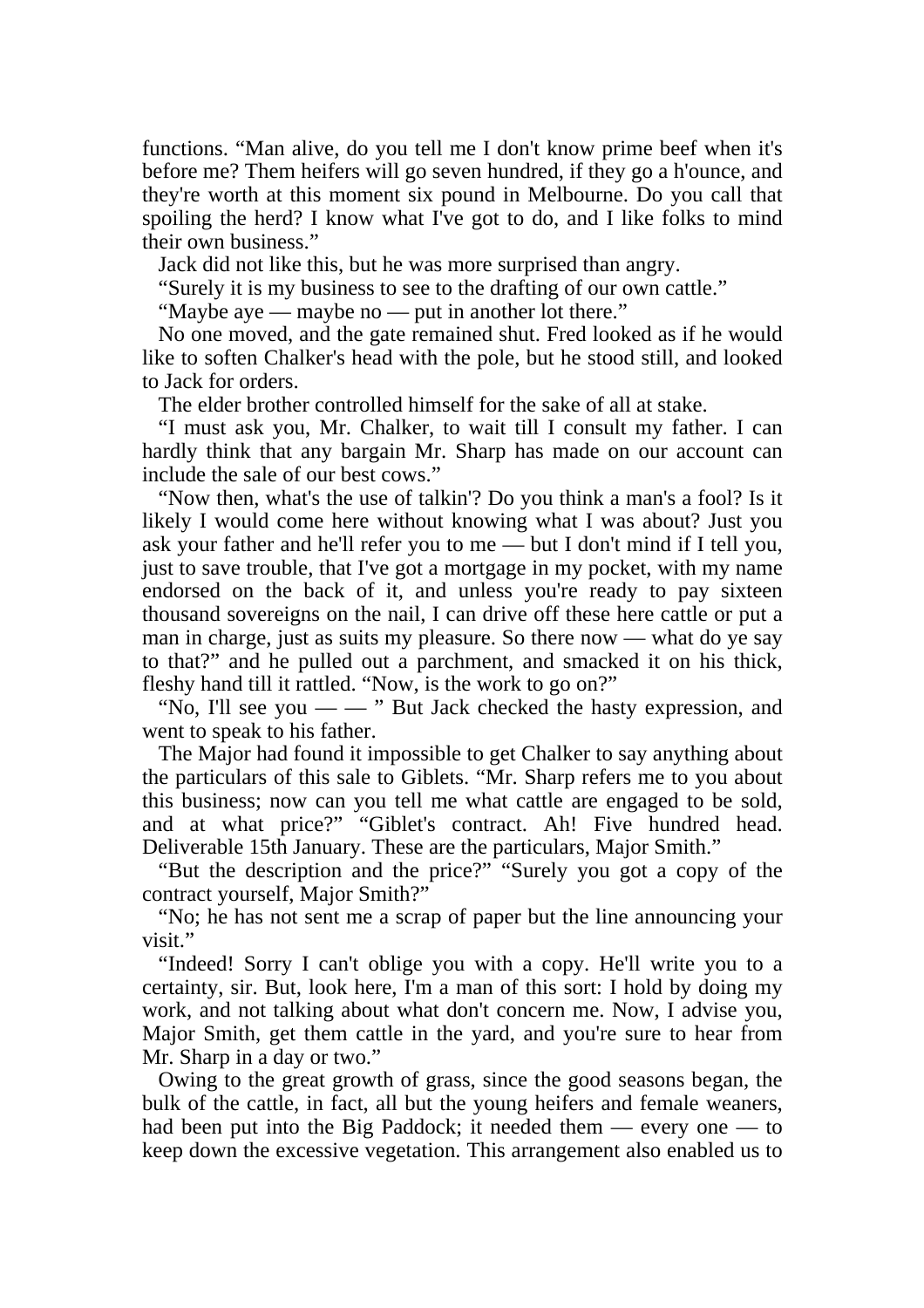bring a portion of the sheep within the fences — a great advantage, as one half of the flocks were yet without shepherds. But, when Chalker expressed his wish to have the cattle yarded, the young Smiths objected strongly, pointing out how useless this was, and what injurious consequences would follow the running-in such numbers of all ages; while, if the description wanted was specified, they could be easily cut out. The camp at South Bend was a beautiful sound piece of level gravelly soil, almost clear of timber, and an admirable spot for drafting.

 But this was all Greek and Hebrew to Chalker. "Aw! get the cattle in the yard — draft them where we can see them; Mr. Giblets must pick what suits him, you know."

 "Well, but we can put all that we consider fat together, and then Mr. Giblets may pick out what he thinks fit."

 "Not at all, not at all, yard the cattle; we can't do no business unless we yard the cattle," and his wooden face assumed a portentous look, and he stroked his oracular jaw.

 To end the matter, and not delay business, though far from satisfied, we set to yarding the cattle, and this was the first yardful that had raised the dispute. Chalker saw no use in being communicative, and he wanted no opinions from anyone; he came there to do a certain thing, and he would have it done his own way; as to what the owner of the Station might think, or might suggest, or might wish to know, he did not trouble himself: and in regard to anyone getting information from him, his practice was to "keep his mouth shut and his eyes skinned." As to the young Smiths having any say in any matter connected with the Station he would have replied to such a suggestion with a glare of his yellow eye and a horse-laugh. "Useless young loafers; why, look here, not a shilling among them but what Sharp allows them; beats me that such a mob hasn't eaten up the whole Station before now."

 So, if Mr. Chalker had an iron hand, it was *not* disguised in a glove of silk.

 Major Smith could say little on his son's appeal. The copy of the mortgage was taken out of the desk and examined carefully. The terms were most absolute, stringent, and clearly expressed, and as Chalker was fully empowered, he might enter upon the station at once and take possession with perfect legality, unless the full amount of mortgage debt was paid off there and then. Sharp's letters had professed to show consideration, and they were couched in amicable terms, but Chalker's tone now gave things a different complexion. "Could it be that they were being made use of, merely to work the Station till it was advantageously sold or taken over?" If this were so, no plain-dealing was to be expected. But even if foreclosure were determined on, surely possession could not be taken till the accounts were rendered, examined, and proved. This was just one of the things that our veteran did not understand. The power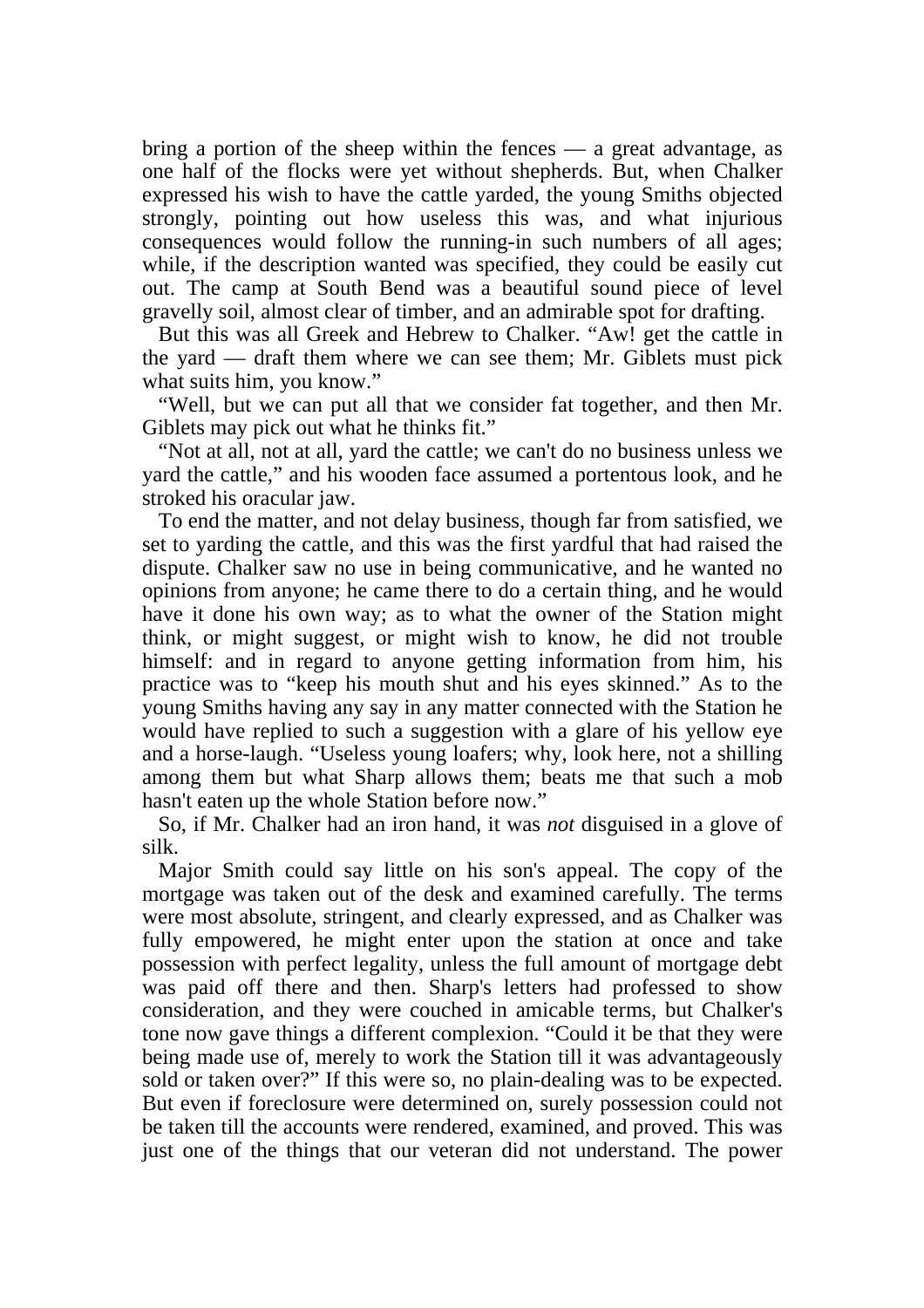given by the mortgage was in no way limited — possession might be taken at any time, and without any reason being rendered. A station can be seized by a mortgagee under the authority usually contained in these documents, without his being bound to prove the claim by account, or indeed, without its being necessary to render any account at all. Of course, redress may be sought through a Court of Equity; but, supposing such action taken, an account demanded, and a law-suit raised, probably the authority of the Court might be brought to bear on the defendant in about five years, and by that time the mortgage claim would be made to show an accumulation of debt and charges, amounting on such an account as that of Windabyne, to £70,000 or £80,000. Such things have been, and are going on now. If the plaintiff questioned the charges, or the sales of stock or wool reported, how could he make good such pleas against a defendant entrenched in possession, and fortified against him with plaintiff's own money? He would be laughed out of Court by all the bankers and other representatives of vested accumulations. But, indeed, a penniless man ejected from a mortgage station would never have the chance to prosecute such a suit. Law and equity are not for poor people.

 And here, non-pastoral readers and pastoral readers, who may not have waded deep in financial waters, may well ask "can such things be?" I say in reply, "My friends, read the law reports, but don't get into such scrapes yourselves."

 It is said that there are some countries, France for instance, where a code of law, intelligible to all ordinary capacities, capable of being worked by ordinary officials, accurate and rapid as machinery, protects all people, rich and poor alike; and that a fraudulent trustee, agent, or mortgagee, is there kicked out of his usurped position with as little ceremony as a defaulting bus-conductor is ejected here; and his accounts are at once set right by people appointed so to do. That is not our way. We have very great respect for vested muddles, and for successful swindling of all kinds; above all, we cherish a special aversion to making law cheap, speedy, and effective.

 So our friends derived little benefit from reading the mortgage, and they could find no satisfactory interpretation of Sharp's intentions in the action of his agent.

 There was, in reality, no change in the mortgagee's policy — it was just the old "hanky-panky." If it suited him, the Smiths would be left for longer in nominal ownership. On the other hand, if certain current dealings took effect, then it would be better to turn them out under a colourable sale to Trotter and Co., in which Sharp would retain an interest. In the latter event, other station purchases would be made, and the stock of different stations would be dealt with as one property, shifted back and forward and mixed up, and thus the identity of the sheep and cattle would be totally lost, and all scrutiny of accounts would be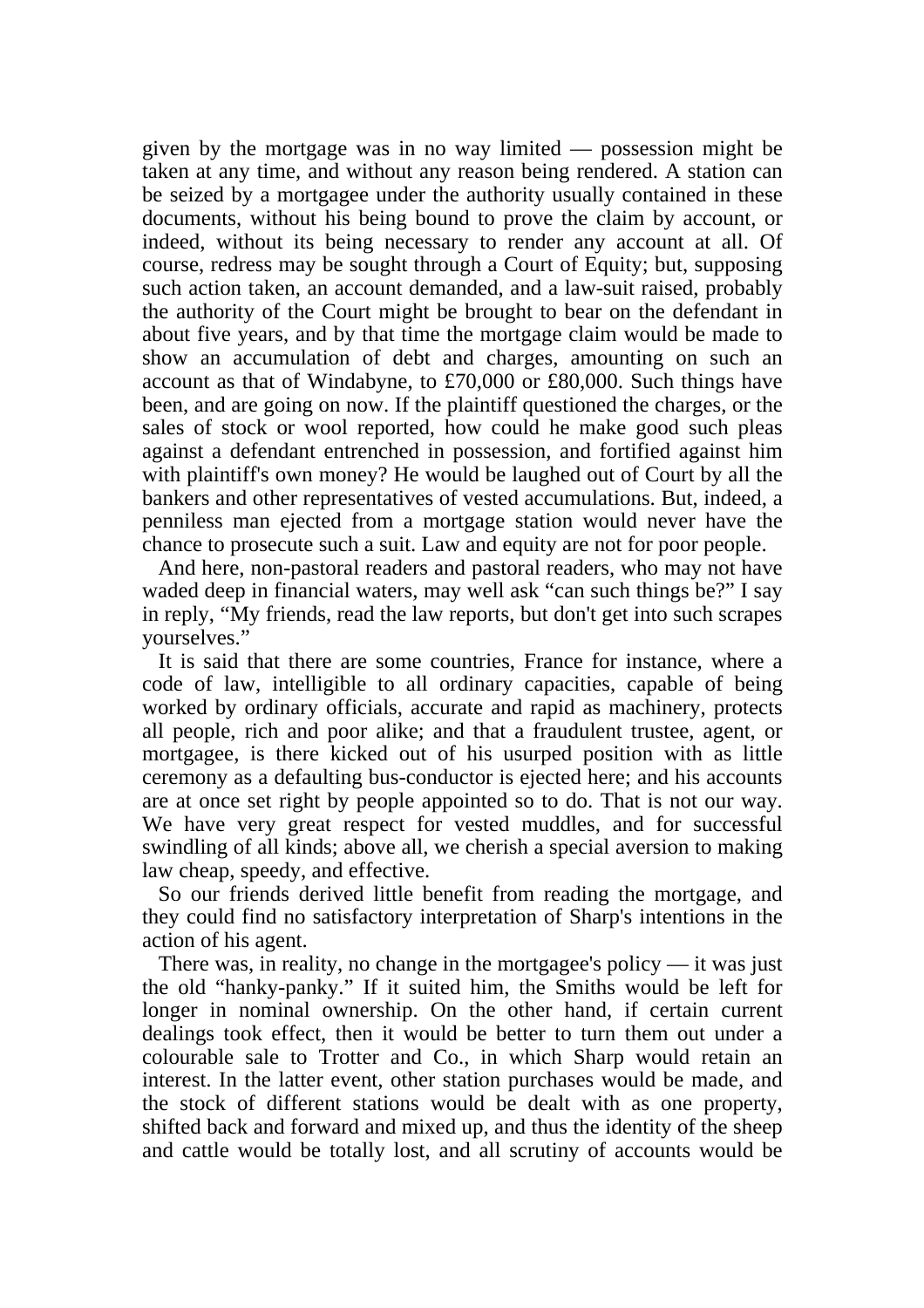made impossible.

 But the Major was only beginning to have a glimmering suspicion that some such policy was working against him. He could not forget the considerate friendly letter that he received after the fire, now two years ago, and the satisfaction which had been expressed with his management of the Station during the difficulties arising from the gold discovery.

 He would write fully to Sharp, remonstrating with him for entering into the sale of cattle without due notice given, and he would represent to him that the increased value of stock and stations, and the rise that might be expected at the February wool sales, would certainly reduce the advance relatively in a very material degree. He would for this reason urge him to postpone further sales of stock until he received the full statement from the station sheep and cattle books that would be sent down directly, and he begged him particularly to refrain from selling any female stock at all under seven years old.

 Meantime, the work must go on as Chalker dictated — there was no help for it — indeed, if opposed, he would certainly, in the mood he shewed, take the matter into his own hands, and they could not prevent him. Moreover, the boys must be cautioned against losing their tempers. It was more manly to govern their impatience and submit, than to make a senseless outcry and attempt an unavailing resistance.

 As Jack got back to the yard, he could hear that Mr. Giblets had lost patience. He was boiling over, and holding forth — "Now, look here, this is Sydney style all over. You sell me a lot of fat beasts, and I'm ready to take them, and I can't get them; always the way with you Sydneysiders — just the same humbugging as ever. Says I to Neil Glass, when he started men for cattle to the Lachlan this time last year, 'Mark my words,' says I, 'you'll get nothing but jaw and time wasted,' and he lost £5,000 by the fall of the market before the cattle was drafted, and that's just what I said it would be here, when I got in the steamer; and now, Mr. Chalker, may I ask you, *sir*, whether I am to get this lot at all, or what do you say to an action for breach of contract?"

 Chalker was cursing to himself and walking about in a red heat. "Well, then, Mr. Smith" (when he saw Jack, he jumped forward as if he was going to bite), "will you let the work go on, or am I to get hands and do it myself?"

 Jack said, quietly, "We will draft out any cattle you like, Mr. Chalker, only I warn you that you will ruin the herd if you take out the young cows."

 "I thought you would come to; the sort of cattle I take is my business — cows or no cows — just as it suits me," said the gracious Chalker.

 In a few days the lot was made up, nearly half of them being the very pick of the young female stock — a wasteful and destructive proceeding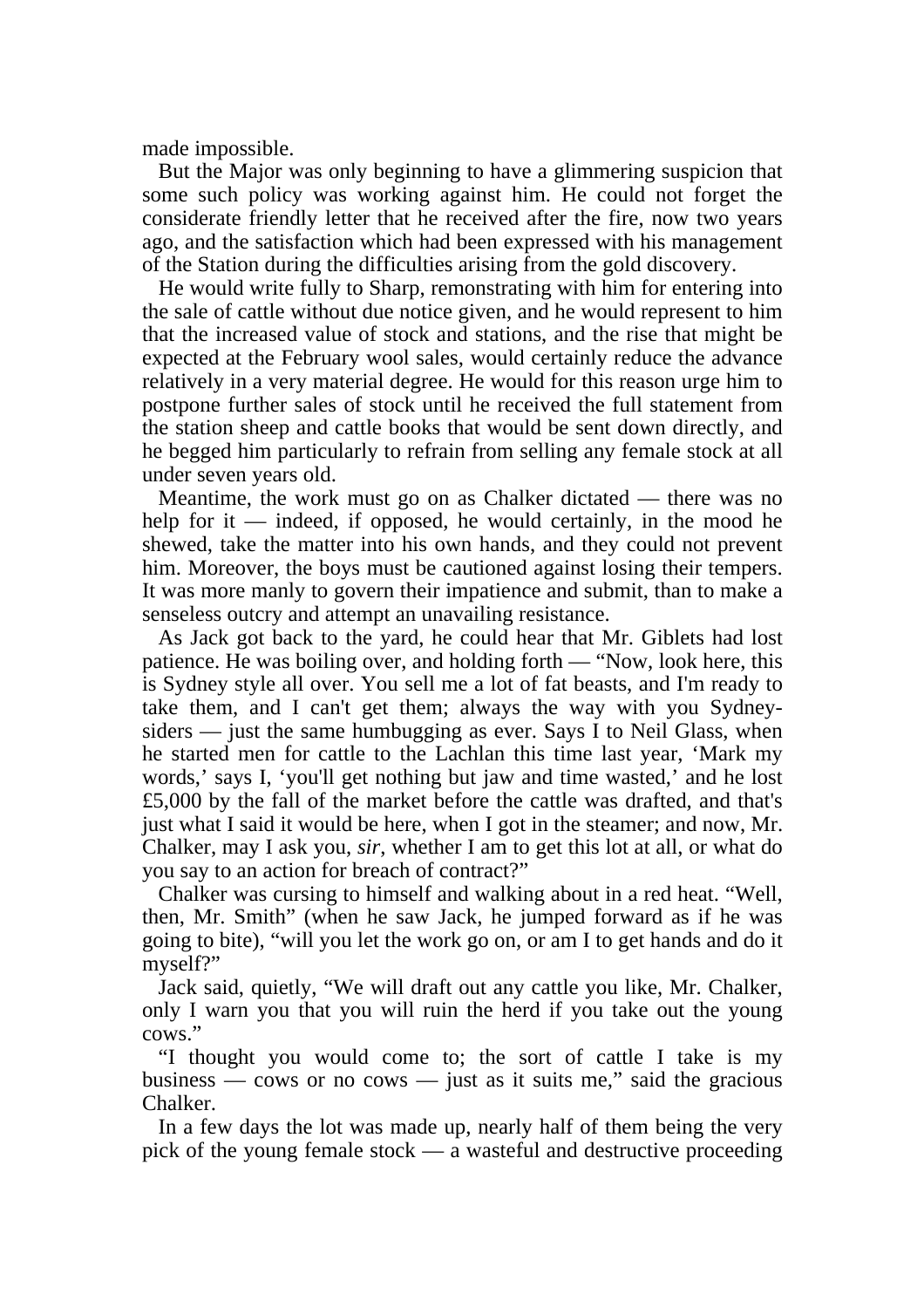that would certainly tell against the herd for the future; and we got them clear of the fences and saw the back of Mr. Giblets — and heard no more for a spell of Neil Glass and Hugh Black.

 That evening, when Jack judged that Chalker had time and leisure, and was cooled and appeased after the irritations of the day, he schooled himself to speak to him in a good-humoured, diplomatic fashion.

 "Now, Mr. Chalker, we have not stood in your way at all; we have carried out all that you wanted. I think it is fair to ask you what you know about this contract, and also for Mr. Sharp's account, if you have it."

 "Account! I got no account. Mr. Sharp told me the balance in his books against the station was £16,000, three months ago, and, as for the contract, I've nothing but a few notes for myself like, but, as to your not standing in my way, I tell you, my good fellow," hauling out his mortgage again, "this here dokiment bears me out in taking every hoof off without asking your leave or giving you any account" — and there was no doubt it was the case. The man knew well the enormous power that the mortgage gave him, and he looked as if he knew it. With his hat cocked on one side, a straw in his mouth, and his legs straddling, he looked the very *moral* of a bailiff, and Jack, as he said, felt his gorge rise against him; but he turned round and walked away; he had other things to think of than quarrelling with a bully. Still, it was by no means pleasant being talked to in that way.

 And yet Chalker would have thought himself most unjustly maligned if he had been called brutal or unscrupulous. He identified himself so thoroughly with his work that the possibility of there being any opposing interests, founded on right, was scouted by him.

 "Sharp was a monied man, and he represented Sharp, therefore Sharp must be doubly in the right," and, "the farce of them Smiths having any claims or rights in the concern, and not a copper among them — let them go to law and see what they would get." This use of a pecuniary rule of three, in a question of ethics, is by no means rare. There are plenty of men besides Chalker, who say, practically, "Show me where the money is, and then I'll tell you who's right and who's wrong."

 Shortly, we were relieved of the gentleman. He took himself off to Tarrandong; what for we could not guess.

 He could hardly but have known of late that his presence was disliked, and yet, though he must have felt himself excluded frequently from the "*vie intime*" of the house, still he did not show that he was conscious of the fact, and made no remark.

 There was a certain manliness in this; and if he were divested of his truculent business qualities, it is quite possible that he might not have been a bad fellow. No doubt the florid smirking manner and blatant speech, which seemed so offensive to the ladies of Windabyne, might be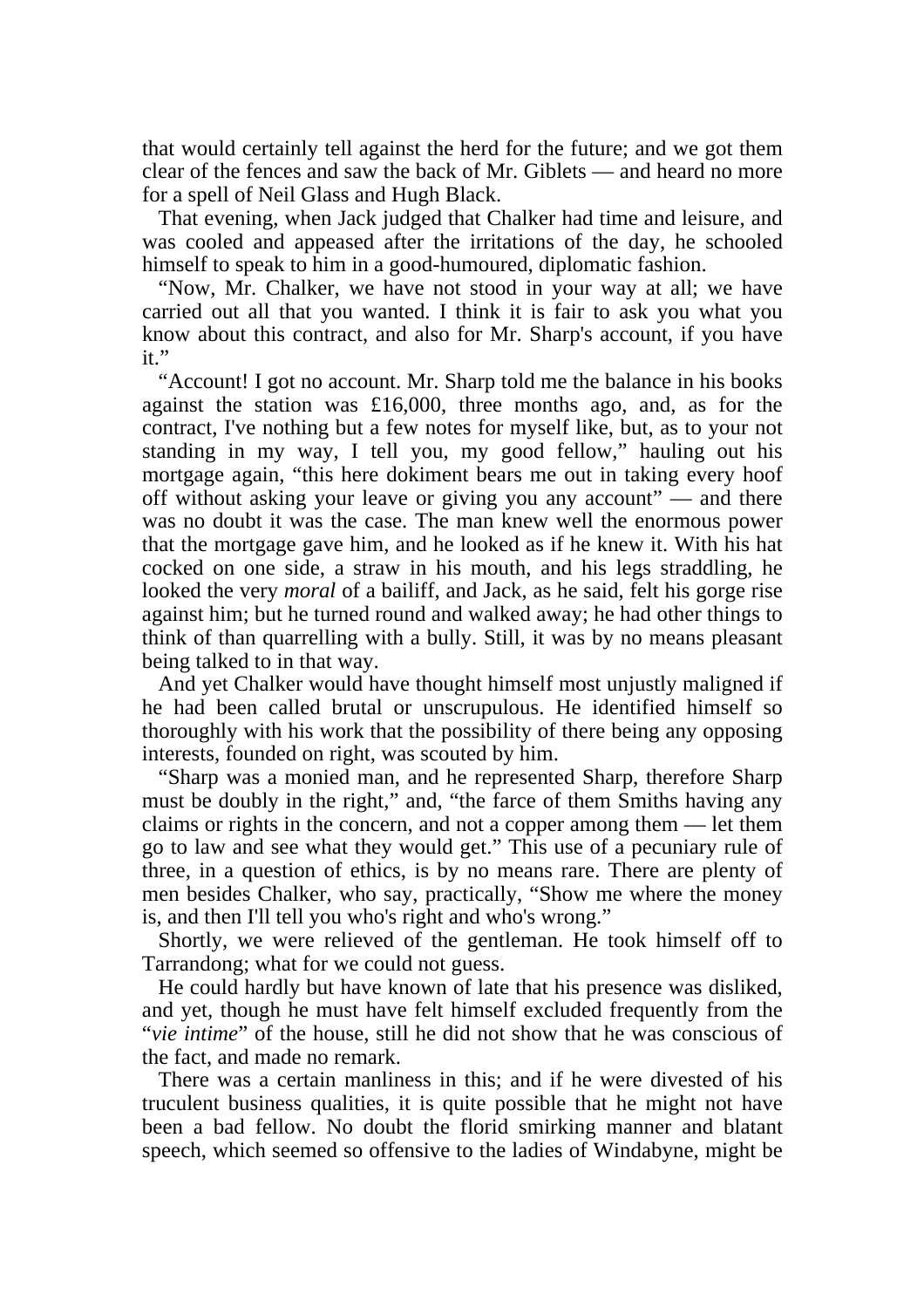appreciated elsewhere: it was merely a question of habit and taste, not of morals; and even we, who were in constant contact with him, and hated him sincerely, had to confess that there was no petty malignity or mean rancour in his character. After one of his blackguard wrangling matches and rows, he would turn up in the yard, or at table, perfectly placable and good-humoured. He was, in fact, a compound of qualities, very much like many more of us, the elements being in each and all differently mixed, and more or less pleasantly apportioned.

 Presently a short letter came from Sharp and Co., in answer to Major Smith's remonstrance. It stated that, *as previously advised*, the pick of the herd of cattle, namely, 1,500 head, deliverable in three lots in January, March, and May, had been sold to Trotter and Co., at £3 per head, and that the station account would be made up as soon as advices of the last wool sales were received. Chalker's authority was again confirmed, and he was referred to again for further particulars. For the rest, the chief matter of Major Smith's letter was ignored and evaded. It was pretty clear now that such business effusions served mainly to mask the real purpose of the firm, and all hope of saving the Station, or even of getting a small reversion from the wreck, now seemed to be fading away. But nothing was said among us on the subject, though it was well-understood that the crisis could not be far distant; and each day's work still went on with a dull sustained persistence. A strong sense of honour was deeply rooted in the family, and even in this plight, their honest pride made them anxious above all things to get out of the Station, if they must perforce give it up, with credit.

 Another symptom of the course things were taking soon appeared. Chalker wrote up to say that Tarrandong was taken delivery of by him on behalf of the buyers, and that 5,000 of the Windabyne ewes, which were previously under offer at 8s. per head, were now sold to go on this new purchase. He specified ages wanted, and description, and he would feel obliged if the sheep were held ready for delivery in ten days, when he would be up. Major Smith did now feel exasperated at this free and easy way of making ducks and drakes of his property — nominally his only, perhaps — but still, it seemed as if he was being coolly thrust out of possession, without either authority of law or any sufficient right being established; and this time, before the sheep were removed, he wrote his mind to Sharp very clearly and emphatically. The answer came very promptly by return of post.

 "Denison Street, 5th March, 185 — . "DEAR SIR,

 "We find that there has been an oversight in not advising you beforehand, of the lots of sheep and cattle put under offer in last December to Messrs. Trotter and Co., and we would apologise for the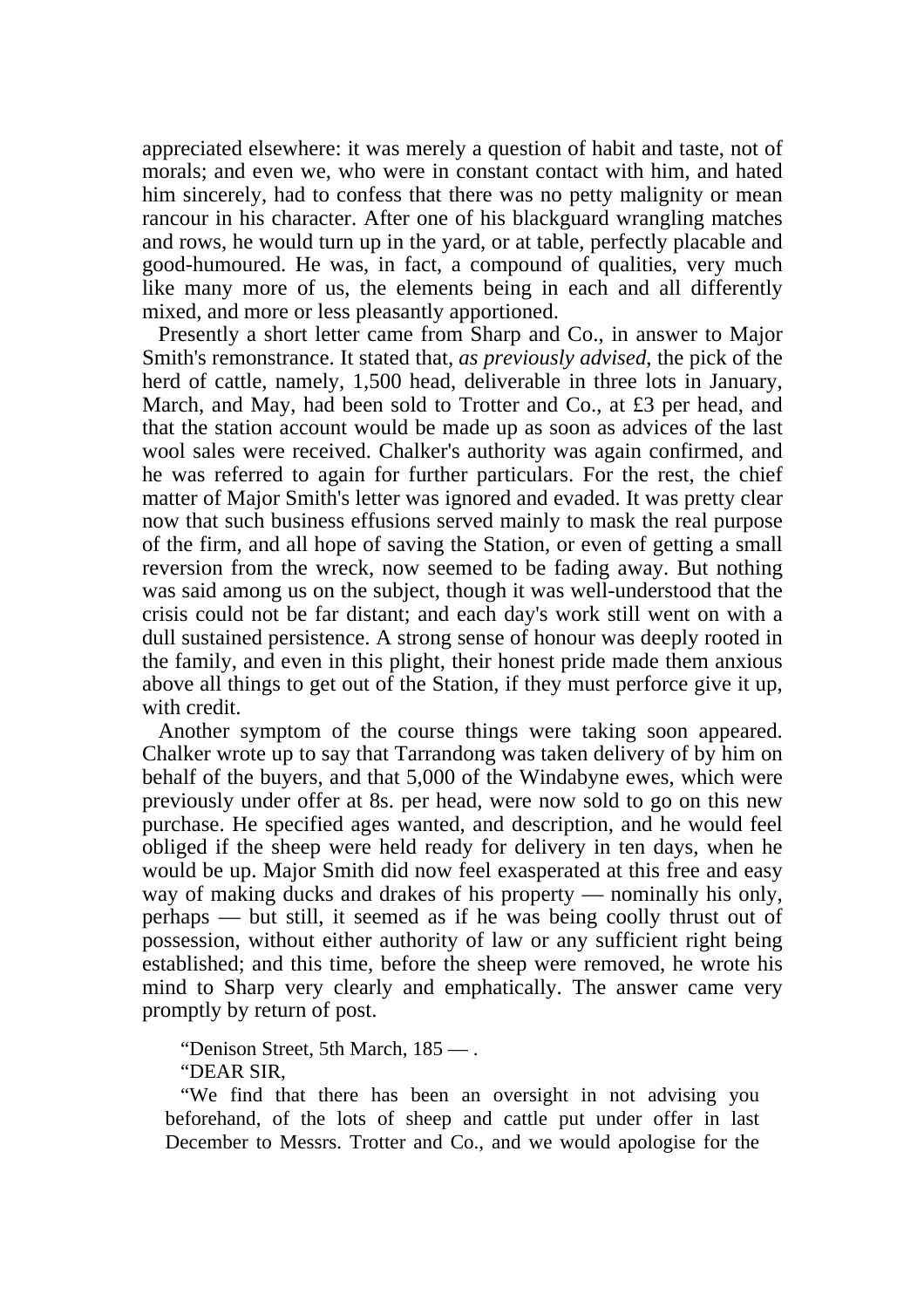same.

 "Further detail at present is unnecessary, as we have now to advise having concluded the sale of the Station and stock not yet delivered to that firm, deliverable 1st May, for £15,000.

 "The balance of your account appears, so far as it can be made up, to be, debit £18,250, against which there remain to be received certain balances on account of the last lot of sheep sold, etc.

 "A fully detailed statement is in course of preparation, and, when completed up to the last date, shall be forwarded.

 "We request that you will be prepared to carry out delivery to Messrs. Trotter's representative on the day mentioned.

"Yours truly,

"SHARP AND CO."

 And so the doom had fallen at last; and yet, after all, our friends could breathe more freely. Suspense was over, and a certain relief was felt. At first — two years ago, now nearly three — the threatened ruin had appalled the little household; now the surging billows were coming over their heads, and they welcomed peace and rest.

 Mrs. Smith smiled gently at her former tremors, and Mary's loving, tender eyes beamed with soft light, as she put her hand in her mother's. The Major arose and looked round like a man coming out of a dream. What was world's gear after all, in comparison with the priceless treasures that no treachery could take from them, consciences void of offence to all men, a good name, the good-will of true friends, and the love that bound them to each other. And about this station work: was the chance of profit worth the toil and anxiety? What had availed them all the labour of the last years?

 He thought of his friend Doctor Kroeber's advice, and surely there must be some easier and surer way to make a living in this young country. But yet, one thing he would do, — he would not submit without protest or resistance to this treacherous wrong and fraudulent rapine, and he would see what law could do for him to have these accounts thoroughly examined and tested — and I may as well tell briefly now what came of that. He wrote to a solicitor whom he had occasionally employed, and in a few weeks he got his statement back, with the following memorandum written across it. *Confidential* — "Tell your client, whom I know well, that unless he has £10,000 ready to spend in costs, to have nothing to do with an equity suit. Go to arbitration, or appeal to the Chamber of Commerce. P. B., Q.C."

 This wrong-headed Queen's Counsel was an old family friend from distant Westmoreland, settled in the antipodes at the law, and the oldfashioned feudal spirit, or whatever you may call it, urged him to give good, plain, honest advice. The old gentleman followed it so far as to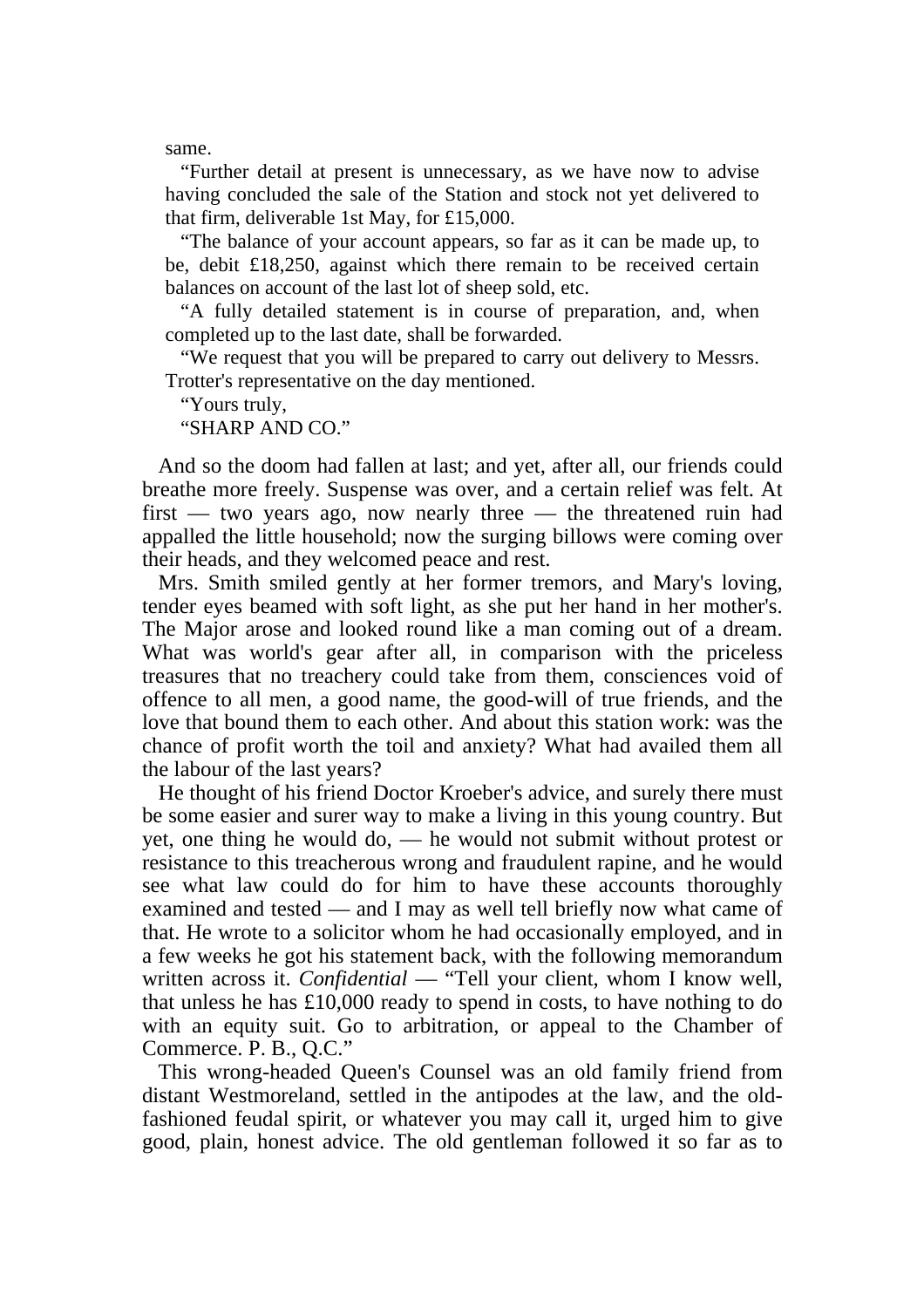appeal to the Commercial Witangemot, and for answer he received a list of the rates of commission authorised by that body. He wrote again, more urgently, and requested that an enquiry might be made into the matter. He heard in due time that nobody would sit on the committee when the notice was on the paper. Members said, as a reason for not acting, that questions of fact were involved, of which they had no means of judging: the Chamber could merely give an opinion as to points of commercial usage.

 "Yes," said Treacle, "seems hard, too, on this Smith. But look at the capital in it; and who's going to pry into Sharp's account sales? — and then the Waratah — I've quite enough to do to square my account with the old discount shop. Catch me running my head against a wall."

 "True," said our old friend Bogus, who had just failed for the third time, and had newly furnished his house in Adelaide Bay, "capital must be supported, and what do these up-country people know about business? Good-day, I'm off up King Street." And that was what the Major got from the commercial authorities.

 And now it seems to me like yesterday, when I recall how we sat and talked on that memorable night, in the familiar room where so many pleasant hours had been spent. How associations of the past crowded on our thoughts, and my friends first felt how much their lives had been made up of the surroundings of their forest home, and how fond they were of the spot that they were leaving. How memory would in the future picture these well-remembered scenes, the daily trod bush-tracks, the fresh, open plains, the blue outlines of the distant ranges, the river with its ever-shifting moods and living interest, its sighing groves of oak, and circling flight of wild fowl, with all the other hundred familiar sights and sounds. And then — how new interests and new events would on this same spot, turn over fresh pages of human life, in never-ending variety, after all that concerned us was past and gone. And where would we all be in another year? Scattered, adrift, who could tell? With youth and health and strength, hope could not well be absent; and if in the parents, matured years had sobered the buoyancy of life, still there was now content, resignation, and more than satisfaction in their children.

 Rawson came over, like a good fellow, when he heard that the crisis had actually arrived. He would have done anything or sacrificed anything to save the friends whom he had known so long; moreover, there was a specially tender tie that bound him to one member of the family, to her on whom his heart had been set since the first bloom of her girlhood. I remember how the young fellow, when he came in, seemed quite abashed and speechless with sympathy and anxiety, and how little Mary, at once, with true womanly tact, led the conversation into simple familiar friendly chat, and at last we got on a subject that was a favourite one among us — taking up new country — and with such a topic once started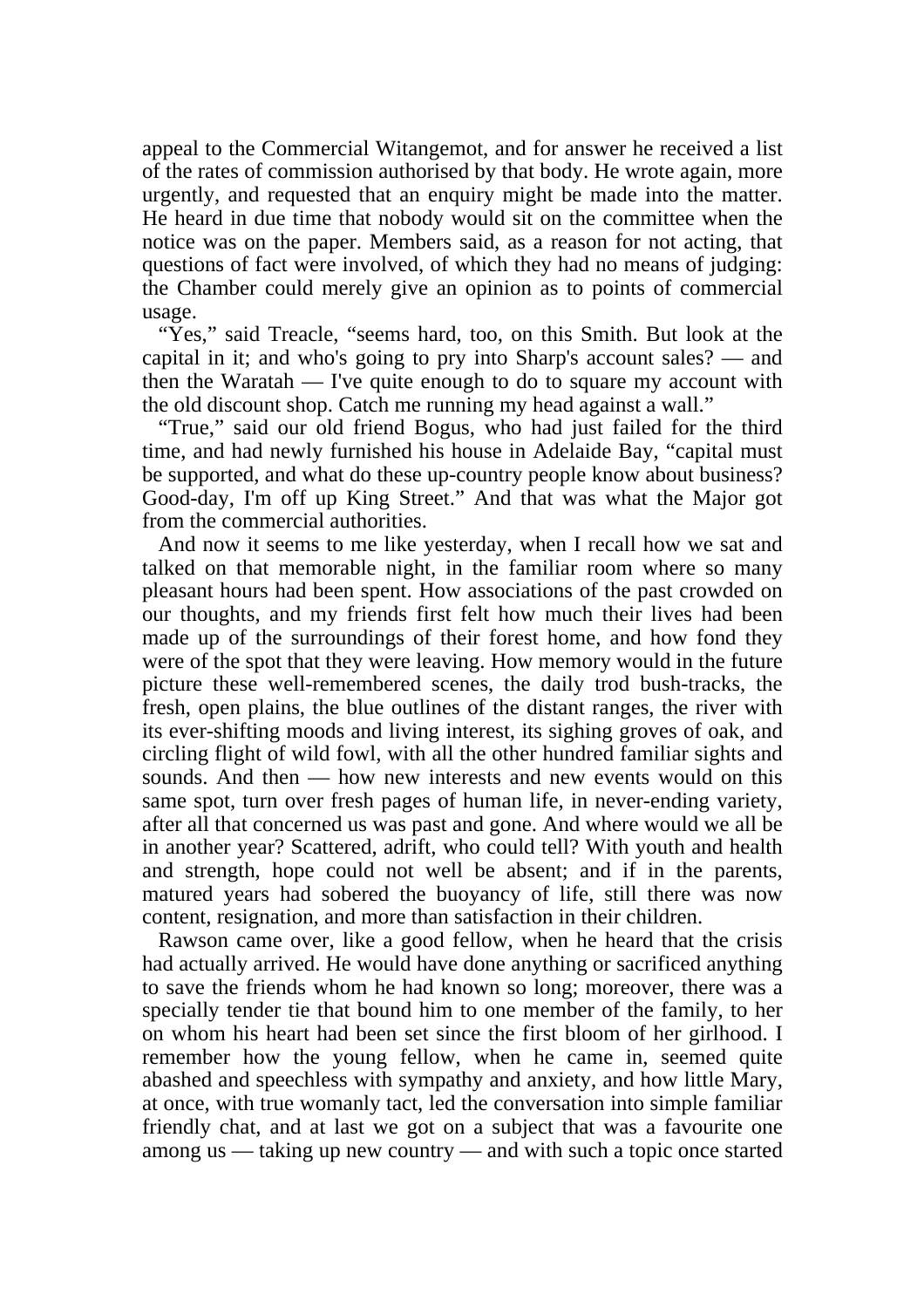there was no end to it among us "boys." And we spoke of Major Mitchell and Leichardt and Hume, and Sturt's desert that was now a sea, and then we reached down the well-thumbed volumes, and looked at the old Surveyor-General's famous sketches. There was the peak of Tangulda, rising with its masses of sandstone in an open forest of myall and pine. There was Cambo, the wild hunter from Wingen, whose stout heart beat aloud, when he saw the white wizard sketch him in his book. There was poor Cunningham's track, where he was lost on the Bogan; and there was Milmeridien, the burying-ground of a great Western tribe, a dreamy solitude, a clearing in the midst of a thicket of weeping acacia; shewing that, among the untutored sons of the desert, there were existing both tender human sympathies and a native love of beauty.

 And what was to hinder us going out, taking up new runs, and putting stock on them? There were plenty of fellows who had got backing in going to new country.

 It was common then to get sheep and cattle on halves; and so we talked on, building our airy castles, the Major and Mrs. Smith listening in pleased silence, and Mary with her arm linked through her mother's, giving a saucy pout now and then, as if we were only "boys talking nonsense."

 A wet week had set in again; this truly dripping season, and the patter of the rain on the roof, was broken only by the fitful gusts of wind that tossed the tree-tops, and whistled round the eaves of the house. We had piled the chimney full of logs, for the fire was grateful these damp autumn nights on the uplands; and as we drew cozily round the hearth, the past seemed to be floating away behind us, and the future began to unroll, blazoned in the magic tints of hope.

 And so we talked of the dim grassy wilderness that spread away inland, as yet almost untrodden, and of the homes and fortunes that were to be found there some day yet; and of the wild tribes that held these mighty wastes, unused; and then what we had heard of the frontier warfare, that seemed constantly and inevitably to follow the advance of the flocks and herds; how on the coast and table-land country, the blacks under the cover of great scrubs of jungle and brigalow, had destroyed whole stations, or harassed the owners till they were abandoned; and how, but some few years ago, men could not be got to go on the Nammoy, because great numbers of the shepherds and stock-men had fallen victims to the savage spear and nulla-nulla; and then Rawson told how he had seen in the township one of the old border-police, called McIlroy, who had made money on the diggings, and he spoke of having been out in that country once with a small detachment under Commissioner Denny. They had been patrolling, escorting the Commissioner on duty, and generally keeping the peace of the district, and they were going through some open clumps of scrub when a yell of "Wah! Wah! Wah!" arose,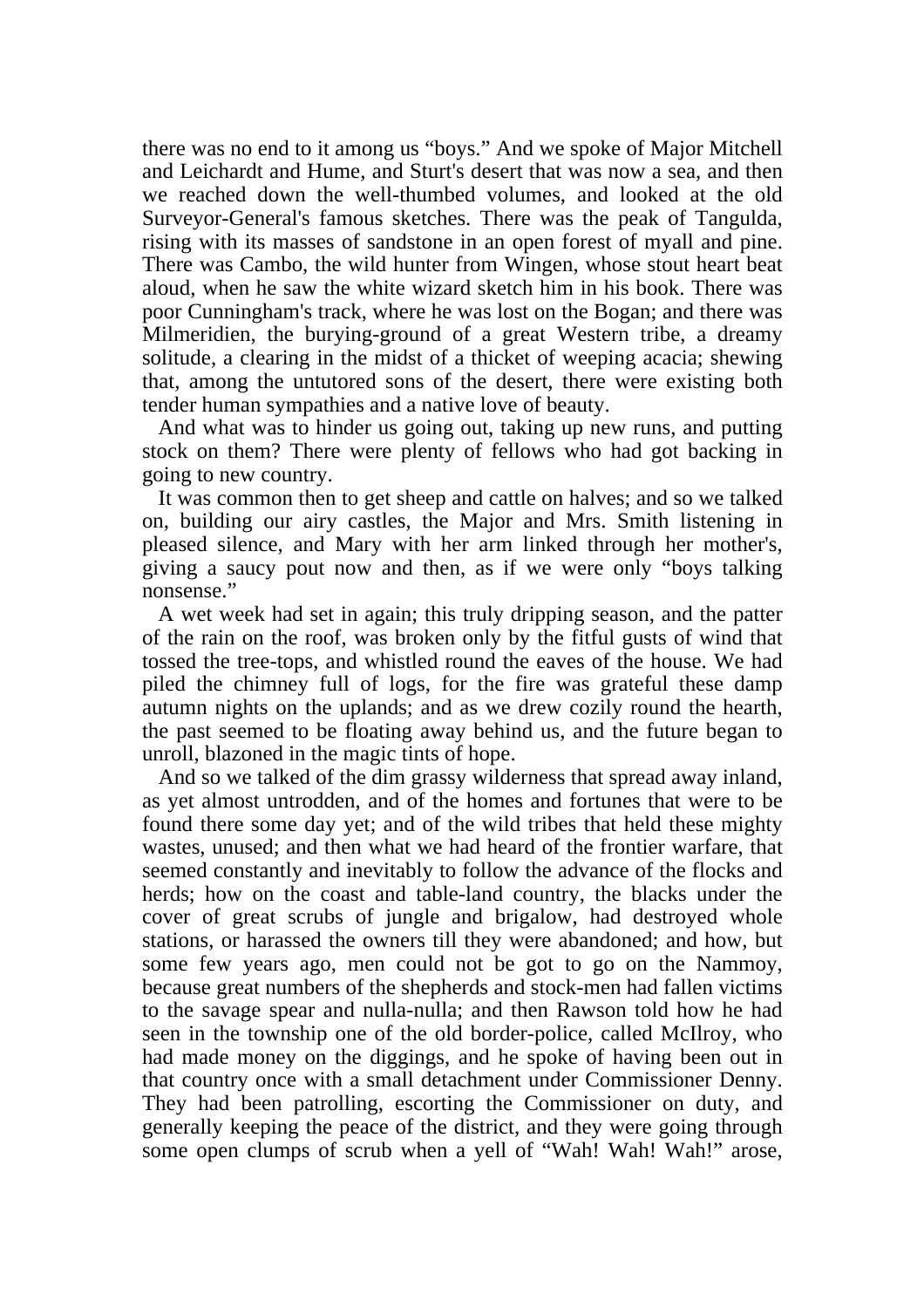and in a second they had round them a half-circle of demons in red raddle, white chalk, and feathers, and a shower of nulla-nullas and boomerangs whistled through them, cutting, mauling, and scattering the horses and riders. The troopers wanted to charge, but the Commissioner gave the word "right about face." The men grumbled, but obeyed, and they followed Mr. Denny at a hand-gallop across a plain that they had just passed; the blacks following hard, yelling in triumph, "Dilli — Dilli! whi fella! Wah — Wah — Wah!" and clashing their weapons against their shields. When the Commissioner reached the middle of the plain he halted. "Form line, right in front, left wheel, forward, gallop," and the force was at once between the blacks and the scrub. The savages stood, mobbed in a dense circle and jabbering, when they found themselves outwitted, but they were too late either to fight to advantage, or to flee, for a rattling volley of carbine bullets cut through them, followed by the order, "use your swords, men," and in a second the horses were bounding, and the bare steel was flashing among the painted warriors. There was one trooper, a Scotchman, a blacksmith by trade, who went mad, Berserker-fashion. He tore off his uniform, threw away his sword, and wrenched up a young myall tree by the roots, and he galloped among the fugitives, whirling this knotted club, at every stroke laying low a plumed buck of the tribe. There were no more shepherds killed after that.

 "Well done Rawson — very fair Jack." and then a general laugh followed this narrative; the Major laughing loudest of all. "Capital, Jack Rawson, where did you get your cavalry drill? I'm sure I've heard of that Scotch blacksmith ten years ago. It's a regular old standard yarn, and I daresay could be traced back to the times of Governor Macquarie. You see, that is exactly how myths and traditions arise. Mr. McIlroy coolly tacks this incident, not knowing whether it is true or not, on to his story of some patrol-duty on the Nammoy, which no doubt is true enough; and if the legend is repeated and survives, it will likely be told that it was McIlroy himself that was the blacksmith. This will give us an idea of how much history, or any narrative, can be trusted, especially before the era of printing began."

 "Suppose next time you say it was Jeems Lapraik," said Jack, who had a fine perception of the ludicrous, and was very hard of belief.

 "I don't think it is much in old Jeems's line," said Rawson, "but you remember, Willy, he did take part in a scrimmage once? — that time of the row in the men's hut. By the bye, they say that scoundrel, Bill Jones, is making money as a publican and horse-dealer."

 Something in Fred's attitude now arrested our attention. He seemed to be listening to some distant sound, and he rose from his chair — "What is that?" A sudden calm and strange lull had followed the rain. He opened a sash, and stepped into the front verandah. The sky was clear overhead, with the stars shining like diamond points, but as we followed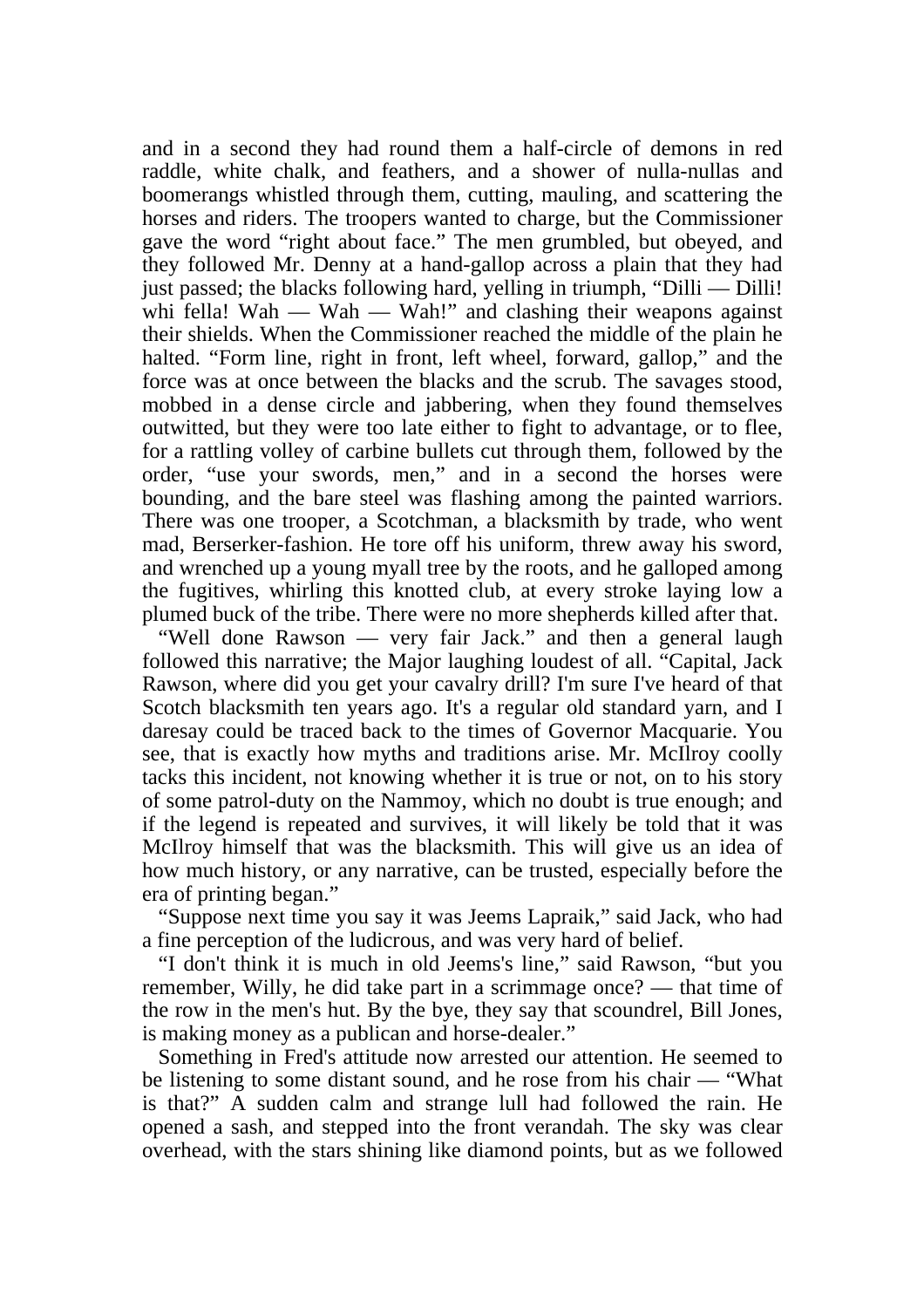him, a sudden swirl of wind struck the tree-tops, stripping off some branches and tossing them high in the air; then the squall died away as quickly as it had come. "Strange weather," said Major Smith, "I must go and look at the glass."

 As we peered into the night, the starry vault was covered with wreaths of cloud-drift, that whirled and scattered overhead as if driven by the breath of a hurricane. Fred had stooped down with his ear close to the floor of the verandah. He held up his hand, "Hear that!" and shortly we heard a roar as of a monster railway-train coming from Red Cliff. Looking in that direction, we soon saw a luminous cloud rising like a pillar of mist, and round it, as it sailed onward, gleamed meteoric flashes. As it got nearer, the wind struck alternately in all directions with indescribable fury; strong trees bent and groaned; bushes and shrubs were twisted round and thrown high in the air, but in the direct track of that luminous pillar, devastation held its unchecked course, for no tree, no building, could withstand the blast of the cyclone, rushing in its furrow of wrath.

 Born of the electric forces of the Tropics, and carried to the South by the laws of its being, the giant whirlwind was upon us, cutting its way through the forest.

 There is a fairy sea far North, for long intervals as placid as a sun-lit lake. It has on one side that long barrier reef, where the ceaseless hum of the Pacific washes the coral strand in miles of snow-white surf, and on its other side are the volcano flames of Java and the Malay isles. In this sea is Wallace's Strait, named after one of the prophets of Evolution, a narrow channel of water which parts in weird contrast, the worlds of India and Australia — the rocks, plants, and animals of two distinct creations — while high above the gently rippling waters, tower the jagged peaks of Papua. Who can tell but that from these scenes may yet arise a wealth of future myth, poem, tale, and romance, as prolific as ever came from the waters of the blue Ægean and white-capped Olympus — but that these isles may yet be as renowned in ode and saga as Vesuvius and Hecla; for here come blended together all the grotesque and all the beautiful that can be found in the volcanic chaos of peak, dome, and pyramid, clothed in the gorgeous vegetation of an eternal summer. And moreover, here slumber the giants, that at times unchained, shake distant mountain-ranges to their centres, and start the cyclone on its race of terror over the summer seas and through the forest pastures of Australia.

 We read that "in the high rarified strata of the upper atmosphere, under the Equator, there is a great latent reserve of electricity, and if volcanic or other disturbances bring a conducting power into operation, then the electric current will strike towards the earth, and the disturbed elements, the gases and vapours of the atmosphere, will whirl like water agitated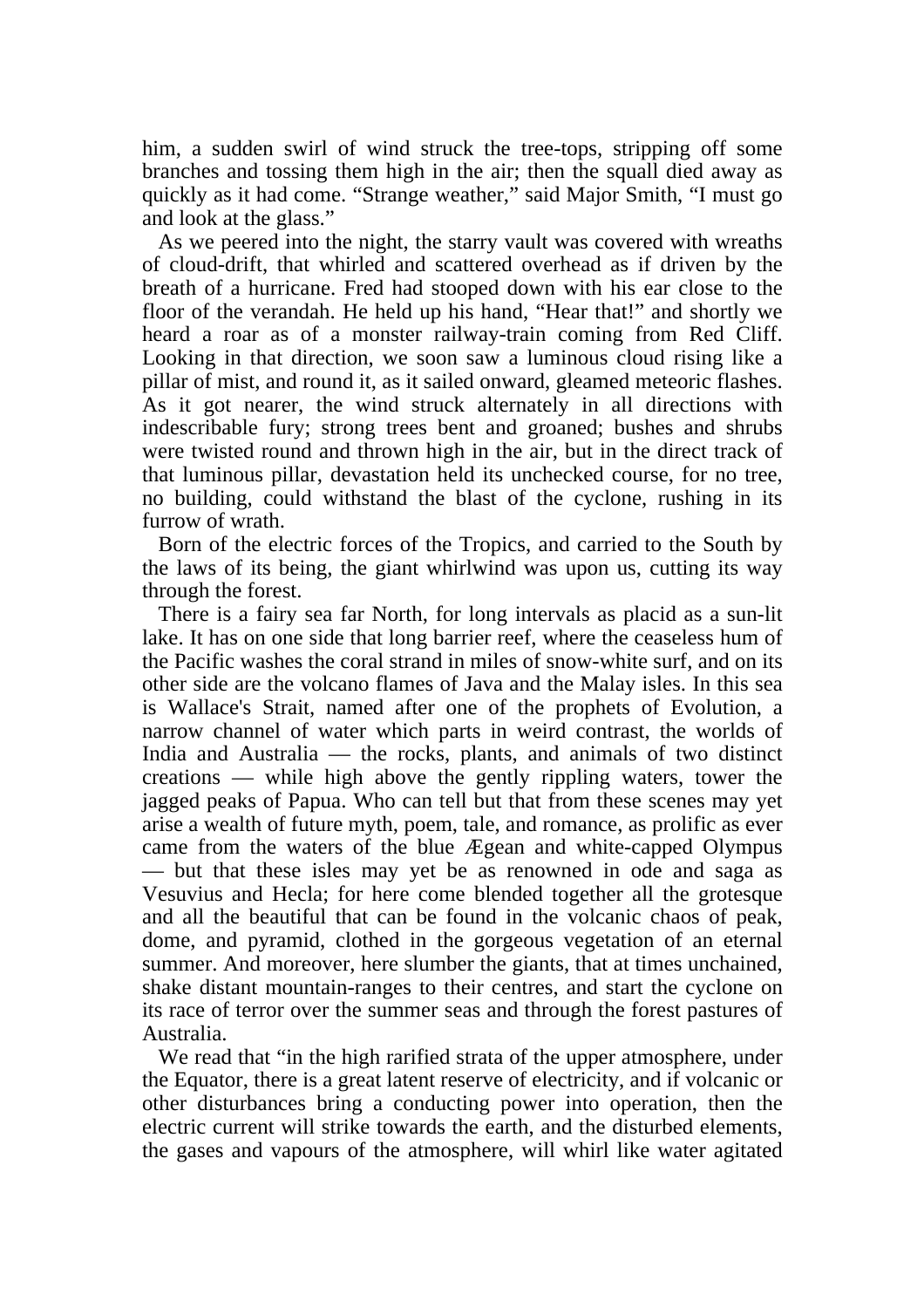by the fans of a screw. These gyrations increasing and travelling present certain fixed conditions. They are said to revolve in the direction N.-E. by S.-W., and to travel to the South at a rate, varying from ten to twenty miles an hour. But I must refer the reader to meteorological authorities to learn the causes and history of the cyclones. I can tell only of what I have seen myself. I have heard its din and felt its fury, and I have seen the marks of its course covering the ground for years after.

 Nearer and nearer still it came, while the blasts of wind became more frequent and more violent; and we watched, with tense anxiety, as we could now distinctly see and hear the terrible havoc that marked its path. It seemed to reap the open forest, taking a swathe of some hundred yards, and within this space, the trees either went down bodily or were snapped short off. If it came over us, the house would at once be shattered in fragments, and there was no safety for any living thing; but even the side gusts that struck us every few seconds, though comparatively harmless, were enough to shake the stout old wooden building. Fortunately, there were no trees close. Poor Mary's climbers, her jasamine and trained roses, were torn off and whirled away, as we could see by the pale light that now filled the upper air. Even as we looked, trying to shelter the ladies from the storm, the destroyer crossed the river below the Big Waterhole. As it reached the bank, we could distinctly see the drift of broken branches and tree-tops hurled before it like straws by a summer breeze, and then it pursued its course through Girrah, away toward the Southern ranges, till, in an hour, its sound died away in the distance — no sign of the cyclone was left, and the weather came back to what it was two hours before — a steady drizzle of rain and gusty, variable winds.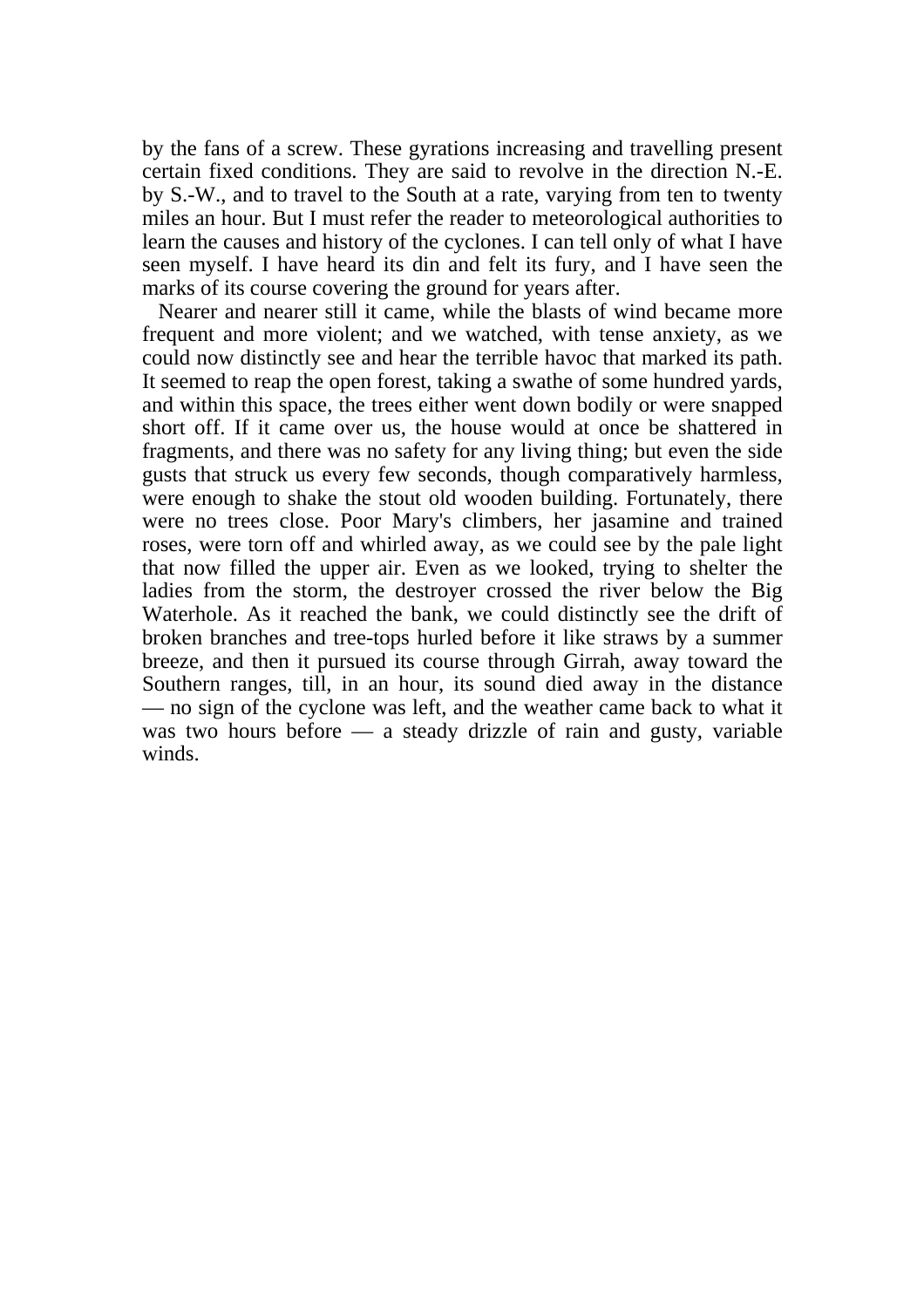## **Chapter XIV. Of Tempest, Havoc, and Ruin.**

 Next morning awoke, balmy and mild, as if the hurricane of the night before had been a dream. The warble of the magpies along the river filled the air, while the glints of sunlight tinted with varied radiance the green, bushy banks, and dimpled with leafy shadows the laughing water. With such a smiling face upon her, you would never believe that Dame Nature could have appeared as the raging termagant of the night before.

 \* No doubt, in the days of Faith — those happy days, to which the Apostolical Metropolitan longs to lead us back — the cyclone would have been announced as the appointed minister of Divine vengeance, the penal consequence of prayer and confession neglected, and masses unpaid for; and the Queen of Heaven would have been implored, with propitiatory profusion of wax candles, to arrest the hand of wrath.

 It is said, that a few centuries ago, the Papal Anathema, backed by the exhibition of relics, and the denunciations of an army of bishops and priests, frightened away Halley's comet on its first appearance; but, for all that, regardless of the terrors of the Church, the same comet actually came back in the very year prophesied by the old astronomer; and, as to these latter days of heresy, a whole ship-load of consecrated bones and holy water would be totally inadequate to carry out the smallest piece of ecclesiastical business, which any Mediaeval Father, with the most ordinary Church properties, could have put through without turning a hair.\*

 Twenty-five years ago, the "Great Apostacy" had not come up to today's mark, or received its full title; but still, Major Smith, and many other people, looked upon cyclones and such phenomena as the products of natural law, and as filling a settled purpose in the economy of Nature — perhaps giving old mother Earth a little tonic stimulant, filling the atmosphere with health-giving elements, and invigorating all vegetable, animal, and human life.

 "And how about the terrible havoc, the destruction, it may be, of life, of shipping, of food, of crops, of property?" asks meek-eyed Piety.

 "You can't make omelettes without breaking eggs," said the bold Marshal Pelissier, as the crowd of red breeches, gapped and torn by the grape of the Muscovite batteries, swarmed over the Mamelon. There is no doubt that the moral of the Marshal's remark fits into all our experiences of life; but yet we may believe, with reverence, that the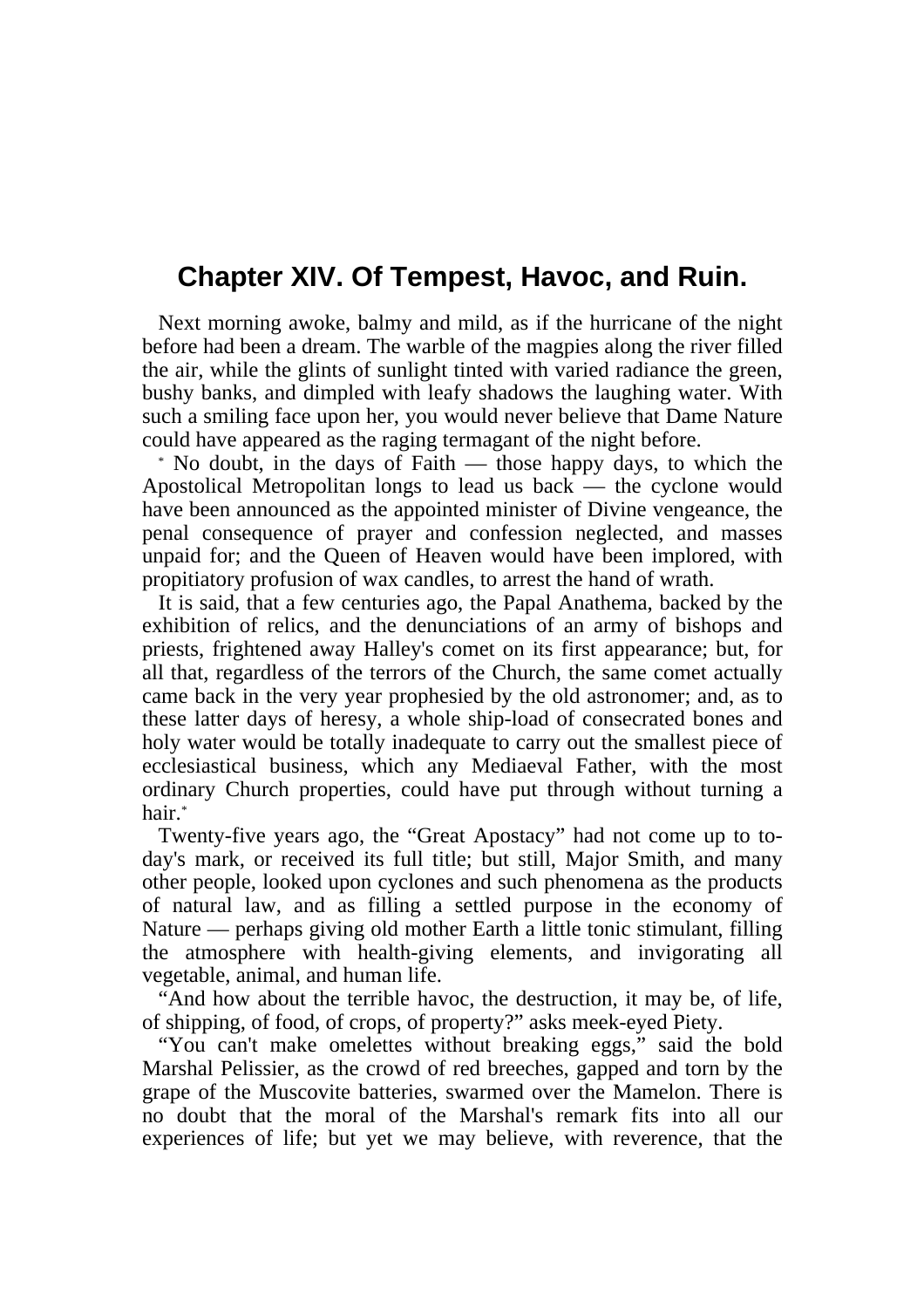scales of justice and mercy are evenly balanced through methods we wot not of.

 Anyway, touching cyclones, whether they do most good or harm, the Mediaeval rule of accounting for these occurrences has quite gone out of fashion, and Science has taken upon herself the function of collecting, recording, and compiling all such doings, without the slightest reference to the opinions of the priesthood, consecrated or otherwise.

 But, on looking over the woodlands of Windabyne that morning, we might well believe that the storm-fiend had revelled to his heart's content. All the open forest was more or less littered with fallen trees and branches, while, on the direct track of the whirlwind, running North-West to South-East, there was a clear-cut lane about one hundred yards in width. Within this space, the trees were either hurled down bodily or snapped off some twenty feet from the ground, and the débris formed an irregular hedge of huge proportions. We could see, from the verandah, glimpses of the box ridges and apple-tree flats, that were formerly clothed in their grey and green foliage, now looking like patches of open plain, and, far up, where a sombre pine-scrub covered the left shoulder of Red Cliff, there was now a gap opened through, sharply defined as a cutting for the modern telegraph line.

 That wonder of our century, the magic wire, had not yet reached Australia. Now, the approach of a storm is heralded a day in advance; then, throughout the lonely bush, with a slow post only once a week, distance and time shrouded us from the rest of the world as by a veritable wall of darkness, and all events came upon us with stage-like suddenness. Remembering that time, and reflecting how in the greater obscurity of past ages, people must have been shut out from knowledge, is it any wonder that superstition established a vested interest of terrorism and extortion?

 However, Mr. Chalker was much too practical a man to care for any such unprofitable speculations. To his shrewd discrimination, metaphysics, polemics, and wind meant all very much the same thing; these affected him not, but delays produced by the inauspicious weather, and the contrariness of things generally, had conspired to put him into a state of mind that Bob Short called "a pelter." The second mob of cattle under Giblet's contract, was deliverable in a few days, and Chalker had come up, resolved that, at all risks, he must and would have them ready for inspection.

 The stock had escaped the cyclone almost without injury, thanks to the wonderful animal instinct. They had either gathered in mobs on the open plains, or had huddled together in sheltered nooks. Other damage had been small, mainly consisting of portions of fencing destroyed. The serious injury to the run consisted in the masses of timber, fallen trees and branches, piled in heaps, that covered and crossed the wooded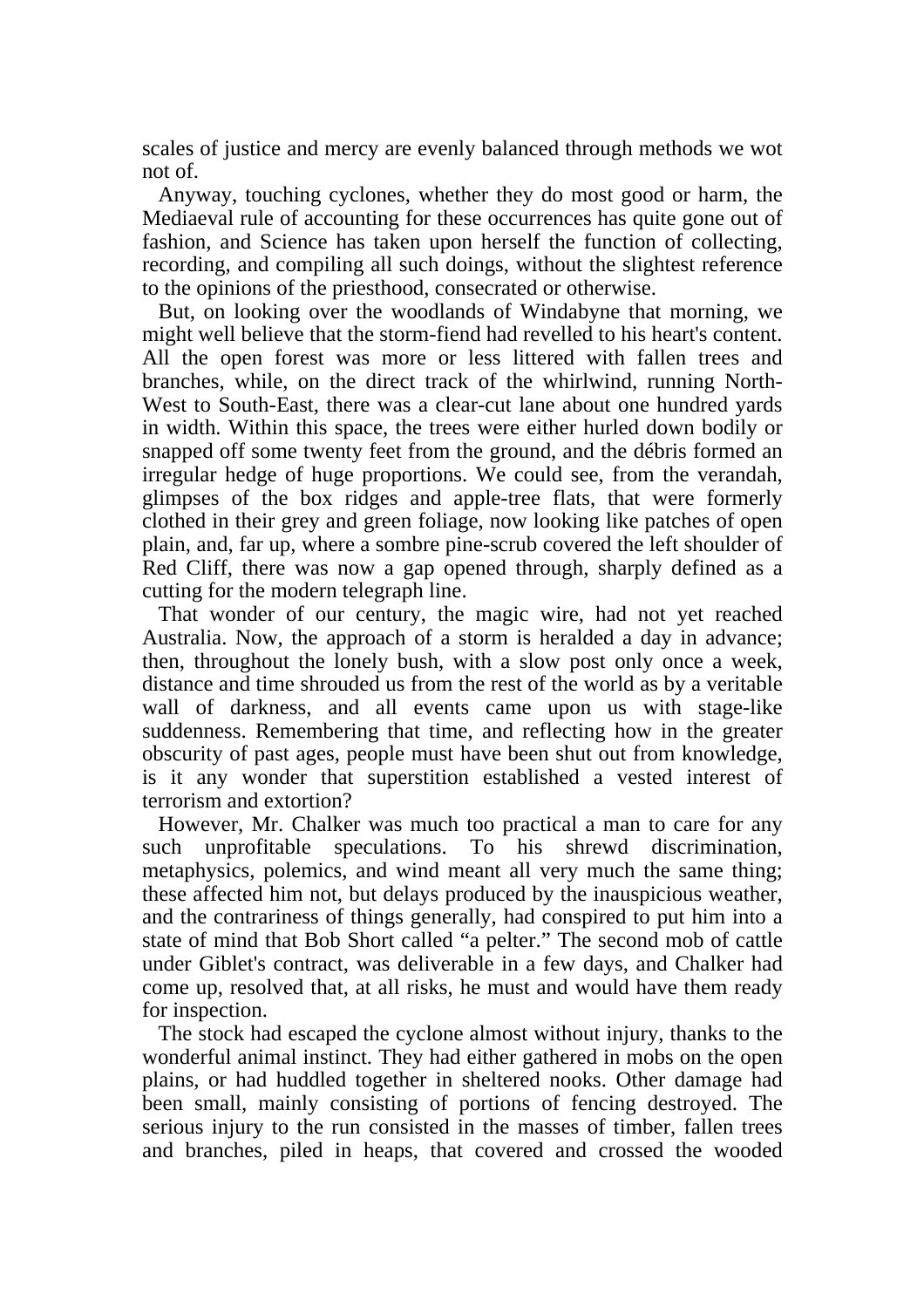country in all directions, but mainly in the direct track of the cyclone from Red Cliff to the Big Waterhole; and to gather cattle or drive them to the stockyard was now, if not actually impossible — at least, it would be tedious, difficult, and dangerous, and very harrassing to the stock.

 This was pointed out to Chalker on his arrival, but he made very light of it. Moreover, "he was acting under contract to the buyer, and unless the day fixed were kept, damages might be claimed."

 "In that case, would he anticipate the delivery of the Station, and take it over at once; then he could make his own arrangement?"

 This was Major Smith's suggestion; but it would not do, either. Chalker, it appeared, was in that other matter, "acting *for* the buyer, and the station was at the seller's risk until the date fixed for delivery."

 The Major would willingly have thrown the whole concern up, but the occasion needed wary walking, and he was determined that any claim he might yet make on the mortgagee should not be prejudiced by rash action on his part.

 So he assumed a suavity and a good-humour somewhat foreign to his feelings.

 "If better cannot be, then, Mr. Chalker, we must try to get the cattle for you; only, I put it to you, if Giblets would pick them on the camp, it would be much easier for us, and better for the stock as well."

 "Giblets is entitled to the pick of the whole herd put through the yards; that's why I insist on yarding them, and you may depend upon it he'll not take them any other way."

 Now, if Chalker had told us this much at first, he would have saved himself from a great deal of misconstruction. We had assumed that his insisting on having the cattle yarded was mere obstinacy and caprice; now it turned out to be one of the conditions of the sale; but, what an absurd contract Sharp had made! Though a hard-fisted screw, he was always adrift as to technical matters. It is extraordinary how these penand-ink men manage to wriggle into so much station property, when plenty of them don't know a wether from a donkey. It is a great science, is finance.

 So Jack with his followers, much against the grain, went off to the cattle run, and in the meantime "Bully" (for so we "boys" had got to call Chalker among ourselves) gave out that he was going to take tally of the horse-stock. There was a good market for horses in Sydney and Melbourne, and he would "go over the lot, and make up a mob for sale."

 The breaking up of the stud we had expected. Horses had for long been nearly unsaleable. For years before, it was a good horse that would fetch £10 and the common stock, all round, were not worth more than  $£2$ . Now, with the change of times, prices had gone up, so that anything that would carry a saddle was worth £12 or £15, and thus Chalker determined to take advantage of the opportunity to sell. But, on such stations as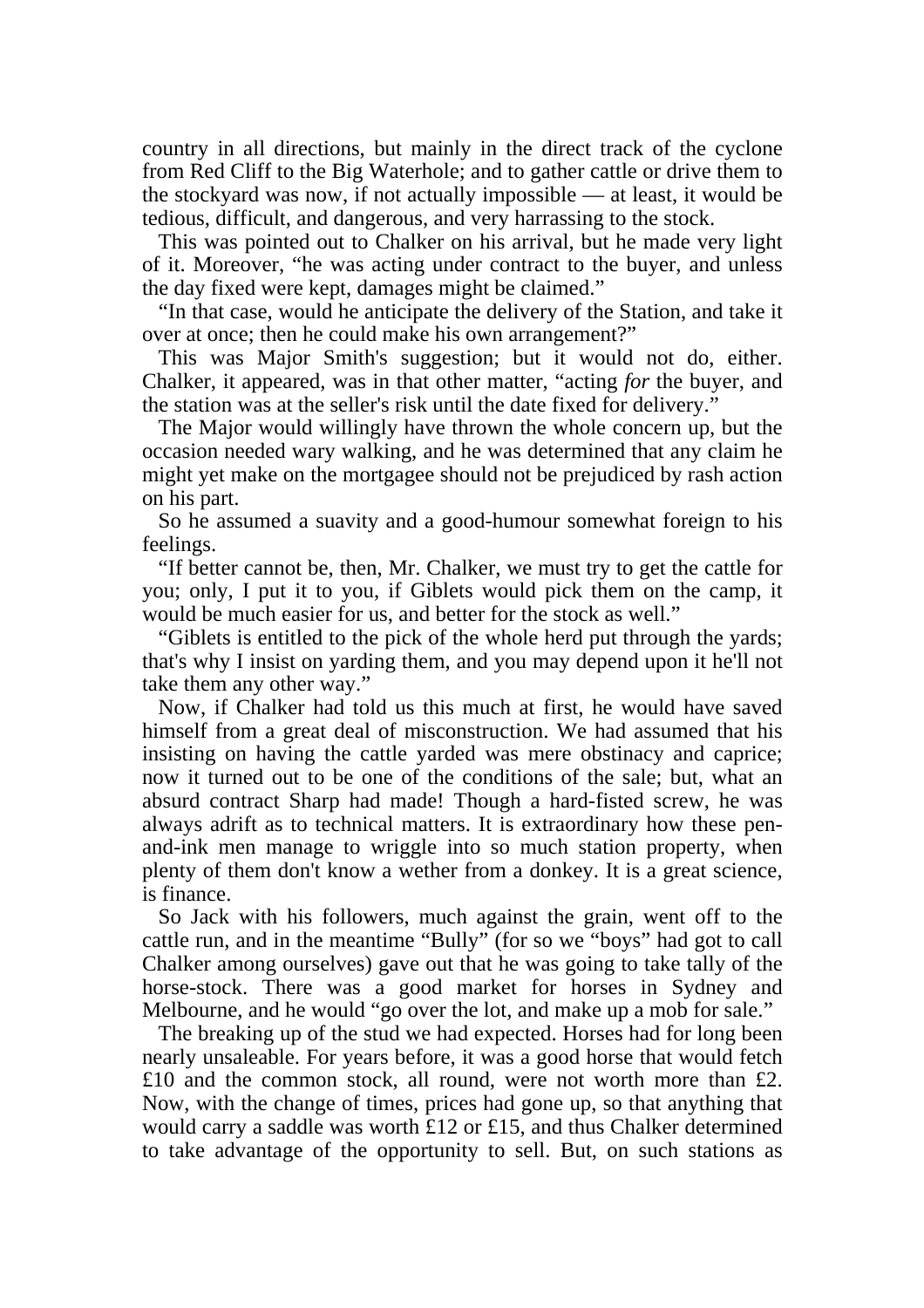Windabyne, it was customary to exercise some discrimination in placing horse stock in the market. Most squatting families prized their special stock highly for various reasons; but Chalker's views did not go beyond turning everything into money that could be sold. The working requirements of the Station in future, the reputation of the stock, and other considerations more or less practical, either did not occur to him, or appeared as so much moonshine. If the selection had been left to us, we would have drafted out for market all the strong colts and fillies, and the broken-in horses not needed for work; but we would have kept on the Station our particular mounts, which were the best horses, and really did the chief work of the place, and all the old mares and superannuated stock-horses. The latter, for reasons all-powerful with the Smiths, would have been kept all their days undisturbed; but Chalker, as a sound business man, laughed at any such distinction, and we had the mortification of seeing all the great grand-dams and veterans of the stud, besides those others that we prized so highly, yarded and put into a list for the Melbourne market. There was Rosa, the old Arab mare, the ancestress of an equine tribe; there was her great grand-daughter Rosabel, Mary's favourite; there was Akhbar, now groggy on his pins, and getting to look very old; there was Becky, my first steed; there was old Rory, a pure Satellite, the truest and boldest stock-horse that ever dashed down an iron-bark range, now over twenty years old, with his poor old legs nobbled and bruised out of shape with many a day's heavy gallop. All these and more that looked like old familiar friends were to be sold for what they would fetch, most of them to end their lives as diggers' slaves, and to exchange the well-earned ease of the Yarombil pastures for a purgatory of starvation, sore backs, and all the other innumerable tortures that arise from hardened cruelty, stupidity, and careless ignorance. A hint to this effect was echoed by "Bully's" horse-laugh — "Ah! ah! ah! the notion of sentiment in business." Horse-laugh indeed — what an inappropriate term! it was more the discordant howl of the hyena. He had as much sympathy for horse-flesh as Legree had for niggers!

 As usual, any opinion or suggestion offered adverse to his determination, put him in a fume, and made him more contrary and suspicious. Short and Rawson, partly with the view of carrying out a long proposed trip to the North, and partly to please their friends, and for the sake of "auld lang syne," agreed between themselves to buy the private horses and the old stock, knowing that the first being choice animals were well worth their price anywhere, and believing that the value placed upon the others would be nominal; but our bluff friend could not see it.

 "And that's it, then, is it? that's what you call an offer? £15 a-head for ten head, and other ten *culls*, as you call them, at £3. And don't I look like a fool, eh? Look here; do you see that old bit of carrion, there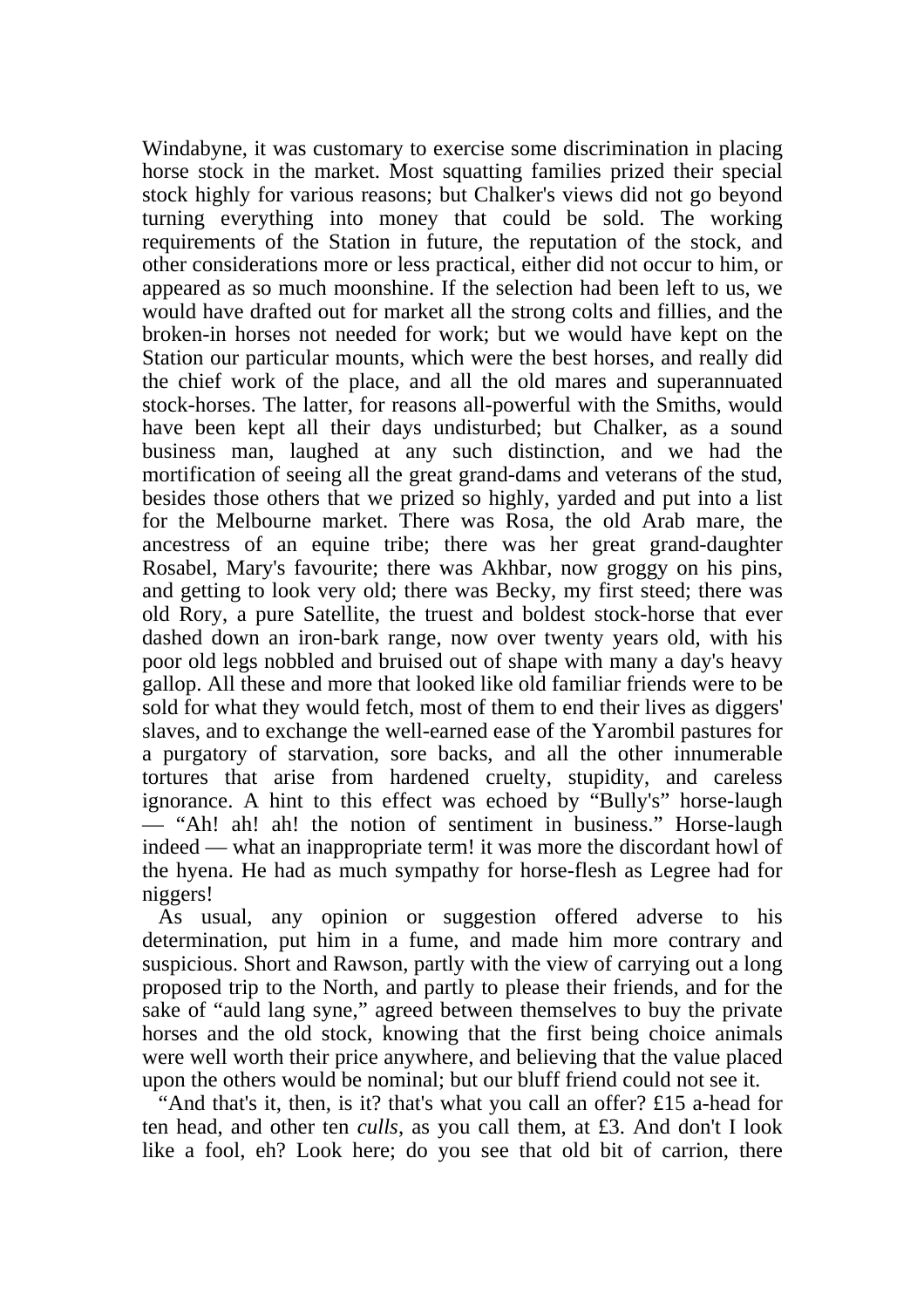— aye, 'Selim' you call him — 'he swam the Macquarie flooded, carrying Doctor *Crowbar* to save a child's life.' Did he? Seems there's some yarn about all of them. Well, I seen a Yankee digger give £15 for the dead spit of him, and he packed him with a cradle and tools from his ears to his tail; and do you think I'd allow the station property to be sacrificed? Not if I know it. The horses go to Melbourne, every crawler of them."

 Nevertheless, Rawson, lover-like, could not bear to think of Rosabel departing to this nether gloom. He would yet make an effort to keep her for her mistress's sake; but then he and Chalker could confer together with difficulty. They were like oil and water. The prejudice of the one, and the coarse, self-assertion of the other had come in collision already in the horse yard, and had been expressed in hostile looks and in sundry disparaging remarks and retorts more or less courteous. Of course, we all swore by Rawson, and detested the other man; but really and truly, looking back, I can see now that it would be difficult to tell which of the two provoked these bickerings. It was a case of mutual repulsion. Still and anon, under the powerful prompting of the little god, Rawson would tackle him about Rosabel, and he vowed that he would be careful, that he would give no cause for offence. He had not long to wait for an opportunity. Towards evening Chalker appeared in the verandah of the barracks overlooking the river. He had just come from a swim, and he was arrayed in all the fresh effulgence of a white shirt — the collar coming up to his ears — with a light coat of gay pattern. He was plainly pleased with himself and in good humour with the whole world, so he lit his pipe and sat down in one of those excellent arm-chairs made of two poles and a piece of bagging, to read the *Herald* of a week old just arrived. Having got the work of the day over, and all the wranglings and angularities connected therewith having been brushed out of his memory, he felt now no ill-will to Rawson or anybody else, and indeed, bully though he was, his mind was so healthily constituted that he never retained grudge or rancour.

 But Rawson did not feel, and could not assume the same bonhomie. Though a modest, kind-hearted young fellow in his daily life, still, his prepossessions were strong, and by virtue of an illogical, though common enough style of reasoning, he held Chalker to be responsible for all his friends' misfortunes, as well as being "a low, treacherous ruffian" on his own account. So it required an effort, and it did not look quite easy or natural when he accosted Messrs. Sharp's representative, and with a deal of what Mr. Mantilini would have called "demnition" politeness, remarked, that if he thought fit to sell the mare "Rosabel" separately, a good price might be got for her.

 Chalker looked up quite affably from his paper. "Certainly, Mr. Rawson; we'll have a look at the stud-book, and you can show me the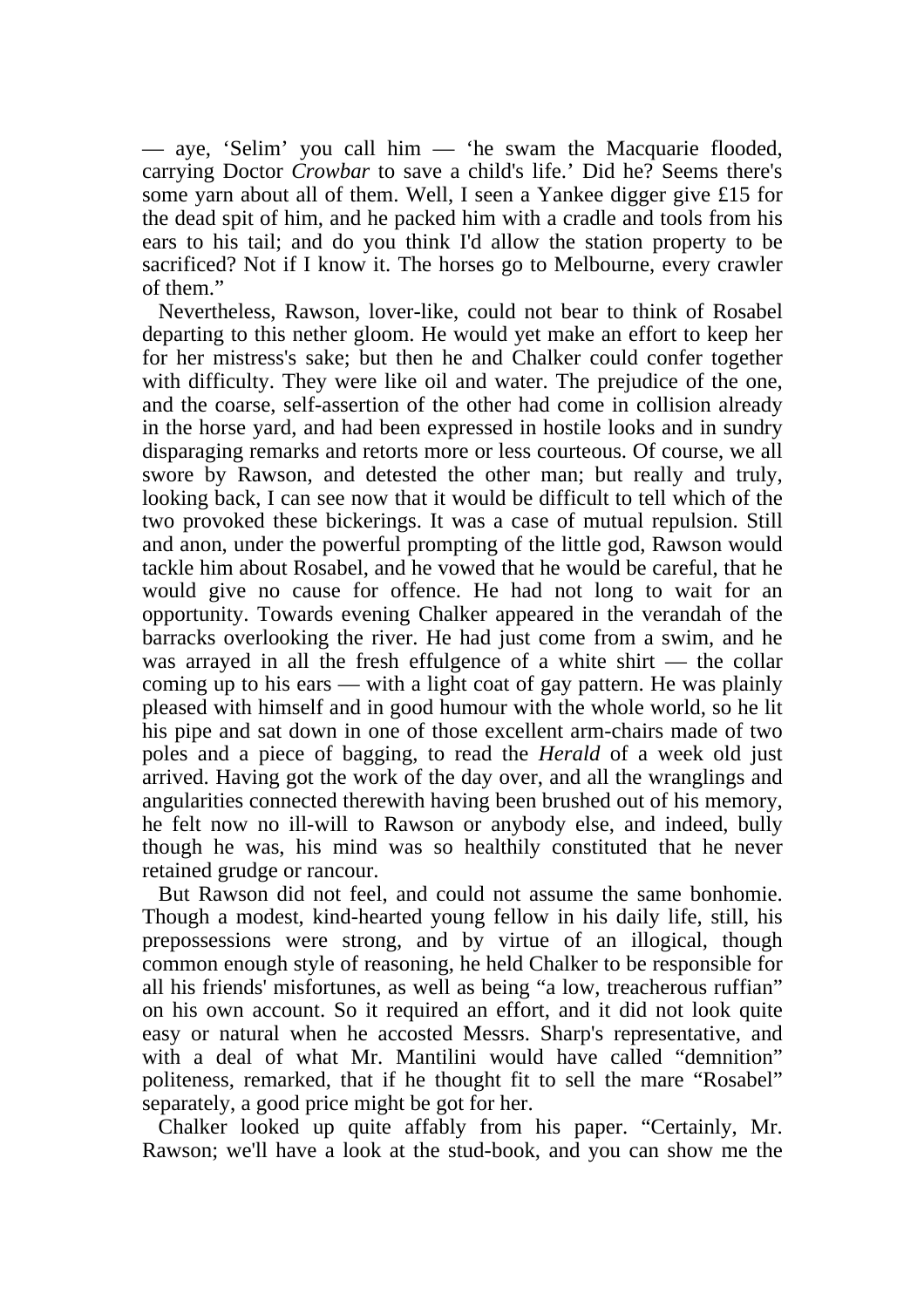mare to-morrow in the yard." This was so far well, but as the day was drawing to a close, further proceedings were adjourned.

 Next morning, stud-book in hand, Chalker proceeded to the horse-yard with Rawson. "Rosabel, you say; let me see R — folio 23. Rosa — Rosetta — Rosalind — Rosabel — ah, yes; grey mare, foaled November '47, out of Rosalind by Saladin, from a Satellite mare by Ploughboy. Yes, I remember her now. I've got a mark against her. Well, now this mare's not for sale, at least not under a big price. From what I hear, she's the best lady's horse in the district, and she looks like it. I mean to offer her to the Honourable Mr. Bolt, unless I get a hundred guineas for her."

 Rawson laughed aloud in scorn. He did not believe a word that Chalker said.

 "A hundred guineas! Well, if you can find anybody fool enough to give as much, by all means sell her. I don't suppose the Honourable Mr. Bolt, from what I hear, will be so free of his money. If the mare's for sale, I'll pay the market price for her. I suppose my money's as good as the Honourable Mr. Bolt's, but I can't give a hundred guineas."

 Chalker's teeth were shown at once. "I should think not. No, nor fifty. I don't suppose your cheque's a heavy one, Mr. Rawson."

 "It's heavy enough for anything I undertake to do, and it's honestly come by, and that's more than can be said for some folk's money, not a hundred miles away."

 Chalker fronted him square, burly, and bold. "Now, look here, young fellow. What's the use of your trying to jaw me? That mare's not for you, or the likes of you. She's for people as can pay down a hundred pound for every shilling you've got," and he stood chewing grass and looking with a sneering smile in Rawson's face. "Anything else in a small way?"

 Rawson doubled his fist, and felt his knuckles. It was hard to be rubbed down that way, but he had spoiled his chance of a deal, and such vindication as suggested itself to him, would only make things worse; so, with a snort of contempt and defiance, he wheeled round, and made for the house.

 The order of the day next took Mr. Chalker to the stockyard, and in a humour that argued ill for the work in hand being carried on comfortably.

 Jack and his mounted staff had been trying to get together the cattle for inspection, but after a day's heavy work for men and horses, and a severe knocking about of the stock, not one-third of the number required was collected. As soon as they got near the piles of fallen trees, they took fright and split in all directions. They would not face the yard; the ground near was so changed in appearance; and, when headed and mastered, they got so terribly punished from being entangled in the branches, staked and torn, and, at last, were so completely cowed, that scores laid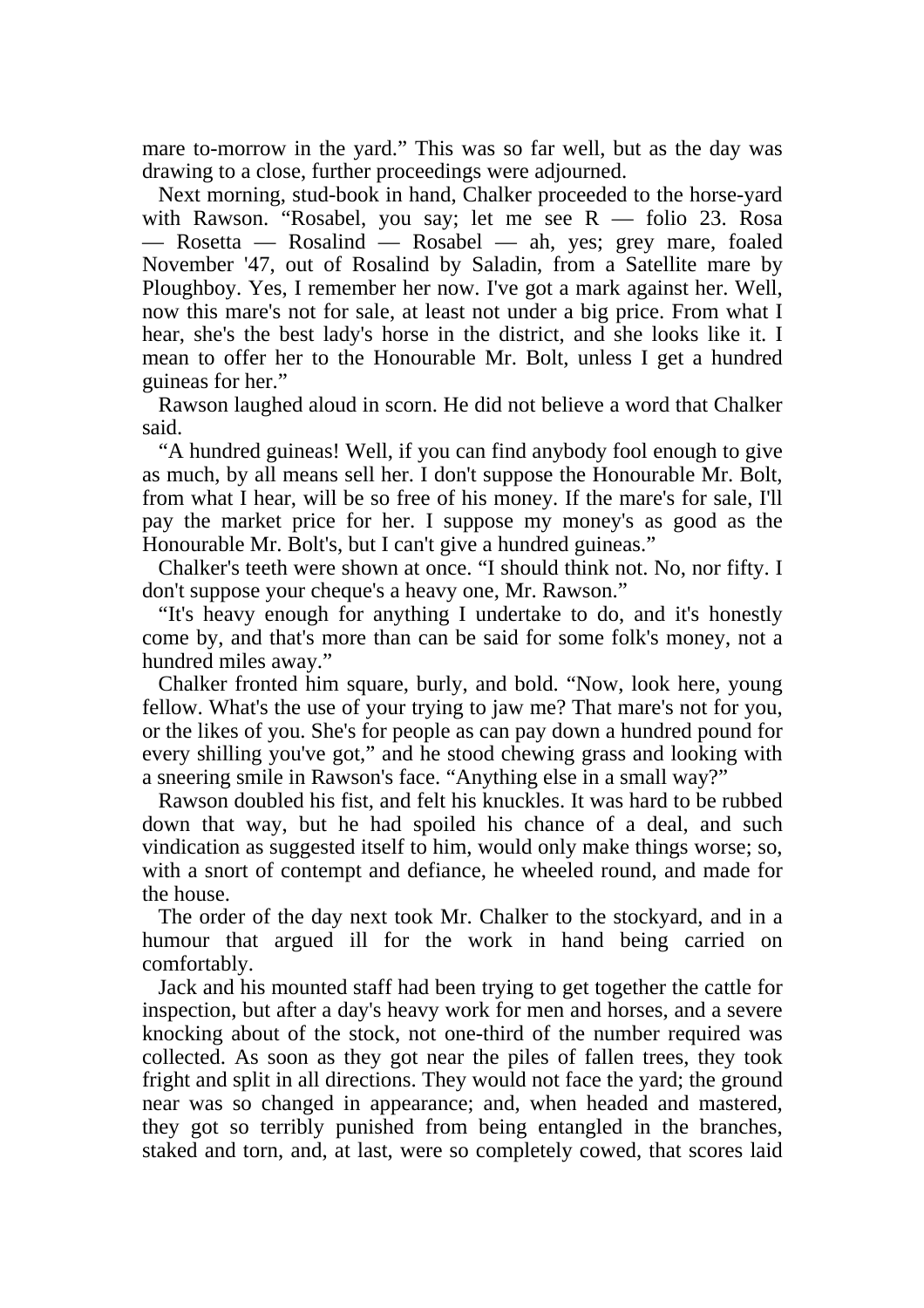themselves down on the ground, while numbers of others stood with their heads and horns jammed in the fallen timber, and would not move. It was sickening work. Jack said that they might be dogged and flogged into the yard, leaving numbers knocked up and crippled behind, but he would strongly recommend Chalker to give up the attempt for the present. A mob that should please Giblets could be readily cut out on the South Bend Camp.

 Unfortunately, Chalker was in no mood to hear reason; moreover, at all times, opposition made him obstinate and suspicious, especially in regard to matters of which he had no practical knowledge. "As to the fallen trees preventing the cattle yarding, here were some hundreds in the yards — there was proof that the rest could be got in."

"Well, then, Mr. Chalker, suppose you get them in yourself."

 "So I will, if you pay for the work in cash. They're yours till the first of May."

 Chalker was in a mood to quarrel with anybody, and Jack was sickened and disgusted with the position he was placed in. One hot word brought another.

"It was all humbug — it was only a stall" — the cattle could be got if you wanted to get them."

"What do you mean by that?"

 "I mean that I will advise Sharp to see whether the stock have not been put out of the way."

 The grossness of this charge nearly brought the double of a stock-whip on Chalker's head, but Jack turned abruptly, and rode off in a fury.

 To do Chalker justice, he did not mean, so far as he had any definite intention, to convey the insult implied in his words. Accustomed to wrangle in the sale-yards with butchers and dealers, he often used language, in the heat of dispute, without considering its literal meaning. Indeed, in such circles, charges of robbery and swindling, and threats of personal violence, are often used in carrying out the most common and every-day transactions; and, as long as business is put through, it is held that "no bones are broke," and the foulest Billingsgate passes unquestioned. Indeed, it may be said that this trait of our social life is not confined to sale-yards. The tone and language common in discussion throughout this Colony, could certainly not be used in any Continental or American community without entailing serious consequences. We may, if we choose, claim credit for our pacific habits on this score; but we cannot boast of our manners and language, while blackguardism enjoys protection here that it enjoys nowhere else. After all, "Bully" was not a whit worse than several of our Members of Assembly, and, probably, was equally well acquainted with the niceties of etymology.

 And now I must discharge my conscience as to Chalker. I believe I have conveyed to the reader without stint the unmitigated ill-will which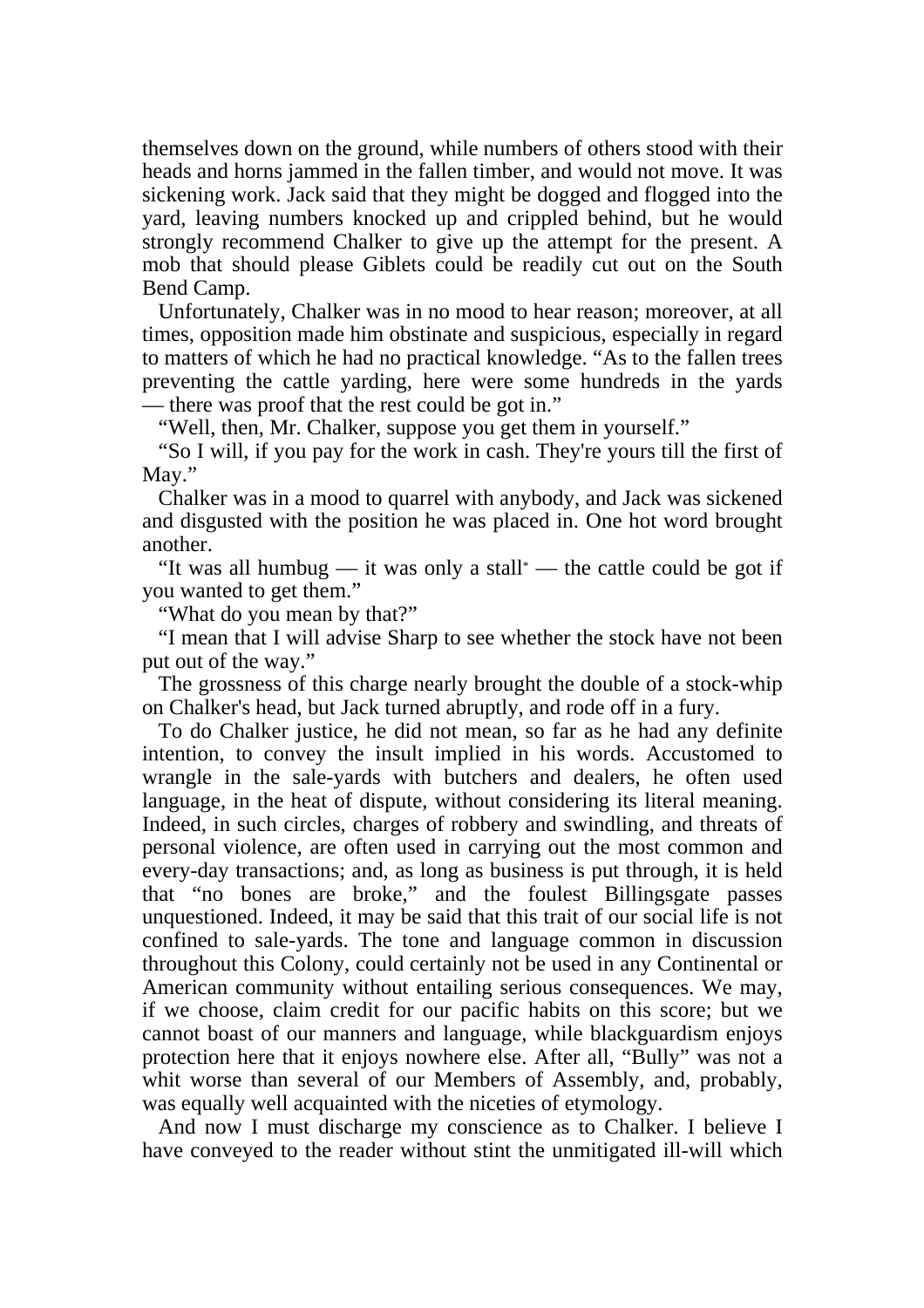we youngsters cherished towards him. Afterwards, I found out the extent of our injustice; but there was nobody at Windabyne, except Major Smith, who interpreted him fairly — who admitted that he was any better than the "foul fiend." To Mrs. Smith, naturally, his vulgarity, his odious purse-pride, added to the errand on which he had come, made his presence intolerable; while the hostility of the rest of the household was evidenced in dumb opposition and sour looks. But Major Smith said from the first, "The man has come on a piece of business disagreeable to us, but he is, so far as I can see, perfectly honest; and if he is reticent about matters as to which we want information, no doubt experience has shown him the benefit of caution. His business ways are no doubt unpleasing, and he is quite unrefined and reckless of other people's feelings; but his efforts are directed with single purpose to the business he has on hand. In fact, he is a thorough-going, energetic agent; and, if he is obstinate and unaccommodating, it is because he does not see his way to yield any concession safely. As to your talking of his 'treachery,' that's nonsense; and as to his being a 'bully,' I don't wonder at him sometimes getting exasperated, considering the difficulties he meets with, and the sullen looks cast on him. Mind, I don't say that he is agreeable or amiable, and I don't say that his 'principal,' Sharp, is honest; but I say that Chalker is here performing a legitimate duty, and I say that he is not a bad fellow — and that the devil is not so black as he's painted"

 But this was a stretch of high-minded Christian philosophy and judicial rectitude far above us. The household had sat upon Chalker and condemned him without appeal; some because of his being a "vulgar ruffian," but the most because he was an "infernal bailiff."

 As I have grown older, I have attained more of the spirit of my early friend's wisdom. I have found that, while in humanity there is no perfection, there is no such thing as utter debasement. The good and the evil are so mixed up in men, that unexpected virtues spring up in the most unlikely quarters, quite as often as blemishes are met with in those high and tranquil regions where self-satisfied holiness is worn as a daily garment. Such views as those I have imbibed spoil one quite as a zealous partisan; for, after repeated experiences of the kind, you become chary of swearing to any clique, party, or sect, whether buff, blue, or green; but, at the same time, a pleasant and hopeful theory of humanity is thus evolved, for it is refreshing to see the flowrets spring up in the gutter and the kennel, and to know that there is bloom and fragrance beyond the narrow-fenced ring of creed or conventionalism. If I had to deal with any of the Chalker tribe now — which Heaven forefend — I hope I would discriminate fairly between the man and the business on which he might be engaged.

 Meantime, while Jack went off in a fury, followed by his mustering party, I was left with Chalker and old James taking stock of the working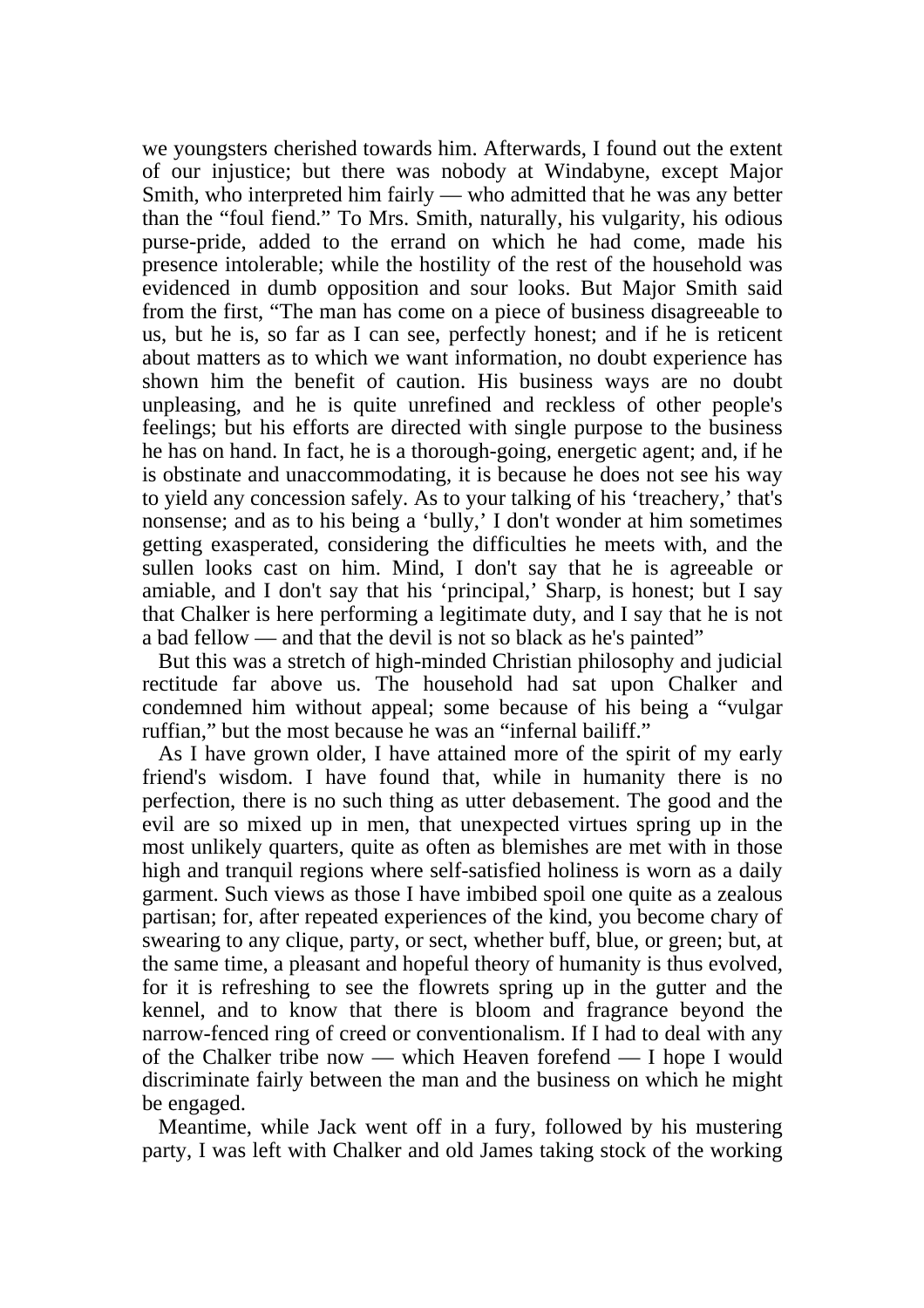bullocks and other movable plant of the station. But first I made an errand to the house, and told Major Smith of Chalker's remarks — I could not digest such an aspersion on my old friend — "he make away with the cattle!" — he would as soon rob a bank! He came down at once, and spoke mildly, "I'm sorry to hear, Mr. Chalker, that you think the stock has been tampered with." Chalker looked thoroughly confused and ashamed — I did not think it was in him — he blushed and stammered, "Indeed, Major Smith, I was irritated, and said what I did not mean. I was disappointed that the cattle were not ready for inspection. Giblets will be here directly."

 "I was sure there would be difficulty and delay, but neither I nor my sons wish to raise obstacles. You had better see if Mr. Giblets, when he comes, will consent to take the rest on the camp — that will be easiest for all of us."

 "I'll do what I can, Major Smith." Chalker was always respectful to the old gentleman, while he swaggered and shouldered his way through us without ceremony. I understand the reason now. The Major spoke to him courteously, and treated him like a fellow man.

 In a few hours, the crack of whips shewed that a mob was being driven in, but it was plain that they were not coming up in the quiet, orderly way customary with the Windabyne herd. They had, it was plain, to be driven hard and jammed together, for, as before, they were taking fright at every step; but still it seemed as if they were being rushed at a pace, and with a fury, beyond all reason. When they reached the track of the cyclone, marked by the open lane through the forest, and the high piles of fallen timber, the mob, in number about two hundred, could not be restrained, but split into several lots, and bolted in different directions. The riders did their best to head them and restore them to order. I ran to the stable to get my horse. Chalker always kept a horse ready, and he was off at once. Though not much of a horseman, he was wonderfully active considering his elephantine build. I found he had been once well-known as an athlete in Sydney. When I came back, old James was just shutting the gate on a few head that Jack had driven in, who was again disappearing, going at a terrific pace over the fallen logs after the other fugitives.

 The old man laid his hand on my bridle. "Maister Reggy, what is the matter with Maister John; he's unco rash this morning; his face is burning red, and he looks that wild?"

"It's Chalker's damned blackguardism has put him out."

 The old man shook his head. "Patience, patience; bid him be patient; the lad will do no good behaving like a madman."

 I first went to open another gate at an angle formed by a wing of the herding yard, thinking that some of the cattle might face that more easily than the regular entrance, and before I re-mounted, the whips sounded again, and the mob approached, hurtling through the fallen tree-tops, and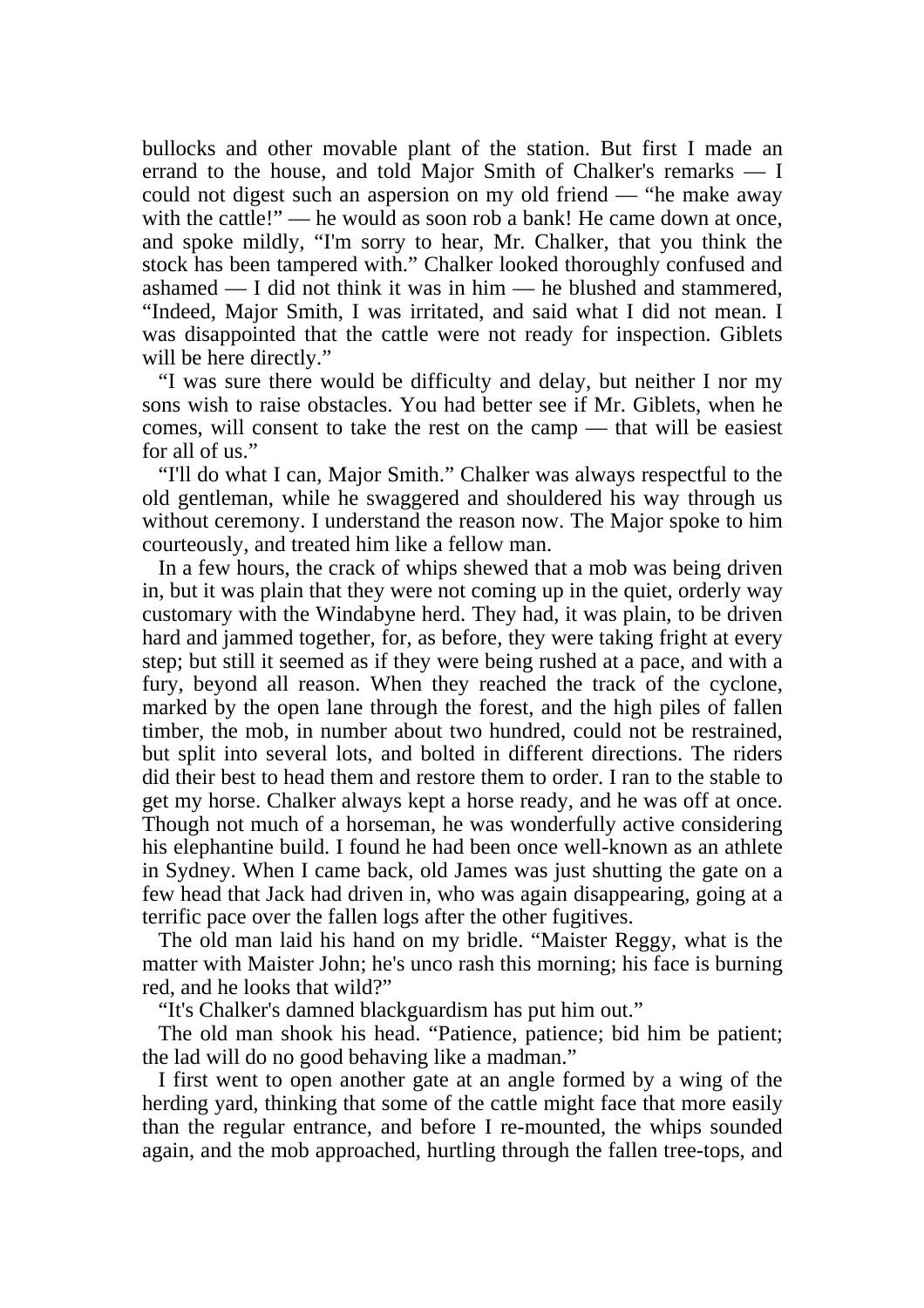rushed on in the same fashion as before. Suddenly, there arose a shout of warning, then came a rustling and swaying of branches, and a tree fell with a thundering crash. As I looked, dismounted horses, and cattle unheeded, were scattering over the ground. What could be wrong? As I galloped up, there was Chalker carrying someone. Who could it be? Somebody hurt, and apparently quite helpless. Gracious Heaven! it was Jack; was he dead?

 "A tree fallen on him, Mr. Crawford; hurry to the house, like a good fellow; we'll put him in his bed — and get some brandy."

 And he followed, panting, but carrying the weight like a feather. I lost no time — I felt that it was best to tell all at once. I met Mary. I think I said, "Jack's hurt," and I saw that his bed was ready, and brought some brandy and other things that might be wanted. When he was carried in he was met by his father and mother; the old man, cool and resolute, though heart-torn; Mrs. Smith, self-controlled, but clasping her hands tightly in her mother's agony. His father examined him carefully. "No, not dead, spine probably injured, violent concussion — will likely be insensible for some time; we must send for the Doctor to Burrumburrah."

 It appeared that some of the cattle had got entangled in the top of a fallen tree, on which was resting the stem of another half-fallen, just poised and hanging as it were on the edge of its broken stump. The rush of the cattle forced through the branches, twisted the tree-top, disturbed the balance, and the mass fell right on poor Jack and his horse.

 One of the black boys came to me with tearful eyes. "Master Jack dead, you think it, Mr. Reggy?"

"No, Binebbera. I believe directly better."

"Poor fella Doctor! I believe you go like it that fella."

"What, is the horse not dead?"

 "Baal, that fella altogether broke him bone; I believe you take him pistol."

 I went to my room, and then rode straight to the fallen tree. Alas! there was all that once was old Doctor, pinned to the ground, pierced by a pointed branch. He had been beating his head against the ground in the death agony; his shoulder was crushed — and he seemed dead in the lower limbs already. A clammy sweat now covered his once glossy skin: but even then, when he heard my voice he turned his poor neck, and looked at me with his large, lustrous eye. I patted his head, covered his eyes, and I believe kissed him; then I put the muzzle of the pistol steadily to his temple, and when I touched the trigger — with one quivering shudder the pains of the good horse were ended.

 I dropped the pistol, fell on my face, and sobbed as if my heart was broken. I was only a boy, or little more. Yes; horse and rider were both gone. Jack, my friend, my chum, my model! — and this was to be the end of his gallant, hardy life — of his honourable, high-spirited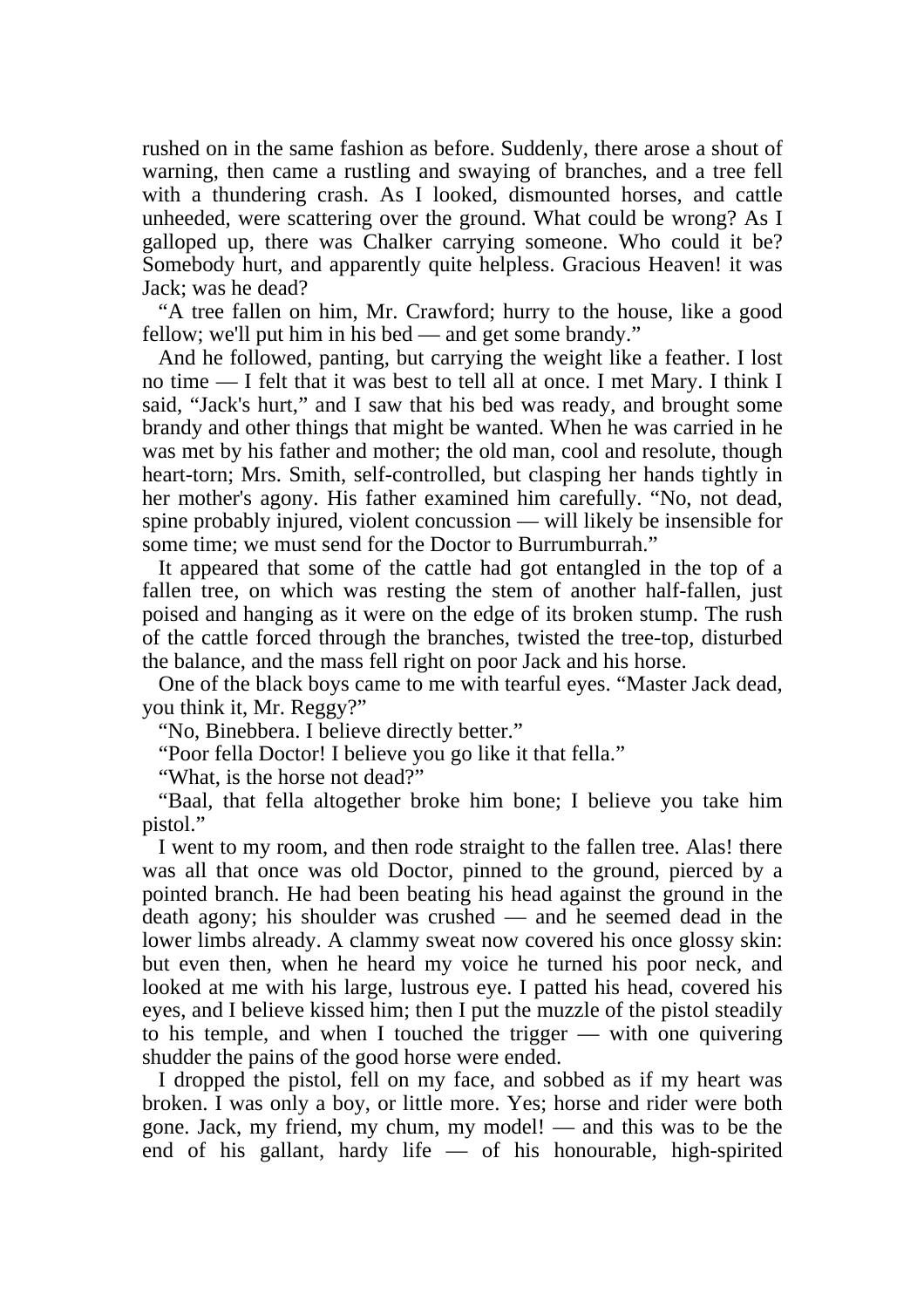of an existence that, if spared, could not but both benefit and ornament any community; and what could heal his parents' wounds, and fill his place in the household, and in the hearts of those who knew him best?

 But I felt this was no time for vain lamentation. I must go and make myself of use.

 If we had now a house of sorrow, it was as well a house of tenderness and sympathy. How, in times of suffering, the kinship of mankind appears! Then, blood is shown to be thicker than water. How, in real danger and distress, our paltry jealousies, our social heart-burnings, our sordid strivings and squabblings all disappear, and men become men, and women become women! And, thank God, that it is so, and that this bond of kindness grows stronger every day. In that house, no one was more truly sympathetic than Chalker. He, whom we had disliked and abused, and not without some reason, had carried our poor Jack home in his arms with the tenderness of a woman; and his sad concerned face, waiting unweariedly in the verandah, anxious to be of use, showed that under that uncouth exterior, hidden by habitudes that were as a second nature, there lay a mine of kindliness.

 It is the old mystery of humanity. The fountain, as of old, still sends forth sweet waters and bitter; out of the same mouth come, as of old, blessing and cursing; the Angel's crown of love and mercy is often yet seen along with the cloven hoof of the Satyr!

 And what is the interpretation of the riddle? Does any evidence tell us any man, or race of men, either all good or all evil? To think so, we must read in vain the records of the past; and still the unexplained enigma meets us daily, in saint and savage — in the city and the desert. Does the universal fact bear witness to a fall of the race, or to a rise? If tenderness and sympathy are everywhere evoked by misfortune, whether does that show that the race is going down or up? Is this the cause to be sought in the doctrine of universal depravity, or rather in another direction — in a more beneficent law of creation?

 The surgeon came from Burramburrah that night; the danger was great, but a fatal result was not certain, and would not be immediate. The stupor would not last very long; he could detect no local injury beyond the spinal concussion. There would likely be little pain; indeed, acute pain would be evidence of nature struggling to recover. Quiet, coolness, care, were prescribed. It was a case in which nature, watchful eyes, and gentle hands must work the cure, along with the great ally — time. Complete recovery was not to be expected, at least not for long.

 So the man of medicine had done his best, and went off on his hard road to other cases. Poor Doctor Mackenzie! He lived a toilsome and conscientious life, and died quite poor not long ago.

 So poor Jack lay in the quiet, darkened room, while the breath flickered between his lips; but gradually and slowly the symptoms of peaceful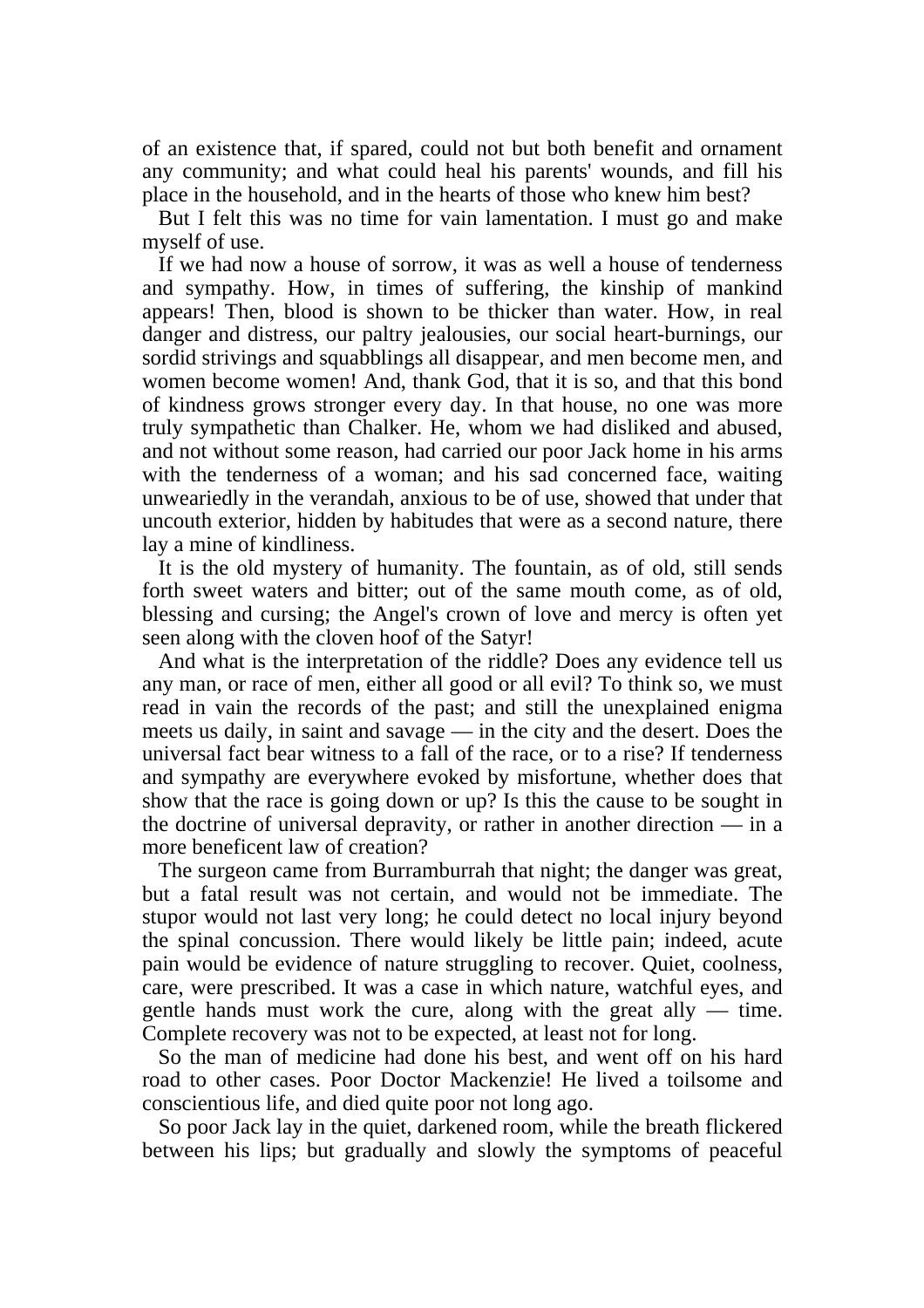sleep appeared, and the anxious, watching mother saw, with joy, that her first-born still lived and might live. Next day, about mid-day, he awoke, but the haggard, wan, vacant look was not that of our Jack. Yet he knew his mother, and he swallowed a little liquid, and then, with an exclamation like a peevish child, he shut his eyes, and slept again. Perhaps his flickering thoughts had strayed back to his early days, old associations reviving with the sight of the fond, familiar face bending over him.

 It was a week before he spoke connectedly, and for long he could not follow the events of the last month. At length, after weeks of silent reverie, he seemed to grasp the position of things, and begged to see his father. "Father, the Station's gone — give it up. I am as well as I can be. It's now close upon the date for delivery, and there is not the least chance of getting anything out of it, or getting any redress. I have thought a great deal while lying here, and I see it quite plainly. Better let us move to Girrah," — and, indeed, it was the best thing that could be done. Later letters from Sydney had made plain that there was nothing to be got by taking action against the mortgagee. Even the preliminary steps, before an enquiry could commence, would cost a large sum, and would occupy a year at least. Jack's advice was sound. Better make the plunge and have done with it — they would leave everything behind — go out destitute — for the mortgage covered everything in the house as well as the station effects proper; and this, after ten years' exertion! However, that moan was soon made and done with; the wants of the day had to be met.

 It was as good a time to move poor Jack as months after. He was almost without pain, but he was a bed-ridden cripple, and might be so for years — for life. Practically, after the accident, Chalker had assumed the management of the Station, and he was putting men, appointed by himself, to carry on the current work, so there was no reason for delaying a day.

 And so, one afternoon, there came from Girrah, driven by Rawson and Short, the old hooded carriage that we used to call "Noah's Ark," and the mail phaeton, associated with many a merry picnic; and Jack was lifted gently on a mattress into the carriage, his mother and sister sitting beside him, and Rawson drove slowly away, and then Short took the rest of us.

 Chalker did not have the opportunity to make his adieux, and, perhaps, the form was well omitted; but, of late, a much better feeling had arisen towards him, and our last thoughts of him were not unkindly.

 And old Kerella raised a wail, and lifted her hands to heaven — but, taking a sudden thought, she stopped her lament before it reached the full burst of agony, and, collecting her *trousseau* in a formidable bundle, she pressed a wretched mangy pup to her wrinkled bosom, and, taking a short cut, got to Girrah before sundown.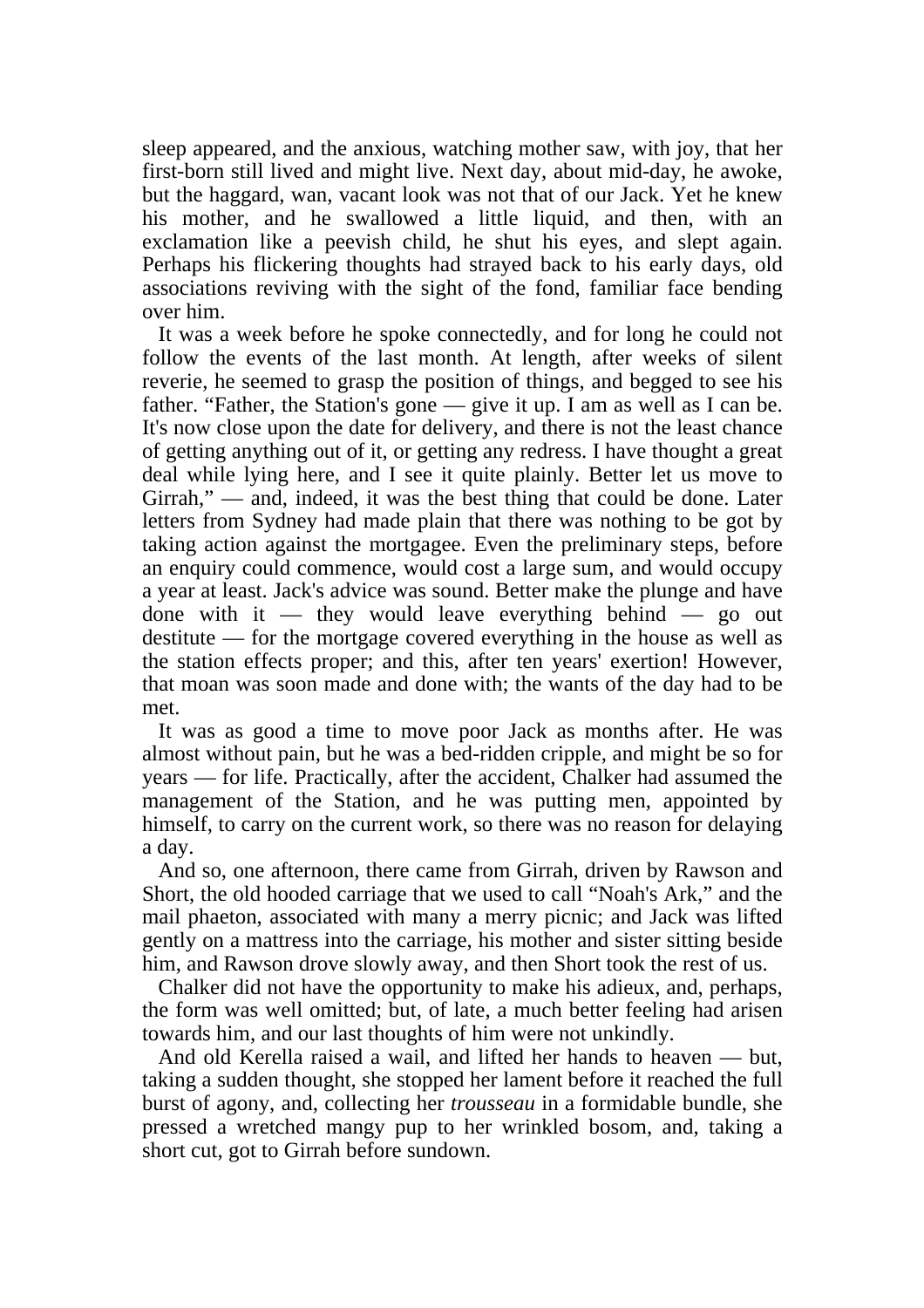When we reached the ridge over the white gate, we turned our eyes on the old homestead — most of us for the last time — and the life of Windabyne was over.

 And we got to Girrah in good time, and everybody came out with smiling welcome, kind looks, and ready hands, and stout old Mr. Hawthorne came along the verandah, flourishing a paper — "Heard the news, Major? War's declared, and there's an army off to the Black to the Crimea — wherever that may be. You'll see it all here." And the spirit of the old soldier rose with the blast of the trumpet, and the hearts of the whole of us stirred strangely, and the blood tingled to our fingers' ends — for the memory of the old fighting days was bred in every one of us; and, till late that night, we read of the march of the Guards to the railway, and of the crowd shaking hands with them all along the column, and how the light-infantry regiments filed through the streets for the last time, to the rattle of the drums and fifes playing, "The girl I left behind me." — Alas! Not many of them saw those they prized again! — And we read of the French steamers holding on for Malta and the Levant, crowded with fierce little Zouaves and bronzed veterans from Algiers, cheering our red-coats, and of all the laughable scenes that illustrated the *entente cordiale*. And the cruisers were sweeping the double-headed eagle from the seas, and old Charlie had gone off to take Cronstadt, — for he was a marked man, the head of the house of Napier. Had not our good Queen said to the Prince de Joinville, in Bon Gaultier's famous ballad:

"Gin ye meet wi' Charlie on the seas, ye'll wish yoursel at hame."

 But, when the Admiral got to Cronstadt, he did not like the look of it: only, if he did not get in, the Russians were not game to come out!

 And so we were lifted for the time out of our personal cares by the great cataclysm which was tearing, rending, and resounding over the globe, echoing the glory and the fate of men of our own race. And then, what a grand cause! If there could be a good cause for a war, surely this was one. Anybody then, outside of the Peace Society, whether Whig or Tory, who said that the Russian War was an unjust one, would have been thought crazy by the simple folks of these times. Had we not seen the great northern empire steadily forcing out its frontier on all sides by blood, fire, and gold? Had we not seen the last lingering remnant of Polish nationality ruthlessly stamped out? Had we not seen the Hungarian army crushed by Russia for defending its country against the vulture-like old Austrian policy; and then Peter the Great's legacy, and the famous Catherine's doings — that job of the partition which she carried out along with that rabid old drill-sergeant Fritz. We knew all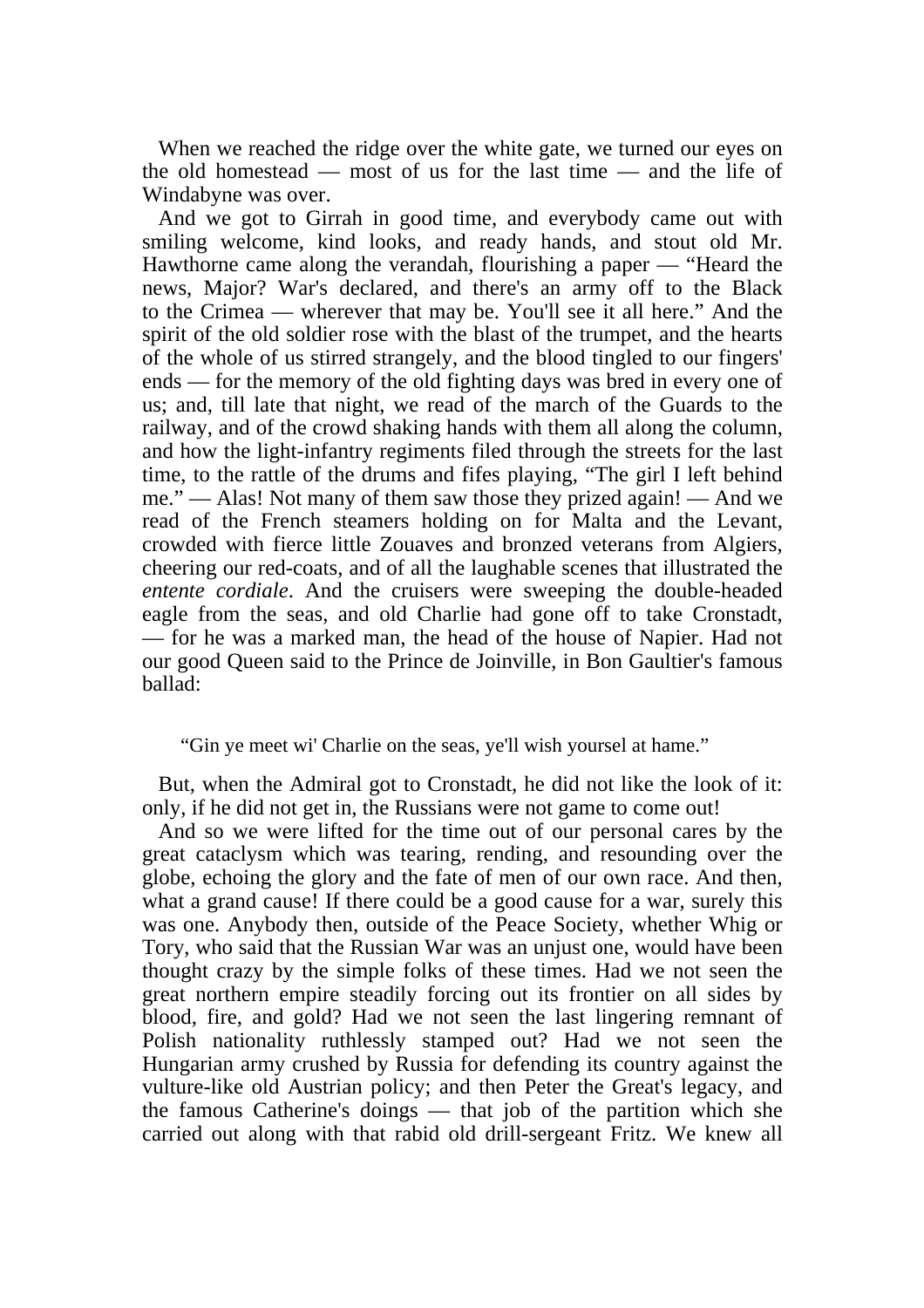these stories, and cherished a simple righteous belief in knocking on the head bears, double-headed eagles, and other noxious animals. Now-adays, it is not easy to attain such simple satisfied faith in any of our public dealings, diplomatic, or warlike. In one magazine or newspaper, we read that the occupation of Cabul and the attack on Cetawayo are measures not only justifiable but absolutely necessary for the protection of the human race; while another publication puts forward equally good reasons for denouncing both campaigns as the deeds of robbers and murderers.

 Opinion was then less divided; and we all gave what we could to the Patriotic Fund for the wounded, and in every sea-board town the young fellows filled the Volunteer ranks.

 And our poor Jack, lying helpless, felt his pulses throb as the bugle notes and the martial clang echoed to us from afar, filled the  $air - it$  is well that there are such emotions, and that there are minds that can be raised above brooding over misfortune — for the page of his past life was blotted and turned down, and the time coming was still written in the air.

 A fresh departure in life was now before me, too. I had little idea, when Short and I started with a lot of fat sheep for Melbourne, that it would be years before I saw any of my friends again, for in these days, time and distance had not vanished before Railway, Telegraph, and ubiquitous Post; but separations once made were often for good, and news and letters came seldom and with long intervals.

 We said good-bye as if we would be back in a few weeks, and we never all met again.

\* The Archbishop of Sydney issued a series of Pastorals in 1879, which provoked much controversy, and resulted in all State aid being withdrawn from Denominational Schools.

\* Quoted from above.

\* A pretence.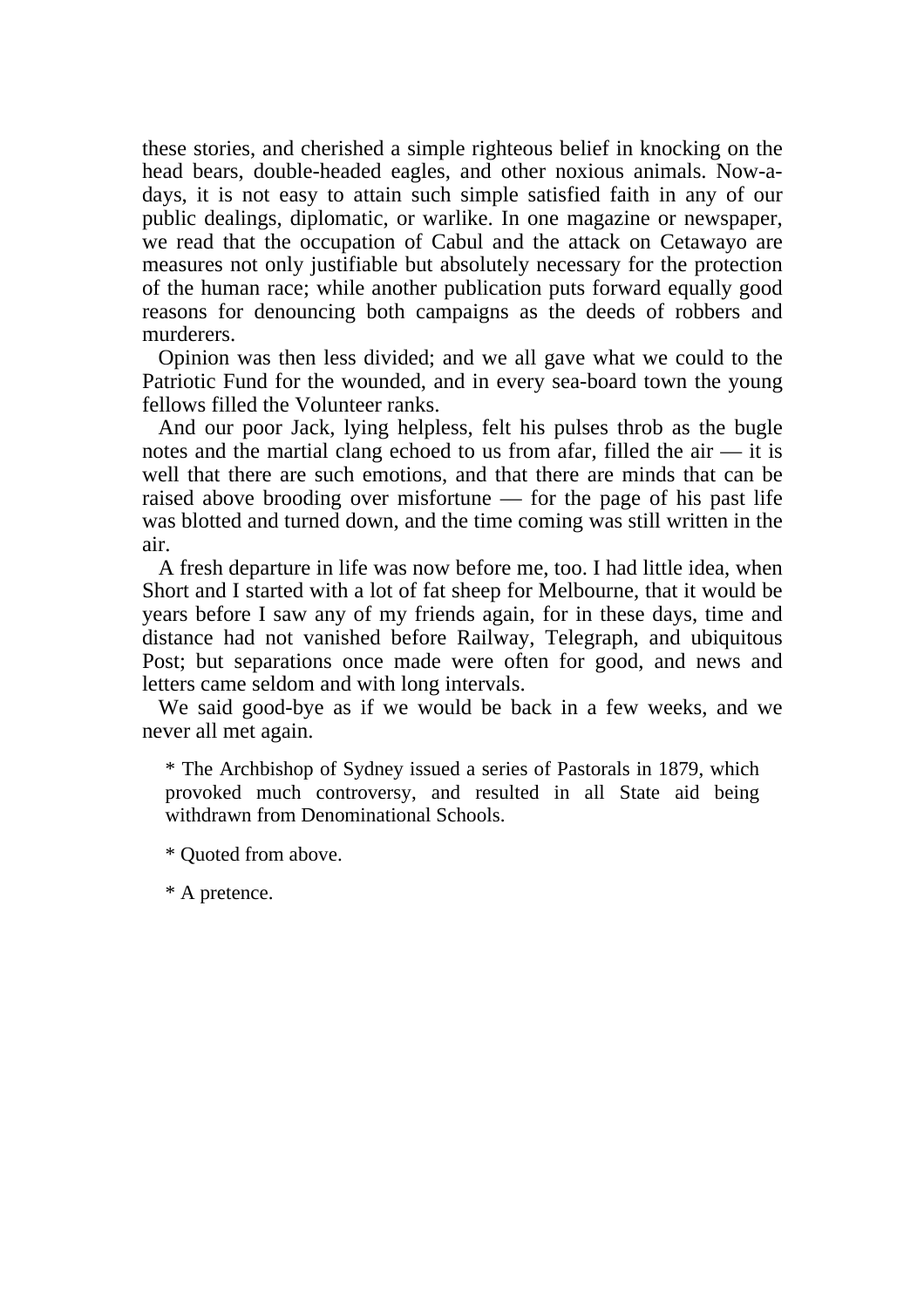## **Chapter XV. Droving.**

 My own life has been commonplace enough; fairly successful in an ordinary sense, and not without enjoyment. After some eight years rather rough pioneering work, I found myself — from causes which I could never have forecast — in a sure and well-to-do position. I refer to my personal fortunes now, merely to show how they contrast with those of my earliest friends. I can see clearly, looking back, how both they and I drifted along on the current of events, individual merits or short-comings having had little to do, either with my success or with their misfortunes. Had our positions been exchanged, I would certainly have come to grief sooner than they did, while they would have graced much more worthily the modest independence which I attained.

 I met with various new and rough experiences, unlike the pleasant home-life of Windabyne, before the fat sheep from Girrah were fairly sold by the stock-agents, Messrs. Callum, More and Co., of Melbourne.

 In droving over the great thoroughfare, the Watling Street of Australia, leading from the oldest seaport to the richest goldfield, we had enough to do to make our way in the Babel of traffic that now covered this once solitary bush-road.

 The hired men we got to help us were as nearly worthless as possible, and we were truly glad that we had taken Jack's advice and brought Binebbera with us. We had to work like horses, and live like pigs, and, as for matter of excitement and interest, adventures were to be met with without being sought for.

 Short and I were "stuck-up" one morning by a sporting-looking bushranger, with three blackguard stockman-like fellows at his back. We had not a ghost of a chance, as, at the time they surrounded us, we were looking for our horses in the long, wet grass, *with our trousers off*. We had to submit with a good grace, and the ruffians marched us to our camp, chaffing us about our costume, and announcing that they proposed breakfasting with us.

 Fortunately, they could find nothing to steal, except three horses — very low in flesh — and a spring-cart, and these they scorned to appropriate. They ate a frying-panful of chops, and all our damper, then they fresh loaded their firearms, and — we supposed to secure a safe retreat — ordered us to accompany them a mile off the road; two riding a-head and two behind, they escorted us a good deal more than a mile,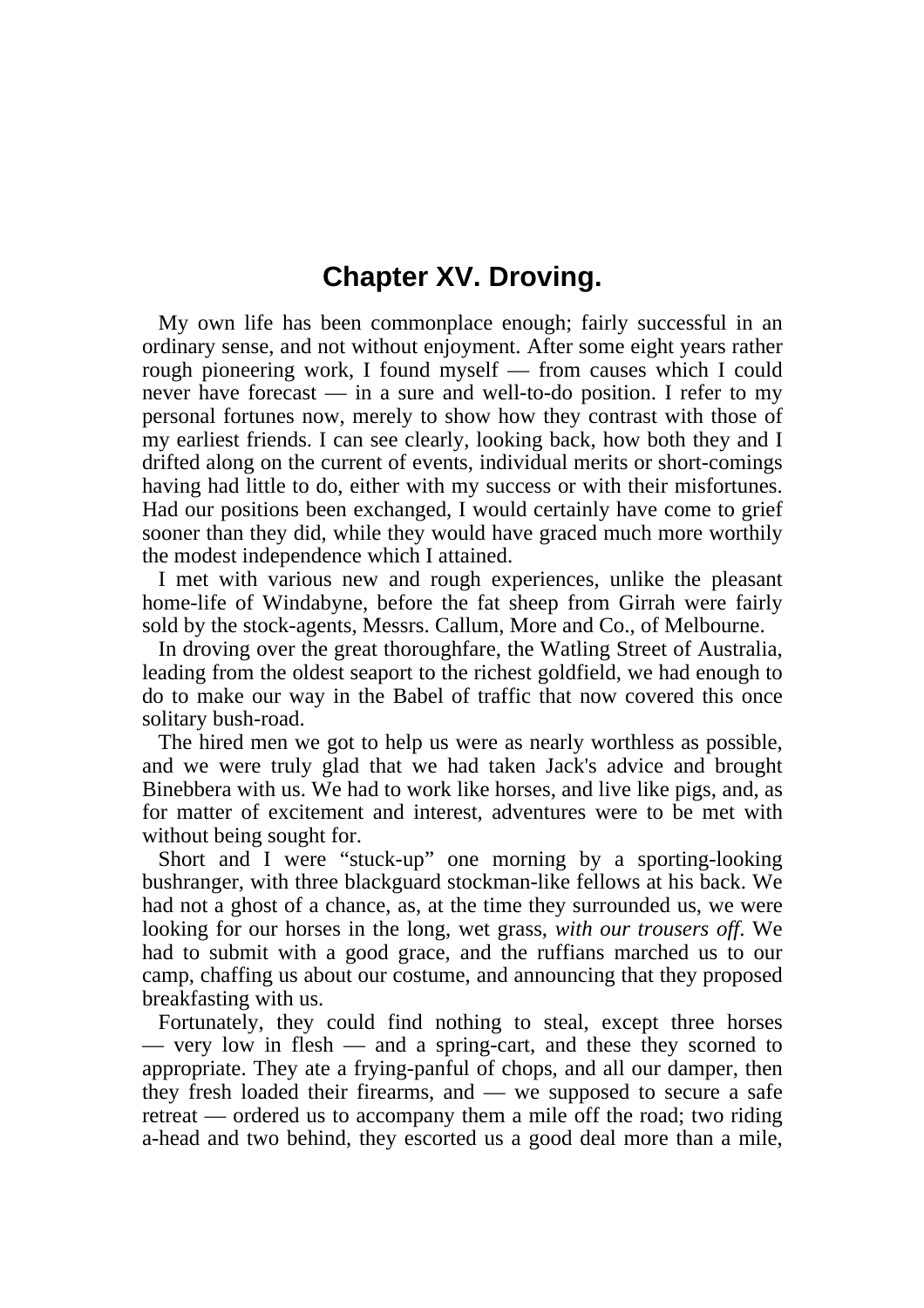and we began not to like it. Shortly, their line of route brought us into broken ground on the banks of the Murrumbidgee, and they had to follow each other in single file. While the men ahead were out of sight, and those behind were pelting a black snake that wriggled across the path, we made a dash and jumped into the river, at the spot a deep and shady reach. A bullet grazed Short's ribs, but we dodged under the boughs, crossed at a narrow current below, and, after a run, got back to our camp. We managed to set the police after the gang the same afternoon, but we never heard more of them.

 After this adventure, we kept a good look out, and in due time made a very successful trip of it. Mr. Callum, the head of the firm, thanks to his warm Highland heart, showed us great kindness. I can recall now his stalwart form, and the echo of his kindly, cheery voice comes back to me; but what impressed me most was his high tone of honour and rectitude — his scorn of trickery and lying. He was a splendid man for the pioneering days, and he was the only agent that the squatters of that time would employ; but with the general change of owners, and the development of finance, men of quite different stamp have become necessary in this branch of business. He took great interest in us, and advised us strongly to stick to the work we had entered on. He believed he could get us plenty of droving, and advised us to stay a week or two in town till a good opening offered. So, after getting our accounts settled, we took a short holiday and rambled about the infant city.

 Melbourne was just emerging from the canvas-town stage of its existence, and was beginning to solidify into the handsome town of today. A few years before, the population living on the shores of Hobson's Bay was little more than that of a village, but the rush of new-comers attracted by the gold fields had filled whole streets with temporary erections of canvas, sheet iron, and paling. The young town possessed one advantage over the old capital of Port Jackson. Sydney was never planned, but grew up hap-hazard, the houses being built along the tracks opened by the traffic; but in the case of Melbourne, like all the newer townships of the colony, the ground had been regularly surveyed, aligned, and allotted, on a scale adapted to meet future requirements, and thus, the young city, though at the time of flimsy material, was growing in comely proportions, with well opened thoroughfares, parks and markets.

 One day I was strolling about Williamstown with Binebbera, watching the strange scenes of the great encampment, and enjoying the comical wonder of the indigène! Hundreds of people were arriving weekly from all parts to share in the golden wealth that had made so much noise over the world, but when they reached the edge of the long-wished-for continent, many of them had not a penny in their pockets, and they found the dragon on watch, as of old. "Want" that they had left behind, as they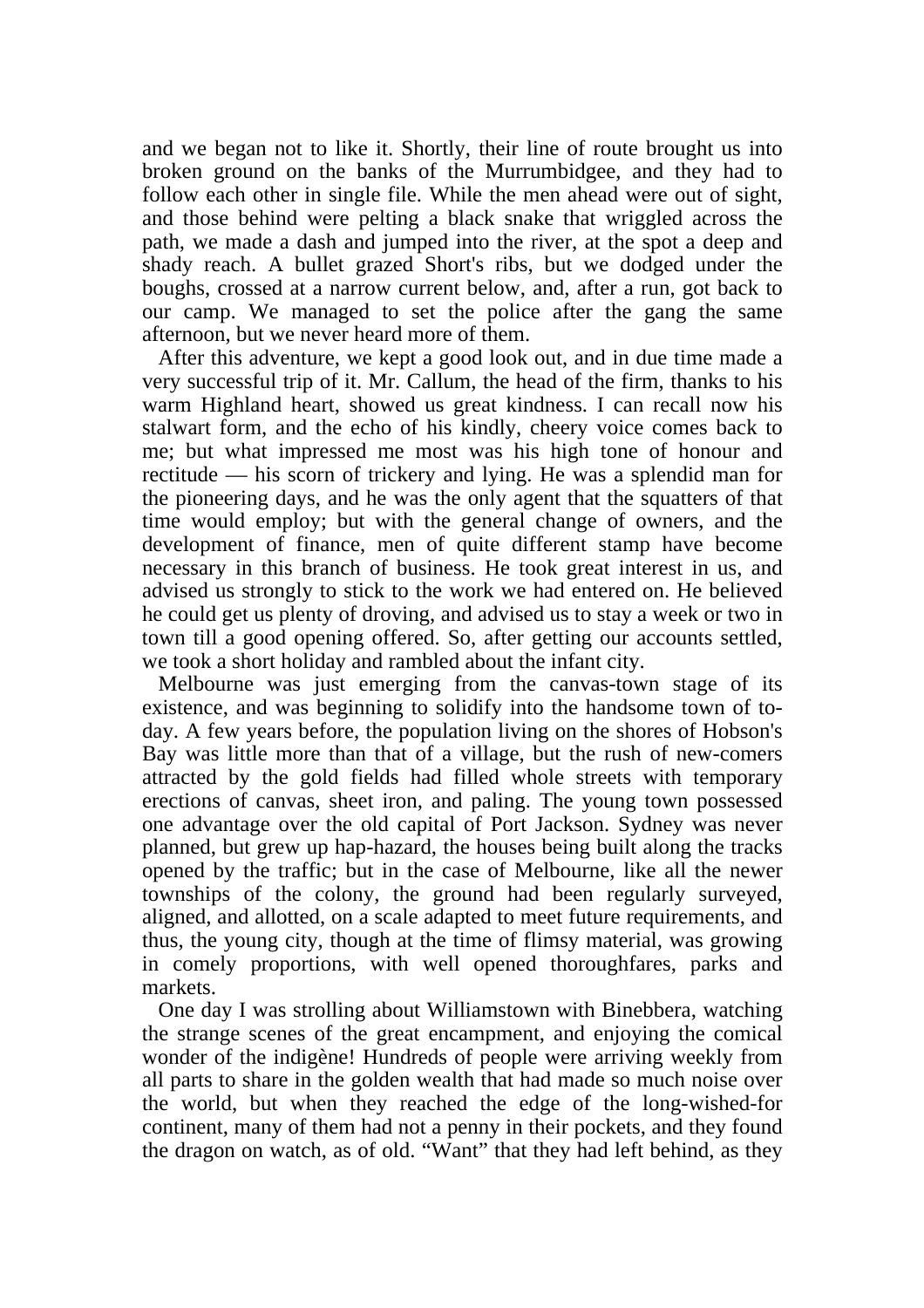thought, met them again guarding the golden gate of the Hesperides. The fleece of Jason was not to be grasped with empty hands, for they needed food, lodging, and money for travel before they could face the long rough road to the diggings. And so, many had to camp where they landed, to earn wages and save money, and it fell out often that they fared better by taking again to the homely thrift that they had laid aside, than if they had struggled on to Ballarat or Bendigo.

 Destitution there was none, for work was to be had at once. A builder landed in the morning, and before night he had engaged to put up a large store. Every man, able-bodied or not, could get a job at triple English rates as soon as he stepped on land. Some well-reared youths clubbed their pocket money, got a horse and cart, and began at once to deliver goods from an improvised wharf at a charge for carriage which would now seem fabulous; but every kind of service was the more expensive in proportion to the necessity. To replace a horse-shoe cost ten shillings. So that, though the new-comers were put to shifts and had to face the fact of work, whatever their former position had been, still, no one was really badly off for the means of living. Cheerfulness and activity prevailed everywhere, with a general colouring of hilarity and eccentricity, far more agreeable to witness than the dull level of grudged work and sordid class hatred to be seen on the same ground now, the genuine fruits of base politics and misapplied wealth. Everybody then was civil and kindly; everybody would lend a hand; and everybody laughed at the ludicrous things he found himself doing, while the pantomime effect was heightened by the fact that your neighbours and yourself knew nothing of each other, though you were on the best of terms.

 In walking along the road to the Bay, I had met with proof of the genial spirit abroad. A young fellow — quite a swell — in passing me and my retainer, driving a light waggon, pulled his horses up with a jerk and shouted to us to "jump in," and he drove us a mile handsomely.

 Entering into the spirit of the scene, we had made friends with all we met, and had given several people "a lift" in putting up their temporary houses — besides partaking of tea and salt salmon with very nice people, whose names I never heard. Binebbera attracted much attention. All the young people gathered round him, and as he had a bright blue scarf round his neck and a sixpenny ring on each finger, moreover, his manners being like those of most well-reared blacks, quite irreproachable, I felt proud of having so presentable a follower.

 Indeed, the young aboriginal, with his healthy brown complexion, his silky curly locks, and his flashing teeth would have looked well anywhere. His well-balanced figure possessed a grace and elegance in striking contrast with the frames of the labour-stiffened Europeans around, and his ways were very gentle and kindly.

I have become at times uneasily sceptical about the advantages of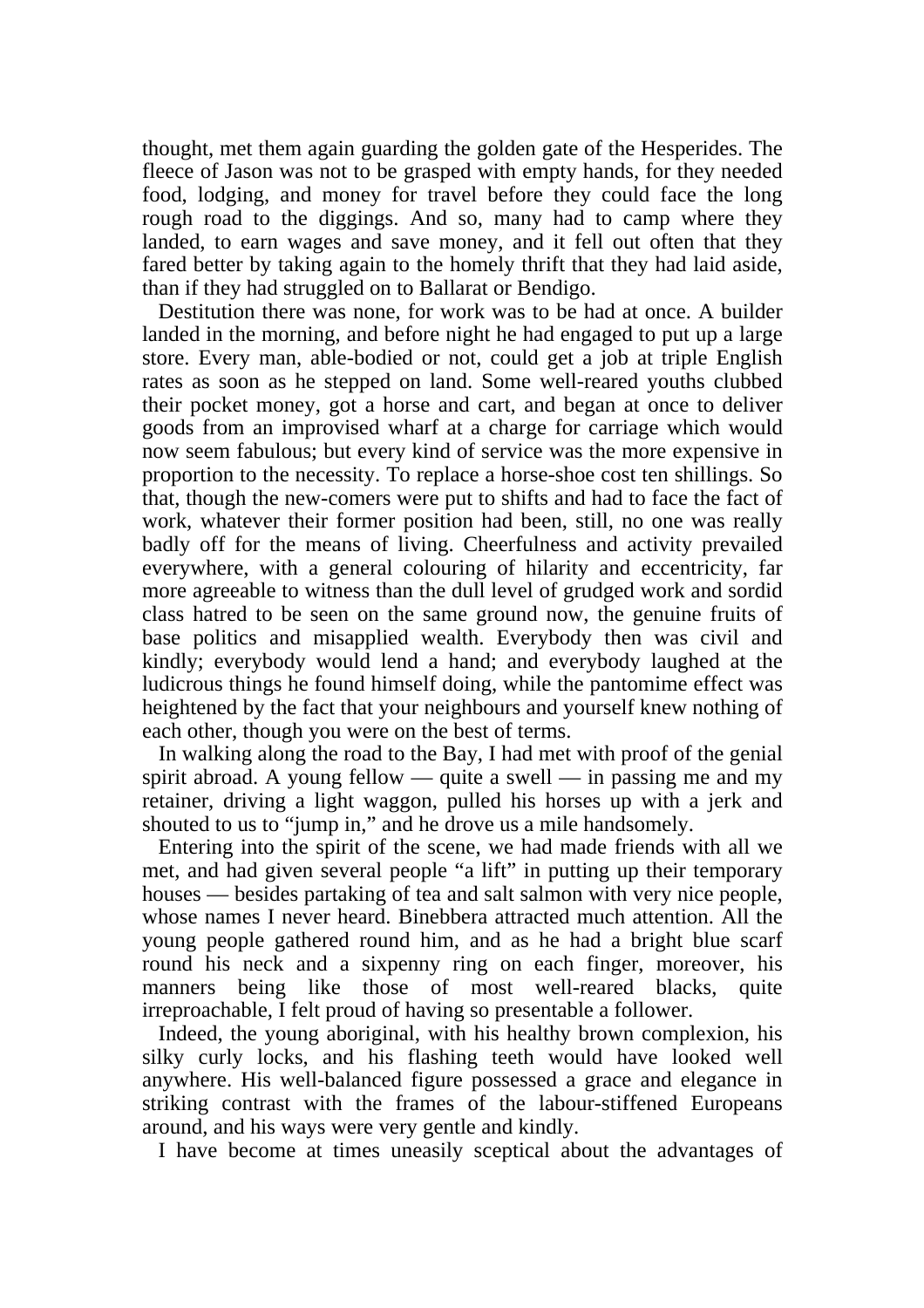modern methods after seeing this contrast presented again and again. Indeed, one does not feel proud of civilisation after comparing the forms, bearings, and manners of a British crowd, with those of a tribe of "savages."

 So by degrees we had worked our way down to the water's edge, when suddenly a familiar tone of voice reached my ear, and looking round, I saw a boat drawing near the muddy banks full of immigrants, apparently from a barque anchored a cable length off. The words and accent I heard savoured strongly of the Clyde. "Rin her in — Jimsy — lay to your oar, man — ye hae'na the pith o' a cat — noo Rab — into the bank wi' her. It's as saft as pease brose. She'll no be a hair the waur."

 "'Ave a care, gents; if you stave in the boat, I'll get it 'ot from the mate." This last was in a totally different voice and accent, and I could see the speaker in the bows, a neat little London steward, in a gold chain and black whiskers. It was easy to understand that the "hands" of the barque either had bolted already, or could not be trusted ashore, and that the boat under the care of the steward had been lent to the immigrants to land. Not heeding the steward's remonstrance, "Rab" and "Jimsy" kept bruising the water with the most murderous and unscientific strokes, and the skiff came on with a handsome bump, and stuck fast in the mud, some yards from the nearest dry ground.

 I was wondering what they would do next, when "First man ashore for a pound," shouted a voice that tingled to my fingers' ends, and to my utter amazement my old schoolmate Dick Kennedy stood on the gunwale, and balanced himself for a jump. "Hand-over-your-pound-then, Dick," stuttered another young swell, and with a spring they both wellnigh cleared the chasm of ooze and dirty water, but unluckily they jostled each other, and landed one on his knees and the other over his boots in the liquid soil of Australia.

 Their fellow passengers in the boat seemed, as was natural, to enjoy the misfortunes of their neighbours. Some laughed till they were breathless, some of the tender sex till they sobbed, while the two young fellows scrambling on shore, seized each other by the throat, and exchanged threats and Billingsgate like two fishwives. Kennedy having most fluency of speech, might have got the best of his antagonist, but the latter with a long splash of black mud right down his face, and distorting his countenance frightfully in the vain attempt to stammer out his vindication, flourished his fist within an inch of Dick's nose, and held his own.

 Of course I laughed, too, but Binebbera's mirth was something grotesque. He twisted himself about and yelled; he bumped his head with his fists, and took short jumps straight up and down; he sat down and whooped, and then he lay on his back and hammered his heels against the ground.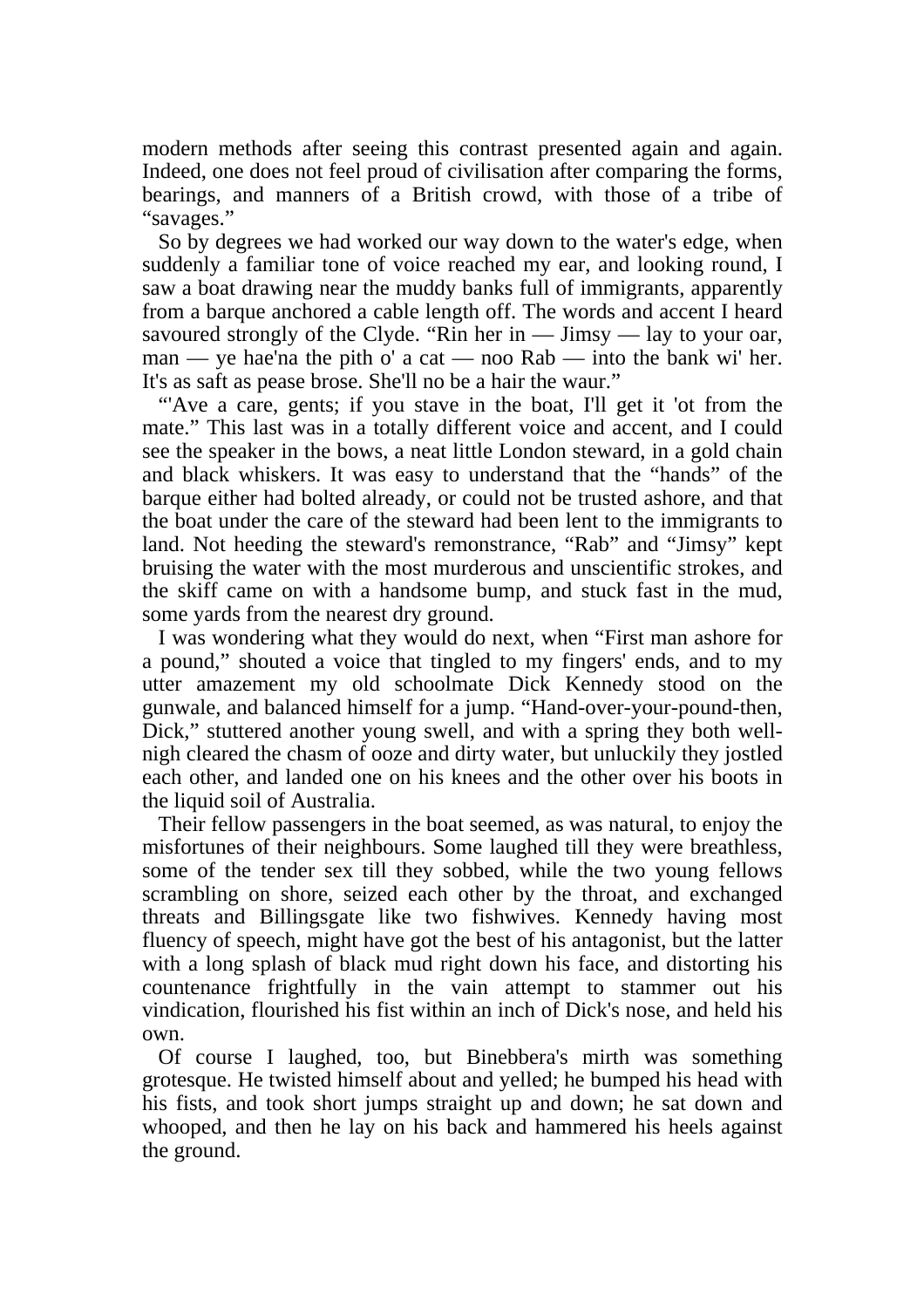His noise at length interrupted the mud-stained combatants, and they both turned round to look with wonder on the antics of the indigenous native. "Man, Shewell," said Dick, in a tone of earnest remonstrance, "are you not ashamed of yourself, with that tobacconist's sign laughing at you? He'll be one of the 'Anthropophagi Australés,' that Dr. Memes used to tell us about! Stir him up with the long pole," and, drawing nearer, Dick came full butt against me — seeing me then for the first time. From the expression of his face, I realised how a man must look when he meets a ghost, and, indeed, it is somewhat staggering to walk against an old friend, unexpectedly, on the other side of the globe. "Mercy on us! — is that you, Reggy Crawford?" his tongue at length found utterance, as he laid his hand cautiously on my shoulder. "Just myself, Dick — that is — all that is left of me" — hinting at perils by field and flood, for I felt called upon to come the "veteran colonist" over him, and make him understand that he was a "new chum." Shewell now came forward with much politeness, assumed in honour of me, to call Dick's attention to something the people in the boat were wanting. But speech was, for the time, unattainable, though he made desperate efforts, and fearful contortions, and, as a last resort, he burst into song, and, pointing to a plank, lying some distance off, he trotted out, "To-up-with-it-and-stickit-on-the-boat-with my right toolooralooral-right-toolooralay!"

 The plank was long and heavy, and it would certainly be civil, as suggested by Shewell, to help the people ashore.

 Feeling it was just as well to do a good-natured thing, I told Binebbera to "come on," and the four of us soon had a portable bridge reaching to the gunwale of the skiff, and were helping the women and little children to land.

 First came a Lancashire sub-contractor, or Yorkshire woolstapler, with his "missus and childer." They were a hard-featured utilitarian lot, without a laugh in them, and without a note of music in their souls. He never even said, "Thank you," to us, and his wife was in a fuss about the dirt, and in a great funk about the victuals they were to get. I have no doubt, though, that he soon became a "great capitalist," and that she would, ere many years, grace the "upper circles."

 Then came a type that I knew better — Rab, a stout ploughman, of the Cuddy Headrigg stamp, with his gude-wife, black-eyed, cherry-cheeked, and smiling. "My certes," said Rab, "if there's luck in dirt, ye should have walth o' good fortune here, Maister Kennedy!"

 "Here, Rab, ye muckle gomeril," quoth the wife, "keep wee Elsie till I get across wi' the other bairns, puir things."

"Let — me — take — one — of — them, — Mrs Hood," said Shewell.

 "Deed, and you're very good, Mr. Shewell — you're aye fond o' the bairns," she said, with a beaming smile; and so this family came ashore.

Last of all stepped across the plank a youth, prim and spotless, carrying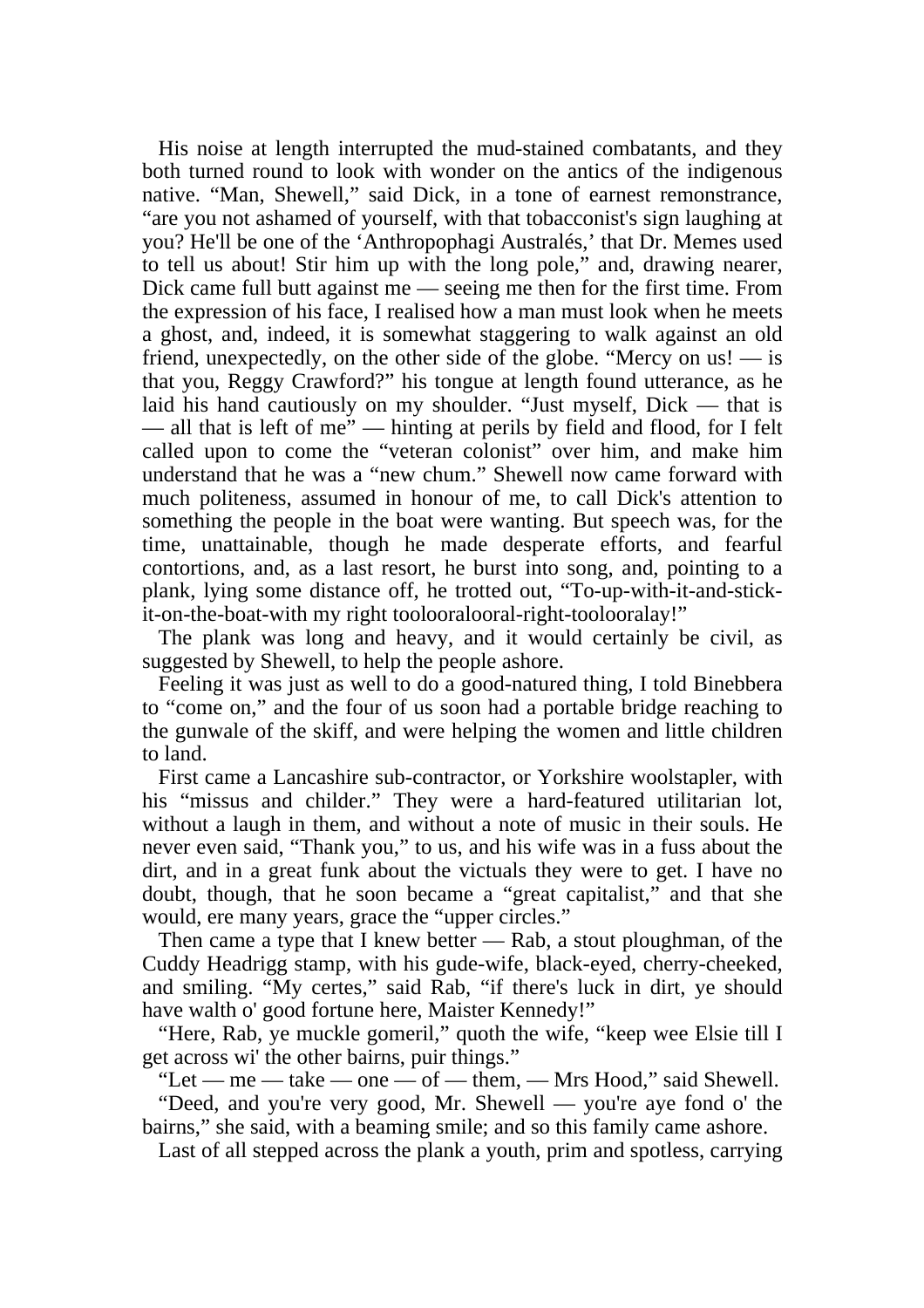a well-filled carpet-bag. As he landed, he spoke first to Shewell and then to Kennedy, and put a slip of paper in the hands of each. They pencilled something on the papers, and, receiving them back, the youth went steadily on his way. We will likely see more of this passenger by-and-by. On coming on board the *Heracles*, he had invested his solitary ten-pound note so judiciously in cigars, medicines, perfumes, books, and so on, that he now had in his possession value for *fifty pounds*, beside the well-filled bag he carried. If you ask me how this young fellow came to think of such a speculation, I can only ask you, in return, how it is that, in his mature years, he is now well able to buy up all his fellow passengers, and the passengers of a dozen other ships. As he picked his steps along, he had a most business-like air, but there seemed to be no cordiality between him and his shipmates.

 "Noo, Jeanie, my woman," said Rab, after he had carried bag and baggage on to dry ground — "I jalouse the least ye can do is to scart some of the dirt off these young gentlemen."

 "I wonder ye dinna feel shame, Rab, at letting Mr. Shewell and Mr. Kennedy loup into the glaur. It would have evened ye better yoursel', ye thankless hash — and you nighering and girning at the puir lads," said the warm-hearted Mrs. Hood.

 And, indeed, Rab could not restrain a grin of amusement, even when taking steps to improve their appearance. He scraped Mr. Kennedy down with a butcher's knife and a curry-comb, and the wife dealt with Mr. Shewell more gently with sponge and brush.

 While they were so engaged, Binebbera was gaining the good-will of the little children. His dark, laughing face, his harlequin finery, but, above all, some lollies judiciously exhibited, drew the little round faces and blue eyes around him, and, shortly, he had one on each side, with a chubby little warm hand tightly holding a brown finger.

 Children and domesticated blacks always get on well together. There is a strong human feeling in infancy. Now, in Queensland, you will often see the black boys playing with the toddling little things, and the *male* Kanaka nursery-maid minding his baby charge, with the tenderness of a white girl.

 So, after seeing them camped, we said "good-bye" to this kind couple, and we wished them well, but how they throve, and where they made their home, we never heard. Perhaps they are to be found among the great ones of the Colony; it may be that they live in one of the forest homes of bushland; not unlikely they may have found wealth and ease in the rising city.

 A year after, on the distant Condamine, while half-asleep beside my camp-fire, Binebbera spoke, "Mr. Reggy, you think it little Kate and Elsie come up here?" "Who?" I could not imagine what he meant. "That fella — two piccaninny — boodgera little white fella Mary — alonga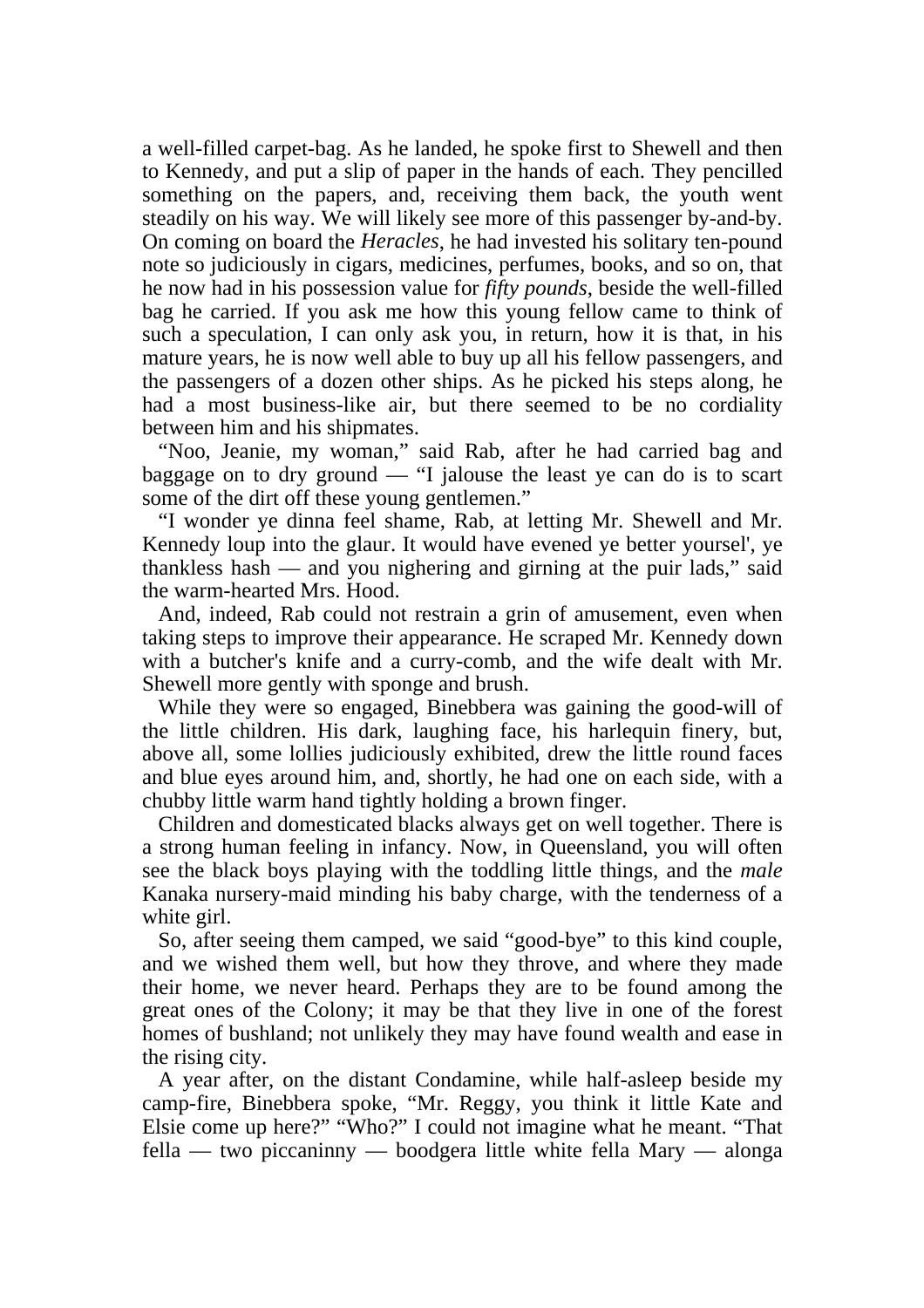Williams-town." He was thinking of the two little girls whose hands he had held on the muddy shores of Hobson's Bay.

 I escorted Kennedy and Shewell to our quarters at Scott's, and Bob Short was greatly pleased to meet two imported youths of so much promise. Their hearty enjoyment of life ashore, and their natural flow of spirits were contagious. The hotel was at times on the verge of an uproar, for there were kindred spirits there with like tastes, and the whole of us were ready at any moment — with or without notice — to eat, drink, dance, sing, steal sign boards, or make away with the flagstaff.

 I fear some of us became known to Sergeant Finnigan. One night, the skipper of the *Heracles* and Binebbera fell into his hands, and became a kind of expiatory offering for the whole party.

But this pace could not last, and three days saw the end of it.

 Shewell and Kennedy had to go on to Sydney to deliver their letters, and report themselves at certain business quarters, and on the same evening that they got their sailing orders, we received a missive from Callum, More and Co., requiring prompt attention, and so we went back to work.

 Somehow, we did not feel as if we had parted with this pair for good and all. If you say "good-bye" to a man at the Williamstown Pier, it is just as likely as not, owing to the migratory habits of us Australians, that you will meet him six months after at Swan River or Cleveland Bay.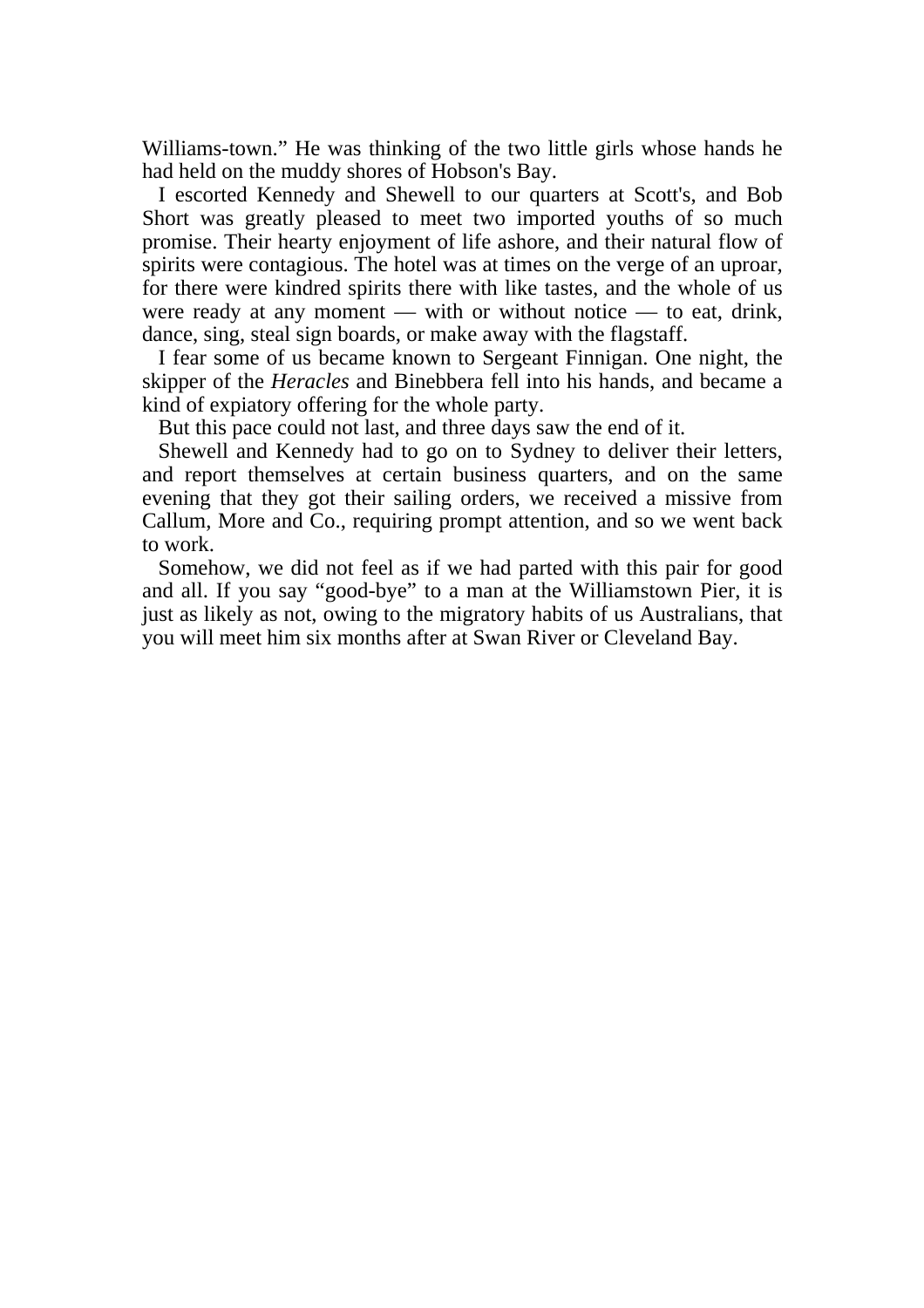## **Chapter XVI. To the North.**

 Short and I made two or three trips together with sheep, from the Edward and Billabong to Melbourne and the Gold Fields, at first droving by contract, latterly speculating on our own account, and time passed so quickly and with such constantly renewed interest, from fresh scenes, new acquaintances, and the engrossing occupation of the over-lander, that a year had passed when one day I found a note from Fred at a goldbuyer's office on the Ovens, where I was in the habit of calling. I had written frequently to Mrs. Smith and Jack, but, from my rambling mode of life, I got my letters very irregularly. What I had learned of the family since we left, amounted to this. After a visit at Girrah, necessarily prolonged by Jack's continued invalid state, and by the now frequent ailings of Mrs. Smith, the Major had gone to Sydney to secure the public appointment as to which he had been in correspondence. Mrs. Smith, Mary, and Jack were to follow as soon as arrangements could be made. Willy and Fred had found temporary occupation in the neighbourhood, and they would go into droving or look out for an opening in the North as soon as the household was settled in Sydney. A later letter said that Gully Trotter had been in that part of the country, and that he had called at Girrah on Major Smith after his departure. He had expressed regret at the result of Sharp's action — "unnecessary precipitance" he called it — and he thought that some arrangement, mutually advantageous, might have been come to without proceeding to such extreme action as depriving the family of their home; but he said that being of course concerned in the Station only as purchaser, he had no interest in, or knowledge of the mortgagee's proceedings. He had talked very frankly and pleasantly with Willy and Fred, and had proposed to join them, and Rawson too, if he thought fit, in taking up new country in the North. This project was now being discussed, and in the meantime he had asked Fred to carry out a transaction in draught horses for him. Fred had now taken these horses along for sale at Bendigo, his note stated, and he hoped to see me on his way back. As the date he mentioned when he expected to be on the Ovens was within a few days, I determined to wait for him, and accepted an invitation to take up my quarters with the gold-buyers.

 It was a queer establishment. The owners were two young fellows not very long from home, but they had received some business training, and they seemed to have dropped into their avocation and adapted themselves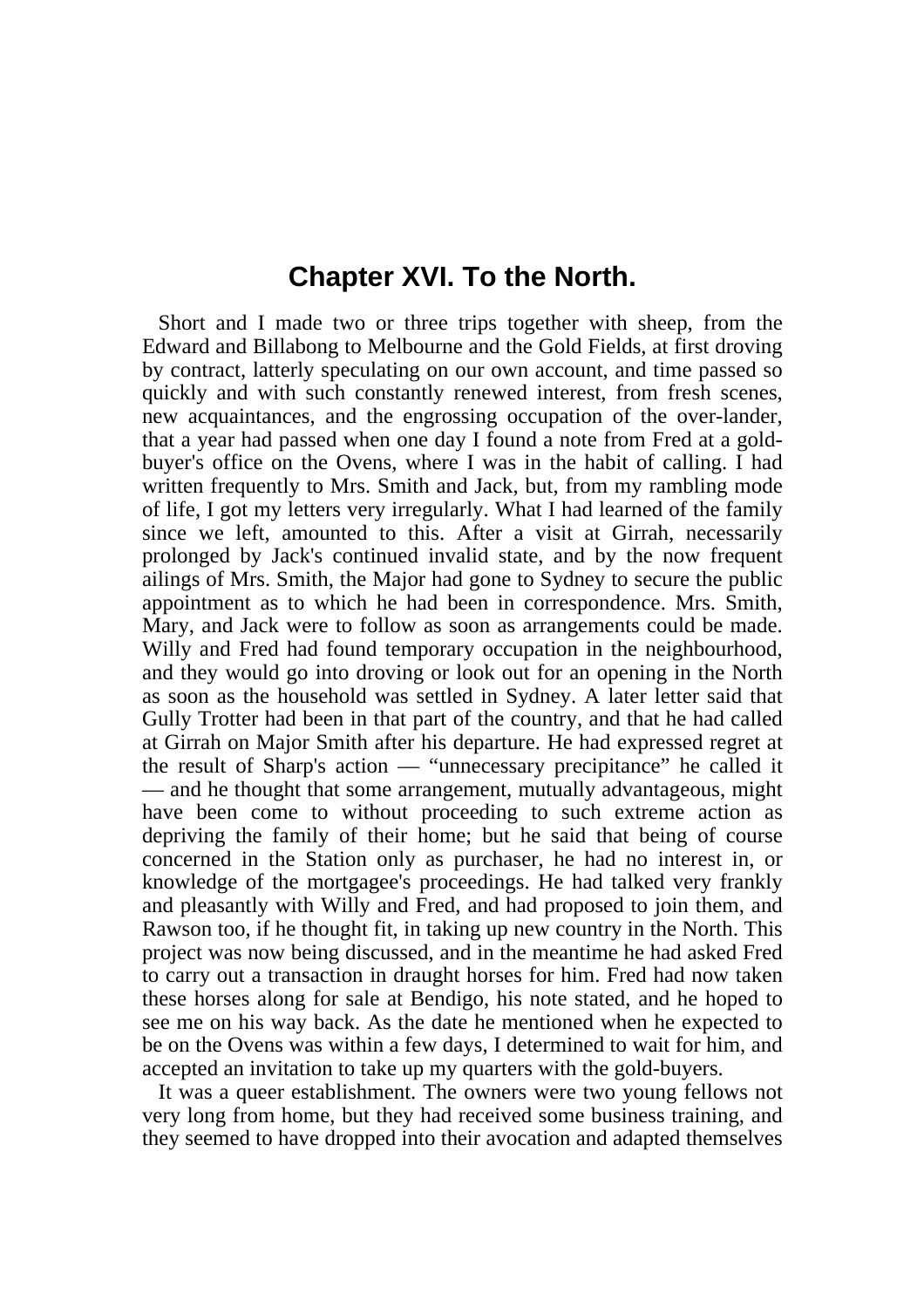to the ways of the place with some success. The whole staff consisted of their two selves and a black Newfoundland dog, the latter having a great reputation on the Flat for ferocity, but being really the most goodnatured, slobbery, friendly canine I ever saw. The main building was a large tent, which had developed outwardly till it was surrounded by a slab stronghold, the whole being divided into three portions — office, sleeping barrack, and a nondescript apartment, more chimney than anything else, serving the purpose of kitchen, dining-hall, and visitors' room. The inner room was garnished with a formidable display of firearms, a necessary part of the stock-in-trade. The proprietors had no attendant, either cook or porter. At that time, the most useless of men on the Ovens asked and got one pound for a day's work; but my friends managed very well without, and no doubt were much safer living as they did. Moreover, this led to a very pleasant Bohemian scrambling *ménu*, not by any means nasty or uncomfortable, and very suggestive of fun and mirth. I have often thought since what a blessing it would be if people could manage altogether without servants. There is a luxury, an independence, and a freedom from espionage in such life well worth some effort and sacrifice to attain.

 As the gold nearly all came in for sale on Fridays and Saturdays (and then indeed it came in hundreds and thousands of ounces), there was during the week a great deal of spare time, more than could be taken up even in the absorbing occupation of cooking, and other domestic matters; but there was no want of interest or of resources for passing the time. There were plenty of books and newspapers to read, and the hut was a regular howff or rendezvous for kindred souls, among whom were many new arrivals, some of the settlers in the neighbourhood, and a scattering of frontier men from the far North. Among other sources of amusement, one of my friends made capital sketches of the surroundings and sang songs in various languages. There was a favourite exercise followed there, that I fancy had some meaning and purpose in it. We used to have a shooting match very often in the afternoon, and many a bottle was thrown up and broken before that hut door; and, I may state, that my hosts never met with any mishap during a time when robbery and crimes of violence had become common, and when the bodies of unknown men were occasionally found in deserted claims. Such a state of society as that then to be seen on the Ovens and on many others of the Gold Fields, could hardly exist now. To speak of the mass of human units thus thrown together as in any sense a community, would be indeed an error. Unknown to each other; without ties of blood or other association, except of the shortest and flimsiest kind; unmarked and unregistered by the authorities, they came and went unnoted; and when they disappeared, no man asked after them.

Without railway or telegraph, with an imperfect postal service, and a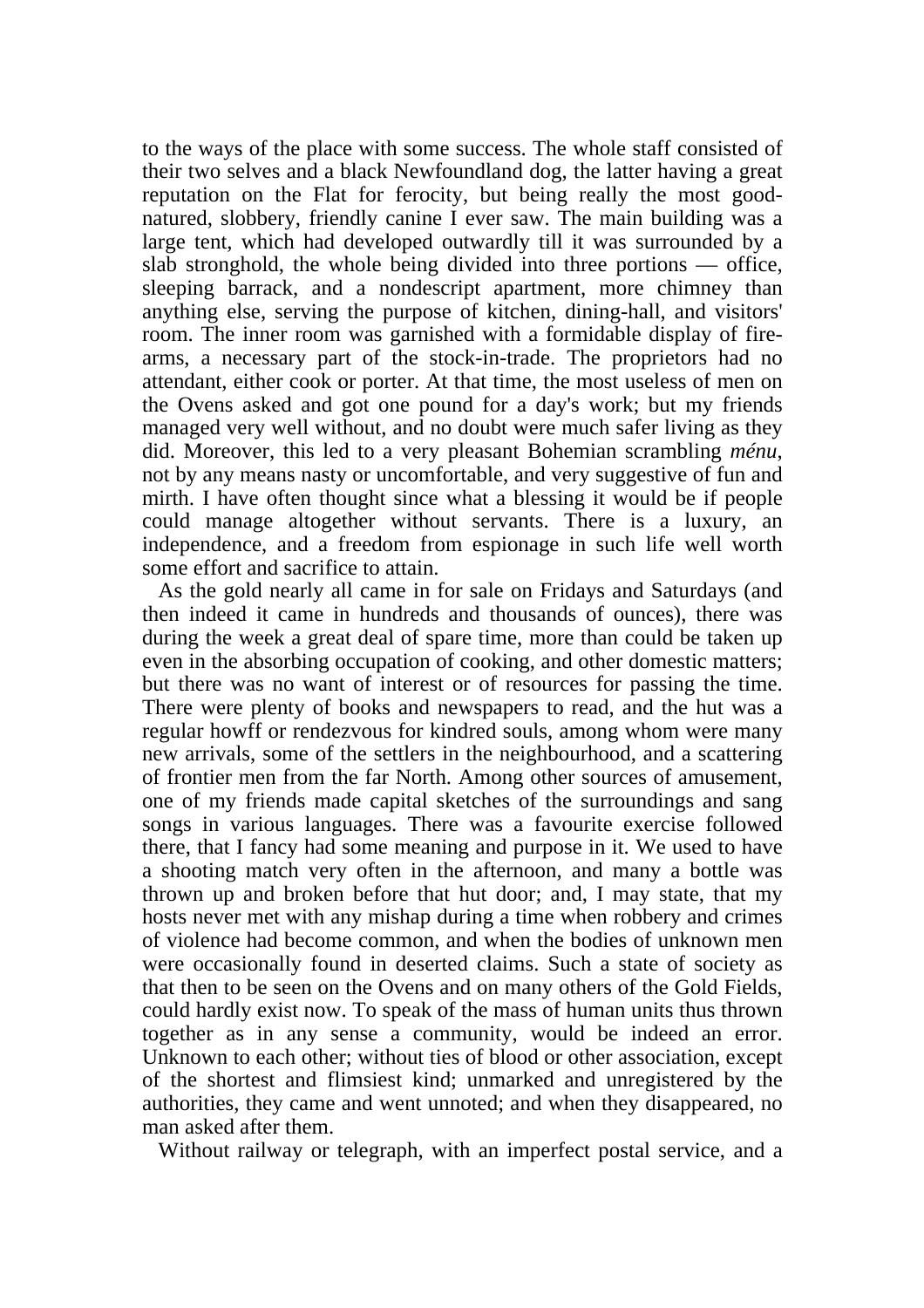police force entirely taken up with other matters than the protection of the population, a vast proportion of crime and casualty never came to light; and it is well known that numbers of men disappeared about that time, who have never been accounted for. So I have not the least doubt that this revolver practice was of the greatest service in the gold-buying business.

 Some short time after, acting on the same principle, I gained great respect from a mob of Myall blacks, who came to call at an outside lambing-yard, by putting five bullets into the stem of a Moreton Bay ash, within four inches of each other, in about as many seconds. A nod is as good as a wink to other intelligent animals besides the traditional blind horse.

 One day, an old colonist who had a station in the neighbourhood, came into the office, and lighted his pipe.

"Do you see what they are about across the creek?"

 I looked, and could see a small gathering of people, as if for a sale. "An auction, is it?" I asked.

 "It's the sale of a new township. If you have a hundred pounds with you, go over and buy an acre of land. It will make your fortune."

 "Buy land there? Why, there's nothing but the Commissioner's camp and the police stables. Who's going to live there?"

 I thought that nobody but a madman would buy a piece of a granite ridge in such an outlandish place. That ridge is now covered with streets and solid buildings. It is called the town of Beechworth. I wonder what an acre there is worth now?

 I waited a week, and Fred did not appear. I could not delay longer, because Short was waiting for me near Condobolin, on the Lachlan, with a lot of cattle which we had undertaken to deliver far North, near a place called Myall Creek, on Darling Downs. So I left behind me the city of tents on the stony hill-side, and I swam my horses over the Murray, and struck away by Geerogery and Tabletop to the oak-fringed Murrumbidgee, and then, with a hurried night ride through the waterless grassy plains, found my chum on the banks of the Lachlan, ready to start.

 He had heard no more of our friends at Girrah than I had, and our engrossing occupation forbade us going the few days' ride that would take us to see them. A week's absence might, and most likely would, scatter all our arrangements to the winds. The men, on our return, would be absent — bolted — and the horses and cattle would be lost and scattered. So, needs-must, we had to hold on our course, away to the North, hugging the edge of the waterless country, up Gobang Creek, by Harvey's Range and Buckinbah, till we crossed the Macquarie, and struck along the Talbragar for the northern line, passing Liverpool Plains and skirting the New England Table-land, till we found ourselves on the margin of a tract of unsurpassed beauty and luxuriance — a black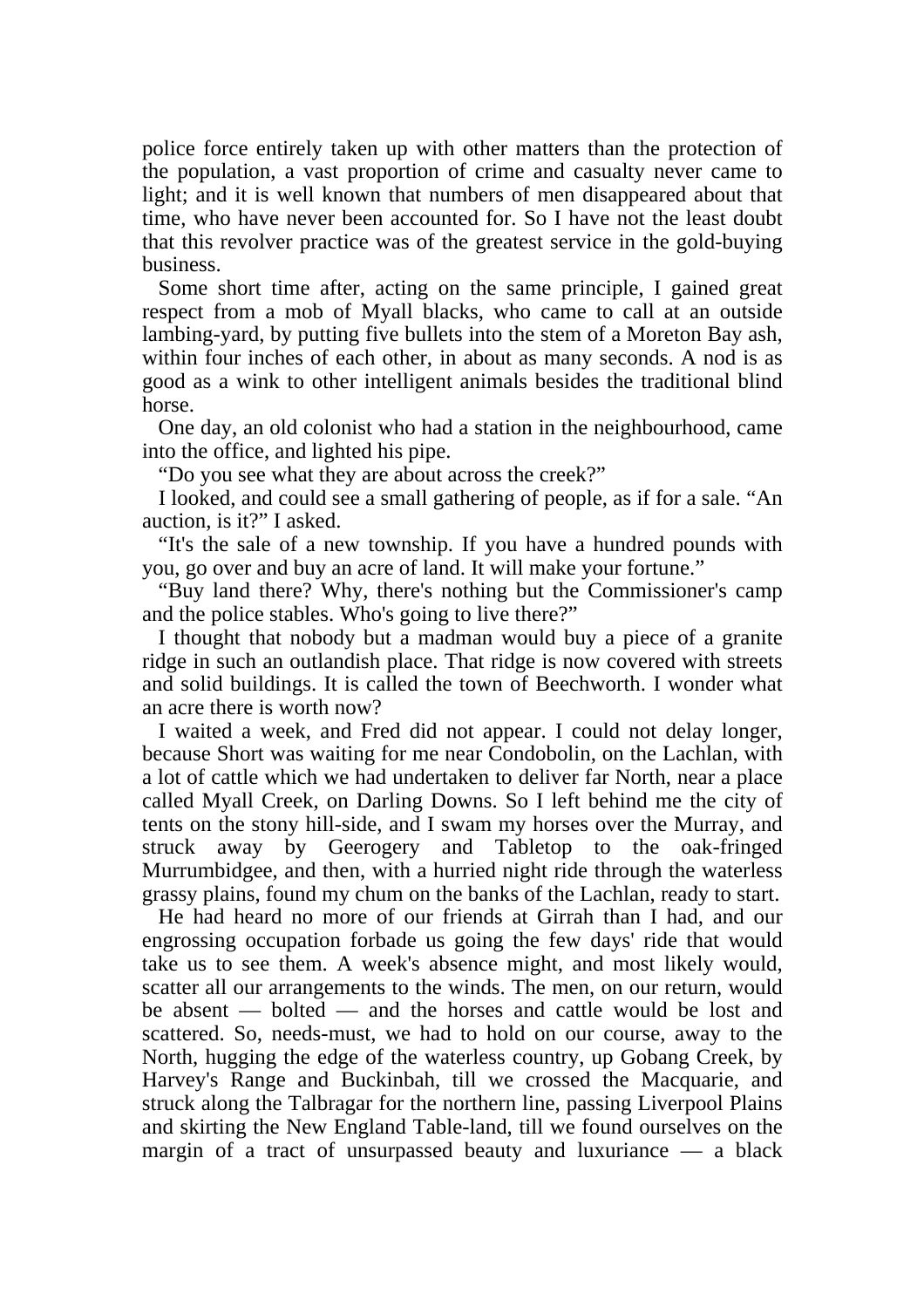upland, swathed in flower-specked emerald, swelling away North in rolling seas of grass, spotted with misty islets; for many a mile without mark of hoof or other sign of the white man — and that was Darling Downs.

 And we travelled as the water, often scarce, would allow, sometimes a few miles in a day, sometimes ten or twelve, and we made many a wakeful sleepless camp; till, at the end of our six months' trip, we reached a scrubby gully that joined the Condamine in a dry tract of downs. The only water was at the bottom of a sixty-foot well, belonging to a little inn, better than the common public of the bush; moreover, there was a Post Office, a blacksmith's shop, and a general store, dealing principally in tobacco and hobbles — and that was the infant town of Dalby. As I cantered up ahead of the cattle, the horizon line to my right shewed some miles off, a long string of emus in Indian file, skirring along the crest of the billow-like plain; nothing else stirred and nothing reached the ear but the hush of nature's unbroken stillness, while, far across the prairie-like scene, appeared on all sides only endless waves of grass with islands of tree-tops floating cloud-like in the distance. Now, many a roof-tree rises along Myall Creek, and the locomotive snorts and screams across the Downs, and threatens yet further encroachments on nature's solitudes.

 I found a packet of letters at the Post Office, and the news they contained saddened us for many a day. Our kind old friend, Major Smith, was no more. It appeared, that while living poorly in Sydney, hanging on and waiting for the appointment which he expected, he took the low fever that always haunts the crowded, ill-built, and poverty-stricken suburb where he had a cheap lodging, and the advice and care that might have saved him, came too late. Mrs. Smith and Mary made a hurried journey on the first suspicion they got of his condition, but they arrived only in time to cover the dear face for ever. While hanging over his last couch, the bitter mockery of fate reached them, in the shape of a Government messenger, the bearer of the long-expected appointment. The Commission went back to the Secretary's office, and the official, no doubt, made the needful memorandum.

 And that was not all the mournful news. Fred had never been seen or heard of since he left Bendigo. A horse, believed to be the one he rode, was found on the Ovens, but he had absolutely vanished — without trace — like many more at that time. It was shocking, but not wonderful to me, who had seen the Gold Fields, and had heard so much of the digging life. I knew that it was quite possible for anyone, but especially likely for a stranger, either to fall down a deserted shaft, or to be knocked down one, without his fate ever coming to light. It was a wretched thought to me for many a day, that the poor fellow might have been lying within a mile of me, murdered or maimed, and dying by inches, while I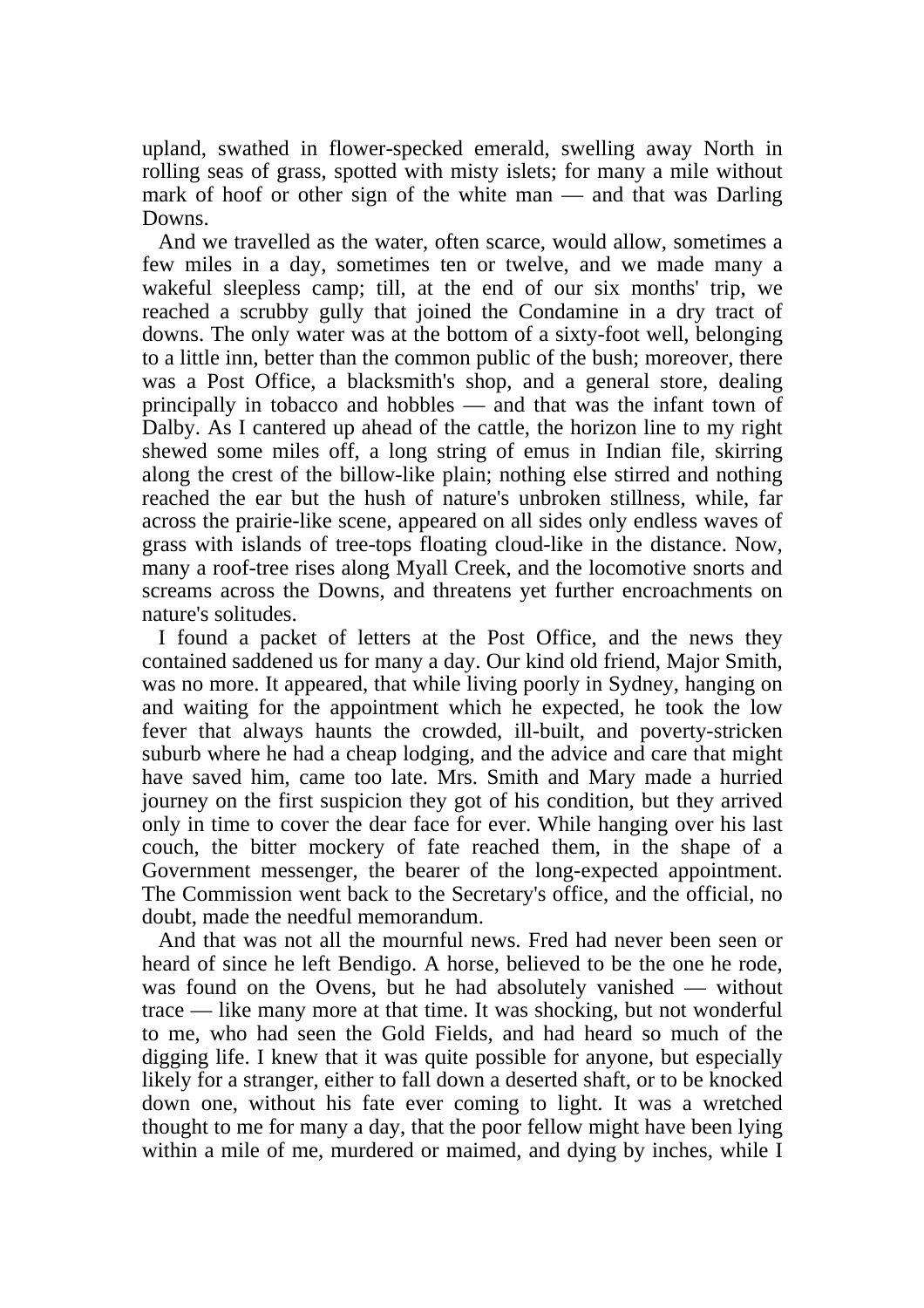was waiting for him, spending that pleasant week at the gold-buyers' hut.

 Jack had made shift to write to us. He did not say much about himself, but he was in Sydney, and, plainly, still often confined to his bed. His mother's health was greatly shaken, she showed symptoms such as Dr. Kroeber had feared, and required all Mary's care. Willy and Rawson had gone North sooner than they had intended. The business which Trotter had entrusted to them could not be delayed, and, indeed, it was not desirable that Willy should refuse such employment. They had sailed for Wide Bay before these sad occurrences, and were now in the western country. Luckily, Willy had been able to anticipate a portion of his earnings through Trotter's consideration, who had been very liberal and friendly, and this was sufficient for their present support in Sydney.

 They had cheap lodgings in Surrey Hills. How they were to manage for the future — he, Jack, being unfit for any work? — they could only hope for the best.

 What a sad picture was thus brought home to us of the ruin that crushed, and the fate that dogged our poor friends. I thought it terribly hard at the time. I have seen so much unexpected and unmerited misfortune since, and I have so frequently seen families, equally blameless and deserving as the Smiths, involved in the same utter ruin, that I have ceased to wonder. Death and misfortune are daily seen to break up whole families, while others, apparently as much exposed, pass safely through the self-same risks; and the ebbing and flowing of the tide of pastoral finance enriches and ruins hundreds equally, in their periodical recurrence, without any respect of persons. One thing only is certain in this lottery — honest men do not get all the prizes, if they get even a reasonable share of them.

 But what a change of life to our friends! How hard would be the last days of the poor Major in the mean squalor of a town lodging, after so many years spent in the luxurious freshness and freedom of bush-life; and how ill could Mrs. Smith and Mary suit themselves to the candle-end pinching needful, the impure atmosphere, and the absence of the greatest of all luxuries — quiet, undisturbed privacy. Now, the grief that ate out their hearts, would make them indifferent to such surroundings, but, when roused again to the needful activity of life, how hardly would such matters, incidental to their pecuniary circumstances, press upon them. Our first impulse was to go to Sydney, but consideration reminded us that our time was already forestalled; we could not go, and if we could, it might be useless. We could only write to Jack and enclose a remittance, pressing it upon him as a loan. We had great scruples even about venturing upon that, knowing his high spirit, and his mother's and sister's delicacy of feeling, but we thought, on the whole, it was best to send it. It was only £30. They could not economise and *finance* as townspeople do, especially those connected with large business interests, who always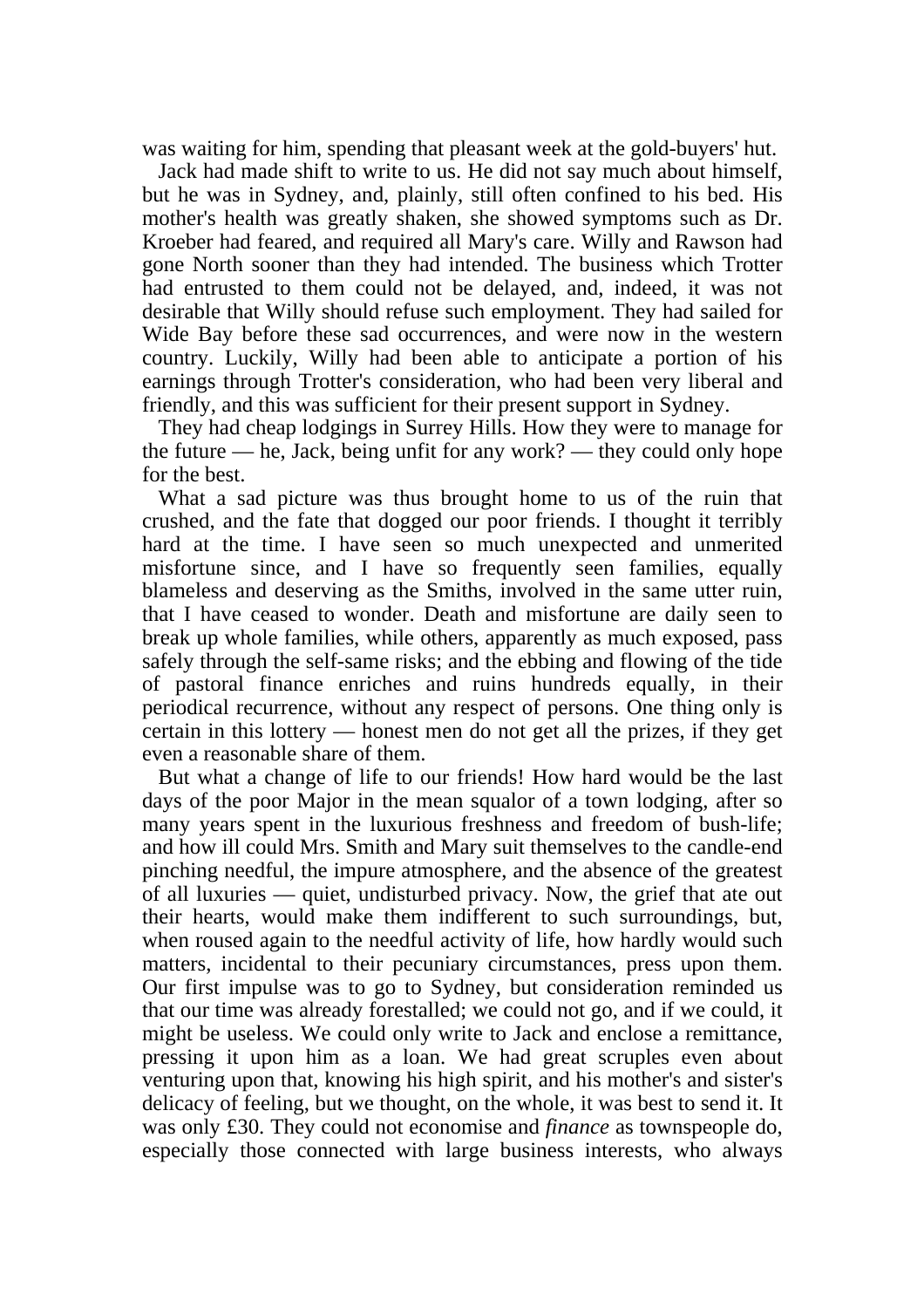continue to live well, on other people's money, when they have none of their own. All such juggling was as far from our friend's knowledge as from that of the most helpless baby south of the line.

 It was with saddened hearts that we at length turned our backs on this primitive post office, and proceeded on our way. We were for the time, perhaps for long, cutting ourselves, off from the chance of hearing of and communicating with our friends; but, young and reckless though we were, we had, as far as we could, acted on the promptings of duty and affection.

 Our destination was Werenga, thirty miles Westerly. We had to deliver the cattle there, and, after completion of our droving contract, we had entered into other arrangements that would occupy us for fully another year. One of these was to inspect and, if approved, to buy 900 heifers on Charley's Creek, at £1 per head. They were cheap, even if they were, as we heard, a rough lot, and wild. The other engagement we had made was, to look out country for a New England cattle owner, who had agreed to pay us at the rate of  $\pounds 100$  per block, for such run as we put him on, if approved. There was no little risk in ordinary cases in carrying out such a bargain in its integrity, but our friend was a gentleman — not merely a monied swell — and he did not require to be bound by cunningly-worded conditions and penalties. I have known, however, in such a case, the country shown to be disapproved and rejected, and yet tendered for at once and stocked by the person so rejecting. In such an arrangement, you cannot fully protect yourself; your putting a man on the ground leaves your claim at his mercy, for, what you are selling is not a title to land, or "country," as it is called, but simply information — most valuable information, certainly, and well worth a handsome price, but a matter difficult to negotiate successfully, for the reasons I have given, except with an honest man.

 Thus, Short and I found ourselves by degrees up to the eyes in matters that occupied us fully, and required our constant personal attention. A successful exploring trip Westward not only procured our friend Durham the country he wanted, and put a handsome cheque in our bank account, but it placed us in possession of that upland valley, a portion of which I named Strathclyde, and there we put our 900 heifers.

 These results, however, did not come in a day, but followed acts of effort, patience, and endurance, which brought us in contact with the vicissitudes of frontier life. This period has left me a page of experiences, enjoyable to look back to, and, indeed, most valuable at the time in the education of character, but involving privation at times, and some hard and perilous work.

 When we had settled our droving accounts at Werenga, and paid off our men, I camped for a time with the wearied horses and black boys, while Short rode to Harvey and Cameron's station, up Charley's Creek, in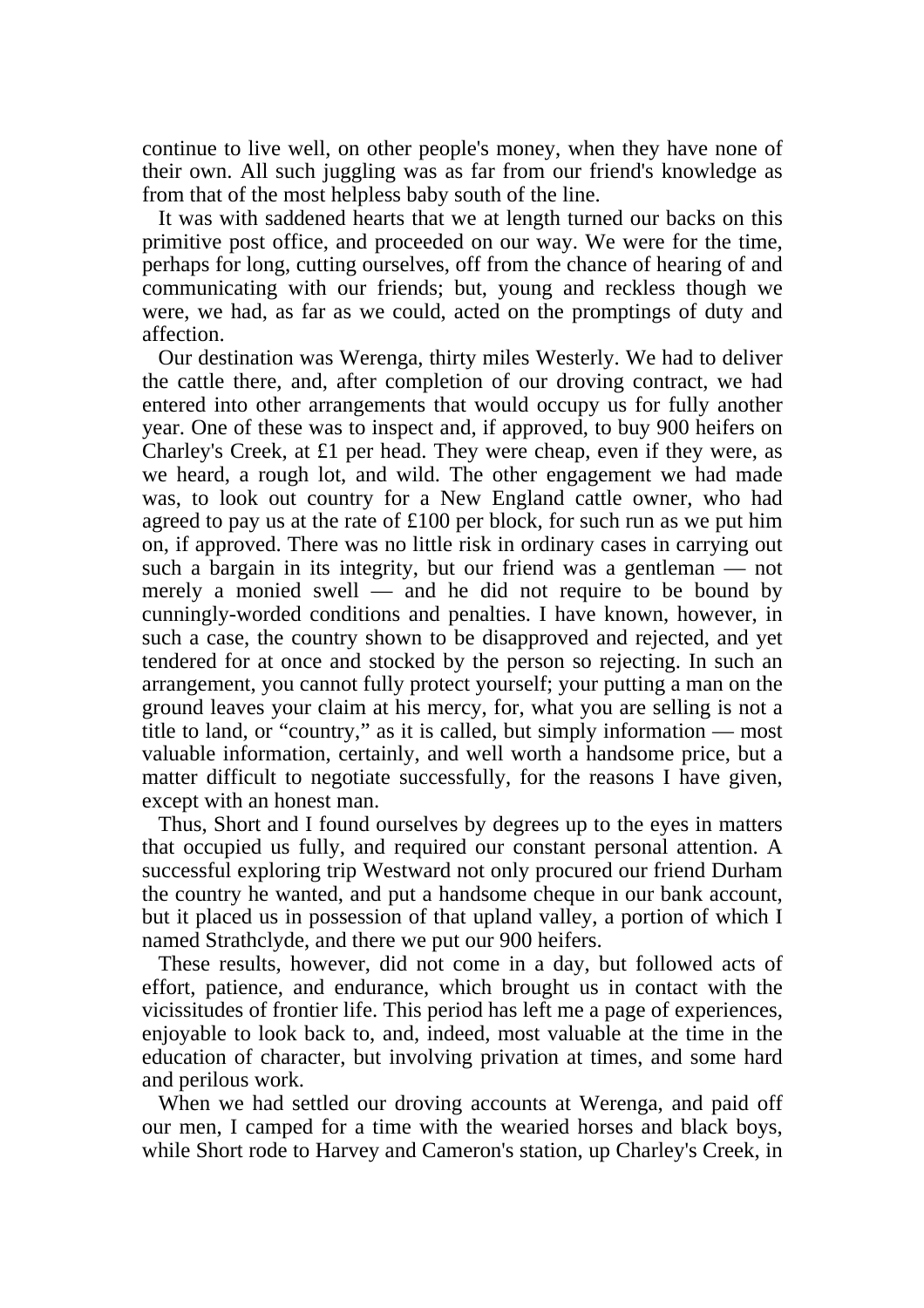order to carry out the preliminary condition in our contract to purchase. We were bound to attend at a certain date, in order to inspect the heifers, as to character, and accept or reject.

 If Short approved of the stamp of animals shown him on the run, then further arrangements for delivery would proceed; if the cattle did not please him, then he would intimate his rejection in writing, and the affair would be at an end.

 Meanwhile, being left alone, I wrote my letters, read all the books and papers I could get from the township and the neighbouring station, got our saddlery and equipment into good shape for the proposed exploring trip, talked to everybody I fell in with, trying to learn something about the country to the Westward, and, at last, was very glad when Short came back in a fortnight. Harvey and Cameron were very decent fellows; they had taken him right through the herd, showed him everything they could — and he approved. The animals were wild, and some of them rough; that was the reason they were cheap. They would have the nine hundred head ready for delivery in six weeks from this time, so that was all right.

 He had, moreover, he said, taken a short cruise round among the Downs stations as he came back, to get information, and he found that all along the main river the country was already applied for — covered by tenders, as he said. To the North-West, however, back from the lower part of Charley's Creek, there was rough country, said to be waterless, and, for that reason, little known. Bob, reasoning on a theory that he had formed from what seemed good data, argued that there must be more good country beyond this sterile tract, and his quotations from explorers' journals and appeal to our travelling chart, seemed to bear him out. He pointed out the uniformity in character of Australian country.

 Wherever you travelled along the table-land, you found a series of parallel valleys, divided by mountain chains, thickets, or sterile sandridges. Cross this inhospitable tract, and you come on alluvial flats, plains, and open forest, wherever you go? Would this instance prove an exception?

 "But," said I, "do you think it likely that there can be anything good, within a hundred miles or so, that the nearest station owners do not know of?"

 "I think, if there is good country within that distance, one or two of the neighbouring squatters are almost sure to know of it, but they may not at the time have the means to secure it themselves, and they may wish to keep it 'dark.' A few men in every district are willing and anxious to help newcomers to get runs, but there are always others, who, in a more business-like spirit, try to 'forestall' and 'blackmail' such as us, and nothing that one could believe would be learned from these last." We talked far into the night, and I had to admit that my companion's logic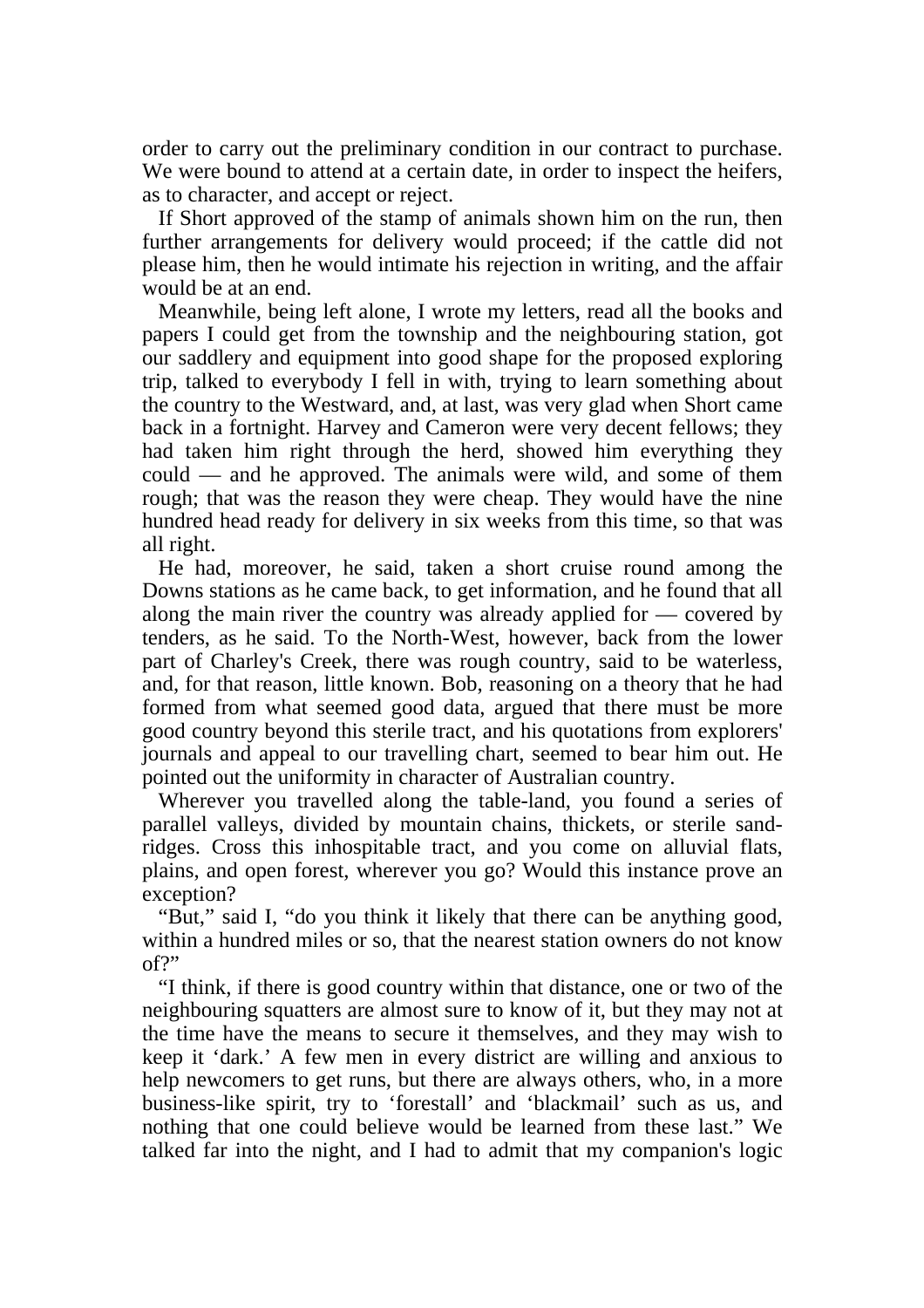seemed to hold water.

 Next day, we began our preparations. The grass being excellent, the horses had already begun to show signs of renewed vigour, and we managed to pick out enough to serve the purpose. The remainder of our stud, with the cumbrous part of our camp equipment, we stowed away, under the care of the obliging store-keeper in the township.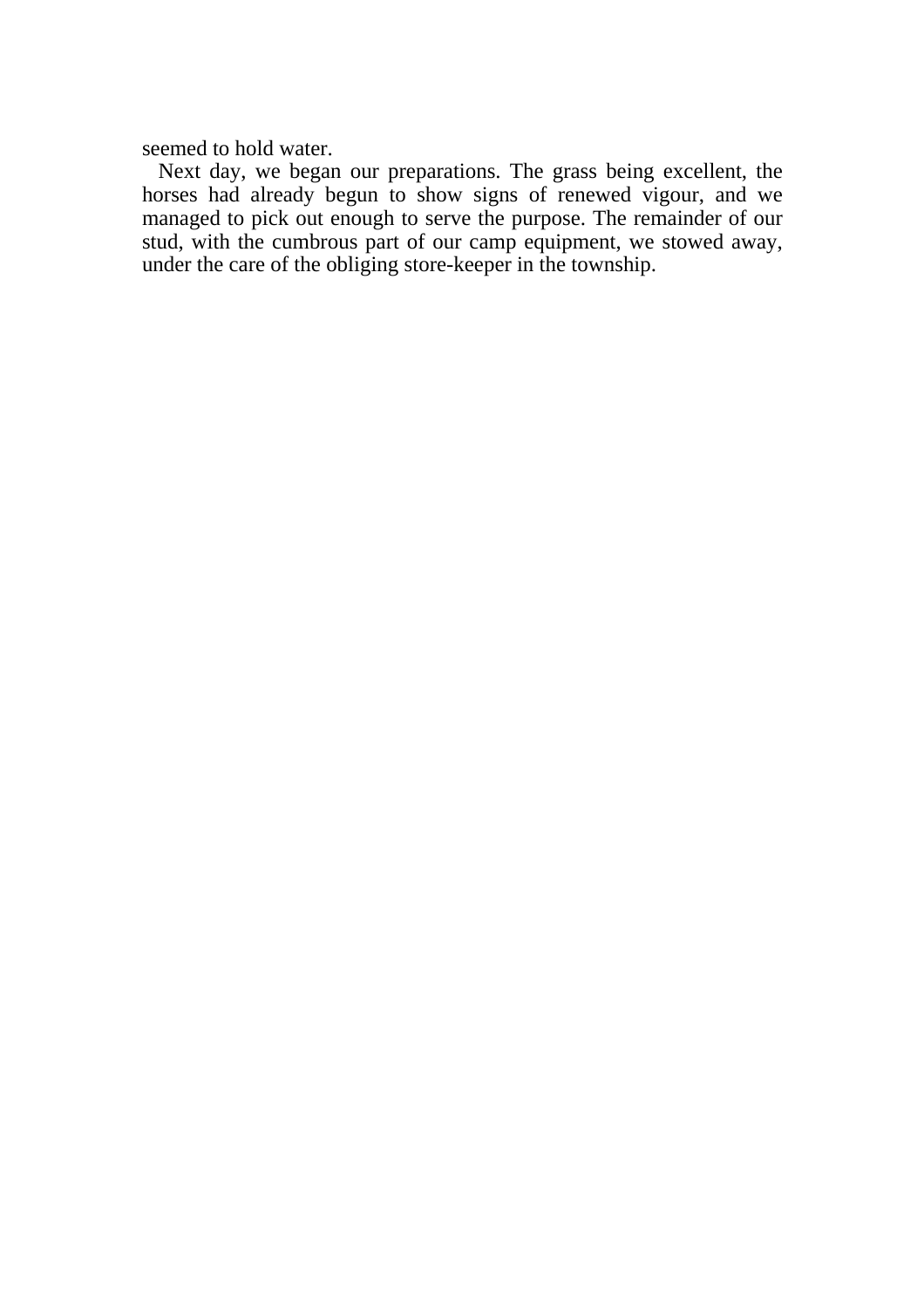## **Chapter XVII. "Fresh Fields and Pastures New."**

 All exploring trips are much alike, and though they possess an engrossing interest for the run-hunter, and are not without pleasure, still, they usually want the incidents that give dramatic character to pioneerlife in other countries. For Australia is singularly bare of life; within her wastes there are neither the wild beasts of the chase, nor the wild horsemen of the prairies and the steppes.

 Much of the enjoyment of pioneering arises from the freshness of feeling with which one enters upon nature's solitudes. There is a beauty and fascination in the virgin wilderness, unlike any of the most prized associations of civilised life. The billowy plains and bountiful forests of the South, when first seen by the European pioneer, show no mark of habitation or labour. In time you get to notice scanty signs of indigenous occupation — a sheet of bark stripped here, and a tree notched there; but these slight tokens of the wandering race do not affect the general aspect, and they are quickly effaced by the two great forces always at work — vegetation and fire. The marks of the last are to be seen everywhere in the blackened stumps peering above the grass, and often in the scorched barrel, hollowed to a shell, the remnant of some gnarled and scathed forest giant, standing like a ruined chimney stack. It used to be held that fire must have come with man, but there is reason to believe that it is quite as often a natural phenomenon as a proof of human presence. Indeed, we may ask how could there be such prolific growth, with fermentation and decay on such a scale, under a semi-tropical sun, without occasional ignition?

 In travelling through new country, in nine instances out of ten you see nothing of the primitive inhabitants. They are so few in number in proportion to the surface, that you may ride through the bush for days and weeks without meeting with them, or seeing signs of their presence, but for all that, though nomads within their own bounds, every spot, whether plain, scrub, or swamp, is apportioned, and jealously owned under a well understood tribal tenure.

 The penalty for trespass in pursuit of game is *death*, and a visit from one tribe to another can only be paid after due notice is given, and under conditions well defined by traditional law and ceremonial.

 We had not found it easy to learn much about the outside country, but the nearer we got to the actual frontier we found that information was the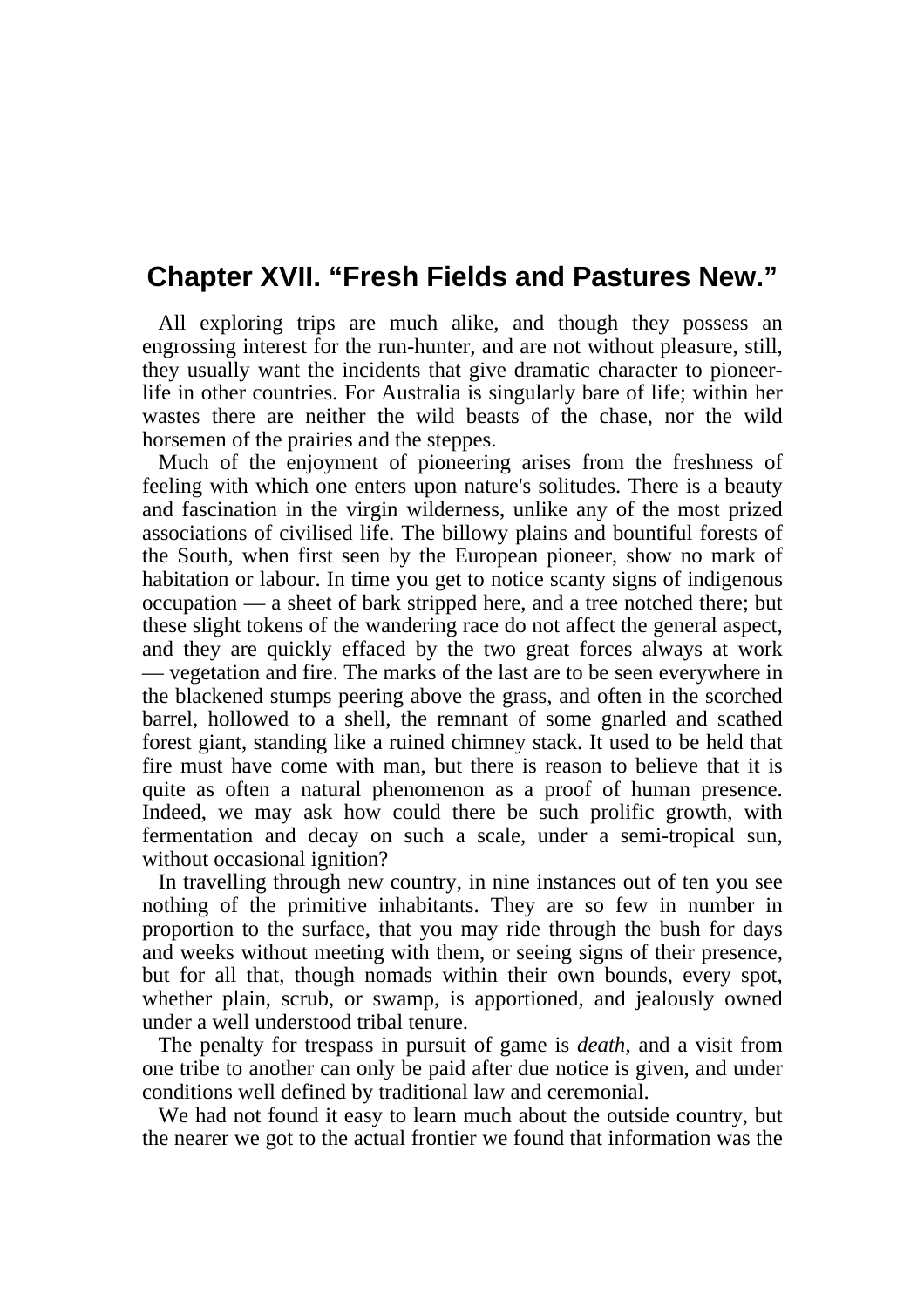more difficult to get, and at the last two stations we were told positively that no more country was to be had, Boggs and Nipper swore that there was nothing but scrub and sand to the westward for hundreds of miles, and Mr. Raynard smilingly told us that we were just a month too late. Mr. Samson had come in, and he believed he had dropped on a small patch of country, but anything else in that direction he might say had already been as good as secured by himself, and there could not be more than a block or so. He would strongly recommend us to go North. So far from being disconcerted by these warnings, the fact of this Mr. Samson having got a run in the very direction we meant to go, and Mr. Raynard's obvious wish to send us on a wild-goose chase, confirmed us all the more in our determination, and we held on our way by compass, aided by a rough chart that we compiled from all the fag-ends of yarns and gossip that we had met with, and this we added to and amended daily from our own observations.

The tract of desert — or, as some called it — impassable country, began as we had heard beyond Raynard's run, and for the first two days that we were in it our progress was not promising.

 We had to depend on our water-bags, and our poor horses, for a stage or two, had to do without a drink, as we scrambled through scrubby ridges and sandy gullies where we could not see two yards ahead. But by mid-day on the third day, Binebbera, who was as our right hand, climbed a high, naked iron bark tree, which towered high above the forest, and, struggling up, tomahawk in his teeth, and clinging with toe and finger to each new notch he cut, he at length reached a giddy height, where one would think that nothing but a crow or an eagle-hawk would feel at home. Clinging to the tree-top with his right hand, he shaded his eyes with his left, and scanned closely the forest-clothed horizon. At length he saw a break.

 The sunlight smote but for a moment on a patch of yellow-green, and he gave a joyous shout, "Ghindi! I been find him. Plenty boodgeree country that way."

 We got, before night, to the open tract described by Binebbera. It was good. A true type of the Arcadian beauty so often seen in the primitive forest pastures of Australia, as unlike the wilderness of jungle and sand that we had toiled through, as Eden to the Sahara. At our feet, the tufty blue grass, that we had learned to look for, grew uncropped, and the ground was covered with beds of wild carrots and porculine. Away down, following the gradual fall of the sloping landscape, by wooded glade and rolling plain, we could dimly make out what we assumed to be the principal watercourse, the *main creek*, as we called it. The valley was a good width, if we might judge by the distance of the blue hills on the other side.

Plainly, we were out of the desert tract, and on the edge of good,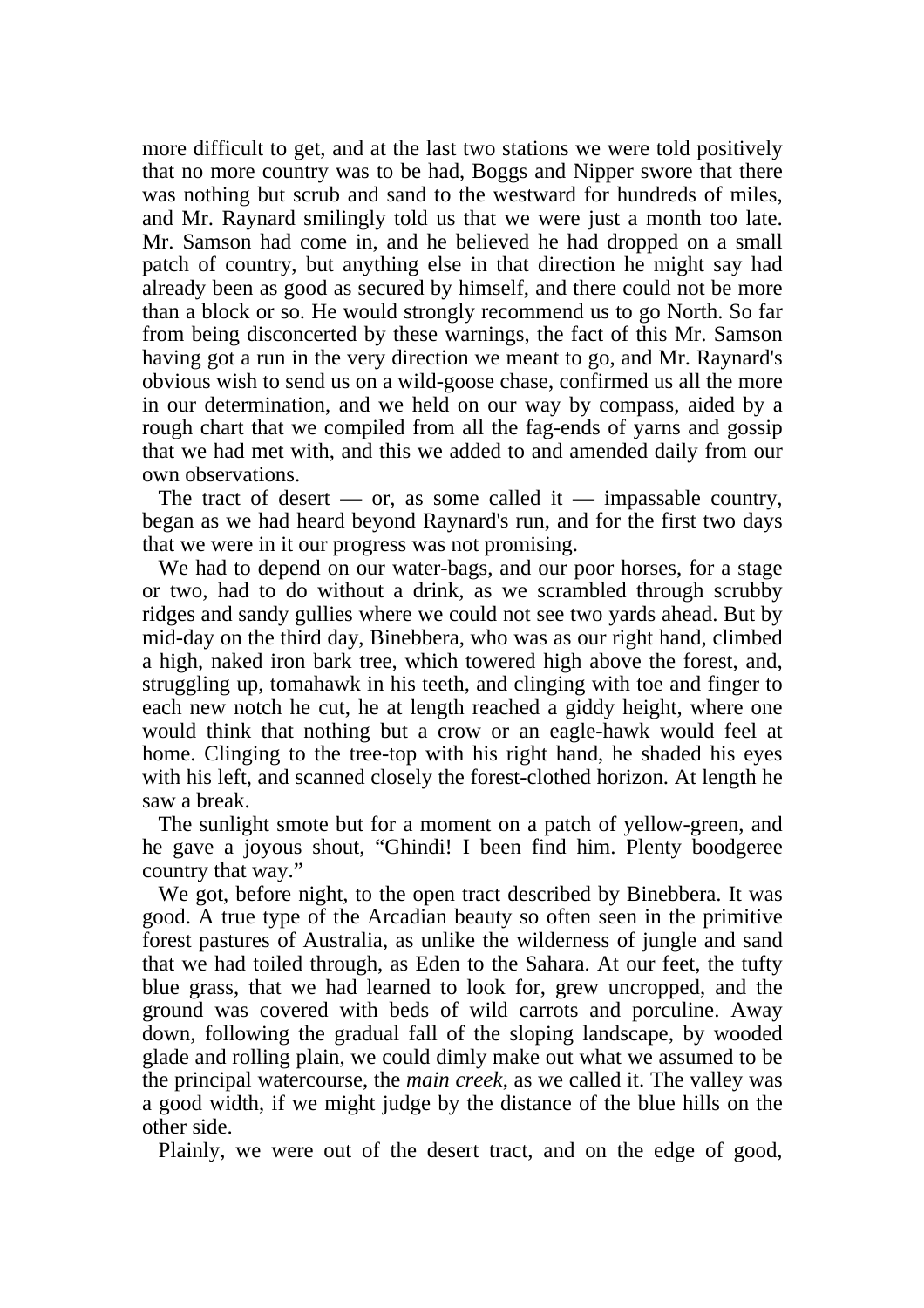available country. But where we had got to, and whether the country was as yet unclaimed or not, it behoved us to make sure without delay. So we camped at the first water, laid our chart on the ground, and proceeded to work out our dead-reckoning. If the country was unclaimed, we could secure it at once by putting in tenders. If it turned out to be already secured, our course was clear. We must cross this valley, and when we got on to the next watershed, we had reason to believe we would *then* be on ground open to the first comer.

 It might be good, or it might be worthless, but we would need to examine it carefully, and, if we found it large enough and good enough, we would mark it out and take legal possession. We were quite sure, from a careful comparison of the features, and the compass bearings, that we had got on to a *system* quite apart from either Charley's Creek or the main river. The fall was distinctly towards the South-West. So far, we were safe from competition with those pioneers who had followed down the main northern stream; but what about Samson? Short worked out our route on the chart, and looked about him all round from the high ground we stood on. "I doubt this will be Samson's, but we can only make sure by finding his marks."

 We wanted country as to which there could be no conflicting claim, and we expected that this point could be disposed of by a careful search the next day. These marks would certainly be found, if they had been made, at the points where the tributary creeks joined the main watercourse on the banks of the lagoons or large waterholes, on the edges of scrubs, or on commanding eminences; and, most likely, they would be at intervals of five miles along the main channel, because, at that time, all *runs* were tendered for in blocks of five miles square. All this would involve a good deal of riding; but it was part of the work we were engaged in, and it was most important that we should make sure of what we were doing before going farther.

 So, next morn, betimes, we paced over the park-like solitudes, crushing under our horse hoofs the juicy herbage that was soon to be turned into beef and mutton, but which had grown uneaten, save by the sparse denizens of the forest, for uncounted ages; and I know that seeing this hitherto undiscovered and unused wealth led me to reflect that the world was a good deal bigger than we had learned from our school books and almanacks, and that there must be many more things in Heaven and earth than the paltry nothings set forth in the common standards of "practical life" — the life of business, of politics, of pulpits and stipends, and of newspapers. Here had been the full powers of Nature — of an energy that seemed to fill all space — at work for aeons of ages, evolving a system upon which would, ere long, arise an Empire of human life and labour as great as any of the historic dominions of the North; and all the Continent, the field of this growth, was less known to Greek philosopher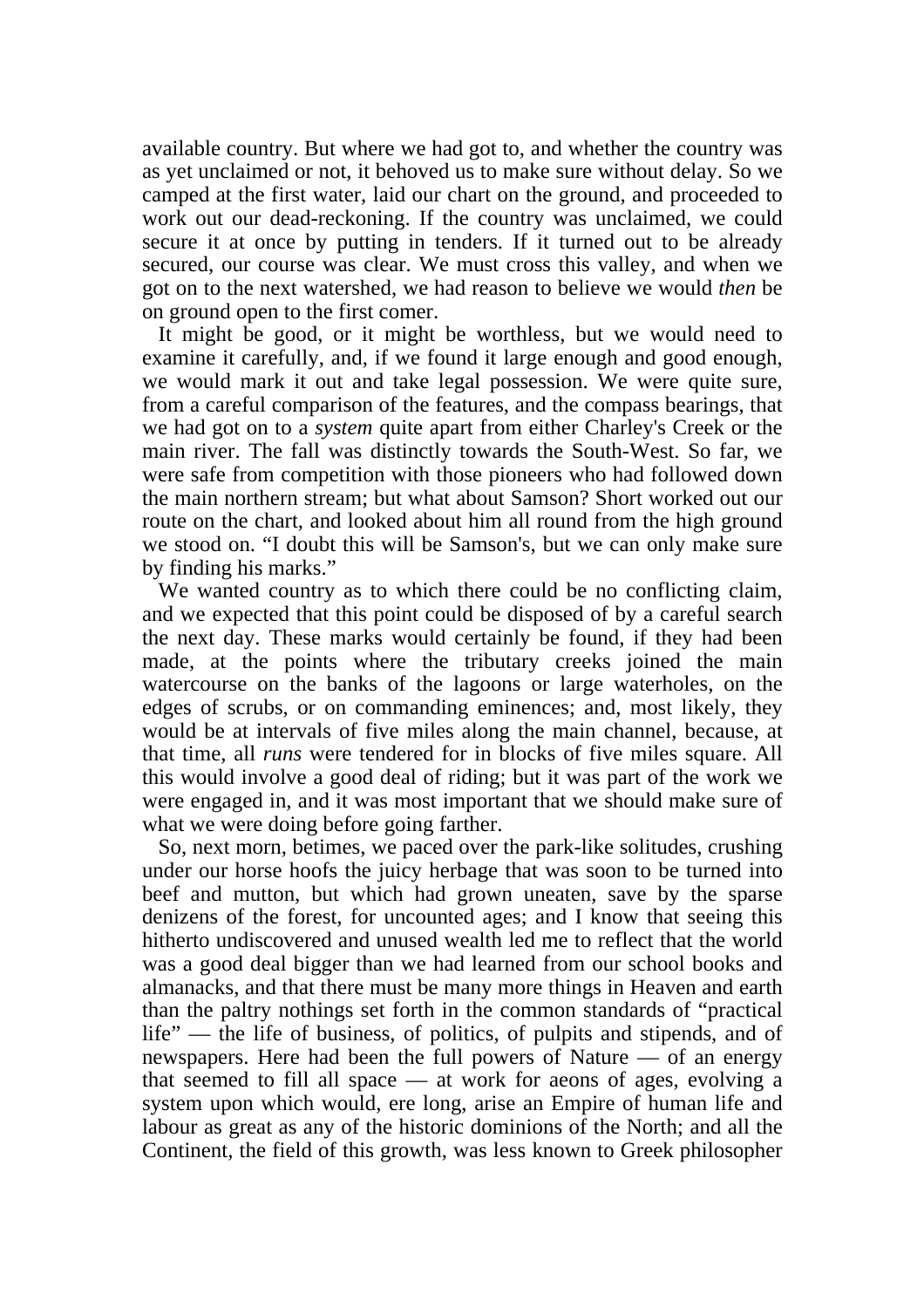and Latin priest, to Jew and Phoenician, to Arab, Teuton, and Goth than the other planets of the solar system are known to us.

 In an hour's ride we dropped on a big *S*, cut deep into a white poplarshaped gum that grew on a knoll, where an acacia-fringed tributary "junctioned" with the winding gravel bed of a dry channel, which seemed to run the whole course of the valley. Our *home* readers may ask "and was this a river, a stream, a brook?" It was that indeed, and as well marked with alluvial banks, and a bed full of round pebbles and sand, as the rippling and murmuring streams in the old land. Indeed, I have often thought the beds of the Australian rivers, such as the Murrumbidgee and the Lachlan, the Burnet, and the Mackenzie, even better marked and looking as if they bore witness of a greater age than our native northern streams. You often see along these newly-discovered southern watercourses, a succession of high banks formed of alluvial drift, the mould heaped up through the ages; accumulation of grass, wood, and leaves; and these follow the windings of the river bed in shapely terraces of thirty and forty feet high, reaching back parallel with each other for some hundreds of yards; and to the eye of a new-comer the immense masses of deposit, and the wide margin of grey sand and black shingle present a strange contrast with the slender stream generally trickling down the middle.

 But the new-comer learns by and by that these same sham rivers become at times roaring torrents, spreading into inland lakes and seas, and when you hear that the "creek is a banker," you understand that the Water-God has got his innings, and that a break has come to the longenduring "dry season," which is the chronic weather of inland Australia.

 Five miles more down the main channel found us another *S* tree, and two more were got before the afternoon was over, so there was no doubt now that we were on "Samson's Creek" — and our next step was to get out of it.

 The tenders put in by Mr. Samson would be drawn up so as to include, provisionally, all the good country on this watershed; therefore, we decided not to run the risk of coming into competition with him for any part of it.

 In the parallel valley beyond we would look for our country, though we were quite in the dark as to whether, in order to reach it we would have to traverse such a wilderness as that dividing Raynard's run from Samson's, or whether the access might be easier. The barrier between the valleys might be a precipitous range; it might be a trackless jungle; it might be the swell of a long dry plain, on which it would take days to find the crest where wind and water shear.

 The best plan was to camp where we were for the night. We found a little limpid pool beneath a black rock of basalt, with water enough for ourselves and the horses; and after our evening meal we lay down and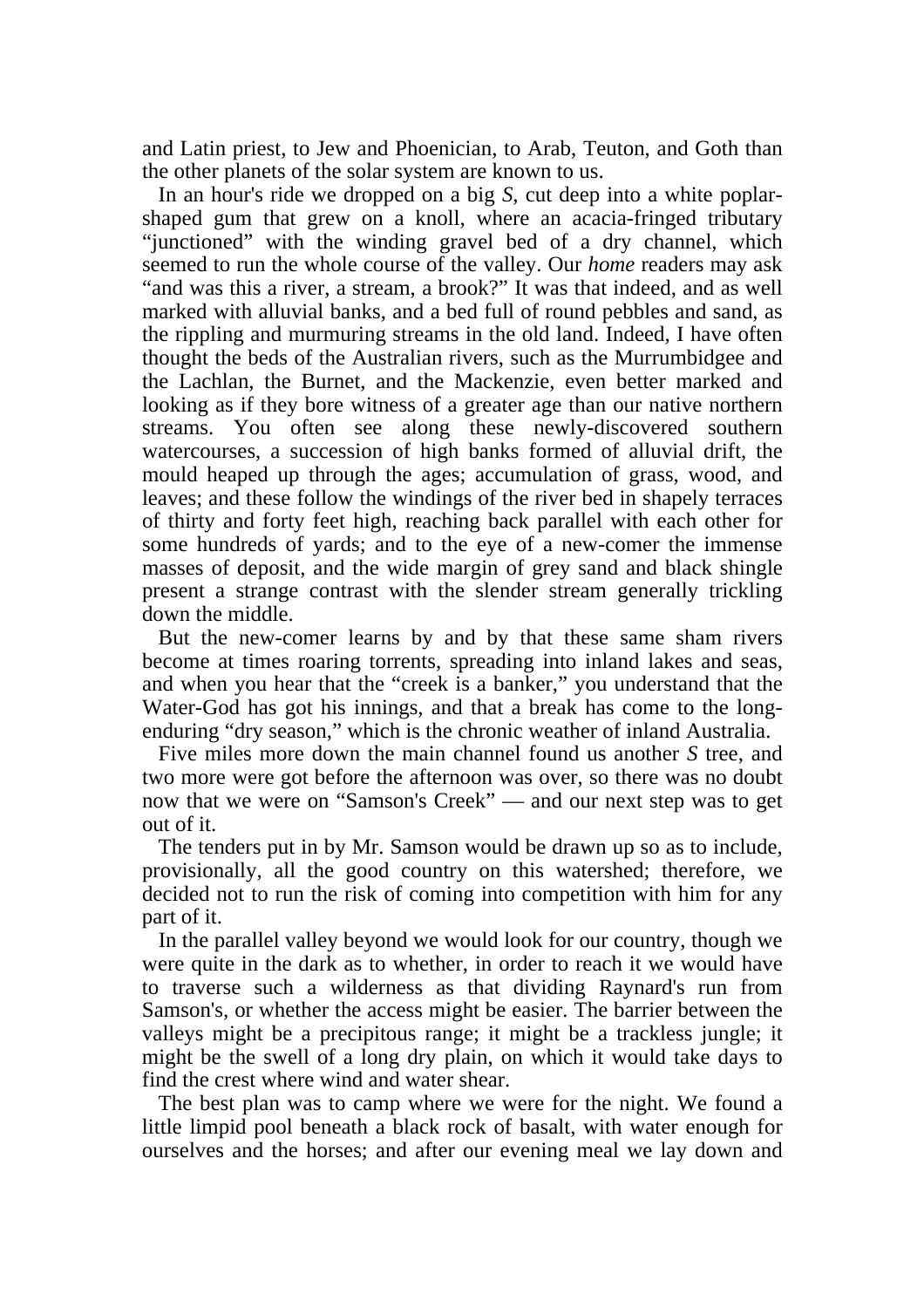slept, *but away from our small fire, and with our guns under our heads*, for we knew the tricks of our aboriginal brethren, and entertained a wholesome caution of them, while we were still strangers to each other.

 We were tired enough to sleep well, though our hopes and fears might have kept us awake, only that we were getting inured to the chances of explorers; but we awoke filled with a sense of absorbing interest, as if the crisis of our fate was at hand. We were playing for a prize that was almost within grasp. The strain and suspense hanging on the fate of a battle, the event of a race, the *denouement* of a drama, the intense expectation of a gambler, were all burning within us, and evidenced in the suppressed eagerness with which we put on our saddles and packs. But we filled our water-bags, and stowed our food and ammunition carefully. It might be a week of fatigue, thirst, and, perhaps, more fatal peril, that was before us, ere we reached the pleasant fields beyond; or it was on the cards that we might drop on a real pastoral paradise before twelve o'clock.

 It needed all our training and acquired endurance for young pulses to beat calm with such chances on the table.

 The sun was beginning to tinge the tree-tops, and lighten the waves of the downs behind, when we ascended from the valley of Samson's Creek and got on the top of a gentle undulation. Beyond, there rose before us a well-defined Hog-back basalt range. Keeping this land-mark in view, we pushed down the other side of the hillock, and followed a slight depression that wandered among the grass-clothed knolls. There was hardly a break in the turf to show that water had ever flowed over it. This runnel continued for half-a-mile, — still for a mile more, — till it opened into a well-defined gully, marked by dwarf myall bushes, and then, at every hundred yards, it seemed to assume a more definite character, till it became a decidedly well-marked creek, running West-Nor'-West, and again — still West. We were perplexed. The Hog-back range still loomed before us, and the valley of Samson's Creek was quite at our backs, shut out from view.

 We rode up to the highest ground near, to look round and puzzle it out. We came to the conclusion that this little tributary, that we were on, most likely took a bend and joined Samson's Creek some miles lower down, so we made up our minds to leave it, and strike by a "bee-line," straight as the bird flies, to the Hog-back range, for, by the shape of the ground, we concluded that the dividing line must be there.

 As we left this perplexing little gutter, the picturesque mountain-mass before us showed a line of black columnar rock crowning the summit, glowing ruddy in the morning light, above a wealth of pine and jungle foliage. The effect was magnificent — the tints seemed to woo the hand of the painter.

We made good way, for the ground was open and easy, and in ten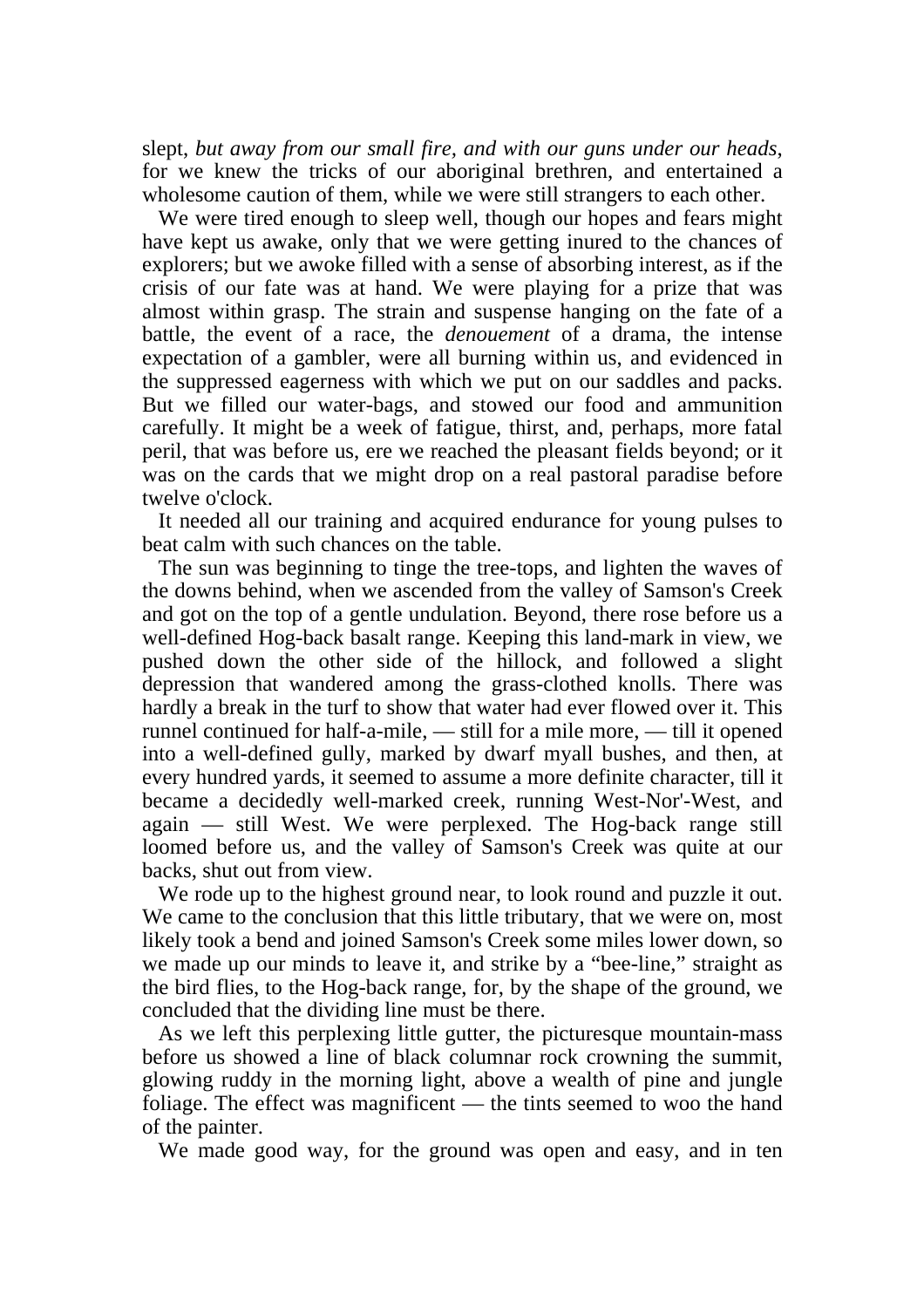minutes, without any obstacle, came again on the bank of a creek. We stopped and looked at it. We had passed no high ground — we had followed one fall the whole way — where did this creek come from?

 *It was certainly the very same creek that we had left*, and we could now trace its course away down to a wide valley that trended West-Nor'-West.

We got off our horses and looked, and better looked — and wondered and tried to think, and then the fact all at once burst upon us, that we had passed the watershed of Samson's creek, *and were actually upon the country that we were in search of!*

And well worth searching for it was.

 We rode for an hour through open, grassy glades, intersecting park-like forest, and then, at the Hog-back range, we came to the edge of a plain, dotted with the weeping myall, and showing through its midst a line of those deep-green casuarina groves, that tell of shade and water. We could hardly believe in our luck. Instead of the two valleys being divided, like those of Raynard's and Sampson's Creek, by a tract of desert, sand, and jungle, they met on the crest of a grassy swell — smooth as a tennislawn — and we would never have known where the natural boundary was, unless we had traced the watercourse down from its hardly distinguishable head. A superficial examination of the country would have led us to believe that the basalt range  $-$  Takilbarau  $-$  as afterwards we found it was named — was the real division.

 We were now in high spirits. The rest of our trip was a labour of love, but it took us a good ten days yet to ride over, examine, and mark the country that we took up for Durham and ourselves. As we went on, we found that we were on no mere creek or tributary, like Samson's, but on a watercourse of the chief magnitude, to be reckoned, perhaps, among the standard rivers of Australia. We traced its course for thirty miles through a fertile and picturesque country, of varied herbage and soil, and with water showing more sign of permanence, and in greater volume than we had seen in any inland river since we had left the Macquarie. We rode for miles by long, clear, brown waterholes, that appeared as if  $-$  by their depth and width — they would float the *Great Eastern*, with solitary giant blue gums growing on their banks; and then we would come to where a stream ran with a home-like murmur over beds of gravel, under the deep shade of the river-oaks. We spent each day in tracing the main features, following the natural boundaries, and by compass observation and distance, measured by the carefully-timed pace of our horses, we mapped out the country in our rough chart.

 We came on no trace of a former pioneer, neither mark of horse-hoof nor axe, but we left it marked in a fashion that could not be mistaken. On the lower part, ten honest blocks of five miles by five, were marked with a big D for Durham. At each measured distance, wherever we crossed the bed, wherever a prominent tree stood out, the D was cut deeply in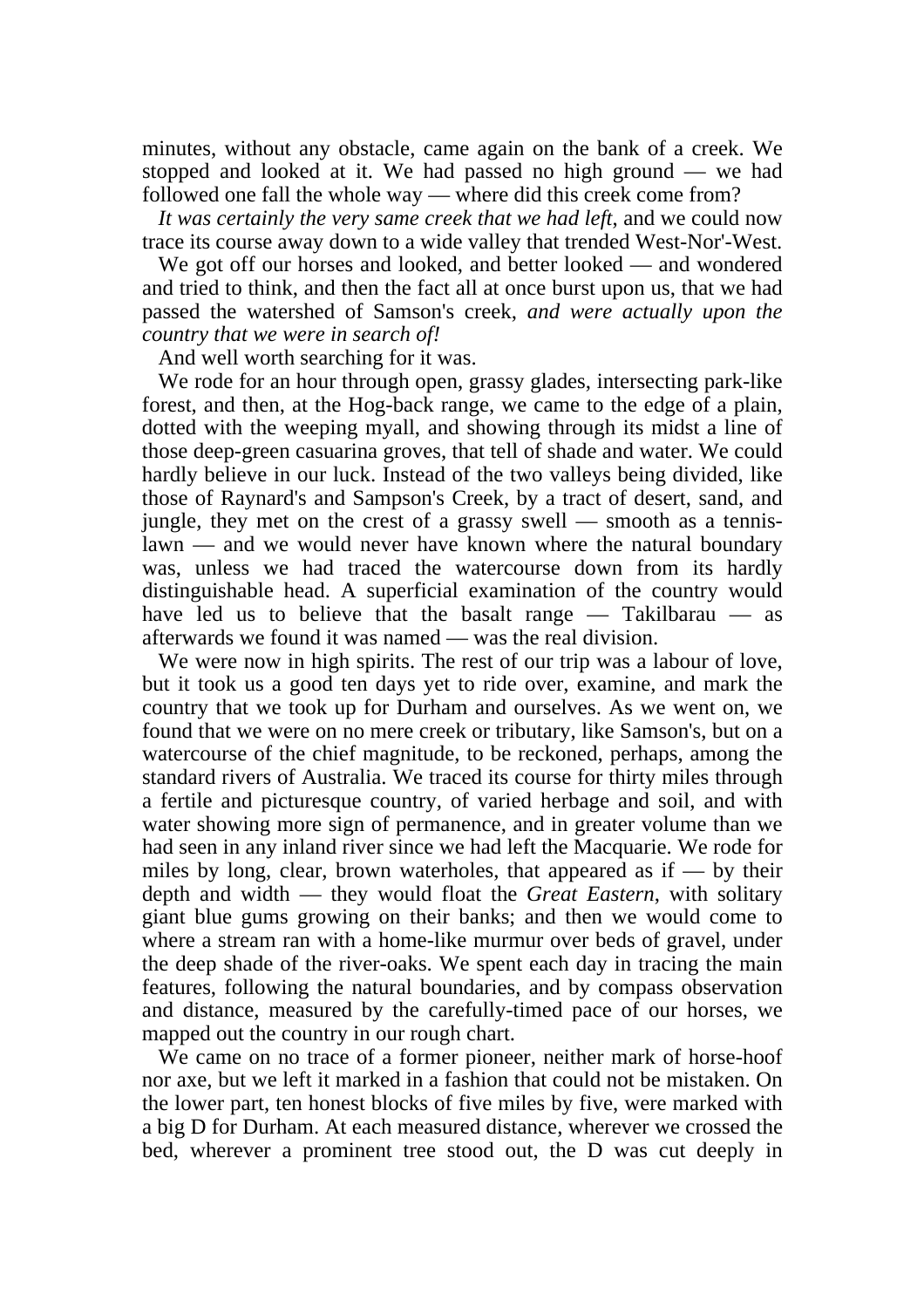through the bark into the solid timber, with toma-hawk and chisel. The upper part, which we believed would measure something more if we went right back to the natural boundary, we marked effectually also, ending with blazing a prominent blood-wood on the head of the little watercourse which we had run down. It was essential that the magical S.C of Short and Crawford should hold this strategic point; and should be clearly seen by all concerned.

 So, with light hearts, and still lighter ration-bags, we took the backward track. Binebbera had been our factotum and scout-master general through all this important work, but in going back, he sent on ahead his protegé, Toby, a small Warro boy, whom he had enlisted some weeks before, and he rode behind us in a mood of "dolce far niente," smoking much, and saying little.

 Toby, under the influence of that inspiration which makes the stomach of a small, hungry black boy a far truer guide than the magnetic needle, brought us by a surprisingly straight short-cut to Mr. Raynard's station in two days.

 That gentleman made the most of giving us a hospitable reception. With unctuous smiles he supplied us with the food we craved, and then, with the aid of a bottle of pale rum, he tried the pumping process; but he found that the limpid waters of truth were deep in a well that he could not bottom, for he could get nothing out of us except original remarks as to the very remarkable character of the season, apocryphal yarns as to some trees marked L on a red granite creek to the North, and enquiries as to what price he would take for the unoccupied country that he told us of.

 Having thus indulged our love of humbug by putting him on a perplexity of false scents, we spent the night under cover of our little travelling tent, in writing out tenders on printed forms that we had kept ready for the occasion, so that, before morning, we had the whole in duplicate, with rough charts appended. One set was made up in a strong package to be sent to Jack by post, and to be delivered by him to the Chief Commissioner of Crown Lands; and the duplicate set was, as a needful precaution, kept by us.

 Having passed the night to such good purpose, we had a swim in Mr. Raynard's best waterhole, and we received his morning salutations and call to breakfast with much pleasure. Thereafter, we expressed a wish to buy some few store articles, and Binebbera and Toby were made happy with a bright scarlet, woollen shirt each, a gaudy silk handkerchief, and unlimited tobacco, while our own personal needs were very modestly satisfied.

 Our kind host, seeing Short pull out a business-like cheque-book to pay for our purchases, was seized with a desire to sell us some horses, and in the fullness of his heart, brought out some more pale rum. But his blandishments failed of their purpose, though we did him justice and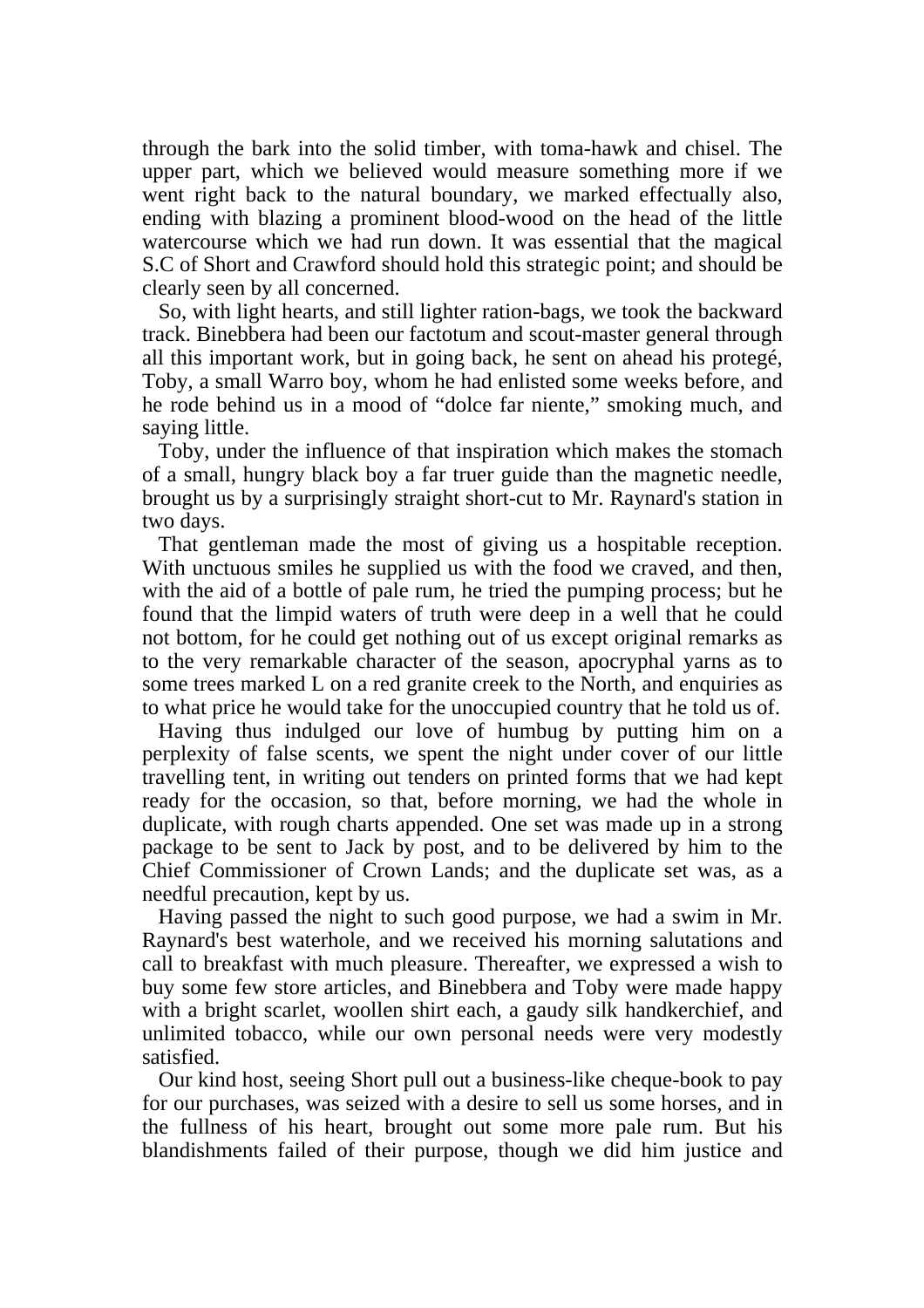drank his liquor, and we took our leave, parting with him looking melancholy and wistful, standing by his slip-rail.

 A month after we heard that Mr. Raynard described us as two of the most unsatisfactory young men that he had met with: untruthful, drunken, ungrateful for hospitality. We had abused his confidence, and had taken up country that properly was his, and of which he had informed us in honourable confidence. We had finally misled him by false descriptions so as to blind him to our treachery. We had drunk out his stock of liquor, and refused to buy his horses. It pained him to see the class of people entering the squatting ranks — a pair of young brutes — Scotchmen — at least one of them was a Scotchman, and the other was something worse! We had sent the black-boys with the horses on ahead, to go steadily till we pulled them, so we had nothing to look after, but only to mount and follow. My companion burst into a song of triumph as soon as we had ridden out of hearing of the station. I felt tolerably elated, too, but I did not see that we would benefit by getting the reputation of going howling about the country, and begged Bob to "shut up." However, his hilarity was contagious. His favourite chestnut Warigal, though his fiery spirit had been dulled by many a weary stage and hungry camp, seemed now to have recovered the gaiety of his youth. He pranced and danced, tore at his bit, and at length fairly broke away with his rider sheer down the side of the stone-strewn hill, clearing the fissures that yawned in the deep soil, and topping the fallen trees like a deer. I managed to reach him before he was quite out of sight, and he settled to a moderate pace. By shifting our saddles daily, we had saved our poor nags from being worked down till they were dog-lean and heart broken. They had too been feeding on the stimulating downs grasses, and though they carried no spare flesh, yet they were fit enough for a short canter. My friend had finished his song, and his face now bore an expression of dignified self-satisfaction and acute intelligence.

"Horses all the better for that glass of grog, Reggy?"

"Why, Bob, you're as drunk as a fiddler,"

"Like your impudence to say so. Why — look — here — if you were'nt so big, I'd knock your head off."

"Lucky for me, then — as it is."

 "Reginald Crawford — moderation — as you are aware — is my rule. There are occasions, no doubt — there are occasions — as all moralists allow —  $-$ "

 "Such as that Melbourne spree, of course; or what do you say to that grand blow out you had with Rawson and your friend Cubitt?"

 "Don't be a fool. You must be aware I countenanced those doings in Melbourne merely for the sake of interpositing a friendly restraint on you and your companions. As for the other affair, it's a long time ago — four years, I believe. Ah, well!" with a hiccuping sigh, "what is it old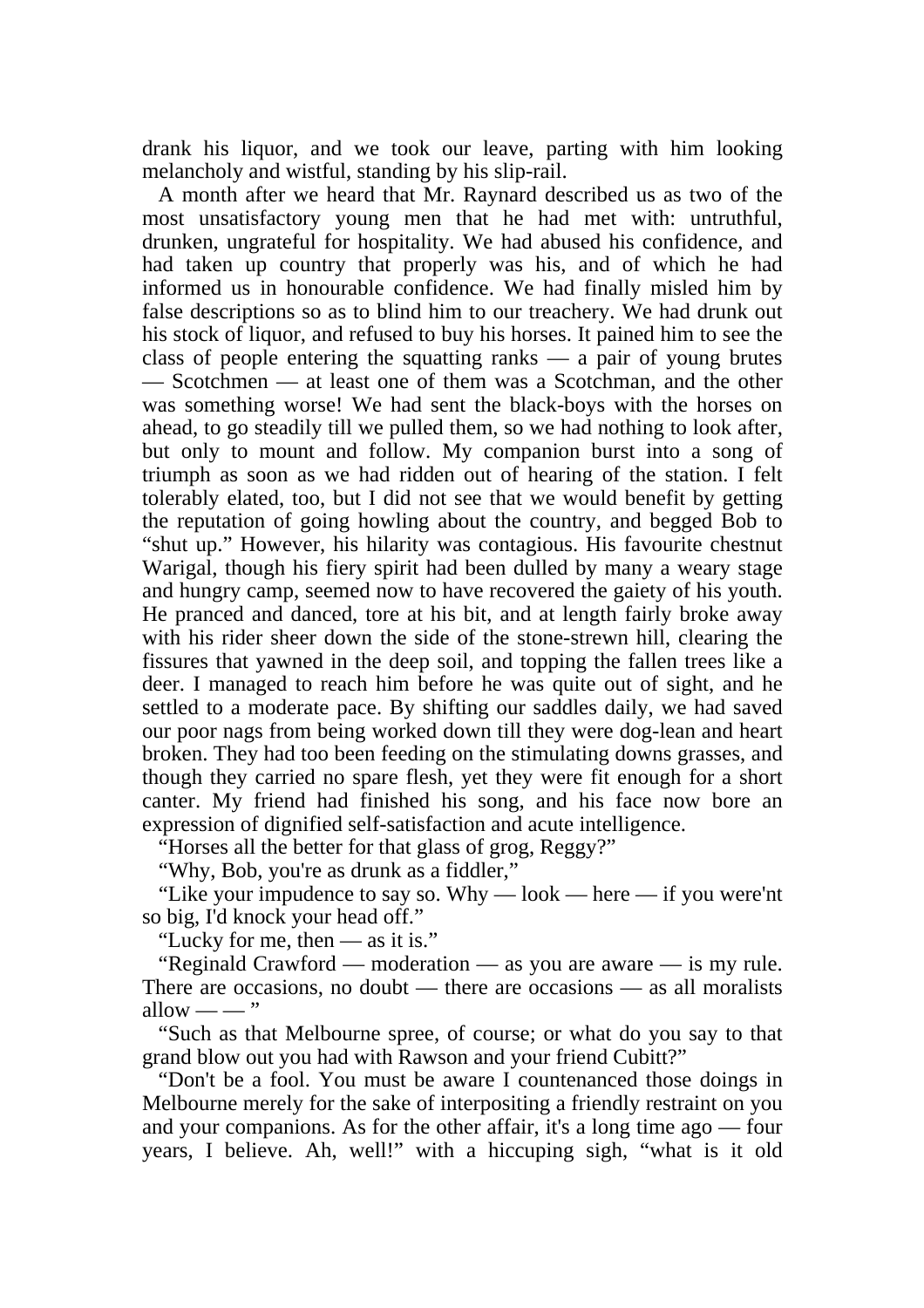Horatius Flaccus says, "Labuntur anni.' " Yes, 'Eheu! fugaces posthume posthume labuntur anni'! And think of all that's passed since then — what will we hear next of our poor friends in Sydney?" — and the good-hearted fellow was getting lachrymose, when a turn of the track brought us up to our attendants. They had come to a halt. Toby was on the ground fast asleep with his hat over his eyes. The horses were enjoying themselves, scattered over the grass, those carrying picks and saddles paying no regard to the care of their accoutrements, while Binebbera appeared, *sons culotte*, up a tree in the distance, gathering wild figs.

 A little black mare, carrying one of the principal packs — ammunition and our papers — had got into a deep mudhole, and was turning herself round with the view of lying down and rolling in it, when Bob, with a yell, rushed Warrigal at her, and brought his whip down on her flank. This loitering on the road was not to be encouraged, so we started them off, determined to get our important dispatch into Her Majesty's post office before it came to grief from the tricks of horses and black boys.

 Now, I must say, in justice to my friend Short, that he has always been one of the most temperate and sober fellows in the country. For many a week on the road we never had a glass of grog — and never wanted it; but after some days' privation and a sleepless night, a couple of glasses of Mr. Raynard's rum were enough to set his brain in a slight ferment, and the effect only appeared when the fresh Downs' breezes blew into his nostrils.

 We shortly reached Messrs. Boggs and Nipper's fence. We did not stop, but held on round the paddock, at a swinging trot, as we wanted to reach the post office by the next forenoon. I could see Nipper come to the gate in a pair of white moleskins too short for him, and *blootcher* boots, as he would call them. He was chewing tobacco, and hitching up his nether garments, and I could almost hear his disparaging remarks on our appearance and proceedings. I would have much enjoyed listening to Raynard and him discussing us. Their remarks would be sure to be amusing and characteristic, if not strictly truthful. We posted our dispatch to Jack in time for the weekly mail, and we found a letter waiting us from Harvey and Cameron, giving us notice that the heifers would be ready for delivery at the time agreed on, namely, in ten days from the present date. We changed the horses we had been using, for those left in a gully hidden among the Bunya hills, and leaving the first to rest and enjoy the mountain grass, we started, ready for the work waiting us. Half-way on the road we met Cameron. He was coming to meet us. They had met with a mischance, which would delay the carrying out of the contract, and they wished to save us from entering upon any arrangements prematurely. We had not thought it necessary to hire any men yet. Short was told that he could get a couple of hands from the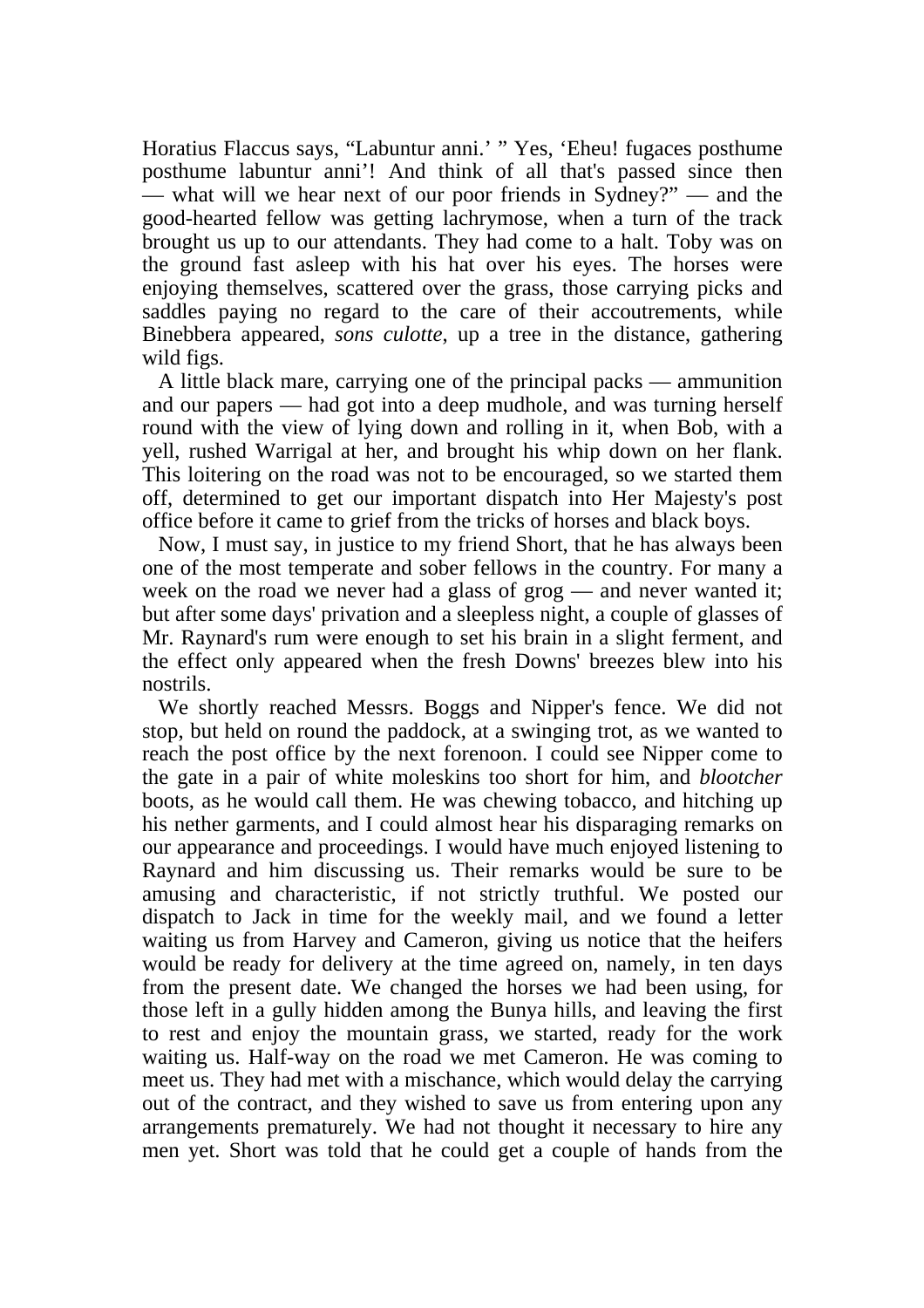station, who would go with him, and the principals had promised to see us fifty miles on our way. We had, consequently, not incurred any expense as yet, but it was considerate in Cameron coming to warn us.

 It seemed that the muster had been more than half carried through, when a rough lot, run out of the Dogwood Gullies, had carried away a wing of the fence, and had got adrift. They had only about six hundred. There was not a horse left fit to ride, and until the fencing was repaired, it was useless to attempt getting in cattle so fresh and wild. Would we take delivery of the lot they had in, and give them six months more to deliver the rest?

 We went on to the station to see the cattle that they had secured before considering what was best to be done. A look in the yards shewed us that our vendors were keeping faith with us as to quality, and that we were not getting a bad bargain; but as to the animals being rough and unhandy, there could not be two opinions. They wanted yarding and taming badly.

 Then, as to their suggestion, we needed to weigh well all he pros and cons. To take the heifers in two drafts would involve the expense of two trips, two sets of men, and very nearly double the money spent in droving that the whole would cost in one draft.

 Four hired men would be needed to take the six hundred — to watch by night and drove by day — while another man would be enough for the nine hundred; but if we had to make two separate trips, we would need to hire very nearly the same number each time.

 If it were not that we were losing the season, the increase, and our time, it would be much better to postpone delivery of the whole. At the same time, we did not shut our eyes to the advantages of our bargain, and the risks contingent thereto when we entered upon it.

 We were getting the cattle cheap, entirely because they were wild and difficult to work.

 The two partners tackled us over our pipes, after giving us a courteous welcome, and letting the evening meal pass without allusion to business. They urged us to take over the cattle they had in, and give them time for the rest; but we demurred. We rightly claimed the whole lot to be delivered now, as per contract, and pointed out the alternative of damages provided in that document.

 "They would meet us half-way, but they hoped we would be reasonable," and there was some fencing and encounter of wits.

 They were very nice gentlemen-like fellows, and quite fair in meaning, and the delay was not intentional on their part; but then it was still our loss.

So we agreed to be reasonable. "What did they propose?"

 It ended in their engaging to herd, or "tail" as it is called, the heifers now in their hands, provided we postponed delivery for six months; and they further agreed to place our brand upon them, so that we might get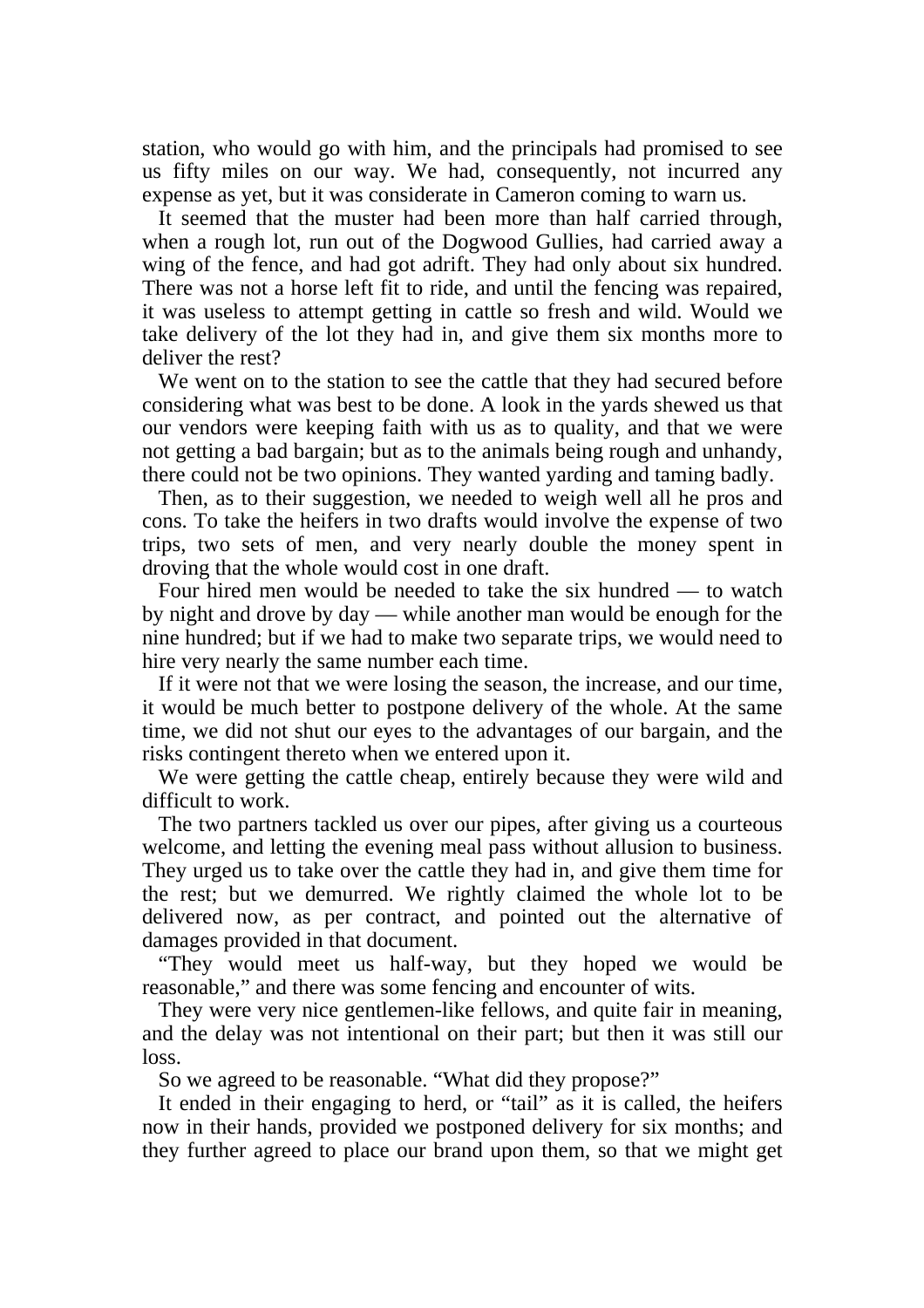the benefit of all calves dropped in the interval, but it was specially provided that through such branding the risks of ownership should *not* devolve on us, but that they should be bound to deliver the full tale of nine hundred head, with their increase, on that day six months.

 This was about the best arrangement that we could make. The cattle from being "tailed" would be greatly *quietened*, and we would not lose the six months' increase; but we grudged the delay and enforced idleness to which we would be committed.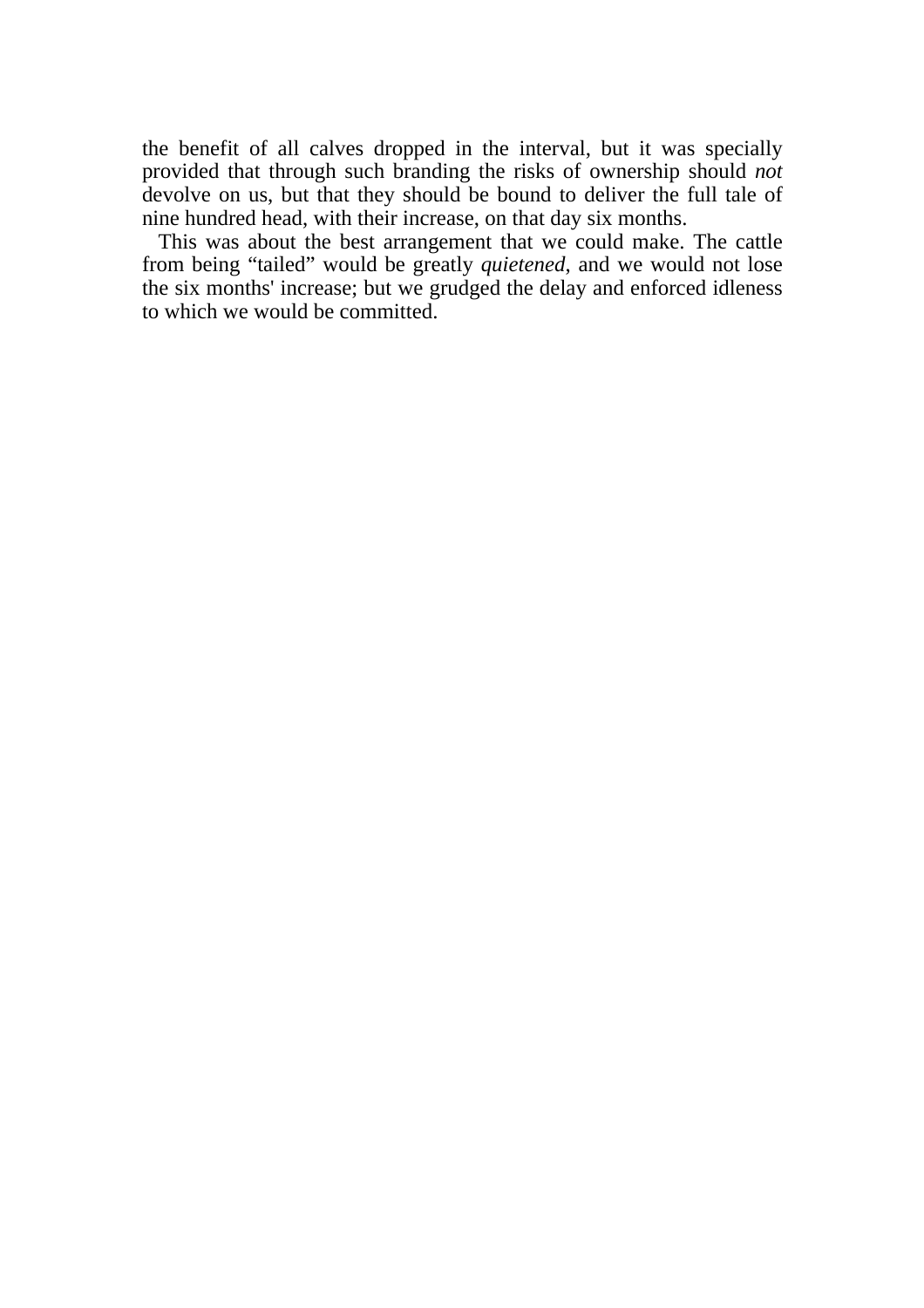## **Chapter XVIII. Mr. Ludgate's Statistics.**

 Short and I thereon fixed our camp on a height that over-looked the Condamine plain, and we lay, resting and recruiting, black-boys, horses and all, dreaming the sunny days and starlight nights away mid the sea of grass waving around us. This was pleasant after the work of the past year; the weary days in the saddle, the long trudges often on foot, behind the weak and lazy kine, the sleepless night-watching, and then the *fatigue drill* of exploring — to spend the fleeting hours in doing nothing at all. For solace and mental food we had the only books we could get  $-$  a saddle-bag full of yellow novels. I think we cleared off the storekeeper's whole stock of literature. They were principally the works of Captain Marryatt, Mayne Reid, and Grant, and we read them over and over again. One night we were thinking of bed, when a traveller rode up. We gave him the usual welcome, as he seemed to be the sort of man one might ask in. I must explain that we would have given food and shelter to any wayfarer who wanted such aid. Still, unless a man looked what we emphatically called *right*, we would not have asked him to our private fireside for reasons understood by all old colonists.

We were perhaps as little admirers of "privilege," and as much "radicals" in feeling, as young fellows could well be; but still, we were fully sensible of the inconvenience of admitting all comers from so heterogeneous a population to terms of intimacy. Any person who shewed that he could behave like a civilised man, was generally "asked in," without enquiry being made as to who or what he was; but a vast proportion of the travellers of those days could not behave like civilised men; and, indeed, a good many of them are tolerably uncivilised yet.

 Our visitor, though "civilised," was plainly not a denizen of the "back blocks," and had not graduated in bush-travel. This we could guess by his city-bred form of speech, and the bluff, business tone of his voice. He gave us a blunt "goodevening," and asked, like a man who "could pay his way," if we could give him "anything of a shake-down, and some supper?" In answer, we asked him to get off, and said we would make him comfortable if we could, and Toby was called to take away his horse and hobble him with the others, while we set forth, in due order, the inevitable beef, damper, and tea.

 Our guest sat down in a fussy sort of way, rubbing his hands and smirking as if he was in a city luncheon-room. We could hardly keep our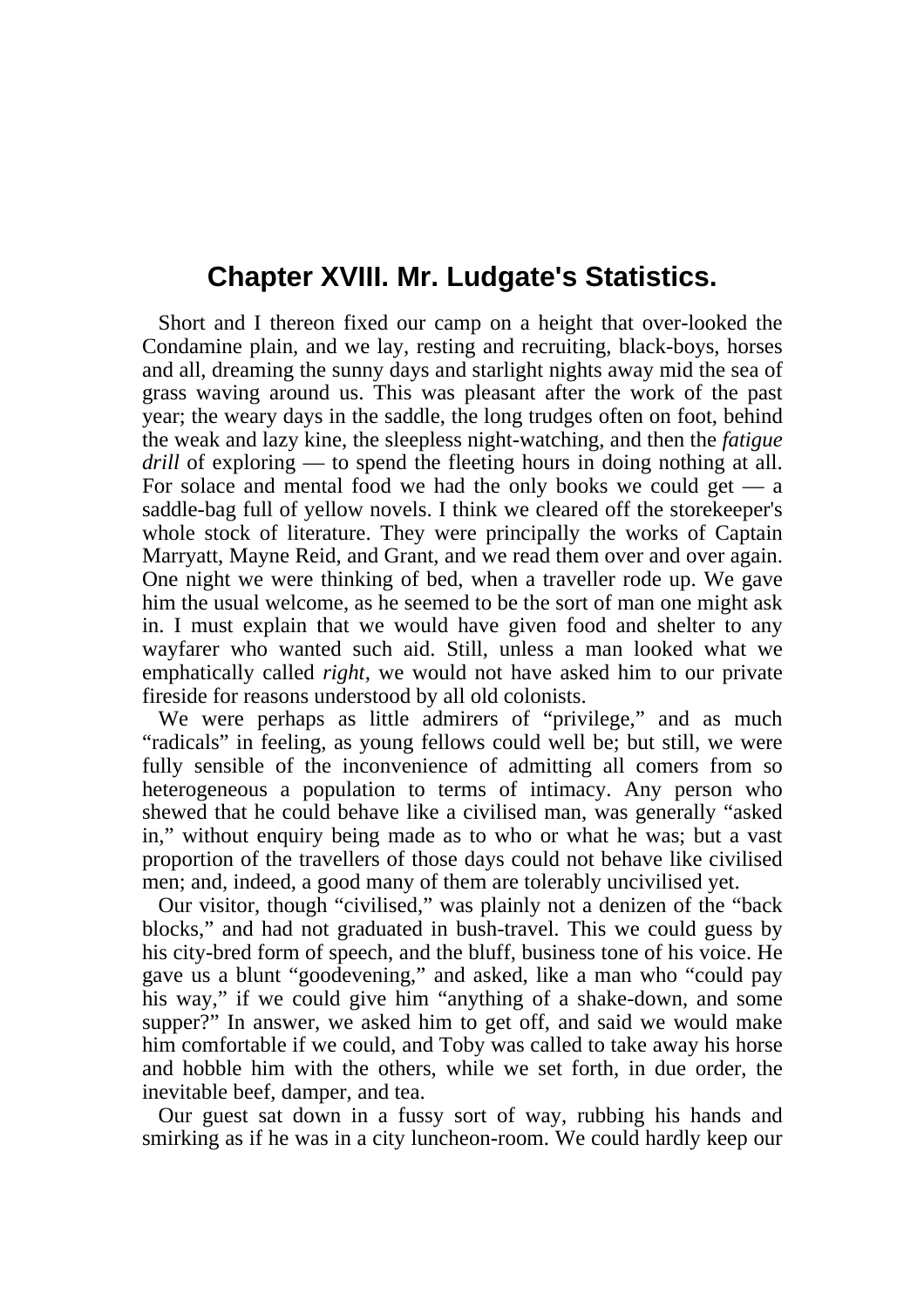gravity, and we half-expected him to call for beer or mustard.

 His remarks shewed that he was not sure into what sort of company he had got, but, apparently, he guessed that we were either sly-grog sellers, or horse-stealers; that we would, as a matter of course want money from him, and that, so far as a little coin went, he did not mind.

 Under the influence of this reflection, he obviously decided that he had better make the most of things; so, as he fed, he patronised us in a bluff, gruff John Bull style, very unlike the manner of up-country men of good stamp, and to us, very laughable.

 "By-the-bye," he said, as he finished his meal, "could you direct me to Short and Crawford's station?"

 "Short and Crawford," Bob remarked, "have no station as yet. We are Short and Crawford."

"What! You Short and Crawford, the large Northern squatters?"

 He spilled the tin mug of tea that he was raising to his lips, his eyes protruded in wonder, and his mouth remained open.

 "Well," I said, "I did not know that we were large squatters, but we are the only people answering to the name in these parts."

 "Oh, indeed! I really had no idea," and he became painfully ceremonious. His manner changed at once. He had been speaking to us exactly as a good-natured city Don would address a cabman or railwayporter, and now he demeaned himself as if he were meeting, for the first time, valued business correspondents. "I have a letter for you from Mr. Durham," and he proceeded to open up his valise. We grinned at each other, and thought his ways very absurd. Accustomed to the freemasonry of the bush, and to a less formal — and more natural — form of intercourse, we felt almost ashamed and angry at the artificial manner which he had put on.

 If either of us had come to a strange camp in the dark, we would simply have told who we were, and, in these days, we would have been invited, as a matter of course, to join the party at the fire. If we happened to drop on men of our own grade, we would have been sure of a cordial welcome. If the camp turned out to be occupied by carriers, stockmen, or even by characters at enmity with the law, the great Australian virtue of hospitality would still have befriended us.

 A confident, good-humoured address would, in ninety cases out of a hundred, lead to your being treated like a prince, would place you in the best seat, and give you the best of what was going, without money, or even thanks being expected. To ride forward, to dismount, and say, "my name is so-and-so, I'm going up the river;" the answer would be, "Will you come in? Glad to see you;" or it might possibly take the form of, "Right you are, mate — git off — just in time for a snack." In the last case, supposed to be a camp of stockmen or shearers, they might give you "mate" to start with, on the principle that all men are alike and equal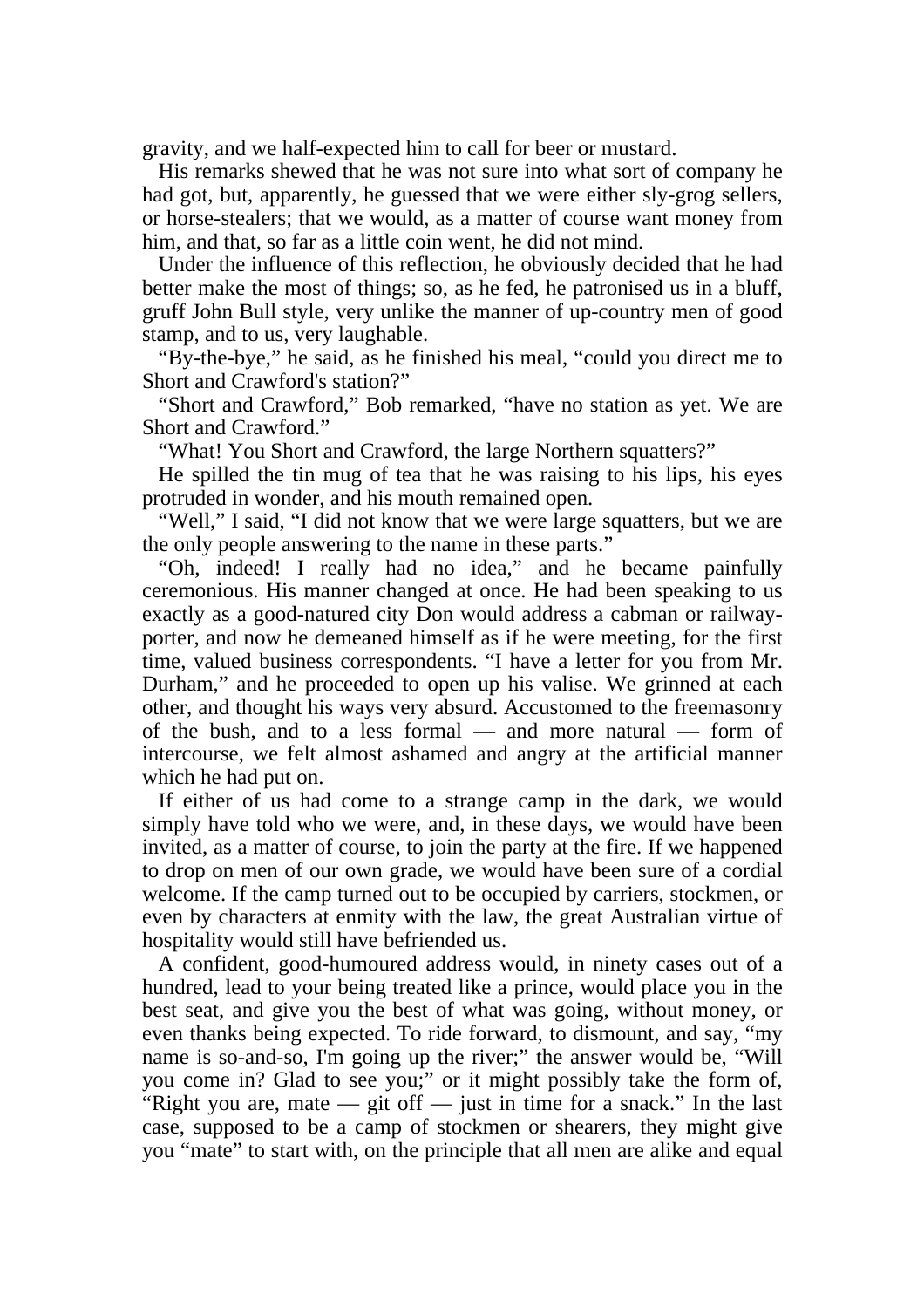in the dark; but, shortly, they would defer to you in conversation, and even give you "sir" now and then. In short, the great secret for travel, is to have one manner for all — courteous, good-humoured, confident, and out-spoken; and if you present yourself always under the well-founded conviction that you yourself are a gentleman, and that you are ready to treat others as such, as long as they deserve it, you will lose nothing, and gain much.

 This is by no means inconsistent with what I have said as to the risks of promiscuous hospitality.

 You must be jealous to keep your own private nest tidy, and if a gang of loud, rough fellows want quarters, you must exercise the office of seneschal with decision, and give them their proper places below the salt.

 But our guest, as I have said, had not got into the ways of bush-land. He was a little dumpy man, with a big straw hat on that nearly covered him, and as his trousers were short, and worked half-way up to his knees in riding, he did not give one the inpression of a gallant cavalier. The letter which he handed to us from our friend Durham, merely acknowledged receipt of our communication as to the run offered to him, promised to give the matter immediate attention, and introduced to us the bearer — a gentleman entering into station investments — Mr. Ludgate. We soon found that he was a character of a peculiar stamp. Though he had so much the style of the traditional new-chum about him, we found that he displayed a marvellous power of conversation, and that he had acquired an immense knowledge of squatting matters — in a business aspect.

 He had spent all the time he had been in the Colony — which was something less than two years — in travelling over the squatting districts, and the information that he collected in these peregrinations was contained in a big black leather note book, which he pulled out when he entered upon this topic. He had, in his habits, hardly adapted himself at all to bush-life. Though an awkward horseman, and ludicrously out of place and helpless in the little vicissitudes of frontier-life and travel, still he stuck with a dogged persistence to the line he had marked out for himself, and entered on the career of a squatter with perfect confidence, being entirely guided in his course by the statistics of station matters which he had laboriously compiled. Probably, no one in the Northern Districts, then, or since, knew so much of the business records of stations, and nobody certainly knew less of the practical minutiae of pastoral life, usually learned under the name of "Colonial experience." The more we saw of him, we knew not which to wonder most at, the dogged persistence with which he worked out his own ideas, or his wrong-headed devotion to his statistical crotchets. With more adaptability, and wider grasp of mind he would have been an able man. As it was, he never gave one the impression of being more than an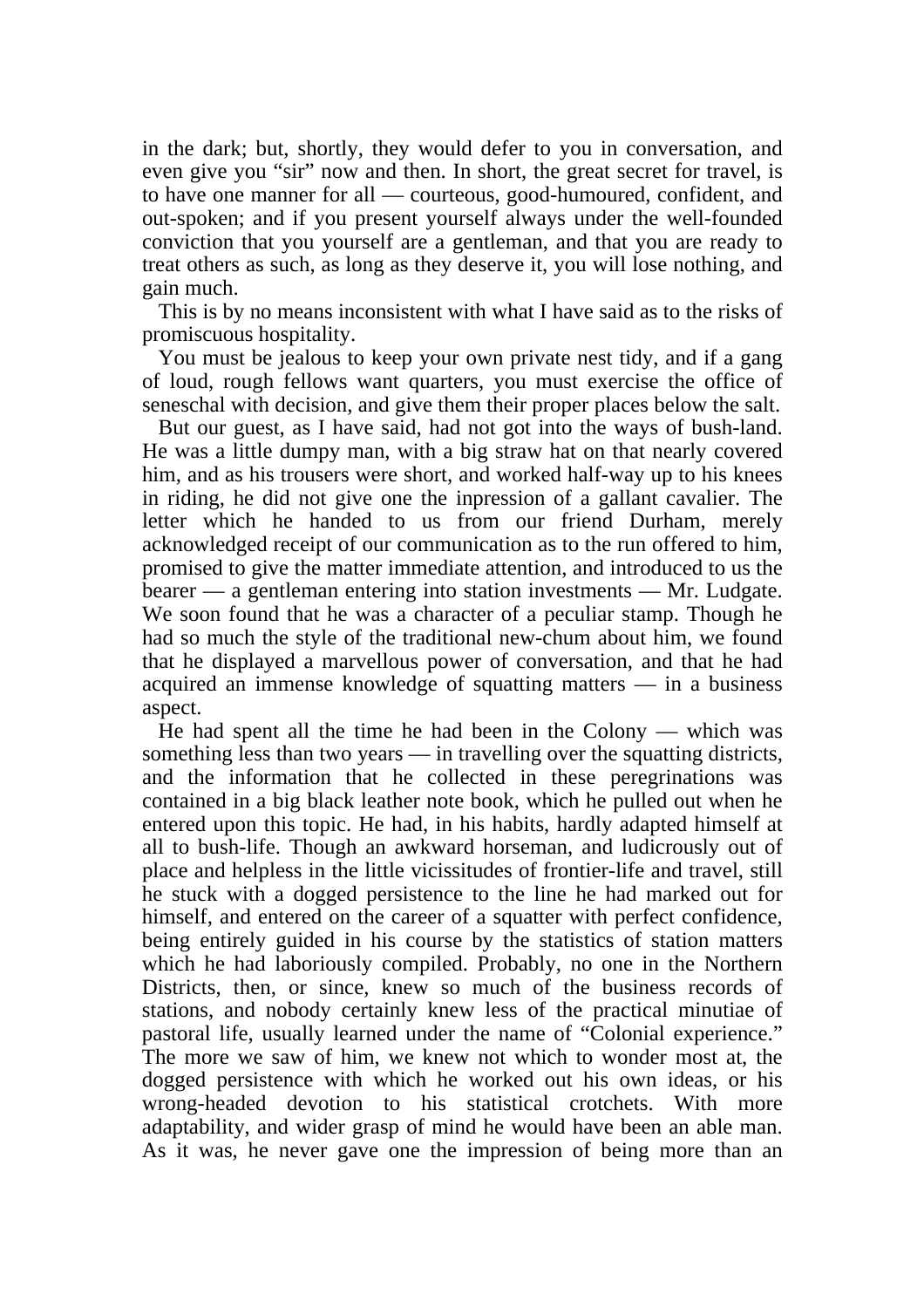eccentric, obstinate Londoner.

 Having waited till our letter was read, he proceeded, formally, to deliver himself of his intentions.

 "I am justified in stating," said Mr. Ludgate, "that we mean to enter largely into pastoral investments. Our capital, I may say, is practically unlimited, and I now propose to form a nucleus from which to extend our future operations. With this object in view, I have, under the best advice, bought eight blocks of country, on Samson's Creek, and I have four flocks of sheep going on that country, which are at present camped eight miles behind, in charge of my overseer, Mr. Pearse. I mention this in case you have stock in the neighbourhood, as I wish to be perfectly above-board."

 Being assured that we had no stock with us, he continued. "May I ask if the grass is good farther out?"

 We told him it was capital. "The season, I suppose, may be considered fairly good in this district? On the coast they are complaining of want of rain. May I ask if you have seen much of this climate?"

"No, we had been in the North only a few months."

 "Indeed, I make a rule of collecting all the practical information I can get. I don't know whether your experience of stock results will confirm my deductions. I have compiled data from some thirty-five stations between latitudes 30 and 25 degrees, and I make out that sheep pay 191/2 per cent. on capital invested through an average of seven seasons, and that cattle yield something less; but I find a difficulty in averaging the capability of runs to carry stock from year to year, and it is almost impossible to get any reliable figures as to increase and decrease. For instance, I asked Boggs and Nipper if they could oblige me with the result of their experience in figures — but Nipper is an extraordinary man. He stuck a plug of tobacco in his cheek, hitched up his breeches like a boatswain's mate, and said, "Look yeer, Mr. Ludgate — I don't bother with figures, but I know this is the best 'blooming' run in the country. Our lambings is always ninety-nine per cent, every year, and I have not seen a dead sheep for long, except one last winter that a dog killed; — so there now; what do you say to that? I can sell every twoyear-old-wether in Brisbane for twelve bob, and the wool is always at the top of the market. Talk about Mudgee! — why, I can lick them. Now, what's the good of my telling you a lie about it?

 "Ask any man in the North, and you'll larn that Boggs and me has made our pile, and that we're going to Kingland for the edication of our families. And you mark my words," with another chew and and another hitch, "you'll be a bloomin' fool if you don't buy us out. I'll allow you five pound for every bad acre you find on the run. For why, because we sold all the rubbish. We got a good cheque out of young Swallow, from Sydney, for 1,000 cattle and forty mile of scrub, and he'll make a fortune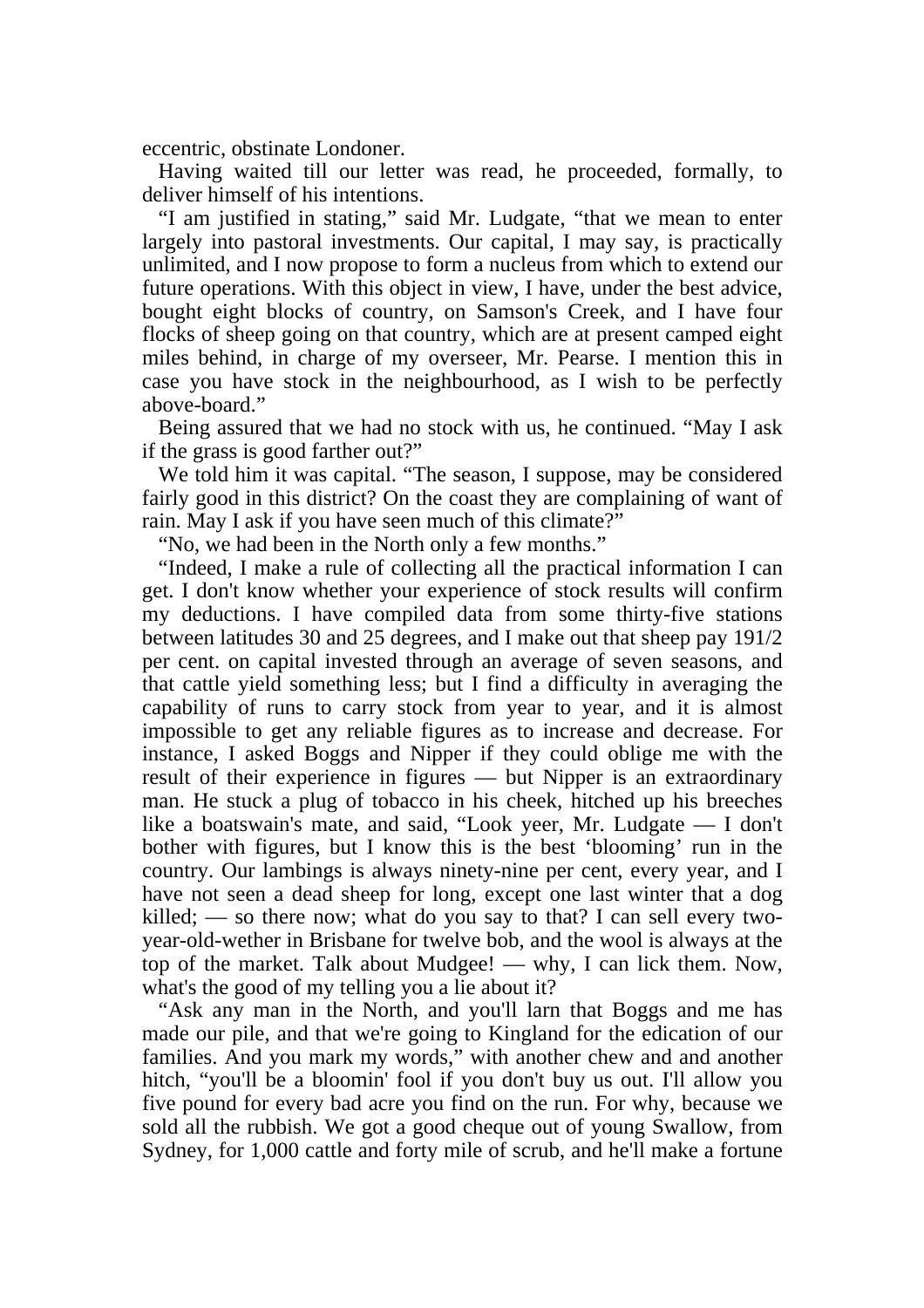when he manages to muster them." "Now, did he really expect me to believe him? I think this kind of thing is not only uncalled for, but positively unbusiness-like."

 It was all we could do to keep our countenances while we concurred in this mild condemnation. Boggs and Nipper were certainly unbusinesslike, and even 'more so,' and Short blurted out that they were 'lyre birds' of the most pronounced type.

We could not aid our guest with his statistical enquiries, but we assured him that the country was good, and we believed in it so much that we had taken up the whole watershed beyond Samson's Creek.

 "Indeed — ah then, we'll be neighbours, and I shall be glad to establish neighbourly relations — without prejudice, of course, to any interests which I have acquired through any purchase from Samson," he added.

 The little man was wide awake as to business bearings, and he was civil and cordial after the way of city folks, but his priggishness and his one-idea'd craze for statistical facts entertained us greatly, and we were thinking what a funny brisk mannikin of a squatter he would make, when he dispersed our surmisings on that score by remarking:

 "I shall see the sheep on the country with Pearse, and then I must get back to Sydney to attend to my correspondence and banking business."

"What; you're not going to live on your station then?"

 "Oh no, indeed! I wish I could. I have not leisure to lead a quiet bushlife. I am so much taken up with important matters. I send copies of all my correspondence to my partners. I am negotiating for three other stations, and I must watch the wool market, with a view to the disposal of the coming clip."

 "But," said Short, "don't you think a new station in outside country will need a good deal of looking after for a few years?'

 "Pearse is fully competent. He is a thoroughly practical man, a regularly-trained sheep-overseer, and I have broken him in to keep all his accounts in duplicate, and send me weekly abstracts of the count of the flocks, orders drawn, and rations consumed."

 "But, Mr. Ludgate, you must not forget the one inevitable risk in new country — the blacks."

 "My dear sir, I have here the report of the Police Department, with returns of the outrages by Aborigines for the last three years, and I find that we are, on Samson's Creek, quite outside of the area within which disturbances have taken place. These outrages, I can prove to you, are confined to certain localities, and never occur except from causes that cannot arise on a well-managed establishment. You see, I hold that all questions are best solved by the arithmetical method. Only let us have our facts tabulated, and the precise results to be looked for can be easily determined."

This made Short and me open the eyes of astonishment, and we both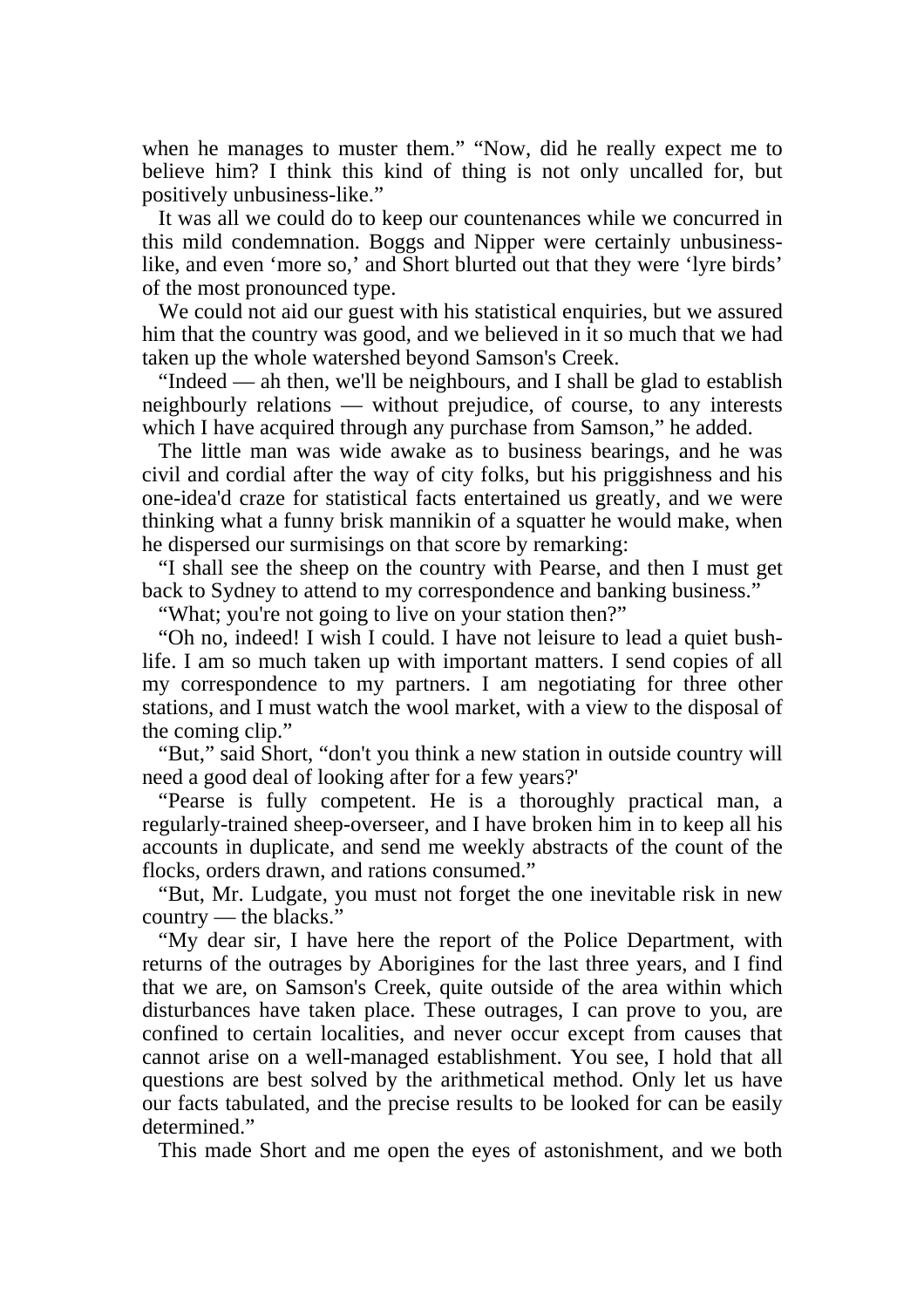pointed out plainly the fallacy of his reasoning. We told him that the occupation by stock of every new station — of every fresh valley — opened another page in the Aboriginal question. We shewed him that these seeming solitudes were claimed and jealously guarded by the wandering hunter race. We said that caution, justice in dealing, and humanity, certainly did influence the relations of the two races in the aggregate, but could not determine particular cases so as to prevent collisions, and that a sheep-overseer, however efficient he might be in that capacity, was generally not the sort of man to deal with the risks to which the undertaking would be exposed.

 "I cannot follow you," he answered. "I can look only at the business aspect of the question. If there is another point of view, I cannot see it. I make arrangements under the best advice, guided by carefullyascertained facts, and protected by a formal guarantee of indemnity. Moreover, I enter into certain contracts with the Government, and pay certain sums annually to the Treasury; and if these payments do not provide me with protection against the Aborigines, what are they for? If my interests and my hired men are to be exposed to danger, then Mr. Samson, who sold me the run and guaranteed quiet possession, and the Government, to whom I pay rent, are responsible for the consequences."

 "Mr. Ludgate," I remarked, "I don't think that is the precise state of the case. What guarantee Mr. Samson could give you, I cannot guess; but, for the rest, we all come out here, not by invitation of the Government, but positively without even the knowledge or sanction of any official, well knowing the risk, and with our lives in our hands. I am sure that the Survey Department never knew anything of the country that we have just taken up and called Strath-clyde, till we sent in our tenders, and we have, in reality, of our own free will, extended the area of the Colony by pushing out the frontier some twenty miles, without asking anybody's leave. We pay our rent and assessment, not as claiming thereby any special protection, but mainly that our squatting right may be made good as against any other squatter; and you, as standing in Samson's shoes, are precisely in a like position. The Government will likely, to a certain extent, afford us protection, but still that fact will not release us from the responsibility of our own actions. If we take out a party, and form a station which comes to grief, involving loss of life, we must blame our own want of precaution and forethought, and not the neglect of Government. Moreover, if you do make the authorities and the seller of the run 'responsible' as you say, what will that avail you if Pearse and his men are butchered, and your sheep eaten?"

 "But, my good sir, I bought the run under the distinct guarantee that there were no blacks upon it. Samson did not see one all the time he was out, and the evidence of his men confirmed his statement. What better proof can there be to convince me of the fact and of Samson's good faith?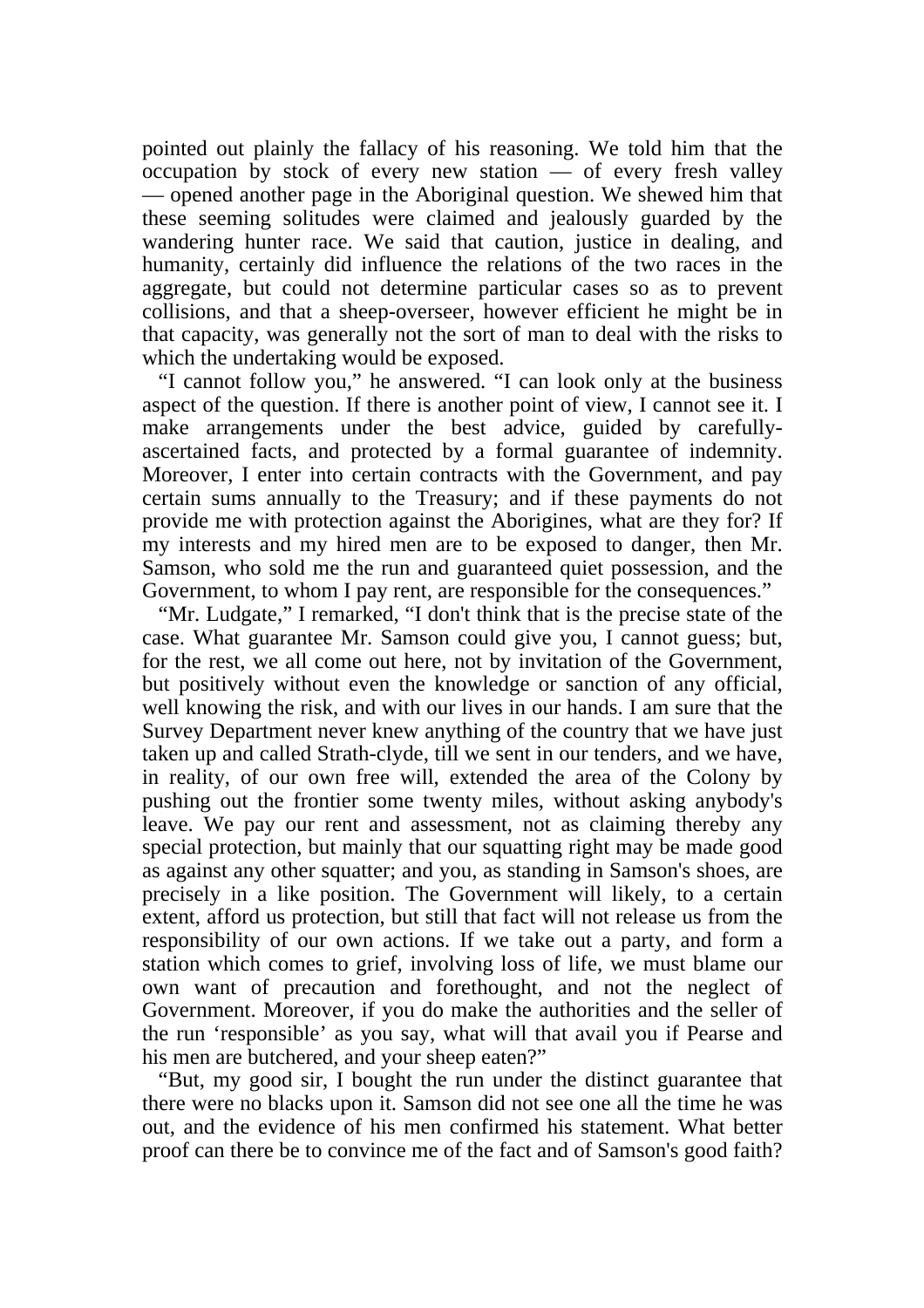What is the use of any business agreement if you cannot depend upon it? If I buy a lot of goods under contract, I do not cavil at them as not being up to description until I find that there has been misrepresentation, and I assume, as a mattter of course, that the country is as guaranteed."

 "But," continued I, with mischievous pertinacity, "what will your guarantee be worth if you find the blacks all round you some morning?"

"Then, I shall certainly make my claim upon the vendor of the run."

 There was a grotesque wrong-headedness, mingled with habitual business shrewdness in this. Ludgate was an honest, city-bred Englishman, but he could not grasp a subject in all its bearings. Clear headed in a microscopic way he was, and with confidence and doggedness enough to attempt the labours of Hercules, but he could not see, or rather would not look, beyond the narrow limits of his business training.

 "But," Short said, changing the subject, "you have surely someone with you besides your overseer — I mean someone you can depend upon besides the hired men?"

 "Oh, yes. Sharp sent me two young fellows, lately from home, to get colonial experience and make themselves useful, but I don't care about them. They are quite new-chums — Kennedy and Shewell."

 I jumped up. "What! Kennedy and Shewell. They are friends of ours. We saw them in Melbourne two years ago."

 "I daresay. They have been on the Dawson with me for some time, but Pearse says he can do nothing with them. He does not believe in *swells*. He would much rather have regular hired labour."

 "Well," said Short, "I don't know upon what experience Mr. Pearse founds his opinions, but you may depend upon it that two young fellows like these are much more likely to stick to you in any difficulties that may arise, than such hired men as are to be had in these parts. I have had no long experience of outside districts, but I have seen quite enough since I came up here to convince me that the ordinary hands on a station are generally useless in collisions with the blacks." And Short gave him an account of a recent night attack on a newly-formed coast station, on which occasion some twenty hired men rushed into the only building there was, bolting themselves in and smothering each other in fright. One of their mates was too late, and was speared outside the door; while their employer, his nephew, and two black boys fought the wild blacks and drove them off.

 "Well, Mr. Short, if there should prove to be any risk of a collision, I shall write for the police; but my proper business remedy for whatever may ensue is against Samson. As for Shewell and Kennedy, I am glad to hear that you know them. They seem decent young fellows, but I have no time to see much of them. Pearse says that they are not of the least use for shepherding or other work, and the men grumble at seeing them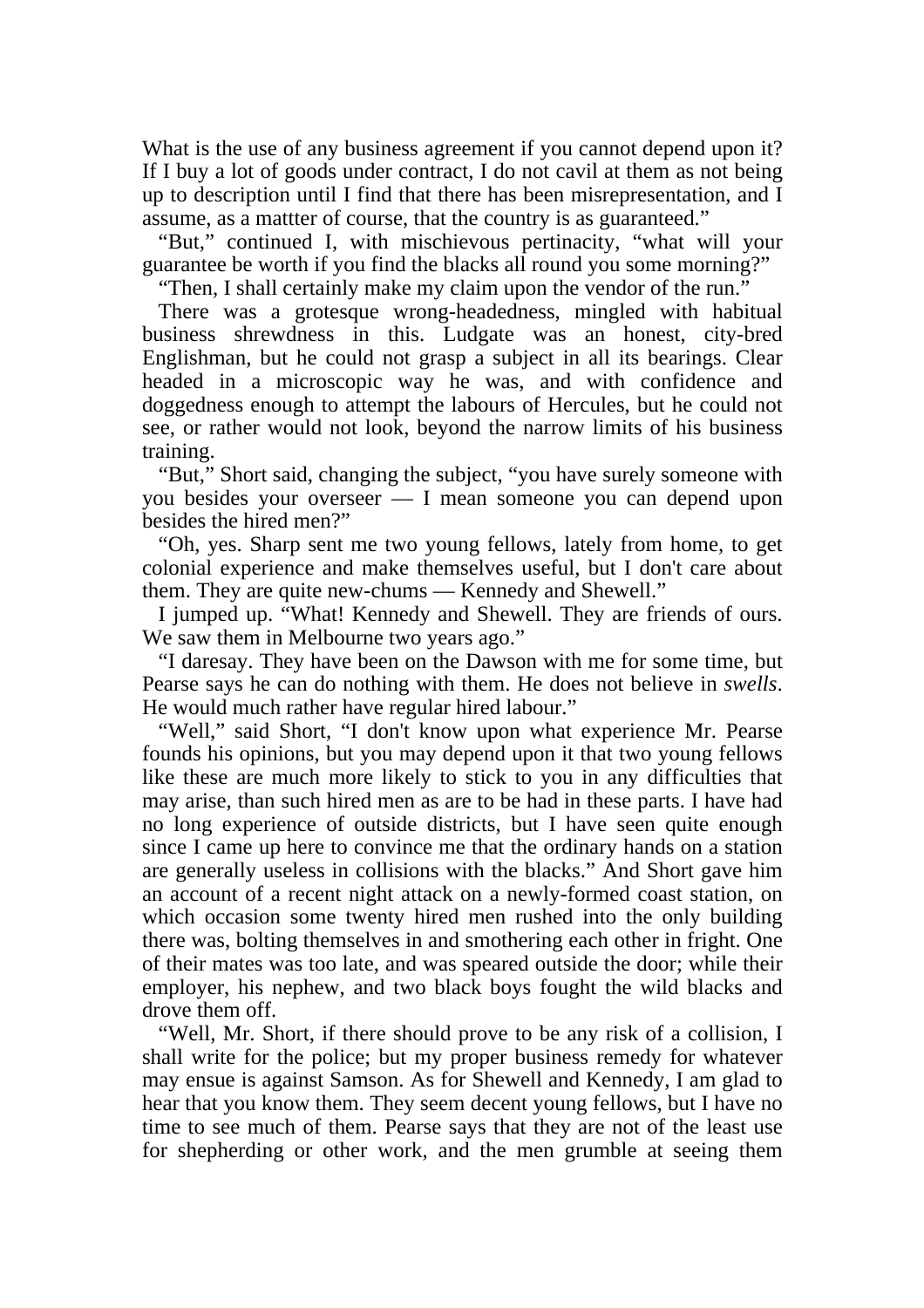differently treated from themselves. I'm sure I don't want them to stay with me if they have the least wish to go elsewhere. Two shepherds are talking of leaving, and Pearse says it's because the hands are jealous" — and thereon Mr. Ludgate sought his couch.

 Shortly after, lying in our open tent, I said, softly whispering, "What do you think of that, Bob?"

 "I think that Ludgate is a confounded little prig, and I believe that he'll make an infernal mess of it," said my candid partner.

 "I don't believe Shewell and Kennedy are such useless beggars as he makes out."

 "Don't you see that Ludgate has put them under the orders of this working overseer, who is evidently what these fellows call a 'master's man,'<sup>†</sup> that is, he is a sneak and toady to Ludgate, and being a coarseminded brute, you may be sure he is as disagreeable to the two young fellows as he dares, and rather countenances the men being impudent to to them. They, of course, being out of their proper position, avoid any intercourse in the camp, and such work as they do, is gone through without any heart. Probably they would have left Ludgate before now but they are tempted by the hope of change or adventure to go out to this new country. You may be sure that they will want to come to us, but we must give them no encouragement. Let them be clear of their present employment first before we listen to them, but in any case I don't see that we could be-friend them further than by making them welcome to our camp, and giving them the 'run of their teeth' for a bit."

 Short was right; it was all that could be said for the present; and I lay silently musing and wooing balmy rest.

 An open-air couch was always grateful to me. There is a solace in the hush and silence of bush-land, and in the waking moments of such nights, the images and reflections of the busy day pass across the mind with graphic distinctness. I felt this, and began to believe that there was nothing like lying on the grass and gazing up at the southern stars for giving a fellow a habit of thinking. These great solitudes around, and the vast star-specked empyrean above, seemed to me to prompt reflection and open up pages of thought other than those gathered either at the student's desk or the office ledger.

 Something like this came home to me when I compared our way of looking at things, with the cut-and-dry business nostrums which formed Mr. Ludgate's intellectual stock. On going over what the day had brought forth, a strong impression came over me that some new experiences, not unmixed with portent, were before us, but the anticipation of seeing Kennedy and Shewell soothed my sleep with pleasant imagery, and gave a rosy tinge to my waking moments.

Master's man — meaning a parasite.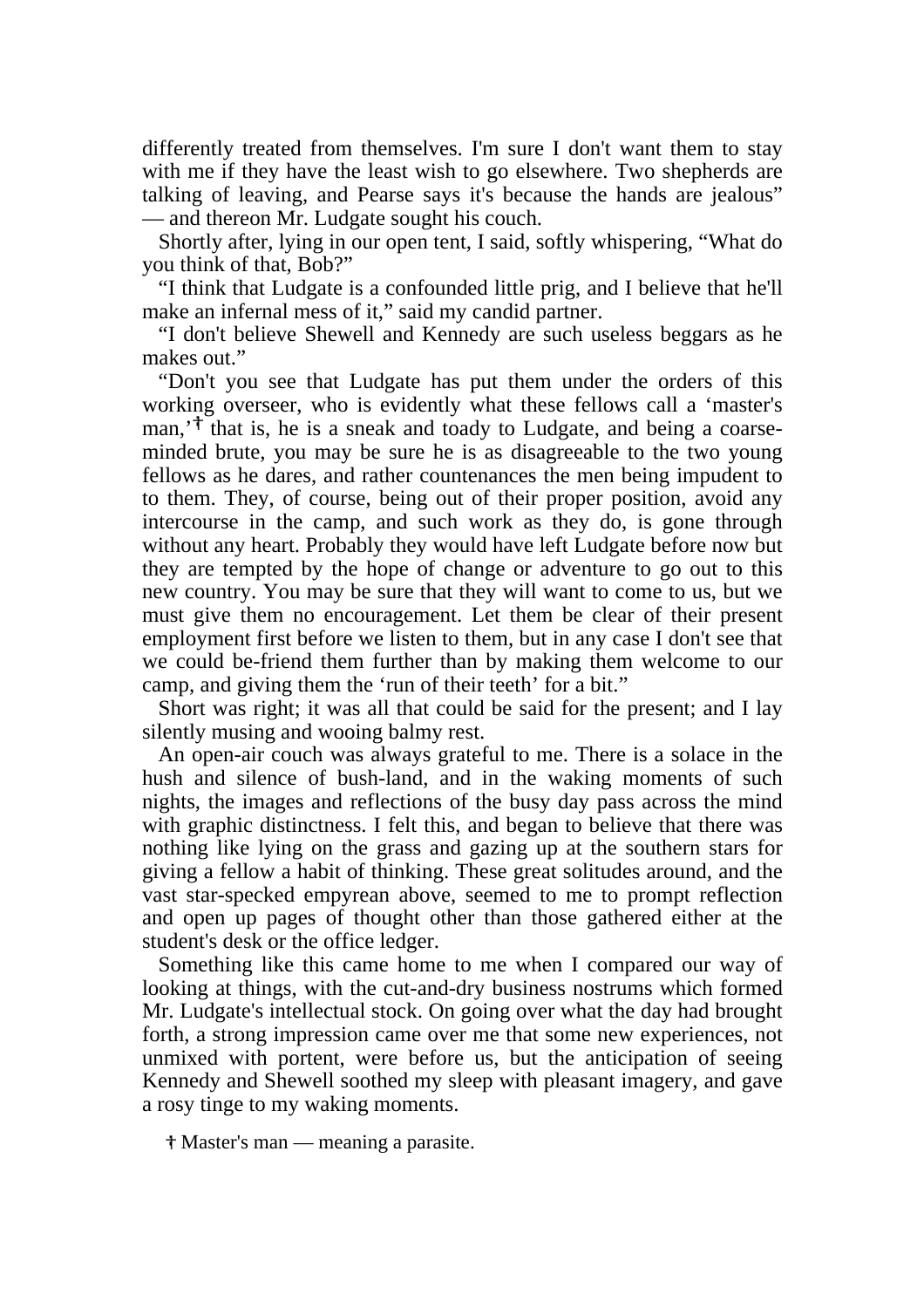## **Chapter XIX. Of Old Hands and Other Problems.**

 The next day, I remember, was a Sunday. It was in the glorious winter of these southern table lands under 25 degrees latitude, cool by night, bright and exhilarating by day. My friend Bob and I had settled down to another pleasant, lazy afternoon's reading, and Ludgate was busy writing up his statistics, when Toby, basking in the sun beside the black-boy's humpy<sup>†</sup> raised his head and ejaculated "Ki!" We looked, and there, a mile over the plain, appeared what must be Ludgate's cavalcade. The column of teams, sheep, bullocks, horses, and men "stretched many a rood," and all seemed to be driving on as if the "great enemy" was behind them. When they came nearer, we saw in advance, a red-faced man riding a stumpy-tailed chestnut cob, and he, we opined, was the redoubtable Pearse. He was turning round, raising his hand, and shouting to the drivers and shepherds, seemingly trying to moderate their speed, but his exhortations produced no effect. By-and-bye, observing our camp, he made straight for it, and Mr. Ludgate went out to meet him, and bid him take the sheep and teams wide of us, but before they could be stopped the Philistines were upon us. The leading man of the whip, faithful to the traditions of his kind, seeing the overseer stop beside the tents and fire, drove with the full force of ten bullocks close past us, and "*wae-ing up*" stopped, and with a volley of curses butt-ended the polers over the horns and eyes.

 The team following, blindly impelled by the dynamic instincts of working-bullocks, came on in the tracks of the first, and the driver barely managed, with a "*Come hither wae! Spot!* and a round-handed flogging of the off side leader, to clear the dray ahead; while on his near side he just escaped carrying away our tent. Seeing that for the first time, he opened his mouth as if he was going to swallow it, and demanded in stentorian tones "what the *rosy paradise* a tent was doing there?" The spare bullocks then, with bells jangling, trode through the midst of our little private demesne, trampling all before them, and at last the sheep, followed by the shepherds, both quite unconscious of where they were going, clattered, tramped, rushed, and crowded right over our private and sacred premises and belongings in spite of Binebbera and Toby, who belaboured them with sticks and pelted them with stones. As the last of the perverse brutes drew past, the shepherds and bullock drivers, after the manner of their kind, crowded round the fire without asking to whom it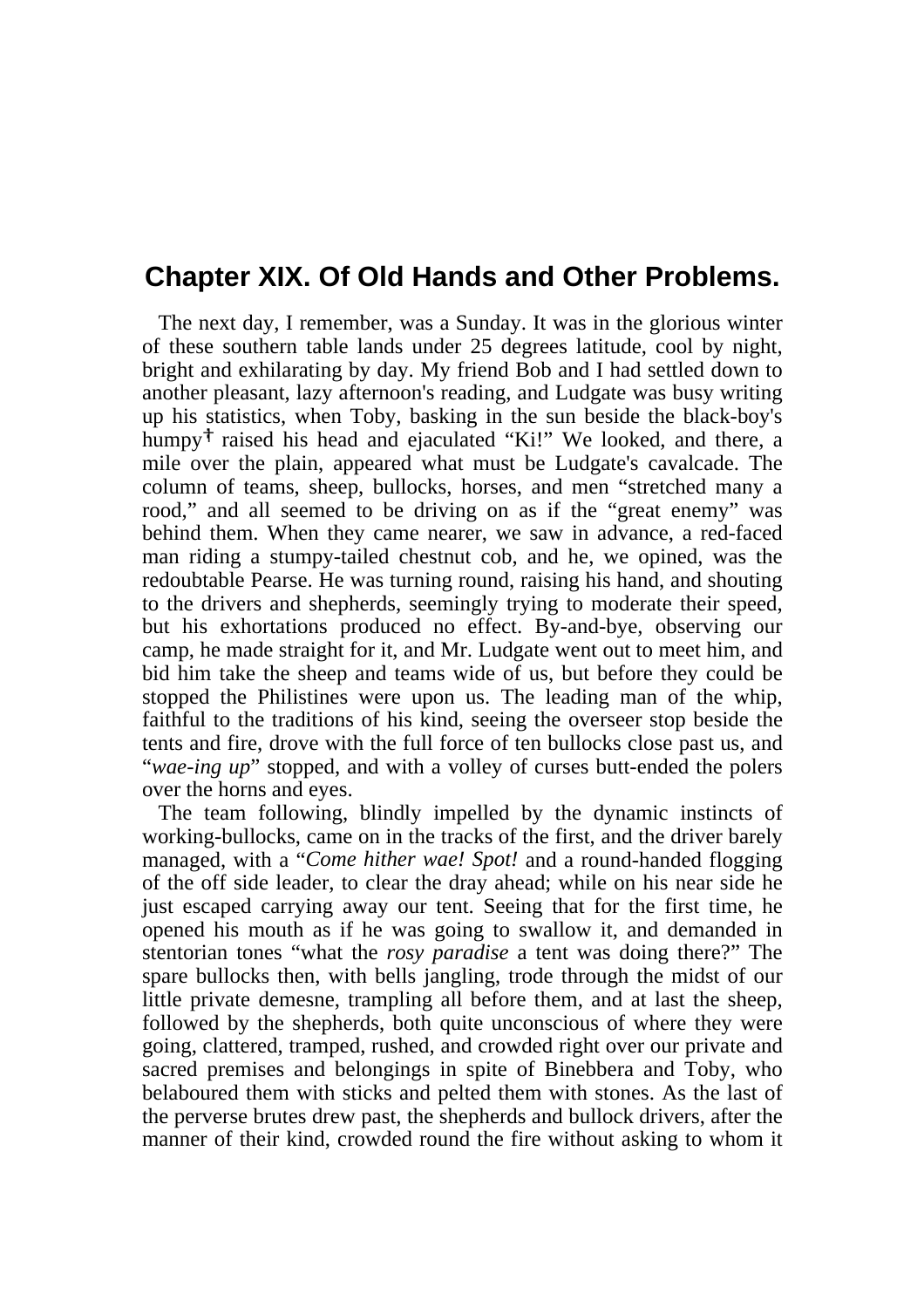belonged, or feeling in the least that they were intruding.

 Perhaps they did not see us. We were standing on one side, anxious to see the whole lot take themselves off. As they lighted their pipes, each man bellowed out a brag or a grievance and all spoke at once. They criticised their master and the overseer in the plainest terms, and then they discussed whose might be the camp they had got into, seemingly not caring whether they were over-heard or not.

 "And what's the game now, Jim?" said one ill-looking scoundrel. "I'm blessed if I think Pearse knows where he's taking us — or the "Cove" either for that matter."

 "Oh, him!" said a gentleman with a gait and a wriggle suggestive of the flogging days. "He's a hinnocent if ever there was one. As to where we're going, I'm *blooming* well sure by the lay of the country that we're getting near Melbourne — somewheres about the Mallee country where them niggers was always bad. — Blast me if I don't get my cheque from Pearse and stash it."

 "Jimmy Pearse: who's Jimmy Pearse! it beats all to see the likes of him an overseer. Why! I known him when he carried rations for Fred, the Garman, on the Sovereign River, when there was hardly a white man on the place. Jimmy, he was a sneaking wretch as could not stand up to a man; and Fred he wants me to take charge and be superintender, but I ups to him and says that it won't run it. 'Look here,' says I, 'if ye want your sheep to do, put white men after them and none of them Chinamen and furriners;' and Fred he didn't like it half, but he knowed too much to try the bounce with me."

 This contribution to the conversation was by a particularly mean looking man, with his face twisted to one side, and wearing a pair of moleskin trousers which presented a solid japanned surface of grease and dirt.

 In a few minutes, the gang, with their horned and hoofed charge, had left us in peace for the time, though they did not go farther than the foot of the ridge half a mile off, where they camped at our private bathingplace. However, we were glad to have them out of sight on any terms. I saw enough of Mr. Ludgate's men subsequently to be perfectly tired of them, and I must say, that, though by this time the Australian bush-hand was no stranger to me, I had never seen then, and indeed, never since fell in with such another lot of unmitigated rubbish in the guise of humanity. Some of them were able-bodied men, but all appeared to be utterly without any sense of reason, responsibility, or conscience. Almost the only individuals in the camp who seemed to be actuated by any promptings of duty or industry were a Chinese cook, and a stray Belgian barber. At first I used to wonder at finding so little sense, brain, or foresight in grown men. Accustomed in my boyhood to live among the peasantry of the West of Scotland, and used to their clear insight and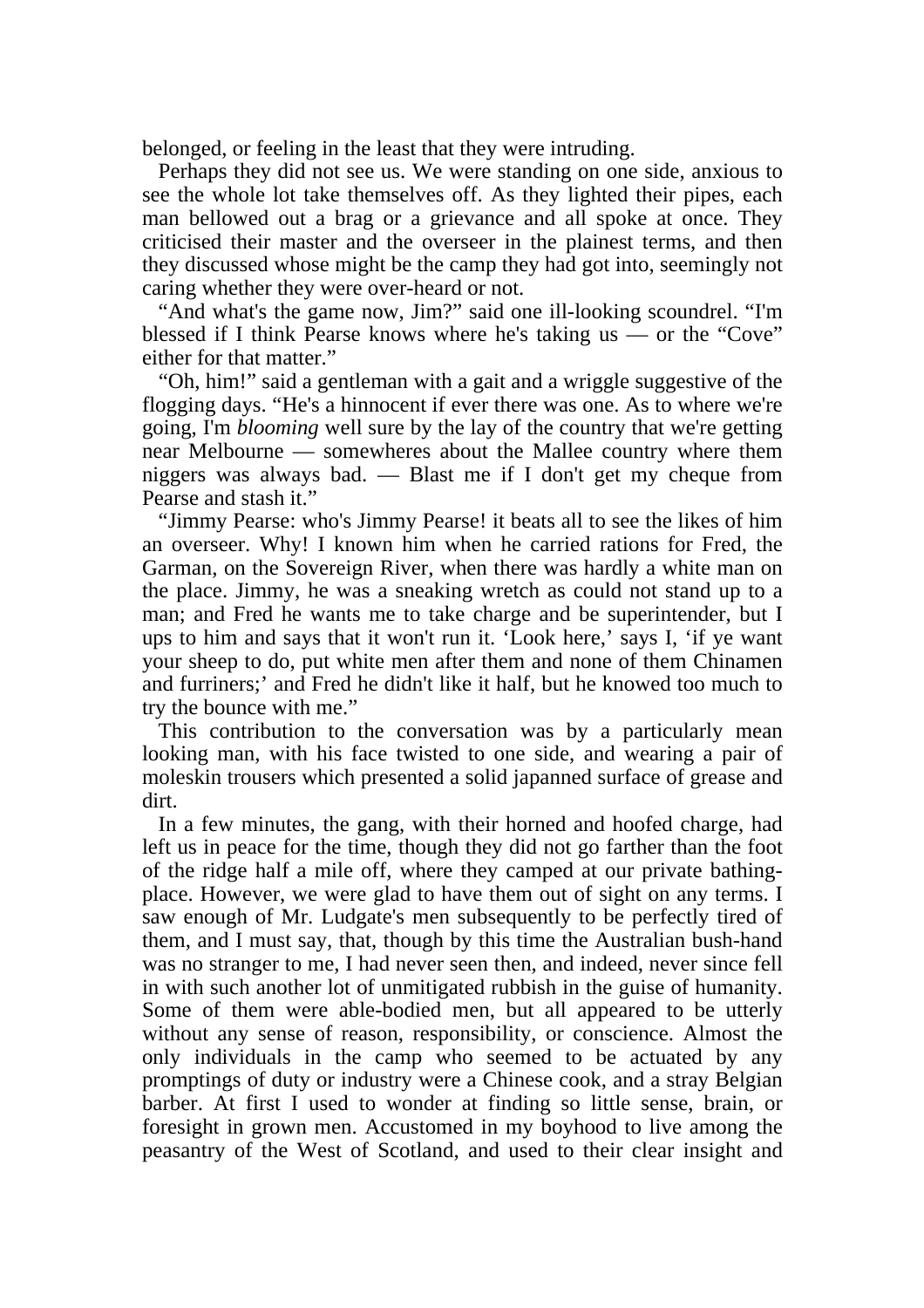kindly natures, the shallow, lying brag of these hounds disgusted me, and I was amazed when I learned that the ideal of cleverness and capacity held up by them, centred in the twopenny pint-pot tricks of shantykeepers, card-sharpers, and receivers of stolen goods. The heroes of that day were a couple of fellows who had managed to rob a bank by driving under the cellar, guided by the compass bearing. This robbery was, in the eyes of the camp, an intellectual achievement of the very highest order. As fulfilling their conception of a patriot, the deeds of "Bould Jack Donohue" were ever sung.

 It appeared that Jack was an escaped convict, who took the bush for a time, and was at length shot by the police. I never learned whether this Donohue of the early days, was akin to our old acquaintances at Rover's Flat.

 The conversation of the gang was most nauseous, unwholesome, and offensive, and it was generally pitched in so sonorous a key, that there was no escape from hearing it if you were within twenty yards. Their employer, whose chief fault towards them was, that he had patience with them at all, we could here them speak of, as if he were a half-witted creature, and they called him, among themselves, "Creeping Johnny." But, above all, these men were particularly distinguished by dirty habits. I never saw one of them wash. The loudly avowed belief was "that cold water took the strength out of a man." And yet the Sunday shave was a religious institution among them. Perhaps it was valuable as a fetish in linking them by even so frail a tie to human habits and observances. Along the chops of each you could trace, during the early part of the week, til covered by the accumulated accretion of dirt, the line of high water mark, shewing the limit reached by the soapsuds and razor at the Sunday ceremonial.

 It turned out that they had been in a ferment to reach their Sunday's camp, and they followed Pearse, driving their four-footed charge recklessly, and blindly rushing our quiet quarters, for they meant to spend the day  $-$  as was their practice  $-$  in cooking duff and other material for a feed, in the shaving ceremony, and in exchanging yarns, the lying records of their criminal lives. It was one satisfaction to be aware that not one-fourth of the foul deeds that they bragged of, had any foundation in reality.

 Such were some of the "old hands." They are now all but extinct, and though our modern Australian democracy is perverse in politics, and often uncouth and unreasonable to deal with, still, they are infinitely more like human beings than their predecessors

 As the ground cleared, we could see behind, a group of horses, and expecting to meet our friends, we walked towards them. There they were, much browned, and greatly rougher in the outward man than when they landed, but their faces told that they were the same jolly, kindly fellows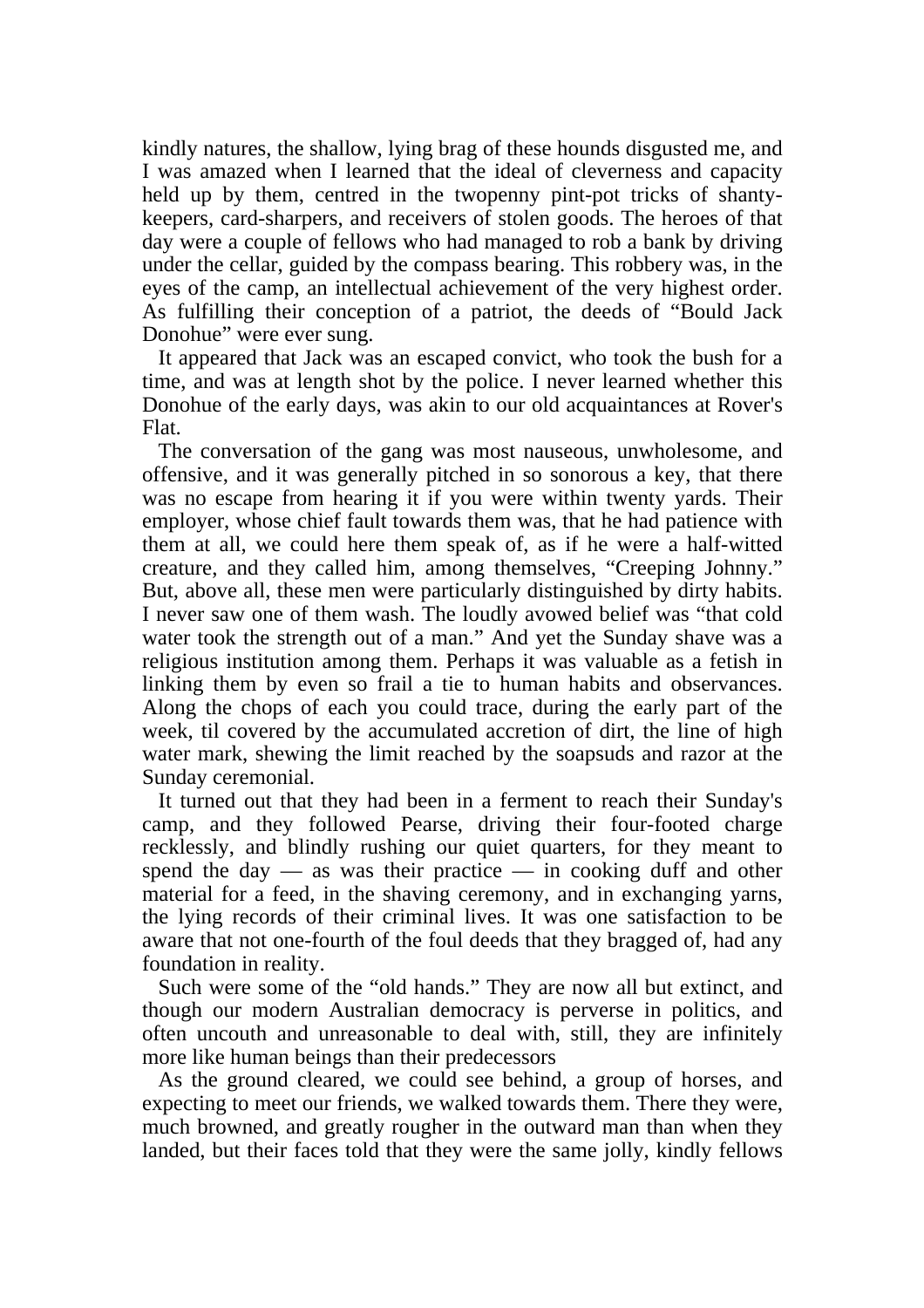as ever. One was driving a spring cart. The other was bringing on the mob of spare horses. Kennedy, when I accosted him, put on the same ghost-struck look as he did when I met him at Williamstown, and Shewell was ten minutes before he could stammer out his emphatic satisfaction. We went down with them to Ludgate's camp, and helped them to get their horses turned out, but, seeing that they had other work to do, we went up again to our own quarters, hoping to see them again in a few hours.

 In the evening, Toby brought us a written note from Ludgate, and in compliance with the request contained therein, we went down to see him. We found that he wanted to shew us the tenders and chart of his country on Samson's Creek.

 He was installed in a large tent, well lighted, with lots of books, papers, and office material about him. We pretended to be surprised at finding that Kennedy and Shewell were not with him, and asked for them. He said he supposed they were in their own tent, and it was quite plain that he habitually took no notice of them. Evidently, it had never occurred to him that he should treat them as companions, but, out of civility to us, he sent for them. Presently, we heard the following dialogue outside:

"Bill, lad, tell them young chaps the 'Cove' wants them."

"You be shot" said the Chinaman.

"I say, John, you run fetch him that two fellow jackeroo."

 "No savee. Plenty cookee-cookee — no timee lun about," replied John, from the Flowery Land.

 "You be saved — you blooming idolater," was something like the rejoinder made by the highly endowed Caucasian.

 Ludgate heard all this, for there was no attempt made by the speakers to modulate their voices. They did not care twopence for him, and no wonder. Pearse had impressed on him that the men were always on the edge of a strike, and that half of them would, for two pins, "hump their drums," and be off to the nearest township. Entirely engrossed with his pen-and-ink work, the employer never interfered or enforced his authority, and the overseer and the men equally did as they liked. Finding that his order was not to be obeyed, he went himself and brought our two friends, who seemed quite surprised at such attention being shewn them. It was the first time that they had the opportunity of any conversation, except with the working men. Ludgate began to get out his plans and papers, but some more of the "hands" had gathered close to the fire before the tent, without the slightest respect for their employer, or any regard for his or our convenience, and they were jawing, blowing, and lying with their customary assurance and fluency.

 Consequently, it was quite impossible for us inside the tent to hear each other speak, or to give attention to the documents we wished to examine. Pearse also thrust himself in with the excuse of seeking for instructions,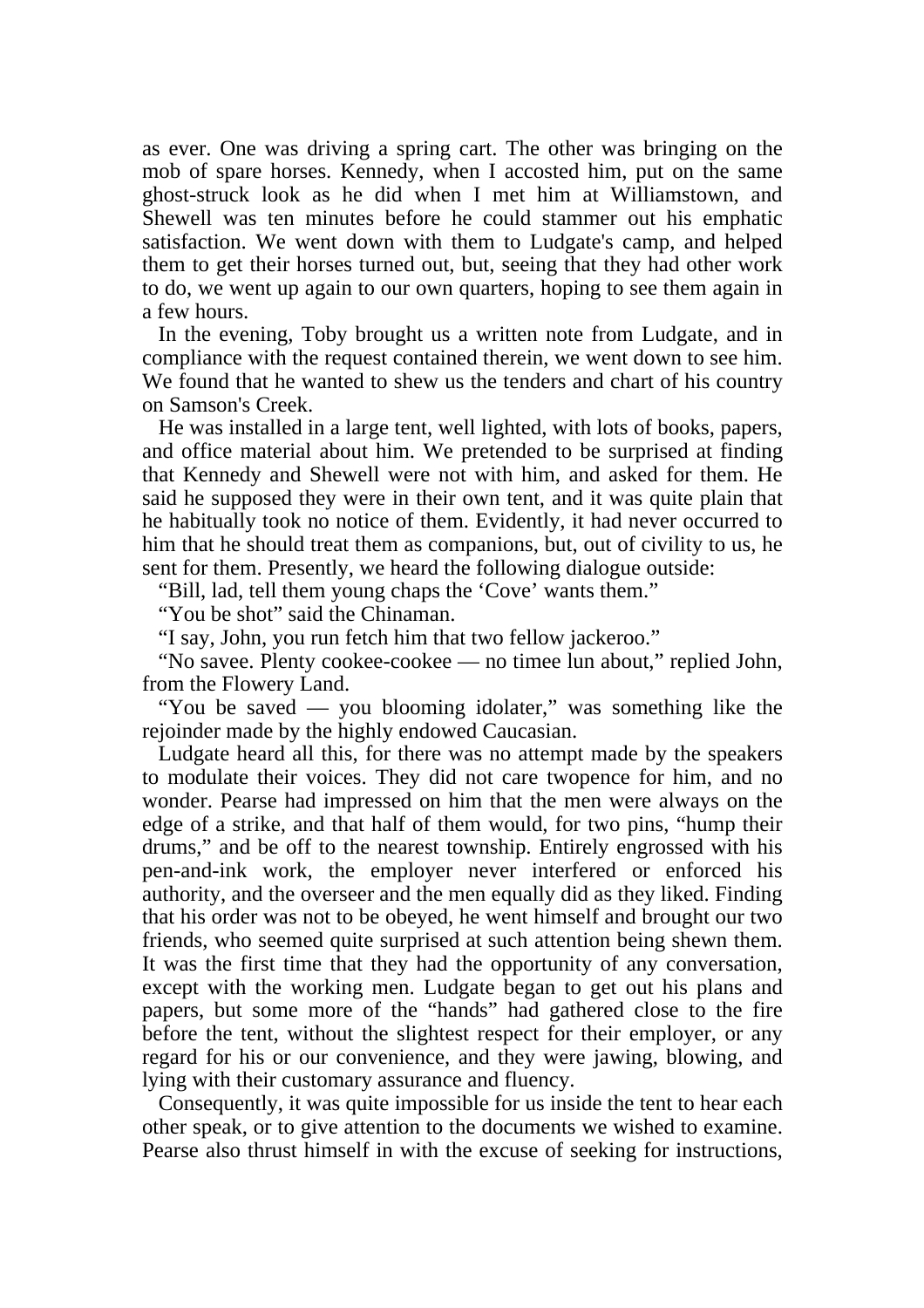his ears no doubt itching to hear what was going on. Short and I felt very much disgusted, and Ludgate too was so much annoyed that he asked Pearse if he could not induce the men to make less noise. The overseer said the men would not be interfered with, and if they left, where would the lambing be? Hereon his master ejaculated a muttered curse, and looked as if he did not like it. It is not pleasant to see a man look foolish in his own house, so as there was not the least chance of quiet and privacy there, I proposed that we should go up to our camp, where we could compare our own papers with Samson's, and where we would run no risk of interruption.

 On examining the charts and tenders side by side, it was plain that an understanding would be desirable in the interest of both parties, We tried to make Ludgate see where the hitch lay, but he had no distinct comprehension of the data on which the descriptions of his run were based. These purported, like all similar tenders, to follow water-sheds and other natural boundaries, but we pointed out to him that the identity of these boundaries with the red and blue lines marked on his chart had yet to be proved. Our friend could not see this, but appealed to the plan as if it represented an actual survey of well-defined property like fields and town lands, and he did not for a time see what we were driving at, when Short and I proceeded laboriously and critically to compare the respective documents and sketches, tender by tender, and block by block.

 The distances as measured by the pace of the horses corresponded tolerably well, and we identified the upper four blocks of Samson's Creek unmistakably, but when we tried to fit in block No. 5 on the west bank with our corresponding tender, an amazing discrepancy appeared. According to our notes and sketch the main range at this point came within a mile of the channel of the Creek; but by Samson's description, it ran back "five miles more or less towards a prominent precipitous range, including all tributaries and branch creeks debouching within the limits of five miles frontage," and, moreover, drawn upon the margin of the tender, for the surer identification, there appeared a characteristic pen and ink sketch of an isolated mountain. I stared hard at it. Though I did not recognise it at once, it looked so familiar to me, and it was no wonder that the outline was impressed on my memory for we had ridden round it, and within sight of it for some days; but seeing this prominent landmark described as being on the Samson's Creek country mystified me for a few minutes. I gazed into vacancy, racking my brains, while Short, in an excited way was turning over the pages of his note book, and tearing at his hair. Suddenly we both jumped up from the ground where we had been sprawling over the maps, and looked into each other's eyes. "Bob," I said, "it's the Hog-back range!" "Yes, and Samson has made the same mistake that we nearly dropped into." It turned out to be so. Samson, seeing the range standing out prominently some distance back from the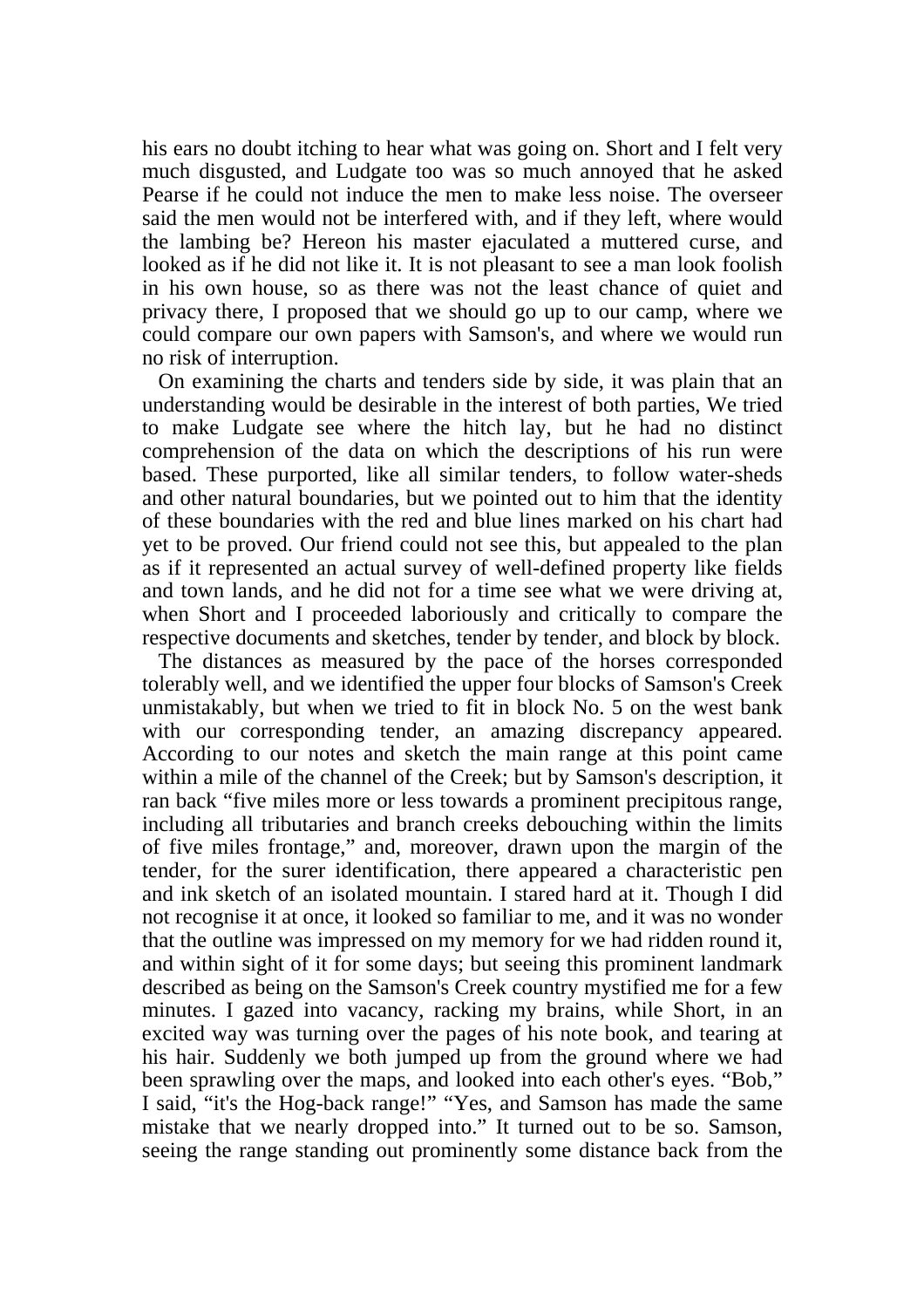water-course, and observing nothing like a barrier between, had assumed that it formed part of the natural boundary, and had framed his tender accordingly, without testing the fact as we had done by riding over the ground. Consequently, as his tender was drawn up so as to cover the space only within the basin of Samson's creek, when the boundary came to be ascertained, the right of the buyer would be reduced to a much small area of country than what was sold to him.

 Ludgate was hard to persuade that there was a flaw in his title, and even when the discrepancy was made plain, he was not disposed to admit that his right was prejudiced by Samson's mistake as to the water-shed. "He had bought by Samson's description, and the Hog-back range, identified unmistakeably, was clearly shown to be within the tract conveyed to him. The locality was beyond doubt. The question raised as to the watershed could hardly be held to be decided yet; and for that part it did not follow that it was essential."

 To this we rejoined that our tenders followed the watershed exactly, while Samson professed to do so, but deviated materially; and that the Commissioner of Crown Lands, when he came to report, would on the evidence, to a certainty, confirm our right. This was perplexing to Ludgate, but his business discernment shewed him clearly that the final decision must depend upon the correspondence of the watershed with the description in the tender. After reflection he agreed to abide by the boundary when proved by actual survey. In one respect he could protect himself against loss — in as much as the purchase money had not all passed to Samson yet, and he could retain an equivalent for short area — the extent in question was about twenty square miles or 13,000 acres.

 "Then it appears," he remarked, "that Samson sold me what he had not got to sell." "Not knowingly or intentionally," said Short. "He has fallen into a very natural mistake, and you would understand this if you went over the ground. Crawford and I were quite at a loss for some time, until we puzzled it out. By-the-bye would it not be the best thing you could do to look over the country before you take the sheep on? You should fix on a site for your station, look out for suitable water, and so on. Suppose we go, the lot of us? We have plenty of horses here that want riding, and we two will be idle for some months yet."

 In consequence of this, we started next day with Ludgate, and accompanied by Shewell and Kennedy, who begged hard that we would get them into the party. Pearse was to keep the stock on the plain in the meantime, and as there was both grass and water in abundance on the spot, he could hardly meet with any serious mischance, ass though he was.

 The further progress of Ludgate's enterprise caused us much uneasy reflection. It was not the party that we would like to face the taking up of new country with. The overseer might be well enough for carrying on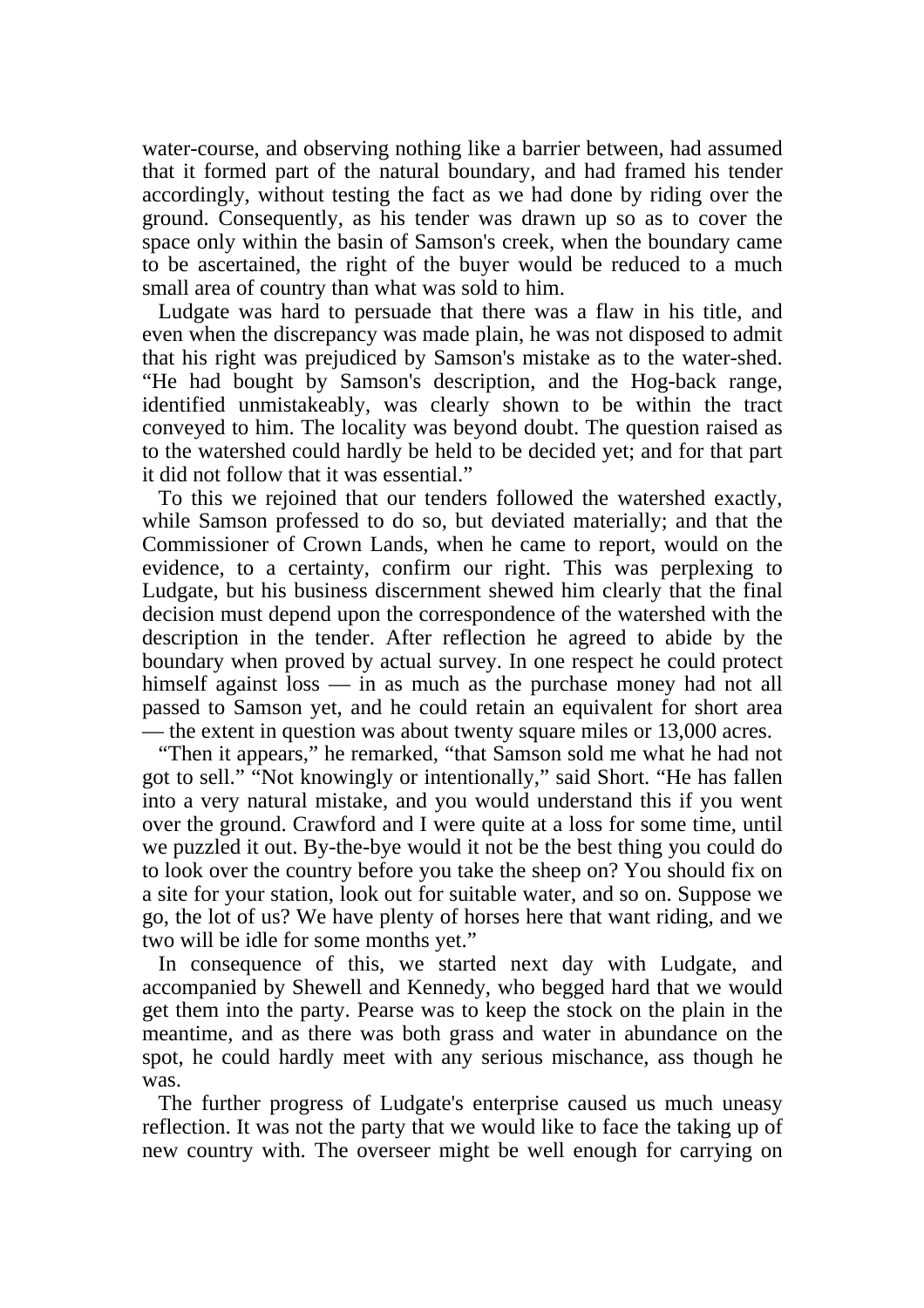routine work under a sharp manager. He could ride about the flocks, count sheep, look after rations, and run up huts and fencing, but he was quite without the thought or tact to foresee and direct in critical circumstances. Two-thirds of the hired men were likely to leave at any time under the influence of some caprice. Shewell and Kennedy having been made ciphers of, from being kept out of their proper position, had neither experience nor authority, and, including Ludgate himself, there was not in the camp a man of capacity and action fit for the job in prospect. And this could not be a matter of indifference to us. The occupation of a new run, cut off from the last formed Stations by some seventy miles of desert and jungle, was a critical step in pioneering, and our being preceded by such a gang of nondescripts as composed Ludgate's party, equally cowardly, braggart, and useless, as most of them were, and sure to be unjust and inhuman to the blacks if they got the chance, would be apt to affect our relations with the first inhabitants most injuriously. So, glad that Short's suggestion had been responded to so readily, we hailed the delay of a few weeks which our trip entailed, as a postponement of trouble, and we half hoped that further experience would open Ludgate's eyes to the difficulties ahead, and would lead him to delay his expedition, or make more suitable preparations for carrying it out. We expected to be about a fortnight away, four or five days going out, an equal time in the country, and the same coming back.

 On laying our heads together, Bob and I came to the conclusion that we might make our way lower down the river by a pass or gap, that would take us clear of both Bogg's and Raynard's stations. We could trust to the instinctive faculties of Binebbera and Toby to pick a feasible road through any tangle of scrub, rock, and ravine. Of course, we were not guilty of the absurdity of asking *them* if they could find a short cut. Your aboriginal is strictly conservative in his ideas, and having made a trail once, will follow it step by step ever after. So we simply started the way we wanted to go, and held on for the distant gap. Toby, less accustomed to the eccentricities of the Caucasian, stuck up at Bogg's and Nipper's track, and yelled, "Here road!" But Binebbera, more used to our ways, told him to "come on and not make a fool of himself — that all white men were mad — they could not help it — and that he had better keep with the flour, beef, and tobacco, as these supplies would certainly go with us." At least, I assumed that this was the meaning of the speech delivered in mellifluous Wiradgery — the lingua franca of the western plains. The younger boy glared about him for a moment as if he unexpectedly found himself among lunatics; then he spurred his filly up beside his companion, "Min yango? Win'ye-layan? Ulla tchin-tchin bakoother!" Meaning, "what's up next? Where are you going? There's a big scrub right a head!" The two, however, presently warmed like hounds on the scent, and so true was their native-born bush craft, that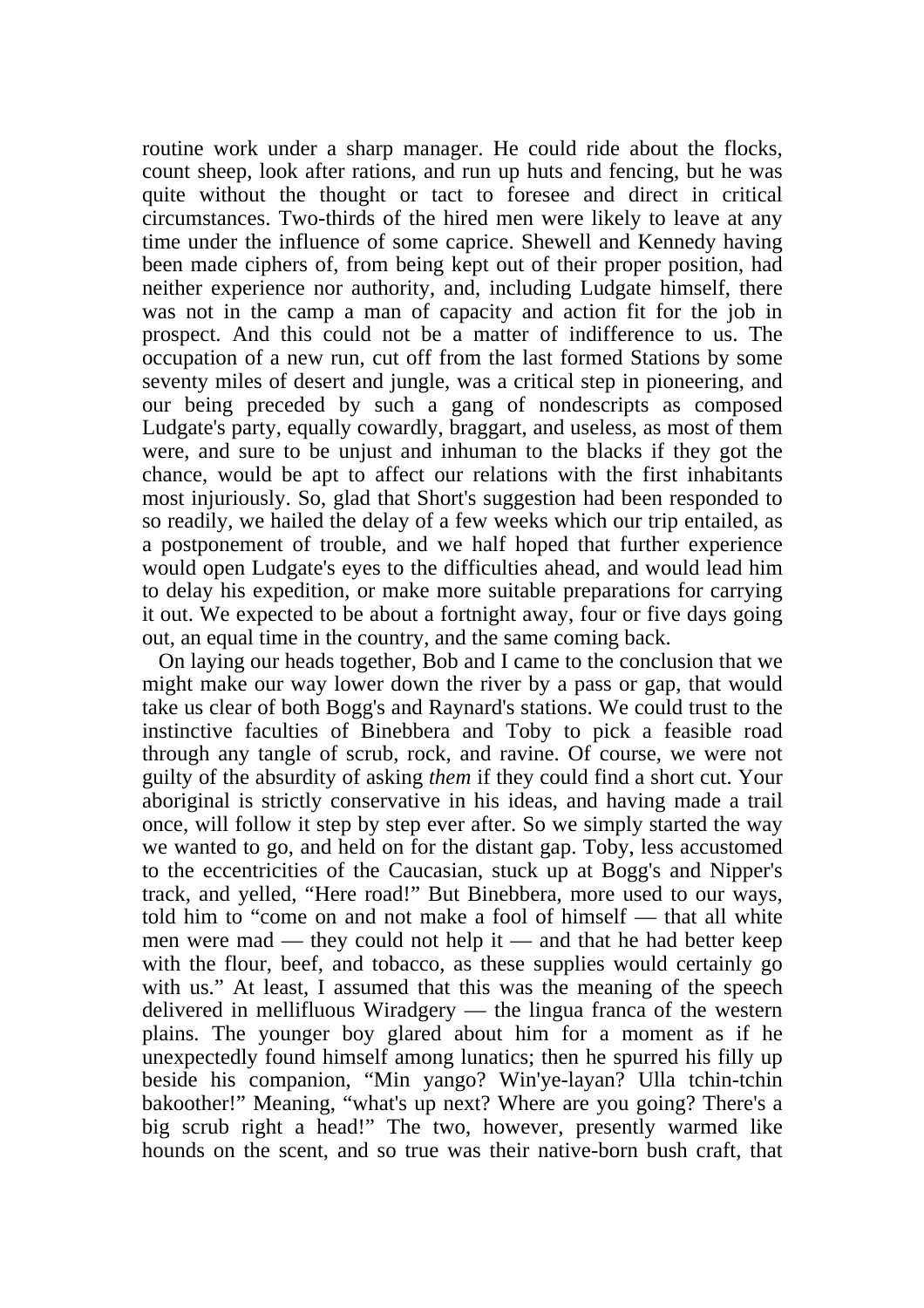they brought us without a check, on the fourth day, to the tree from the top of which the open downs of Samson's Creek had first been spied.

 But even the quickest travelling on horsback is apt to become dull with the sameness of the eternal waste, without cheerful companionship and incident, or, unless the traveller has an eye for the forest life, and reads and comprehends Nature as he moves along.

 On this occasion, the minor vicissitudes of the journey afforded us a good deal of occupation. Our companions, being inexperienced, needed looking after, and it fell entirely on us to see them duly under way, and the pack-horses properly loaded. When Ludgate began to feel at home in his saddle, his natural flow of conversation found vent. If he was versed in little outside of business topics, and if he was quite helpless in the emergencies of up-country life, still, his city rearing had endowed him with two valuable faculties — a great power of talk and unlimited selfconfidence. He had a habit of plagiarism, too, which exasperated Short, and amused me greatly. As soon as he had mastered, swallowed, and digested an idea, perhaps after we had hammered it into him with reiterated demonstration, he would deliver the same back to us in pompous bow-wow language, as if it were an original conception of his own. On this morning, he tried the dodge on to such an extent that, at length, he got all the talk to himself, and he lectured and held forth on statistics and stock management, till, irritated beyond endurance, Short let a yell out of him, shook up his horse, and dashed at a gallop right over a boulder-strewn plain of black soil, ploughed with yawning cracks. Toby, in advance, roused by what he thought a "view hallo," drew his filly together, and glared with his coal-black eyes over the crest of the downs to see what was up. It happened that an old emu hen was roused from her eggs on a grassy knoll, by the strange sound, and she stalked, eight feet high, peering towards us, listening. Suddenly, she saw the horses, and swung round with the ludicrous shuffle these birds make when alarmed, and with her plumes shaking and dangling under her, strode along at a good fourteen miles an hour. Toby dashed away like a rocket, shouting the war-whoop of the Warro tribe, and the whole cavalcade was in a second stretched "ventre à terre." An emu makes a grand chase. The stately bird, striding straight over dale and down, and increasing her speed as she gathers way, far beyond what the apparent action would indicate, will put a good horse to his mettle. Many a time I have run them neck and neck in a chance encounter, but I never killed one for mere sport, and would not do so. I have eaten them, certainly, when on expeditions outside, but I have always disliked and regretted their wanton slaughter. They are such beautiful, picturesque objects, and being comparatively scarce, unlike the modern plague, the marsupial, they soon disappear after the country is stocked. On this occasion, Short and I, with our black imp, headed the field, and the three began to gain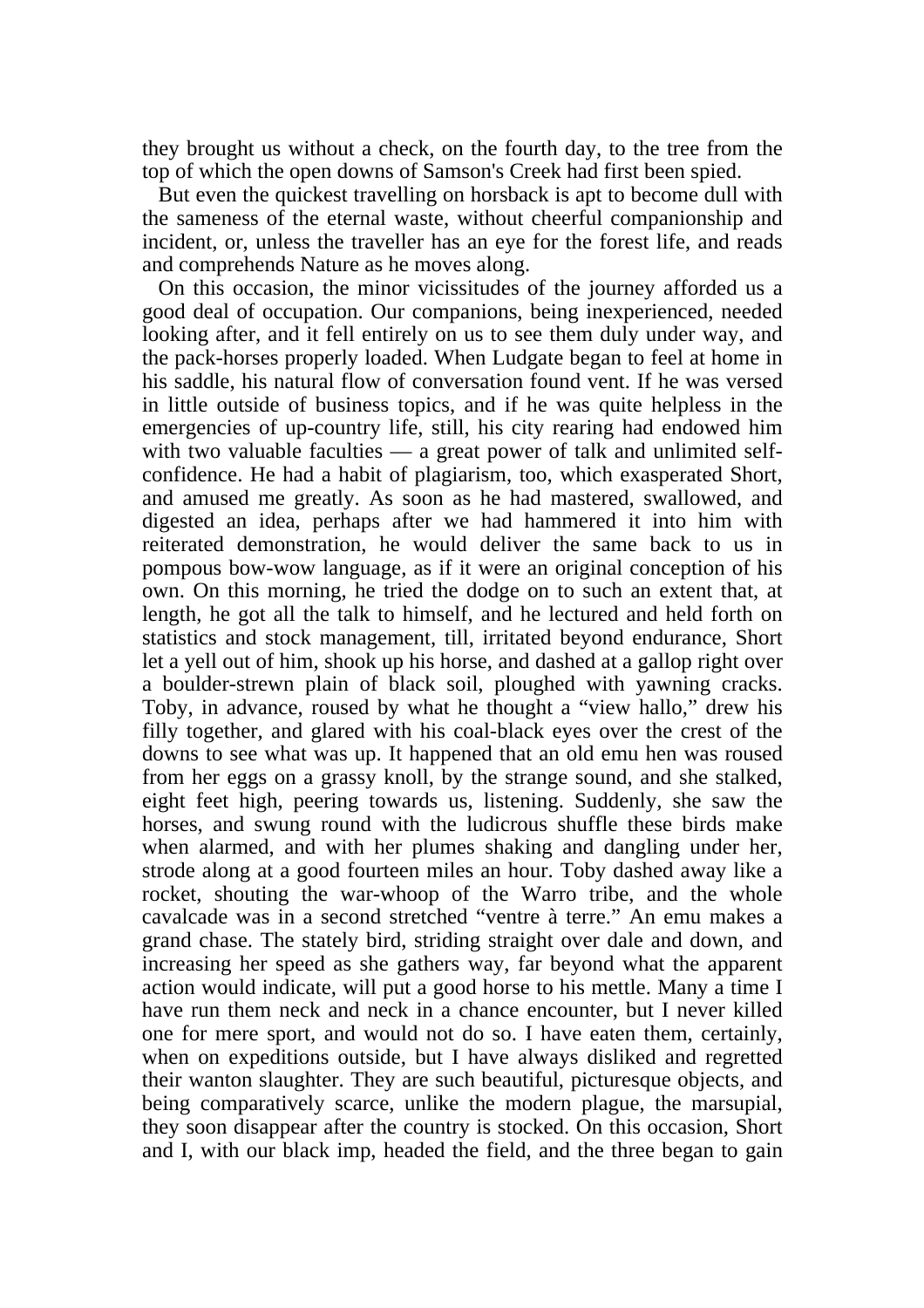on the old feathered dame after the burst of a mile, when she doubled cleverly on us under cover of some myall bushes, and ran right back in the channel of a dry watercourse before we saw where she had gone. Meantime, before we could pull up, the cavalcade was upon us. Ludgate, mounted on an old stock horse, called Staggering Dick, was enduring a species of equestrian purgatory. Dick had been selected for his use on account of his sense and steadiness. He could cut out cows and calves, or fat bullocks by himself. He could bring his rider back to the camp in any strange country, and you could ride him past a corroboree in full swing, or fire a rifle between his ears, so iron were his nerves. But though possessing all these high qualifications, he was not perfect. He got his name from a rolling, lurching gait that he had acquired, or inherited. His motion was easy enough at the walk or at a slow canter, but now the old brute had become excited. He tore at his bit, rolled from side to side, humped his back, and tossed, jerked, and rattled Mr. Ludgate so as to cause that gentleman to suspend his discourse suddenly, and try to appease and stop his ramping steed. But as the field was in full flight before him, Staggering Dick's courage was up, and whether the rider liked it or not, he was ready to face anything, whether "bank, bush, or scaur." Ludgate flying about in his saddle, the point of contact varying with the eccentricity of the motion, began to feel the woes of attrition, for no skin, flesh or bone would stand this kind of thing long.

 Now Dick would, for a second, stop dead, crouching at the edge of a chasm, and then he would clear it with a rebound that churned his rider's viscera and made his teeth chatter: anon he would take a black trap boulder, flying it like a brick, and the old "cuss" would vary his performance with a blundering stagger, his nose scraping the ground as if he would go head over heels; but he never fell, though the last feat brought his rider over his neck. Alongside him at racing pace went one of the pack-horses, galloping well with his ears laid back, and his wellfitted pack never shifting, and close behind came Shewell and Kennedy going much as their horses chose. Far to the left appeared Binebbera in pursuit of the other pack-horse. Cock Robin, a raw colt, irritated by the rattling of a hobble chain against a quart pot suspended at his croup, had gone to work bucking, had sent everything on him flying, and had broken away.

 At the first clink of the metal he simply, in the gaiety of his heart, gave a leap, and a kick or two; but feeling the surcingle tighten on and gall his brisket, set up his temper, so he lashed his tail tight between his hocks and began plunging with his head between his knees. This did not relieve him of the cause of irritation, so he proceeded to exhibit the equine *chef d'oeuvre*, the special accomplishment of the Australian horse. He sank his withers and raised his croup, till he took the shape of a grindstone; he began to squeal; he took sharp jerking jumps backwards — then from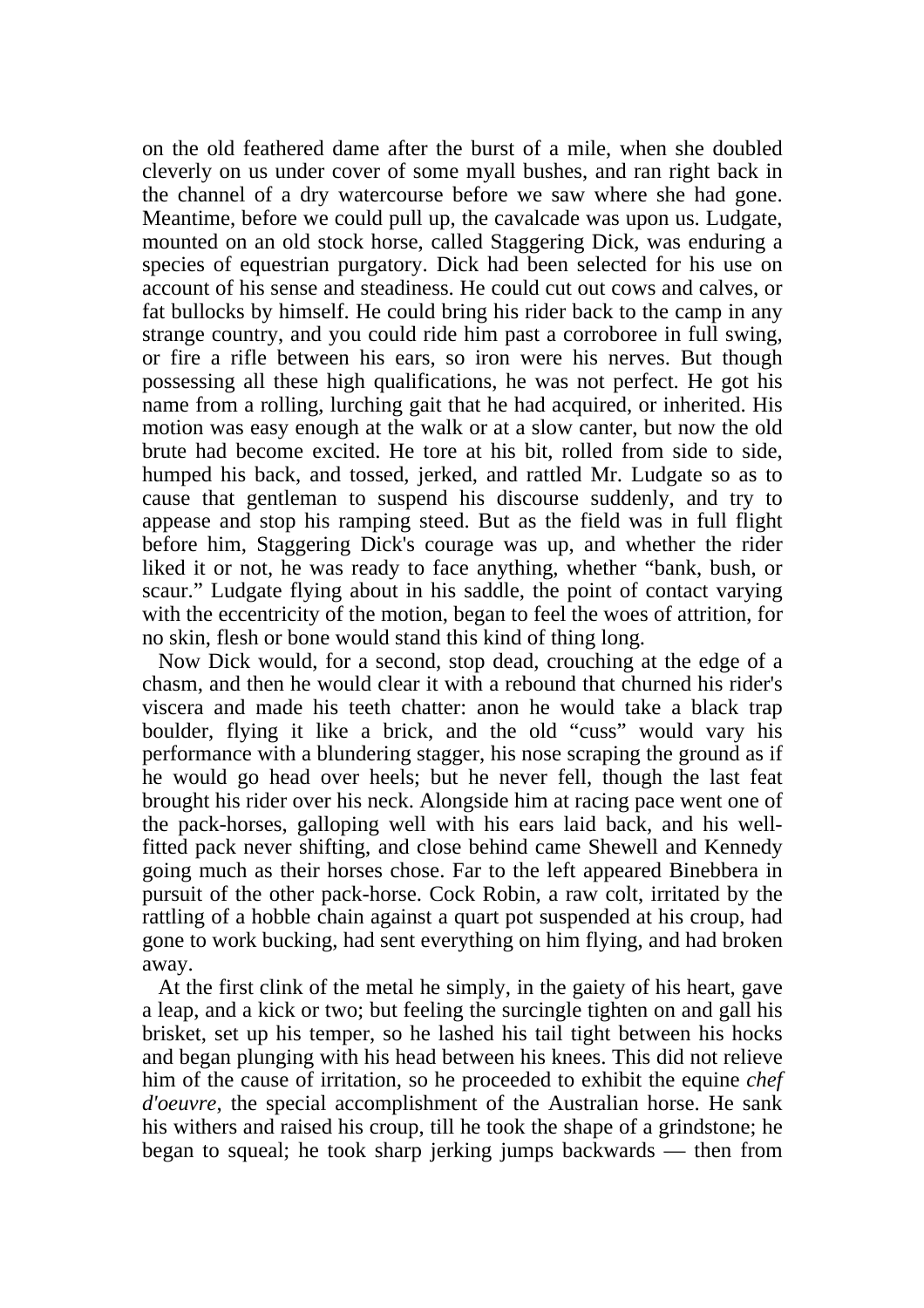side to side, then in a circle, going higher and higher every spring. A little of this exercise usually suffices, so in a few seconds the crupper snapped, saddle pack and all flew over his head, and Cock Robin, free as the wind, with head and tail erect, ramped over the desert wild. Since, I have heard hunting men at home express incredulity about this "buckjumping." I have seen *better* exhibitions than Cock Robin's. I once witnessed a screw-tailed New England horse buck himself clean out of saddle, girths, crupper and all without breaking strap or buckle. The extraordinary shape he got himself into, and the fiendish writhings and wrigglings that he achieved might explain it. Anyway, there it was. We stopped till the black-boys had secured the horse and pack. There was go great difficulty or delay, as the runaway, after a prance round, galloped back to his companions, and the pack with its contents was soon picked up and re-fitted.

 After this little episode Ludgate's conversation became a good deal subdued. The abrasions he had received predisposed him to melancholy, and indeed he was very *mum* and little disposed to converse for the best part of our journey through the desert tract.

Humpy — a diminutive shed or hut.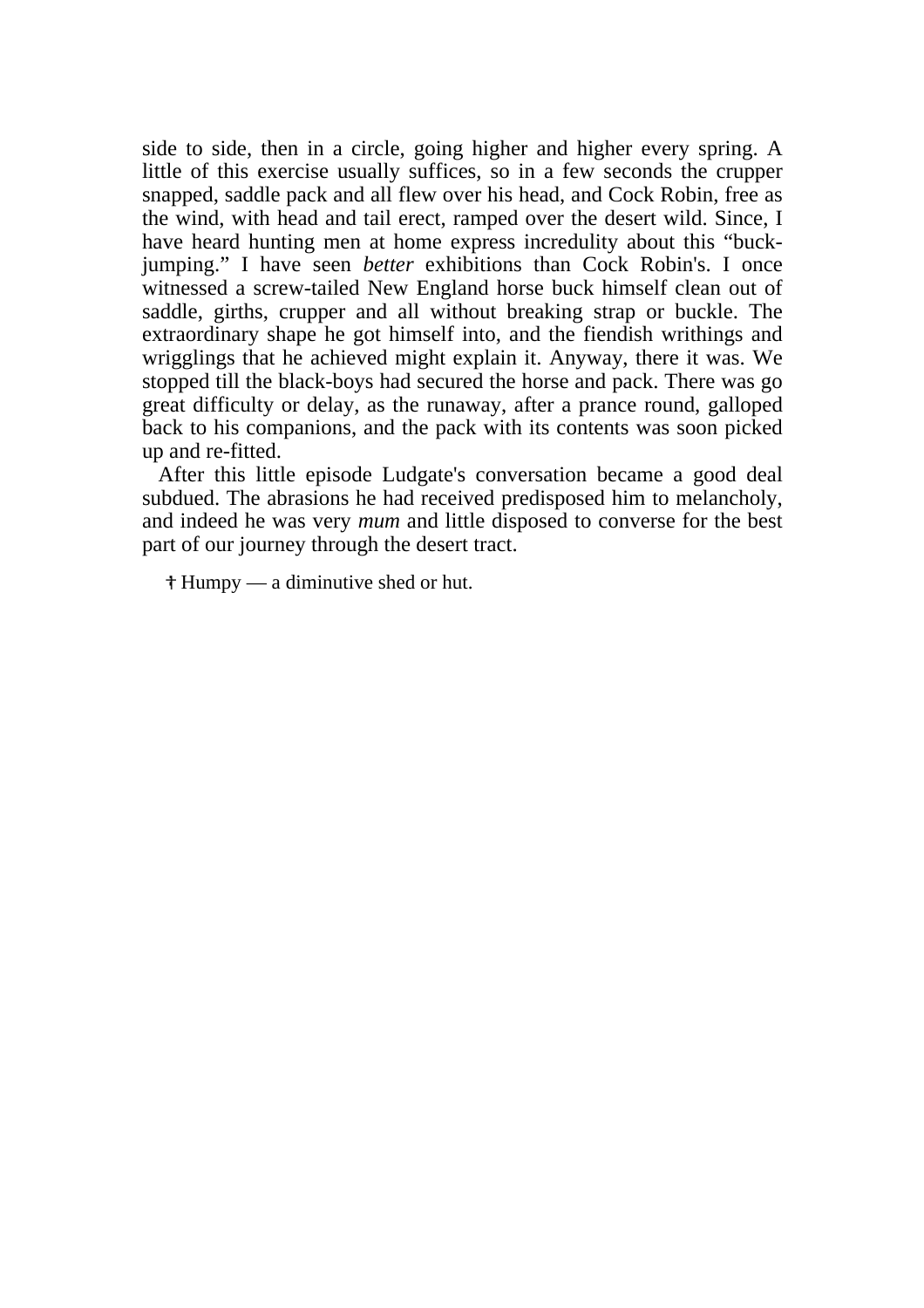## **Chapter XX. Bush Lore.**

 On the evening of the fourth day as we got on the dip to Samson's Creek, we found the whole country dim with smoke. Except a few green patches, all the grass was burned, and the black-boys became very uneasy. "I believe," said, Binebbera, "plenty black fellow all about." The reasons he gave had a colour of probability. He said he could see that it was not a chance fire, because the smoke looked as if it advanced with a wide front, exactly as if caused by a long line of gins carrying firesticks, and throwing these in the grass as they moved on! The tribe might have been hunting Samson's Creek for some weeks, and according to their custom, they would burn it before leaving, so as to have fresh grass for the game by the next rain.

 "They might be going some distance, or they might be only going to the next water. It was quite likely we might see something of them to-day or to-morrow."

 There was nothing surprising in this. It was one of the inevitable contingencies of taking up new country that we were sure to fall in with blacks sooner or later; for of course we were quite aware that when Samson told Ludgate there were no blacks on this creek, he was either deceiving him, or talking about what he was ignorant of. We had no wish to avoid meeting the tribe, as we felt that if got on friendly terms with them now, and gained their confidence, much danger and annoyance might be averted. At night we camped in a green gully shaded from observation, keeping our horses near, and watching in turns, and at dawn we started down our old track. There was no chance of grass for lambing on Samson's creek for two months; that much was certain. The surface was charred black, and as we rode lower down, the curtain of smoke kept rising and retreating before us till we got opposite the well remembered gap with our first tree marked S. C., opposite to Samson's block No. 5.

 Here the boys stopped in great excitement. "Plenty myall black fellow!" said Toby, throwing up his hands, opening and shutting his fingers, signifying decimals infinite. Binebbera sometimes spoke good English in order to show his superiority to the newly-caught indegène. "Toby is right, I believe." Ludgate had no belief in savages. Bush lore he thought little of, indeed he believed in little except what he read in the *The Times*. Moreover, he wanted his breakfast, and he was falling back on his self-satisfied statistical theories of life; so in a bluff and burly tone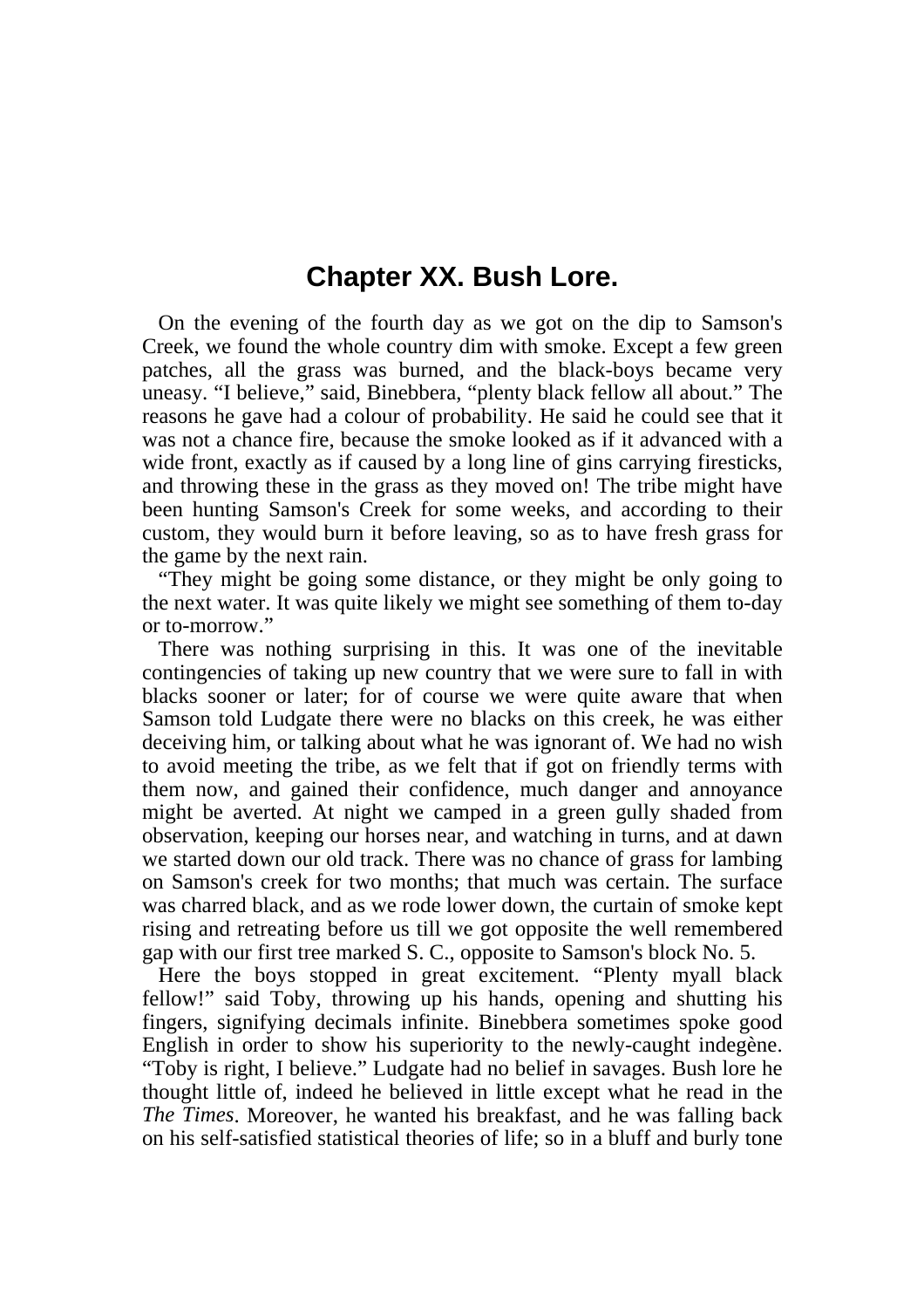he blurted out "What humbug!" Toby stared at him. He guessed what this little fat white man meant, and could not help thinking, that even for a white man, he must be a very ignorant person. To the boy, the signs of recent traffic on Samson's Creek were as plain as a string of cabs in George Street would be to a traffic inspector; but our city friend could perceive nothing unusual, and he did not see that anything could be proved by a little smoke and a few burned sticks.

 "Show him, Toby," said Binebbera with a condescending smile. The boy dismounted, and he first lifted up and held out for inspection some strips of bark burning at one end. These gave *him* much the same impression as finding a parasol on a road would give *you*. He then went on a few paces and pointed to a wisp of grass inserted in a notch fresh cut in a tree, and placed so as to point down the creek. This, to Toby, read like a four line telegram. It purported to give notice to all and sundry following, that the head quarters of the tribe were moving down the creek. "Ah, how did that get there?" said Ludgate. "Ki! baran-do-ei!" said Binebbera, "what for baal you read him blackfellow newspaper, Mr. Ludgate." There was more "sign" yet. Toby beckoned us to a muddy hollow, and there, plain enough, were the clearly imprinted foot marks of women and children following each other in scores. "Now, don't you see?" said Short, "you must not under-rate the bush lore of our guides. The men have kept along the hill most likely, and the women and children have spread across the low ground, burning the grass as they went. Here, where the creek narrows in, many of them have come together; perhaps to get a drink of water, and so they have left their tracks in the soft soil."

 We had started early, and we decided to have our breakfast here by the same clear rocky pool where we camped two months before. There was no occasion to hurry away, or alter our arrangements on account of the blacks. Most likely they had seen us by this time, and, if so, they would never doubt that we had seen their tracks; so to stop for an hour or two where we were would shew that we meant them no harm, and confidence might inspire confidence.

 As to the risk of their imagining mischief and trying to rush us, we were prepared. The spot where we camped was clear of cover for a hundred yards round, and our double-barrelled carbines were always close to our hands. While we sat eating and talking, we had suddenly telling evidence of the unseen presence of the aboriginals. A faint "cöoéé" behind was answered by one far ahead floating over our heads. It had an eerie feeling, this signal call, proving that these desolatelooking glades were fairly haunted by the wild race; and Ludgate, though a stout-hearted Englishman, jumped up and cocked his revolver. "Sit down, sit down," said I, laughing; "if they were coming on there would be no cöoéé." Something was coming, though, plainly, for the black-boys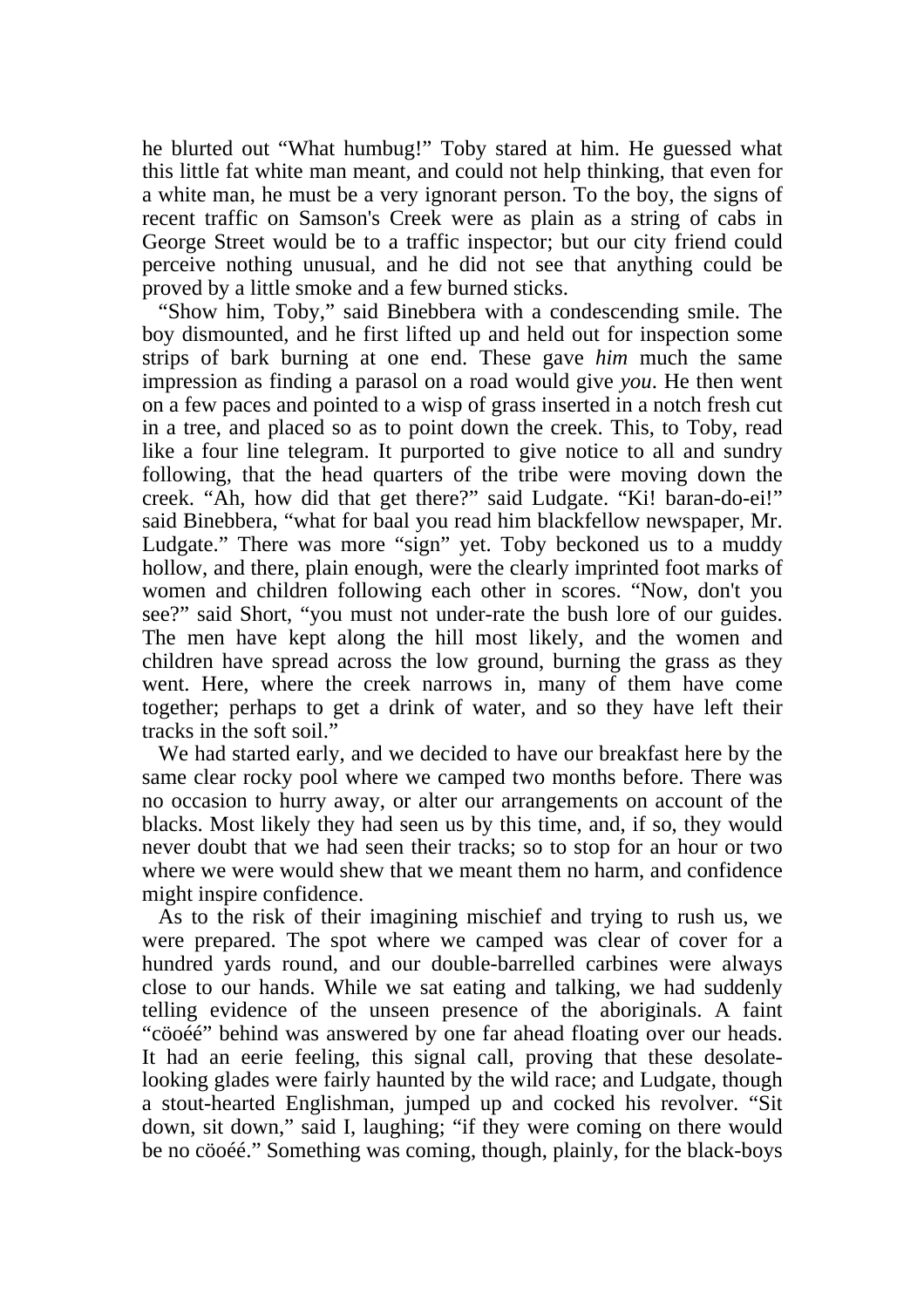kept gazing up the creek, and listening intently. In a few seconds a clatter of hoofs sounded faint. "Yarraman, I believe," said Toby. Another "cöoéé" from a stentorian pair of lungs shortly rang among the old iron bark trees, and a peal of laughter followed from an unmistakable English throat. "Ghindi! a gentleman coming!" said Binebbera, and our friend Durham alighted among us with a shout of welcome, and the clank and trampling of half-a-dozen steaming horses. He had written to us by Ludgate, whom he met a month ago at Brisbane, and after getting all his mustering over, it occurred to him that he had better come on and take a look at the new country himself. So he had reached our camp and run our track at a hard canter with his two attendants. One of these was a little black boy, called Tiger, smaller than Toby, rigged up something like an English groom, an awful little dandy: the other was a lithe, sinewy, keeneyed stockrider from his native table-land at the head of the Clarence, called Hardy. We have read many wise things about the Anglo-Saxon and Celt of the southern hemisphere in connection with the deterioration of race. We have heard a smart little imported haberdasher at the exhibition hold forth about the loss of "stamina," resulting from the dry atmosphere and hot sun of Australia, and we have received the verdicts of authorities across the seas to the effect that each succeeding race of the Austral-Briton is gravitating nearer and nearer to the kangaroo and the idiot; and I think, except one well argued magazine article by my friend Rolf Bolderwood, on the "Australian-born type," I never read a word on the other side. However, the future, and no distant future, will shew which is right. Meantime, our countrymen at home may safely admit that our sons, nephews, and cousins are fairish cricketers, and that some of our boatmen can handle their sculls. Well, this young stockrider was a pure bred Austral-New-Englander, having been reared on the granite table-land near Armidale, 3,000 feet above the sea, in latitude 30 degrees. He had been brought up by Durham, as cow-herd, post-boy, groom, and under-stockman, and he was now the most perfect specimen of a bushman I ever saw. He possessed all the instincts and faculties of the savage, or the wild animal, combined with the head-piece and distinctive qualities of the civilized race. His father had been a London butler, and his mother was a Highland woman, but his temperament and idiosyncracy were far more those native to the soil, the outcome of the bush life, the country and the climate, than such as he might have been expected to derive from either of his parents. In appearance he had nothing of the horny-handed toiler — the northern ploughman or mechanic. Tall, lithe, erect, the very model of a horseman, his whole equipment, from his simple, well-cut clothes to his trim, workmanlike saddle, looked fit, and he looked "to the manner born," He was like part of his horse, and his eye, quietly scanning us, seemed to take in the whole party, and the situation at once. Durham in telling of his journey,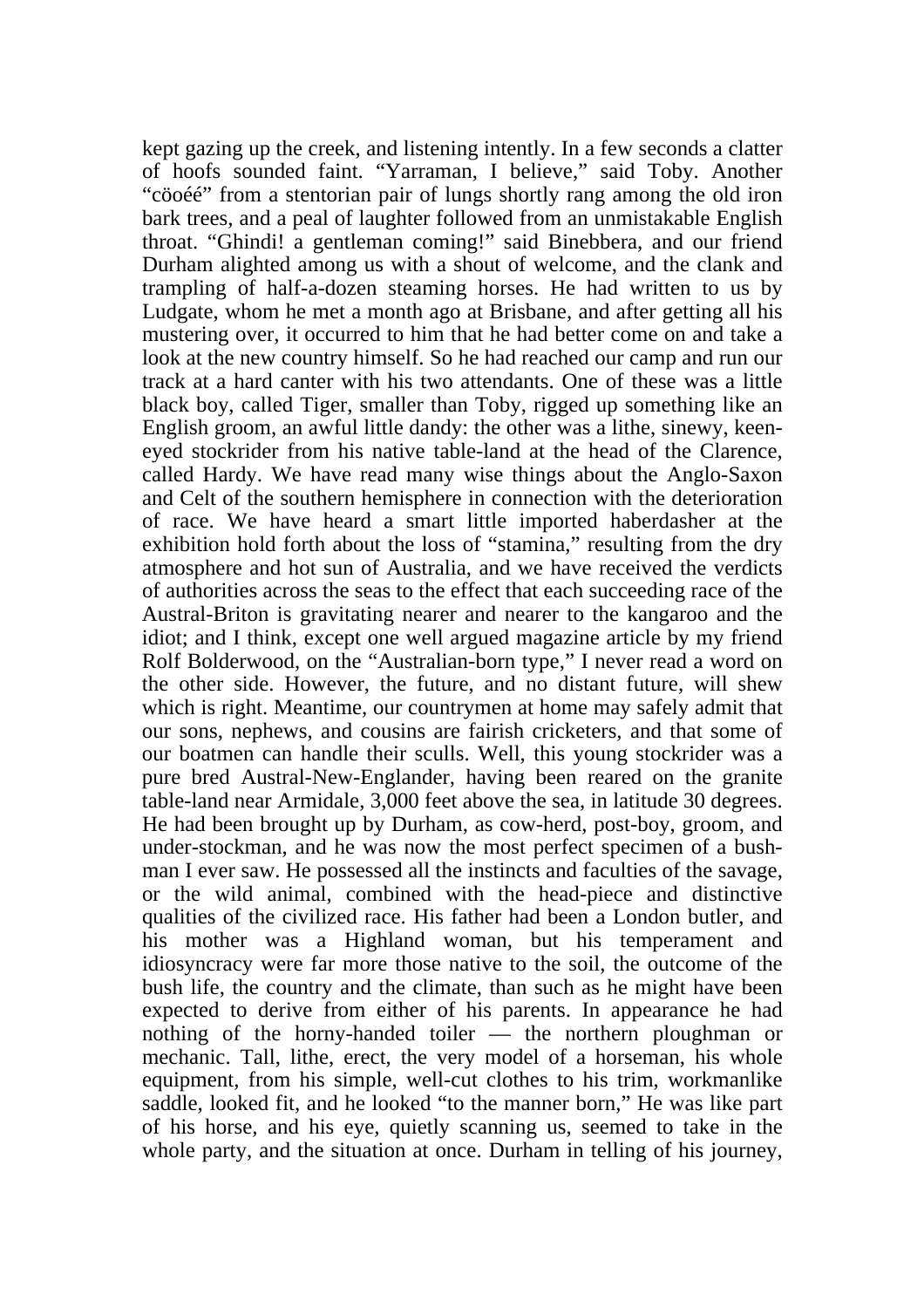referred to him as to some part of the track they had followed — I think it was at the place where we scattered after the emu — and Hardy, in a few words of unaccented English, made plain that he had reckoned up at once the incident which had puzzled his master, and, moreover, that the whole surface of the country they had crossed remained photographed on his memory.

 Townspeople in Australia do not differ very much from their congeners at home, but the inland life and climate do certainly tend to produce a peculiar type, distinct altogether from their northern kinsmen, and this type often indicates great capacity of a certain kind. I knew a lad of the same stamp as Hardy, reared as a cow-boy and stockman, who, at twoand-twenty, being by some strange mischance without a horse, and without means, made his way through a very sparsely settled country on foot to a northern gold field. In a very short time, through inborn shrewdness or luck, he became the joint discoverer and third owner of a quartz reef that turned out gold by the hundred-weight. In a short time, he went out as sleeping partner, with £20,000 and a fifth share, and bought a cattle station that he had seen and taken a fancy to while walking through it. The price was £30,000 and he paid part cash. In eighteen months, by shrewd and timely sales, he cleared off all the incumbrances on his purchase, and owned, clear of debt, a run fit to carry 12,000 head of cattle, with 3,000 cows on it. He then took his mother to live in Sydney and built a nice suburban cottage. She is a fine-bred looking old lady, and as she is very silent, she often passes, with plenty of lace and tulle, for a woman of family. He speaks little, but reads much, and is daily learning something and acquiring a reputation for shrewdness and intelligence. But I notice one deficiency in his character, and I think it marks this highly capable type of the Australian universally. His range of thought never rises above money and personal interests. Though an excellent son and a good fellow, little moves him except material results. Politics he cares nothing for, except so far as they may touch his pocket, and public duty he does not understand, while history, literature, and science, are perfectly meaningless to him, unless as means to *get on*. And this type includes many, not only of the ablest but of the most blameless in life of the Australian-born. Perhaps we want some sterner discipline than the peaceful, easy, prosperous life of these sunny Arcadian fields to bring out the qualities that make a nation of men. The northern cradle of our fathers was first rocked amid blood and tempest. The swords of the Roman legions carved it out; the raven of Odin croaked among the northern tempests, and inaugurated the union of the races mid the smoke and ashes of sacked villages. May Heaven shield Australia from such grim teachings; may some milder regimen free her from the disease of huckstering, pettifogging, and jobbery, which now threatens to sap the manhood of her youth!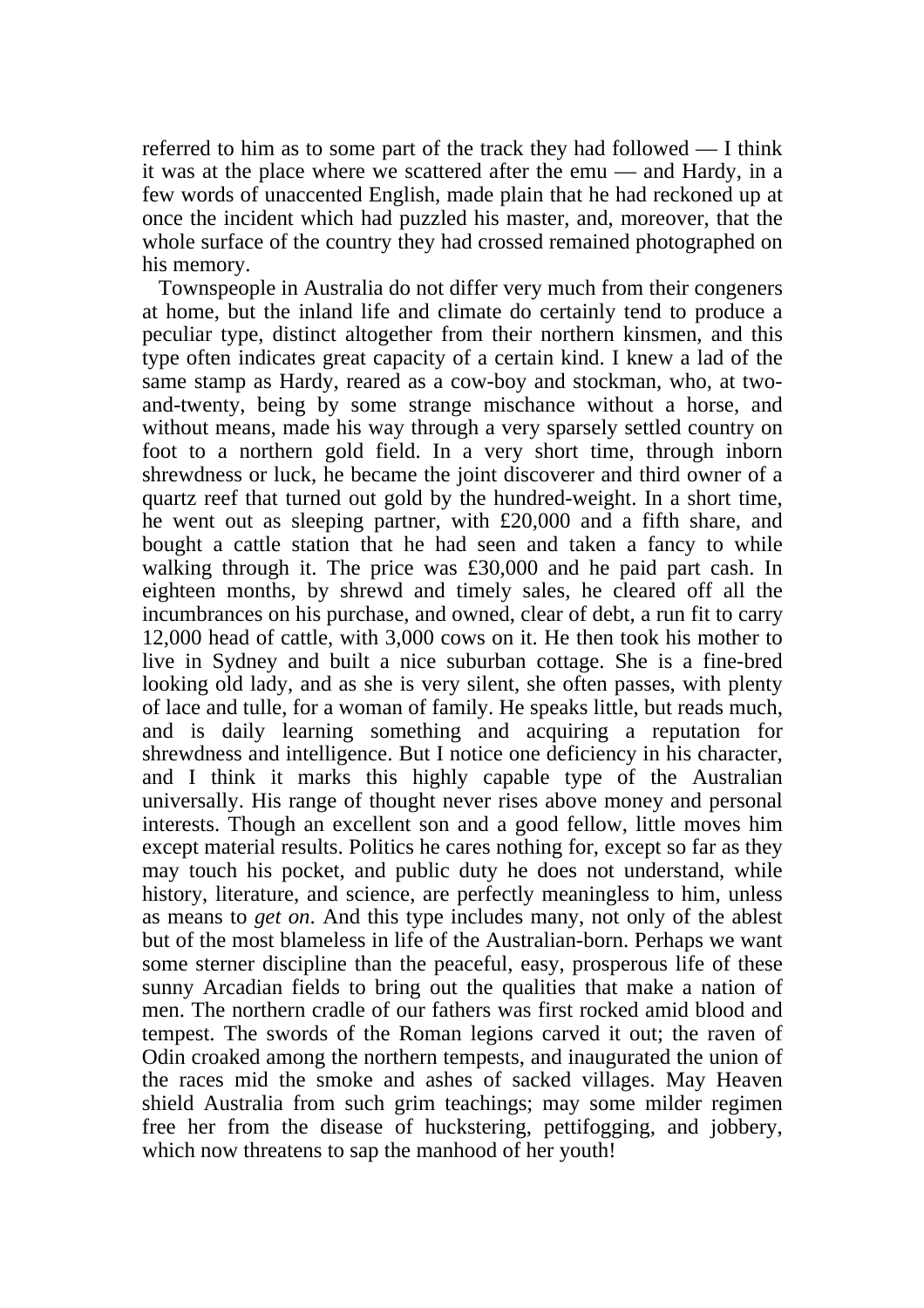But as it is, the best Australian brightens up only with a good haul of hard cash, or with successful sport, with high prices, or cricket matches *won; not lost*. He will hear with vacuous good-humour that Kaiser Wilhelm is into Belgium; or that the Muscovite fleet has left the Amoor, one hundred steamers strong. It has been said, as a joke, that if the Czar's troops *did* land at Botany Bay, the Anglo-Australians' first idea would be to sell their fat beef. This is chaff, but there is a mixture of the real in it. The young community has been reared under the broad folds of the Union Jack. Unconscious of rough weather outside, because they have lived always in a covered pond, they have escaped all the sterner experiences shared by the other nations of the earth. A peaceful and prosperous money-changing life has been their highest ideal, and it is plainly not the life to develop humanity to its full height. When the awakening comes, as come it will, no doubt higher and sterner qualities will be evolved, but till then, the Australian character will remain only half made. It is, and has been, for two generations, that of a clever, good hearted, money making lad, precocious for his years, but only a smart boy after all.

 Durham looked the true northern English squire, jolly and ruddy. His face told of kindly home rearing, and of the household music of the old hall and parsonage. He was a most welcome, moderating addition to our party, and in deference to his years and social weight, we called him at once to assume the position of head and leader. By his own account, and the inferences that unavoidably were suggested by his details, he had come off in a restless fit — under an attack of the old Viking craze — as every Englishman, born north of the Humber, worth his salt, will do at times.

 I suggested to Bob, in our quiet hours, that Mrs. Durham had, like Miss Judy Macan, become melancholy and mopish under the effects of piety and dyspepsia, and, indeed, the way Durham objurgated certain sermons by one Doctor Talmage, left us little doubt on the subject. It seemed to us that, one day after writing up his muster-book, with Mrs. Durham sighing on the opposite side of the table, he looked up and said, "Now, old woman, I'm off for two months." The good lady raised her eyes from the cheerful volume in her hand, and thought him mad, of course, but she would pray for him all the same. And so he stepped to the back verandah, where he saw Hardy flirting with the cook — for they will do it, you know, even in the most irreproachable households — and he told him to get in six fresh horses, and look up two light pack-saddles; and he went into his private smokery to gather together spurs, bits, cartridges, et cetera, and smacked his hands when he thought that in a week he would be far from Doctor Talmage, and would be sniffing the breezes of the untrod waste.

So, in three days, he was away past Bukulla and Bonshaw, and had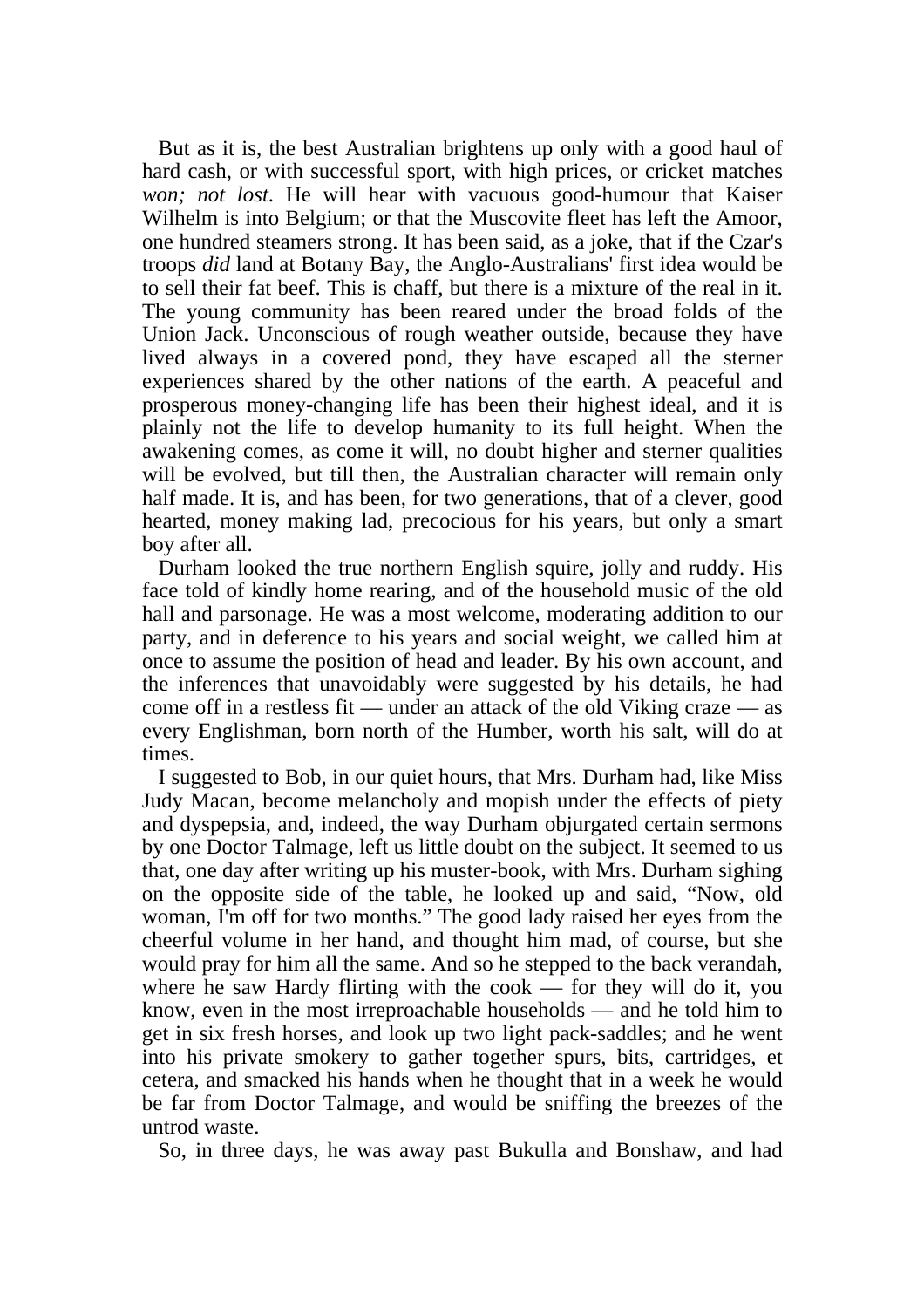watered his horses in a stream that rises eighty miles from Brisbane, and falls into the sea near Adelaide. Just as you might say, rises at Tipperary, and falls into the sea at Venice; for that is about the distance across the solid continent of Australia. Finding that we had left our camp, he had followed hot foot. Indeed, he could have followed our horse tracts at a hard gallop, for to such eyes as those of Tiger and Hardy, the slightest trail through the grass was as plain as a parish road.

 With this addition to our party, the examination of the country proceeded rapidly. Horses were always kept at hand, meals were always ready cooked, small luxuries appeared from Durham's pack. No time was lost, and the expedition became like a prolonged pic-nic. Sometimes, we all rode out in a body; on other occasions, a portion of the party, with the pack horses, remained in camp to rest, fish and shoot, and the principals concerned only went, taking with them the charts and tenders. Strange to say, though daily close to the blacks, they kept out of our way, and we did not meet them, but we learned afterwards that they had observed us minutely, and could mimic each one of us. Toby, getting up the horses one morning, got a glimpse of a little dusky nymph dipping her "coolamin"\* in a lily-covered tarn, but she vanished like a Dryad with her vase, shaped like the primitive Etruscan, on her head.

 The grass being young and fresh on the Strathclyde side of the range, the fire did not spread far beyond Samson's Creek, and thus, we had good feed for our horses, and could camp anywhere with comfort until our work was completed.

 In a few days, the runs were all looked over, the ranges followed and determined, and the boundaries approved and confirmed. I do not think Ludgate ever quite understood how we made out that Block 5 had been erroneously described. He had no clear conception of territorial features. A complicated interest account was much more easily read by him than a map. But Durham recognised the point at issue as soon as he saw the ground, and he remarked that he had seen the same thing before — a barrier range running out to a flat, or apparent hollow, and causing a doubt to arise as to the position of the watershed. "Of course," he said, "Samson ought to refund the purchase money, pro rata, and no doubt he will." To ourselves, he expressed himself highly pleased with the run we had marked out for him, and offered us his cheque for £1,000 there and then. Short reminded him that until the Commissioner's Report after inspection of the country, was received by the Department, the transfer of our title would be of no use to him. He then proposed that he should go to Brisbane and see the Commissioner, who represented the Sands' administration of New South Wales, and point out to that official the inconvenience of important matters being delayed by this routine; but consideration shewed him that to canvas and hawk about a matter of the kind in a public office, was not unlikely to suggest some trickery to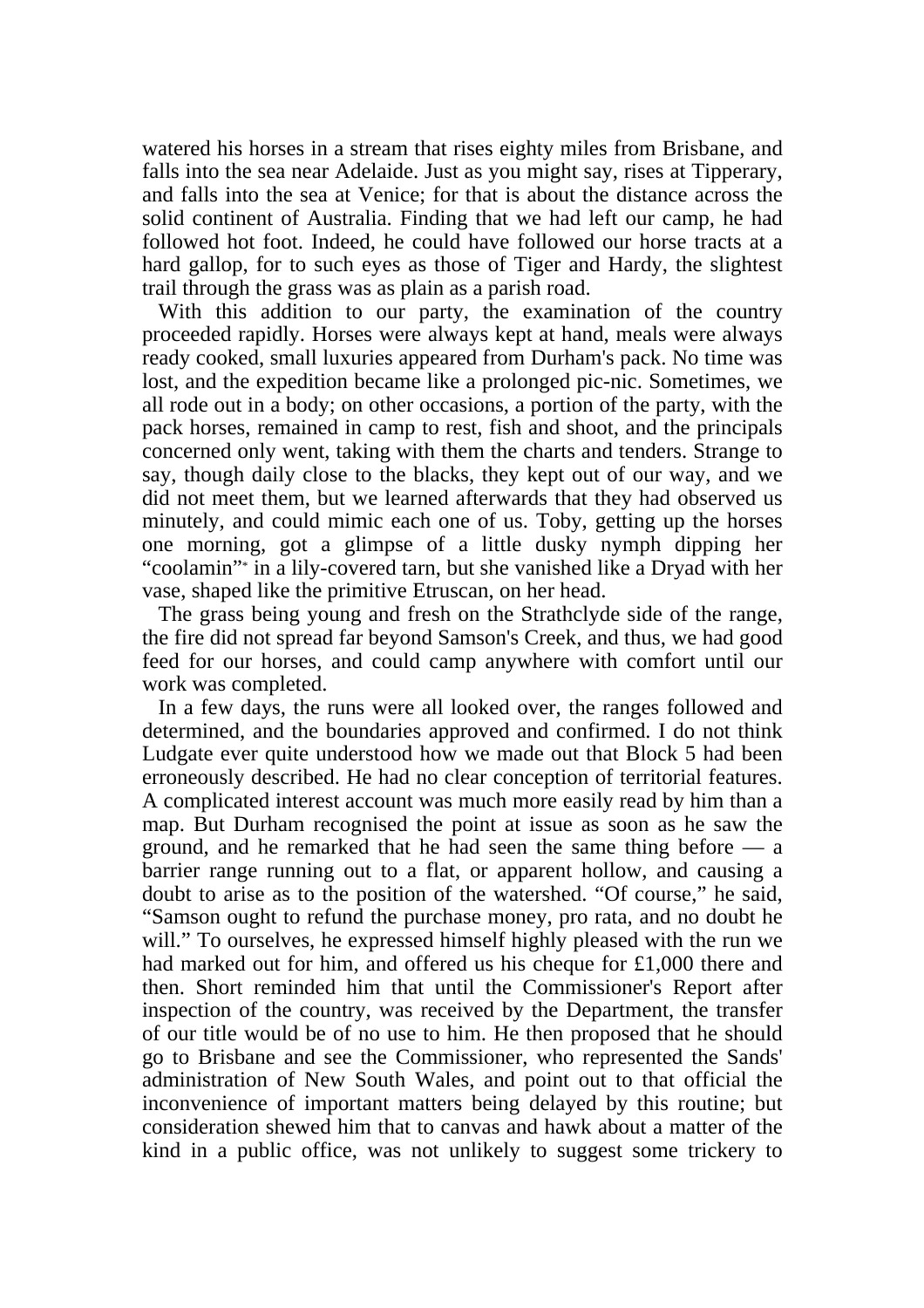habitués of these precincts and their friends. Tenders fraudulently copied from original papers had been repeatedly put forward by Commissioners and clerks, cooked to bear prior date; — even as had happened to poor Major Smith twelve years before!

 Making a fuss might suggest some such trick, while if left to take the ordinary course, the tenders might be passed through without attracting attention. So he decided to *chance it*, but like an honest fellow, "he did not see," he said, "why we should lose our well-earned money because there were rogues in the public service, and he would pay the amount into our bank account in Sydney."

It was pleasant to deal with a man like Durham.

 This was on the last night of our camp on Strathclyde, and having got through our business, we prolonged our evening smoke with much friendly chat, and in prospect of a future tinged with rosy hopes, we spent some hours round our fires before we sought our grassy couches.

 Before lying down, I looked round on the starlit plain from the knoll where our tents and gunyas<sup>\*</sup> stood  $\overline{a}$  began to think now that my home for many years was here. The work of my youth, and perhaps of my middle age, was perhaps to be amid these quiet forest scenes, and I felt how much better such a career was, how much more enjoyable and luxurious than the pinched business life of towns, or the uphill toil and close calculation needful to extract a becoming maintenance from the wet mosses and wintry shaws of Drumdhu. Not that I failed in affection for those same "paupera regna." Indeed, my great ambition was some day to be able to pay off a certain wadset or mortgage, contracted to the firm of Wylie and MacConochie in Wallacetown, and to rehabilitate the old tower, adding thereto a Gothic wing, and a handsome louping-on stone. I had got a great chance, and a glorious life was before me, and I thoroughly appreciated my good fortune.

 One little puzzle occurred to me just as I laid my head on my extemporized pillow. Ludgate had no grass on Samson's Creek for his lambing, and if he was really going to fetch his sheep on, why had he not asked us for the temporary use of some of our country? He must know well enough that there was no use in trying to keep his flocks on his own side of the range until the burned grass grew again. This was mysterious, as Ludgate, though inapt in bush-craft, was never in the least opaque in apprehension, or slack in action, where his own interests were concerned.

In the morning Short's voice awoke me — "the devil you have!"

 "Yes," said Durham, "I have bought out Ludgate, stock, lock, and barrel — *eight thousand* sheep with the country at 15s. per head, 7s. per head to be allowed for sheep more or less — I to have the lambs, and he the wool, horses, teams, plant stores given in; and he has given me the option of taking the wool for £1,200 if I take delivery at once. What do you think of it?"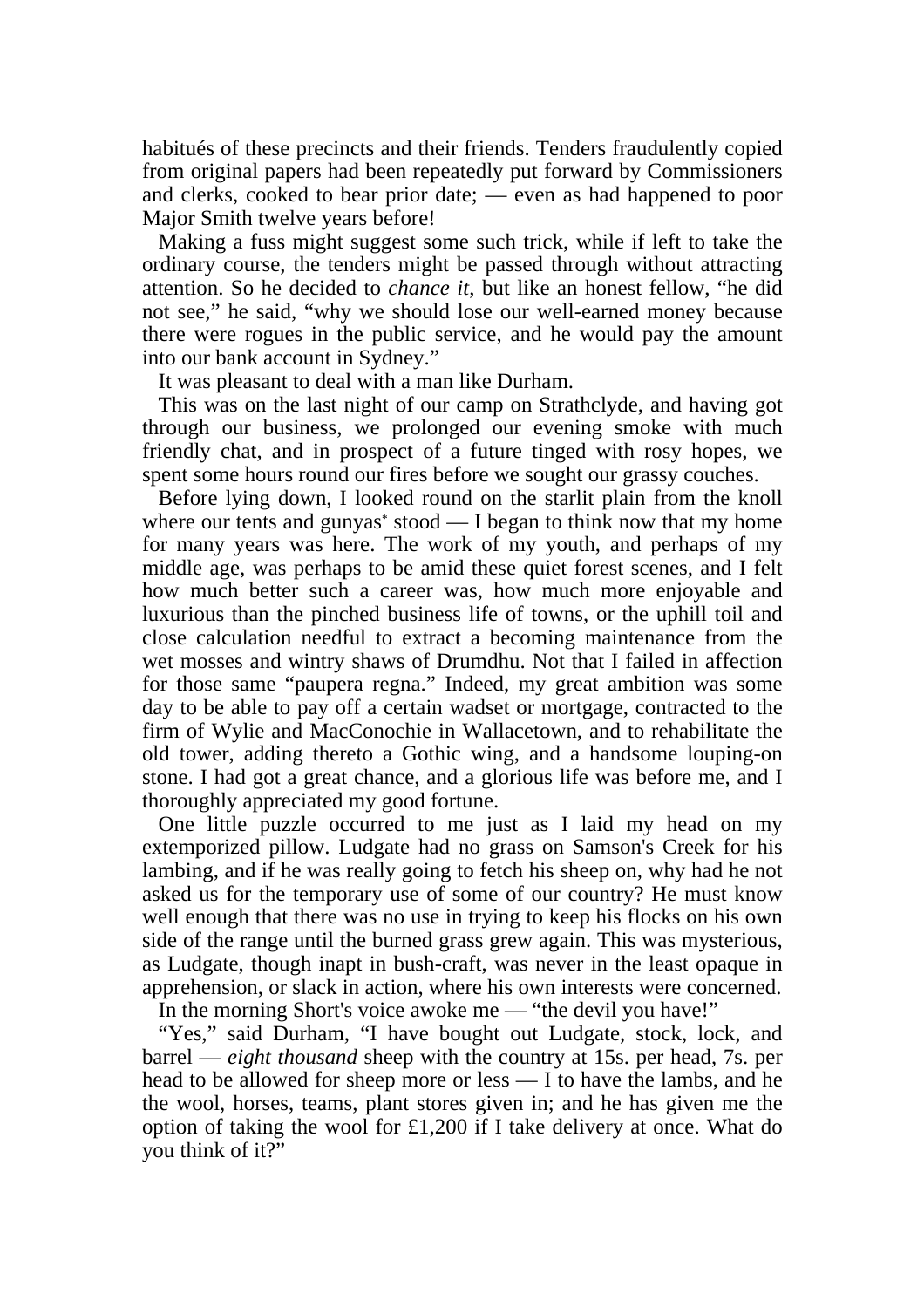"Um — by Jingo!" said Short, for the great idol of the Tories was even then sworn by; "the little beggar! — yes, beggar, he will make  $\pounds2,000$  by this squatting spec. By Jove! he has wriggled well out of a bad job. Reggy, man! what do you think of that? you long-legged, pumpkinheaded Scotchman, lying snoring there! you will need to eat plenty more parritch before you will be able to get round Ludgate! And as for your bargain, Durham, — I don't think you can lose by it after all, but I did not know you wanted more run."

 "No, but I like the country well, and thought it a good chance. I can sell the sheep after the lambs are weaned, or keep them a year and get a second fleece off them, and I could put a thousand cattle on, and sell the place at a good profit. Samson's Creek will carry ten thousand head, if it will carry a hoof, and for an understocked run like it, I believe £8 per head could be got."

"So, ho! I had no idea you were such a speculator?"

 "Well, Short, I'm not, but I took a fancy to it; and in any case my neighbour Barton will take it off my hands, or go halves with me. He asked me to look out for something for him."

 There was no mistake about Ludgate. He had played his game well. Talk of pioneers, explorers, inventors, authors, and other men of mind and action! The true Jason of the day who wrests away the golden fleece is the trained trader. The born and bred dealer can beat all other men out of sight in the race of life. Here was this little city man, who knew almost nothing either in theory or practice, beyond the art of dealing, and the mysteries of contracts and invoices, and he had by a well-timed sale netted a sum that many an able man may spend half a lifetime in amassing by real work and technical knowledge.

 Durham now explained how he proposed to arrange for the management of his new purchase. He would lose no time in sending up a superintendent with shearers and supplies. He would arrange that everything necessary would be on the ground in four months, so that shearing might commence then. He continued, "I want you two fellows to look after the concern for me till then; get the lambing over, and put up a rough wool shed and so on for shearing, anywhere you like. It does not matter where for the time. Keep things together the best way you can, and I will pay the cost and give you £200 for your trouble. You can employ your two friends, and give them the current rate of wages. They seem likely young fellows, and I will leave you Hardy. He will be willing to stay with you for a few months. That's a queer looking gang at Ludgate's Camp — not much good I expect. However, any man is useful with sheep in the busy season — but I would not wonder a bit if we found some of them had bolted when we got back. Still, your two selves, with Shewell and Kennedy, Hardy, and the black boys should be able to make shift, and I will send you some men by hook or by crook if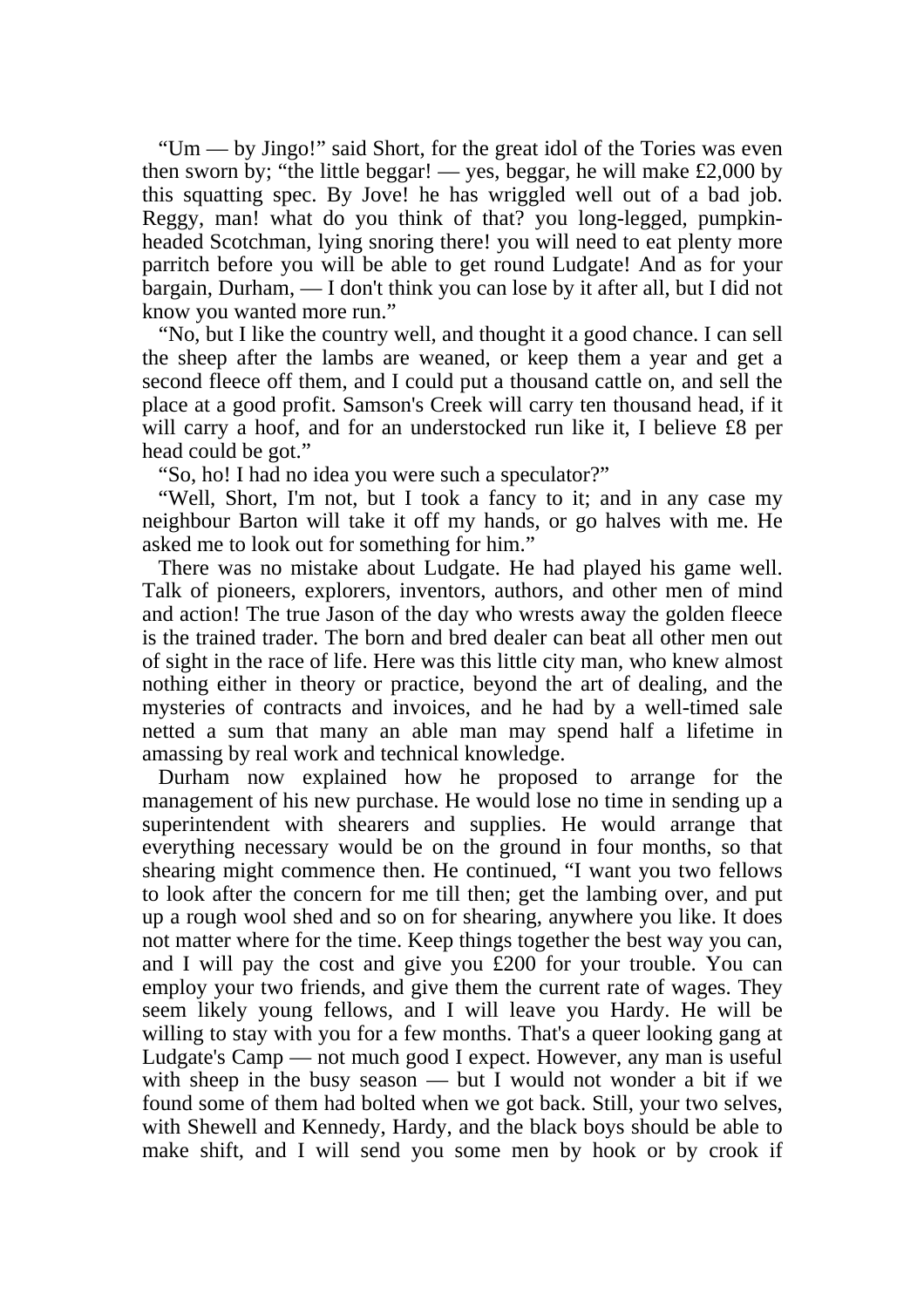Ludgate's make off."

 This proposal involved a responsibility that we were by no means anxious to assume. Nevertheless, there was no valid reason why we should not undertake what Durham wished, especially as it would be some months before the cattle at Harvey and Cameron's were ready for delivery, and in many ways it was much better for us than having Ludgate for a neighbour, with his ill-conditioned, disorderly followers. So, after a little reflection we consented. Perhaps we agreed the more readily, because thereby we pleased Durham, and he had acted towards us in so friendly a spirit. Shewell and Kennedy were frantic with delight on learning the new arrangement. "Of course they would go with us — they only wanted the chance." How they brightened up! They owned that they had been heartily sick of Ludgate and Pearse, and that they would have gone off to seek jobs as shepherds, or they would have gone to the diggings, or done anything else, if we had not turned up. Indeed, being without funds, and the business correspondent in Sydney to whom they had letters of introduction having merely handed them over to Ludgate, there was no other course open to them.

 Many a youth of good family and nurture drops thus into the rough byways of life in Australia. Some turn up again, better men than ever, having recovered their original status by their own exertions. Others remain among the toiling many on the gold fields, in drovers' camps on the inland plains, or at times they are found doing lumper's work on the wharves of Port Jackson. The other day a lady came by the *Orient*, with a mother's letter, and carefully packed box for her two boys; and these treasures were made up in an old country house among the pollarded elms of the midland counties; and the lady was pledged by the mother's tears and blessings to find her sons. When she stepped on the Circular Quay, she stopped for a moment to look at the bright ingots of tin that were passed along to be stowed in the hold of the *Smyrna*, and she learned, some days after, that two of the rough men handling the tin were the youths she sought. Some of these rolling stones, no doubt, go to the dogs, but the most of them are not "black sheep"; they are merely the waifs of circumstance, as Kennedy and Shewell would have been if we had not chanced on them; and who knows that this discipline is positive loss to them, or eventual loss to society? May they not bear a refining and humaning influence into those strata where the heart beats most strongly, and in which impulse most needs direction. Indeed, in the bush, and on the gold fields, this element is now so prominent, as to lead one to think that it must tend towards the "levelling-up" so often advocated by the thinkers of the day.

\* A native water vessel.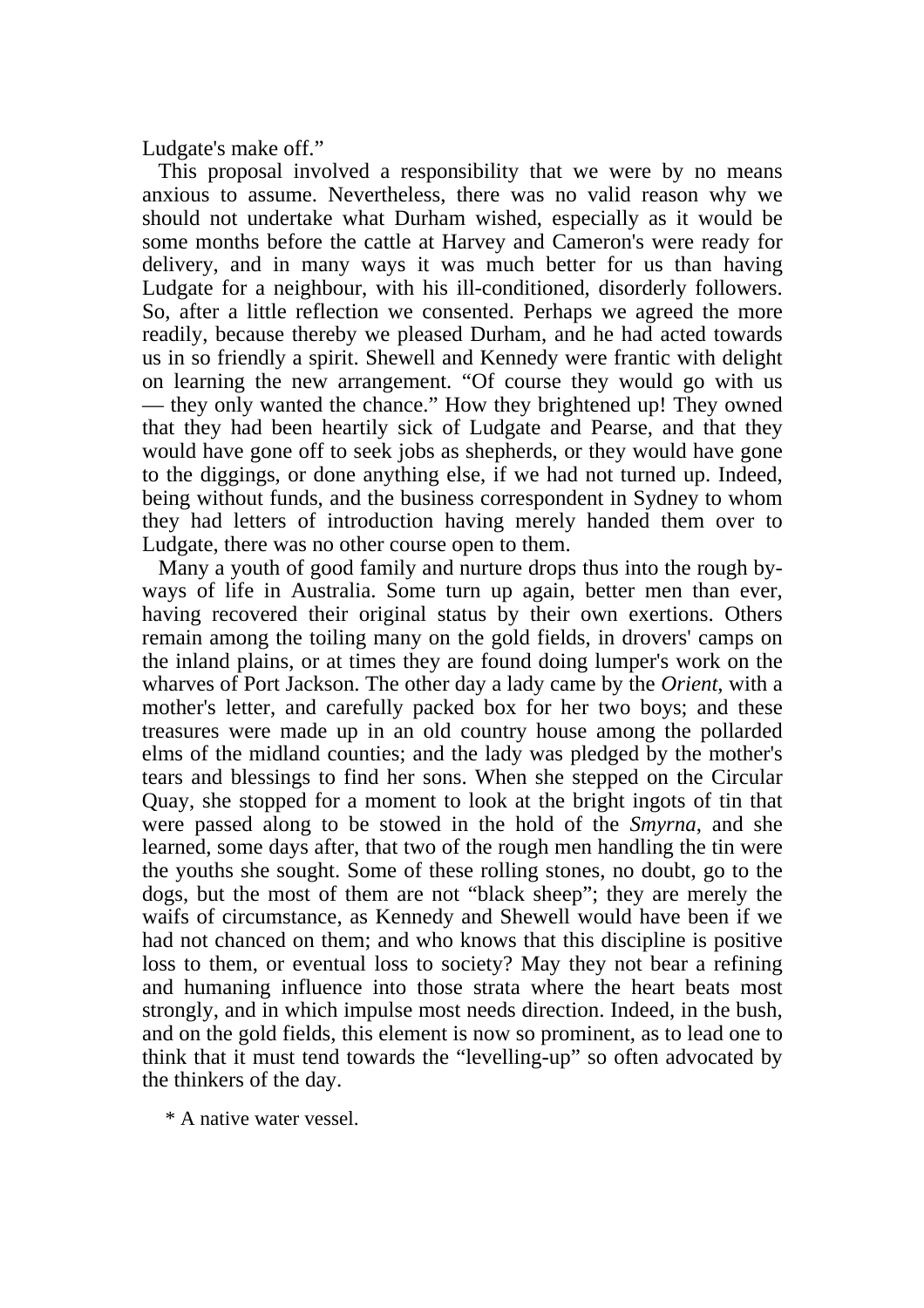\* Small huts of bark.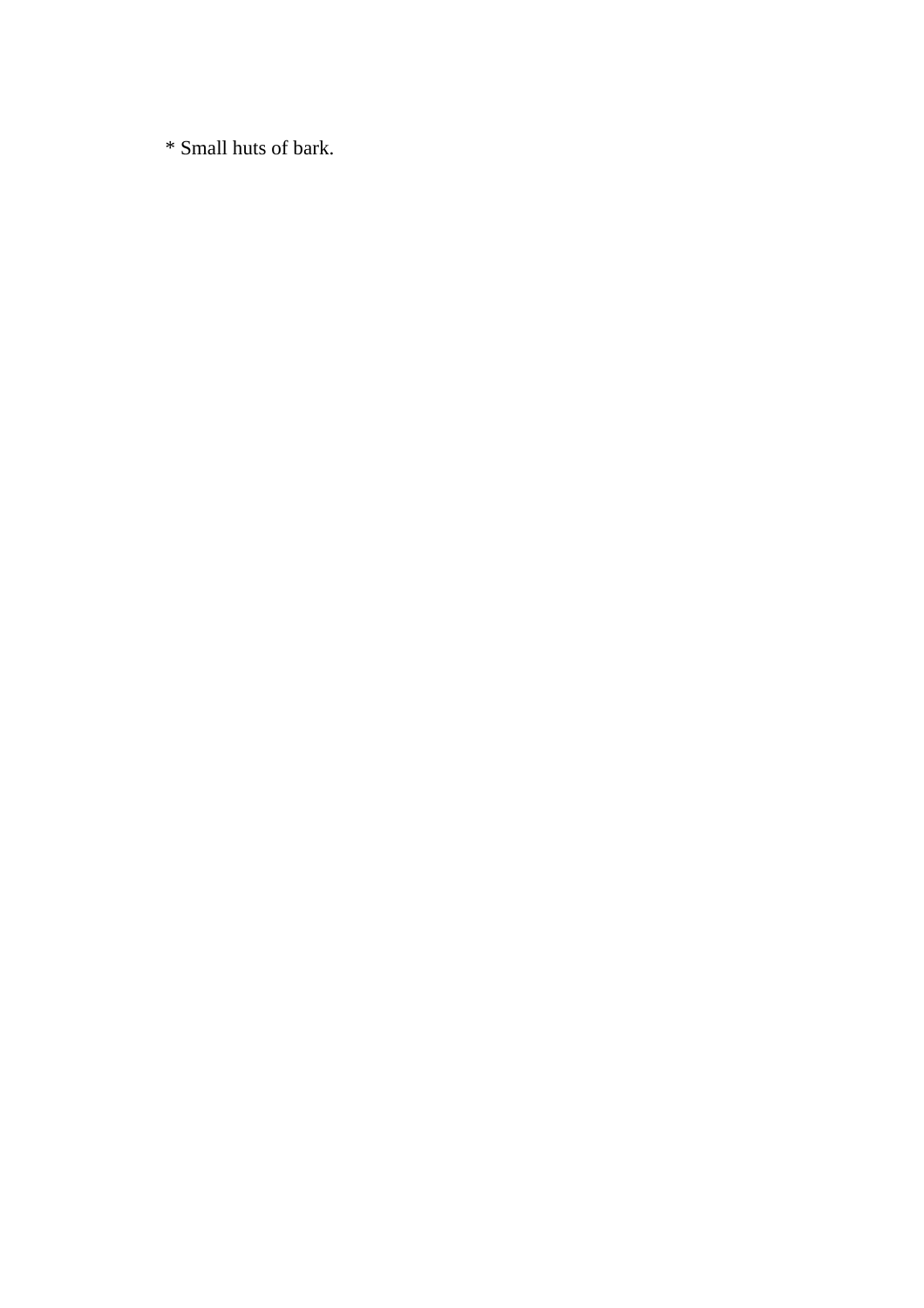## **Chapter XXI. Forming a New Station.**

 When we reached Camp, we found Durham's forebodings, as to Ludgate's men, verified. Half of them had taken themselves off, and the rest threatened to leave. Pearse only wanted some excuse to sneak away. There had been an awful mess. A grog-seller, one of those vermin that haunt the bush — and yet from such, many a wealthy colonial family has sprung — had been to the camp. Other loafers had appeared, and stories about the blacks in the outside country had been circulated. The dogs had got among the sheep. Articles had been filched from the stores on the drays — all was dissatisfaction and confusion. As Ludgate and Durham wished to settle at once, Short and I took charge, and dealt so, that Pearse, before night, was riding for Myall Creek, and the only men of the whole gang remaining were the Chinaman cook, the Belgian, and an eccentric old cripple — a Glasgow butcher's journeyman, who had been in all the iron gangs between Mount Victoria and the Derwent, but whom some Gallowgate tradition of loyalty, or else a hereditary proclivity to contrariness or non-conformity prevented joining in the stampede. He was a most troublesome old scoundrel, though he would never leave us in a pinch, but his insolence and fondness for argument were intolerable. Once, when Short found fault with him for getting his sheep boxed,\* and went towards him making some impatient gesture, old Gorbals *hirpled* up and stuck his nose within three inches of him, "Wad ye streek a crupple?"

"Go to  $\_\_\_$  said Short.

"Efter you, sir. I hope I have proper respec' for my betters."

 Gorbals stayed with us till all the troubles of that season were over, and then left one day in a pet about some trifle. Two years after, we got a letter from him, saying that he had married a widow with seven children — a model woman, who could do no end of washing, and "drank nothing" — and he wanted to come back to us, with this treasure, to stay all his life. He did not want any wages, just food, shelter, peace, and quiet, and the advantage of our countenance and occasional conversation; for he had never enjoyed life so much, or had met with such rational treatment as from us. Being prejudiced, blinded creatures, we avoided the temptation, and declined the friendly proposition.

 In a few days, Durham and Ludgate left, and we began to prepare to move the flocks on to our own country. Durham took Hardy on the way,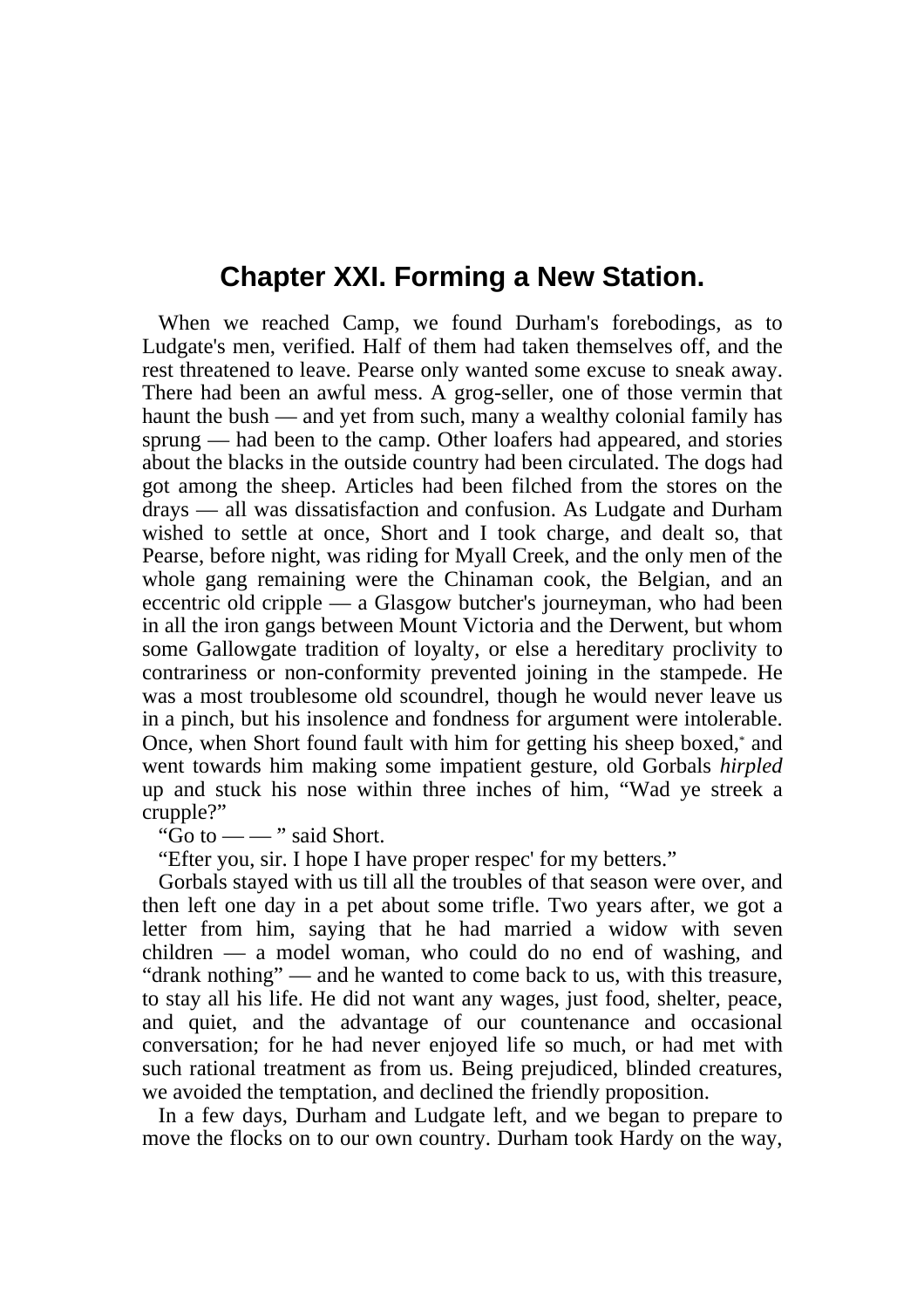so that he might send back with him any men he might succeed in hiring, and the foresight of this arrangement was speedily proved by the arrival — within a week — of two Chinamen, engaged as shepherds at thirty shillings a week. Those sons of the morning, from the verdant shores of the Yang-tse-Kiang were willing to go anywhere, and do anything within their capacity — to shepherd, watch, cook, wash, build yards, or move hurdles — at this rate of pay, with rations found. With pigtails streaming behind, and tightening their scalps so that mouth and eyes opened to their widest stretch, these cheerful followers of Con-futsee trotted up, and with vivacious flourish of fingers recited, both together, in weird chorus, the articles of their agreement.

 "Goo' day — massa tellee me you shephal tlilty shilling wan week — vely good — me look out sheepee — no lossee wan — all litee." They told us, moreover, that two white men, bullock drivers, had started with them, but that they had got away and left them behind.

 "No goodee whi' ma'," said those men of peace, hinting at the overbearing ways of the Caucasians.

 It turned out that the superior beings tried first to make the Chinamen carry their swags and cook for them, and then they objurgated them for not knowing the road, where-on the moonfaced of the ancient race walked away from them.

 The Aryan bull-punchers arrived with Hardy two days after. They had lost themselves in earnest, after they had been abandoned by their Oriental brethren, had got footsore and half-starved, and were only found by Hardy running their tracks. The fellows, nevertheless, when they saw a prospect of victuals and rest, began to bluster after their kind. In bluff accents and with burly bearing they gave voice all over the camp, testifying not only against the Chinamen, but against ourselves, the Government, and all the other powers supernal and otherwise concerned in their misfortunes. That two "white men" should be lost in the bush was a scandal alike to Gods and angels; and they bellowed their grievances manfully!

 When Ah Kin and Dan Ti saw them limp up, they expanded their Mongolian mouths, until their heads looked as if they had been sawn half-way through, and the obliquity of their almond eyes became pantomimically grotesque as they inquired, "you all litee now? you losee load alonga bushee?"

 With these new hands, all hesitation about a start ceased, and in a fortnight, without any difficulties or incidents beyond those ordinary in moving live stock, the flocks and teams were across Samson's Creek, and feeding on the green plain under the Hog-back range. Shewell and Kennedy were becoming quite different men now that they were trusted and had responsible work to do. We sent them a-head with the black boys to pick out a good road for the drays, and blaze the line selected. A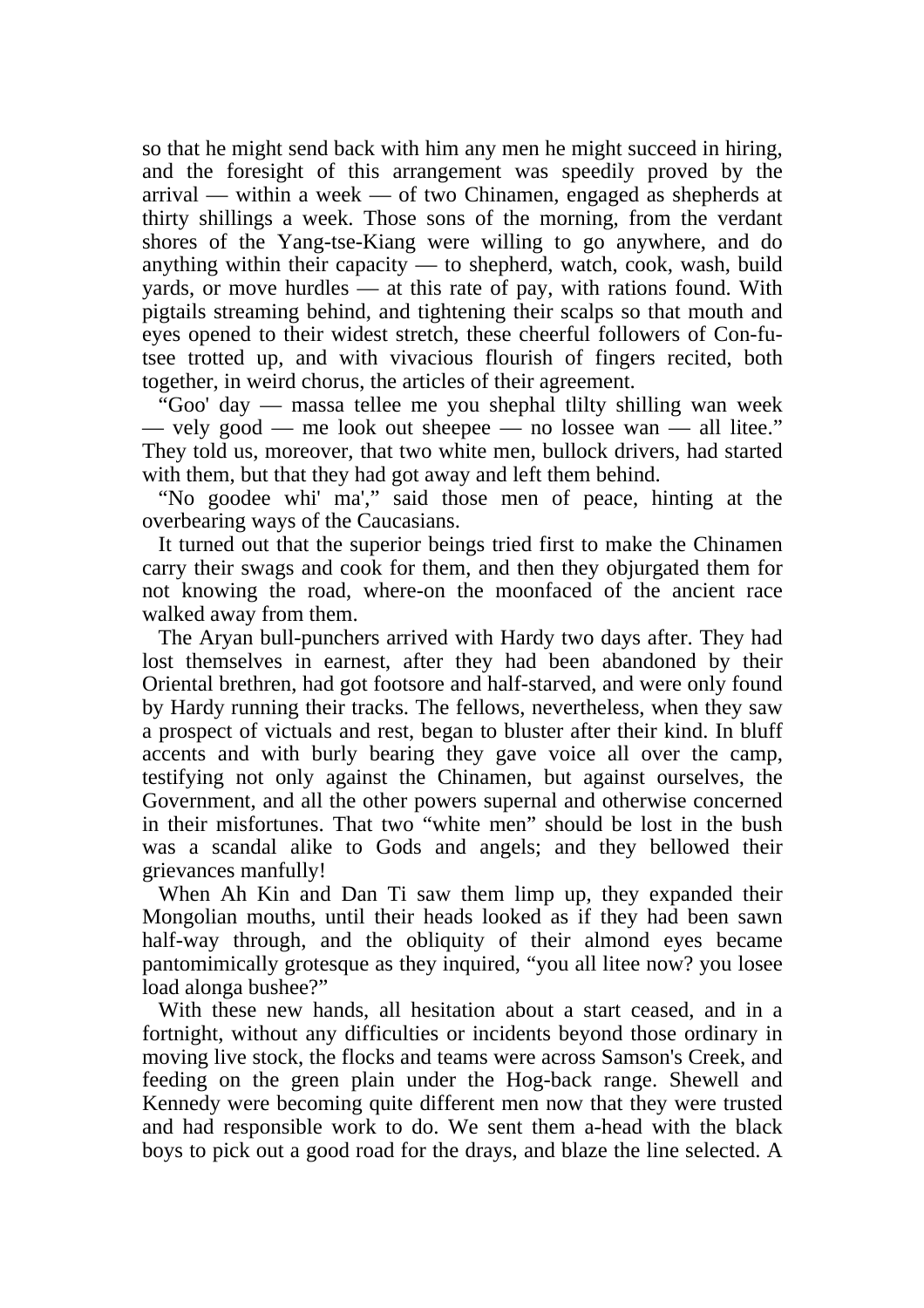good slice of bark chopped off a green tree makes a conspicuous beacon, to steer by which even the perversity of white bullock drivers and shepherds can hardly pretend to mistake. When we reached the run, they were sent to select camps for the different flocks, and with the black boys' help they did this with much judgment. We divided the sheep into three lots, namely, two lambing flocks of ewes, and one of wethers and other nondescripts, and we proceeded to make rough yards at the spots selected, these being each about three miles apart.

 The distribution of our disposable staff in prospect of the lambing, which might be expected to begin daily, received due consideration in the evening councils held by Short and myself, at which Kennedy and Shewell sat as watchful and attentive auditors, while Hardy's opinion was often asked, and was received with serious attention.

 There were two aspects in which our arrangements had to be considered. The primal and essential requirement was the successful carrying out of the work of the season, the most critical of all matters in the management of sheep. To this end the most advantageous disposal of the flocks on the spots selected for stations, and the allotment of the men to the work for which they were best fitted, were carefully discussed.

 The other point which could not be left out of view in our arrangements, was the ever present shadow that hangs over frontier life, the risk of collision with the blacks. The fact of the tribe having avoided us hitherto, might be held to augur timidity on their part, or it might be interpreted as evidence of a hostile disposition. No positive inference either one way or the other could be drawn from the circumstance. On the other hand, if they had shewn up frankly, and made friendly professions, there would have been no more reason for attributing to them any deliberate intention of either peace or enmity.

 My own matured opinion as to the Australian savage is, that in his pristine haunts, his conduct is too entirely impulsive to be calculated upon, and that being momentarily accessible to any suggestion, hint, opportunity, or even to the contagion of a shout or gesture, the apparently merry child-like creature of this instant, may, in the next, shew the ferocity of the blood-lapping tiger.

 Also, savages are equally likely to be prompted by impulses of kindness and humanity, as the hundreds of wanderers found, cared for, and restored by the blacks, even at times when on terms of hostility with the intruding race, testify.

 I have known a "Myall," while hunting, come upon a shepherd fallen in an epileptic fit. He did not leave him there, or pass by on the other side. He carried him in, four miles, to the head-station on his back. The savage is in truth a child, with full animal development, neither good nor evil, but plastic to influences of both kinds.

With such a temperament, it is obvious that professions of goodwill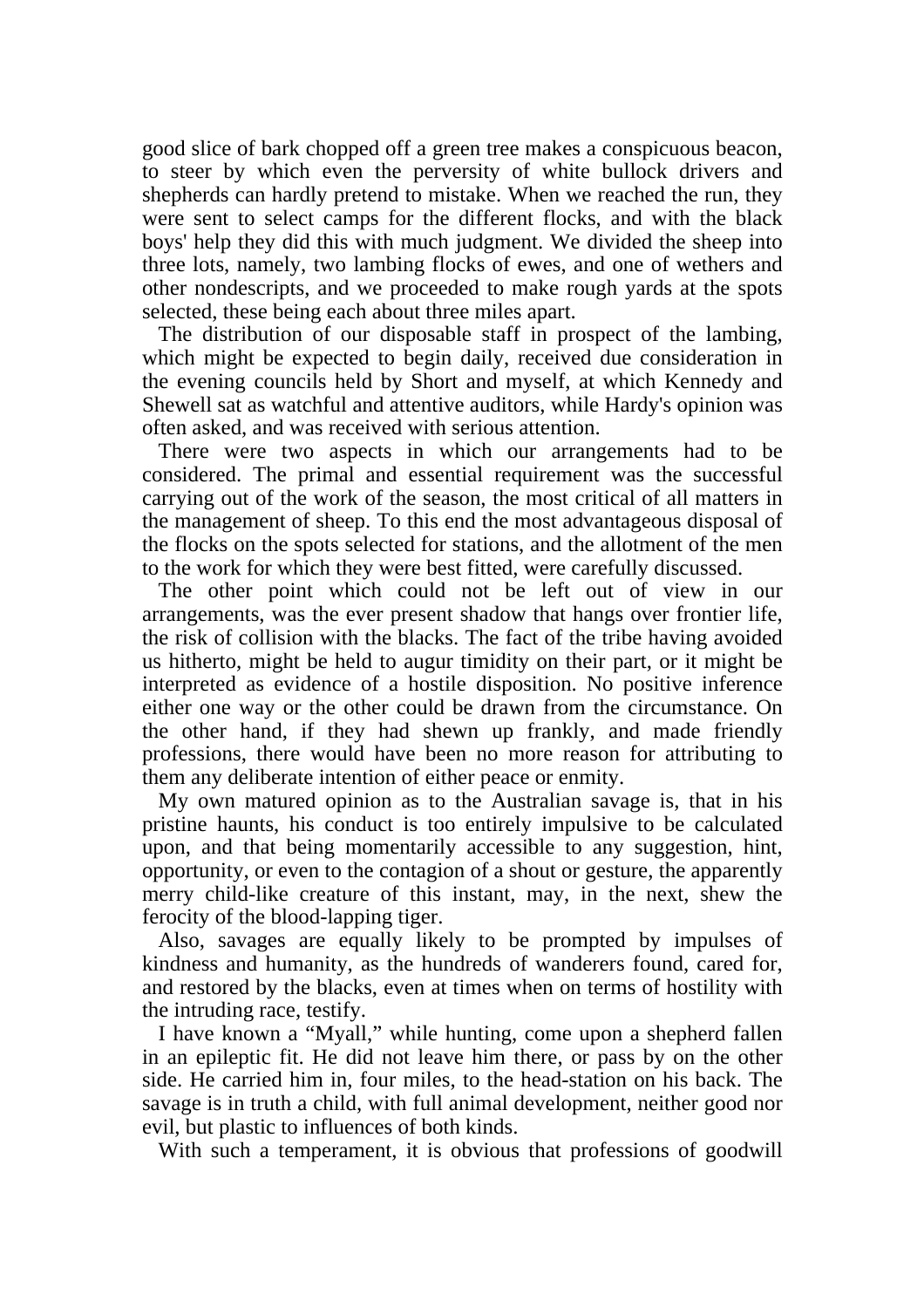expressed by wild tribes, though sincere at the time, are liable to change instantaneously under some imaginary or unintentional provocation, or possibly under the prompting of the omens and superstitions that dominate their minds so strongly. Moreover, it is never to be forgotten, that the hostility of race, though sometimes lulled to rest by good offices, and nearly always disguised, is still a fact; that the black considers himself the lord of his hunting grounds, and that according to immemorial aboriginal law, the white intruder has incurred the deathpenalty, invariably inflicted on the trespasser of an alien tribe caught in the fact.

With the views held by us, and perhaps justifiably held, as to the rights of industry and civilization, it may seem unreasonable that some fifty families of savages should keep for their own use a piece of country as large as an English county, which they probably do not hunt all over above once in two years; but still the savages look upon these demesnes as *theirs* to all intents and purposes, and by our own professed theory of law, it would be difficult to shew that they have not an equitable claim, if not to the whole land, at least to fair treatment, to a livelihood after their own fashion, and to protection against wrong. None of these concessions has any legislature in Australia secured for the unfortunate race. The best they have got of late years, has been the Algerine law of the frontier, unmitigated by any supervision of the authorities, and brought home to them mainly in the blood-hound raids of the native police. The Aboriginal question never comes to the surface in any Australian Legislature, and the reason of this is, that "nothing is to be got out of it." Nobody cares, and few know anything about such matters, as almost none of the successful grocers, publicans, and police-court lawyers, who form these Assemblies, ever saw the inland districts for which they make laws.

 In the Eastern Colonies, a great opportunity has been lost of dealing uprightly with this question; but the time for an achievement so magnificent, the real blue ribbon of Australian statesmanship, has drifted past. Many white men, escaped convicts, and shipwrecked sailors, have lived for years with the tribes, and have in time made their way to the settlements. By them it has been pointed out that among the savages, there are many men intelligent enough to understand that the country most valued by the whites comprises the open forest and plains, while those tracts most important for the native race are the thickly timbered wood-lands, the scrubs, the mountain ranges, the swamps and salt water estuaries; and it has often been remarked that a policy of reserves under a Native Department based on the suggestions so shadowed out, might have provided for the interests of both races, might have evidenced the existence of wise foresight and public conscience in the more powerful people, and might have done honour to the Crown and the Empire. Since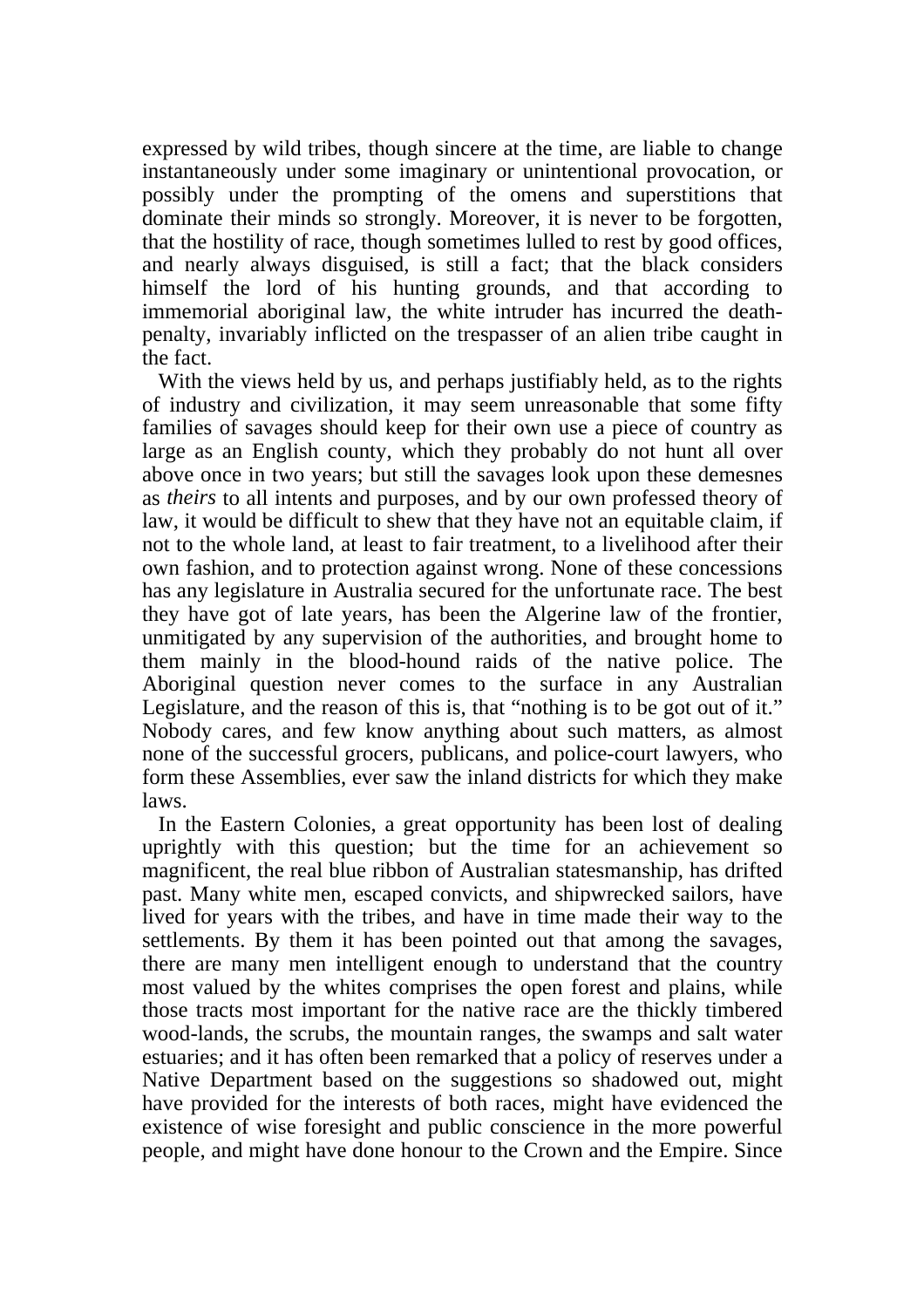the doomed Aborigines have disappeared from their old haunts, the kangaroo has increased in such numbers as to destroy the grass in the open country. Many runs, once valuable, have brought their owners to ruin through these ravages of the marsupial, once kept within limits by the hunter race; and one cannot help thinking that if the ranges and scrubs, the fastnesses wherein these animals are bred, had been secured under legitimate authority to the original owners, this evil would not now be what it is.

 The balance of nature may not be disturbed with impunity. Shortsighted interest looks only to the question of immediate profit, but it becomes those who rule to look ahead, for the sake of permanent results, if not for the sake of humanity.

 Those who are aware of the humanising influences which modify the nature of domesticated blacks, will see no impossibility of carrying out such a policy under intelligent, consistent, and humane administration; and there is no reason to doubt, that with the balance held evenly and equitably between the races, through the agency of a Native Department, with a staff of competent interpreters — such as those white men returned to civilization after living among the tribes — the problem might have been solved which has left a blot and scandal on the page of Australian history.

 But the discussions in our Council did not extend to such recondite questions of policy; only we were honestly anxious to avoid strife, and to make friends with the local community which we had rubbed shoulders with a month before. They were now, to all appearances, off the run. There was not a smoke to be seen, or a fresh track. They had vanished in space. Still, we remembered that they were certainly within thirty miles, and might appear swarming over the plain any morning.

 The arrangements decided on were the following: — The headquarters camp — the head station to be — was fixed in the plain, under the Hogback range. Here was placed one of the lambing flocks of ewes, to be tended by Shewell and Kennedy, with the Belgian, Henry. There were also at this camp the two bullock-drivers, who were bush carpenters as well. They were to finish the lambing yards, and then cut timber for the frame of a wool-shed; and Short and I, with Binebbera, fixed our abode on the same spot. The other ewe flock was handed over to the three Chinamen, who were stationed at the lower yards, three miles down the river, on a small plain. We judged that those three compatriots would work better together, than with aliens, and that a wholesome spirit of rivalry would prompt them to make a good job of the lambing.

 The third flock — the wethers — we handed over to old Gorbals. As from his crotchetty temper, he could never "get on" with any "mate," he was put by himself on a tributary creek that joined the river on the opposite side. It was a beautiful little black soil valley, lightly timbered,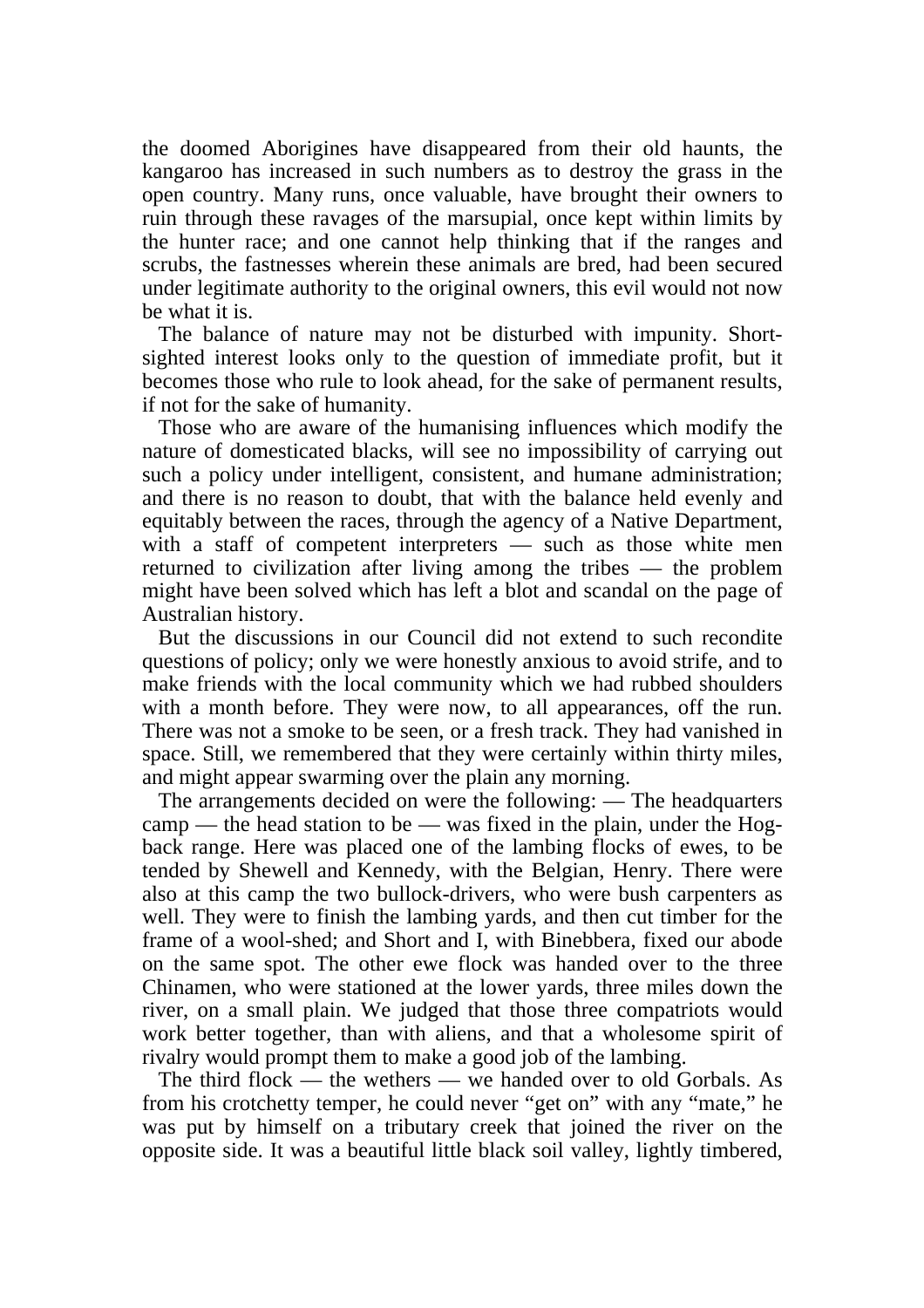well watered, and clothed with tussockry blue-tinted grass. All up and down it presented the most picturesque glimpses of woodland glade, and gently undulating pasture. Whether Gorbals appreciated the scenery or not, he had, at least, the advantages of good grass for his sheep, and solitude for himself, and the old sinner, I opined, should be happy.

 On putting him on his ground, I pointed out these blessings to him, showing how specially favoured he was — in order to get a rise out of him — for I was quite as fond of humbug as ever; but he scorned to be pecked at by daws. He took a sardonic and intelligent glance about him, and then proceeded, ostentatiously, to load, with buck shot, the old double-barrelled gun he carried. He stuck two caps between his teeth, and held them there while he pounded away with his ramrod, driving home the charge with fell energy.

 When his weapon was to his mind, he cried to his dog, "Away roun' them, Wallace," and taking no further notice of me, *hirpled* away to the head of his wethers, which were racing over the fresh-burned grass, a very torrent of wool and mutton.

 We did not leave him wholly to solitude. It was arranged that Hardy, with the little black boy, Toby, should stay at night at Gorbal's camp, and look after him and the Chinaman during the day. Short, as captain and general manager, would be, as it were, everywhere at once, and I, with Binebbera, would find plenty to do keeping things right at the headquarters camp, and lending a hand wherever it was wanted. Cook, and other domestic service we dispensed with. Household matters had to be attended to by any one who happened to have half-an-hour of leisure, so Kennedy was to be seen presently sweeping for his life with a *besom* made out of tea-tree; and Shewell, up to his elbows in dough, improving the shining hour before the sheep were let out, making a damper.

 With plenty of work, the days sped fast. The lambs shortly looked like drifting snow-spray over the face of the downs, and the ceaseless bleat filled the air for a mile round each yard. Every day, the news of the doings at one camp was carried to the other, and the Celestial shepherds were stimulated to emulation.

 "Good morning, John," said Hardy. "Mr. Short been tell me five pounds prize for most lambs. How many piecy lamb you got him? Mr. Kennedy got thousand." "Hi ya!" quoth Dan Ti, "me gottee two thlousan — you lookee — plenty — plenty — baa-baa all about."

 Gorbals was made happy with some copies of the *Glasgow Herald*, which I carried out to him one afternoon, and he read them with great gusto, while the wethers spread far over the open ridges. "A man has no call to be burstin' himsel' after sheep on grun' like this; I let them get a spread and fill thirsels. There's no fear o' losing them here. I see they're biggin' iron boats all down the watter to Greenock. When I was there, the steamers were just starting. Auld Jimes Anderson was Provost the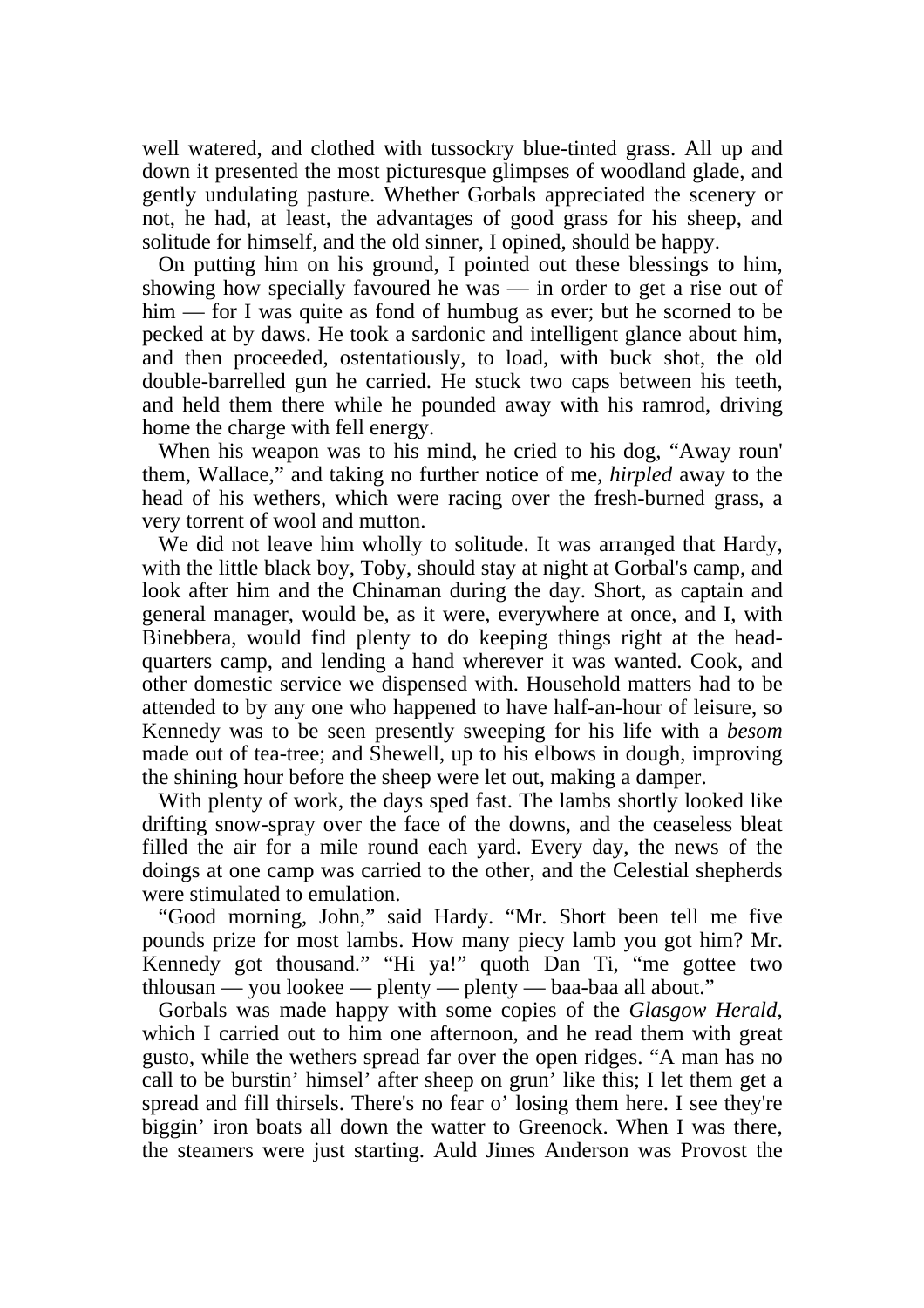year. Yinst when he was Baillie I was brocht up before him about some ploy a wheen o' us callants was in, and the toon offishers thocht they would screw evidence ott o' me against the others. So the Baillie took my 'precogneetion,' as they called it. I would answer naething but my name, and stopped at that. They might badger as they liked. At length, Maister Anderson spak me fairly, 'My, lad, it will be better for yoursel' if ye tell the truth;' and so, to have done wi't, I said, 'Weel, sir, I'll tell ye all aboot it' and the clerk cocked his eye and had his pen to the paper as gleg as a pyet at a bane.

 " 'Do ye ken the goose-dubs?' I speered. 'Aye, aye,' quoth the Baillie. 'And do ye ken Weedow Macleerie's eating-house?' 'Yes, yes,' said the Inspector, for he thocht he was gaun to hear something to the purpose.

 " 'And ye'll maybe be acquainted wi' the pump-wall forenenst the eating-hoose?' 'Aye.' 'Weel, ye can gang and pump there, for ye'll no pump me.' "

 This edifying reminiscence of judicial proceedings in the good town of Glasgow, made the old sinner's face glow with gratification.

 The sun was now higher in the heavens, and the days longer with the advance of the season; so that I rode home in something like a short twilight, and arrived just as Shewell was yarding for the night the youngest and tenderest lambs with their mothers, to get them out of the way of the older flock, which could be seen beyond, streaming over the hills homewards. Moving columns of ewes were coming along every spur and gully, with cloudlets of lambs bursting away from them, to skirr round and come back to hail their anxious mothers with noisy greetings.

 Toby came up to say something while I was unsaddling my horse, but with the noise of 'baa-ing,' I could not at first hear him.

"What is it, Toby?"

"Black fellows here."

"Where?"

"Close up."

"How many?"

"I believe two fella."

"Where are they?"

 He gave a peculiar cöoéé, throwing up his hand, and there stepped out, some thirty yards off — where from, or how they had been hidden, I could not guess — a straight, statuesque-looking young fellow, with a gin of almost child-like age. He had a broad grass necklace, or collar, on, a red-tinged cord round his head, to which hung an ornamental piece of bone or shell, and nothing else. His chest, back, and shoulders were serrated with ridgy lines — cut by a square-edged stone, so as to convey the idea of his wearing a dark, close-fitting under-shirt, knitted in "rigand-fur" pattern. This skin-carving is universal in Australia, and the distinctive pattern stands for the tribal insignia, or armorial bearings.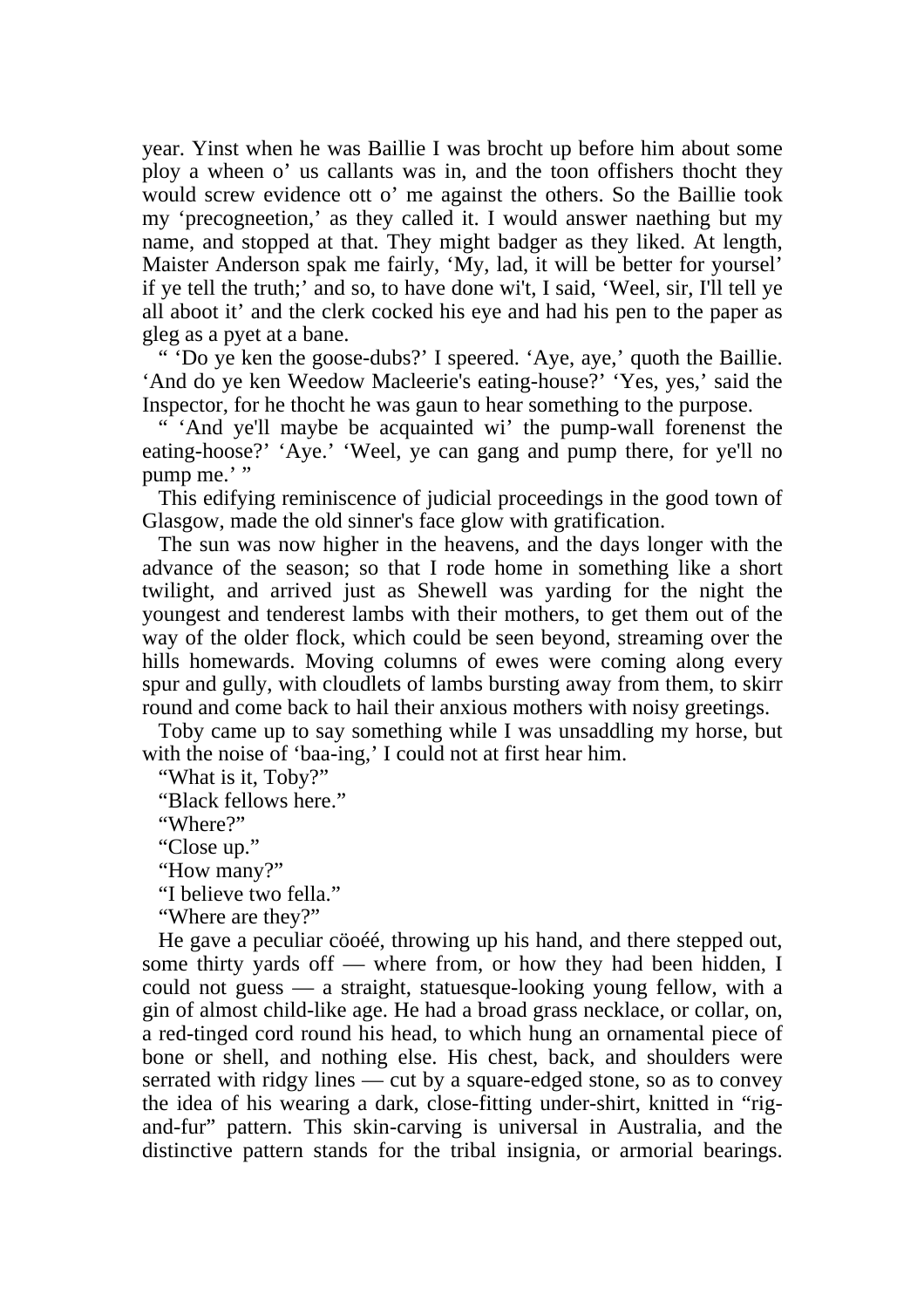Each black has thus indelibly marked on him the brand of his birth-place and his people, and no male is considered a man — or warrior — who does not bear this characteristic "imprimatur." The process by which it is imprinted is extremely painful, and often throws the novice into a low fever.

 He bore in his hand some eggs of the scrub turkey — the Tallegalla. His companion wore only a kangaroo skin below her waist, her hair was twined with the scarlet melaleuca blossom, and she offered — with a timid smile — a "coolamin," half full of wild honey. His keen, watchful eye, as he stalked forward, scanned my every movement, and it was plain that he needed all his courage to fulfil his office of ambassador. From the first look of him, though he came alone with his fair partner, I never doubted that he represented the tribe, and that they were at no great distance. Neither could speak a word of English, or rather of the gibberish that usually serves as a vehicle of communication, but Toby, through the Warro dialect, managed to converse with them. "They wanted to be allowed to stay here. They would cut bark for me. The tribe was a long way off. They had seen us here some time ago — some months." He pointed to the precise spot in the heavens which showed the meridian altitude of the sun in July, and signified that there was fire there on the ridges, and thin ice in the mornings on the shallow water in the Creek — which was true — and he described Durham's arrival with Hardy and Tiger, pointing to Hardy who rode up at that moment. These facts he seemed to put forward as witnessing to his good faith. He had not a weapon, not even the little stone "Mogin" that stands for axe, and carpenter's chest in general, with the blacks. Of course, I understood all this. He merely meant to show that his intentions were peaceable; but I had no doubt that the tribe was not far off, that he himself had among the long grass in the creek half a *gin-load* of weapons, and that a wave of his finger would send off flying the little timid girlish thing to come back in a minute bending under spears and boomerangs. I told Toby to ask him the name of the Hog-back range.

"Minye weel unga?" asked the interpreter.

"Ulla Takilbaran," he replied in clearly accented syllables.

 I gave them a few trifles, and they sat down to eat and rest. Though accepting our hospitality with all show of politeness and good manners, I could see that his coal-black eyes never slackened their scrutiny for a moment. It plainly tested his courage to trust himself among the terrible white-faced strangers. He might be a spy, and if so, he could not feel very comfortable, for he must have guessed the risk he ran if suspected of treacherous designs. The gin on the other hand would know that *she* had nothing to fear from the whites, but indeed the poor creatures are generally very passive, and are little given to trouble themselves about anything beyond the trivial wants of the moment. That night Short and I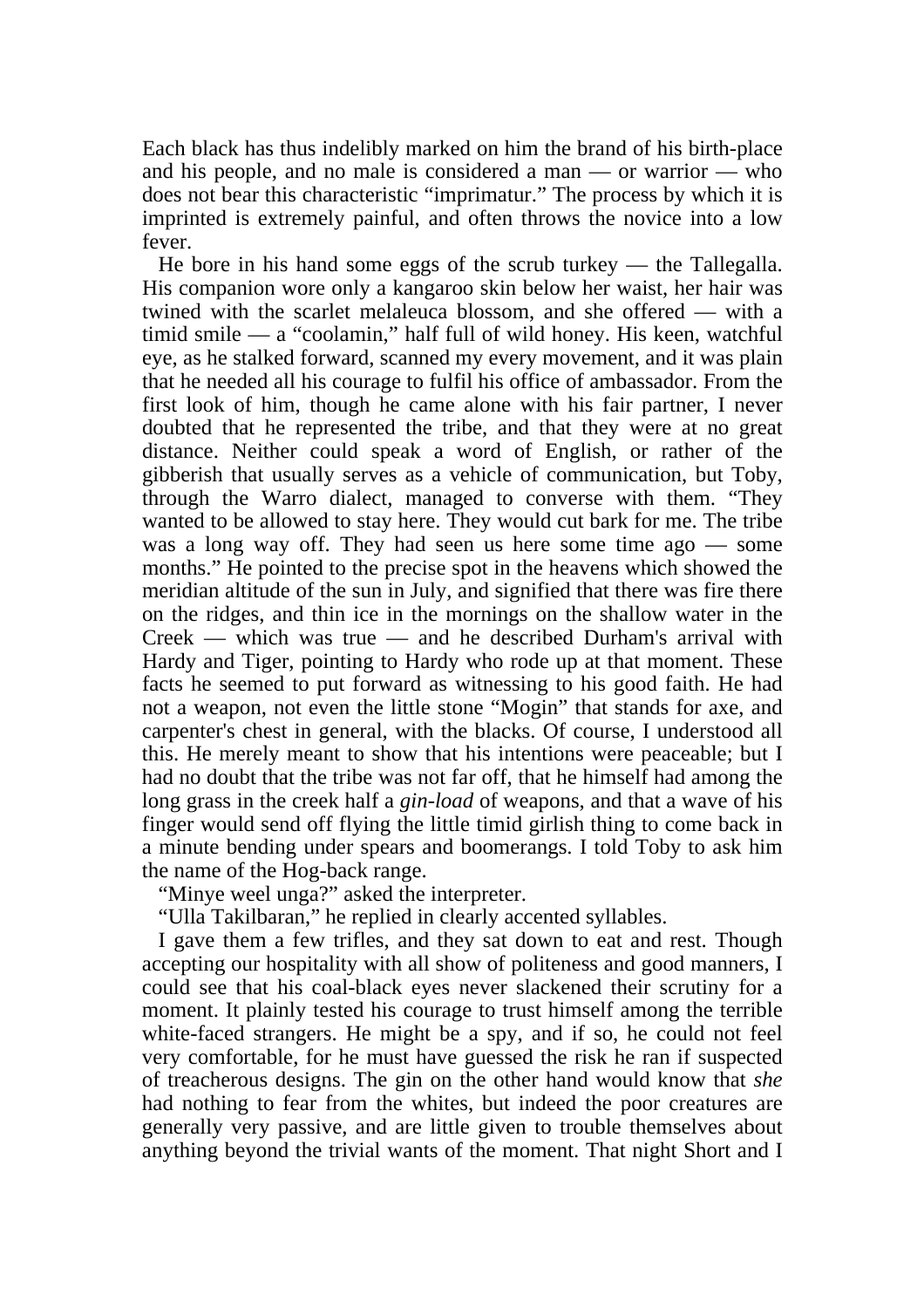had an earnest talk. The blacks were close at hand — all round us most likely. What should we do? We both decided that it might be better to have the tribe in sight than not, since they were on the run. We could not act with severity to this young pair, who had, as it were, put their lives in our hands. There were white ruffians, overseers and others, who would have stock-whipped them both into the river, just as likely as not to lead to a shepherd being murdered a week after in retaliation. The next step in the course of events would be to send the native police after them; when most likely the wrong blacks would get the punishment, and the tribe would never show up afterwards, except when they made a dart from their fastnesses to tomahawk some victim, spear cattle, or carry off sheep. To enter on such a course of outrage and reprisals appeared most odious to us.

 Our sincere wish was to gain the confidence of the tribe and live in peace and good-will with them; but we were not blind to the possibilities of hostility, so we determined to be prepared to continue the daily patrol of the run even more systematically than hitherto, and to lay down a fixed rule and make it thoroughly understood that any more blacks who came in must camp at one place, namely, the big flat on the creek under Mount Takilbaran.

 A few weeks more brought the lambing near a close. All had gone on smoothly, and as we had poisoned the dingoes pretty well down, the flocks could be allowed without risk to spread over the downs. A strange black or two was always turning up; one morning it would be a young hunter, who would leave some skins and would be delighted to get in exchange a fig of tobacco; then a few gins would come, to look at the ewes and lambs, and then, all at once a lot of picaninnies would appear playing on the flat.

 It came about, that insensibly, and without any deliberate purpose, we got into the habit of employing them. An old woman would get some lambs to mind. She would mind them well, and would be quite pleased to get a pint pot full of flour at night as her day's pay. A young gin, who had a few words of English, signified that she could wash clothes, and shortly she was with two or three of her companions down at the creek equipped with a bar of soap, and all were rubbing with an energy of "elbow grease" that realized the adage of "new brooms." All those who came about were smiling and obedient. The novelty of our life and ways was pleasant to them, and we found them so willing to fetch wood and water, to bring up the working bullocks and horses, and do other little jobs, that there was a great risk of the needful precautions, at first laid down as rules, being disregarded. One idea Short carried out, which he had always insisted on as a safeguard, namely, the necessity of having some "stronghold," if it was only a log hut. He pointed out that the value of such an erection was not so much as a place of refuge in the event of a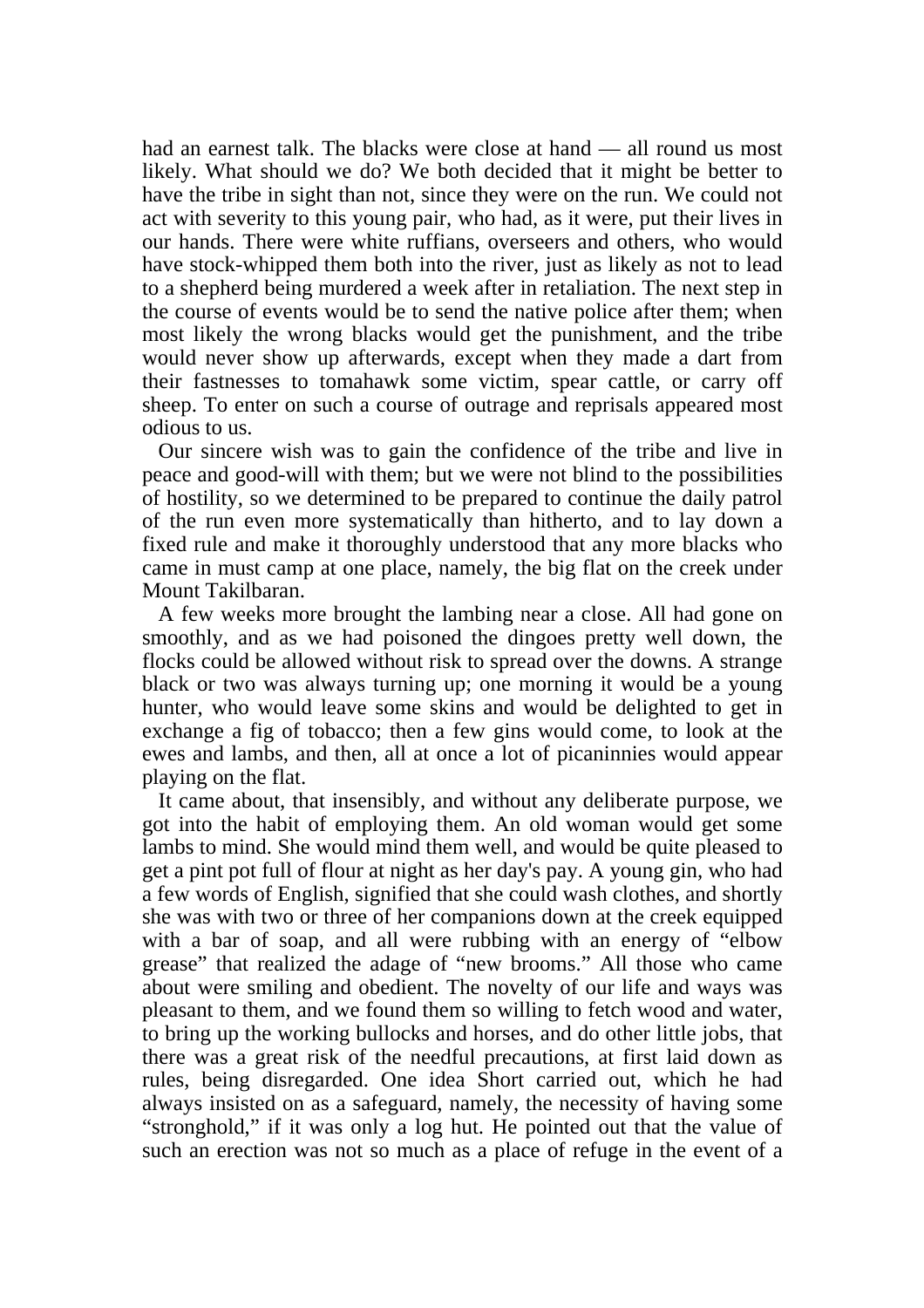sudden attack, as on account of the suspicion and dread with which the savages would look upon so mysterious a structure. Such a shanty, even though frail and pervious to the weather, if they could not see into it, and did not know what might be hidden there, would affect them with something of the same horror that a rustic of Attica would feel on approaching the Delphic shrine, and would influence them as a powerful deterrent to attempting any mischief. This idea was not Short's own, but was derived from well tested veteran experience of the savage nature. A child of the woods, for the first time, looks on the rude hut put up by the bushmen, as if it were something supernatural, unheard of, unknown to his fathers, and, therefore terrible. No doubt there were a few of the tribe who had met with whites before, but the majority were for the first time in contact with the strange race, and were subject to these first impressions. Of course, a short experience enables the wild race to get over this feeling, and the domesticated black boy laughs at the childish awe felt by the Myall, when he first sees the miracles of the white race. The hut was soon put up. It was easy to get logs cut and carried in by the two or three blacks always lounging about, and the curiosity and interest which the operation excited brought a fresh one every now and then to look at the wondrous creation, and be called on to lend a hand.

 But there was one thing that we could not get so readily, and this was required for the wool shed as well as the hut, namely, roofing. The quantity of bark wanted to cover both would be some hundreds of sheets. By entering into a separate diplomatic negociation with each grinning and garrulous barbarian you might in an afternoon get a couple of sheets brought in. But this was an unsatisfactory way of doing business, and it became clear that we would never get the material wholesale in that way. Experiment showed that more success would be attained if we took out some half-dozen blacks and stuck to them till they stripped off and stacked in piles, the material procured, and indeed the quantity so got made the operation both advantageous and economical. For some days, accompanied by Binebbera, I went out with a few Myalls, and by keeping them in a good humour, and looking after them, I got them to strip six or seven sheets each. When the piles so made became dry, then one of the teams went round and collected them. But on the occasion of marking the lambs at the Chinaman's yard, all hands were engaged there, and as the necessity was pressing, I thought I could carry on the barkstripping by myself. So, having seen all right about our headquarters, I took an early lunch, and called to a boy named "Bandicoot," who had got into the way of following me, and had learned a few words of English, to fetch "some black fellows to get bark." I walked on ahead, taking for granted that they were following me, but on getting beyond the creek I became aware that there were far more blacks about than I had any suspicion of.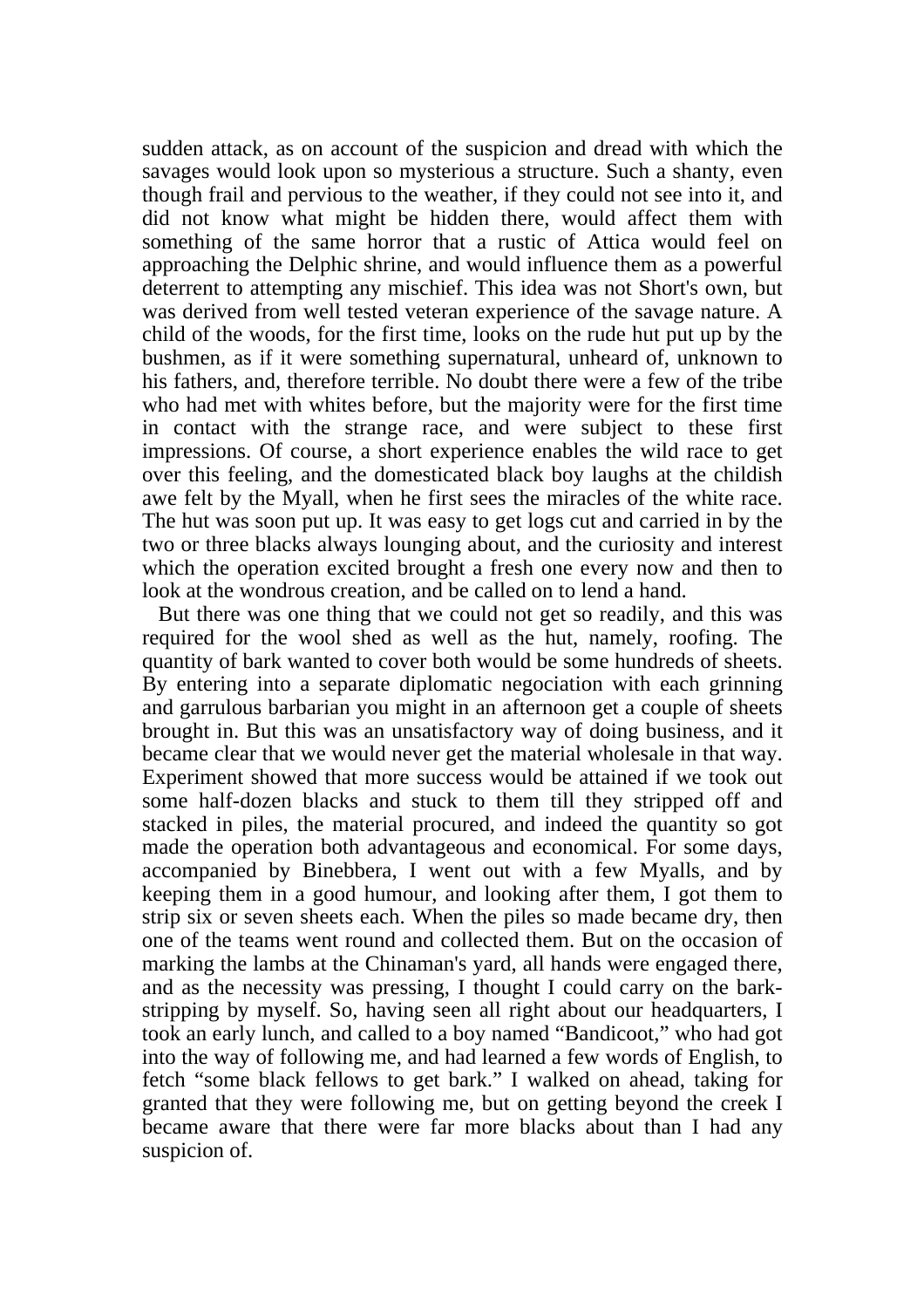Another cluster of gunyas and fires had sprung up within the last twenty-four hours within half a mile of our tents, and the flat fairly buzzed and swarmed with the native race. I knew that they had been creeping up in twos and threes as they gained confidence, but here was distinctly a new feature, it seemed as if all the blacks in the western scrubs had come in upon us in a body. Bandicoot and the regular workers now joined me, but the boy did not seem to like walking through, or close to this fresh encampment, and the demeanour of my other followers expressed more of policy and civility than cordiality towards some of the new comers. Most of these were plainly strangers, and there were many of them apparently of note in their tribe. Among the older were grizzled heroes, proud and defiant looking, and there were plenty of strong youths, full of animal life and confidence. At the same time there were some with mild sensible-looking countenances, who looked with curiosity and interest on my party, but without any unfriendly intent being apparent. Different from these were a few with the blood-hound glare in their eyes. These last would walk up to my party, whisper to one of them, eye me over, and then indulge in a saturnine chuckle, or a roar of coarse laughter. I spoke to one of these characters by way of doing the civil, and his face was immediately wreathed in a hideous fantastic grin, even more suggestive of throat-cutting than the open defiance of the taunting laugh. I was conscious, at the same time, that some old men were moving about, apparently exercising a moderate influence, advocating peace, trying to prevent any ill-will arising, seemingly explaining that my presence there meant them no harm. The old grandfathers of a tribe are very often peaceable and reasonable in their way; but the old ladies — Heaven save them! Accidentally, we got close to a fire round which sat a group of old skinny duennas. Bandicoot, with terror in his eye, begged me to go wide of them. "Old woman, no good," he said. I asked why, and begged him to translate the conversation. He explained, so far as I could follow him, that they were calling the white fellows, "dog's meat, and even worse things and nastier," and they were saying that "if the men of Takilbaran were like their fathers, the palefaced vermin would soon be feeding the kites and crows."

 It was rather eerie work, walking through such a crew of "Myalls," and being cursed by the ladies in this fashion, but I had a good six-shooter belted tight on my thigh, which some of these present had seen me use at a mark, and I thought that, as I was in for it, and could not well get out of it, I had best put a good face upon it. So I flourished the bright steel tomahawk which I carried in my hand, and promising tobacco and mutton to all who would cut bark, I strode through the crowd and up into the iron-bark range, followed by a good many more than my ordinary gang.

If I had been accused of being in a "horrid funk" the whole afternoon, I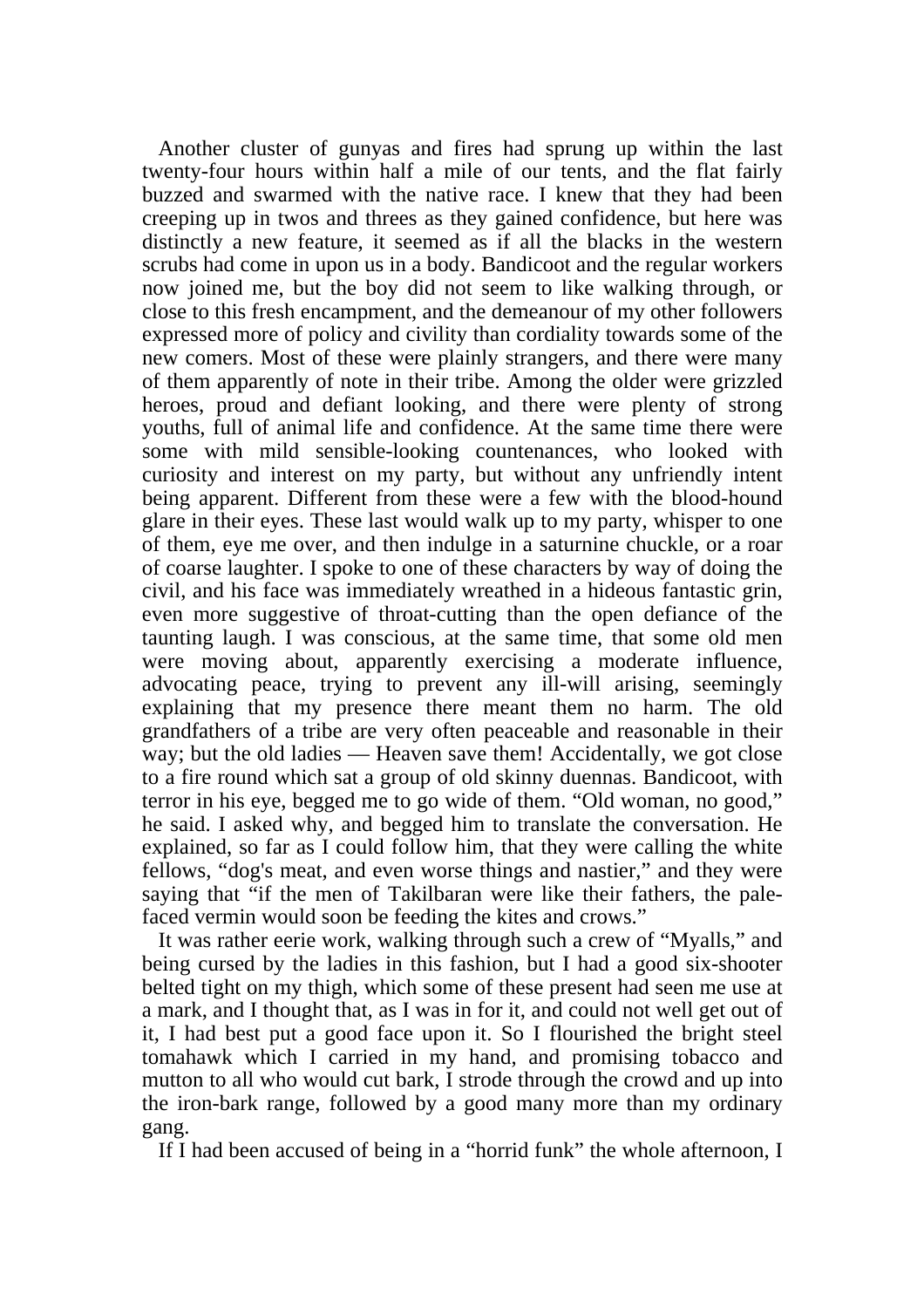could not well have denied it; except with the saving clause, which, perhaps, frees me from being convicted of absolute cowardice, namely, that I grinned and joked with them all the time, as if I was enjoying myself heartily; moreover, I cherished a deep-rooted confidence that if the murderers among them tried any pranks, I would "score off them" well with my revolver before I was finished. All the same, I was very well pleased to make a short afternoon of it, as some of the company were not nice. One of the new hands had a particularly wicked eye, and seemed to be always making jokes about me, and, at last, he took to amusing himself by taking sudden springs from behind trees, and giving yells, as if to startle me. In stripping a very big sheet of bark close to me, he had to reach a great height to chop it clear, and, in doing so, he took the opportunity to emit a tremendous whoop, and flourish his tomahawk almost over my head. I had the muzzle of my revolver within six inches of his right eye in a second, when his countenance turned a sickly yellow, and a hypocritical smile spread over his features. "Boodgeree fella me," he whined.

 Having so far kept up appearances tolerably, and having had quite enough of this work for once, I examined some sixty sheets of bark, got them piled in six or seven lots and proceeded homewards. The politeness which marked our return was far beyond what is maintained in Parliamentary life, or even, I am told, at Court Receptions.

 In crossing the creek, it was a point of honour to give me the "pass," but, as "men and brothers" with that peculiar eye, and lethal weapons in their hands, are not comfortable behind one's back, I took care to proceed, courtier fashion, and, I believe, took off my hat and made them a low bow, when I was fairly across. I began to breathe more freely when I was right through the oak-scrub, and, as I got over my funk, a reaction set in which could only be relieved by some piece of tom-foolery. Taking a "rise" out of the savages would be both revenge and enjoyment.

 As I followed the track from the creek up to the yard, with my followers a little behind, there was old Dolphin, one of the pole-bullocks, just released from the yoke, swinging his way leisurely down to the water, and I saw, in his presence, the chance to pay back to my aboriginal friends some of the nervous torture which I had endured, and which I began to feel rather ashamed of. The honest old beast was going straight to the creek. There were some trees between him and the blacks, and they had not seen him yet, but he was coming right down the path, and he was so quiet that he would pass so close to me that I could lay my hand on him. Nevertheless, as he came in full view, I gave a howl as if he were the incarnation of Satan, and bolted as if I were flying for my life. When I got away forty yards, I looked round. Dolphin was standing in utter astonishment, wondering what was up with me, but every treetop presented the blanched visage of one of the warriors, for their hearts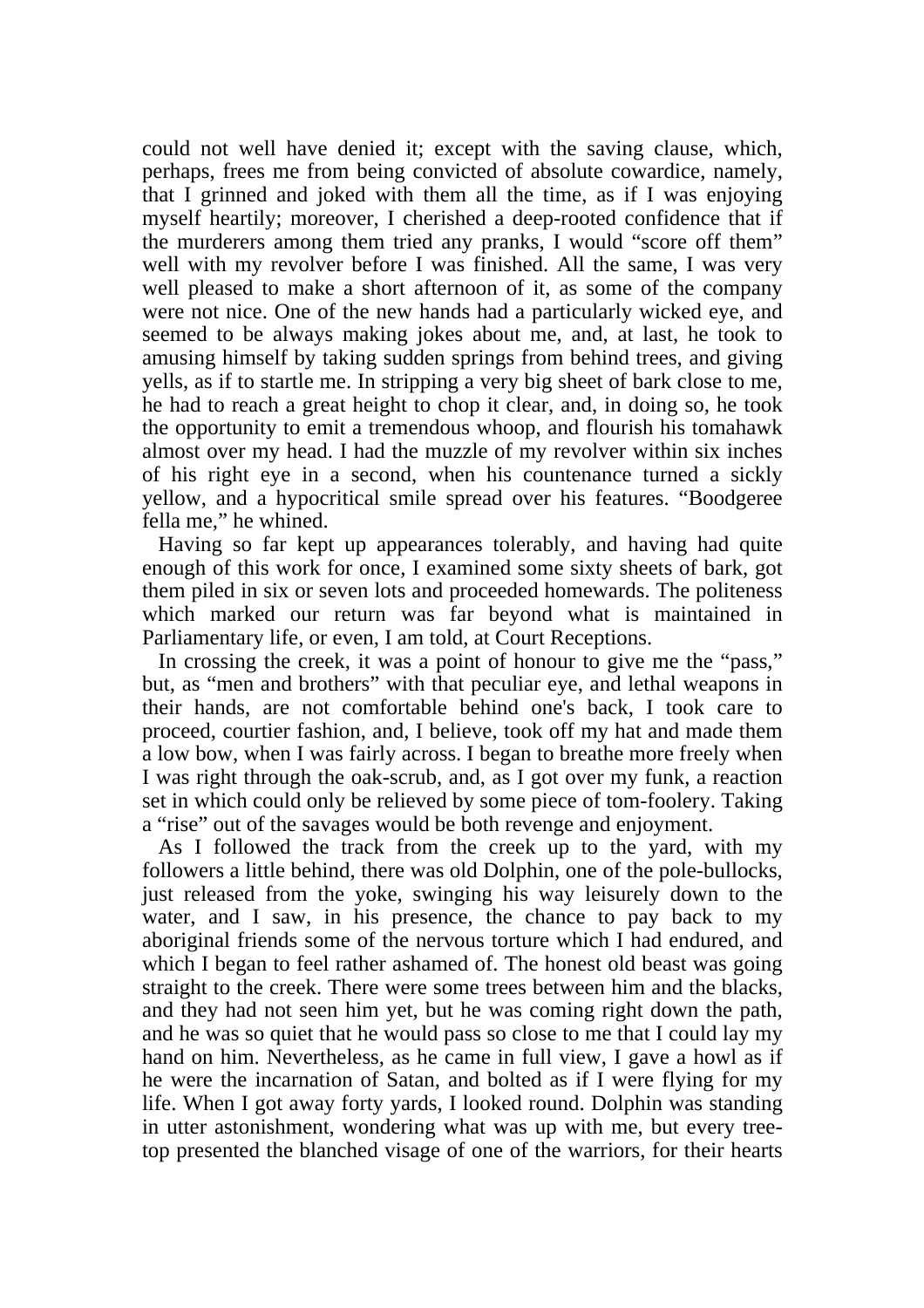had become as water, and they had fled up the trees before the awful face of this four-footed white-fellows' devil. I then came forward, and hooted and laughed at them. The good-natured ones thought it was as capital a joke as I did, and came down from their trees in great glee, but some of the savage brutes, though they had been quite as frightened of Dolphin as the others, felt their dignity hurt. They spat on the ground, glared at me furtively, and thought it was no joke at all.

\* Boxed — two flocks mixing together.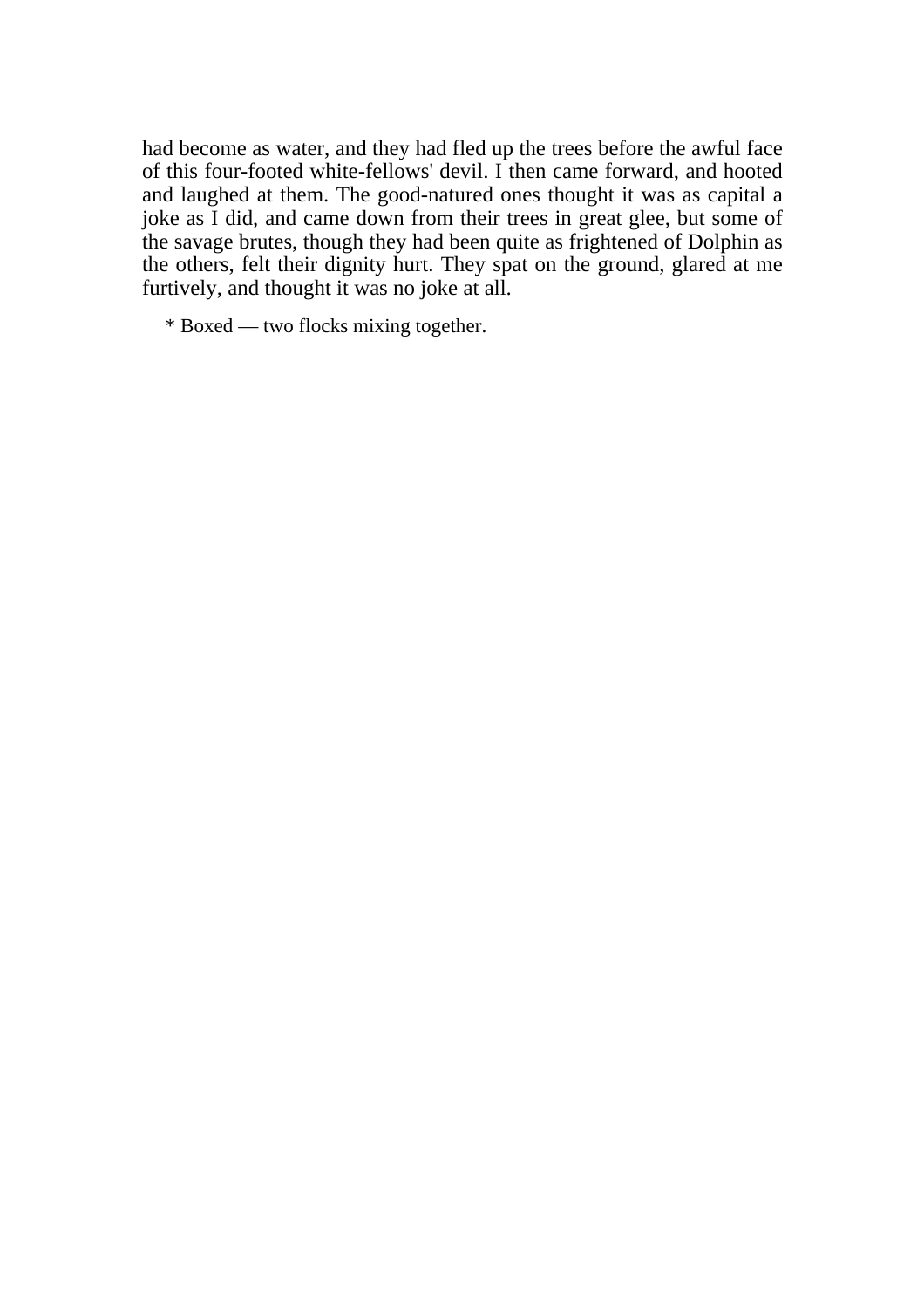## **Chapter XXII. Frontier Warfare.**

 That night, in our tent, we spent some anxious hours in consultation. We felt much concern as to the number of blacks on the run. It looked as if our arrival on this piece of country had acted as a magnet in drawing-in all the outlying clans — more or less akin to the local tribe — and we did not like the spirit that I had seen displayed that day. If we could, we would have preferred to pick out the bad ones, and deal with them separately, for there were plenty of the race quiet and peaceable, whom we could manage easily, and their labour, though requiring peculiar management, was both useful and cheap. But the ill-scraped tongues of some of the old gins, and the hardly-disguised ferocity of some of the leading men, were disturbing elements in the situation.

 We had talked on to near midnight, when a horse drew up suddenly, and Hardy came to the entrance. He had ridden over in the dark to let us know that he had found blacks hanging about the Chinamen's yards, and had ordered them off. He suspected that they were "sneaking" the sheep, and proposed going there again, and waiting till daylight, to watch. He had left Toby with old Gorbals, and he recommended that someone should go out there as soon as possible. We approved highly of Hardy's proceedings, and determined to be on foot before daylight. We decided that we would adopt a definite course with the blacks as soon as interference became necessary. This was, to pick out a small lot, and allow them to remain on the station, and to turn the rest off. This action would bring matters to a crisis, and would lead to a mutual understanding one way or another.

 Before daybreak we were astir, and were eating an early breakfast, with our horses saddled beside us, when Hardy came in again at the gallop.

 In the moonlight he came on seven blacks, each carrying a sheep on his back, stealing from the yard into the bed of the river. He followed them, but they were among the thick timber before he got up. They yelled at him in derision, and one of them threw a spear. He fired three shots from his revolver in the direction they went. He then warned the Chinamen to keep their sheep in the open ground, and came in as fast as his horse could carry him. There was no time to be lost now. The blacks must be turned off at once; so we slung our carbines and revolvers, and rode across the creek towards the camp. We were met almost at once by the quiet lot who usually hung about, Bandicoot and his mother, a few boys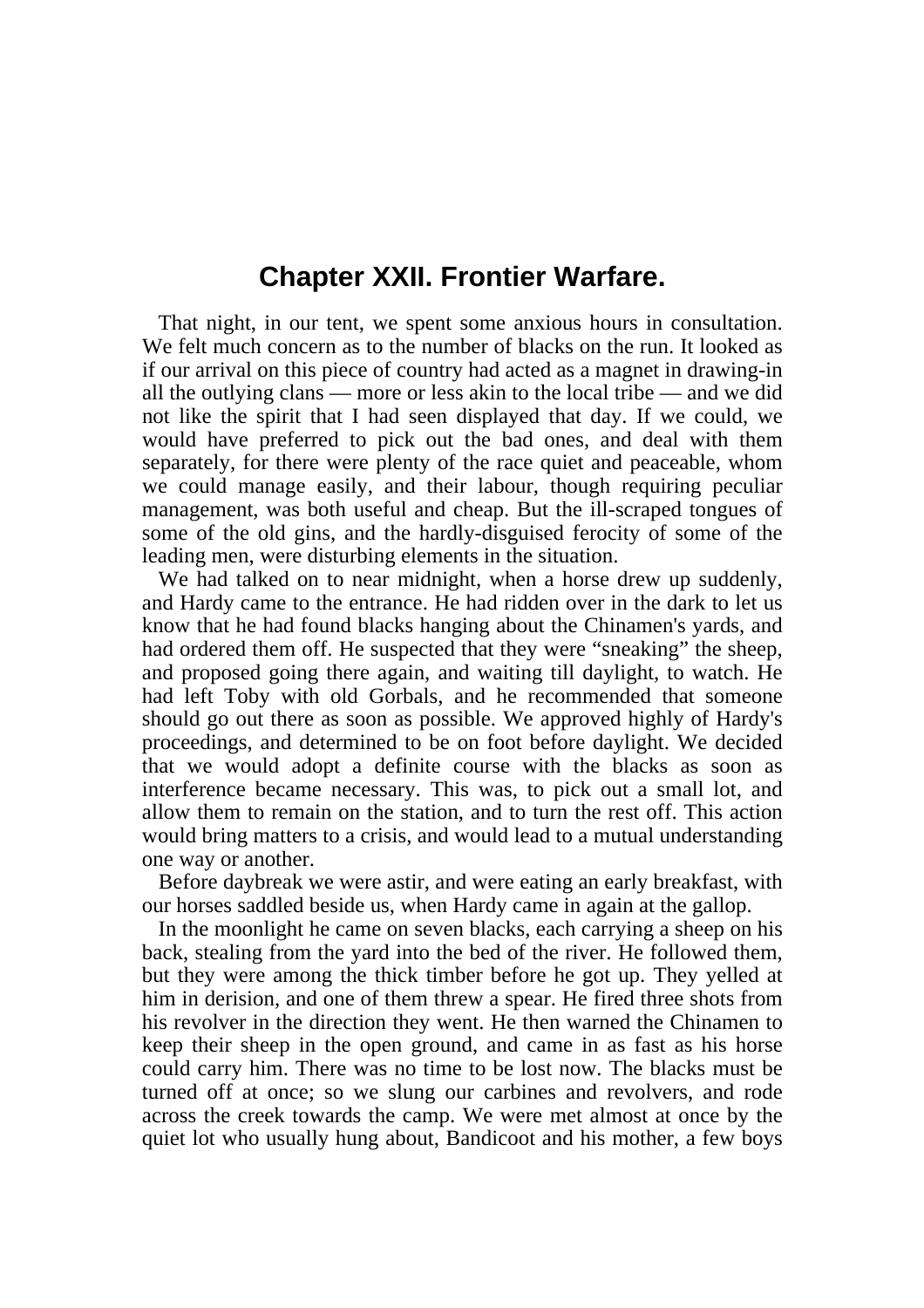and young gins, and another woman with several children. They were whining, pointing to the camp, and trying to tell us something. As we got nearer the ground that had swarmed with life the day before, we saw only smouldering ashes and smoke. All had gone. "Where?" I asked Bandicoot. He pointed up to the mountain — Takilbaran. Binebbera examined him further. He said that the gins and picaninnies had gone up the mountain, *but a good many of the men had gone in the night to the Chinamen's yards*.

 This was alarming. A large number must have been hiding somewhere near when Hardy left. We started Kennedy at once, at the gallop, to Gorbals' to stay with the old man till he was sent for, and watch against the savages; and then we warned Shewell to look well after the camp and the men remaining there, and to keep his firearms in order. I did not like quite to leave him by himself, as the head station, where all the supplies usually are — the treasures of flour, blankets, and tobacco — offers a tempting prize to blacks purposing mischief, and he would need to be all about in the course of the day, seeing to the sheep and the men working at the wool-shed. But he himself did not mind it. He had the cool courage of an Englishman, and he rather liked being placed in command for the time. So I put his horse inside the log catching-yard, and saw him trudge away round the ewes and lambs with his gun in his hand, and a pocket full of cartridges. Having so arranged for the best, I followed Short, who had already started down the river at a racing pace.

 Ah Kin and Cookee John had their sheep within sight, on the plain. Dan Ti had taken the remainder of the flock — the dry ewes — further down. We followed the river half-a-mile, and saw no shepherd, but only some groups of sheep huddled together. When we came near, they ran a short way, as if scared, and then ringing in a close circle, stopped to gaze. We found several of such mobs crowding together with fright, and then starting away as if from some sudden panic, but though we went all round for another mile, we saw nothing of the Chinamen.

 After some hours search without seeing further sign, we took the sheep back to the yard, and then proceeded to hunt the ground carefully, to quarter it back and forward foot by foot. Late in the day, on a spot less trampled by the sheep, Binebbera came upon some unusual traces. He followed them and came on a solitary sheep with a broken leg, and a little further on, below a clump of brigalow bushes, lay the body of poor Dan Ti horribly mutilated, with the sign of blacks in numbers all round. If the ground had not been so much trodden, we would have found the tracks of the murderers much sooner. They had stolen upon him while going round his flock, and after putting him to death had fallen upon the sheep with their nulla-nullas. Most likely they had driven a number off, breaking their legs to prevent their escaping, as we had heard of blacks doing before.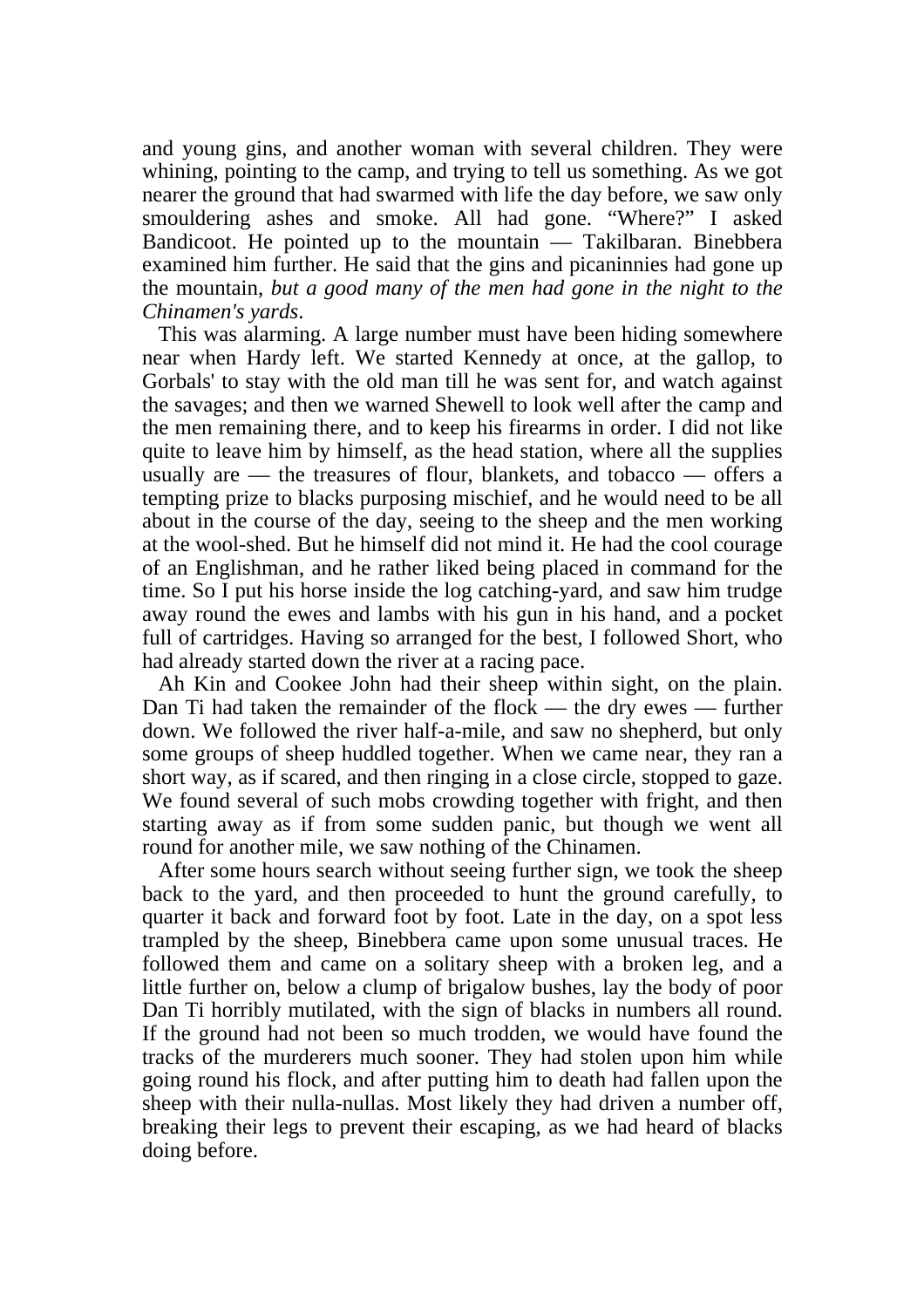It was dark before we had buried the remains of the poor stranger. This misfortune affected us deeply. The risk of death at the hands of the savages is one to which all dwellers in frontier county are exposed, but we felt that for the fate of this poor foreigner in our employment we were yet in a sense responsible. Still in the individual case, we could not blame ourselves for any recklessness or neglect, and in a wider sense, as a matter of general policy, the contact of the races could hardly occur to us, at our age and with our limited experience, as a matter for *our* consideration. We may possibly have assumed that such questions were duly studied and forecast by wise men in high places. If so, we knew precious little of the habits of thought cultivated by the law-makers and rulers of our race. Mature experience has shown me that, now as then, such questions are left entirely to blind chance, though statesmen may wax eloquent over a road or bridge vote or a disputed publican's license.

 But, however we might reflect on ourselves, the time was not one for brooding. We were well aware that there was the greatest risk of further outrage following immediately, and we determined to stay all night with the remaining Chinamen. They, poor fellows, though downcast at the death of their mate, saw to the sheep as usual, and did not show any symptoms of panic. Our sorrow and anxiety seemed to please them as a proof of our human sympathy, and they exerted themselves to make us a meal of chops, tomatos, rice, and tea. Trivialities sometimes hang in one's mind mixed up with the most tragic matters.

 I remember on this occasion having a smile about "chops and tomato sauce" in Bardell v. Pickwick, when the poor Celestials brought us in our meal in their kindly, humble way.

 Hardy had gone off at sundown to stay with old Gorbals and Kennedy. The savages might rush any of the camps in the night, but we thought that they were much more likely to make an attempt on one of the outlying stations than on our headquarters. Shewell had with him Henry, the Belgian, and the two bullock-drivers. Moreover, we calculated that the small mob of quiet blacks, with Bandicoot, would give him warning of any danger. The night passed for me with little sleep, and Short sat at the fire and paced about till morning. It had always been the case with blacks that if a murder passed unpunished another followed immediately, and painful misgivings haunted us in the dark hours. I had kept my horse starving in a high log yard and before dawn I had him saddled and rode hard up the river. When I got to the top of the iron-bark range that looked down on our camp, the pale rose tint of daybreak was stealing up the eastern horizon. The flat, half a mile below, lay in a haze, but a flavour that reached my nostrils told more of smoke than vapour. When I rode down a little further, I stopped and rubbed my eyes. I could not see the white forms of the tents, the angular shaped bark gunyas, nor could I see the white fleeces of the sheep in the yards, but smoke rose all round. I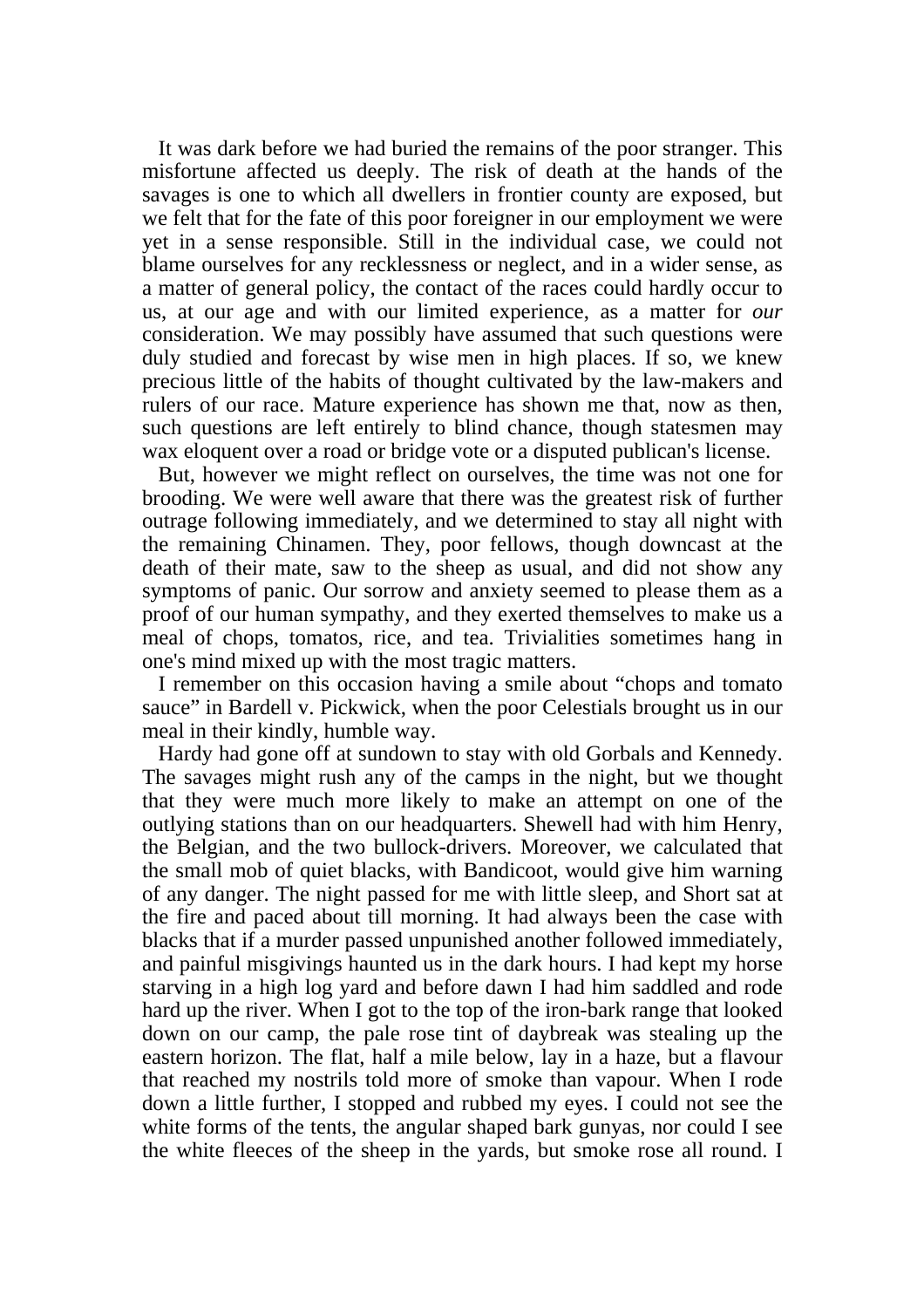urged my horse fast down the stony path. Good Heavens! all was gone. Smouldering fire marked the spot where our temporary dwelling had been, and the log yards were in ashes. As I gazed, a feeble moan near made me turn, and a creature that looked dazed and stupified staggered to my side. It was Henry, the Belgian! "Blackfellow," he said "kill us altogether and take away sheep." He sat down moaning. He could not stand. A heap lay on the ground half way to the bullock-drays. I went towards it. It was one of the white men, stuck full of spears and with his head pounded into fragments. I next saw a piece of white calico on the ground, apparently a fragment of one of the tents. I raised it and there lay some one below. It was Shewell, lying on his face, bleeding copiously, but seemingly alive. I turned him over, looked for his wound, chafed him, poured water on his face, and at length saw signs of returning consciousness. He found voice at length to tell me that he and Dawes (the white man killed) were keeping watch alternately, and about midnight, he thought, the blacks rushed them. Some one fired a shot, but before he saw the blacks, he got a spear under his shoulder. He pulled it out, but must have fainted, as he remembered nothing more. The other white man, Clarke, now appeared with Bandicoot. The blacks, at about twelve at night, had rushed the camp. He fired two shots at them, "but as it looked as if they had killed all hands at once he hid himself. The quiet niggers found him and had acted the square, and covered him up till the "Myalls" were gone. He wasn't a man as held with them cannibals, but Bandicoot and his mob, they was right." I made beds for Shewell and Henry with the fragments of clothing scattered about and rigged up a tent over them. The gins now came and I set them to attend to the patients. Henry's injury was merely a stunning blow with a nulla-nulla, that fortunately for him knocked him down and so he escaped further notice. Shewell's wound I could not judge of. The spear had gone in in front, under the shoulder blade, and passing through had protruded at the back below the fourth rib. The loss of blood had been great, but it was possible that no vital part was touched. Having bathed him with warm water and given him hot tea to drink, I left a gin to watch him and begged the poor fellow to go to sleep if he could. The same treatment promised to pull Henry round quickly. I then looked round to see what had escaped destruction. Most of the articles in the tents had been carried off or burned, but the stores in the log hut, rations, ammunition, and other valuables, had escaped notice. A futile attempt had been made to pull the building down, and then to burn it, but this only resulted in the door and a portion of the roof falling inwards and screening from the gaze of the plunderers the chests containing the principal stock. By the time I had made this discovery, it was broad day-light and Short arrived.

 We decided on the course to be taken without a second's delay. We must follow up the savages at once. These unprovoked murders deserved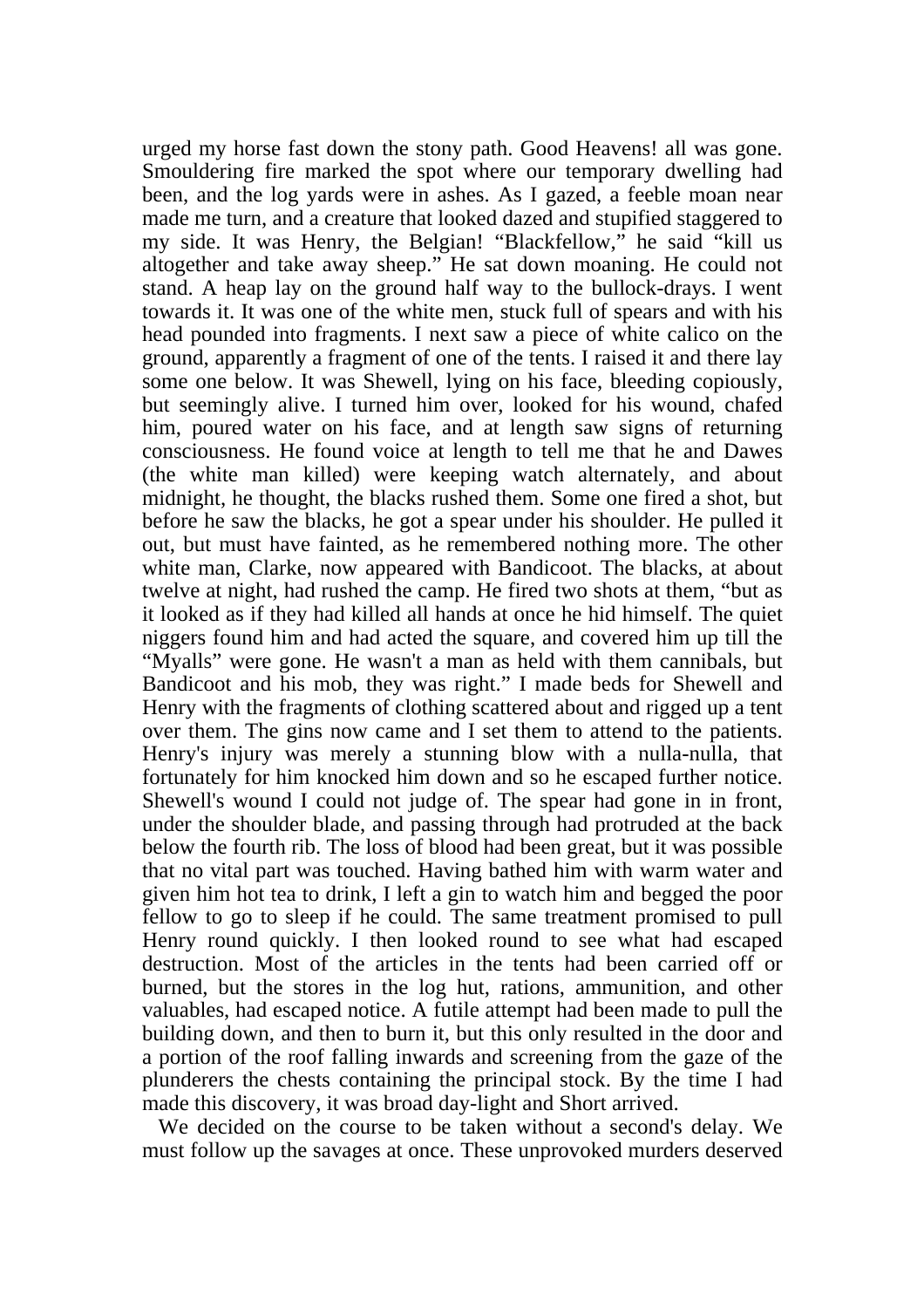severe punishment, and the night attack would certainly be repeated if we delayed action. Toby was sent off with two of the fastest horses and a note to Dr. Jennings at Kianda, a hundred and thirty miles off. Jennings, I may say, came on at once and had treated Shewell before a week was over. He never asked who was to pay him, but brought a pack of implements, medical material, and his books on surgery, and he took the deepest interest in the case for two reasons which may appear remarkable to many thriving practitioners; the first being a genuine spirit of humanity, and the second an enthusiastic love of his art. When we got back, there was the little man, tidy and well-shaved, in speckless white, reading aloud to Shewell a new book just arrived, called "The Newcomes," for his patient was low and feverish — but of that anon.

 The further arrangements made were that Kennedy was left in charge. He was to keep his horse up constantly, sleep every night at the Chinamen's station, and come in to the head station during the day. Gorbals was brought in with his flock. He and Henry must keep their sheep apart if possible, and they were to get horses to ride round the flocks if necessary. Bandicoot and his family were regularly adopted, and they were to be employed as far as possible, on condition that they let "Mr. Kennedy" know if any strange blacks came about. If the sheep got "boxed" for the time, there was no help for it, but as there was plenty of grass and water, perhaps no great harm would be done.

 Having so arranged we started in pursuit. The party consisted of only Short, and myself, Hardy, and Binebbera, few in number certainly, but quite enough to teach the blacks the lesson that they could not rob and slay with impunity; moreover, inspired as we were by the doings of the last two days, we felt reckless of danger so long as we caught the offenders. The action we took was not so hair-brained as it might appear. Armed as we were with double-barrelled carbines and revolvers, a sudden well-timed attack might, and most probably would, produce such a panic as would save us from the chances of a stand-up fight. Besides, if we were compelled to retreat, we believed that while our ammunition lasted, we would be able to fight our way back in safety through a crowd of naked savages. The track they had taken was plain enough. We soon came upon the flock of ewes and lambs scattered about in all directions. In three miles we came to the relics of a great feast. Some score of sheep had been eaten, and bags that had contained flour and sugar were lying about empty. Some few of the flock were here, but most of them seemed to have headed back towards the station. From this point the tracks diverged. One path, evidently made by women and children, turned towards the western shoulder of Takilbaran, which was clothed with dense scrub foliage, while a trail plainly of men, struck right across the open country South-West. The range which formed the boundary of Strathclyde Run, was about fifteen miles off. It consisted of low, broken,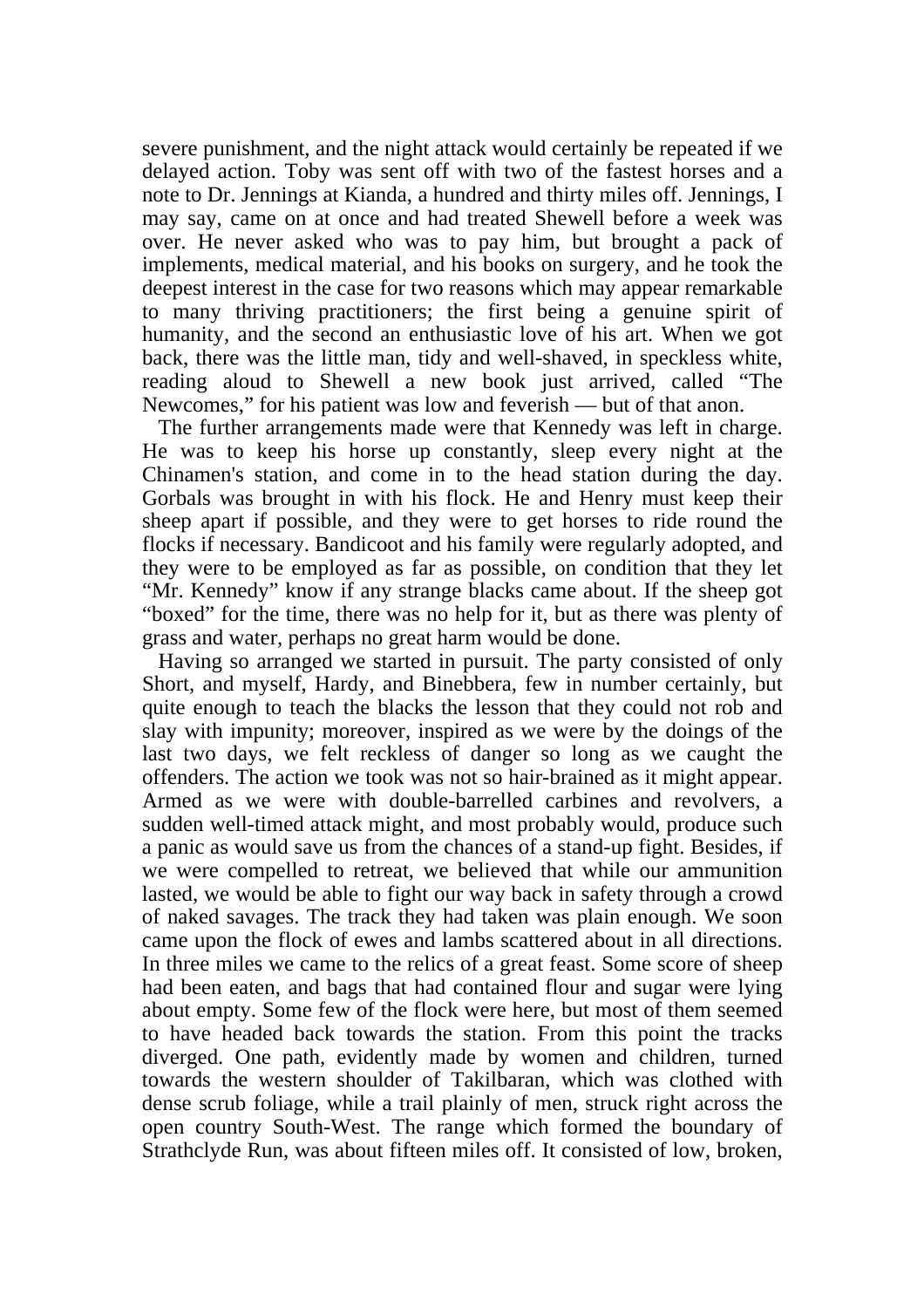abrupt ridges densely wooded. We had not been far into this wilderness of rock and thicket, but no doubt it contained some fastness which the blacks were steering for. They had passed some hours before us. We crossed the plain quickly and ran the track into the ridges. Binebbera went a little way on foot, and shortly came back. "Horse no good now. I believe camp not very big way off." The horses were hobbled and we went on through tangled brakes and stony gullies. It was rough walking, and we could not get on without making a noise. "Hush," said Binebbera. "Stop! I believe best wait till blackfellow sleep." The situation was critical. If the tribe was so near as Binebbera thought, we could never get close to them without raising an alarm. In fact they might see us long before we saw them, and might surprise us by an attack in the rear, instead of us surprising them. They were quite able and likely to do this if they found us to be off our guard, careless, or in appearance irresolute. On the other hand, if we did see them and went at them in broad daylight, the probability was that they would avoid our attack and would disappear at once, to hang round till they found us unprepared. A morning attack was certainly the best plan, but, to make this successfully, we must make sure of the position of the camp beforehand. Following Binebbera's advice, we waited where we were in a rocky dell, while he, peeling off his clothes, and taking only his revolver in his belt, glided away noiselessly through the thick bushes and over the rocks and gravel. He came back in half an hour. The blacks had made a camp "close up other side. There were good many blackfellows, 'myalls.' " "How many? Seventy?" "Yes, more — thousand." They were fishing in a big creek close up. Some had been hunting and were bringing in kangaroos. There would be a great feast and corroboree to-night. Some of them were painting themselves and sticking feathers and swan's down on their heads. There was lots of plunder from the station; coloured blankets, shirts, axes, tobacco, and so on. He proposed that we should go quietly back to where the horses were, as, if we stayed here, some black might come on us and raise the alarm. He could take us right on them an hour before day-break when they would be all asleep. This was the best plan. We assumed, allowing for Binebbera's liberal ideas as to numbers, that there would be sixty or seventy warriors in the camp, a fighting party not to be trifled with; so we crawled quietly back, our wary scout-master brushing the ground carefully with a green branch where it was disturbed by our steps. We rounded the horses up into a hollow and muffled their hobble chains; then we made a small fire under an overhanging cliff and had our meal. The moon was now nearly full, and by starting an hour before day-break we would have light to get to the camp. Before dawn the native race is always drowsy. They sleep heavily and waken with difficulty. They are too thoughtless to keep watch, and a surprise at that early hour is almost sure to produce a panic even in a strong fighting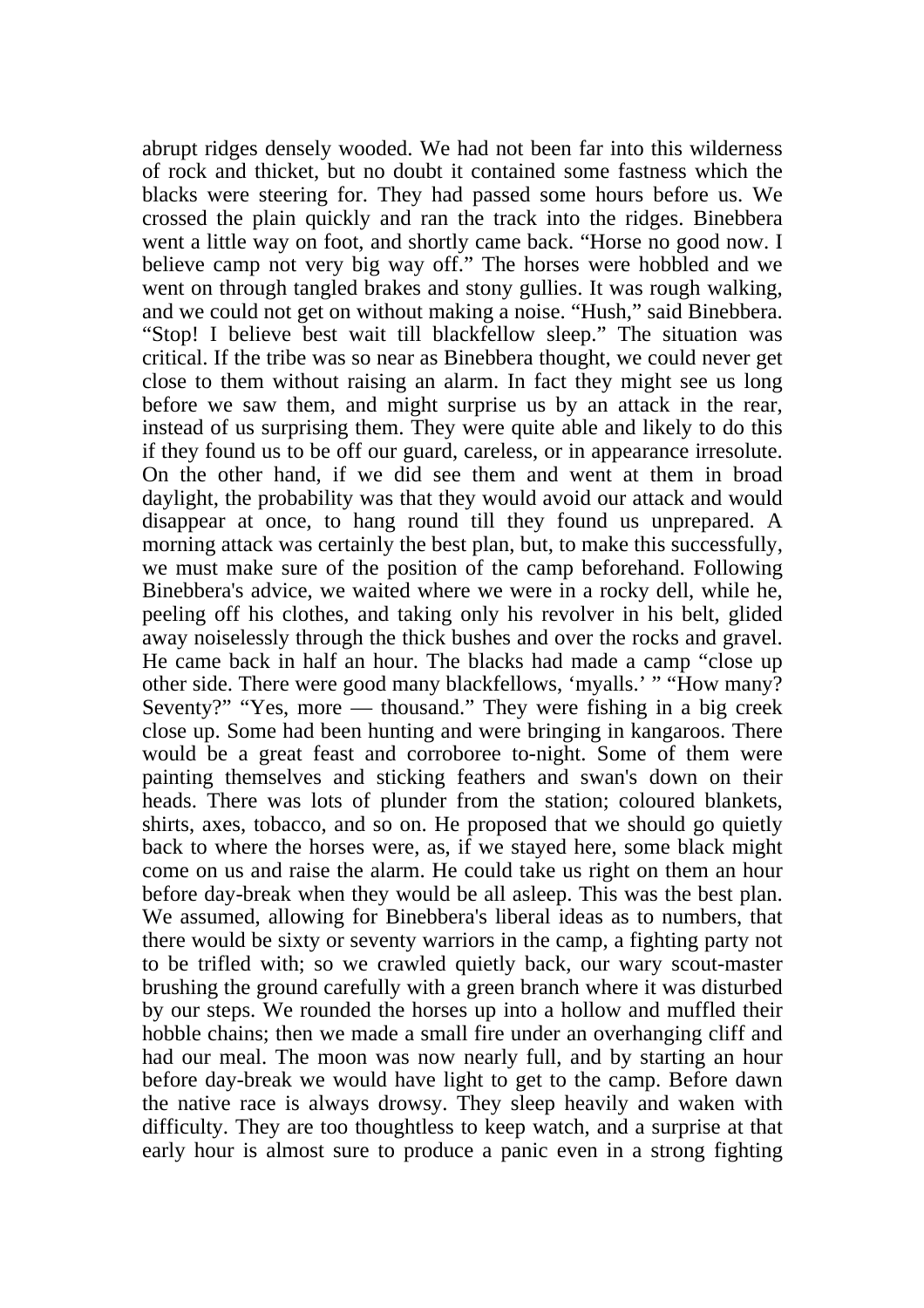party. We smoked and talked but little. We were too fearful of letting our presence be known; but we tried to rest and pass the time in patience. Two hours after dark the distant sound of the corroboree reached us. It grew louder as the night went on, till we could note plainly the rhythm of the savage chorus, the rattle of the weapons, and the tremor of the accurately-timed footfall. In these performances, their own exploits, and the destruction, sufferings and terror of their enemies are all dramatised. The poor Chinaman walking round his sheep, and his shrinking fear on seeing them would mimicked: the sleepy, careless, big white man yawning beside his fire; and Shewell gazing into the darkness to see the cause of the disturbance, would all be represented; then the shower of spears and boomerangs and the rush of the heroes on their foes would be acted; while the wealth of spoil captured would be pointed out, and the glut of fat mutton that followed would be signified by intelligible gestures. A song of victory, in which all voices joined, accompanied the dramatic action and dance, a sustained chant, with little melody, but the cadence accurately timed, and the whole ended with a ferocious yell. Wir-r-r! Wah! Wah! Wah! Wah! followed by an abrupt silence.

 This, rising in the night air, probably from a mile's distance, along with the *thud* of the accurately falling feet, came distinctly to our ears, and was repeated several times. We listened with much satisfaction, as it augured well of the long and sound morning's sleep which the heroes would enjoy after their festivity. At length, as the moon sunk down to the tree-tops, all was quiet, and I thought I had barely shut my eyes, when Short put his hand on me. "Come on, Reggy. Leave everything behind but your arms and cartridges. It's a pity we can't go like those two." I looked. Binebbera had nothing on but his shirt, with a cartridge box and revolver slung over his shoulder, and Hardy was equipped precisely in the same way. He could throw off civilised encumbrances when he liked. I was surprised at nothing that this bush-rider did now, as I had once seen him pull off his trowsers and boots and run down a horse that had broken away with his saddle on. Binebbera went first, and the others followed in Indian file. Half-an-hour's silent creeping brought us in sight of a long, crescent-shaped lagoon, shimmering in the last rays of the moon. Along the near bank there gleamed a line of fires burning low, and by their regularity looking like a row of street lamps. A few bark gunyas had been hastily set up, and there were other breaks for shelter formed of sticks covered with our stolen rugs and blankets, but we could see that most of the blacks lay in groups sleeping with their feet near the ashes. We got to one end of the line of fires, and crouched down unnoticed. No one stirred for a while. At length a hard-featured, pock-marked savage, with a long, silvery beard rose up yawning. He was evidently a man of mark, and his face expressed plainly that he thought himself "society." He had wrapped round him a beautiful rug of black squirrel skin, faced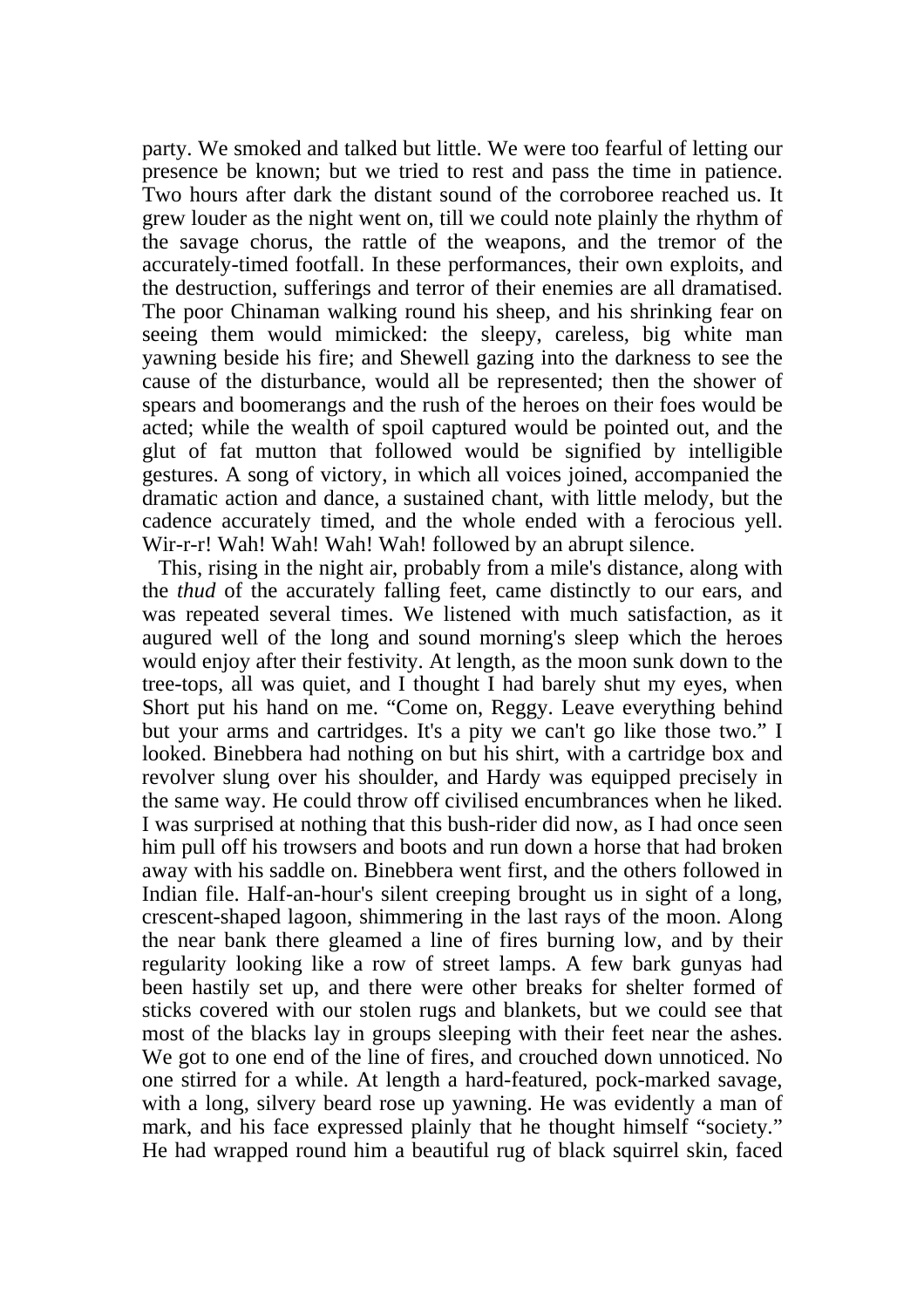with scarlet, which Shewell had just got made to send home to his sister, and I felt very much disposed to send a shot through his ribs; but Binebbera, who was watching him closely, whispered, "you stop a bit, look at him." The early riser had raised a pile of loose grass, and took therefrom two fine fish, gigantic perch of the species we misname the "Murray Cod," then he raked out his fire, and making a bed of thick white ashes, laid in the fish and covered them up. "Boodgeree breakfast belonging to you and me," chuckled our indigenous epicure. "Now," whispered Short, and touched Binebbera. The ready carbine was raised, and with the report, Wando, the son of Bingi, a Prince of Takilbaran leaped high in the air, and fell dead with his face in the grass. Then, there took place precisely what we expected. The blacks jumped up and gazed half-awake in groups, and we raked them with a double-barrelled volley. A terrific yell rose. They were waking up; though many were still dazed with sleep.

 "Load," said Short. They had now left the nearest fires, and huddled in a crowd at the far end, so we got into the shadow, and, screened by some bushes, placed ourselves between the enemy and the thicket, whence we gave them another discharge. There was now confusion among them. Some of their leading men rushed to the front clashing their nulla-nullas against their shields, quivering their spears, and yelling their war-cry; but many hung back, and our third and last volley, which told chiefly on these desperadoes, broke them up like the sheep they had scattered the day before. Cut off from the covert of the scrub by our fire, they threw away their weapons, jumping in a body into the lagoon, and we emptied our revolvers at their heads as they they came to the surface. In five minutes there was not a living black in sight, except a few maimed ones whom Binebbera, faithful to his traditions, wanted to tomahawk, but we gave them, instead, water to drink and bits of tobacco, and moreover favoured them with a lecture, translated more or less faithfully, on the advantage of peace and brotherhood, as opposed to the principles of glory and Jingoism. We then piled all their weapons and the tools, goods, gear, and inside plenishing (stolen) with the bark of their gunyas, and made a big bon-fire. We could carry nothing away that we recovered, and we were determined to leave them nothing. After this morning's work, we went leisurely back to the shady nook where we had left our horses and equipment, Binebbera carefully carrying the fish which he had not forgotten to extract from the ashes, and found to be capitally cooked.

 These large perch have sometimes a muddy flavour, but the two captured that morning were excellent, and we made a hearty breakfast, without indulging in any qualms as to where the banquet came from.

 It was decided to continue the chase. The punishment which the blacks feel and remember longer than a few lives lost, or quickly-healed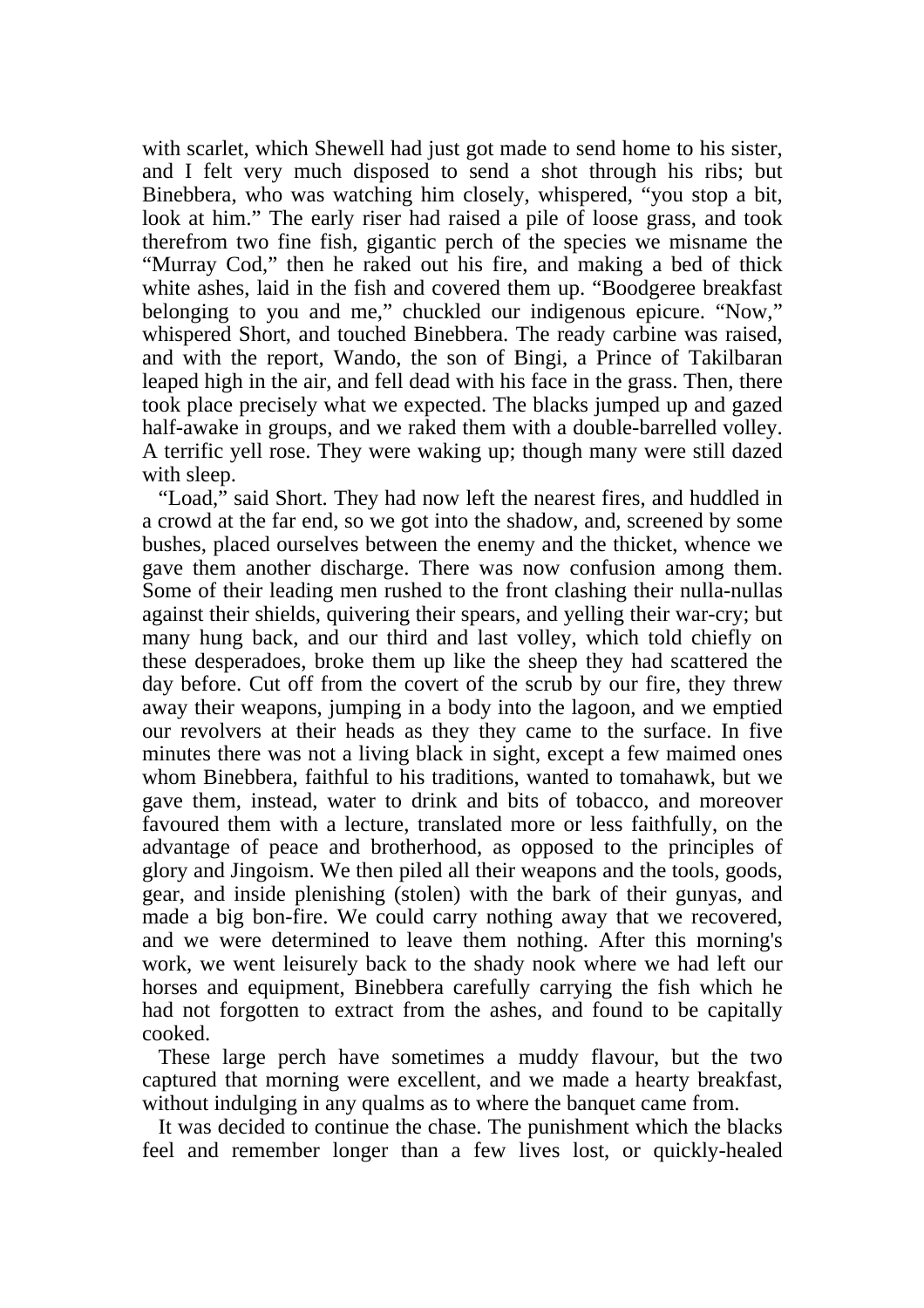wounds, is the fag and fear of being continually followed, and roused out, the want of food and rest thus entailed, and the terror which prevents them lighting a fire. The persistence of their white enemies, and the dodges by which they sometimes circumvent the childlike savages, also tend to impress them with an idea of demoniac cunning and ferocity, for the Aboriginal never quite shakes off an uncanny feeling that the white man is something more than a man — that he is partly a devil.

 The persecution which we proposed, was meant to work on this feeling. We would, if we could, rouse up the next camp they made, and if the tribe dispersed, we would circle the country round, so as to cut their different tracks. Even if we did not pull trigger on them again, this hunting would impress on their understandings a lesson that they would not forget, and would teach them to leave harmless white men alone.

 So we pursued them for two days more, giving them no rest, till the gang broke into small parties, and we finished our patrol by circling beyond the track for some distance, making a demonstration whenever we came upon signs of the fugitives' presence, but there was very little more powder burned.

 Enough was now done, and as continued rain had set in, we took the road homewards, and got in after being away a week. Among other matters that we got some insight of in this excursion, we learned the fact, that in spite of all the yarns told on the frontier by run-jobbers like Boggs and Nipper, Raynard, and such, there were still great tracts of grass country in Australia unexplored and unknown. Since the days of the first Surveyor-General, Mr. Oxley, his official report of the "desert" has been repeated of each newly-found district.

 After a partial examination of the Lachlan River, in the year 1817, that officer reported, "that he had demonstrated, beyond a shadow of doubt, that no rivers could fall into the sea between Cape Otway and Spencer's Gulf, at least, none deriving their waters from the Eastern side of the Continent, and that the country South of the parallel of 30 degrees, and West of the meridian of 147 degrees, 30 minutes East was uninhabitable and useless for all purposes of civilised man."

 Unfortunately for prophecy, at this day Oxley's wilderness contains two thirds of Victoria, the whole of the Riverina country, and a part of South Australia, the only navigable rivers on the Continent, about a million of people, and twenty millions of sheep; and, since that time, every fresh start in pioneering has pushed "the desert" a little farther away, but still to turn up again and again in the reports of run-dealers, who have just "the very last piece of available country" to sell.

 And with this expedition, we took farewell of the Aboriginal question, as I mean to do now in my narration. We had never any more trouble with the blacks. Our small "mob" at the home station kept with us faithfully. Every now and then a face would appear at their fire that we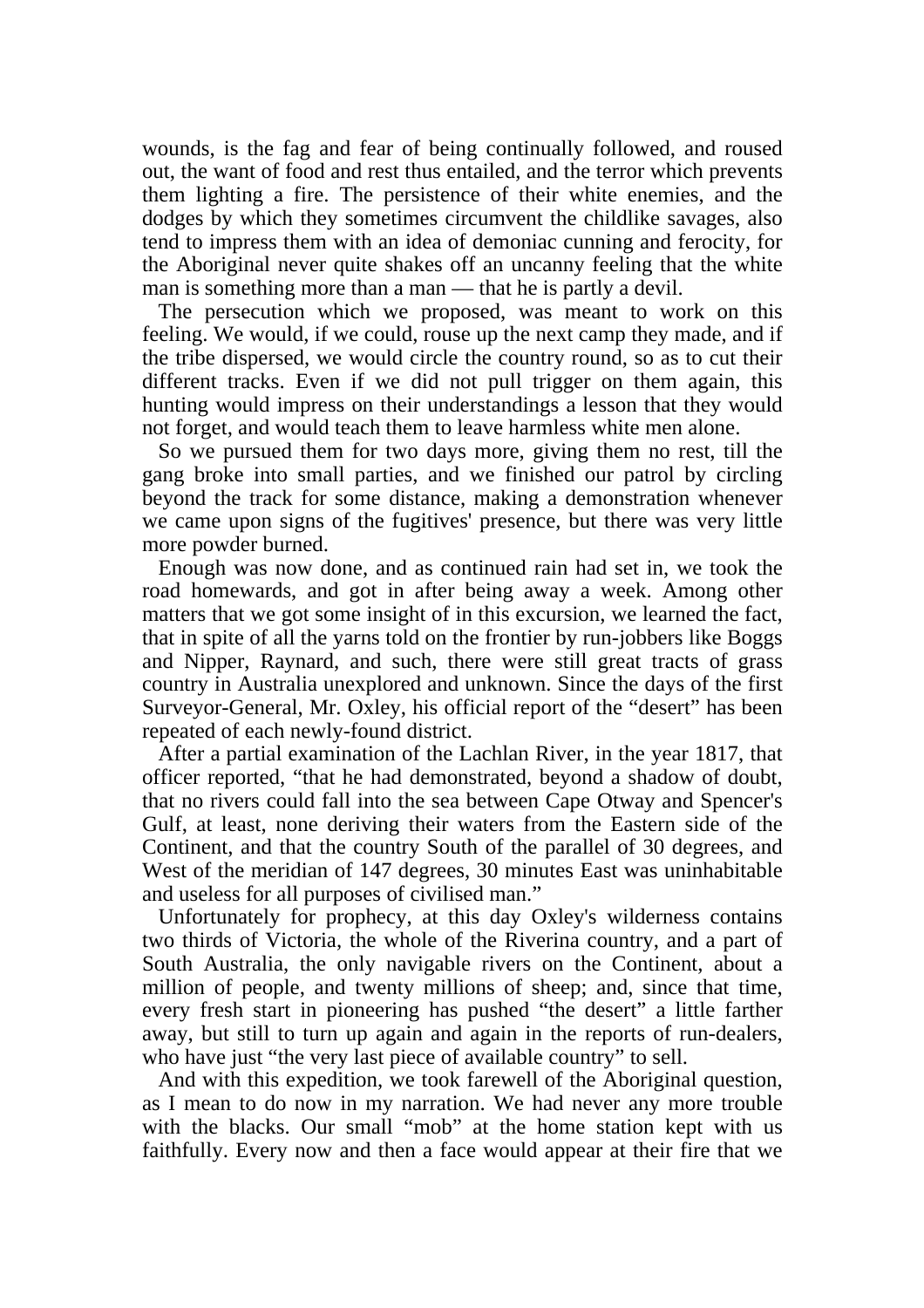would remember having seen among the gathering on the flat, but the presence of such wayfarers was distinctly understood to be on sufferance, and subject to good behaviour.

 It was always said by our blacks, that the murders had been committed by the "Myalls" from the scrubs farther West — not by the local tribe — and that the punishment had fallen chiefly on the first. Whether this was wholly true was doubtful, considering how readily the wild beast instinct in savages responds to the promptings of blood and plunder. At all events, we were good friends ever afterwards, so much so, that Binebbera took to wife a daughter of the reigning house — a dark brown princess, with a merry laugh and flashing teeth, her trousseau consisting of a gorgeous regatta shirt, and a cutty pipe stuck through the cartilage of her nose.

 If my reader, after this unvarnished account of a real episode in frontier life, concludes that my views on the "native" question are incongruous and inconsistent with my actions; that I have denounced the lawful authorities, and the native police force without stint, while I have taken the law into my own hands, I answer that the weight of responsibility rests with those who have governed and govern these colonies, inasmuch as they have exercised neither fore-sight, sense, nor humanity, in devising a policy to regulate the contact of the races, and have left the safety and interests of European and Aboriginal alike, to blind chance. The native police is an immoral and, strictly speaking, an illegal force, maintained hitherto chiefly in the interest of absentee station owners, who care nothing for questions of policy or humanity. I say, moreover, that the police force is often employed to carry out a system of military execution for very trivial causes, and that when "out" they shoot the innocent blacks quite as readily as those guilty.

 *We* did justice on the Takilbaran murderers, and the blacks of the district understood and appreciated our action.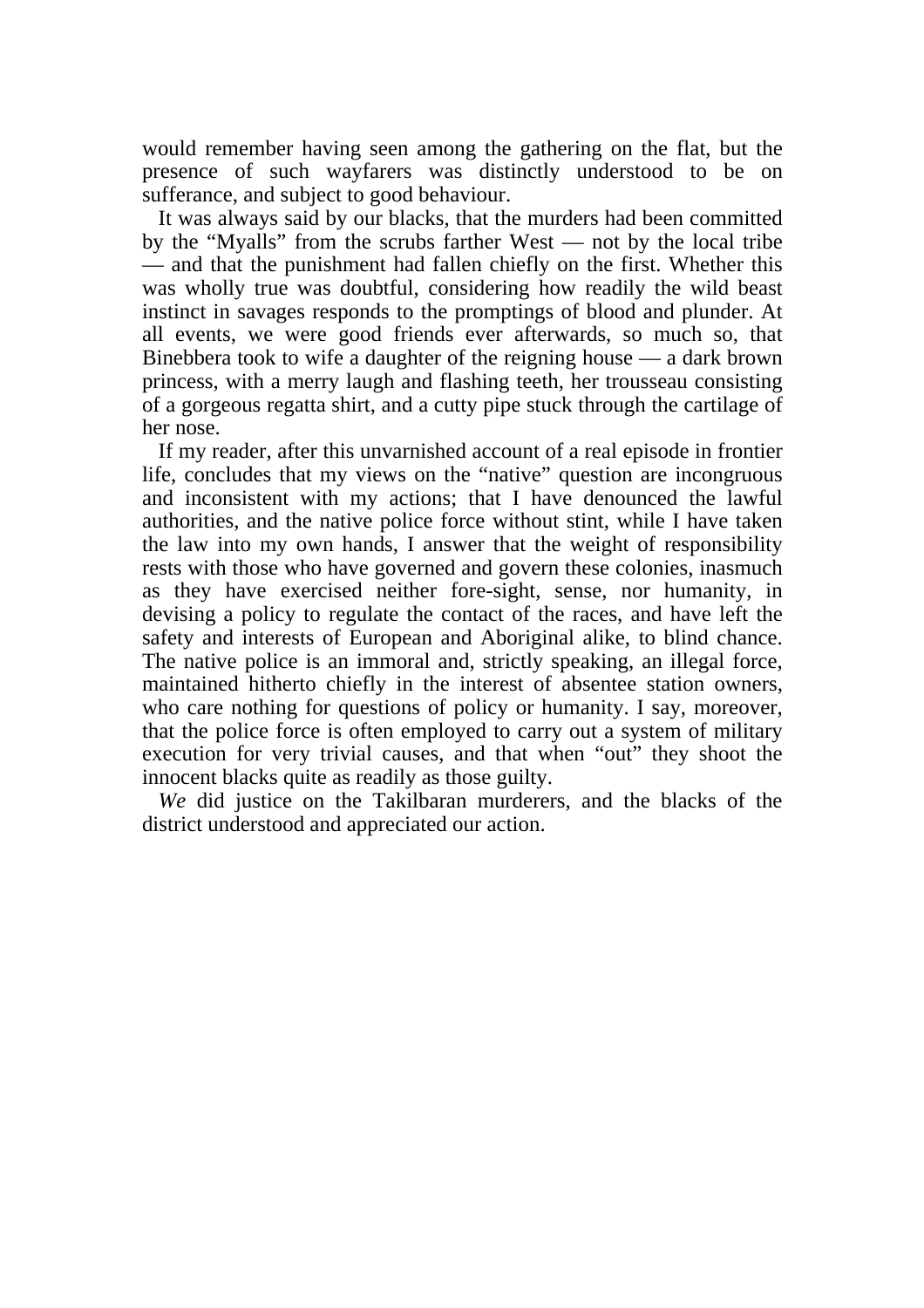## **Chapter XXIII. Pallida Mors.**

 On getting home, we found plenty of work waiting for us, and a pile of letters.

 Mr. Edwards, Durham's superintendent, had arrived to take charge. Three carriers teams, with a gang of shearers, were close to the station. Harvey and Cameron had the nine hundred heifers ready, and they hoped to see us in a fortnight to take delivery. Poor Shewell stretched out a wan hand to us. He could not leave his bed. "You'll be  $-$  going  $-$  for — the — cattle? I — was — hoping — to — go — with — you. I  $doubt - I'm - not - fit - for - much - now.$ " We soothed the poor fellow and told him he would be all right when we got back. "Dr. — Jennings — is — tinkering — me — up, but — I — don't — get — strong — somehow." Short sat talking to him, while Jennings gave me a look, and I went outside.

 "I don't like the state your friend's in," said the doctor. "I thought first that the spear had passed outside the ribs, but there are symptoms as if more mischief had been done than would be the case if it were so. I wish it was possible to move him, but he could not stand a journey."

 Short came out with an anxious face. "That poor fellow seems badly, doctor."

 "I have been telling Mr. Crawford that I don't like the state he's in. All I can do for the present is to prescribe tonics, order nourishing diet, and leave him to your careful nursing. With such an injury one cannot tell what may be wrong. If he were a little better it might be advisable to take him down the country and get more advice — and the sea air might help to restore him. I am sorry I can suggest nothing more."

 "We can answer, doctor, for careful nursing, and anything else you can recommend we shall do our best to provide."

 There was little satisfaction in this. Youth and health might prevail against the savage spear wound, which seemed to have tapped the springs of life. There was no poison in the black's weapon, which was so far good. Indeed, that diabolical practice obtains only where mixed races show; as at Torres Straits, where hybrid tribes of Papuans use a fearful animal poison. The hot weather was coming on, and that circumstance added to poor Shewell's discomfort, and increased the difficulty of recovery. The doctor shortly left. He could do no more than give his best advice and directions for treating the patient, and the most we could do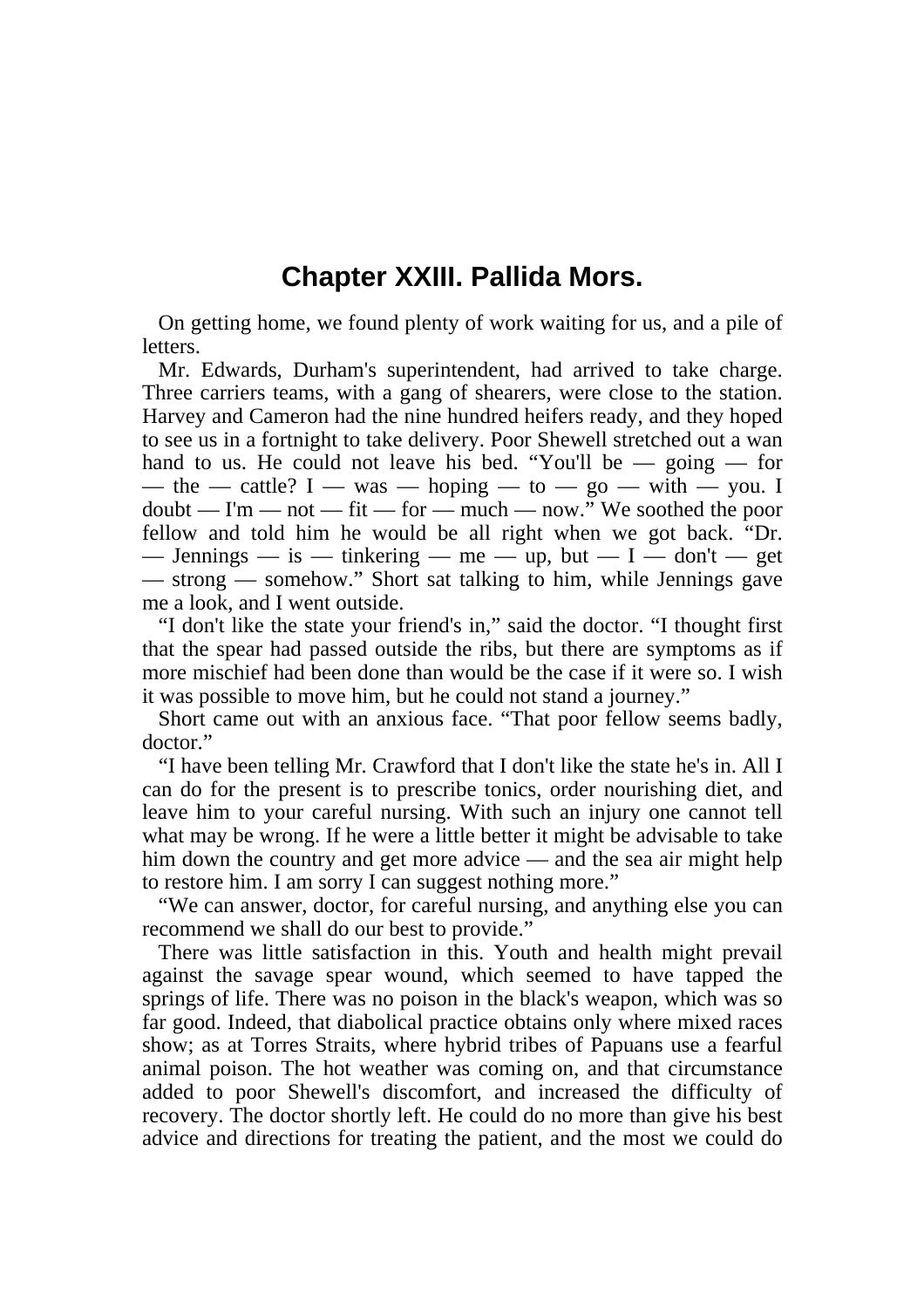was to get the hut made more commodious, cool, and airy, and secure the assistance of some women, who came with the teams. They most willingly did all they could to make him comfortable. Durham sent up, among other things, some medical stores, small luxuries, and a box of books, which came in well. Kennedy, his chum, almost never left him, and every soul on the place did something for him daily. We felt that he was in a bad way, and grudged leaving, for in these few months his sterling qualities and kindly nature had deepened our regard for him, but we knew that he would be well cared for, and we could not postpone our appointment.

 The Belgian, Henry, had quite got over his hurt, and was at work as cheerful as ever. As for old Gorbals, he had never been molested. The enemy had never appeared near him. He had a weird uncanny look about him which no doubt made an impression on the savage mind. His eccentricity would at times display a hardihood verging on ferocity; and as he was thoroughly reckless of danger, they no doubt thought him worth leaving alone. "The blacks! what can the blacks do? They can only kill me," he would say, with a sneer. To a man who had lived the life of the chain-gangs and the stockades for a score of years, a little knocking on the head did not seem to matter.

 As Edwards had taken all Durham's interests over, we had nothing to detain us further, and so we were off, after being three days at home, with our trusty and indispensable attendants, Binnebbera and Toby.

 Harvey and Cameron were men of their word. The nine hundred heifers were all mustered. They were very much quietened, and had a good sprinkling of young calves at foot; so we gave the vendors a cheque with very considerable satisfaction, and this we could well do, as Durham, when he found that his tenders were fairly under way for ratification paid £1200 into our bank account, like a trump.

 We were then entertained by our hosts with joyous hospitality, for there are plenty of warm hearts in bushland, and rumours had reached them of the troubles we had gone through, so we had to tell them all about our perils and adventures. They were much concerned about Shewell, and asked us to send him along to visit them as soon as he could ride. They had a garden, and their grapes and oranges would do him good. Moreover, like good fellows as they were, they saw us sixty miles on our way, and sent a stockman and black boy another couple of days with us, so that we were into the desert tract before we had to depend on our own hired men, and then we expected fresh help. Kennedy with Hardy's help was to get a yard put up of round stuff, to receive the cattle, and when this was done one or both were to come to meet us. So we had not got far into the country of jungle and sandstone when Hardy appeared attended by Bandicoot, whom he had promoted to serve on horseback. "Mr. Shewell," he told us "was very low. Mr. Kennedy hardly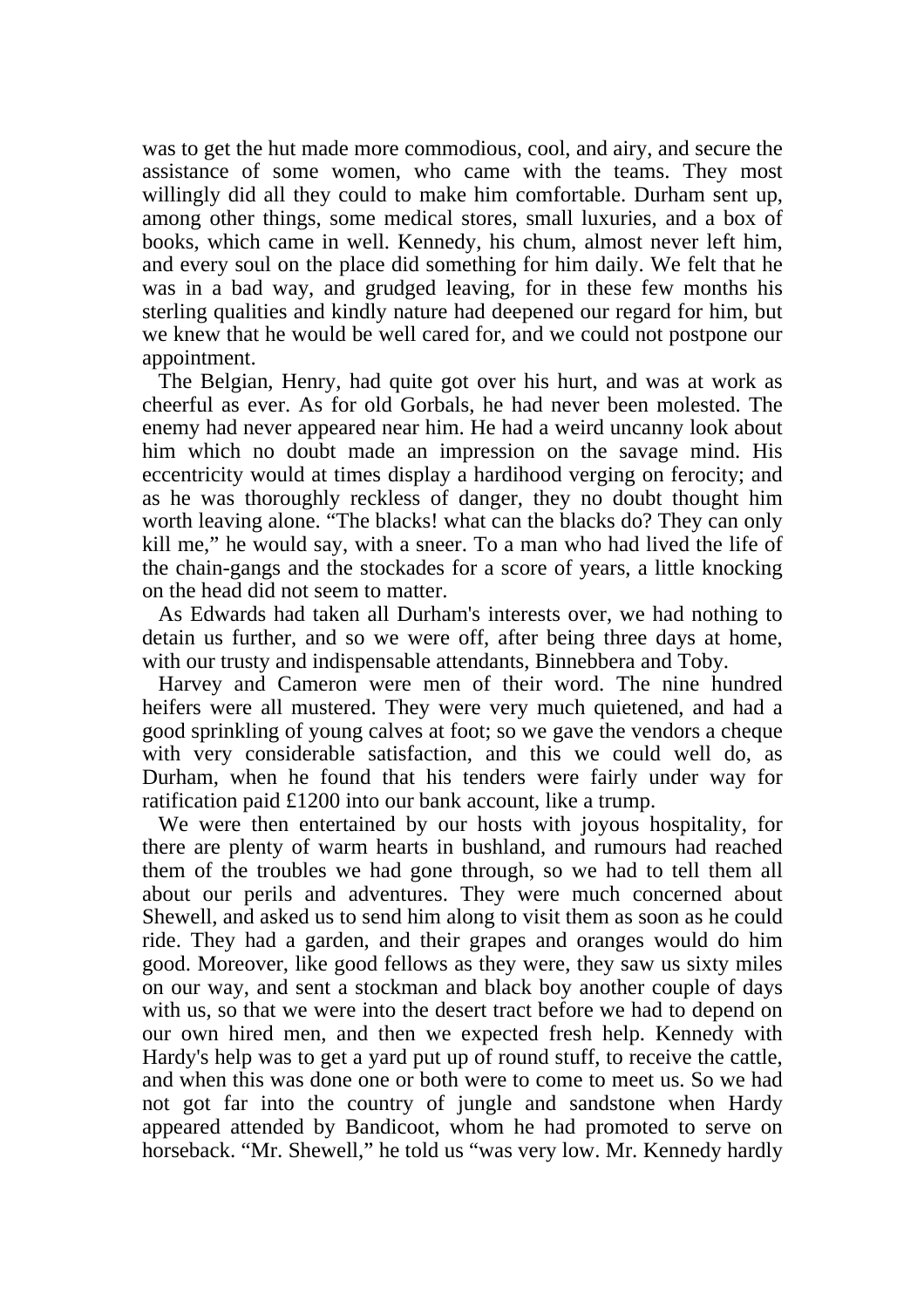ever left him. He was losing strength daily," Hardy thought, "but did not suffer pain." It was natural that Kennedy should wish to stay with his friend. How gladly we would have helped him ourselves, but nothing more could be done that we knew of.

 Hardy had got a line marked on ahead for seventy miles, which would take us to all the good water-holes on the route, but there was one stage of twenty miles without water that we would have to get the cattle over the best way we could. This was a ticklish matter. If the waterless part of the track was over open plains, we could travel the cattle all night in the cool hours, and make the stage without trouble or loss, — but in this region, a labyrinth of scrub and rock — the heifers would need to be watched closely all night, girdled round with fires; and twenty miles without water on a hot summer day was a long stage to drive young cows and weak calves. However, there was no help for it, and Hardy's observation of the ground enabled him to suggest the best way to get over the difficulty At the last water before the dry stage, we rested till we had just time to get on five miles before dark. Then we camped the herd at a spot that had been chosen before hand, and watched them strictly till dawn. The first few miles in the morning they travelled well, but when the sun rose, the heat, dust, and want of water began to tell on the suffering kine, and it was weary work keeping them in hand and making them travel. The vigorous young animals, without calves, would string away ahead in a long line in search of water, and a couple of horsemen had to be at their head to keep them in check, while at the tail end, a ruck of convalescent mothers and tottering infants needed to be kept on the move by unremitting persuasion. Horses and stockwhips were thrown away upon them. You might flog them or ride over them, and they would simply lie down in a heart-broken way. Having no stomach for such heartless cruelty, we let our horses go, and followed on foot, driving the poor things with green branches. Our horses, like sensible animals, as stockhorses nearly always are, with their bits out of their mouths, and the reins fastened back on the croup of the saddle, walked along picking the grass wherever it was fresh. Other two horsemen, meantime, had to keep the flanks as there were plenty of cunning, sluggish beasts, that if not watched, would creep away from the column, and hide among the bushes.

 We were getting weary of this fagging work, and were nearly as tired as the poor cattle, while still two miles by Hardy's reckoning from our long-wished for oasis of rest, the rocky water-hole on the marked line; when the heifers ahead, for long silent, broke into an abrupt bellow, which vibrated with a murmuring "croon" along the whole line, and seemed to electrify even the tottering stupefied cows and calves in the rear.

"That is the water bellow," said Short. "I know it. We had better get on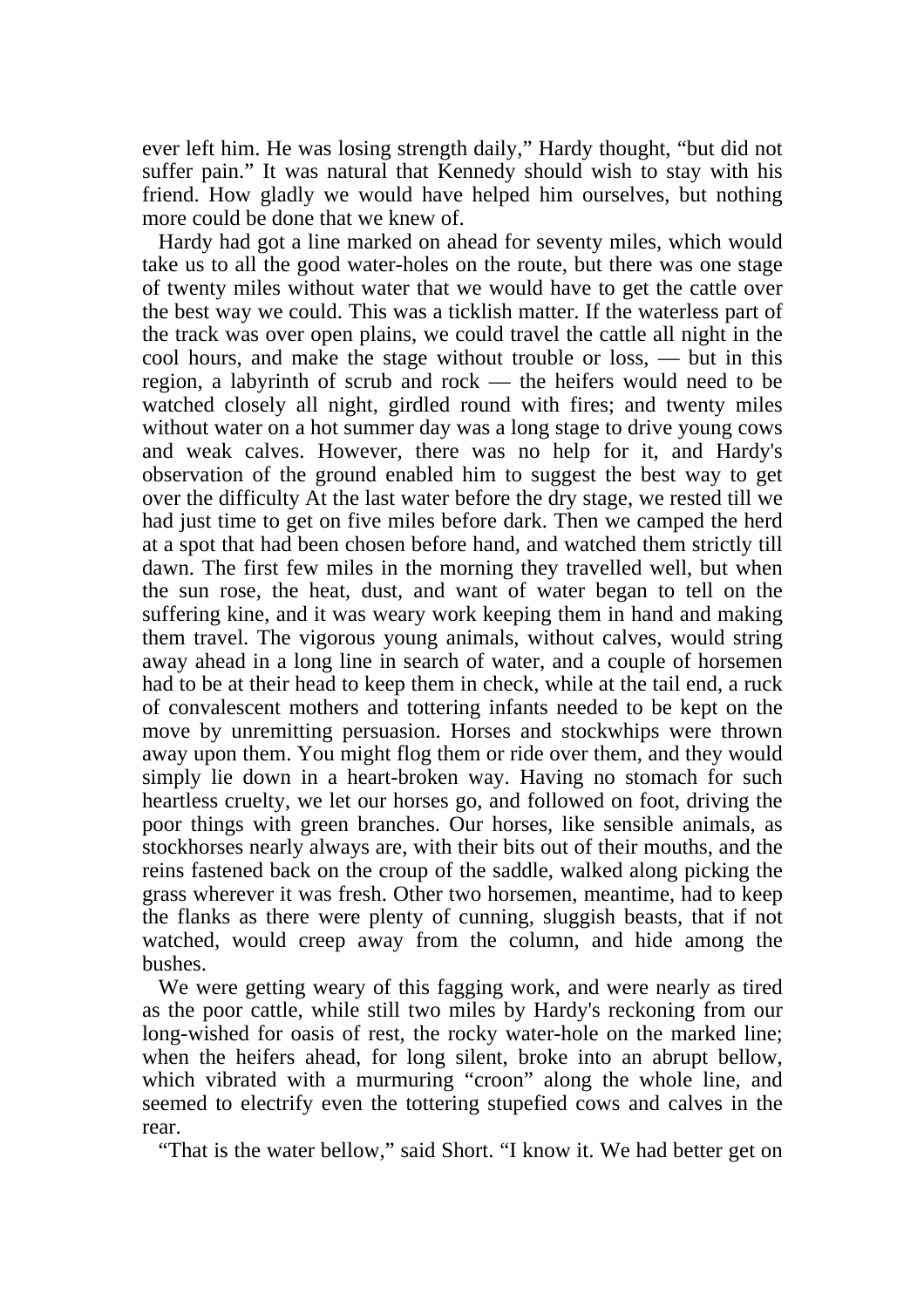our horses."

 The "rowting" ahead increased, and by the time we were mounted the whole column was in a trot, raising enormous volumes of dust. Even the youngest calf, and the mother but lately recovered from the pangs of maternity, cocked their heads and tried to waddle after, while low, bellow, and bleat, question, answer, and the voice of joy, all telling of water! water! rang in varied notes along the column, now a mile long. We galloped on in no little anxiety, for we knew the danger of a large mass of excited animals rushing into a water-hole, but we soon found we were too late. The men ahead had tried to steady the rush, but it was useless after the leading animals scented the element they panted for, and as we got up, the long snake-like torrent of horns and hoofs was, in a continuous stream rushing over a bank twelve feet high into a broad pool that lay under a low, rocky hill. The acre of water was in a foam as the horned multitude poured in and swam round and round.

 I feared greatly that we should have a disaster, but by the time the cows and calves got up, the leading cattle had drawn steadily out, and with all the splutter and alarm, there was not a beast drowned or hurt. Both before and since, I have seen serious accidents happen from less cause. It was a strange sight to see how the herd became galvanised into activity when the "water bellow" arose — the half dead animals, roused by the sympathy of hope to activity, and the unmistakable intelligence conveyed by these oral sounds through the bucolic multitude, suggested a strong impression that what we call "instinct" has a strong relation in kind to, if more limited in degree than, the property which among mankind is called reason.

 Two days after, the long stream of cattle with horsemen guiding them, poured down on the Takilbaran flat, where the herding yard was now put up. Clouds of dust rose, and the bellowing, and volleying report of stockwhips re-echoed among the ages-old rocks and gum-trees, while a pale face, propped among pillows at the hut-door, watched with hectic enjoyment and interest the fruition of our enterprise. We hurried to poor Shewell. He put out his thin worn hands, and tried to tell us how pleased he was to see the cattle. "You're — all — right — now — you — know."

 Our saddest auguries were soon realised. The seal was on his forehead, and in two days more the silver cord was broken. With the sweet evening breeze of the forest on his brow, he babbled of green fields; he thought he saw again the woods and streams of his home and the grey cathedral towers of Worcester, and he spoke as to his loved sister of the far Malvern hills. When the sun sank, these home visions flickered and vanished, but his eye brightened for a second, while a kindly gleam lightened his features — then his head drooped and he had gone to the Hereafter!

When we had laid him in his quiet rest under the shadow of Takilbaran,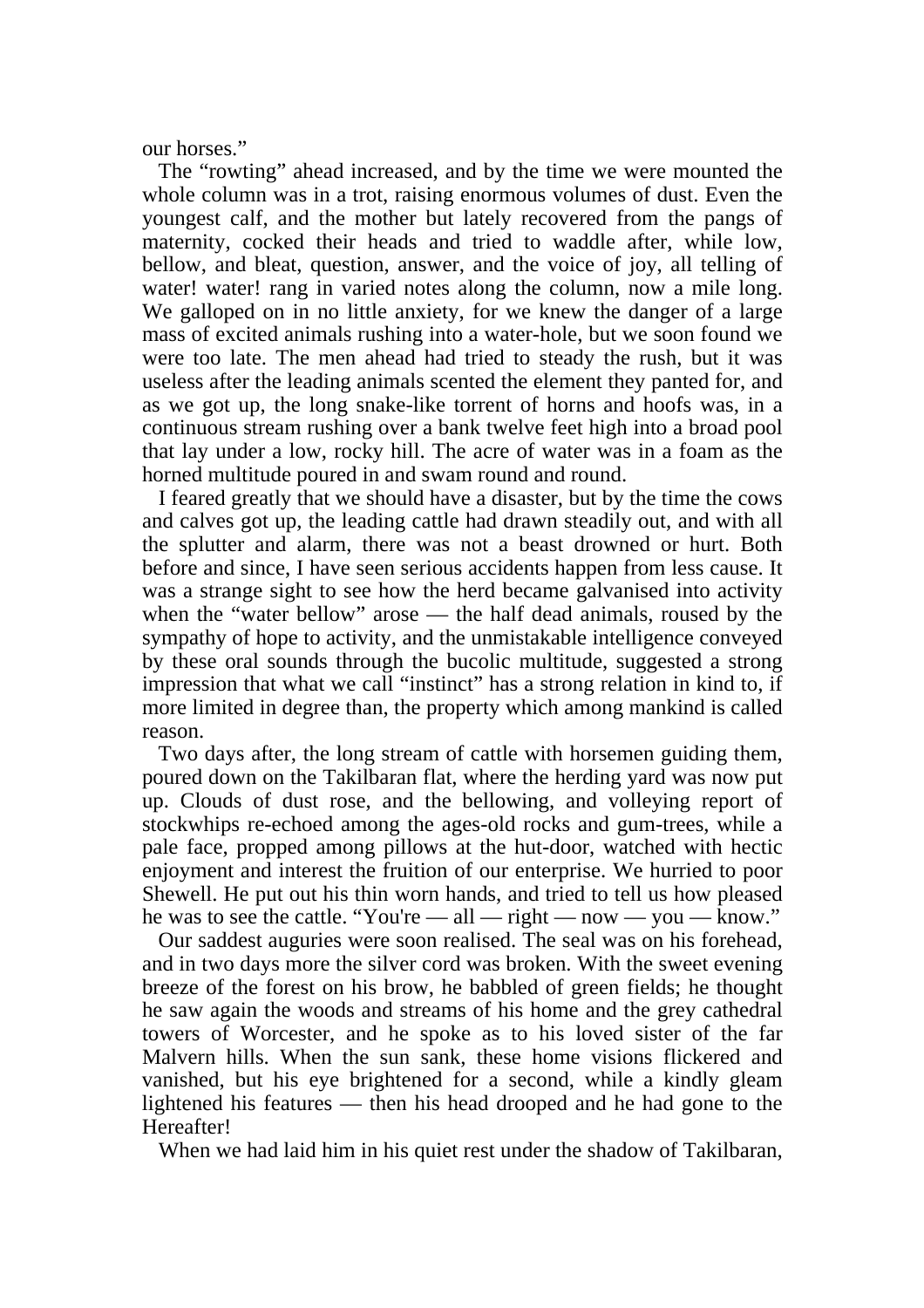there was not a dry eye in the little group, for his simple honour, his kindliness and truth, had bound him to our hearts.

 Many years have passed since then. The seedlings of the weeping myall, planted on the grave, now cover the rude fence by their pendulous branches — but little children often spend an hour on the spot, and they all know about their father's friend, who lies below, who died far from his home; and, indeed, we often speak of him yet, for he is not easily forgotten.

 Kennedy was greatly cut up by the death of his companion, and old Gorbals showed most unexpected sympathy. He had promised Shewell a collie pup from his slut Midge, and he brought the little bright-eyed black-and-white thing to Kennedy. "He was your freen, like, and its richt ye should have the whalp. He was a wise-like lad, a hantle better than a wheen o' them — and if ye tak' care o' the dowg, it will do ye credit." Kennedy in acknowledgement, gave him a meerschaum of Shewell's, with which the old character was much pleased.

 From this time, our doings at Strathclyde were without sensational interest. Steady, contented work, enlivened by the free, invigorating forest life, and cheered by occasional meetings with kindred souls among our scattered neighbours, made the seasons roll on, not without pleasure, and bringing much solid advantage.

 The want of hands was strictly and truly the origin and cause of our good fortune. We could not get men, and could not leave our station for a day. But we got on somehow, as people always do get on when they are driven to depend on their own brains and muscles, and cannot help themselves otherwise. We managed chiefly by the aid of black-boys, and with such work as we could get out of an occasional loafer, or a delirium-stricken drunkard. If we had done what we wanted to do, and what we were generally advised to  $do$  — but which, fortunately, we could not do — we would have gone down to Sydney to hire men, order supplies, and borrow money to buy more stock. All this kind of accommodation would have been freely offered, almost thrust upon us, by the commercial touts and kite-fliers; but our acceptance of such advances would certainly have ended in our being ruined in three years. We knew this well now; we did not know it then. But, while grumbling away, eating our own beef cooked by ourselves, and getting our other supplies by a cart-load at a time from the distant township, we were really, though we did not know it and were working sorely against the grain, rapidly gathering real wealth.

 Briefly, when I was able to leave the station for the first time in the year 1862, we were comparatively rich men; no thanks to our foresight or calculation; thanks, certainly, to our deprivation of those financial advantages that seem so highly prized at the present day.

It was our great luck that we escaped the octopus of squatting finance,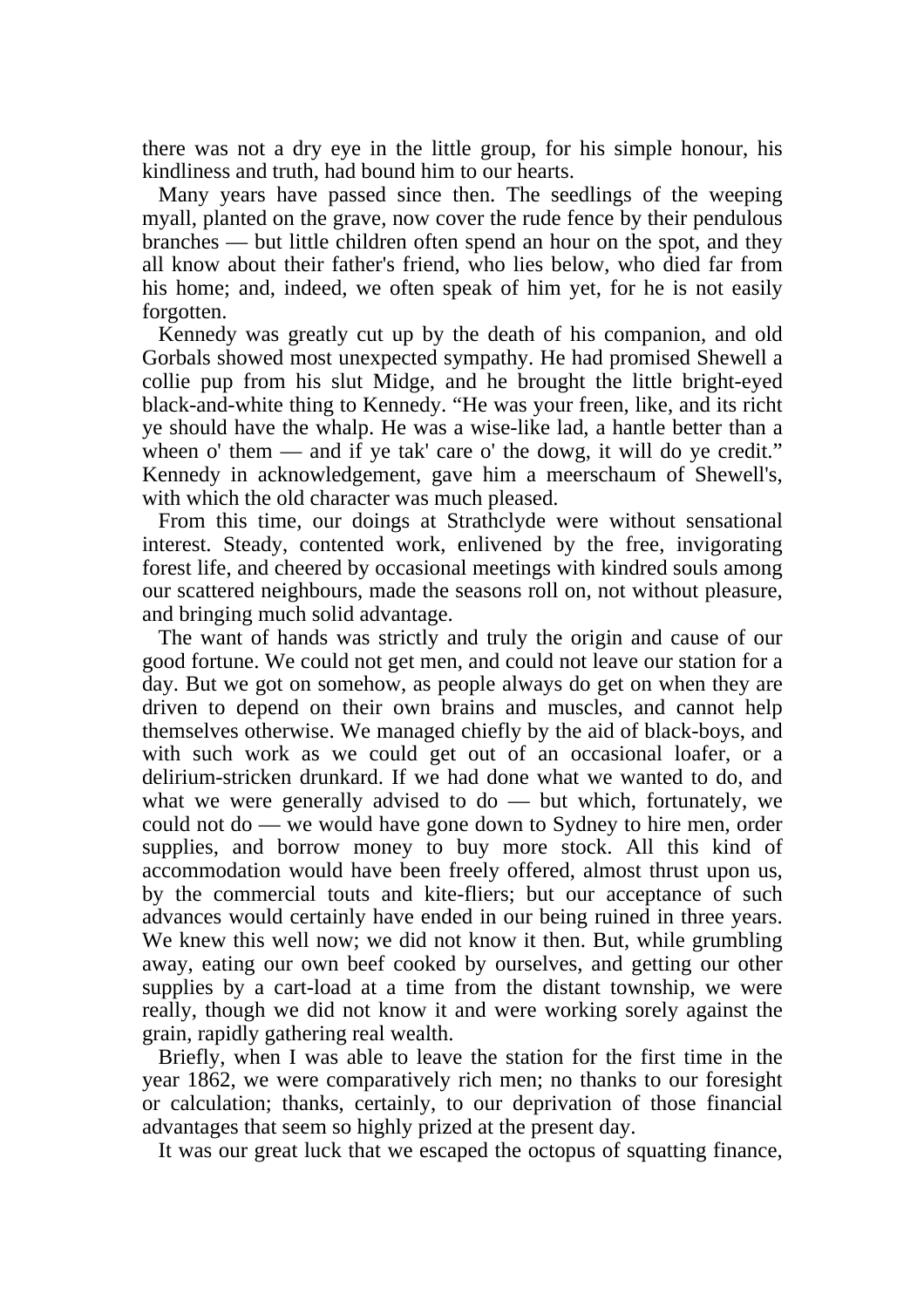that crushed about two-thirds of our contemporaries, in the very way that we would have been crushed had we got within its tentacles. Advances were freely made to buy stock by the financial authorities of the day, and I have known the advance called up before the cattle or sheep so bought have been a year on the ground.

 Kennedy remained with us for a year, and always after made our station his home in his intervals of leisure. He prospered in time by working at droving, exploring, and managing for others. He put his savings into town allotments, and guided his interests with such discretion, that when the Alienation Act of 1868 passed, he secured a nice Downs Freehold of ten thousand acres, which he named after one of the strongholds of the Kennedys — Bargauy. He is now a man of substance. His Hereford bulls are well known all over the North-Western Districts, and he is Chairman of the Yandiraway Tin Mining Company. Moreover, he has another tie to our district. The Crawfords and Kennedys had been at deadly feud for many centuries, and their onslaughts and burnings had kept the banks and braes of Doon in turmoil since the days of the Bruce. Among other of their overt acts of *stoulrief, hame-sucken*, and *spulzie*, as detailed in "Pitcairn's Criminal Trials," were the roasting on a gridiron of the Abbot of Crossraguel, and the sacking of the fortalice of Kerse by the Kennedys, while the Crawfords bragged that they had, by their strong right hands, got full amends, and more, for these neighbourly acts of attention. The appropriate end to this feud came in a manner proper to this Nineteenth Century, when I married Dick's sister some years after.

 I cannot deny that occasionally a gleam passes over the features of this young woman, indicating that the genius of "deadly feud" is not yet extinct; but I am glad to say, that these flashes of spirit are directed chiefly against shams and hypocrisies, and not against her lawful lord. I don't think that, even when provoked, she would roast an Abbot, like her ancestor, but she roasted a single-collared Anglican the other day who came round begging for money to build a cathedral, instead of teaching the "larrikins" of his parish to be decent and honest — as she told him.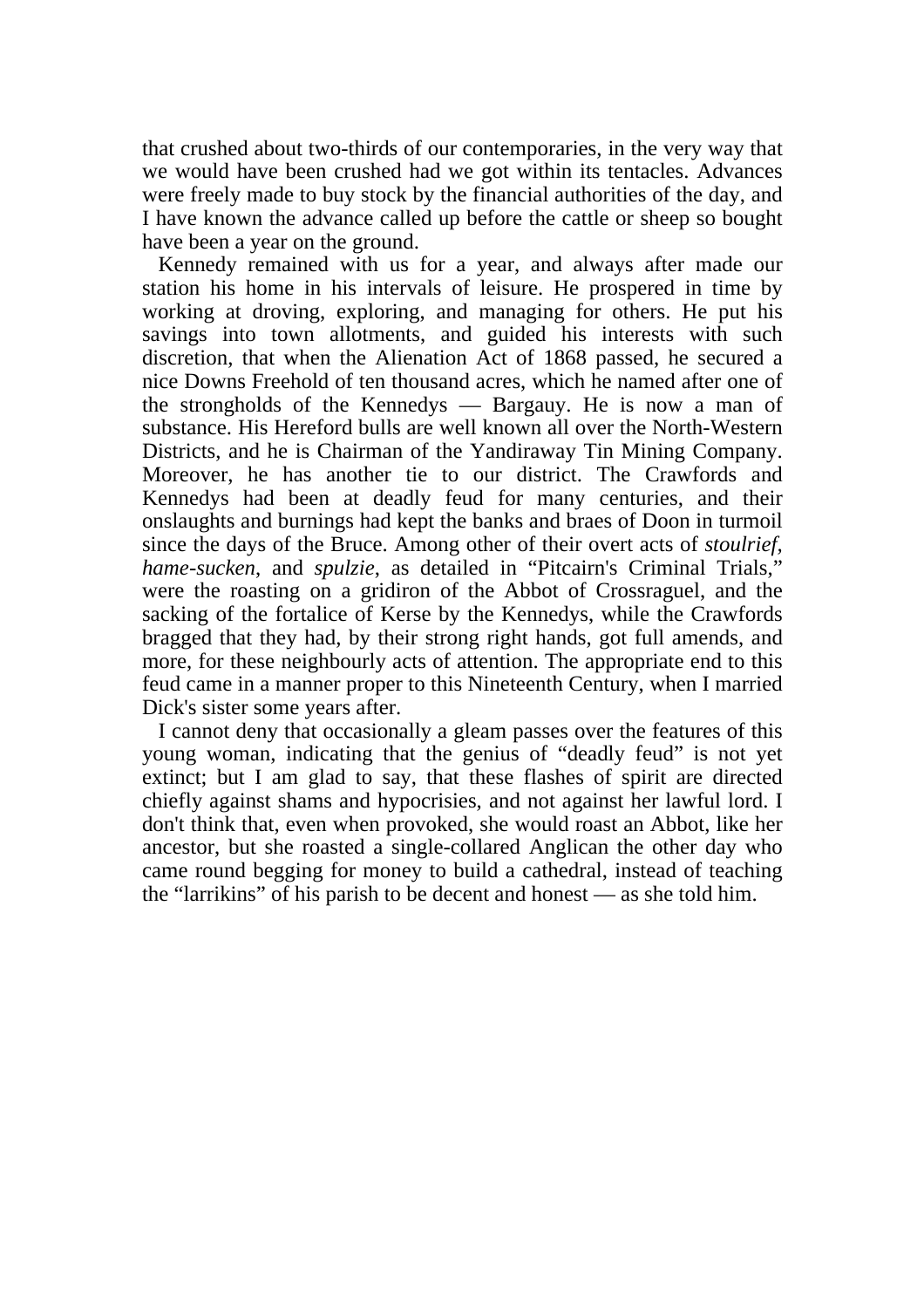## **Chapter XXIV. Of Jack's Struggles, and Mary's Marriage.**

 During all these years of bush-life, our correspondence with our friends in Sydney had never slackened. Willy had been able to provide a little for their support, Rawson and he having thriven in the arrangement they had entered into with Mr. Gully Trotter. That speculator had accumulated an enormous mass of station property in the North, mainly through their instrumentality. Strange to say, though we heard constantly of them, we did not meet for a long time. Though we were settled at no great distance from each other, still, from using a different port and different road, our avocations never brought us together, but their doings were noised abroad — far and wide, being on a much greater scale than ours. Occasionally, we heard surmises expressed as to Trotter's proceedings that caused us to wonder, but then the gossip of stations was very unreliable. One thing, however, came to our knowledge, that we often remarked upon afterwards, namely — neither Rawson's nor Willy's names appeared in any of the Government returns published, as owners of runs or stock.

 Rawson and Mary would have been married some years ago, but she could not leave her invalid mother and crippled brother. Mrs. Smith had remained in a feeble state of health, subject to occasional nervous attacks. Though full of affection and ever-cheerful interest for those spared to her, yet her heart was much with those of her loved ones who had passed away. Jack had been restored to as much strength as he could attain with the serious spinal injury he had received — still uncured, and apparently incurable. A part of his time — two or three days every now and then — was spent in bed, and it was only by slow degrees that he managed to creep about. Unable, from the wreck of his frame, to undertake any work, he had, perforce, to fall back on his thoughts for occupation. His mind at length acquired a habit of study and reflection, and he had taken greatly to reading, and, latterly, to writing. I never could understand how he lived at all. The want of exercise and active occupation must have sapped his life quickly and surely, if he had not become wholly engrossed in mental labour. But the effort and power of will that could so turn his energies into this new channel, astonished me, and I could not sufficiently express my admiration for the courageous, high-minded spirit with which he rose to his fate. It was plain, as he grew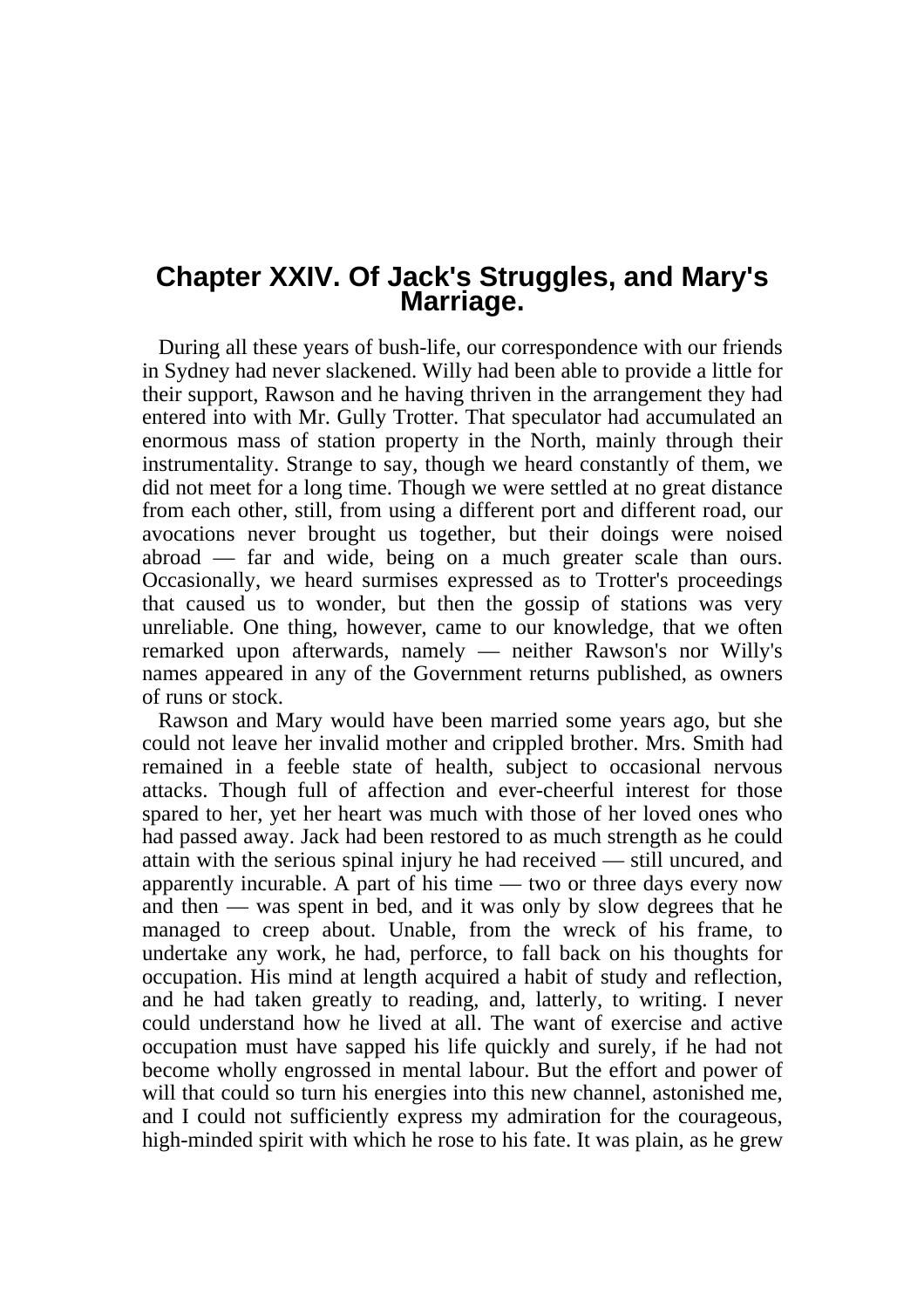older, that he had inherited his father's character and temperament, and on these were grafted faculties, if as yet untried, of no mean order, and a mental growth, the product of his individual reflections and experiences.

 When he took to reading in the early months of his invalid state, he first, naturally enough, ran over a course of novels, magazines, and travels. These led him to dip into history, politics, and economic and social studies; then, finding his weak points, he harked back to his school books, and took a turn at languages and elementary science, and, by degrees, he varied his course of study by jotting down, as impulse suggested, his various experiences and observations. At length, he licked some of these into shape, after much hesitation, and read the result, in a series of articles, to his mother and Mary. Of course, they were delighted with the sense, wisdom, and wit of Jack's marvellous compositions, but *he*, very prudently and rightly, distrusted their partial judgement, and delayed offering his writings to the Press till he had submitted them to reliable criticism.

 One day, Debrett Hawkins, being down the country on leave of absence, happened to call. How was it that Hawkins, beginning his career as clerk of petty sessions in a bush district, and developing into Police Magistrate and Commissioner, knew about everybody and more or less about everything? He was naturally and intuitively a man of the world, moving easily among men of all sorts, and with tact and *savour-faire* never at fault; moreover, possessing a keen power of observation and logical ability that did not appear on the surface during his somewhat dandified appearances in Sydney.

 Jack considered a moment, and then taking a bundle of manuscript out of a drawer, tossed it to their visitor while he was carrying on a lively skirmish of small-talk with Mary. Hawkins barely glanced at it, but he put it in his pocket, and brought it back in a week. He drew his chair to the table beside Jack, screwed his eye-glass tight into his eye, and, going over page after page, commented tersely on the matter, and pointed out defects and imperfections.

 "Condense, Jack, condense. Have your subject clear in your head before you put pen to paper, and then use as few words as possible. Employ figures of speech sparingly. Metaphor, if broken, reads like a string of Irish bulls. But, when you adopt illustration, let it throw a vivid streak of light on the one point to be brought out. Keep your pen in order — make it stick close to the text. Some of your *àpropos* incidental allusions are almost worthy of 'Mrs. Brown's 'Olliday Outings.' Cut them out. Go at it again, and, if you prune away these excresences, and give your views pith and point, the stuff is good, and you will undoubtedly have readers — for one reason alone, if for no other — unquestionably you understand what you are writing about. I don't mean to say that you will make a fortune as a writer, but, for my part, I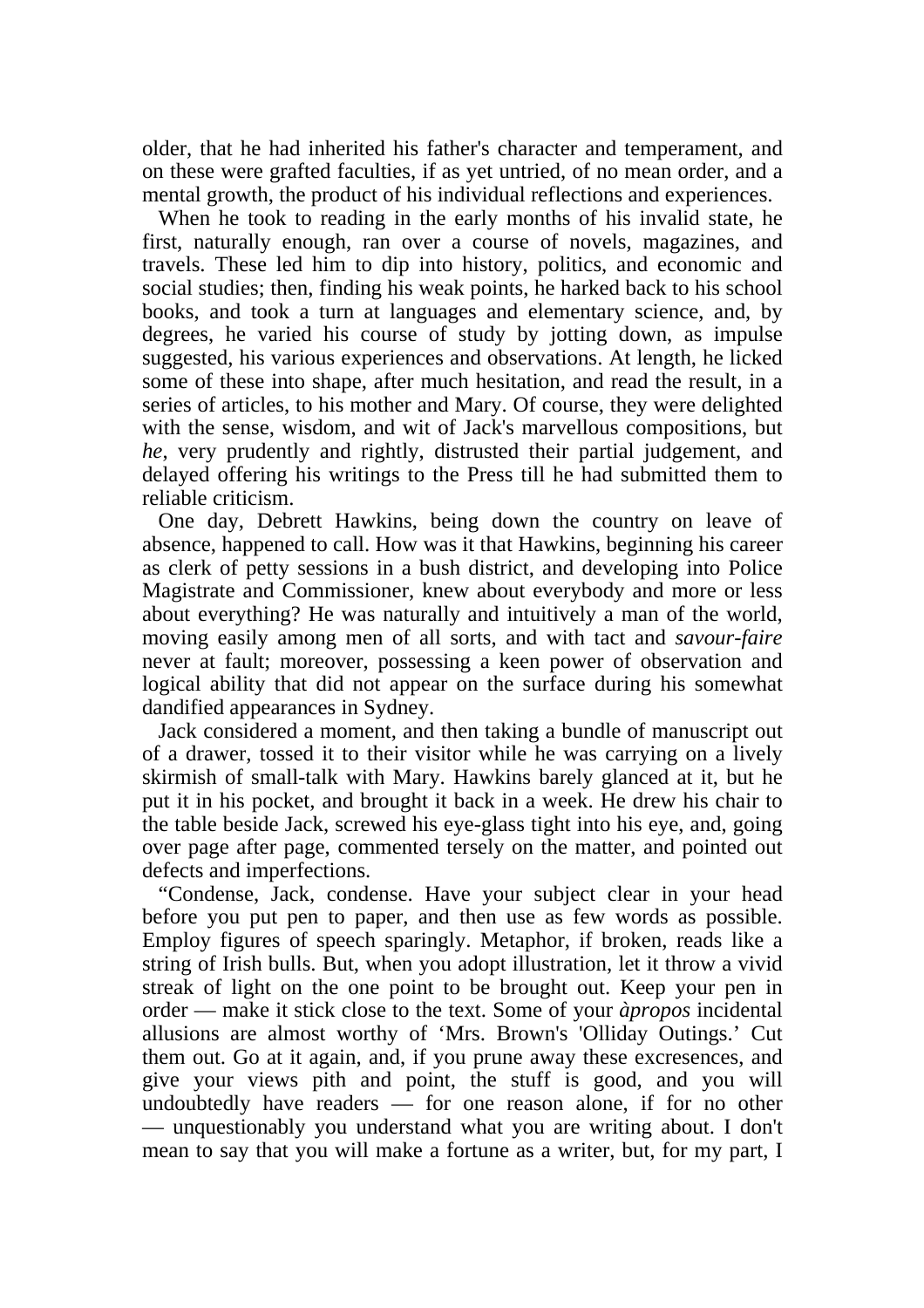would rather write a dozen good articles of the character you aim at, then write the best sensational novel."

 So Jack worked away patiently, and at last sent some papers to the *Morning Dawn*. The good old proprietor, in the course of a month, wrote him a letter with his own hand that put the little household in a flutter of delight; and for years Jack sent in every now and then his parcel of "copy," and received in due course his cheque for £10 or £20. This was a source of great happiness to his mother and sister, as well as to himself, and I verily believe saved him from dying of mental inanition and weariness; but, if any of my readers think that it was easily earned money, let them try their hands on the Sydney editors and publishers, and then they will be able to judge for themselves.

 Our last letter from Sydney told that certain arrangements with Trotter having been completed, Willy and Rawson were now more able to command leisure and means of their own, and that it had been decided that the marriage was to take place immediately, as Rawson would be able to spend a good deal of his time for the future in Sydney; and the letter ended with a line from Mary, asking us — either one, or both, if possible — to the ceremony.

 How often had we talked over the little family in Surrey Hills, till their surroundings stood out before our minds' eyes and seemed familiar to us. We could fancy their little meagre lodging; the dear old lady — not aged, but prematurely worn — full of sad, sweet thoughts of the past, reflected around her like the fading rays of a summer sunset; still busy with her loved old household thrift; we could see Mary, with two or three little music pupils round her, teaching them by the magic of her loving nature and ever fresh sympathy, better music even than that of Meyerbeer, or Bellini — the music of the heart; and then Jack in his corner, with his books and papers, installed in studious occupation of that marvellous lever-chair and writing-table that had come to him anonymously from New York (Short, and I, and Morse's Express knew how). At times I felt as if I cared more for the Smiths than for those nearer akin to me, but this was mainly a feeling that had naturally arisen from the afflictions and crosses that they had endured, for I already began to experience a strong under-tow, none the less real that there was no immediate call or occasion for it, that made me crave for another look at my blood relations and the misty moorlands where they dwelt. While the invitation to the marriage was yet unanswered, and before, indeed, we had spoken of it at all, Short stepped into my room one night after I had got into my first snooze, and, sitting down on the edge of the bed, gave me the result of his midnight meditations.

 "Now, Reggy, old man, I've settled it all. You go down to the marriage, and take your two years' holiday. Feast your eyes again on Drumdhu, and Auchangee, and Knock-shinnoch (Heaven help me with these gutturals!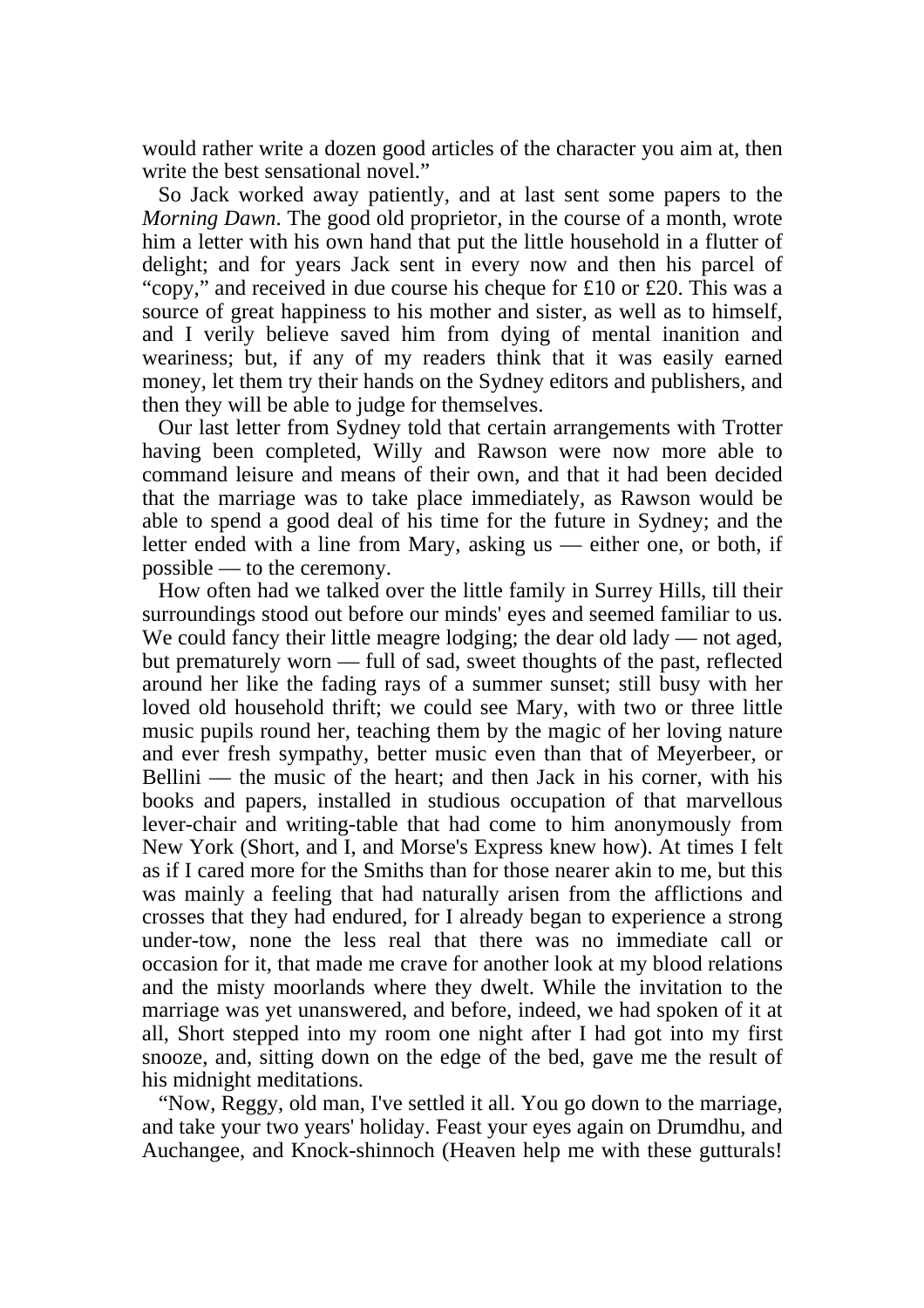'Rax me the stoup of water,' as Jeems Lapraik used to say, 'or I'll choke '); and when you've shot the black-cock on Darn-connar, and beat the heathery braes on the skirts of Cairn-table, and fished Loch Ken, and seen the fair damsels in Auld Reekie, then come back your ways to the old station, and I'll have my spell home among the tors and combes of Devon, and take my shy at the ox-fences of Leicestershire. Now, then, a man can't say fairer, can he?"

 Thus spake Short, and, sitting up erect on my couch, I listened, and slapped him on the back and called him a trump. We had talked so much to each other about our native hills and dales, that the Celtic nomenclature of Strath-clyde was as familiar to him as his beef and damper, though he made an awful hash of the pronunciation.

 So, in due time I reached Sydney in the famous pioneer boat commanded by jolly Captain Knight. I had not seen the city since I entered the Heads eleven years before, and there was a new lighthouse put up in memory of the terrible tragedy of the *Dunbar*, and the pretty island of Pinchgut was transformed into a gingerbread fortification, and Kirribilli had become a two-penny fort, and the tank-stream was covered over, and the streets were filled with crowds of people, and cabs, and omnibusses — very unlike what I remembered; for, when I landed, you might see a solitary bullock-team standing near the Royal, and perhaps you might meet three horsemen and half-a-dozen foot passengers in George-Street.

 I was soon at Surrey Hills. Strange it was that I passed them all seated in their verandah, and they never guessed who the bronzed and bearded Northerner was who stalked along peering into every cottage he passed, and yet we all knew each other, and every tone and look seemed so familiar as soon as we began to talk.

 The dear old lady received me as a son, and Mary as a brother. The sad years had frosted Mrs. Smith's widowed head, and the girl of eighteen, as I had seen her last, was own a woman of twenty-six, but she was still the bright gentle Mary of old, though with a shade of thought and gravity on her brow. Naturally our first talk was saddened by the inevitable associations that crowded on us, the remembrance of their cherished ones passed away, and the happy days of the old homestead. But this gentle tribute being paid to affection, there was no morbid brooding over the irrevocable. It seemed to me that, though by no means demonstrative in their emotions and beliefs, still they cherished some well-founded conviction on a subject that I am sure was seldom absent from their thoughts. As I looked at the ladies' faces and reflected, the impression came into my mind, that my good old friend the Major, and our jolly, hearty, Fred, would be much better pleased if we were enjoying ourselves cheerfully, than by our cultivating a habit of sustained melancholy, or paying lachrymose tribute to their memory.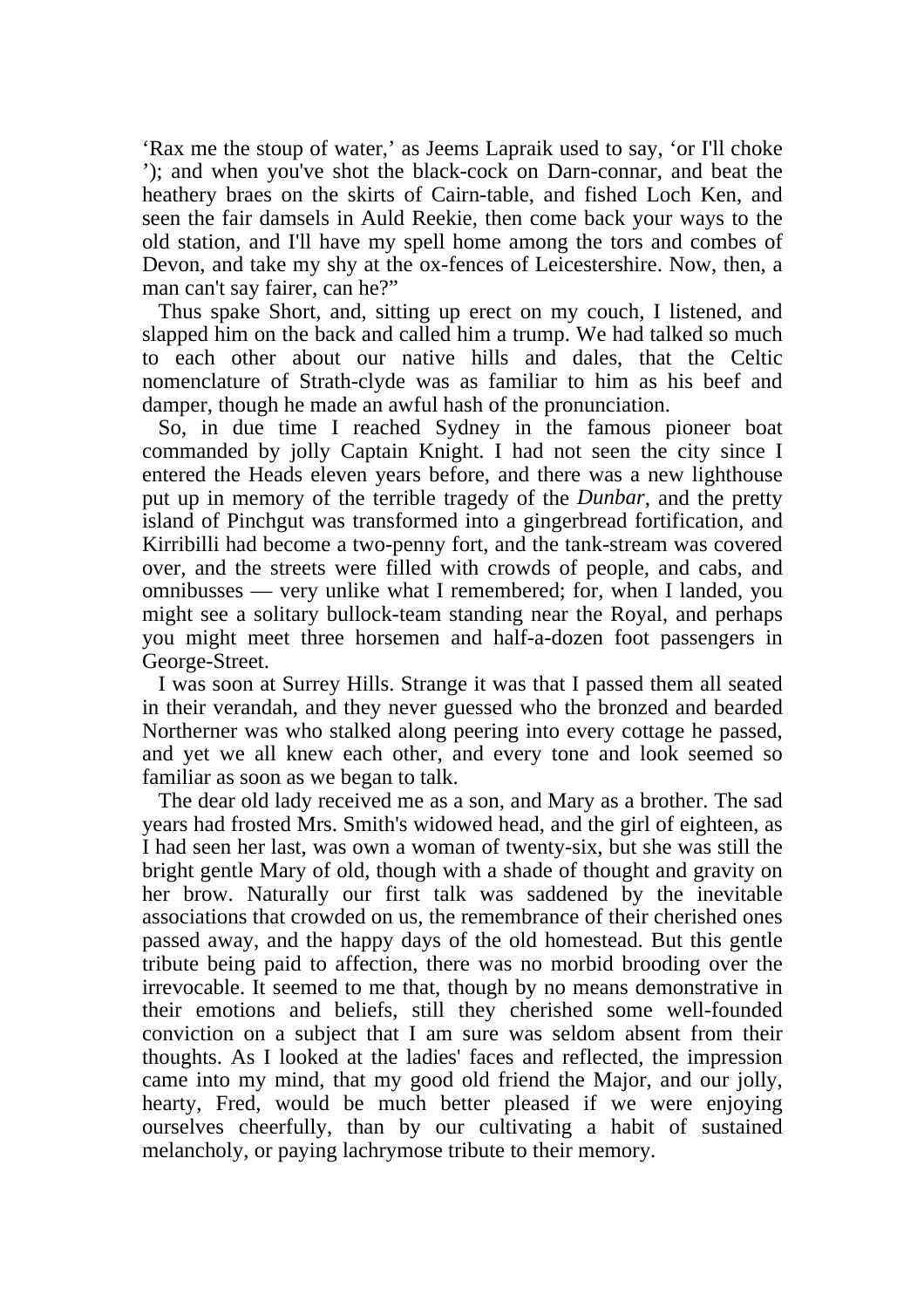If the dwellers in the realm beyond are ever present with us, and conscious of our acts, it can hardly please them to hear themselves spoken of as the victims of a fearful doom. Some good people never allude to the departed but with bated breath and awe. It is surely not a reasonable or right tone to adopt in reference to the inevitable and necessary law of beneficent nature, and it can only be accounted for by their belief in those horrible nightmare dogmas concocted by the early monks, which still linger in our books of devotion as fossils of savage thought.

 Well, though I believe the remembrance of the Major and Fred never left us, we very soon recovered the cheerful tone of the old days; and I had not landed twenty-four hours before I made the household understand that I had not come to town for nothing, after being eleven years in the bush. I got lodgings near them, and set up a trap and two greys, which I fairly drove off their legs taking Jack and Mary, and sometimes Mrs. Smith, everywhere; and the railway was a novelty then, so we explored every bit of the line, and I carried on at such a rate, that Mary declared I was mad. And I sent in my subscription to the Bachelors' Ball Committee, and enticed Mrs. Smith and Mary to take a peep at that high festival; and, as soon as we went in, the two most distinguishedlooking men in the room came over to us, and who should they be but Debrett Hawkins, now Commissioner of Crown Lands, and little Jack Johnstone, who once lived a year at Windabyne, grown a tremendous swell. And then there was a rush of girls across the ball-room, and they all thought that Mrs. Smith and Mary should know them. What a difference eight years does make in girls! I would never have recognised the little monkeys that I used to play with in these stately damsels. Indeed, Mary did not know them for a second, and then she lifted up the eyes of amazement. "Why, mamma, if it is not Emmy, and Flo, and Dolly Campbell!" For the Misses Campbell, when they were small, used to spend their holidays at Girrah, and were constantly at Windabyne.

 But before we had half finished our spree, Rawson and Willy arrived, and then wedding preparations commenced, and the marriage was celebrated with all becoming festivity, in a modest way. There was only one disappointment. Mr. Gully Trotter had been expected, but he did not turn up — no doubt pre-occupied with some of his numerous engagements; and so the young folks being got rid of, and away to the Kurrajong, or wherever their stars led them, and peace and quietness being restored, I began to consider the propriety of taking my passage for my trip home.

 I was sitting in the Union Club, turning over my letters and papers — ways and means being under consideration — and I opened my bank book. "The Devil!" "Ghindi!" "Bismillah!" "Holy mother of Moses!" I don't know which of these polyglot ejaculations I used, but a prim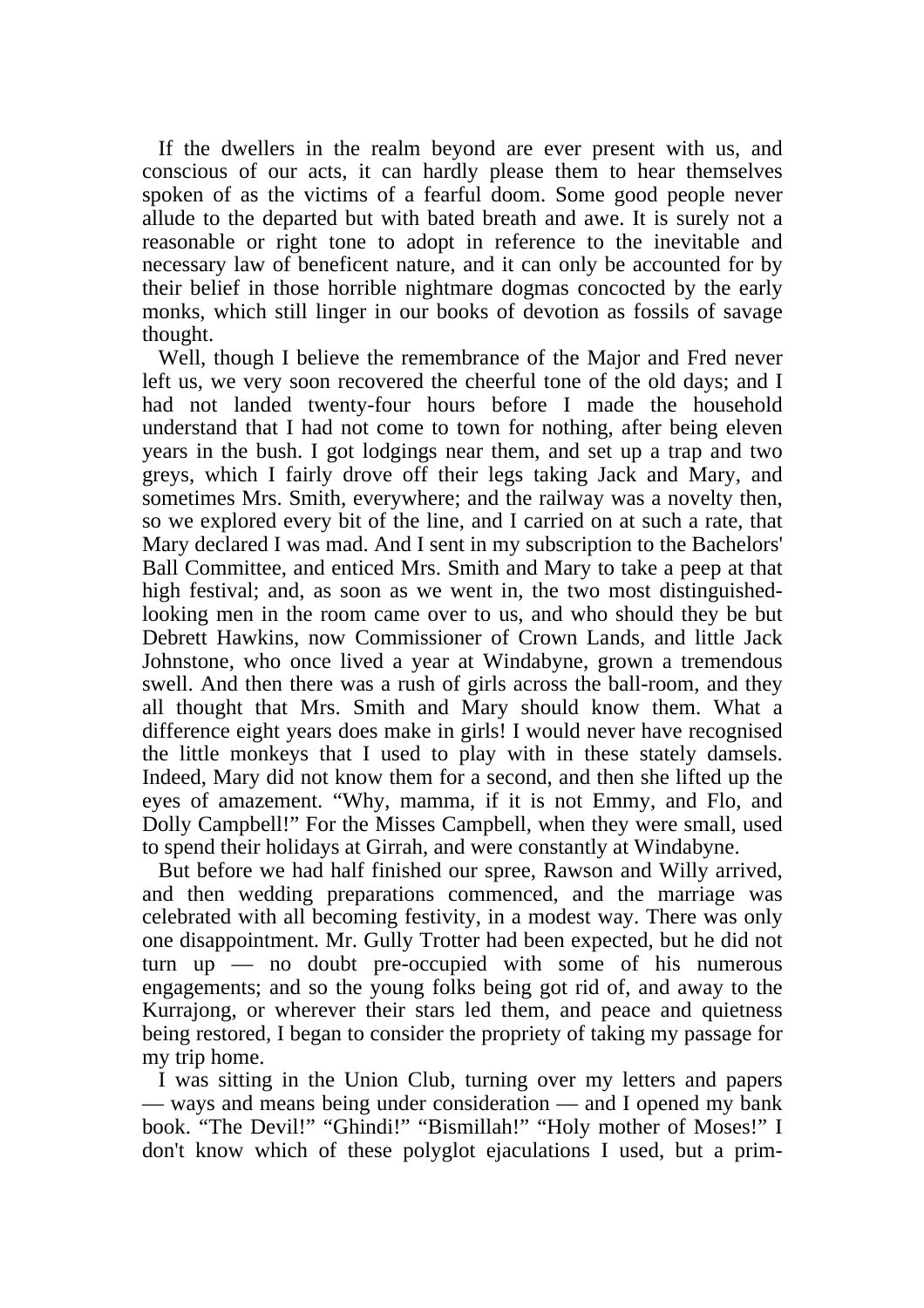looking official standing before the fire gave a jump, and let his jaw drop. What a sight of cheque-butts! A good many hundreds knocked down already. I had laid out more money in that month in Sydney — that is, on my private expenses — than I had spent in the eleven years before; but, what a mercy to think that no friendly mortgagee or agent had a word to say in the matter — not even to the tune of a bank overdraft for £5 — and that Short could, from tallow and hides alone, even if he were driven to boil, provide the double of what I had been spending, even if I carried on the game for a whole year. Why, we had branded 1,500 calves that spring, and the herd numbered about 7,000; and this was mainly from the start we made in 1855, with 900 heifers. We had since bought some other small lots, but they were all paid for in cash, and there was not a penny of debt on stock or station; and, as I totted up my score, and calculated future outlay to be provided for — it was the day after the wedding — Hawkins came and sat down at the table opposite to me, with his hat on, and his eye-glass glaring intently on me.

"Queer start, that, Crawford."

"What do you mean?"

 "Why, Gully Trotter's off by the mail steamer, and his affairs are in a devil of a mess. The Waratah Bank and the Occidental are, they say, fighting like cat and dog over his securities. By-the-bye, I hope Rawson and Smith are clear of him?"

 I was alarmed, and started at once to make enquiry. There was no mistake about it. All that Trotter had was being attached by creditors, and the whole business looked fishy. Finance seemed to have exhausted its convolutions. Everything appeared to have been pawned twice over. "Surely," I thought, "Rawson and Willy must have secured something apart." I found Willy on the point of returning by the Rockhampton steamer. He had heard that an agent had gone up from the Waratah by Brisbane, and he hoped to be on the spot first, and to hold possession. "He had a letter from Trotter detailing the conditions of the partnership, and he would insist on the same."

 "Well, but does that letter preclude Trotter from making over the whole property?"

"Certainly; he bound himself not to mortgage our share."

 "But, Willy, is that condition specifically expressed? Again, why do all the blocks appear in his name?"

 "He insisted that it was better they should remain so, and he said, "You will not regret leaving it in my hands. I'll trust you, and you'll trust me."

"Well, let's see the Queensland list of runs."

 We speedily got it, and there were all the Ullswater and Cannobie blocks on the Western Darr and Buchanan, only three weeks before transferred to the Waratah Bank. On examining the Register of Stock Mortgages in the Queensland *Gazette*, there appeared, "all the live stock,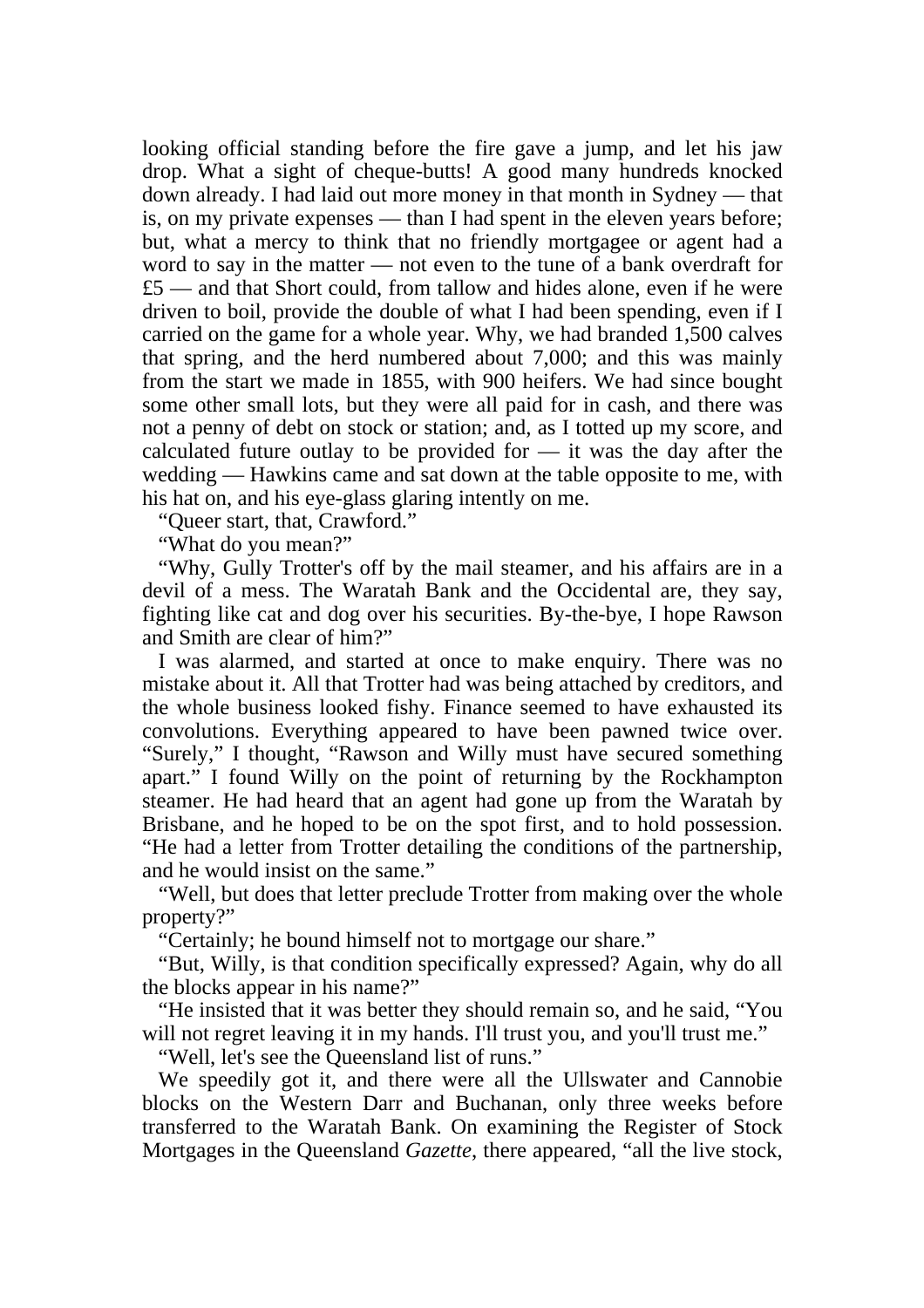the property of W. Gully Trotter, in the Mitchell and Gregory Districts," assigned to the Occidental. The compact of mutual trust, so confidingly put forth by their principal, did not seem to have worked well for Rawson and Willy. I have seen the like since, When a florid and generous capitalist puts a transaction with his working partner or manager on the footing of "trust me and I'll trust you," ten to one, that when the day of reckoning comes, the operative squatter will find that all his earnings and prospects are torn from him, and in the grip of a power as hard-biting and tenacious as a "Tasmanian Devil."\*

 I may as well tell now what came of all this, though it was long after I left before the business was settled — cleared up it never was. Willy got to the station in time, and he and Rawson tried to negociate with the creditors, but the only consideration they received was while they were being made use of to secure the various properties. When I sailed by the mail steamer, they were in hopes of making good terms, but after all the runs and stock had been secured, they found themselves cast adrift with a few hundred pounds each.

 Trotter was living in a snug country seat in Essex, almost immediately afterwards, and some years later he appeared again on the scene of his old operations, as a capitalist of the first water, with a million of money to invest in stock and country.

 During my stay at Surrey Hills, we used often to talk of the old station. Jack said that Windabyne was now well known in Melbourne, and had been sold at a high price, but he did not know who had bought from Sharp. There were new names all down the Yarombil and Wolgan, some being southern men, and others who had in our time been in quite a different way of living. Mr. Hawthorne was selling; he was determined to clear out before Free Selection reached him. All the country was being fenced now, and some who had ridiculed our fences claimed to have been the first to adopt the method.

 For a long time after, I heard nothing of the old place, and it was owing to a circumstance that occurred to me during my trip home that I came to visit the spot again, not long ago.

 But in a month from the time that I saw Willy off to Rockhampton, I was on board the *Cyphrenes*, straining my eyes in the night watch for a first look of the "Great Bear," as the mail boat forged her way north over the long swell of the Indian Ocean.

\* A ferocious Marsupial cat, peculiar to Tasmania.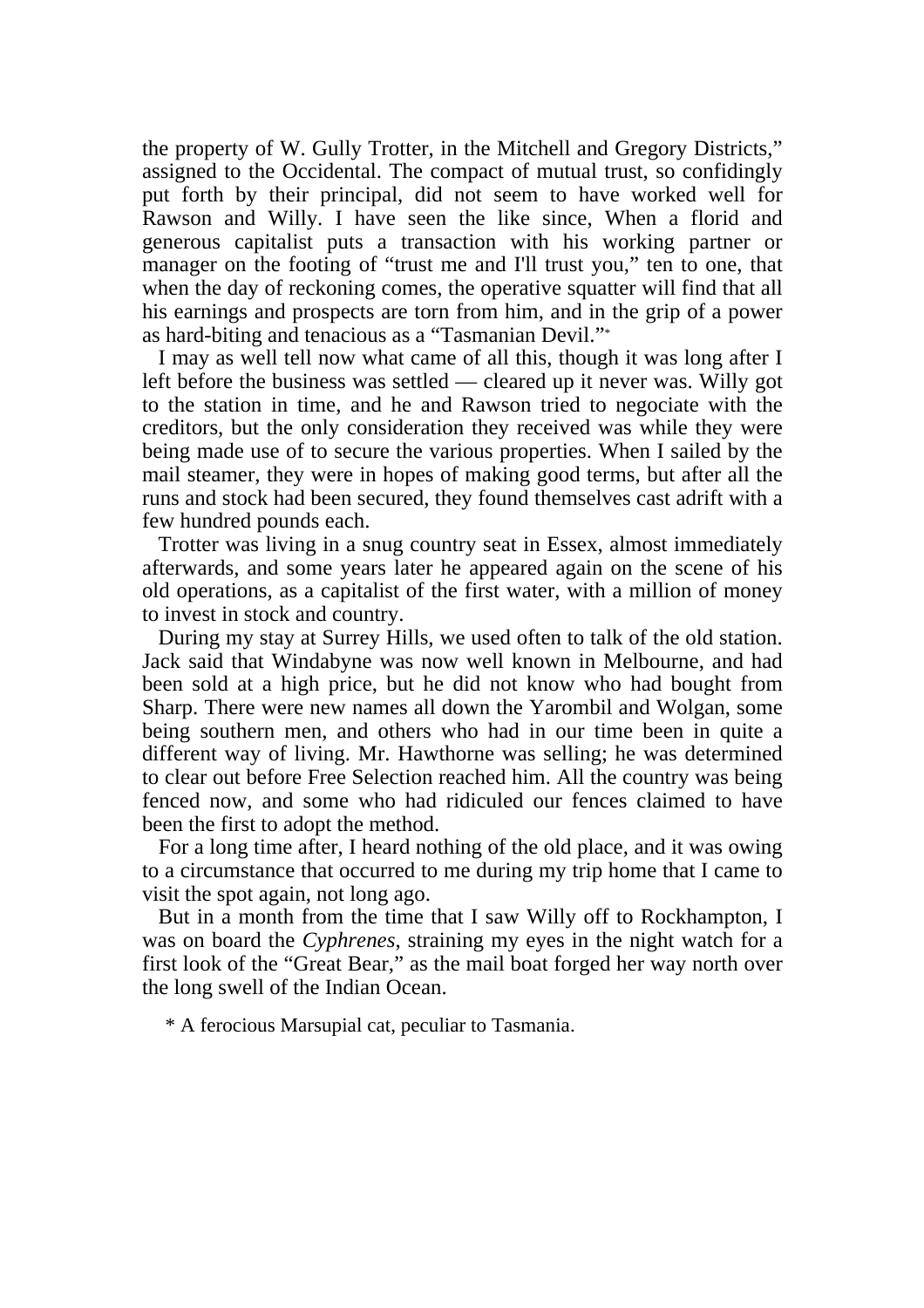## **Chapter XXV. Of a Trip Home, and What Came of It.**

 On a spring morning some six months thereafter, that is in the month of May, 1863, I found myself again at one of the haunts of my youth, the little town of Dalbracken, on the shores of Loch Dhaine, an upland lake on the edge of a stretch of black moor-land country.

 The landlord of the Cross Keys Inn,\* Deacon M'Clure, after having been certified of my identity, gave me a warm welcome.

"Ye'll be for the Loch?"

To be sure I was for the Loch.

 "Here, Jock, get the boat," and his son Jock appeared, a tall, fair-haired lad of nineteen, with peculiar light grey eyes.

"You'll be for your denner?"

 "Aye, aye, Deacon; to be sure I'm for my denner. We'll say at five. That will give me daylight to get back."

 "Daylight, say ye, lad? We have daylight here till sieven or acht at nicht. Whar on God's yirth have ye been to, that your day's ower at five in the afternoon?"

 We had a great day on the Loch. Jock, a native Walton, produced from the recesses of an old book, red hackles and midges, the very counterparts of the winged mites darting about on the water, and they proved the most killing of tackle, for our baskets were heavy with yellow-finned and and scarlet-spotted trout long before the day was over, My companion had plenty to say; he told me all the news of the country, but his forte in conversation was the "interrogative." Any allusion to the big world beyond Strathclyde immediately subjected me to a deliberate course of cross-examination; still, there was nothing of the vulgarly offensive in his queries; they had no reference to my individual concerns whatever. The youth had simply that craving for action and adventure, and that keen appetite for the fruit of the tree of knowledge, so common in these moorlands, and he bolted such junks of information as he managed to extract, very like my dog Bran — to be digested at his leisure. And I found, long after, that what he thus learned was not thrown away. But among all the topics that turned up, he was most interested in what I told him of the strange Southern land where I had sojourned, and when I spoke of the iron-bark forests, thunder-riven peaks, and rolling downs of Queensland, of the grassy table-land of Monaro with its snowfed streams, and of the grey wastes of Salsolacea, mirage-haunted and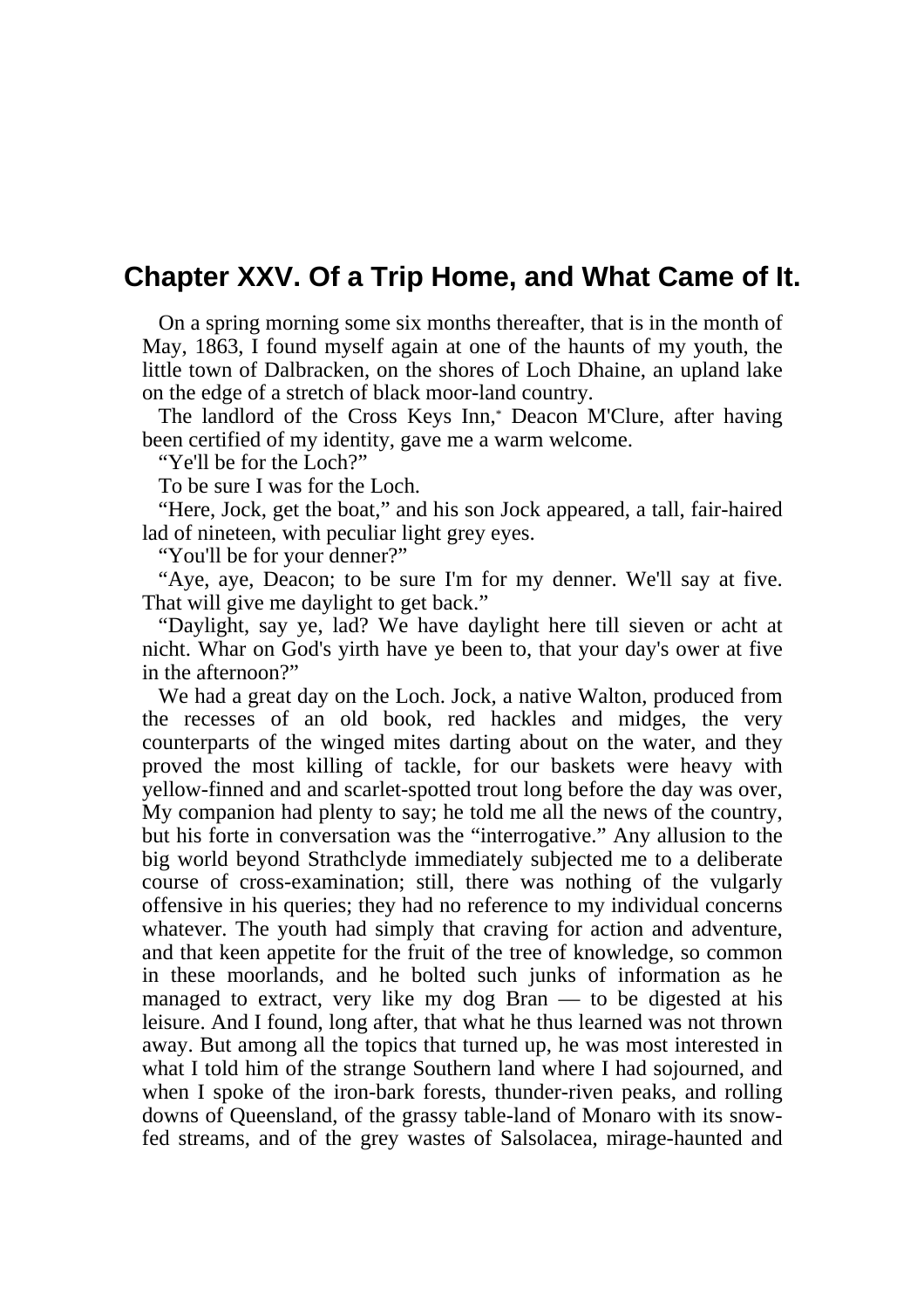sun-scorched, his interest and enthusiasm were greatly stirred; his eyes fairly glittered; he slapped his hands together, and he shouted "that's the country for me."

And so that day's fishing left a mark in my memory.

 In due time, I made my way back to these parts, accompanied by a young lady who has taken charge of me ever since, and with many busy years the tide of our lives moved on, with its alternate ebb and flow, bringing new actors on the stage, and leaving gaps where used to be familiar faces.

 At the point where I now pick up my chronicle — for I can hardly call it either fiction or parable — dear Mrs. Smith had faded away, leaving but a loved memory behind her. Mary was a widow with a boy, whose features were his father's over again. Rawson, in his youth an athletic, hardy, muscular fellow, had given way all at once One would have thought that he had strength enough to stand anything, but protracted exposure during an overland trip had touched his lungs, and he wasted away in a couple of years.

 Willy was somewhere among the back blocks; he did not come to town. He was down on his luck, had made an indifferent marriage, and was but poorly off; so his sister had to depend entirely on her self for support, Rawson having left almost nothing. A change that took place in the tenancy of their lodgings made it suitable for her to take the house herself, some gentlemen living there having expressed a wish to stay on, "if it suited Mrs. Rawson to take charge." So, in the most natural and inevitable way, Mary, being under the necessity of making her living, had taken to keeping a boarding-house.

 Jack remained with her, still a confirmed invalid, his time occupied with his writing, occasional actuary work that he had got into, and teaching. He had begun with his little nephew, and from that got on to take a few private pupils.

 I need hardly say that I, with my better half, never lost a chance of seeing them, and of making much of their friendship. To witness such honourable, high-minded independence on the very margin of poverty, did us good, and served to check any tendency to snobbishness that each true Briton naturally develops when he gets into possession of a few thousand pounds.

 But, indeed, the Pleuro\* and other dispensations, more especially a remeasurement of the run that handed over one-third of our country to a high official in a neighouring colony, who had never seen it; and other Providential visitations — though they did not bring us to ruin — still tended to keep down in me and the wife the pride of life and the love of the world. She, dear creature, insists that she has no wish for wealth and social eminence; all she wants is peace and quiet; but she "does hate to see *some people* in carriages, and wearing such bonnets — it's odious."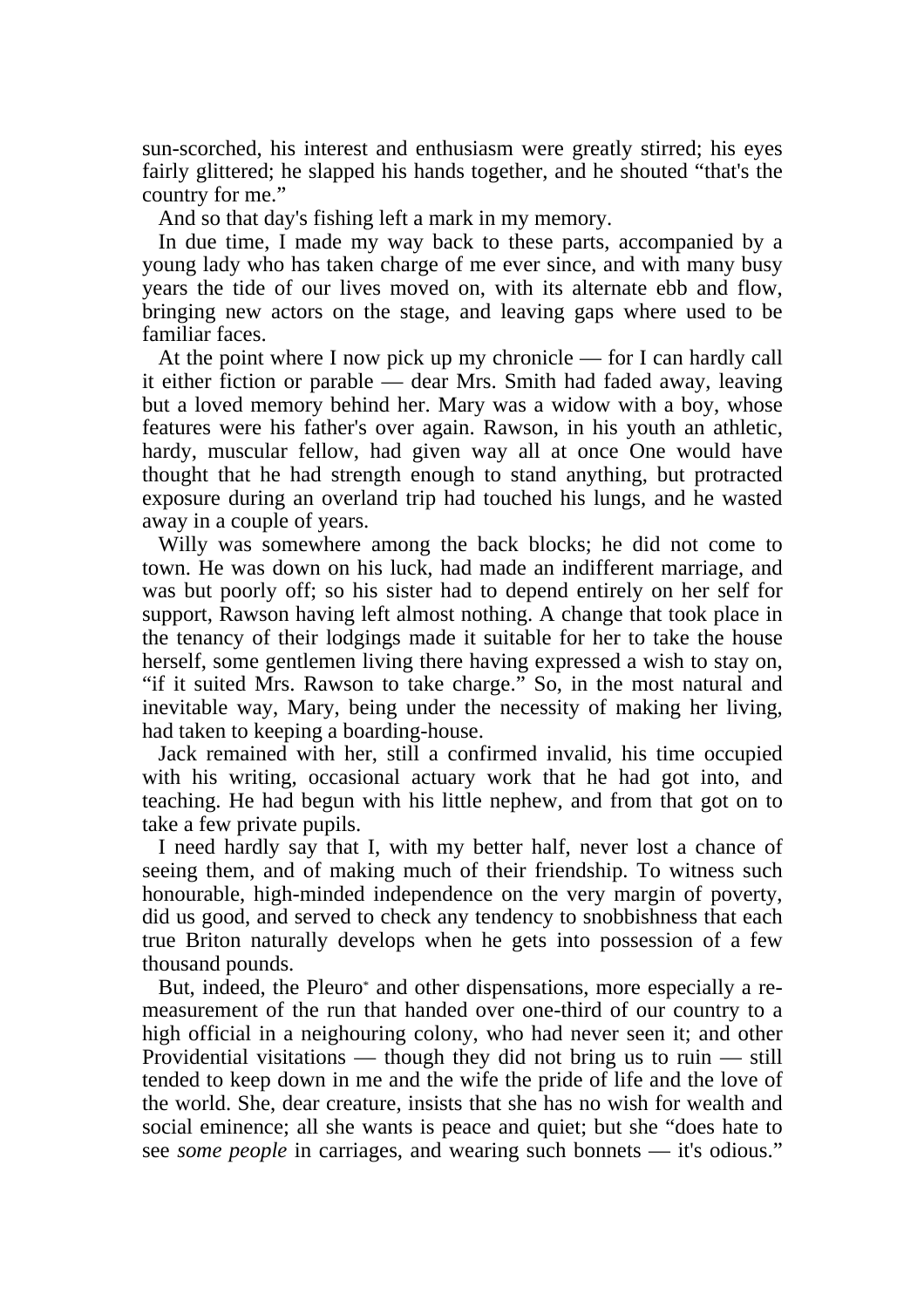Just so.

 Well, only the other day, I went on business, bachelor fashion, to the great Southern city. By this time, my trip home might have become like a dream, but that the incontestible proof of its reality was ever before me in the shape of my married blessings, and the record of the same contained in my bank book; and as to the day on Loch Dhaine, it recurred to me but seldom, and then the association seemed more like an episode that I had heard or read of, imbedded in my inner memory, but a thing detached and apart from my own life; till one day, in coming out of the Bunyip Club, I saw, at the door of the great financial firm which we shall name Ginger and Co., a man whom I could not keep my eyes off. Some halfforgotten impression fascinated me. He was evidently of the squatter species, tall and straight, with light hair and yellow beard. Nothing so very uncommon, certainly — you can see that sort any day by the dozen in George-street or Flinder-street. Exactly; but still I could not help staring at him. Presently he crossed the street, and when near, I caught a look of a pair of light-grey eyes. The mystery burst upon me like a shell. It was Jock M'Clure! I walked up straight and addressed him; he turned and faced me — knew me at once; of course I was less changed than he, and he nearly wrung my hand off.

 I got him into the Bunyip, and heard his story, and it was — a staggerer.

He told me that he had Windabyne Station.

 It appeared that our talk in the boat about Australia had "stuck in his gizzard," as he said, and led him to write to his uncle, his mother's brother, one David Brown, who had come here as an immigrant in the early days. Brown, in reply, remitted him £50 to pay his passage, but on arrival, Jock found that his relative had met with some reverse, had shifted his quarters, and made a new start. His letter to his nephew, received on landing, said that he would be welcome at his farm on the Wimmera, but that he had not now in his power the means of forwarding Jock's interests that he had a year ago, and therefore he strongly advised him to get employment on a station. This Jock had done, and had worked on from ration carrier, boundary rider, drover, overseer, and super, till he became a full blown squatter.

 "Good work for twelve years, Jock," I said, "How did you manage to buy Windabyne?"

"Ginger managed it."

"How did you know Ginger?"

 "Know Ginger!" he said. "What wuld ail me to ken Ginger? Do you tell me that you're not acquaint wi Ginger yuresel? Surely you must mind his father, auld Robin Gander, the Gowandale dominie?"

Jock had warmed into his native vernacular.

I fairly shouted with astonishment, "Do you mean to tell me that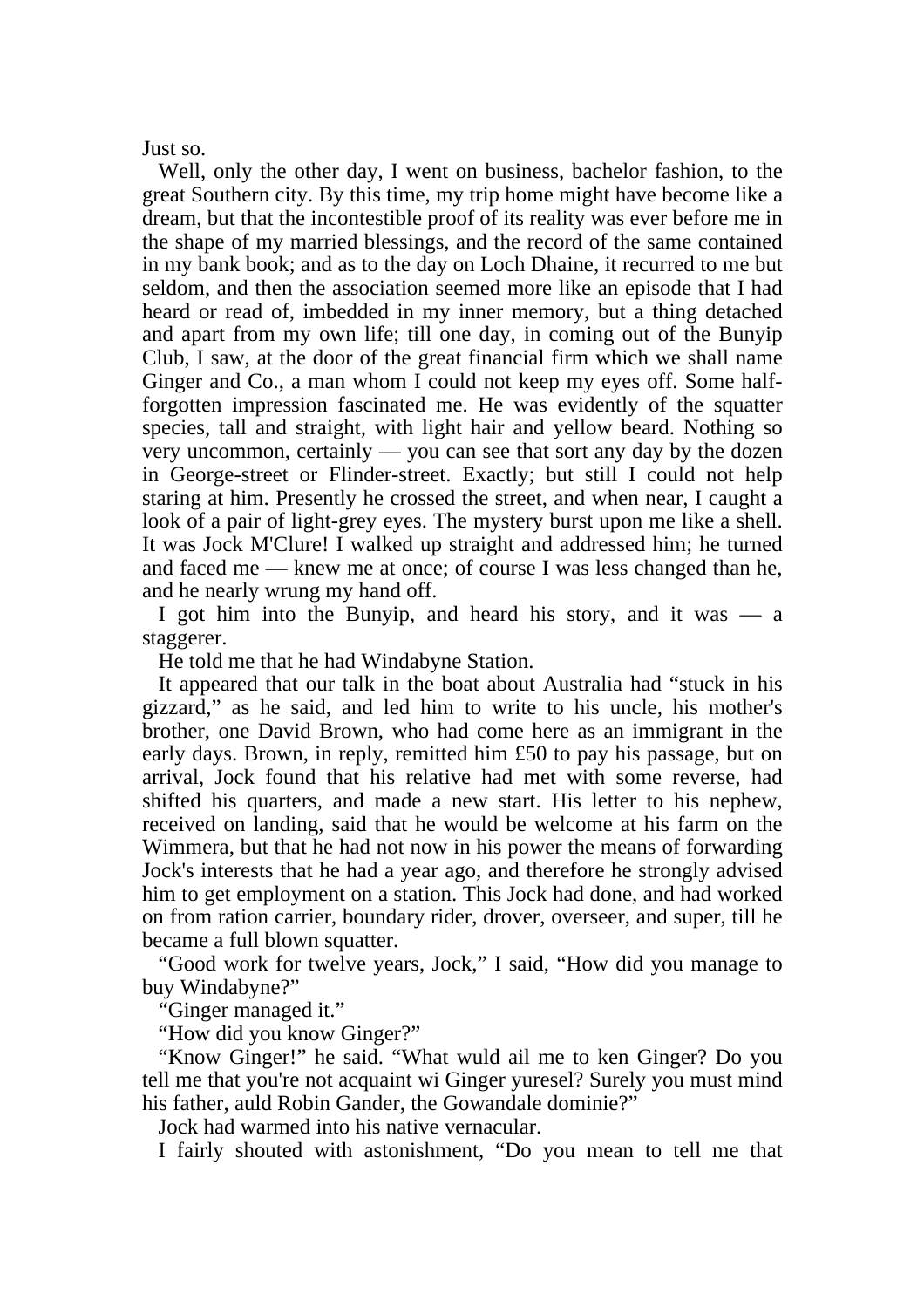Ginger, the great financier, is Robin Gander's son? Then why the change of name?"

 "Oh, as to that, many a name gets a twist here. The colonials sometimes alter a syllable, whether you will or no."

 This was true enough, and Ginger might merely have adopted what the common pronunciation suggested. The mist began to clear from my eyes.

 It came across me that I had heard of the old dominie having a son in Australia, and I had thought it strange that I had never seen or heard of him. But, having the clue now, I recollected a young business man whom I had seen several times in Melbourne a dozen years ago, who seemed to recognise me, though I could not guess why. A flash of intuition brought before my mind the youth with the carpet-bag landing from the *Heracles* in the days of Canvasstown, and putting that and that together, other reminiscences occurred to me which completed the chain of proof. I wondered at my own stupidity.

 There could be no doubt about it, and, in fact, the only time that I ever met Ginger personally, not very long before, he seemed to claim me as an old friend; why, I felt puzzled, but it was all plain now. So the son of old Robin had developed into Ginger, the sovereign of squatting finance, the terror of free selectors, the holder  $-$  under mortgage or fee  $-$  of territories larger than German principalities, within which no man might buy or sell, or, indeed, eat or drink, but by his leave.

 The matter for wonder was, after all, not so great. Ginger's sire, whom I have designated by the name of Robin Gander, was still a prominent figure in my youthful recollection. He gave me a terrier pup, and made me my first fishing-rod. I can understand now that he may have wished to conciliate my father, who was one of the heritors of the parish, and a somewhat irascible magistrate, but then, of course, Robin's gifts made him appear to me the best of men.

 The old man tried to earn a living, which, at the best, was about half a navvy's wages, by teaching some twenty ragged children in the clachan of Gowandale, eked out by a little farriery among the dairy farmers, a small practice in herbs and simples, and a petty road-side shop. The signboard I have so vividly in my mind, that I will transcribe it. It was laboriously printed in black letters on a white deal board, and the legend ran as follows:

 R. GANDER, LICENSED TO SELL TEA AND TOBACCO, DEALER IN YERBS AND OTHER PHEESIC FOR ALL TROUBLES OF MAN AND BEAST.

 And so, under this inscription, one of the chief of our merchant princes first studied the science and practice of commerce.

 "Mak siller, Peter — honestly if ye can — but mak siller," was Robin's farewell benediction; and so Peter did, literally, as his parent enjoined, and nobody accused him of hampering himself needlessly with the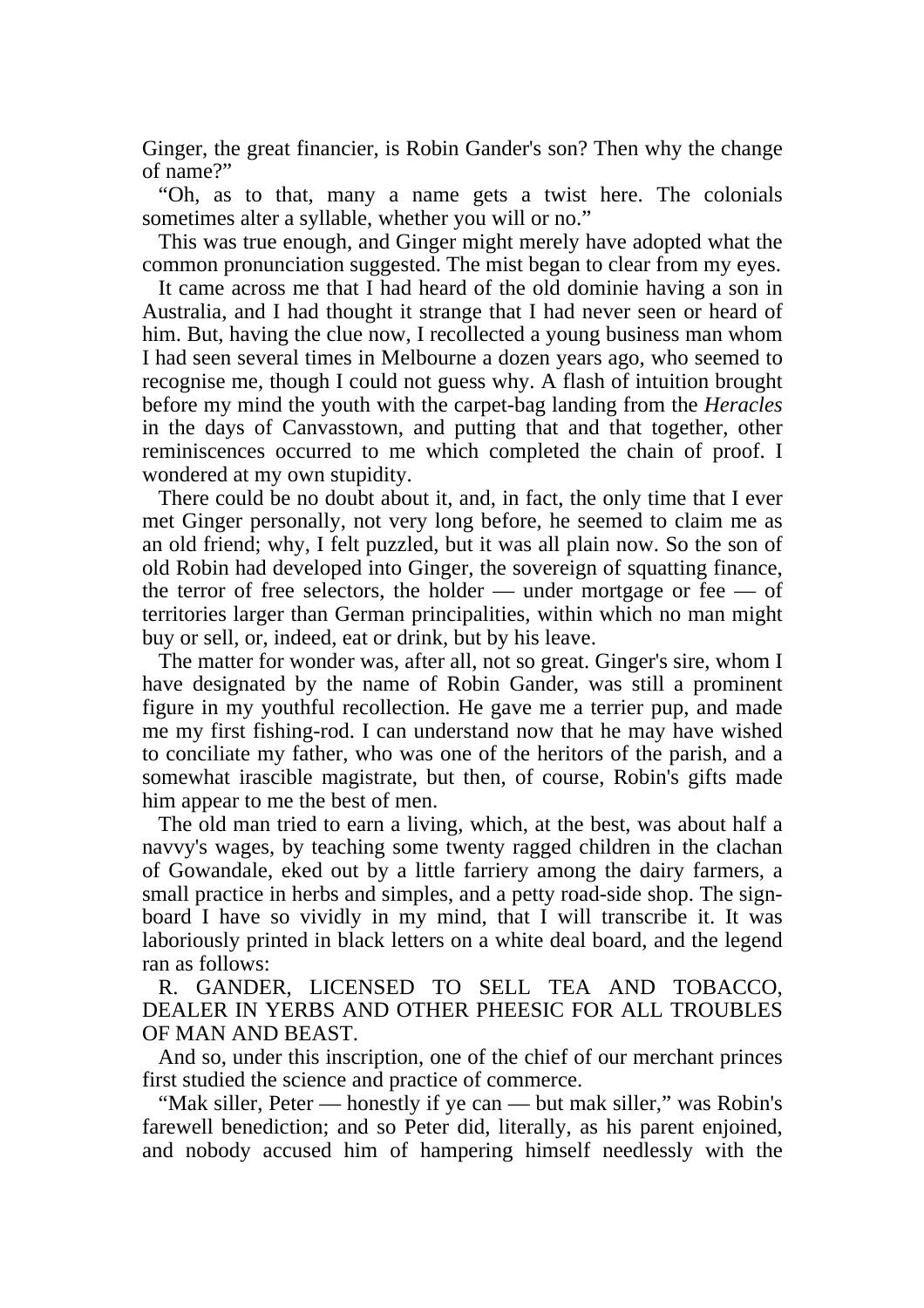condition appended. But, to say sooth, the dominie was never forgotten by his son. Every mail took him home the news of Peter's grandeur, which he read to his admiring neighbours of Gowandale, and every now and then a letter, enclosing a slip of bank paper went the same road. The dominie never felt want henceforth. The financial soul of Ginger has one soft spot. It is for the hearth of his parents.

 So, it was through the aid of this well-known capitalist that Jock had got into Windabyne.

The name itself was golden. He was as right as the bank.

 "Upon my word, Jock," I remarked, after hearing so much, "you have taken away my breath, but I am heartily glad to see you thriving so well. I know the station is good, for I lived on it many years ago."

 "It's first-rate," he said, "and would do famously if the selectors could be kept off, but they are an infernal nuisance."

"Have you many of them?"

 "Not yet, but we have to buy so much land, and to keep constantly on the watch."

"Who may *we* be?"

 "Oh, that's a long tale, but you must do me the favour to come to Windabyne for a week, and I'll tell you all about it."

 That plan suited me very well, as I intended to go back overland, and moreover, I felt a saddened craving to look upon the old spot again; so the upshot was that I accompanied Jock on his return homewards.

 There are constant changes passing over the face of the world, and the greatest of these are often so gradual as to be unnoticed. Our life goes on from day to day, leaving to our eye hardly a ripple on the surface, and yet thus come and go youth, manhood, and old age; and nature keeps on her silent course, her mightiest forces working like a dream, and so rocks and forests, seas and rivers take form, last for ages and pass away like a great panorama. For we know that the laboratory of the Universe never stands still, though the revolutions so carried out take cycles of uncounted years to complete. But there are subordinate features of these great mutations at times more readily recognized during their progress, and one of these had been at work on the country we travelled over. When we got into the scenes formerly well known to me. I hardly knew them again, for the stocking of the Australian bush with sheep and cattle will transfigure a country-side in the knowledge of a generation. Tracts that I remembered as beautiful park-like open forest had now become scrubby bush, and much of this was being ring-barked and fenced in. Many of the prairielike open plains that I had galloped over were now encroached upon by the extension of the myall and other acacia scrubs, — all from the same cause, the cessation of the annual bush fires. The grass being cropped close, there was nothing for the fire to seize on, and consequently most of the seedlings and suckers that in primitive times would have burned,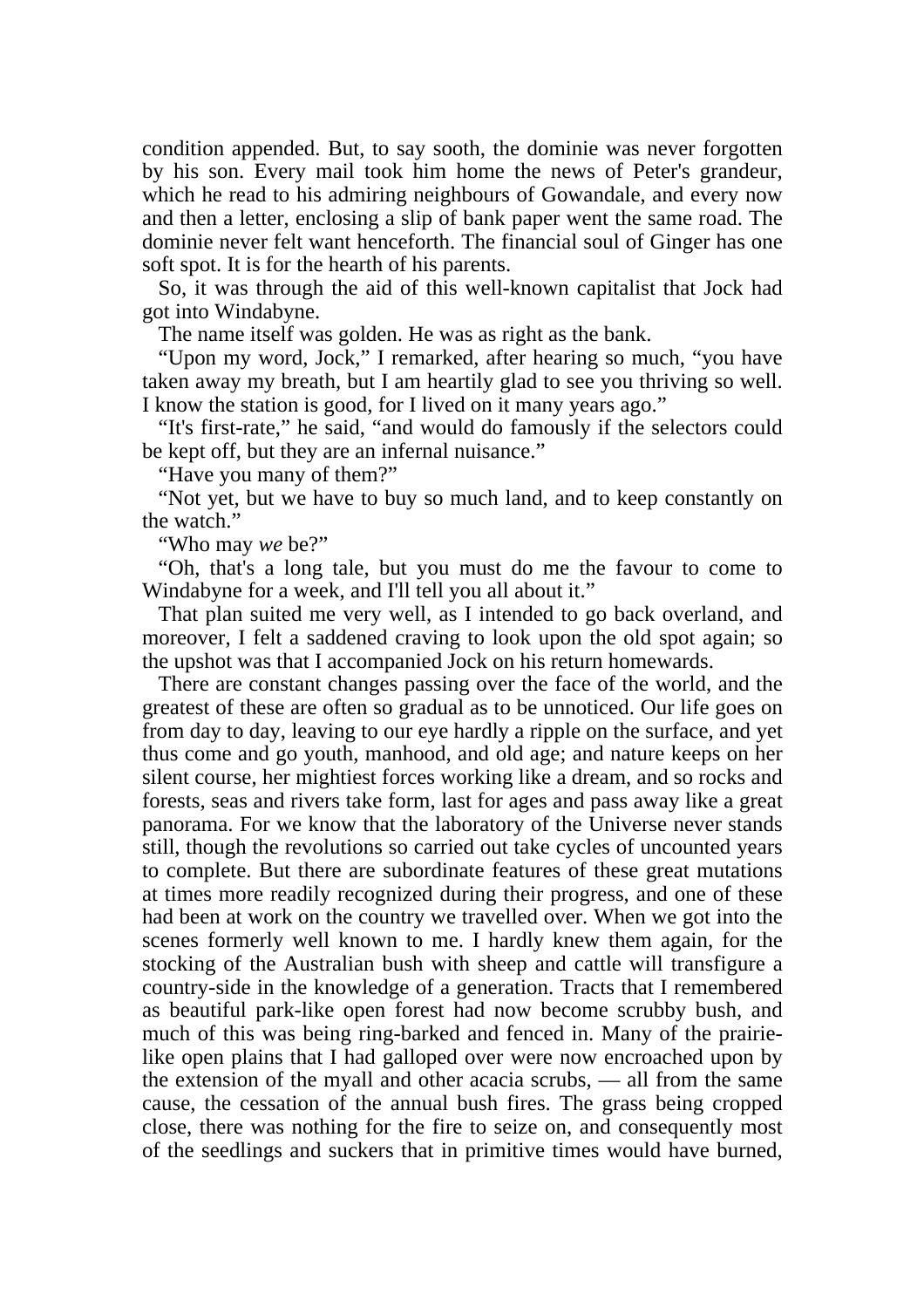now became trees and shrubs. Moreover, much of the country had been devastated by the great marsupial plague, the increase of the kangaroos.

 Twenty years ago, the blacks and dingos had but lately disappeared, and these gigantic rodents were still kept within limits. Now, with the removal of their natural enemies, and their increase unchecked for so long, the balance of nature is disturbed, and, in many districts, marsupials in flocks are destroying the grasses.

 The last stage that these pastoral tracts had reached was the most melancholy and depressing of all. They were so heavily stocked with sheep that a blade of grass was hardly to be seen, and groups of Chinamen were cutting down the shrubs of myall and oak to feed the starving flocks.

 Along with these symptoms, were to be seen the evidences of the agrarian policy generally adopted in all the colonies since I had last been in the southern districts. The year 1851 found the Australian continent untouched by European colonisation, with the exception of a fringe of settlement on the South-Eastern corner. Much land, few men, and a limited production, formed the state of things before the gold discovery. Living was easily enough got by the few people then here, but wealth was not to be readily extracted from the weird, half-grassed forests and thirsty plains, that stretched away as far as the white man had been North and West; and indeed, then, any man who had the hardihood to take sheep or cattle out to these half-desert regions, so far from being hooted at as a monopolist, and condemned as a plunderer of the people, actually at times got some credit as a pioneer adventurer — such was the simplicity of a portion of the public before the popular mind was illuminated by Free Selection. But, with the gold, and a large tide of population, there came new men and new ideas. The towns and the diggings became full of new-comers, and their minds in time awakened to the fact that the persons from whom they bought their beef and mutton had been turning the country to use for many years before they, "the people," as they called themselves, had ever heard of Australia; and moreover, that these same graziers or squatters were even yet, occupying large tracts of land. One would think that the intelligent politicians of the day might have admitted that this circumstance was on the whole a matter for congratulation; that a wilderness which, not long ago, very few people would even look at, had been made productive by some of their fellow countrymen, but so far from admitting that any public advantage arose from such enterprises, our law makers saw only in the fact ground for exasperation and a sense of injury. The democratic creed of a generation before, would probably have conceded without question, that if two men ride on a horse, one of the two must ride in front, but the great doctrines of M. Proudhon, that "property is theft," and that "individual enterprise is an outrage on the welfare of the people," had of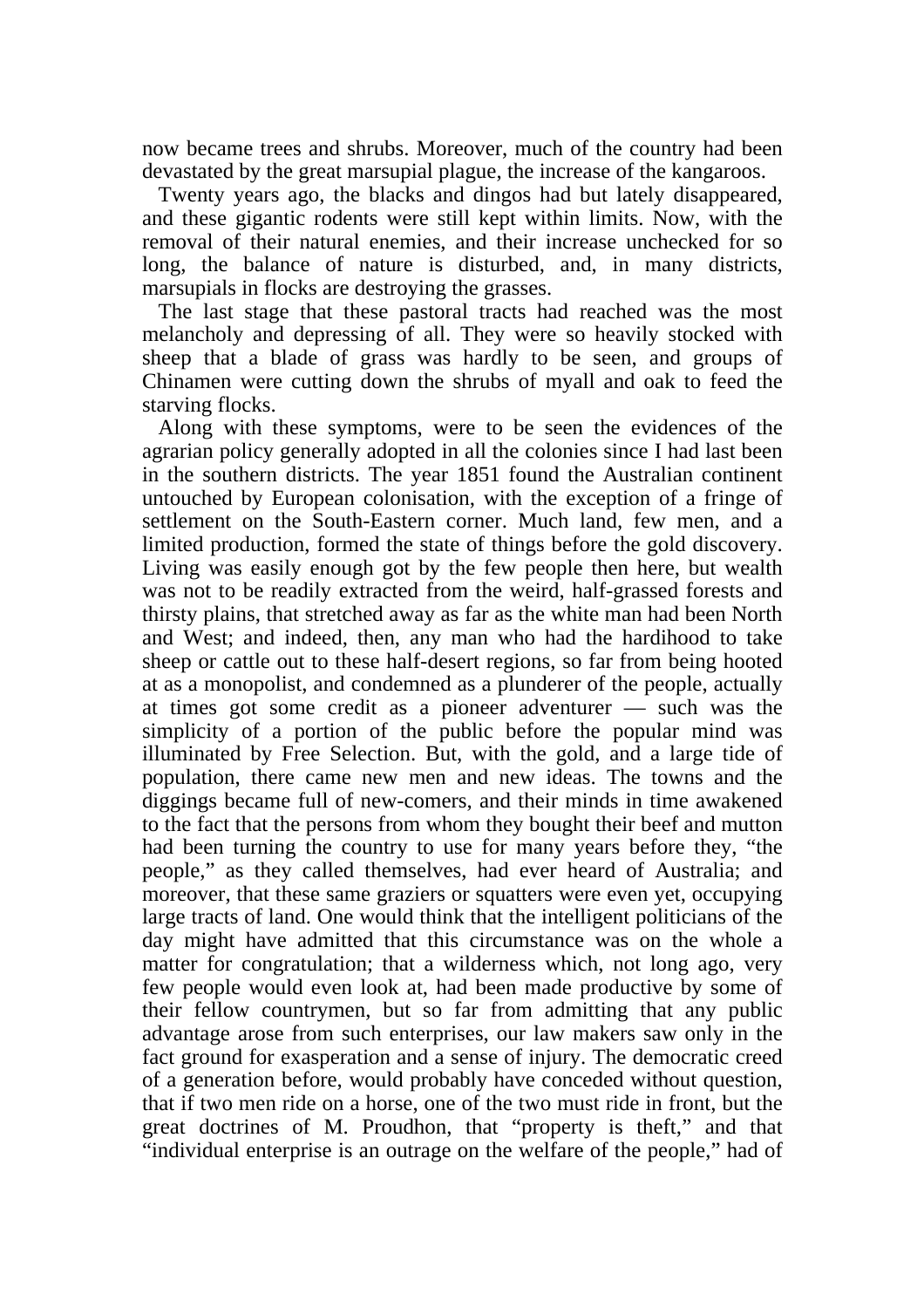late been added as corollaries to the "Rights of Man," and the dogmas of "Liberty, Equality, and Fraternity;" and it was now generally held by advanced thinkers of the sansculotte school, that rather than the first rider should have any preference, justice and humanity demanded that the horse should be knocked on the head, so that all travellers should limp on foot, and no man should dare to go a-head of his neighbours. Therefore, to the reforming politicians of those times, it appeared a self-evident proposition that the squatting occupation of the country was an injury to the recently-imported inhabitants, and that the only possible way to put things right, was to knock squatting on the head.

 This feeling of exasperation was real, though it was quite illogical and uniustifiable.

 I knew a squatting family, who, at their own risk and cost, opened up a splendid district. In course of time a population gathered, and a township was formed within ten miles of their station. For years they kept open house, and welcomed towns-people and bush-people alike when travelling, but the township had hardly solidified and got beyond the "camp" stage, when a strong feeling arose that this pioneer family had no business to be there at all, and that their existence and their industry were evils to be abated by all possible means. There was one very respectable, honest, business man, who made himself very prominent in the squabbles that ensued; and he even succeeded in forcing these people to buy at auction the very land that their house, woolshed, and paddocks stood on, at £10 per acre; and their only crime was that they had ventured to live in and utilise this country before he ever heard of it. I could never fathom this man's mind, or follow his train of thought. He really acted from some perverted sense of public duty. There was no ground for his action on the score of the land being monopolised, for there was plenty to be bought in the open market at the upset price, £1 per acre. "Nevertheless," as it was said of old, "all this availed *him* nothing, as long as Mordecai the Jew sat at the King's gate." He was, in fact, suffering from an agrarian craze that infected the people like an epidemic; and to this spirit we owe the Act of 1861 in New South Wales. It was the destructive element in that law that gave it point, flavour and political significance. No doubt, there was a want of large-mindedness in the party that opposed the measure, and the question was argued almost entirely between those who wanted everything, and those who would give up nothing, between rabid spoliation and stolid, soul-less greed; and this is acknowledged now, when it is too late. A well-known advocate of popular rights has admitted the errors of the times, and has said "that the measure was passed without knowledge or consideration, and in a storm of passion." But if the brains and conscience of the country had really been consulted, it is certain that some method would have been adopted equally favourable to the permanent settlement of the country, and to the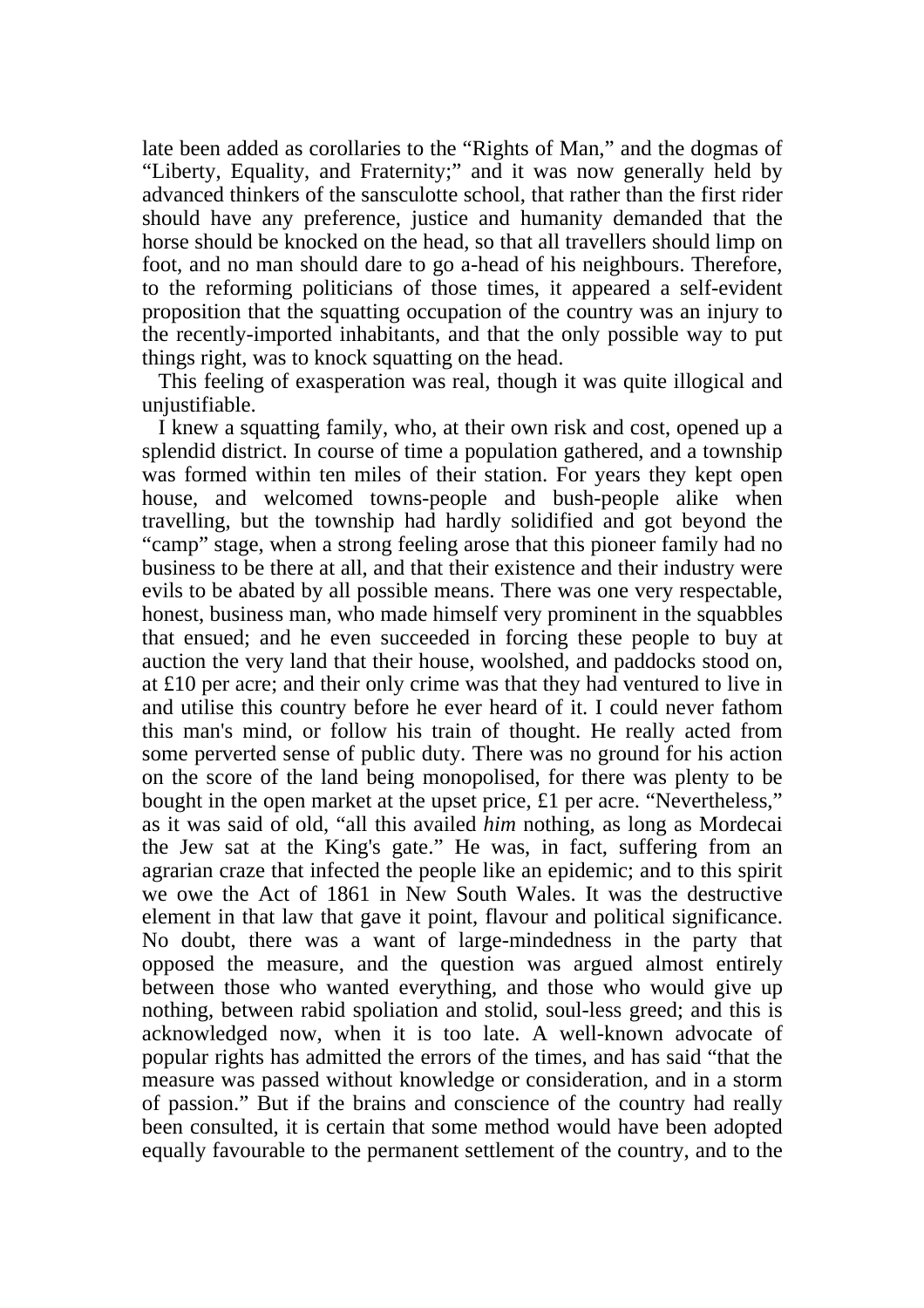advancement of grazing — then, as now, the staple, and almost the only rural industry.

 I often think of my good old friend, Major Smith, when the subject turns up. He had been familiar with the various forms of tenure and village settlement in use in India, and these experiences led him to reflect on the adjustment of the land question here — long foreseen by him to be looming in the distance. I remember that, during one of our many long rides over the run, he told me that he had once been a member of a Commission appointed to settle the tenure of a piece of territory  $-$  a "jagheer," I think he called it, in which the rights of several villages, a Mohammedan prince, and other claimants were concerned, and in which, moreover, much land had lapsed into the condition of jungle affording cover for tigers, and other noxious animals, owing to the unsatisfactory terms of the tenancy. The Commission, taking evidence on the spot, and examining the locality, arrived at a decision that settled all questions in dispute, gave the villagers more scope and greater security, doubled the income of the Prince, and recovered country from waste that soon was covered with several new villages, and indigo factories; and my old friend pointed out that this satisfactory solution was attained not by shifting arrangements violently out of old grooves, but by finding what the real rights and interests of the different parties were, by doing the best for all they could, by commuting conflicting claims, and by placing all under such an accurate survey and clear regulations as guarded against future collisions. Applying these experiences to the changes that might be expected to follow the influx of population here, he used always to remark that any legislation to be successful and beneficial must be framed in agreement with the capabilities of the country and the habits of the people. No honest settlement could result except from a law based on these fundamental facts, and the very essence of intelligent administration in such questions was to make honest enterprise more profitable than trickery, jobbery, or mere speculation.

 Apropos of these reflections, he pointed out that the ordinary argument of the Colonial Press that, after a certain term, "grazing must give way to agriculture," was absolute nonsense. The meaning of the term, "agriculture," was quite unknown in the colonies. The Hawksbury farmers grew wheat on the same land till it perished with rust and the soil was scourged into sterility. They also let their cows find a living for themselves in the bush, and when the dry seasons came, they let them die. The Hunter River people would have done the very same, but that the ooze of the flooded river gave them endless crops of lucerne without trouble. The small settlers up on the Table-land sometimes grew an acre or two of grain, and starved their cows on everybody's grass. Was this agriculture? And was this ridiculous sloth and waste the thing that squatting was to be suppressed to make room for? Squatting was, no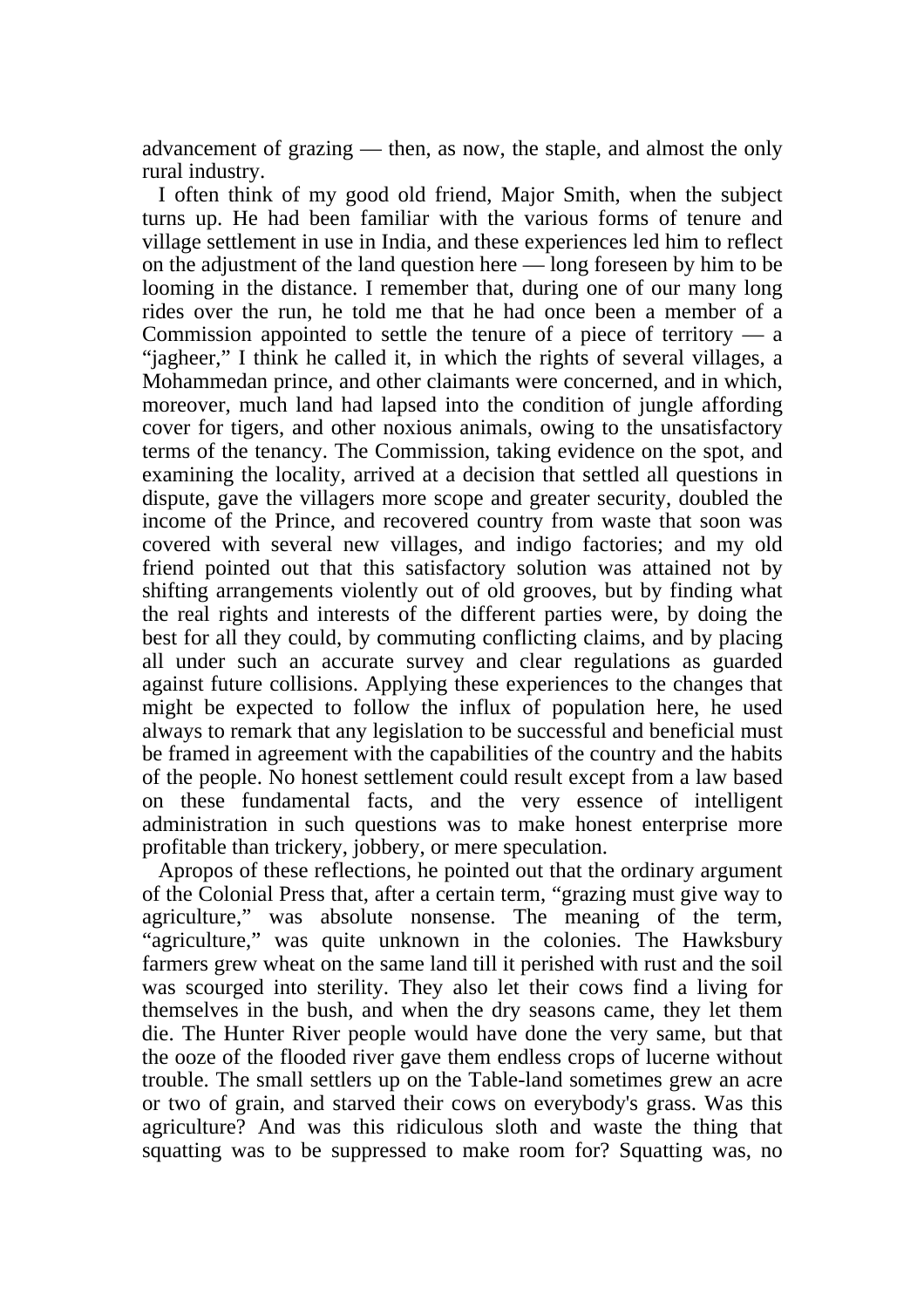doubt, an imperfect system, but still it was an industry conducted with method and energy, on which real work was expended, and so far of national importance, that the support of a large portion of the people came directly from it, while the savings of the whole community were, through the banks, invested in it. *Real farming* was, everywhere, an elaborate art, of slow growth, resulting from the prolonged observation of climate and innumerable experiments, and each country, formation, and latitude had a system peculiarly its own, as, for instance, the rotation of crops in use in the Lothians, the method of the deeply-drained clay lands of Lincoln, the high farming among the reclaimed meadows of Holland, the system of irrigation on the slopes of Lombardy. When Australia had received the benefits of such study and such experiments, as, no doubt, would be the case in time, then farming would become a fact. For the present, it was a sham, even less carried on than in the first days of the colony. Meantime, it was evident that the tendencies of our rural population ran in one uniform direction. Away from the coast rivers, or except in the neighbourhood of towns, the earth was hardly scratched, but all small free-holders tried simply to become small squatters, many of them without even making a pretence of carrying out what the newspapers mis-named "agriculture." This could be seen at that time all over the settled districts, from the head of the Hunter to the head of the Shoalhaven, and Major Smith pointed out that the uniform recurrence of this factindicated the form which settlement would naturally take in Australia, and that sound policy, in the interests of the country, both industrial and social, should legalise and popularise the use of the grass; should, in truth, deal with facts, and not with shams. This, in his opinion, could be best done by laying out freehold grazing farms and villages, with permanent commonages.

 I, naturally enough, not seeing deeply into the question, objected, "that the country was already leased for grazing."

 In reply, he reminded me of the success which had followed the settlement made by the Indian Commission; how, by defining rights accurately, and protecting all interests, they had at least quadrupled the capabilities of the country. "You say, 'the country is already leased for grazing,' but what kind of lease is it? You know how worthless a great part of Windabyne would be without our dams and fences, and you know how few of these improvements we dare make. Now, suppose that we had a tenure under which we could carry out such works to four times their present extent; supposing, moreover, that we were safe in adopting any other improvements that experience might suggest to us, if it was only on one portion of the run — on the Six-Mile Creek, for instance; don't you think that these advantages might be worth a deal more to us than the nominal tenancy of great tracts of waste dry land that we pay rent for, and that we get little use of at all — none in a dry year? If you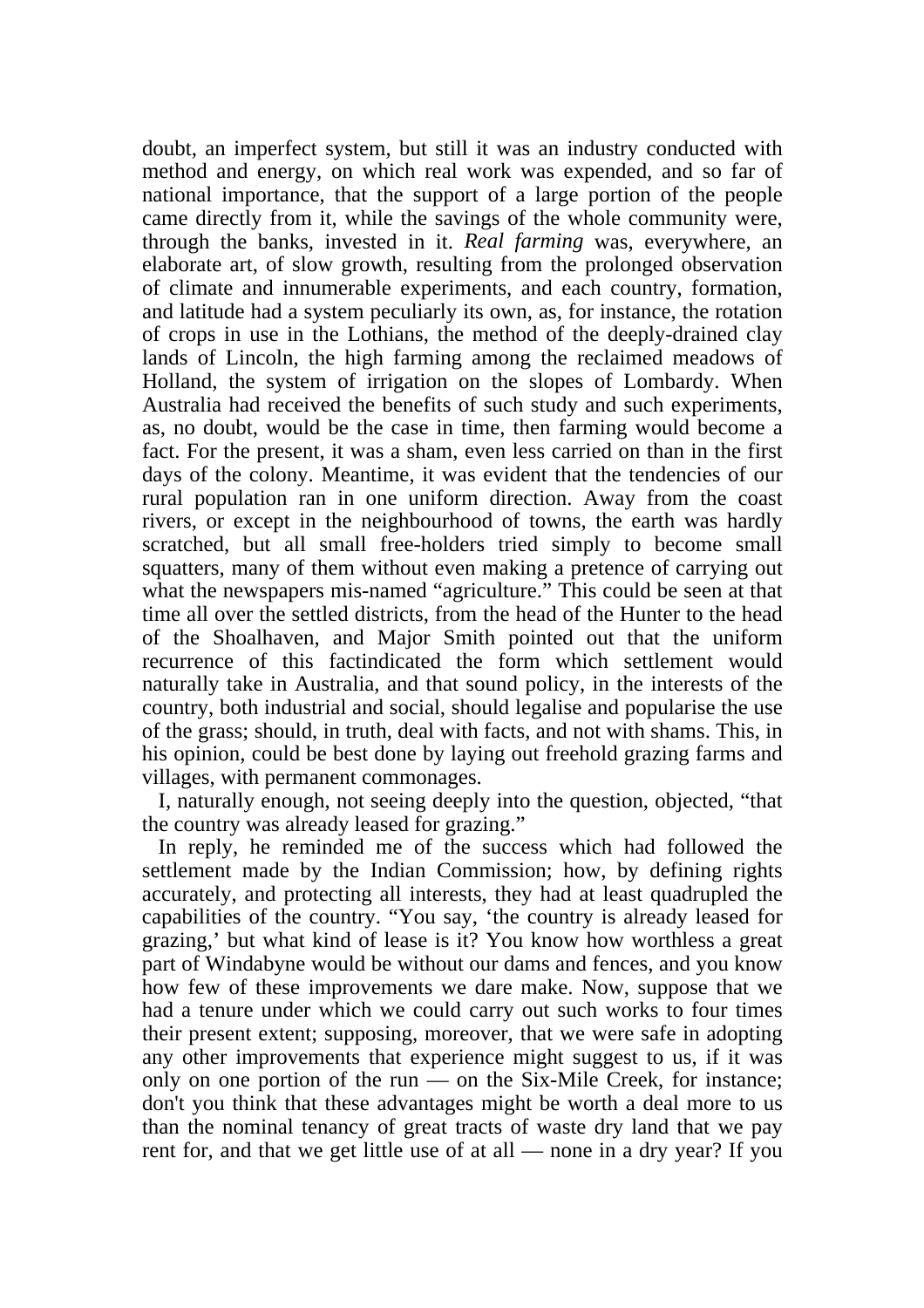had seen how that jungle country bloomed under the arrangements of the Commission, and how Rajah and villagers were both better off than they were before, you would understand as I do, how the squatting industry might be made to merge into, and remain flourishing along with the permanent settlement of the country. You do not improve your vineyard by chopping down all the oldest vines, but you prune away straggling shoots; you train your branches close; you deepen and enrich the soil, so that the tap roots may strike down; and thus you make room for more vines to grow beneath the leafy shade of the parent tree, and to draw their life from the earth that is broken up, sweetened, and opened to the sunshine by the roots of the older plant. Land settlement ought to be carried out like the planting of a vineyard, by a judicious encouragement of natural growth. To displace the earlier tenure, as is often suggested, to make way for a new one, would be wanton destruction, and it would only end, after much grief and evil, in nature re-asserting herself." And, truly, if the Major were a prophet, he could not have said better, for we are rushing helter-skelter through land-sharking and financial muddle, into a huge land monopoly, which, as compared with the original squatting *regîme*, is as the weight of the millstone to the burden of the grasshopper.

 I remember how Jack, during these discourses, used to lean silent on the neck of his horse, his brown eyes gazing on vacancy; and long after I recognised the text of his father's teachings in the columns of the *Dawn*, and understood whence came the inspiration to his pen.

 But I must return from this digression to pursue my journey with my friend, Jock McClure.

 As we went on, we could see that on the richest runs, the evidences of the celebrated Agricultural Act of 1861 were most apparent. There was one stretch, of about twenty miles, along the south bank of the Wolgan that Jock told me he believed had been every inch selected, and, at short intervals, there appeared the evidences of occupation, consisting of ricketty pole fences, and shanties of hurdles, bark, and slabs, exactly like what we used to put up at temporary lambing yards. These were the *residences* of the registered "inhabitants," and the improvements prescribed by the law; but in all the day's drive, I saw only three of such inhabited. Two selectors out of these were doing nothing. One said that he was waiting for a surveyor before he could set to work. Another was involved in a dispute, and his operations were stopped by a Volunteer Land Order, which had been used to block him off from access to a dam. The dam, it appeared, had been built by the lessee of the run. The third was planting some trees, and had a flock of sheep within sight, but the sheep were being watched by a mounted patrol of the enemy, and I was told, that the first chance they gave, by crossing an unmarked boundary line, they would be seized, driven off, and impounded.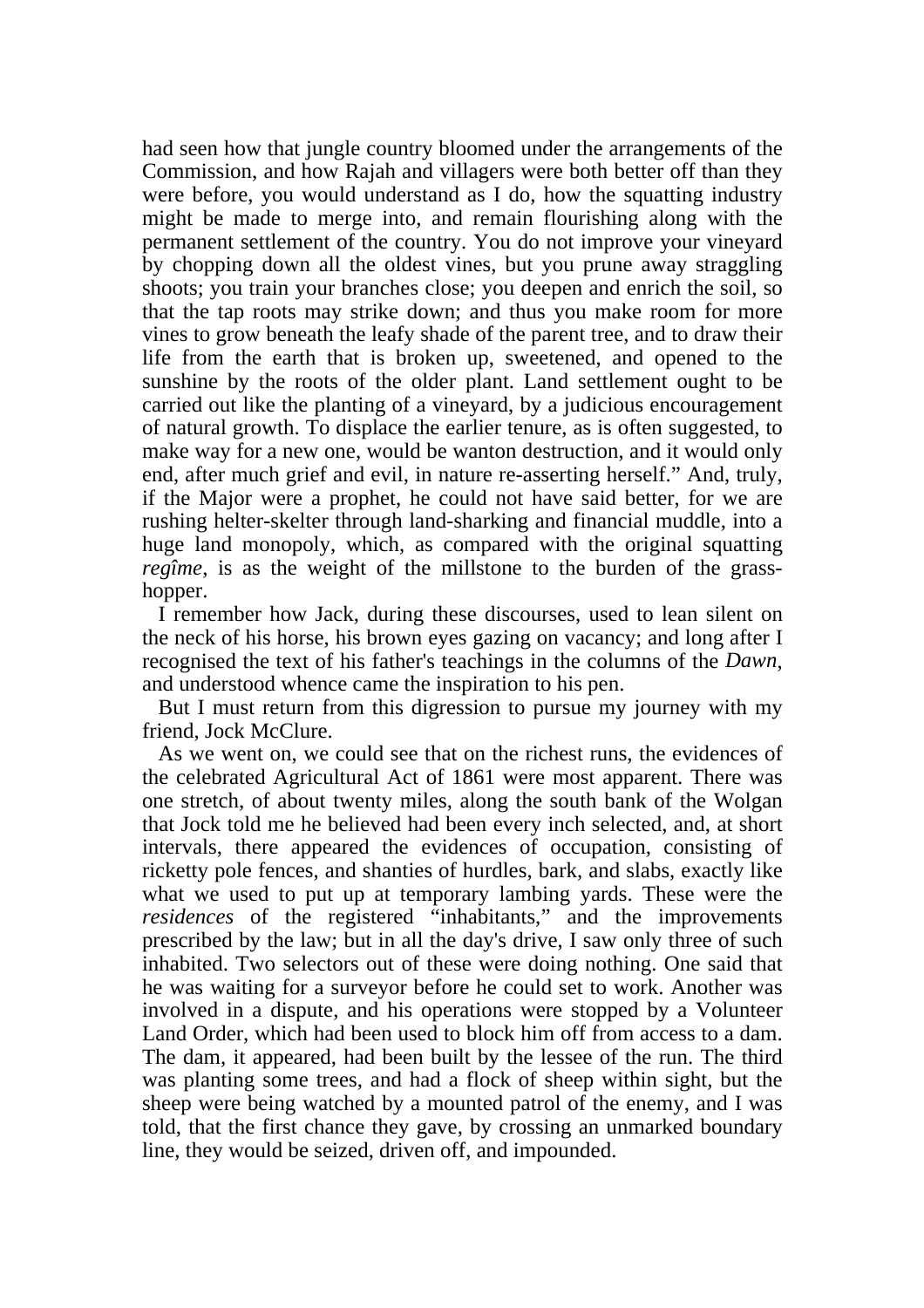I saw a more singular phenomenon shortly. I had heard of, but never seen before, the portable iron huts, like exaggerated camp ovens, manufactured expressly, and imported wholesale, to secure land for the "lessees of runs," under the Improvement Clause. After acquiring one portion of the soil with these huts, under solemn declaration of substantial improvement and continuous residence, they were wheeled off to repeat the same dodge as often as was wanted. Most of the selected land had already passed into the hands of the station-holders, or rather, of the mortgagees, for it became quite apparent, from what I had heard, that the whole country was deeply burdened with debt, incurred chiefly in making resistance against the destructive action of selection. Some of the former owners had sunk under this financial pressure; some had sold out, in fear of the evil to come; and the consequence was, that there was a great change, not only in the personality of the proprietors, but the residential character of the class was wholly altered. All the noted stations seemed to belong to absentees, to financial firms, and city men. This one belonged to a politician — formerly, before he went into the "House," an insolvent storekeeper; that one belonged to a man who had been a broker under the "Verandah"; and there was hardly any of that pleasant family life which I remembered in the old days.

 The society of the Yarombil consisted of Ginger's manager, St. John's super, and the gentleman representing the Financial and Territorial Company. The men were well enough, individually, but they had no real tie to the country they lived in, and, as residents, they offered a poor substitute for such families as that of my old friends at Windabyne, who, if they had not been forcibly dispossessed, would, from their tastes and habits, have bound themselves to the soil by ties ever growing closer and closer.

 Now, let me ask, does this modern land-scramble, the debt, the speculation, the waste, the wrangling, make up for the absence of such family residence?

 It is worth noting that the frequent changes in the ownership of squatting stations are never hinted at, either in the Press or by the Legislature; but the "squatters" are continually spoken of as if they had remained individually and identically the same. Occasionally a senator reads out in the Assembly a column of figures proving the continued increase and prosperity of the "pastoral interest." The figures are, no doubt, right, so far as they go, but what do they show of the fate of the men, women, and children concerned? Do they tell into whose pockets the money goes?

 While the grass grows, and the stock breed, production will go on, and, assuredly, would go on as fast as ever, if all the grazing country and stock belonged to the Waratah Bank and the Finance Company, and if every real squatter in New South Wales were rubbed out.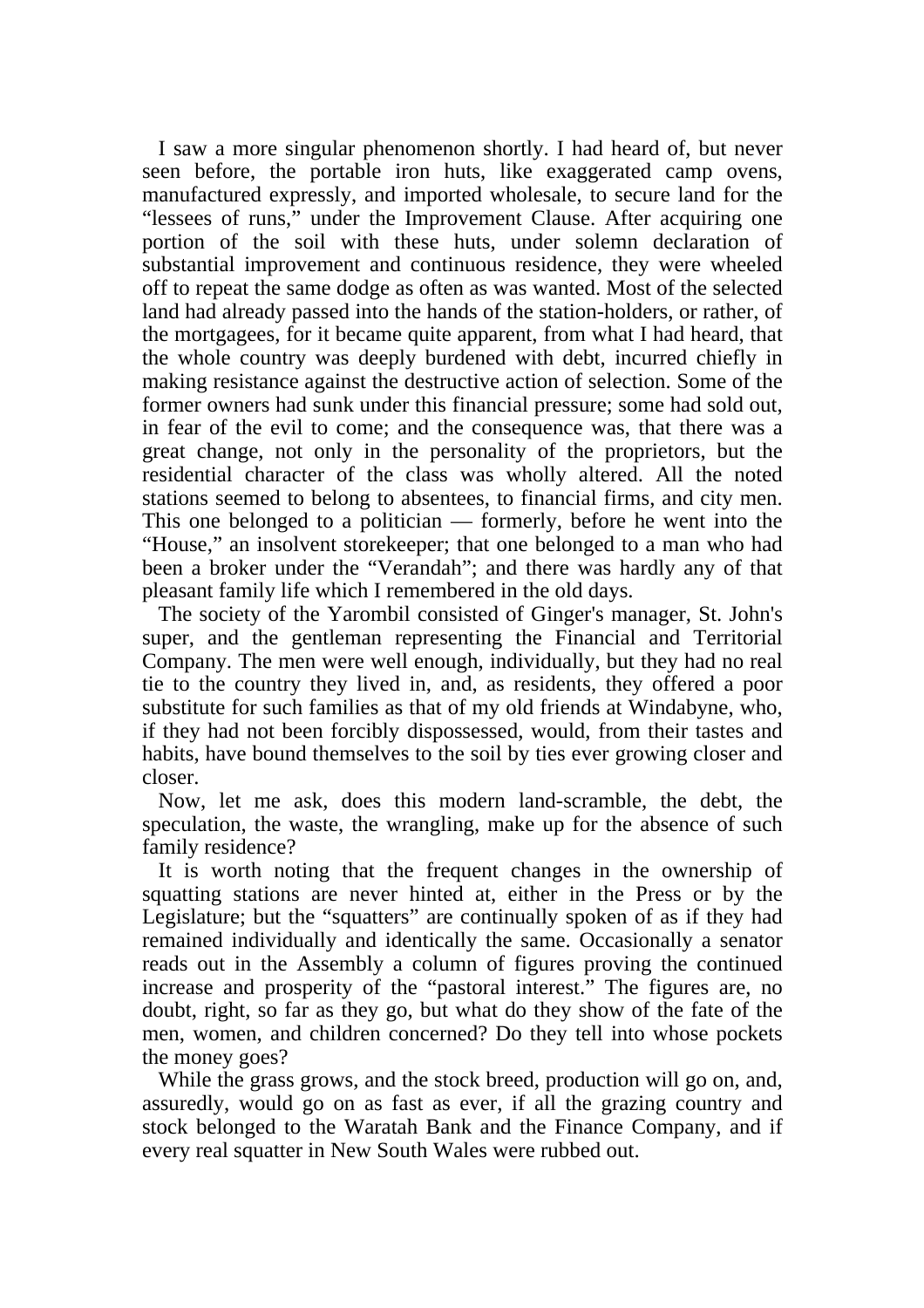As to the selectors, I was told that they consisted largely of people from the same country as the squatters, south of the Murray, and that many of them had formerly been selectors on the other side. Some came over, undoubtedly, with the honest intention to get farms and settle, but the difficulties placed in their way by the administration of the law, and the resistance of the squatters, generally made them willing to sell out when they could get a fair price, and it was observed, that many who began selecting as *bona fide* intending settlers, ended in becoming professional land-sharks. It was, in fact, easier to make *money* by the abuse of the law, than to make a *living* by honest work, hampered and harrassed as they found themselves. It was clear that *honest* selection was placed at a great disadvantage by the law that gave it birth, while rascality was suggested, prompted, and encouraged, in every possible way by the same celebrated piece of legislation.

 Among the local names recognised by me, appearing prominent in this land-scramble, was that of my old acquaintances, the Donohus. There were few stations on the two rivers that they had not gutted, spoiled, and made money of, and they had prospered accordingly. The patriarch of the tribe had died worth a great deal of money, but his sympathies kept him a "poor man" in heart always; and in harmony with the character, he cherished a fervent sympathy with crime to the very last. One of his sons had risen some rungs on the social ladder. He had moulted the plumage and ideas of duffing and selection, and was now a J.P. and squatter of pronounced Conservative opinions; his daughters were among the *crêmede-la-crême*, and had the *entrée* of Government House. The rest of them were all prospering more or less, and were to be found in our most valued institutions, from the Australian Club to Goulburn Gaol.

 Hearing and seeing all these things made our journey pass quickly; and moreover, I had to admit that modern travelling by Railway and Cobb<sup>\*</sup> presented an undeniable sign of progress that could not be gainsaid. We had left the day before, and we reached Windabyne by dark. What a long journey it used to be to Melbourne in the old days! I had to be contented then to do my thirty miles a day, and now we had travelled over three hundred in a little more than twenty-four hours! When we stopped, I did not know the place in the least. The clearing of the trees, the altered buildings and fencing, and above all a new straight-cut Government road, with the telegraph wire carried aloft, that we travelled for the last few miles, quite puzzled me. It was only when I walked down to the riverbank, and saw the windings of the long reach of water, and the wellremembered Red Cliff Range, that I knew where I was.

 "Have you been taking a look round?" said my entertainer, hospitably putting down the whisky. "I daresay the place is not like what it was. St. John and Morgan Donohu, two of my neighbours, tell strange yarns of the people that were here first, an old officer and his sons. They say that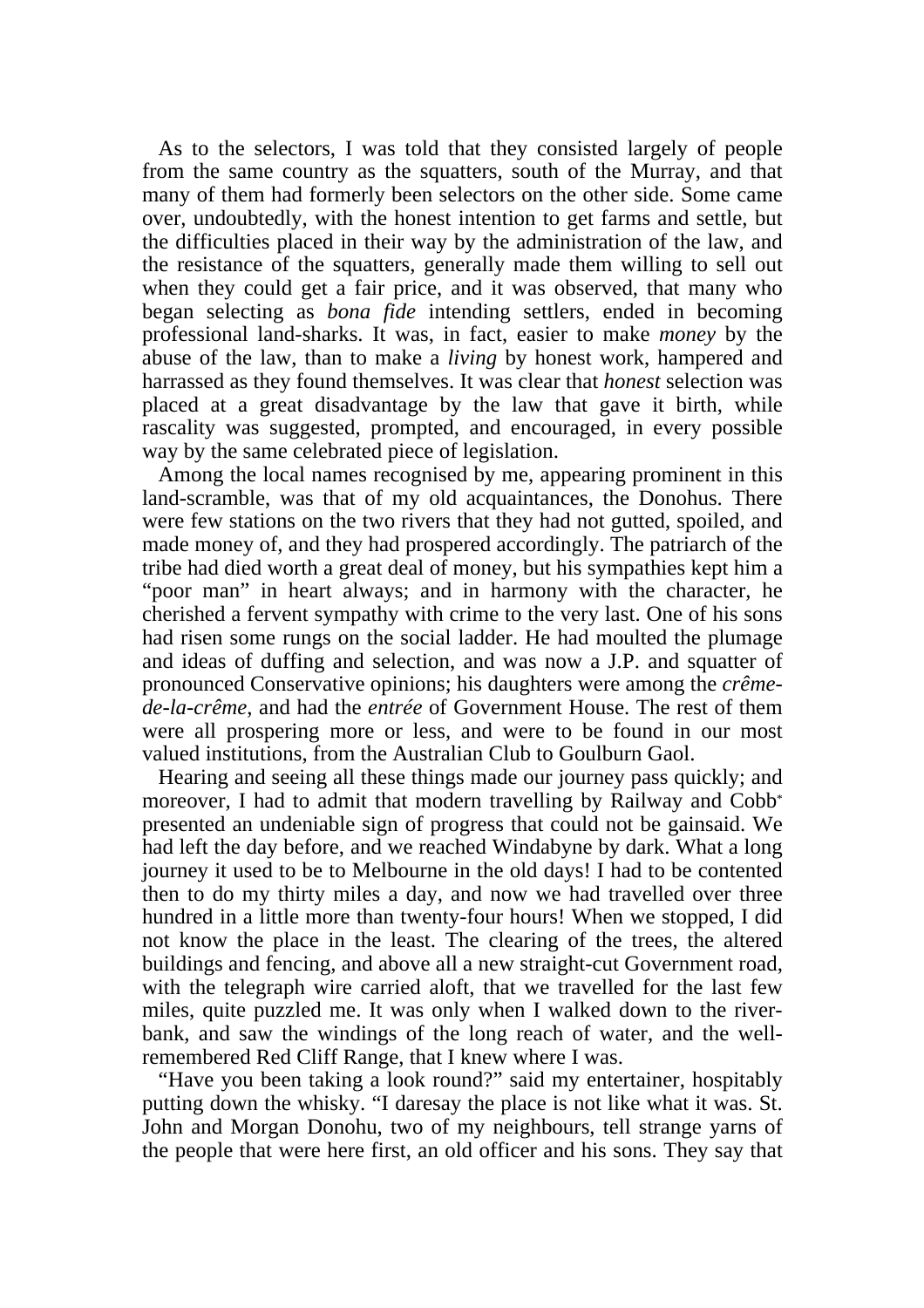they were frightened to go out on the run for fear of losing themselves, and that they kept the cattle in little bits of paddocks till they starved, and they nearly blew up the station with gunpowder during a fire, and they got that frightened then that they sold the station for half-nothing to the Honourable Ebenezer Sharp — threw it away in fact. Most of the old hands we hear of, seem to have been of the same sort. Won't you help yourself? Now, these young chaps, they say, did nothing but sit in the drawing-room and water the flowers, and they never went out of sight of the house without a black fellow or two, to bring them back again. It's no wonder if they came to grief. It stands to reason that it needs practical people with capital to work stations. Now, Ginger's the sort of man — "

 I listened with interest and amusement to this. It's the very way that you and I, reader, will be talked about too, when we get wiped out. Our real characters and lives make little impression on the multitude. Figments without a shadow of foundation are readily built up on circumstances that the retailers of gossip either do not understand or twist about to suit their own prejudices.

 "Why, Jock, you are speaking of my oldest friends, and your informants have given you a most perverted account of them. I think I can guess who Mr. Morgan Donohu is, and I am not surprised that he should make mis-statements about Major Smith and his family, but I don't know who the other man may be  $-$  " and I gave Jock a true account of the old days at Windabyne, including the goings-on of that rising family, the Donohus, at Rover's Flat, the drought, the fire, the troubles of the gold discovery, and Mr. Sharp's proceedings with the Station. "Now, Jock," I concluded, "You talk of 'practical men' and 'capital,' and I wish to say a word or to as to these misused terms. Major Smith, I happen to know, was reared in his native country of Westmoreland, and spent his youth, before he joined the army, in a quarter where the breeding and tending of stock form the occupation of all the dalesmen round, and it would be difficult to find as good managers of stock, except, perhaps, a little farther North. He was, moreover, a thorough sportsman, and a student of nature, habitually and passionately. I never saw anyone who had noticed so much of what is to be learned of animals, plants, and the seasons. Moreover, as one result of his observations, he was among the first to keep sheep in paddocks, and to work cattle in the improved way of modern times. Other friends of mine, a Highland family in Gippsland, adopted these innovations about the same time, but both were far ahead of the knowledge of the day, and were much criticised and laughed at by 'practical men.' As to the young Smiths, I have no hesitation in saying that they could manage cattle and sheep, ride, and work against any men now on this river, and they knew the country thoroughly well; indeed, there is hardly a gully within thirty miles of this that I have not hunted with them. So much for 'practical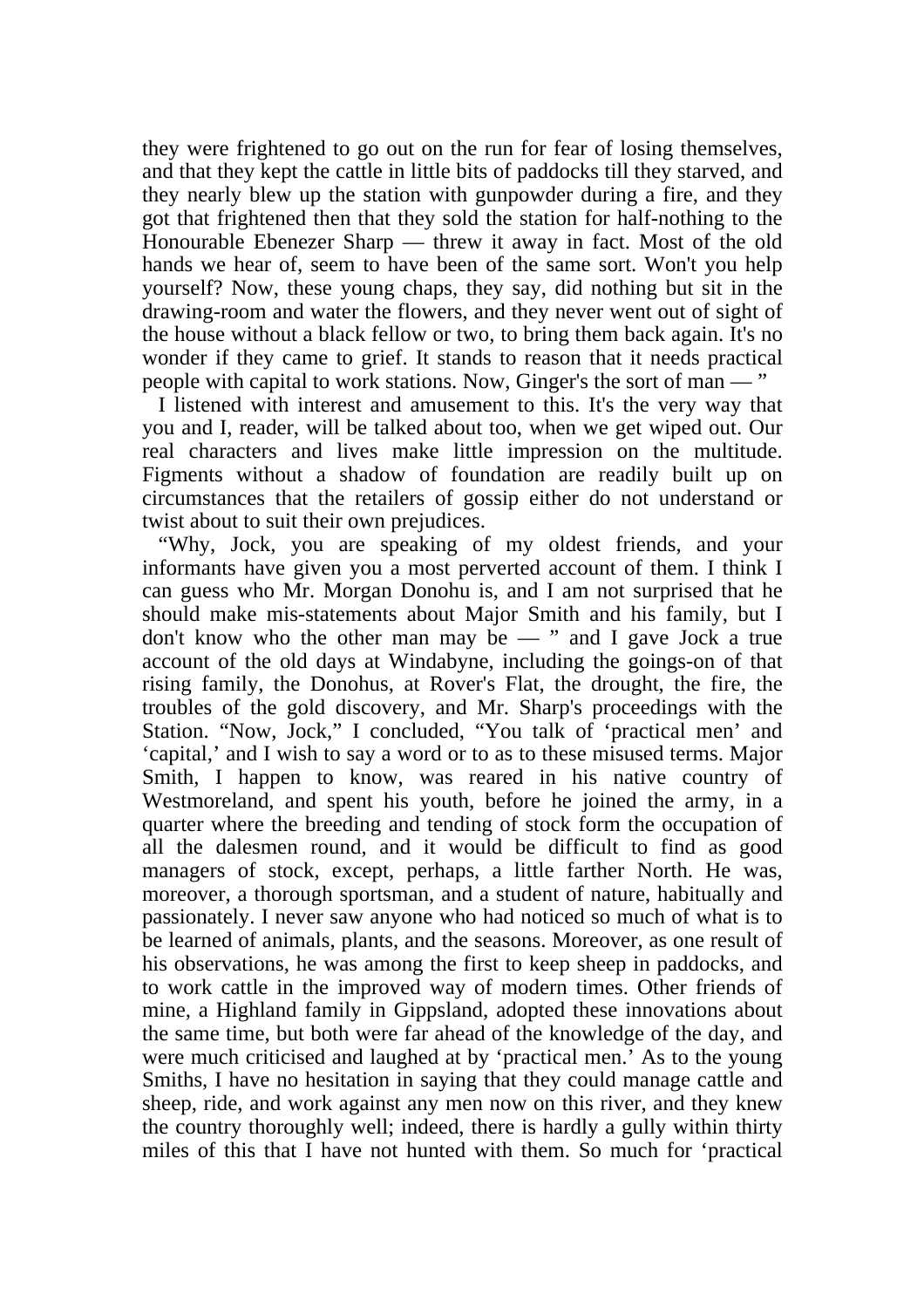men.' Now as to 'capital.' Major Smith, I can state positively, put £4,000, hard cash, into this station. Well, you cite Ginger as the right kind of man to hold station property, but I'll be bound Ginger would not know this station from any other station he has had to do with, if he saw it. Do you call that a practical man? Further, you know well that Ginger never brought a sixpence into the Colony, and I'm quite sure that he never made a sixpence by doing such work as my friends, the Smiths. No doubt he got on by *working the oracle* with bills and mortgages, if you call that work; and, indeed, I don't believe that he, any more than Sharp, and half-a-dozen more of these financiers, was ever worth £100, till he got it by financing. There, now — so much for your 'practical men' and 'capitalists.'"

 "Is that really the case," said Jock, as a bell rang. "Indeed, you astonish me. We always thought that the first squatters were regular crawlers, and that it needed Victorian capital and energy — but here is supper or dinner, I don't know which to call it. Come your ways ben the house.

\* My friend the Deacon did not hold any ecclesiastical rank. He had simply been Deacon of the Craft of Hammermen, or Blacksmiths, in a Royal Burgh, and he retained his municipal title of honour when he retired to private life, and took to keeping a public house.

\* Pleuro-pneumonia. — A frequent scourge of the Australian herds.

\* Cobb and Co., the great Colonial Coaching Firm.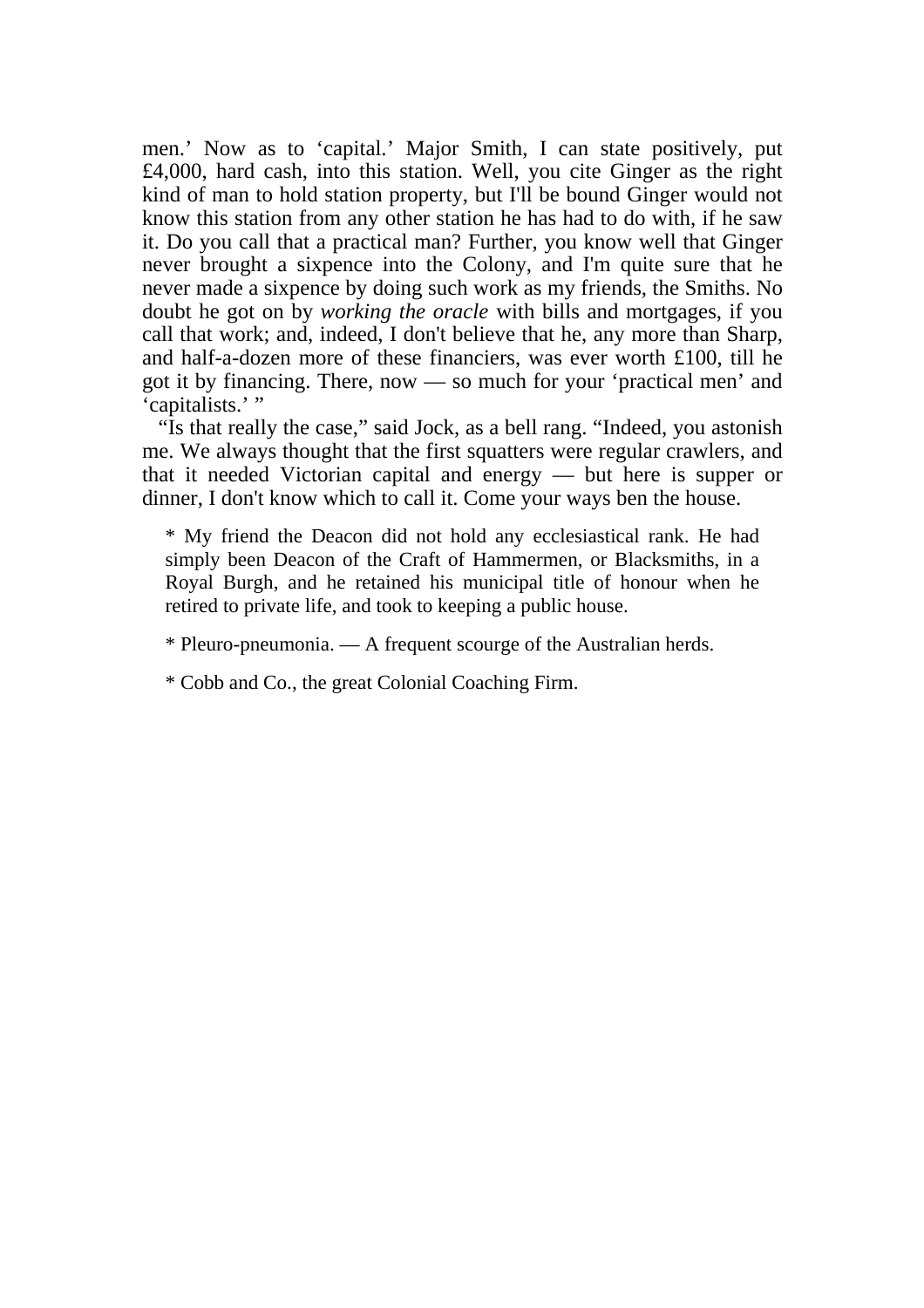## **Chapter XXVI. The Old Homestead, after Twenty- Five Years.**

 When I sought my couch once more under the roof of the old homestead, I lay long awake, as the memory of the gliding years passed before me. Of all that loving, joyous household that I joined in my youth, only three members were alive, the widowed daughter, the sad-browed, anxious Mary — once the bright young girl, who had been the joy of the home; the crippled brother, himself almost helpless, yet his sister's aid and solace; and poor Willy, his career broken; and he himself fallen into the rude by-ways of life.

 What was I that I had prospered, while worth, and honour, and the qualities that spread joy and blessing, like a halo, were thus trodden under foot of swine? And what had Major Smith and his family done that their names should now be a by-word and a laughing-stock among men, whose fathers would one day rob him, and on the next would fawn upon him, hat in hand, to beg his favour as an officer and a magistrate?

 And yet I recognised, in the genial character of my host, prooft hat the new state of things must have some good in it. Even the wildest social chaos is tempered by the humanising influences of to-day, and, no doubt, these upheavals have a bright side for many; but for me  $-$  I could only reflect on the black disaster that had fallen, undeservedly, on my muchloved friends. I sought, in vain, for some solution to the riddle in the laws of Providence, or divine progress, and when I slept, it was to dream only of human straws, tossed and whirled on the cruel tide of Fate, and of the bubbling and seething of a witch's cauldron, casting up flakes of dirt and scum to the surface.

 The morning found me looking with keen interest over the old place, spying out old familiar haunts and searching for reminiscences of the days gone by. My host could not do enough to make me welcome, and, by degrees, I got the whole story of his connection with the Station. If I was staggered at first at finding Jock in the character of a territorial magnate, I was dumbfoundered with the revelations which now followed.

 It seems that Ginger's business is something of the character of a private banker, the securities he deals in being stations. When a likely thing comes into the market, he looks round among his customers, and makes up a private company to carry out the purchase — he arranging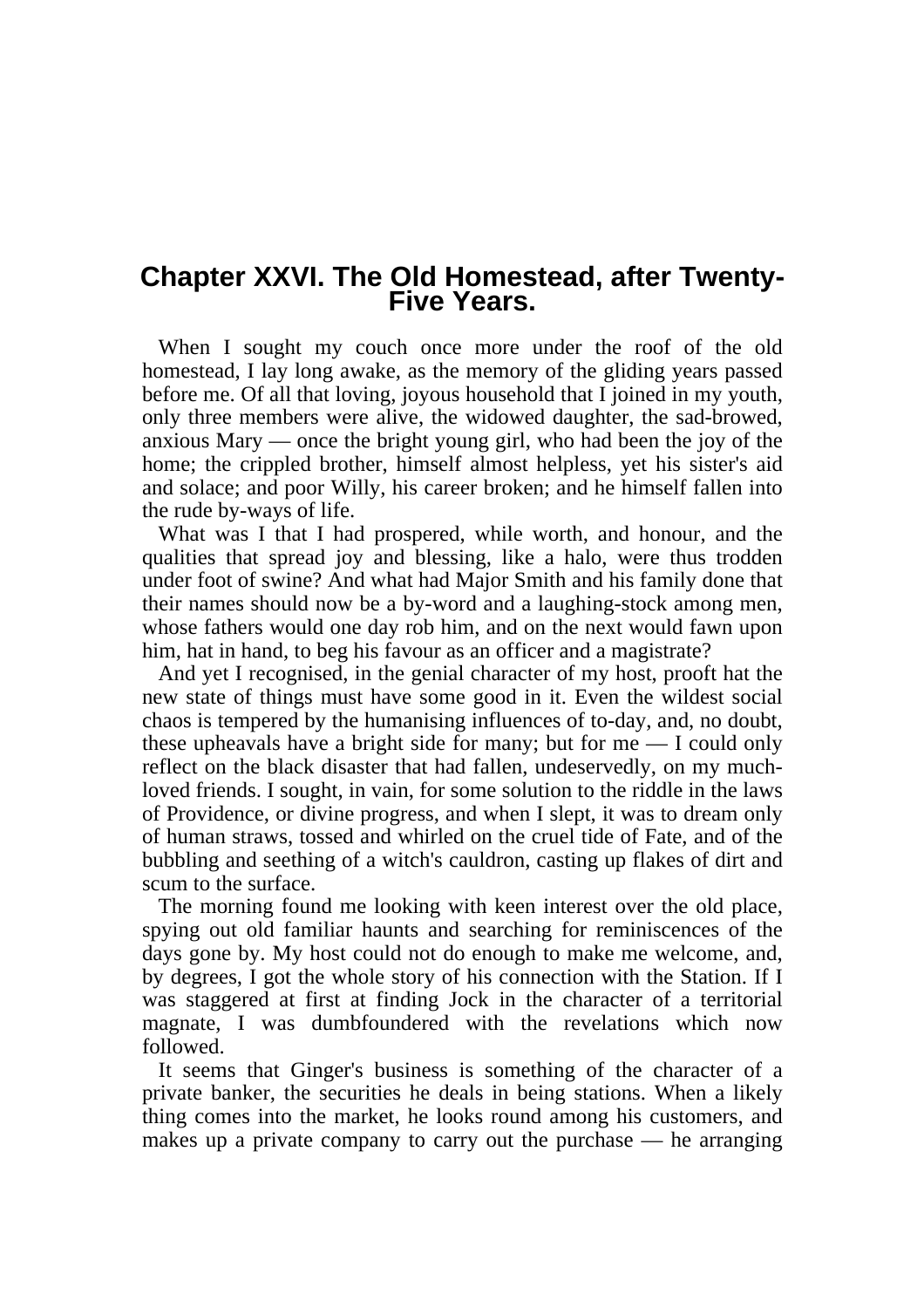payments, receiving all proceeds of sales, and holding the securities.

 At our other capital, the need of the banks to get investment for their deposits in squatting securities, has resulted in the development of the great speculator or station-monger — the man with dozens of stations everywhere, tens of thousands of cattle, and hundreds of thousands of sheep, who tramples out selectors like the ox among the frogs, keeping an army of supers, agents, and drovers, whom he directs from a back office not far from the bank.

 This type is not unknown in the Southern City, but the superior character of its people — "the capital, intelligence, and energy," which they tell us so often about, have produced a peculiar growth, and of this, Ginger was the topmost blossom.

 A head unusually clear, and the watchful study of his fellow-men habitual to him, had made him an adept at this trade, and there were few of his neighbours up and down Flinders-street who could not bear testimony to his business capacities.

 According to Thackeray, the well-to-do British tradesman cherishes a heartfelt desire to become a country gentleman. He sometimes carries samples of oats in his pockets, and if the wind is southerly on a winter day, he remarks that "the scent will lie."

 His congener in the Golden City is said to nourish the same meritorious hankering to be a squatter. This tendency Ginger works on most ably and successfully.

 Saucepans, the great ironmonger up the street, had, since he went through the Court last, got up a good head of business, and he could, for the time, draw cheques like shelling peas; and Ginger spotted him. Our financial friend knew perfectly well that Saucepan's books were never balanced, and, that for all he knew, he might not be worth a farthing; but still he had the handling of money, and, if so, Ginger could make him plough in his furrow.

 Saucepans for some time had felt sat upon. Dipps, the wholesale grocer, had a Sheep Station in the Saltbush — (at least a share of one, got through Ginger), and a Cattle Station on the Paroo; and it gnawed the ironmonger's entrails to see Dipps lug out the wool list. "Look here, RP over diamond, 130 bales fleece, 2s. 2d., 80, 2s. 31/2d.; greasy ditto, 28 at 111/4d. What do you think of that, Saucepans? And see our bullocks from the Paroo, reported by P. R. & Co. :  $-40$  head, £15; 59 head, £13 10s.; 72 head, £12 — not so dusty, eh?"

 This used to happen in the evening train to Iona, and Ginger sat by watchful and silent, eyeing the pear ripening to his hand.

 At length, Windabyne appeared in the market, and then Ginger leaned across the carriage, and whispered to Saucepans — "Could I see you any time to-morrow?" and an appointment was made.

At the interview, the matter was opened in this form  $:$  — "I am glad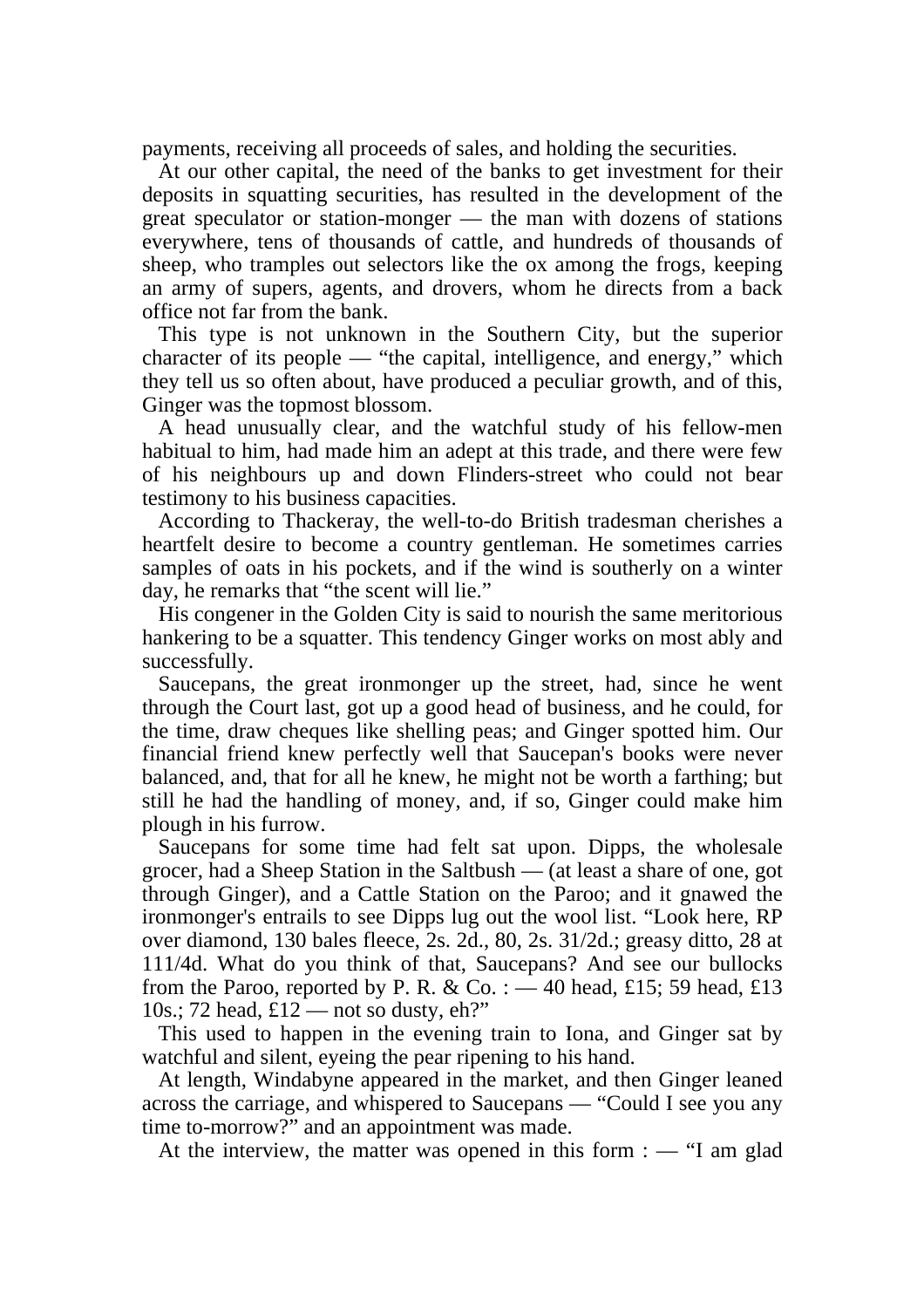that you have favoured me with a call. There are things that can hardly be made a matter of correspondence, and, indeed, this will need to be between ourselves. The fact is  $-1$  have something good in view  $-$ ; and I wish to keep it for a few gentlemen — a few of ourselves — and I thought, knowing your position, and having half an idea you might look our way, that I would like to make you the first offer. I believe that you have not done much as yet in squatting, but, you may depend upon it, there is no investment so sound, if carried on with adequate means, and nothing gives a man such a position in the Colony, as being the owner of station property. Knowing your thorough business character and large capital, I feel almost as if I were guilty of presumption in offering you an opinion on matters which must be perfectly familiar to you — except, perhaps, in some technical minutiae which pertain to my special branch of business — so that I will only say that a man stands better and safer when he is identified with the great standard interests of the country, and with your Conservative views in politics and large resources, I put it to you, if it is not fair that you should be expected to join us — if for nothing more than to aid in resisting the torrents of democracy now turning the country upside down. The lower classes, sir, have been pampered out of all reverence for the most sacred of interests — for property itself, sir," (Robin Gander! oh, Robin! could you but have heard your son!) "and this Free Selection must be resisted at all hazards."

 "Right, sir, put 'em down, sir — I call 'em paupers, sir, and I say, put 'em down. Selectors! — a lot of paupers!" ejaculated the delighted Saucepans.

 Ginger continued — "Should you feel inclined, then, to go in, all I can say further is, that if you find it inconvenient to shift your funds immediately, we shall be happy to arrange money matters for you."

 Jock went through this scene with considerable humour, Ginger standing up holding the back of his chair, his legs straddling on each side, and his hair stuck on end, while Saucepans sat blushing and simpering like a school-girl at a ball, taking in, with evident gratification, the barefaced flattery which called him to his face a "capitalist and a Conservative."

 The result was, that Saucepans and three or four more gave short-dated bills for part of the purchase-money of Windabyne, and the deal was completed by Ginger, who has first a station account with the concern, and then a separate individual account with each of the partners. All the wool and fat stock are sold through him, and as there is a very healthy quarterly augmentation of charges on these various accounts, the station will need to be worth nothing at all, and each of the partners hopelessly insolvent, before it will cease to pay their agent — or mortgagee — or nurse — whatever he may be — very handsomely indeed.

Jock MacClure was taken on as manager, with a salary and a working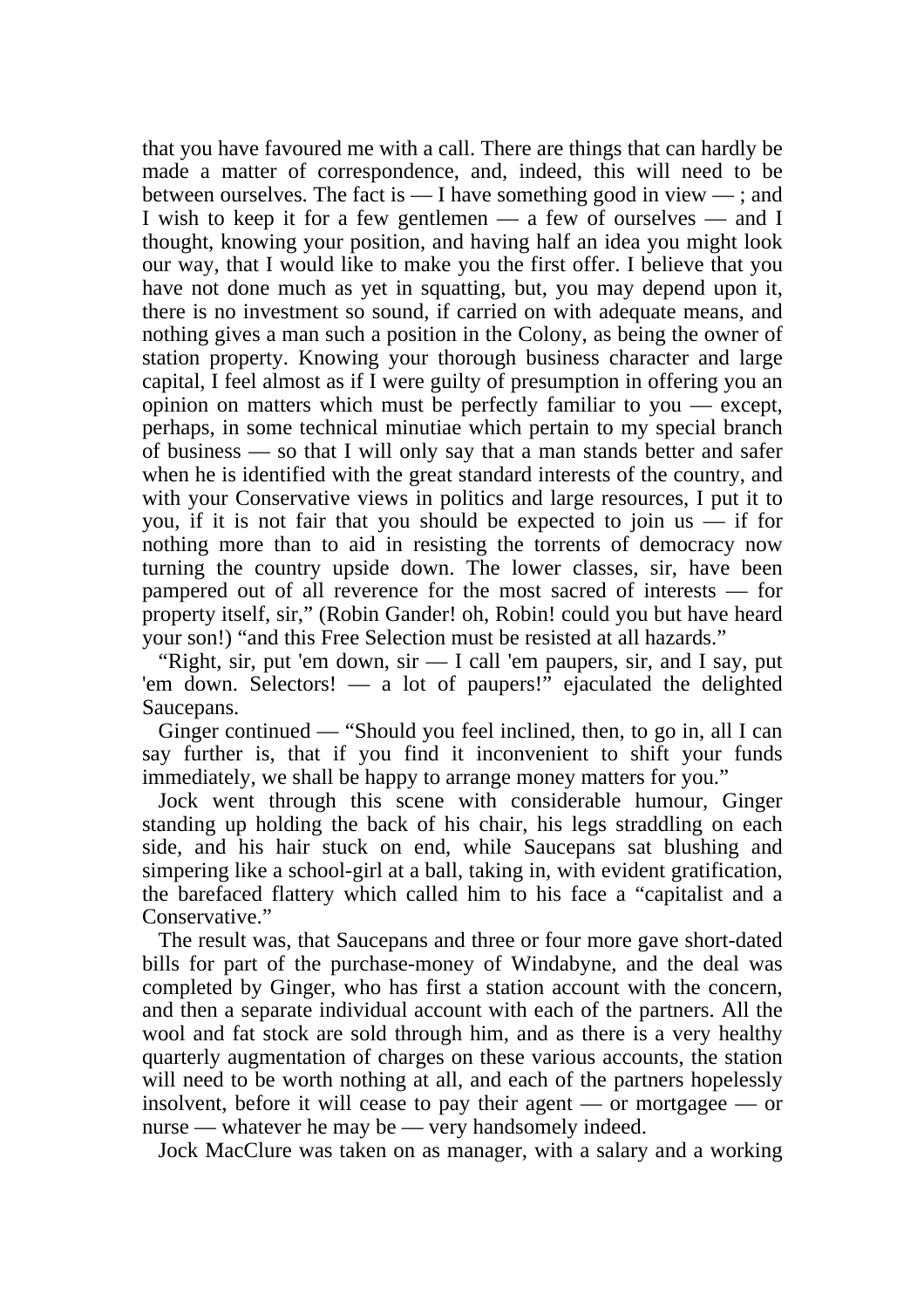share.

 Ginger had watched him. He knew that he had honesty, energy, and intelligence; and he knew also well the value of such qualities — in subordinates — for, there is no doubt, the monied man is wonderfully clever.

 So this is a sketch of the whole affair: First, the financial head and projector who "runs" the business, as the Yankees say; next, the city proprietors; and last, the manager, the best man of the lot.

 When I had grasped all these facts, Jock detailed his arrangements for meeting the inroad of selectors, which he apprehended daily.

 The map of Windabyne, extended on the table before me, where it was placed to illustrate my host's plan of defence, shewed, at first glance, something like the sketch of the Battle of Salamanca, as contained in the atlas attached to "Alison's History of Europe." The deep French battalions that crown the ridges and stretch away to the left, bear a great resemblance to the auction lots put up and bought in by our friend Jock, running up the Six-mile Creek from its junction with the Yarombil; and there can be no doubt of the strength of the position thus secured, for whoever holds this chain of blocks, comprising some seven thousand acres, commands twenty thousand acres of plain, and all the timber near, and the only soil fit to hold water on that side the run.

 To the right, the British Force is represented by numberless forty-acre Improvement Purchases and fifty-acre Volunteer Land Order Lots, extending in ragged order along frontages, and holding every point of vantage, leaving only half-mile intervals here and there, daring the selector to thrust his head into.

 The centre consists of the Head-Station, in the midst of an irregular cluster of auction and other purchases, commanding, with their preleases, the heart of the run, and the main frontage to the river; and this position is rendered doubly secure by areas withdrawn from selection on each flank, these reserves covering, in the aggregate, about twenty thousand acres more.

 There still remain some portions of dry, plain, reed-bed, and flooded land on the River, unprotected, and these comparatively valueless spots represent what is left still intact and available for settlement, of that portion of the "People's Estate," called Windabyne, generously offered to the public by the Act of 1861.

 The study of this chart throws a good deal of light on the working of that Act, and it explains, also, how our large and flourishing revenue has been raised.\*

 Ginger cannot have spent less than £20,000, or £25,000 already, in land purchases, and if he has not secured the run altogether, he has, at least, spoilt it pretty well for selectors.

Any private landlord who dealt with his estate in the way that the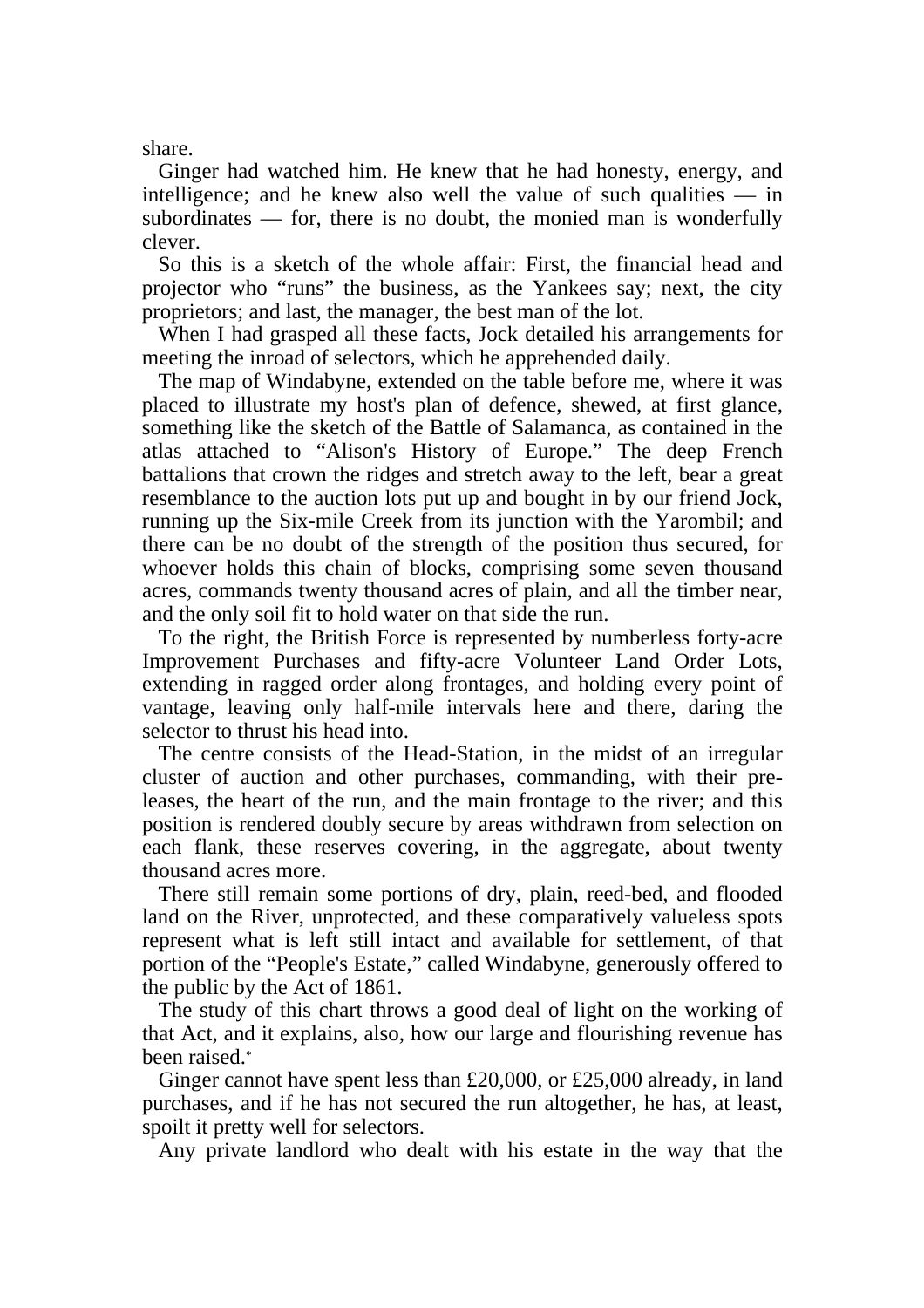Department has allowed this station and scores more to be spoiled and gutted, would be well qualified for Turban Creek; and any tenant of town property who used his ingenuity to make the neighbourhood uninhabitable, in the same way as Jock M'Clure, would run great risk of being suppressed as a nuisance.

 But, it may be said, these abuses have not arisen from the law of selection, but from the measures taken by the squatters for their protection against its operation.

Well, then, did any sane man ever expect that the squatters would meekly yield their backs to the shearers? Had they not paid rent, year after year, for a lease, and entered into expensive arrangements under that tenure; and, moreover, had not many of them paid heavy prices for the titles of their runs, under a system as fully sanctioned by law and custom as the sale of buildings, under the Real Property Act? And were they not entitled to due consideration when resumption was exercised — to a law framed in a spirit of foresight and equity, and administered by care and method as was due to an industry which had been deliberately nursed into life by public policy for the last thirty years? Or, are there no such fixed principles as fair-dealing and honesty? Can the majority of the House decide all matters as they think fit, without reference to such considerations? Does black become white, or dirty water become clean, simply because forty men out of seventy vote that it is so?

 Well, then, looking at the question from first to last, and admitting the awful mess of waste and confusion caused by such spoiling of runs, still, placed as they were, is the resistance of the squatters to the Law of Selection to be wondered at or condemned?

 I am not aware whether Mr. MacClure went through the equities of selection in this way, but he adopted the plan of defence above detailed; and, indeed, the selectors, up to this time, had given him a wide berth, finding him, like the porcupine — always ready. Even for those patches of the run which were considered not worth protecting by purchase, he was prepared to fight, if necessary. He was constantly in the saddle, shepherding every waggon and horseman that approached the other side of the river, and he kept a stock of volunteer land orders, mining permits, and other explosives, ready for immediate use.

 The horse-track to the Land Office was pounded bare by his daily travel, and he had pencilled the office chart, pointing out what was reserved — what was going to be reserved — and what should be reserved — to that extent that the land agent had to choke him off; and so the defence of the run was, by his own showing, conducted with vigour and vigilance.

 My host shortly was called away by some matter requiring his attention, and I went out to stroll about, to brood over what I had heard,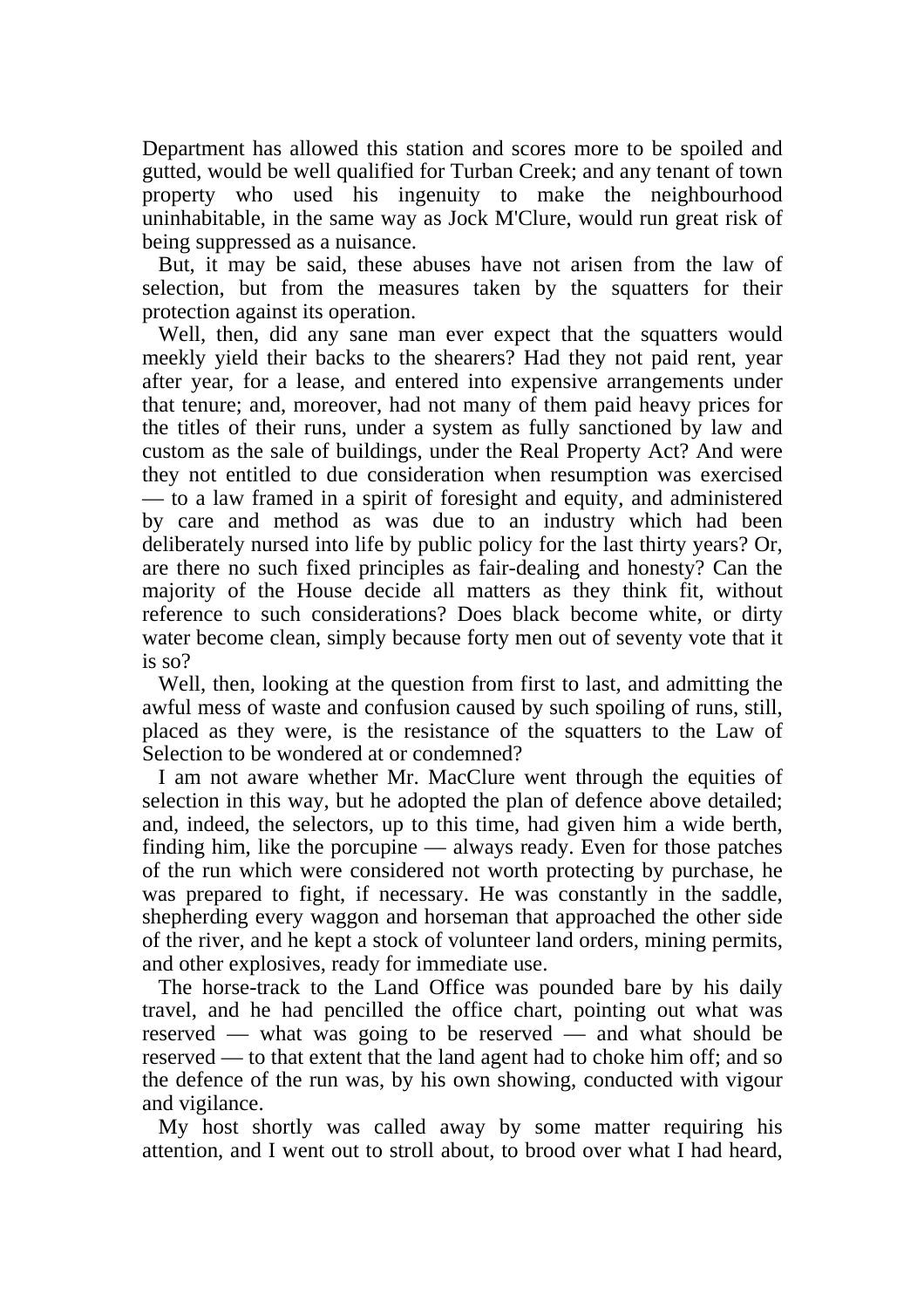and moralise on its bearing. Here, indeed, was the evidence of a new world — a state of things entirely changed since I had seen Windabyne. Was the change for the better?

 The look of things was decidedly and intensely for the worse. Hard, dry, and short-sighted utilitarianism, reckless of all considerations except immediate money result, seemed to be the spirit of these modern operations. The ground was nearly as bare as a sheep-yard used to be in old times. One hundred and thirty thousand sheep starved on Windabyne, through the dry season. One-half of these were cheap store stock, bought on the chance of the rain coming in autumn. If they died, it would be comparatively a small loss; if they lived, a handsome fortune would be pocketed from the one year's profits. So it was considered that the risk was legitimate, and neither the cruelty of slow starvation to the dying stock, nor the ignorant recklessness of destroying the pasture by overstocking, appeared in the ledger.

 Drafting-yards for sheep covered the top of the bank where I had many a time helped Mary to water her flowers, and a man was wrenching with pick and lever at a stump that remained near a gateway. At length he tore it out with many curses, when I observed that some soft green buds sprouted from the root. I pulled some of the tender shoots. Yes, it was as I thought; I remembered planting some lemon trees on the spot, and this stump was the last of them.

 The ghost of my youth seemed to rise and pass before me. I remembered the sweet young girl, with her joyous laughter and sunny locks gliding among her flowers, and the boyish nonsense and rhodomontade with which I had amused her.

 From the little garden that once was here, we used to get but a glimpse of the Big Waterhole; it was then so shrouded in foliage. Like many such spots in Australia, this homely name was given to a reach of rare beauty, a winding sheet of lily-fringed azure, embosomed in woodland verdure, and many a time, in the summer nights, when the moon rose over the tree-tops, we had run down the bank with laugh and shout, and paddled our skiff under the shadow of the sighing oaks, through the reeds, and past the points of plain, where the roan and white cattle lay thick in the yellow pasture. But now I saw the Waterhole from one end to the other, and it was as ugly and uninteresting as a coal-wharf, for the trees were all cut down, and a steam-engine with piles of piping and a new shed marked the iron economics of the *regîme*.

 It may be childish to regret the gashes and furrows which improvement and industry mark in the fair face of nature; it may be silly to mourn over the lost beauty and grieve at the eye-sores left; but, in such an instance as that before me, the "cui bono?" naturally cropped up, and I I felt that one might fairly demand of the utilitarian "who got any good from his wholesale clearing, his overstocking, flaying, and tomahawking?"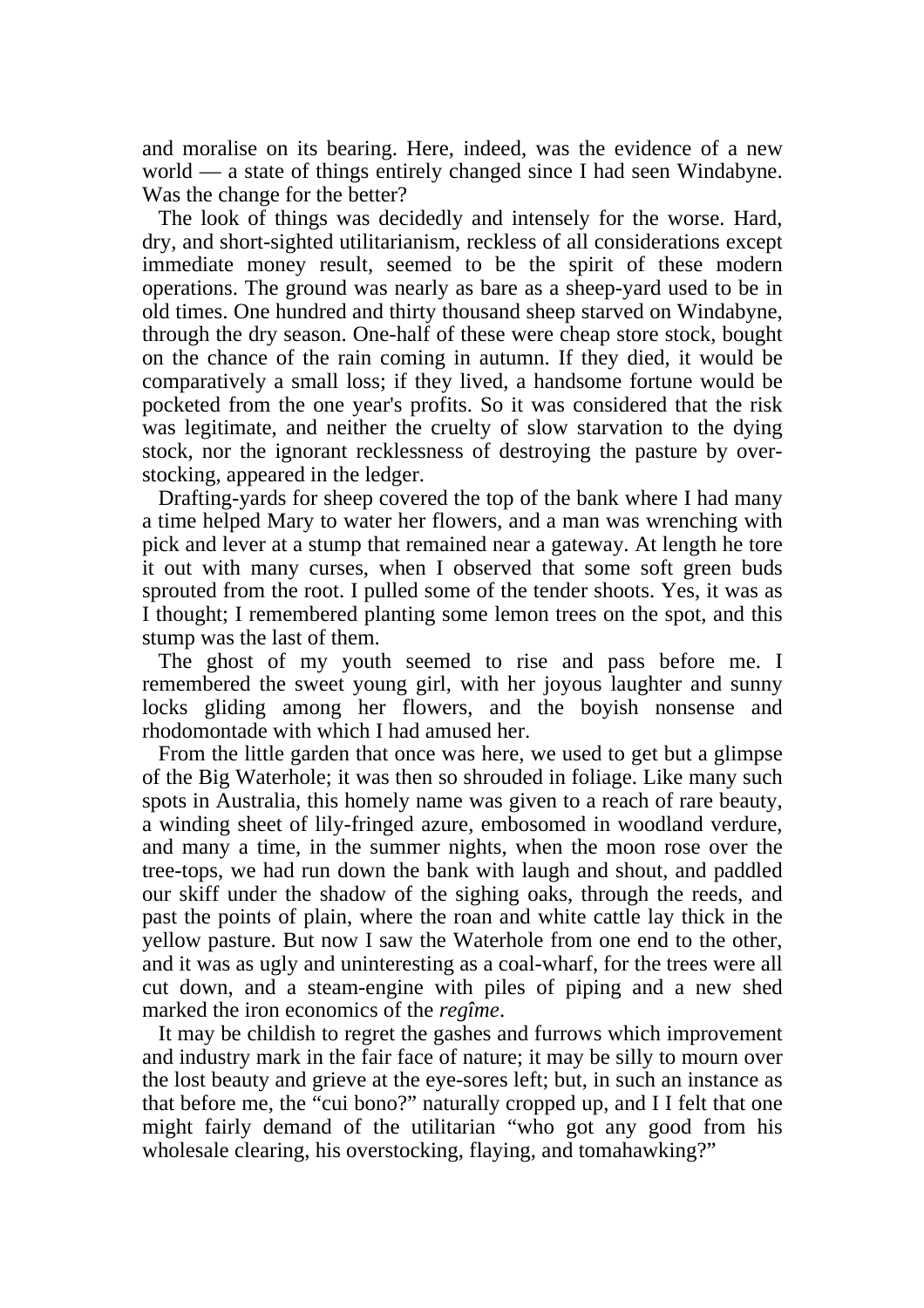In the case of Windabyne, after seeing behind the scenes, I felt that it would not be easy to tell who benefited; and what a satire the whole result before me read on the financial, pastoral, agricultural and humanitarian platitudes that filled our parliamentary reports and newspaper columns.

 First in order, there had been that fraudulent farce in the old days, carried out to the ruin of my earliest friends, professedly under the solemn responsibilities of "capital," and here, before me now, were the results springing from "agricultural" legislation.

 From first to last it appeared as if neither our economic methods nor our theories of life had any real relation to the facts to be seen around us daily.

 I soon got tired of looking about. I wished to take to my friends in Sydney some pleasant reminiscence of the old homestead, but I came across little, except innovations of the kind I have mentioned. I could enjoy Jock MacClure's conversation, but I could not admire the work of his hands, and yet there was no question that he was filling his position admirably as an energetic and conscientious manager.

 It was the system that was objectionable, not the man. He would have done equally well, or indeed better for himself under circumstances where there were fewer difficulties and anomalies to be reconciled.

 On going in from my stroll, I found that he had taken himself off to the Court House on some urgent matter, but he had left orders for my behoof.

 Lunch was waiting me, and a steady horse was saddled, in case I wished to take a turn over the run in the afternoon. This thoughtful kindness pleased me much, and I ambled along once more towards the South Bend Camp, now a camp no longer, but the centre of a closecropped sheep paddock; and then I went to the well-remembered Sixmile Creek. Afterwards, crossing the river, I went up the Girrah side, and there I unexpectedly fell in with something that interested me, and this I must relate in the order in which it happened.

 Well, it turned out that on that same morning, a traveller had come on the banks of the Yarombil, somewhere below the Bend. The view which there opened on him pulled him up, and he looked long and steadily across the river. He had left the Wimmera many a long and weary day's journey behind, in search of the Land of Promise so much talked of in the Western District, and his household and belongings were now camped a few miles back on the road.

 He was a man of some substance, with a growing family, and, attracted by the agrarian paradise offered to the whole world by the selection law of New South Wales, his children promised, as he gratefully reflected, to become to him veritable "blessings." For he had perused carefully the liberal Act of 1875, and he was now on the Yarombil in answer to the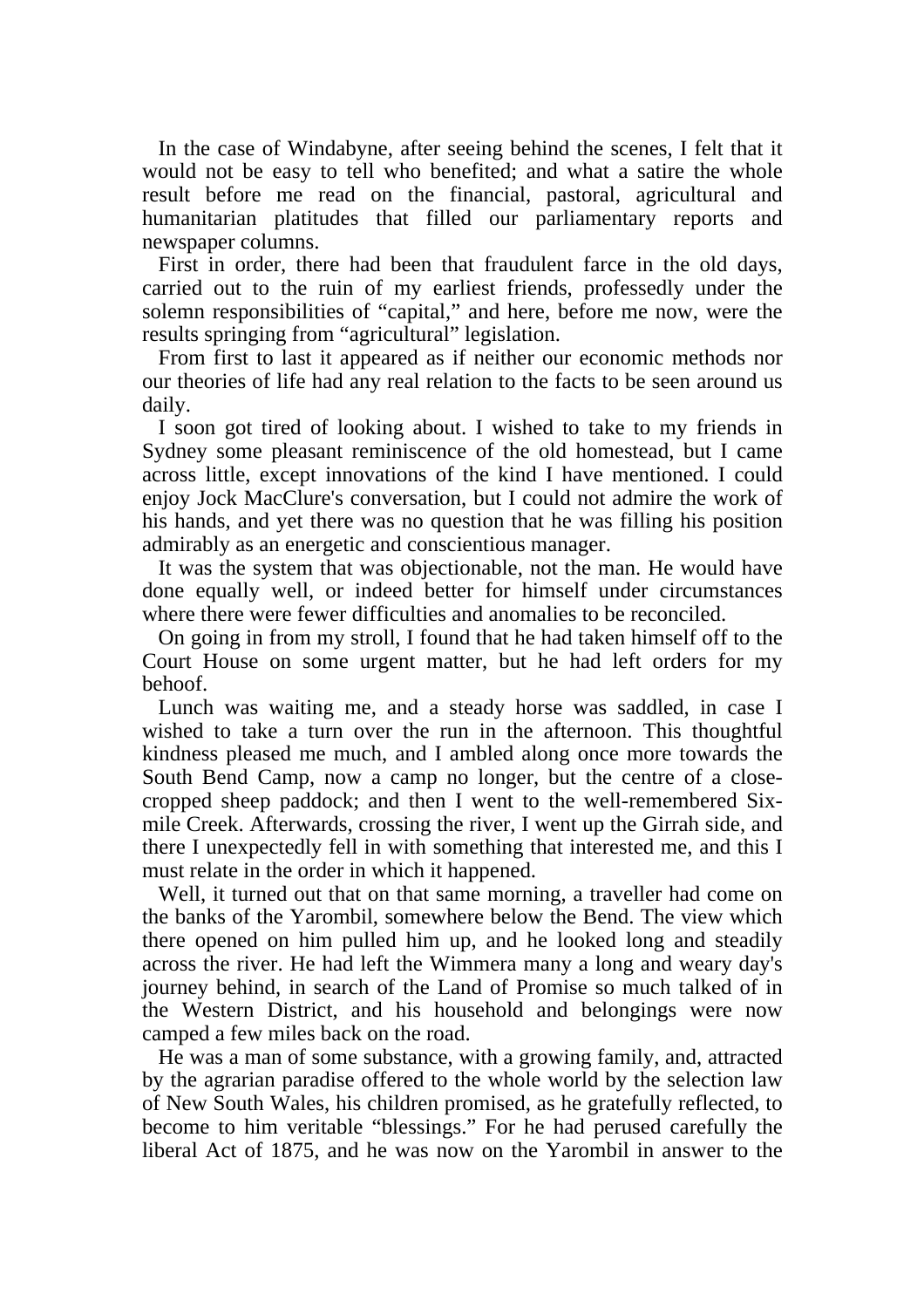invitation therein given to the human race; an invitation which on behalf of himself and his three sons he decided heartily and in all good faith to accept, for that measure offered each male citizen over sixteen years of age a freehold of 640 acres of land, together with a leasehold property of three times that area — so that, with his young ones, he could secure a handsome estate of something over ten thousand acres, and, not without reason, he blessed the legislation that put in his way such a provision for his family.

 The view from the river bank, where he sat on horseback, disclosed to his sight none of the strategic preparations provided for the reception of selectors, such as himself, by Mr. MacClure, but he saw before him a smiling landscape of alternate plain and ridge, with distant oases of timber shimmering in the morning light. If the grass was scant he had seen it as bad elsewhere, and he opined that no doubt it would grow yet, for he was stout-hearted. So he smiled to himself as the pleasant breeze swept up the river, swaying the trees in its gravelly bed, for the haven of his hopes was reached at last, and a voice seemed to whisper, that here Mother Nature had ready, specially prepared, the home and welcome which she could hardly refuse to an honest man like himself.

 Thus, in joyous mood, he spurred down the bank to cross the river and take possession of his inheritance, and he was scrambling exultingly up the other side, when his horse was brought up short by a stout wire fence that caught him in the chest.

 He had heard a good deal on the road of the fiendish rapacity of the squatters and their supers in these parts; nevertheless, he was not easy of belief, and such yarns went in one ear and out at the other; but now, for the first time, the fact was brought practically home to his apprehension, that the beneficent powers who had offered ten thousand acres of land as a patrimony for his family, had previously let the same land and a good deal more to another tenant, who did not seem likely to move off without debate. Here was a new idea altogether. However, he would not be baulked in acquiring his just rights — he would make his way through the fence, and then he would consider how to deal with this lessee or tenant who had ventured to fence the lawful owner out of his property.

 For a weary mile he followed the fence until he found a gate, but he had barely opened it when he was hailed by a smart young boundaryrider. "Hi! There's no road this way. Its all private land here. The road's three miles down at the Falls."

 "Aye — say ye so? May-be ye can tell me whether it's all private land at the Falls."

 "Oh, oh! You'll be one of the selectors. Just you go to the Land Office and find out. Shut the gate after you, and keep the road."

 The traveller, it is hardly necessary to say, learned nothing more by going to the Falls, and so betook himself to study the chart, and ask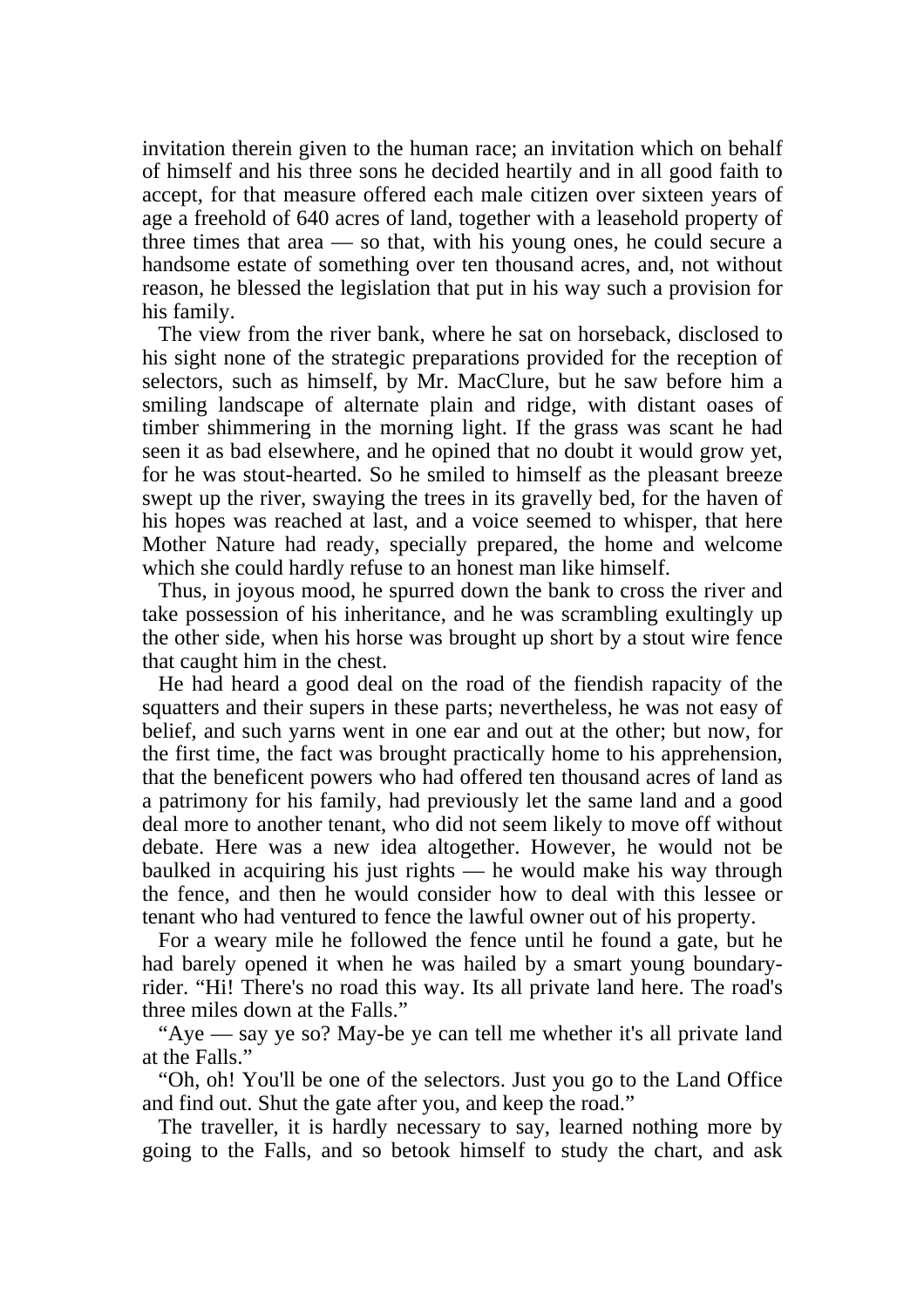questions at an establishment where the records of alienation were generally nine months in arrear; and no wonder, for the local functionary was liable to immediate dismissal if ever he tried to think or act without orders from head-quarters.

 And now, my reader must understand that I got the foregoing from the traveller's own mouth, for I dropped on his camp during my afternoon's ride. He delivered his testimony with an air of injured innocence, the "even a worm will turn if trod on" style, a humility of tone strikingly belied by his keen grey eye and hard northern physiognomy. "Old man," I thought, "you're a nice lamb to lead to the slaughter;" and I could not help laughing in his face at his cool impudence in wanting to take ten thousand acres off another man's run, and at the high approval of Windabyne which he repeatedly expressed, alluding to it as a property of which he was illegally dispossessed. I tried to point out to him that the squatting right was as much founded on law as the right of selection, and that the powers that be had practically confirmed and fortified that right by allowing the lessees to buy in their own defence; but he ignored every consideration except the "letter of the bond," the text of the Alienation Law; and, indeed, he could not be expected to understand, without more experience of such doings, that the working of that law was a farce, that it offered concessions with one hand, which it daily nullified with the other.

 And so it came to pass that our talk was prolonged, and became interesting, for, besides the absorbing character of the topic, the old fellow's voice had a ring in it which brought back to me the moorlands and glens of my youth; and, at length, I found myself dismounted, seated by his fire, and listening with appreciation to his keen, sententious, and somewhat pragmatical discourse. He told me that he had just been to the Land Office, where he had become aware of a circumstance that troubled him. A relative of his own was in possession of the station on which he had determined to select. He had only come to know the fact that day, and he hardly could decide what course to take. In fact, my new acquaintance turned out to be no other than the David Brown of whom Jock MacClure had told me, the relative who had paid his passage to the Colony, and to whose sound advice he owed the position which he held; and now they had met, if not as foes, at least on opposite sides of a battle-field, for there is no use blinking the fact that this is the mutual position in which our mountebank legislation has placed the chief workers in colonisation. The success of the one side involves the destruction of the other.

 The vice of such a system as ours comes home to us, individually, only when some element of personal friendship or kindred blood becomes involved in the feud. While squatters and selectors are known to each other only as members of antagonistic classes, and enemies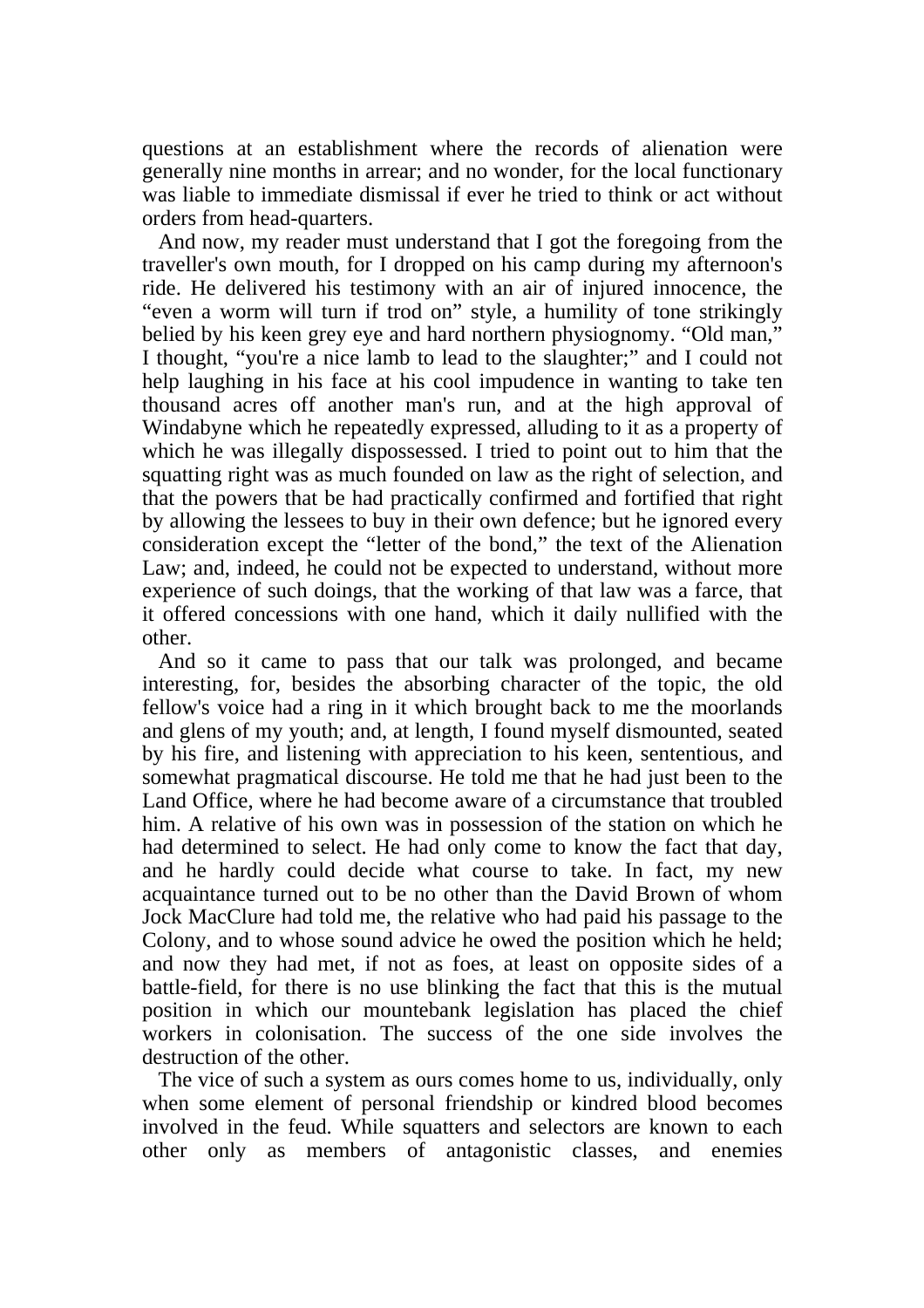— necessarily made so by the wisdom of our statesmen — they hardly look upon each other as belonging to the same order in creation — in fact, they cherish reciprocally, in a degree, the same feeling that pioneer settlers entertain for hostile blacks and native dogs; but when relationship or previous acquaintance intervenes, then the true character of the feud appears in its naked deformity, and things begin to show in a new light when seen apart from prejudice and class enmity.

 Thus, David Brown felt on consideration, that his nephew, in the part he acted, was merely doing his duty, zealously and creditably, for the interests he represented, and, in fact, in so doing, was justifying his own recommendation, when he advised him to seek employment on a station. All the common cant that he had read and heard of the lawless greed and treachery of the squatters, fell to the ground before the facts of this case. He saw that the opposition he had to contend with, was that of a corporate organization founded on lawful industry, and did not arise merely from the avarice or caprice of individuals; and he felt that, if his nephew was to fill the position to which his own counsel had led him, he could not properly act otherwise than as he was doing.

 It appeared that the kinsmen had lost sight of each other for some years, not by reason of any unkindness, but, as often happens with relatives in this part of the world, distance and dissimilar interests had kept them apart. But Jock had told me, the evening before, that, as soon as he had a month to spare, he intended to look up his friends, and I was glad to be able to say as much to the old fellow.

 From what Brown said, and from what I observed in his camp, there could not be a shadow of doubt, that with his family, he would be an invaluable acquisition to any colony. The young ones were of an excellent stamp, educated, intelligent, and healthy; and I could not but admire the docile, modest, child-like deference which these graceful rosy girls, and lithe, muscular lads, showed to the kindly, comely mother who formed the centre-point of the home group. He had — it came out — about £4,000 capital, in addition to his travelling equipment, which consisted of a waggon and team, saddle-horses, and a small lot of picked milkers.

 Here was another evidence of the agrarian chaos in which we live. Brown was the very type of the best of our original settlers — the men who colonised the sterile uplands of the Old Settled Districts, and who have left their successors in comfortable independence, the very heart and kernel of our population, and almost the only people among us who have no need to scramble for either government money or bank accomodation — and, for this colonist of the true stamp, there was not a corner to be found among the wide pastures of rich Riverina, unless he made up his mind to go through a course of jobbery and back-stairs intrigue enough to sicken any honest man.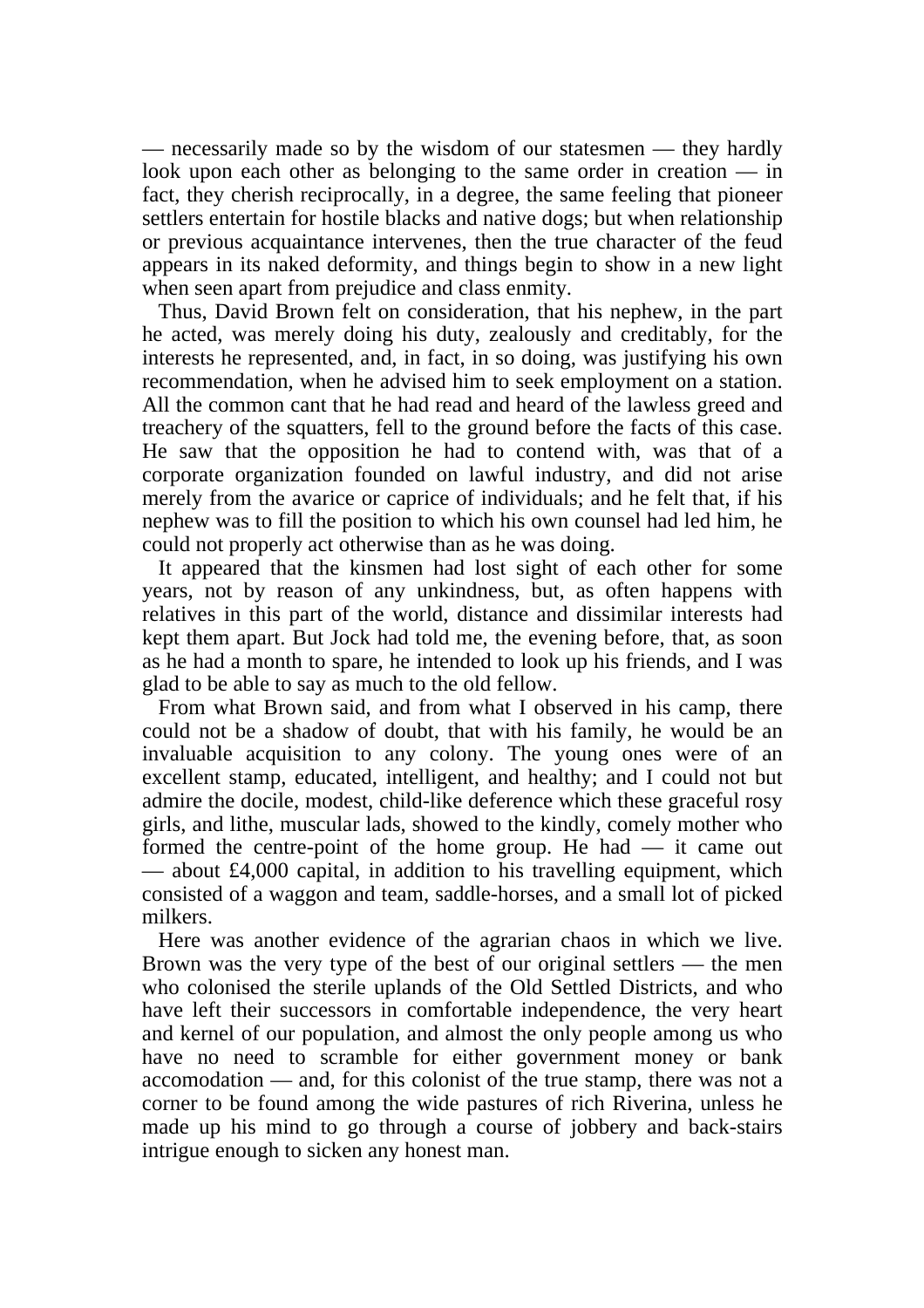I was, by the way, quite aware — though I did not mention it to Brown — that anyone who liked to spend £500 in the right quarter, could get a reserve cancelled, and selections covering the same passed through in a day — all standing rules and official obstructions notwithstanding.

 At length I took my leave, deeply impressed with the unnatural position in which these two kinsmen were placed in regard to each other. Brown gave me a message to his nephew — "Bid the lad come and see me, Mr. Crawford. Whatever comes of this business, there shall be no feud between me and my sister's son. If I had only himself to deal with, we might make a bargain, — but I doubt Ginger and me would hardly hit it. It is an ill-governed country where such things can be."

When I told Jock all this, he became moody and dolorous. A goodhearted fellow like himself could not but feel deeply the false position he was placed in. Here was the man who had treated him like a son, come to his door, and an adamant wall of circumstance divided them, so that he could neither welcome him as he wished, nor lend the helping hand that he would naturally give so freely.

 I reflected long. To what did all this discord and disorder tend? There was ample reason to believe that what was taking place on the banks of the Yarombil was also going on over the hundred valleys of New South Wales, and what would come of the forces thus set in motion?

 As I considered this problem, with its side issues, following the winding track of pettifogging and strategy that traversed it throughout, there met me at every turn, apparently as the be-all and end-all for which men were unwittingly working their hearts out — like the deified monkey in the secret-place of the Hindu temple — the smug, self-assured countenance of Ginger, for the mills of destiny seemed to grind merely to fill this money-lender's pockets and to inflate his financial potency.

 So far as I could judge by Windabyne, the war of squatter and selector would end neither in establishing a resident class of pastoral proprietors, nor in settling a race of yeoman farmers on the soil; but, like other wars, it would chiefly enrich the stockjobbers and crimps; and, it was here fast turning into a millionaire and shepherd-king, a long-headed little man, who knew how to play the game of beggar-my-neighbour  $\frac{1}{2}$  a capitalist whose money was gathered through working the oracle with pen and ink — a sham squatter, who had done all his sqatting on paper, and had never looked a sheep in the face.

 Withal, there was a startling incongruity in the relative positions held by the parties in this contest, that struck me as most ludicrous. It was delicious to my saturnine humour to reflect on "Aristocracy and Vested Interests," as represented by Ginger, Saucepans, and Mr. Morgan Donohu, and "Democracy and Rapine," as incarnated in the douce responsible person of David Brown.

Melancholy Jacques remarked, when he saw Touchstone appear with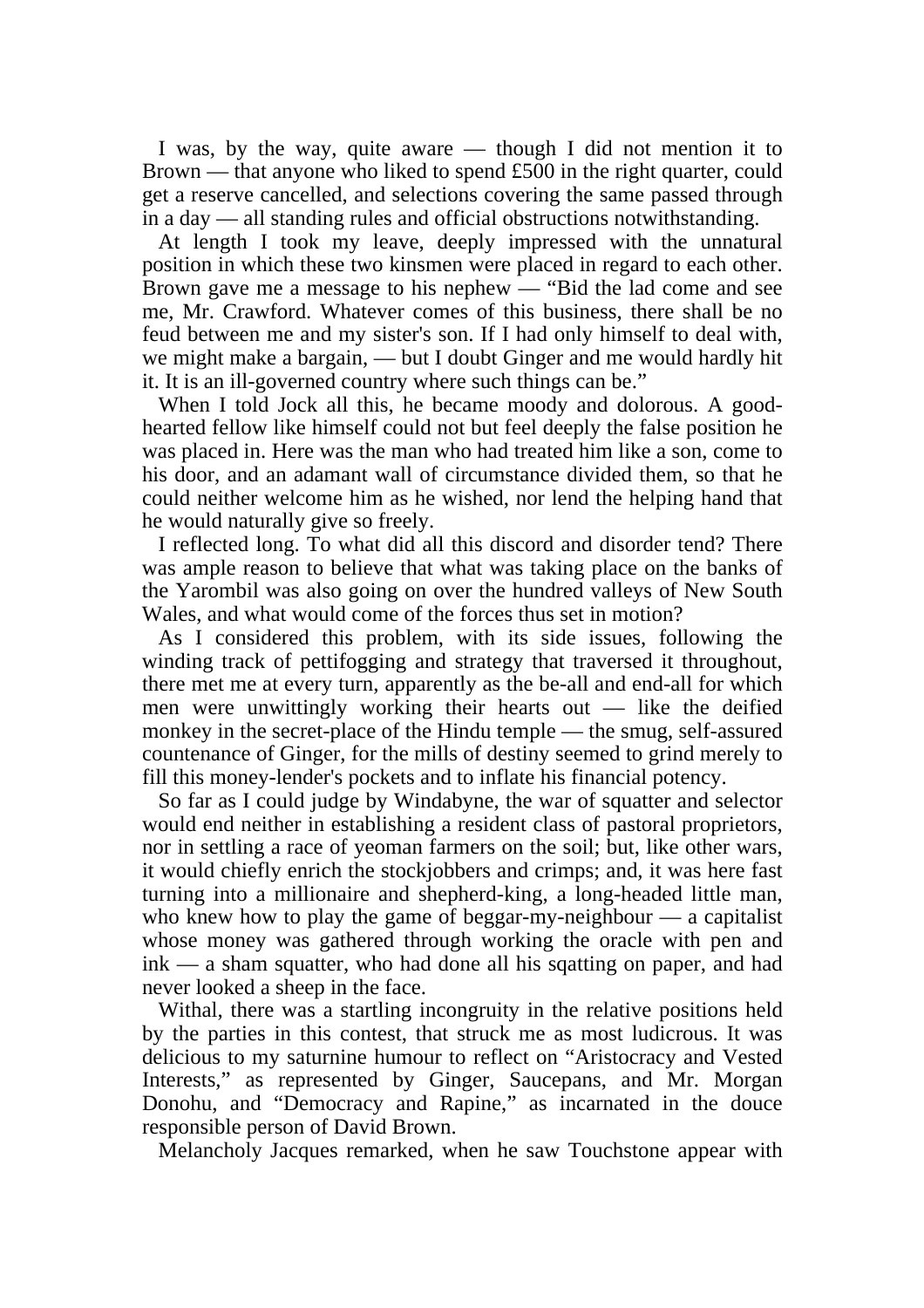his honest Audrey, "There is sure another Flood toward, and here come a pair of strange beasts to the Ark."

 A like phenomenon of a social character must be in full tide with us, when a tricky money-lender, an insolvent iron-monger, and a whitewashed cattle-stealer sit among the magnates of the land, and when a man like David Brown is called by these same swells a "pauper, and one of the lower orders."

 Next day I had purposed to go on my road. My interest was sated, and I felt little pleasure in brooding longer over the ashes of the past; but my host pressed me to stay, as he had received a telegram, announcing that Mr. Ginger would be at Windabyne that afternoon to get fresh horses, on his way to the Southern City. It appeared that he had just returned from Europe, and had his two daughters with him. I always felt great pleasure in observing the ways of the financial *noblesse*, so I readily consented to stay another night with my friend, Jock.

 By three o'clock a mail-phaeton dashed up, and Ginger, whom I recognised readily, alighted, looking bluff, florid, and affable, and assisted two ladies to descend.

 On observing me, he greeted me cordially, and patronised Jock in a free and easy way. I had the honour of being presented to the Misses Ginger, and received a chilly recognition, which caused me to indulge in an internal grin, when I thought of their grandsire, old Robin Gander, at Gowandale. Mr. MacClure was not presented at all. "Terrible season for stock, Mr. Crawford," said Ginger. "One good thing — it will clear out plenty of these vagabonds of selectors. A man wants capital to stand these times, sir."

 I assented to the fact of the ungenial season, but thought that a good deal of the loss at present was due to the overstocking of the country, and the bad land law.

 "Quite so — quite so — but, mark me, there can be no security for property till this Selection is put down. Have you seen the programme of our Pastoral Association? We are going at them. We have the best legal advice — private access to the banks, and — but that's a secret — ten thousand pounds of secret service money, to be spent by the Committee, and no questions asked. See the names — all the Sydney and Melbourne men of mark! I've seen men in London, sir, who tell me that we may do what we like with the money market as soon as we get these lands entirely into our own hands."

 I looked at the document he handed me, and I never saw Philistinism so pronounced. The idea it suggested was of a lot of monied hogs standing in their troughs and grunting to keep others out. The names were well-known ones — Sharp, Bogus, Chalker, and all the other financiers, who had become "squatters" by slaying and taking possession.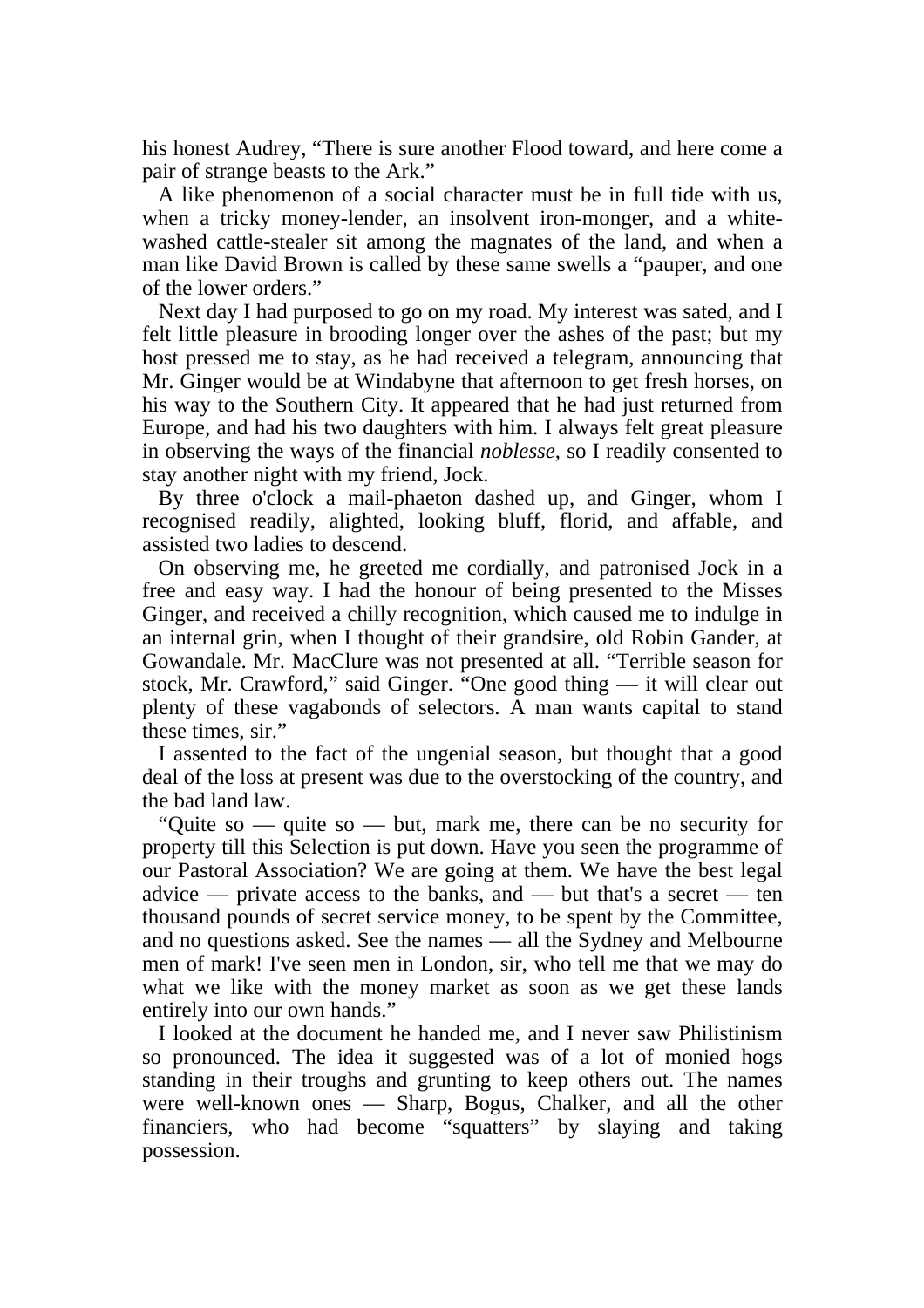Meantime, while we had been conversing in the verandah, the two young ladies had retired to the room within. Ginger left me while he went to the stable, and I entered to speak to his daughters, and do the civil, but they maintained a staid reserve, hardly answered me, and talked to each other in French before my face. It was a limp kind of Clapham boarding-school French, with half the consonants left out, and I was wondering if I might venture to say that I had heard better, if it was only to give them a hint not to criticise my grizzly "barbe," and my aquiline "nez" in my presence, when I was startled by hearing sounds, much more like the genuine language, not far off. Going out to look whence this came, there was, at the carriage, a pretty black-eyed French maid, whom I had not noticed before, struggling to take down one of those ponderous wicker hampers for holding dresses, and commenting aloud, volubly. I was on the point of going to lift it for her, when help came from an unexpected quarter.

 There was a "ne'er-do-well," one Tom Evans, cutting green hide for hurdle-ties in the store verandah. Now, this Tom Evans had lived in the sunny land of Burgundy, and had drunk its ruby wine, but he was not known as Tom Evans then, for he was a young swell who was sowing his wild oats, and he had seen and done as much as any young man of spirit could, while the oats lasted, and that was just about a year, for he had kept it up on both sides of the Channel, and he had put his money in the Grand Prix, and had visited friends at the great camp at Châlons, and spent many pleasant days at the old town of Dijon, and the sinner never repented of these doings of prodigality, but thought that they had been first-rate times, and, in fact, was thinking so while he was cutting the green hide. So, when he heard the loved accents, that he once knew so well, from the lips of a pretty girl struggling with, and *swearing* at, a big portmanteau, he rushed to her aid, with "permettez moi, made-moiselle." Then did not poor Louise's black eyes flash, and her tongue went off, firing volleys of the language of Europe, which sounded, as contrasted with the Misses Ginger's slip-slop French, like the fire of the Sydney Rifles against two-pence worth of Chinese crackers.

 Well, if Tom Evans had contented himself with simply carrying the portmanteau for Mademoiselle Louise, there would have been no great harm done, but he must needs proceed to flirt with her in the most outrageous manner, to which she was too happy to respond, being enchanted with this so noble — so distinguished — monsieur. It was characteristic of the Frenchwoman's shrewdness that, though Tom was dressed in bush working clothes, she saw at once what manner of man he was. Unfortunately, they were within ear-shot of the Misses Ginger, and well-regulated female minds do not appreciate or approve of such goings on, so a voice like that of a discontented pea-fowl interrupted their conversation, and summoned the femme-de-chambre. Louise rolled her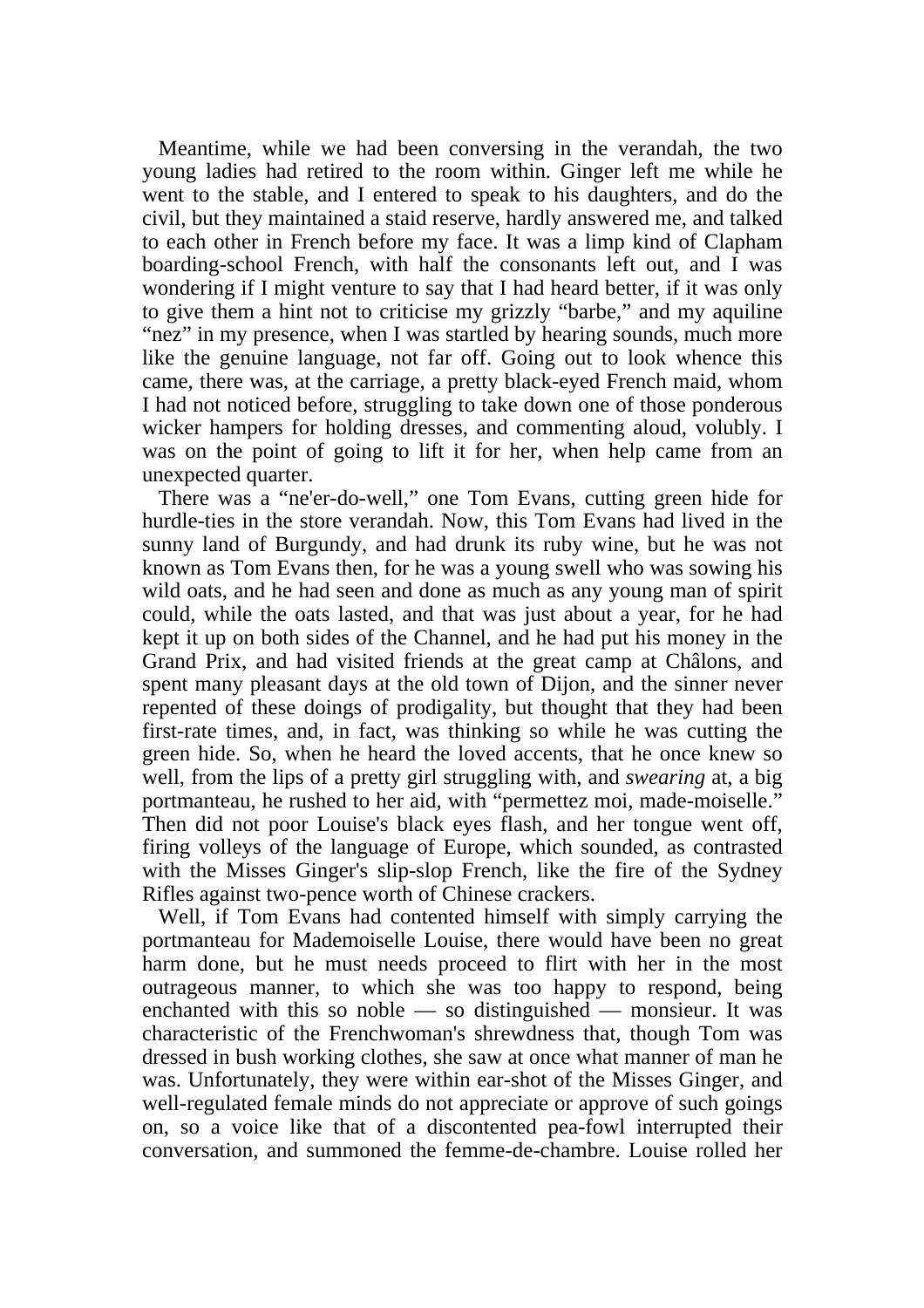eyes, and made an expressive "moue." "Oh, ceil! comme elles parlent." "Ye-es, mees, I come," for she scorned to speak *to them* in French.

This was hard on Tom, so he went back to cut his green hide.

The luncheon was slow work.

 Ginger's talk continued to be a "blow" about capital and property, and the sisters whispered to each other, or if they spoke to their father, it was chiefly to refer to titled people whom they had seen, or heard the names of in England. On the whole, I felt that I would much rather associate with David Brown and his family; and yet there were thousands of people in the two colonies,\* willing to break their necks to get into the position these Gingers held; to attain this Olympus of purse-pride and Philistine vulgarity. I was glad when I heard the fresh horses announced for the mail-phaeton, and more pleased yet when their wheels sounded in the distance. But there was much running, fetching, and carrying before they were ready, and poor Louise might have suffered, but for the aid she got from the willing gallantry of Tom Evans. He helped the little maid to her seat, and then stood at the open gate, with his hat off, bowing like a Paladin, while the Misses Ginger looked straight before them, as if they would acidulate milk. No wonder Louise murmured, with a roll of her wonderful eyes, "Mille remerciments, Monsieur."

 The ladies of fashion had no patience with people of the lower orders giving themselves airs — and wouldn't Louise catch it before night?

 As the mail-phaeton rolled away, Tom Evans fastened the gate, and turned back to go to his work, when Mr. MacClure accosted him, with a humorous twinkle in his eye:

"Vera interesting young person that, Evans."

"Very much so, sir."

"Do ye think ye could take a drop of whiskey after that, Evans?"

"I don't mind if I do, sir," said Tom.

 MacClure's sly, knowing look, as if he had penetrated Evan's mystery, and Tom's assumed unconsciousness, were infinitely mirth-provoking. But any jest was pleasant after the Ginger riddance. The flavour of them stuck to one's mouth like ground ashes, and all the whiskey on the place could hardly wash it away.

 And this was modern "Society" in Australia; and this was the social fruit of all the industrial and political strivings of two generations — the cramming of a pedlar with bank-notes, and the inflation with vanity of two silly girls, who might otherwise have been of some use in the world.

 The morning after I took my leave of the banks of the Yarombil, likely for the last time. The Windabyne of the past was dead and gone, and its shadow lingered only among the strewn and withered leaves of memory. From my host, Jock MacClure, I parted with much good will, and with many hearty wishes that he may yet put things straight with his kinsman. Perhaps the social anarchy, of which their mutual position is an example,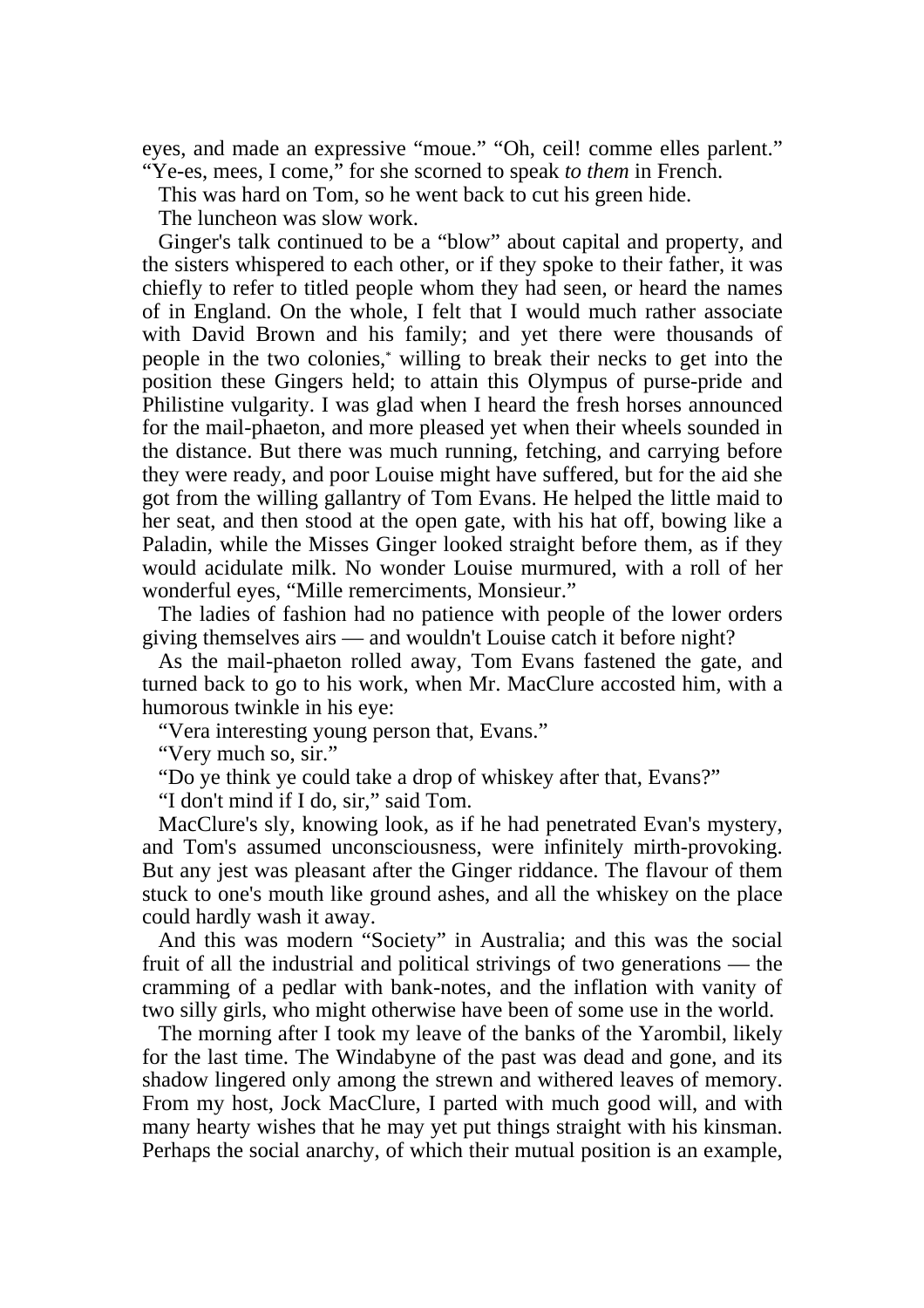may some day work itself sweet to a more wholesome and happier state of things, for the fermentation of class feuds and discordant relations now infecting the inland districts of the colony can hardly last.

 I have already told in an earlier chapter of my trip down from Wagga, and how I came to see Mr. St. John, whom I had heard so often quoted, and how I identified him as an early associate of the Donohus, in the days of the grogshanty and scroll-brand — a veritable Phoenix risen from the ashes of the old times — a flake of the unwholesome scum cast up by the simmering of the witch's cauldron.

 When, at night I reached our temporary home in a Transpontine suburb, overlooking the blue waters of Port Jackson, the house showed signs of packing up. A flitting was plainly in prospect. The young ones were all at roost apparently, and the genius of the house was, no doubt, "on household cares intent" On a table lay an ornamental card, upon which was written in pencil a list of boys' boots and clothes. Turning the other side, there read in tasteful lettering:

MRS. CHALKER,

AT HOME,

TUESDAY, 25TH JUNE. NINE O'CLOCK.

 Mrs. Chalker is very high life, and I was charmed to think that my wife had attained the distinction of such an entrée. The door opened, and the lady herself bounced in, carrying an armful of childrens' apparel, which she dropped on the floor, and gave the scream appropriate to the return of a husband, after a long absence.

 "Well," I enquired, when I had leisure. "What's up? Where are you going?"

 "Going, Reginald. I think you're *doited*. Is it not the children's holidays, and are we not going up to Strathclyde?"

"To be sure, I forgot."

"And Mrs. Rawson and Willy are going with us."

 "To be sure, and I meant to try to get old Jack to come with us too. I think I am *doited* to forget that. I must see him to-morrow. But are you not going to Mrs. Chalker's? I see she has a 'drum' for Tuesday."

 "Stuff," she remarked, and stuck the card with a sniff into an old rack. This young woman does not care much for "society," you see, but she is a dab at poultry and at darning socks.

 The next morning I met Chalker going over in the steamer. He is now a very big, heavy man, and enormously rich. We have always kept up a sort of acquaintance, and indeed, since the day, now so long past, that he showed such sympathy and kindness for poor Jack in his terrible accident, I have thought him not a bad fellow. His plutocratic tone though, is blatant. That morning he bellowed the whole way, about the oppressive burdens entailed by possessing property, and the fearful losses he had sustained through the dry season. I suppose the impression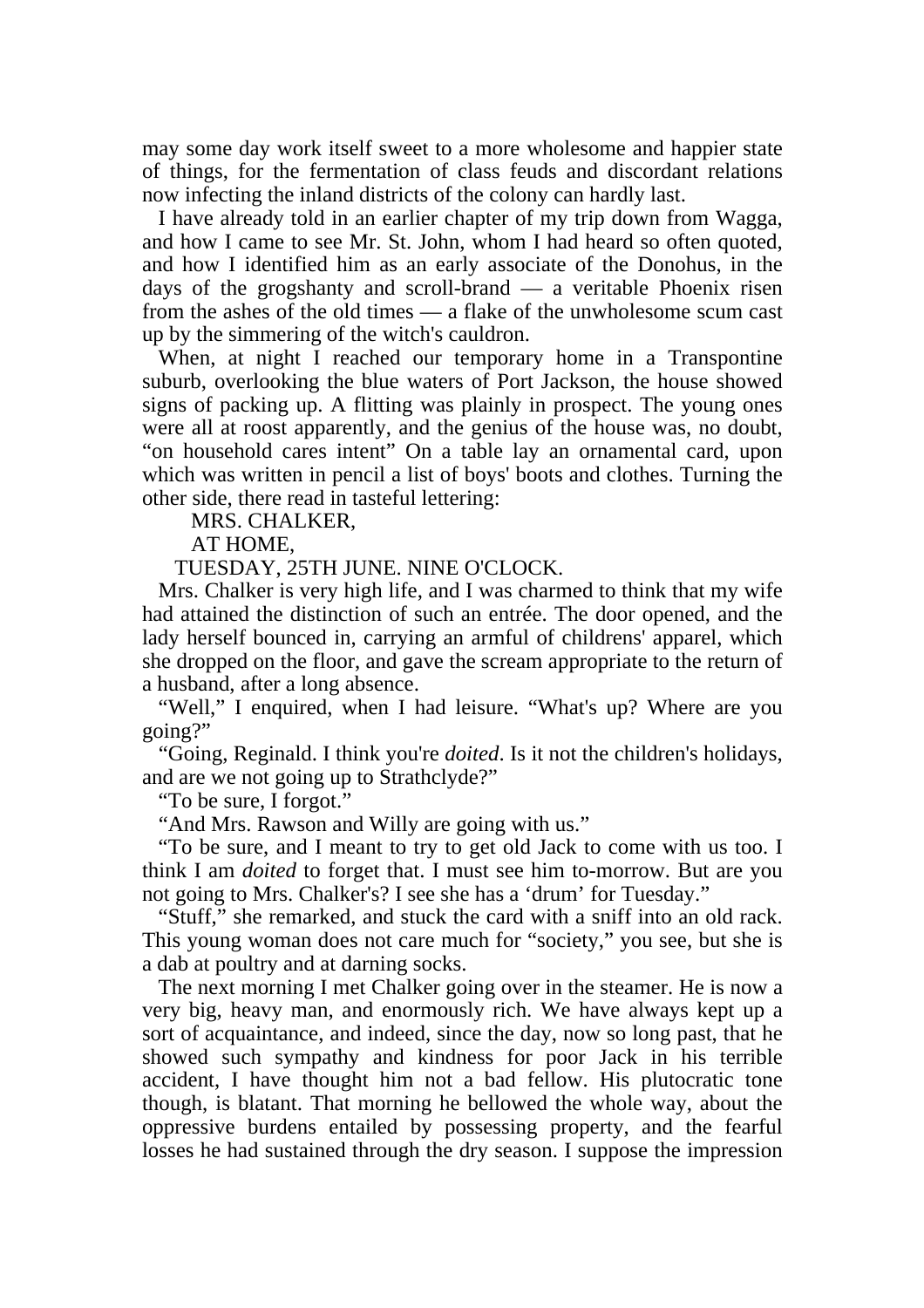he meant to give me, was that he had brought millions of money into the country which he was managing solely for the general good, and at the cost of severe sacrifices. I could not sympathise with him on account of his pecuniary misfortunes, as I knew that he had arrived in Sydney thirtyfive years ago as the son of a Government immigrant, and he was not worth much when he came to Windabyne as bailiff. I told him though, that if his station properties were such white elephants, he might hand a few of them over to the Children's Hospital, an institution in which my wife took much interest. He did not understand that though, and he gave me a side glare of his yellow eye, as if he thought I was taking "a rise out of him."

 I found the little household at Surrey Hills in great glee. The boarding house was disposed of. Mary had saved a little, and she was glad to get the chance to give her boy a long holiday up the country, and Jack was coming with us too.

 I was delighted. I had tried to get them away often, but people like them of straitened means, and with their living to earn, can make few visits. Willy Rawson had passed with credit the "Junior Exam," and he needed change to gain strength and health.

 Though of the stout old Border race, and the son of a squatting pioneer, he had lived among smoky bricks all his life, and had hardly ever been on horseback, or had even seen the forest-land of his birth. However, he had the instinctive cravings of blood and breed, and he hankered after the plains and mountain ranges that he had heard so much of. This boy had lived the town life, like thousands more in Australia, because there was no other open to him.

 Our mountebank legislation, and slip-slop unwisdom, are already filling young colonial towns with needy and helpless crowds. One half of the youth of New South Wales, from causes beyond their ken, drift to the slummy life of Sydney streets. The flow of population is no longer turned towards the inland wastes. These are, in effect, as much stockjobbed as if they were shipped across the seas, and the human current, barred from the rightful outlet, has set direct for the Central Treasury, where the boldest beg for public money and pimp for billets, and the weak and timid sink down and disappear.

 So I was glad to take Jack Rawson's son to healthy, breezy bush-land, and moreover, my heart was blithe within me, for I had got a letter from Short that morning, telling that all the cull cows were sold at £3 per head, to a Victorian going out to the Herbert — and so I whipped out an oblong grey book, aud seizing a pen from Jack's patent writing desk, drew out a cheque, and put it into Willy's hands. "There, Willy, my son, — that's your tip. You go to MacCall's, in Hunter-street, and buy yourself a saddle and bridle, and say I sent you and he'll give you something decent; — and — mark me — young man, I don't doubt you'll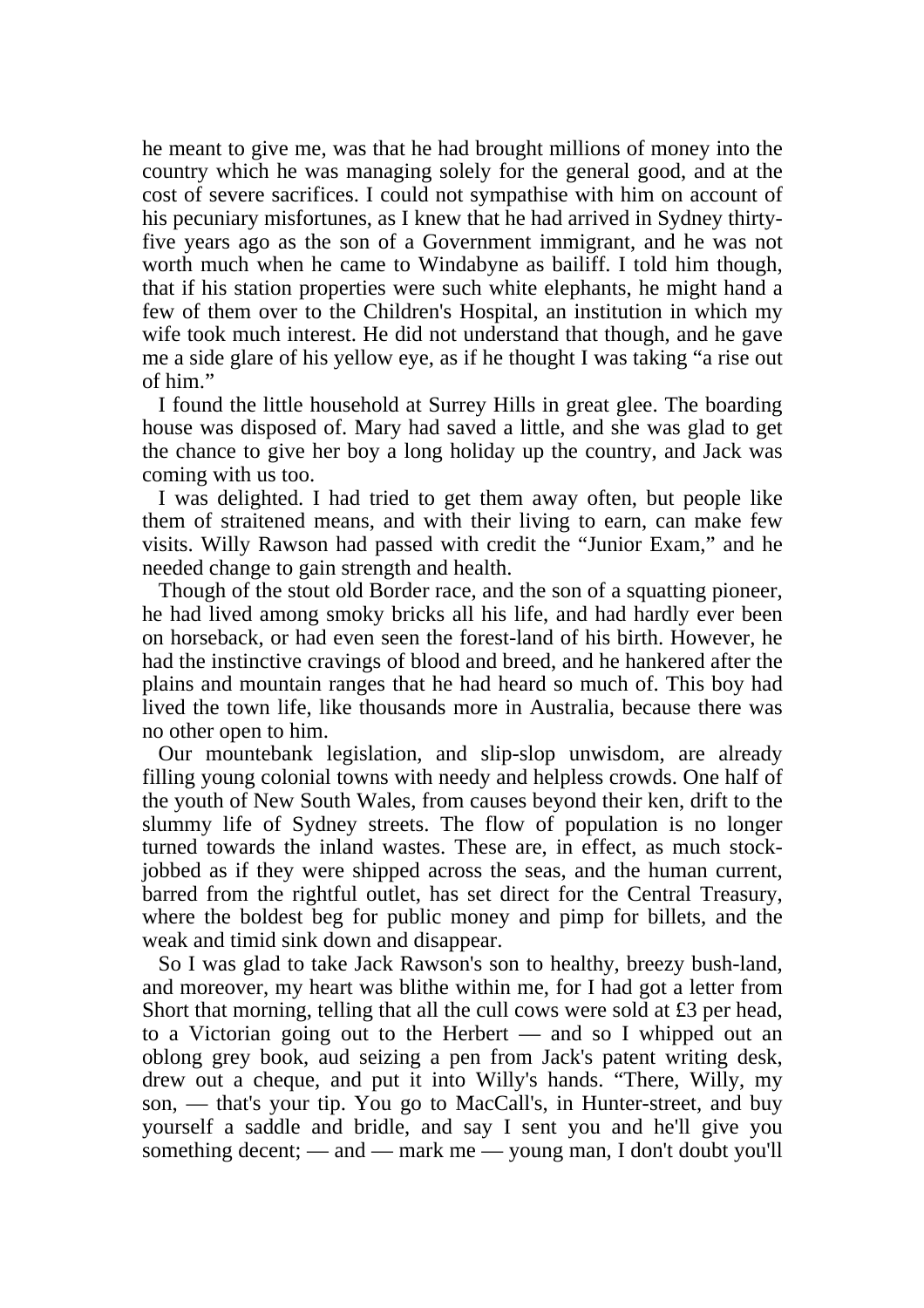thrive. If you are respectful to your superiors and always agree with what they say, you might possibly get into the Civil Service; or you might get an opening in a general grog-doctoring business — or you might learn the financing trade — how to make money out of wind, and lies, and paper." "If the young thief does any of these I'll cut his throat — so help me Magog," roared Jack, and he brought down his blackthorn *smack* among us. "Oh, mercy, Jack! spare my old table," cried Mary. "Uncle Reggy, Uncle Reggy! why did you set him off with talking such coldblooded irony to Willy? Willy, my dear, come and kiss mother; you'll not be a cheat, or sell grog, will you?"

 I turned upon Jack next, but he had already drawn himself up to his desk, and was letting off the steam, writing like one possessed. I sat for a few minutes, and watched the demoniac scriviner, as slip after slip of flimsy fluttered from his pen, and dropped to the floor, and I knew he was driving it home hard about sham statesmen, universal muddle, and starched hypocrisies, but I did sincerely hope that he was not telling too much truth, for, if so, he would certainly lose his two guineas for that afternoon's work.

 And so we started for our Northern home, the whole party, in three days more. But, the day before we left, I was writing a note in the Union Club, when John brought me a card, "A gentleman to see you, Mr. Crawford — Mr. Powys Meredith."

 "Never heard of him — ask him to come in, John;" and Mr. Meredith appeared — a tall, handsome young fellow, whom I surely knew.

"Why, you're  $-$  " "Yes, Mr. Crawford, I'm Tom Evans, Mr. MacClure's boundary-rider that was."

"Save us!"

"Yes — I've just heard from home, and am on my way there. There's an old debt of kindness my people owe you, and I was warned when I left five years ago not to leave Australia without seeing you; but, indeed, I had not the chance till the other day, and I only heard your name, and learned who you were, after you had left Windabyne. My mother's name was Shewell, and her only brother — — " I clasped his hand. Here was a link with the bye-gone days; a son of the sister whom. Shewell so often spoke of seeking me out in memory of old friendship.

 "I am going by the *Orient*, and meant only to intrude on you for a moment.'

 "No, no!" I said, "you must not leave me like this. Shewell's sister's son must eat and drink with us, and there is much to tell that your mother would like to hear." And so till midnight, in a wide stone balcony that looks over the star-lit waters of the Southern Venice, I spoke to my guest long of the pioneering days, and of our warm remembrance of him who sleeps beneath the shadow of Takilbaran.

And, in the morning, I saw him on board the *Orient*, when he told me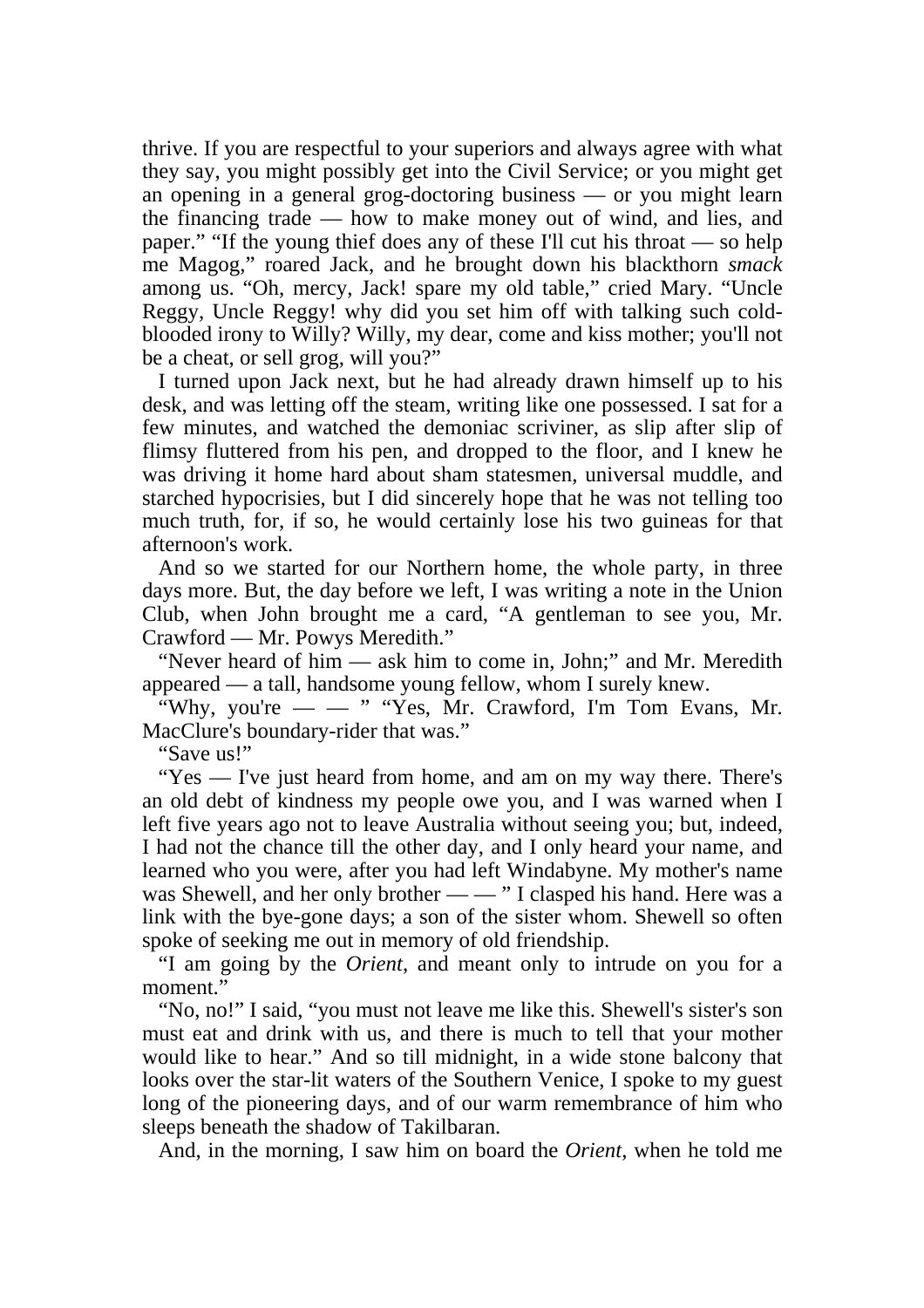he had succeeded, by the death of a distant relative, to his estate of Castle Gelert in North Wales.

 "Why," I said, "you'll be in Melbourne for a couple of days. You may depend upon it, if you get an introduction to the Misses Ginger, they will make their father invite you to stay with them. Powys Meredith of Castle Gelert is a very different person from Tom Evans — though Louise did seem to appreciate the boundary-rider."

"Yes — a vera interesting and discriminating young person, as Mr. MacClure remarked," said Meredith.

"By-the-bye — how came you to be a boundary-rider?"

 "Well, it's a common enough case. My two thousand pounds went into a huge squatting concern, and was mopped up in a bad year. I had neither friends, money, profession, nor trade, and I wasn't going home with my finger in my mouth. My choice to make a living seemed to lie between boundary-riding and the mounted police, and I preferred the first. Mrs. Grundy said at home that I was a black sheep, but it was a lie, Doing ordinary work is quite enough to blacken a man's name with some folks."

 A threatening scream of the steam whistle, and the jingle of a bell warned me to be off. "Good-bye — God bless you — good-bye," and I was down the side into a skiff, where my Gibby and Jim were lying on their sculls.

 One day, not long after, Mary, with tears in her eyes, looked over the rolling downs and the dark scrub to be seen from our verandah, for the view recalled memories of a like landscape, and as the voices that once made such a scene reecho came back to her, my wife and I stood by, in silent sympathy, for we knew what she was thinking of.

 But now young voices are ringing in our ears, in earnest, for there comes round the corner with laugh and glee, a merry group. An old man is in his saddle, after having been a cripple for twenty-five years. Jack is once again in the beloved bush-land of his youth; and the girls press round him, and a stout little grey man, and an equally grizzled aboriginal, walk ahead to open the gate.

 A chubby little rascal, with a huge, flapping hat, and mounted on a pony like a bear, sings out, "Aren't you coming too, Bob?"

 "For shame, Reggy! Say, 'Mr. Short,' " says tall sister Florry, as she gives him a shake, and ties his hatstrings.

 "I calls him 'Bob,' " says the rebel. "I say, Binebbera, cut me a stick to welt Donald."

 "Baal you want it stick — Donald run away," says the last of the Yarombil tribe, for Walbaligo has fallen long ago before the Myall spear.

 And thus the same scenes appear again and again upon the stage. The type continues, although the units change, like the leaves that fall, shaken from the boughs, year by year.

But there still remain with us, undimmed and undiminished, the